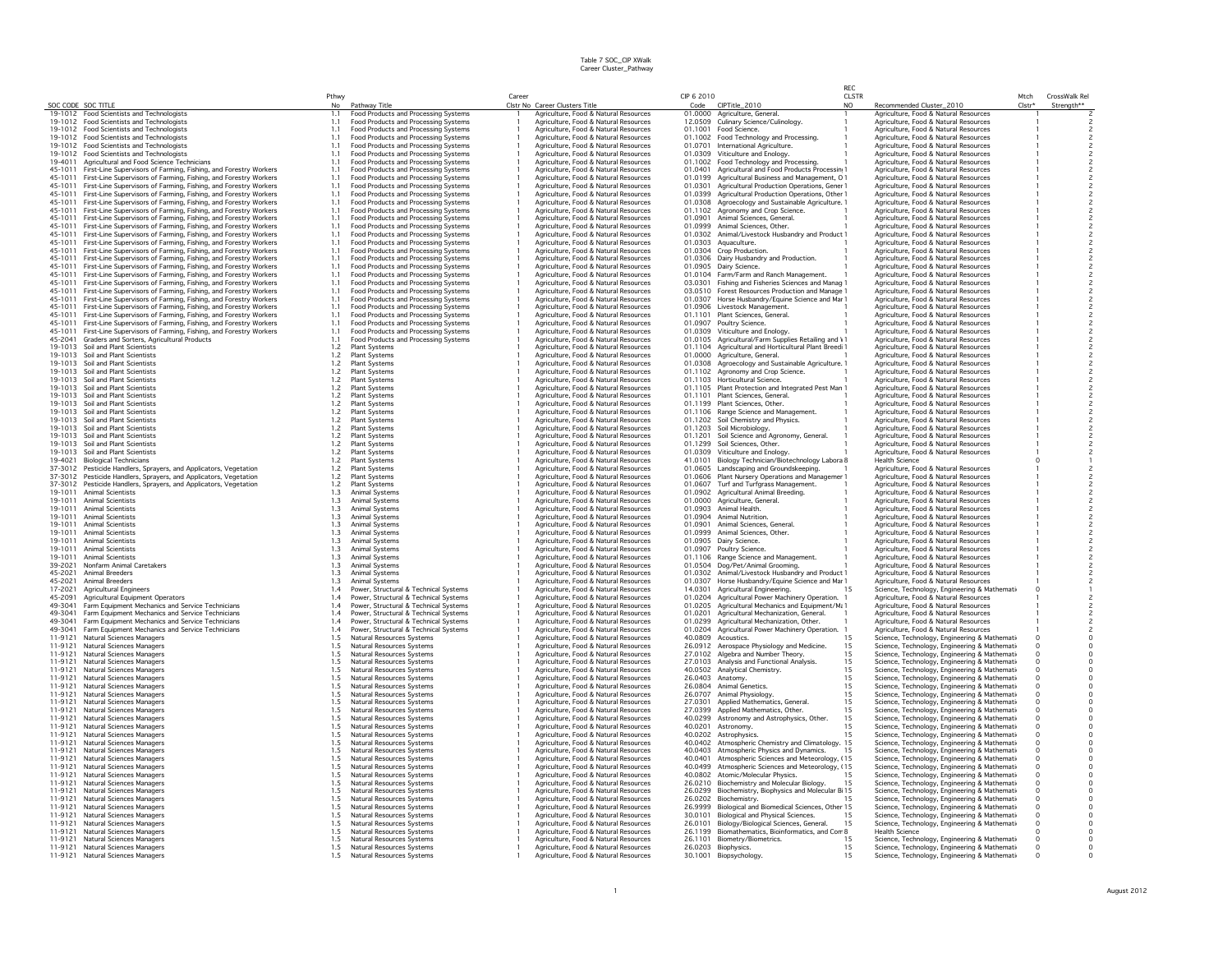|                    |                                                                        |             |                                                        |        |                                                                                |                              |                                                                                       | RFC                            |                                                                                                |                      |                                            |
|--------------------|------------------------------------------------------------------------|-------------|--------------------------------------------------------|--------|--------------------------------------------------------------------------------|------------------------------|---------------------------------------------------------------------------------------|--------------------------------|------------------------------------------------------------------------------------------------|----------------------|--------------------------------------------|
|                    | SOC CODE SOC TITLE                                                     | Pthwy<br>No | Pathway Title                                          | Career | Clstr No Career Clusters Title                                                 | CIP 6 2010<br>Code           | CIPTitle_2010                                                                         | <b>CLSTR</b><br>N <sub>O</sub> | Recommended Cluster_2010                                                                       | Mtch<br>Clstr*       | CrossWalk Rel<br>Strength**                |
|                    | 11-9121 Natural Sciences Managers                                      | 1.5         | Natural Resources Systems                              |        | Agriculture, Food & Natural Resources                                          |                              | 26.1102 Biostatistics.                                                                | 15                             | Science, Technology, Engineering & Mathemati                                                   | $\Omega$             | $\overline{0}$                             |
| 11-9121            | <b>Natural Sciences Managers</b>                                       | 1.5         | Natural Resources Systems                              |        | Agriculture, Food & Natural Resources                                          | 26.1201                      | Biotechnology.                                                                        | 8                              | Health Science                                                                                 | $\Omega$             | $\Omega$                                   |
| 11-9121            | Natural Sciences Managers                                              | 1.5         | Natural Resources Systems                              |        | Agriculture, Eood & Natural Resources                                          | 26.0399                      | Botany/Plant Biology, Other.                                                          | 15                             | Science, Technology, Engineering & Mathemati                                                   | $\Omega$             | $\Omega$                                   |
| 11-9121            | Natural Sciences Managers                                              | 1.5         | Natural Resources Systems                              |        | Agriculture, Food & Natural Resources                                          | 26.0301                      | Botany/Plant Biology.                                                                 | 15                             | Science, Technology, Engineering & Mathemati                                                   | $\Omega$             | $\circ$                                    |
| 11-9121            | 11-9121 Natural Sciences Managers<br><b>Natural Sciences Managers</b>  | 1.5<br>1.5  | Natural Resources Systems<br>Natural Resources Systems |        | Agriculture, Food & Natural Resources<br>Agriculture, Food & Natural Resources | 26.0499<br>26.0401           | Cell/Cellular Biology and Anatomical Scier 15<br>Cell/Cellular Biology and Histology. | 15                             | Science, Technology, Engineering & Mathemati<br>Science, Technology, Engineering & Mathemati   | $\Omega$             | $\circ$<br>$\mathsf{O}\xspace$             |
| 11-9121            | <b>Natural Sciences Managers</b>                                       | 1.5         | Natural Resources Systems                              |        | Agriculture, Food & Natural Resources                                          | 40.0508                      | Chemical Physics.                                                                     | 15                             | Science, Technology, Engineering & Mathemati                                                   |                      | $\circ$                                    |
| 11-9121            | <b>Natural Sciences Managers</b>                                       | 1.5         | Natural Resources Systems                              |        | Agriculture, Food & Natural Resources                                          | 40.0501                      | Chemistry, General.                                                                   | 15                             | Science, Technology, Engineering & Mathemati                                                   | $\circ$              | $\mathsf{O}\xspace$                        |
| 11-9121            | <b>Natural Sciences Managers</b>                                       | 1.5         | Natural Resources Systems                              |        | Agriculture, Food & Natural Resources                                          | 40.0599                      | Chemistry, Other.                                                                     | 15                             | Science, Technology, Engineering & Mathemati-                                                  |                      | $\circ$                                    |
| 11-9121            | Natural Sciences Managers                                              | 1.5         | Natural Resources Systems                              |        | Agriculture, Food & Natural Resources                                          | 27.0304                      | Computational and Applied Mathematics. 15                                             |                                | Science, Technology, Engineering & Mathemati                                                   | $\Omega$             | $\mathsf{O}\xspace$                        |
| 11-9121            | Natural Sciences Managers                                              | 1.5         | Natural Resources Systems                              |        | Agriculture, Food & Natural Resources                                          | 26.1104                      | Computational Biology.                                                                | 15                             | Science, Technology, Engineering & Mathemati                                                   |                      | $\circ$                                    |
| 11-9121            | Natural Sciences Managers                                              | 1.5         | Natural Resources Systems                              |        | Agriculture, Eood & Natural Resources                                          | 27.0303                      | Computational Mathematics.                                                            | 15                             | Science, Technology, Engineering & Mathemati                                                   |                      | $\circ$                                    |
| 11-9121<br>11-9121 | <b>Natural Sciences Managers</b><br>Natural Sciences Managers          | 1.5<br>1.5  | Natural Resources Systems<br>Natural Resources Systems |        | Agriculture, Food & Natural Resources<br>Agriculture, Food & Natural Resources | 30.3001<br>40.0808           | <b>Computational Science.</b><br>Condensed Matter and Materials Physics. 15           | 15                             | Science, Technology, Engineering & Mathemati                                                   | $\Omega$             | $\circ$<br>$\circ$                         |
| 11-9121            | <b>Natural Sciences Managers</b>                                       | 1.5         | Natural Resources Systems                              |        | Agriculture, Food & Natural Resources                                          | 26.1310                      | Ecology and Evolutionary Biology.                                                     | 15                             | Science, Technology, Engineering & Mathemati<br>Science, Technology, Engineering & Mathemati   |                      | $\circ$                                    |
| 11-9121            | Natural Sciences Managers                                              | 1.5         | Natural Resources Systems                              |        | Agriculture, Food & Natural Resources                                          | 26.1399                      | Ecology, Evolution, Systematics and Popt 15                                           |                                | Science, Technology, Engineering & Mathemati                                                   |                      | $\mathsf{O}\xspace$                        |
| 11-9121            | Natural Sciences Managers                                              | 1.5         | Natural Resources Systems                              |        | Agriculture, Food & Natural Resources                                          | 26.1301                      | Ecology.                                                                              |                                | Science, Technology, Engineering & Mathemati                                                   |                      | $\mathsf{O}\xspace$                        |
| 11-9121            | <b>Natural Sciences Managers</b>                                       | 1.5         | Natural Resources Systems                              |        | Agriculture, Food & Natural Resources                                          | 40.0804                      | Elementary Particle Physics.                                                          | 15                             | Science, Technology, Engineering & Mathemati-                                                  |                      | $\mathsf{O}$                               |
| 11-9121            | Natural Sciences Managers                                              | 1.5         | Natural Resources Systems                              |        | Agriculture, Food & Natural Resources                                          | 14.1201                      | Engineering Physics/Applied Physics.                                                  | 15                             | Science, Technology, Engineering & Mathemati-                                                  |                      | $\mathsf{O}\xspace$                        |
| 11-9121            | Natural Sciences Managers                                              | 1.5         | Natural Resources Systems                              |        | Agriculture, Food & Natural Resources                                          | 26.0702                      | Entomology.                                                                           | 15                             | Science, Technology, Engineering & Mathemati-                                                  |                      | $\ddot{\mathbf{0}}$                        |
| 11-9121<br>11-9121 | Natural Sciences Managers                                              | 1.5         | Natural Resources Systems                              |        | Agriculture, Food & Natural Resources                                          | 40.0509                      | Environmental Chemistry.                                                              | 15                             | Science, Technology, Engineering & Mathemati                                                   |                      | $\mathsf{O}\xspace$<br>$\Omega$            |
| 11-9121            | Natural Sciences Managers<br><b>Natural Sciences Managers</b>          | 1.5<br>1.5  | Natural Resources Systems<br>Natural Resources Systems |        | Agriculture, Food & Natural Resources<br>Agriculture, Food & Natural Resources | 26.1303<br>27.0305           | Evolutionary Biology.<br>Financial Mathematics.                                       | 15<br>15                       | Science, Technology, Engineering & Mathemati                                                   | $\Omega$             | $\circ$                                    |
| 11-9121            | <b>Natural Sciences Managers</b>                                       | 1.5         | Natural Resources Systems                              |        | Agriculture, Food & Natural Resources                                          | 40.0510                      | Forensic Chemistry                                                                    | 15                             | Science, Technology, Engineering & Mathemati<br>Science, Technology, Engineering & Mathemati-  |                      | $\mathsf{o}\,$                             |
| 11-9121            | <b>Natural Sciences Managers</b>                                       | 1.5         | Natural Resources Systems                              |        | Agriculture, Food & Natural Resources                                          | 26,0899                      | Genetics, Other                                                                       | 15                             | Science, Technology, Engineering & Mathemati-                                                  |                      | $\mathsf{O}\xspace$                        |
| 11-9121            | Natural Sciences Managers                                              | 1.5         | Natural Resources Systems                              |        | Agriculture, Food & Natural Resources                                          | 26,0807                      | Genome Sciences/Genomics.                                                             | 15                             | Science, Technology, Engineering & Mathemati                                                   |                      | $\mathsf{O}\xspace$                        |
| 11-9121            | <b>Natural Sciences Managers</b>                                       | 1.5         | Natural Resources Systems                              |        | Agriculture, Food & Natural Resources                                          | 40.0606                      | Geochemistry and Petrology.                                                           | 15                             | Science, Technology, Engineering & Mathemati                                                   | $\circ$              | $\mathsf{O}$                               |
| 11-9121            | <b>Natural Sciences Managers</b>                                       | 1.5         | Natural Resources Systems                              |        | Agriculture, Food & Natural Resources                                          | 40.0602                      | Geochemistry                                                                          | 15                             | Science, Technology, Engineering & Mathemati                                                   |                      | $\mathsf{O}\xspace$                        |
| 11-9121            | Natural Sciences Managers                                              | 1.5         | Natural Resources Systems                              |        | Agriculture, Food & Natural Resources                                          | 40.0699                      | Geological and Earth Sciences/Geoscienc: 15                                           |                                | Science, Technology, Engineering & Mathemati                                                   |                      | $\mathsf{o}$                               |
| 11-9121            | Natural Sciences Managers                                              | 1.5         | Natural Resources Systems                              |        | Agriculture, Food & Natural Resources                                          | 40.0601                      | Geology/Earth Science, General,                                                       | 15                             | Science, Technology, Engineering & Mathemati                                                   |                      | $\mathsf{O}\xspace$                        |
| 11-9121<br>11-9121 | Natural Sciences Managers<br><b>Natural Sciences Managers</b>          | 1.5<br>1.5  | Natural Resources Systems<br>Natural Resources Systems |        | Agriculture, Eood & Natural Resources<br>Agriculture, Food & Natural Resources | 27.0104<br>40.0603           | Geometry/Geometric Analysis.<br>Geophysics and Seismology.                            | 1.5<br>15                      | Science, Technology, Engineering & Mathemati                                                   |                      | $\Omega$<br>$\mathsf{O}\xspace$            |
| 11-9121            | <b>Natural Sciences Managers</b>                                       | 1.5         | Natural Resources Systems                              |        | Agriculture, Food & Natural Resources                                          | 40.0605                      | Hydrology and Water Resources Science. 15                                             |                                | Science, Technology, Engineering & Mathemati<br>Science, Technology, Engineering & Mathemati   |                      | $\mathsf{O}\xspace$                        |
| 11-9121            | <b>Natural Sciences Managers</b>                                       | 1.5         | Natural Resources Systems                              |        | Agriculture, Food & Natural Resources                                          | 26.0507                      | Immunology.                                                                           | 15                             | Science, Technology, Engineering & Mathemati                                                   |                      | $\mathsf{O}\xspace$                        |
| 11-9121            | <b>Natural Sciences Managers</b>                                       | 1.5         | Natural Resources Systems                              |        | Agriculture, Food & Natural Resources                                          | 40.0503                      | Inorganic Chemistry.                                                                  | 15                             | Science, Technology, Engineering & Mathemati                                                   |                      | $\mathsf{O}\xspace$                        |
| 11-9121            | <b>Natural Sciences Managers</b>                                       | 1.5         | Natural Resources Systems                              |        | Agriculture, Food & Natural Resources                                          | 38.0102                      | Logic.                                                                                |                                | Science, Technology, Engineering & Mathemati                                                   |                      | $\mathsf{O}\xspace$                        |
| 11-9121            | <b>Natural Sciences Managers</b>                                       | 1.5         | Natural Resources Systems                              |        | Agriculture, Food & Natural Resources                                          | 26.1302                      | Marine Biology and Biological Oceanograp 15                                           |                                | Science, Technology, Engineering & Mathemati                                                   |                      | $\mathsf{O}\xspace$                        |
| 11-9121            | <b>Natural Sciences Managers</b>                                       | 1.5         | Natural Resources Systems                              |        | Agriculture, Food & Natural Resources                                          | 30.3201                      | Marine Sciences.                                                                      | 15                             | Science, Technology, Engineering & Mathemati                                                   |                      | $\circ$                                    |
| 11-9121            | <b>Natural Sciences Managers</b>                                       | 1.5         | Natural Resources Systems                              |        | Agriculture, Food & Natural Resources                                          | 40.1002                      | Materials Chemistry                                                                   | 15                             | Science, Technology, Engineering & Mathemati-                                                  |                      | $\mathsf{O}\xspace$                        |
| 11-9121            | <b>Natural Sciences Managers</b>                                       | 1.5         | Natural Resources Systems                              |        | Agriculture, Food & Natural Resources                                          | 40.1099                      | Materials Sciences, Other.                                                            | 15                             | Science, Technology, Engineering & Mathemati                                                   |                      | $\circ$<br>$\mathsf{o}\,$                  |
| 11-9121<br>11-9121 | <b>Natural Sciences Managers</b><br>Natural Sciences Managers          | 1.5<br>1.5  | Natural Resources Systems<br>Natural Resources Systems |        | Agriculture, Food & Natural Resources<br>Agriculture, Food & Natural Resources | 27.0306<br>30.0801           | Mathematical Biology.<br>Mathematics and Computer Science.                            | 15<br>15                       | Science, Technology, Engineering & Mathemati                                                   | $\Omega$             | $\circ$                                    |
| 11-9121            | Natural Sciences Managers                                              | 1.5         | Natural Resources Systems                              |        | Agriculture, Food & Natural Resources                                          | 27.9999                      | Mathematics and Statistics, Other.                                                    | 15                             | Science, Technology, Engineering & Mathemati-<br>Science, Technology, Engineering & Mathemati  |                      | $\overline{0}$                             |
| 11-9121            | <b>Natural Sciences Managers</b>                                       | 1.5         | Natural Resources Systems                              |        | Agriculture, Food & Natural Resources                                          | 27,0503                      | <b>Mathematics and Statistics.</b>                                                    | 15                             | Science, Technology, Engineering & Mathemati                                                   |                      | $\mathsf{O}\xspace$                        |
| 11-9121            | <b>Natural Sciences Managers</b>                                       | 1.5         | Natural Resources Systems                              |        | Agriculture, Food & Natural Resources                                          | 27.0101                      | Mathematics, General                                                                  | 15                             | Science, Technology, Engineering & Mathemati                                                   |                      | $\mathsf{o}\,$                             |
| 11-9121            | <b>Natural Sciences Managers</b>                                       | 1.5         | Natural Resources Systems                              |        | Agriculture, Food & Natural Resources                                          | 27.0199                      | Mathematics, Other.                                                                   | 15                             | Science, Technology, Engineering & Mathemati-                                                  |                      | $\mathsf{O}\xspace$                        |
| 11-9121            | Natural Sciences Managers                                              | 1.5         | Natural Resources Systems                              |        | Agriculture, Food & Natural Resources                                          | 26.0503                      | Medical Microbiology and Bacteriology.                                                | 15                             | Science, Technology, Engineering & Mathemati                                                   |                      | $\circ$                                    |
| 11-9121            | Natural Sciences Managers                                              | 1.5         | Natural Resources Systems                              |        | Agriculture, Food & Natural Resources                                          | 51.1401                      | Medical Scientist.                                                                    | 15                             | Science, Technology, Engineering & Mathemati-                                                  |                      | $\mathsf{O}\xspace$                        |
| 11-9121            | <b>Natural Sciences Managers</b>                                       | 1.5<br>1.5  | Natural Resources Systems                              |        | Agriculture, Food & Natural Resources                                          | 40.0404                      | Meteorology.                                                                          | 15                             | Science, Technology, Engineering & Mathemati-                                                  |                      | 0                                          |
| 11-9121<br>11-9121 | Natural Sciences Managers<br><b>Natural Sciences Managers</b>          | 1.5         | Natural Resources Systems<br>Natural Resources Systems |        | Agriculture, Food & Natural Resources<br>Agriculture, Food & Natural Resources | 26.0599<br>26.0508           | Microbiological Sciences and Immunology 15<br>Microbiology and Immunology.            | 15                             | Science, Technology, Engineering & Mathemati<br>Science, Technology, Engineering & Mathemati-  |                      | $\mathsf{O}\xspace$<br>$\mathsf{O}\xspace$ |
| 11-9121            | Natural Sciences Managers                                              | 1.5         | Natural Resources Systems                              |        | Agriculture, Eood & Natural Resources                                          | 26.0502                      | Microbiology, General.                                                                | 15                             | Science, Technology, Engineering & Mathemati                                                   | $^{\circ}$           | $\circ$                                    |
| 11-9121            | <b>Natural Sciences Managers</b>                                       | 1.5         | Natural Resources Systems                              |        | Agriculture, Food & Natural Resources                                          | 26.0204                      | Molecular Biology                                                                     | 15                             | Science, Technology, Engineering & Mathemati                                                   |                      |                                            |
| 11-9121            | Natural Sciences Managers                                              | 1.5         | Natural Resources Systems                              |        | Agriculture, Food & Natural Resources                                          | 26.0802                      | Molecular Genetics.                                                                   | 15                             | Science, Technology, Engineering & Mathemati                                                   | $\Omega$             | $_{\rm 0}^{\rm 0}$                         |
| 11-9121            | <b>Natural Sciences Managers</b>                                       | 1.5         | Natural Resources Systems                              |        | Agriculture, Food & Natural Resources                                          | 26.1401                      | Molecular Medicine.                                                                   | 15                             | Science, Technology, Engineering & Mathemati                                                   |                      | $\mathsf{o}\,$                             |
| 11-9121            | Natural Sciences Managers                                              | 1.5         | Natural Resources Systems                              |        | Agriculture, Food & Natural Resources                                          | 30.1801                      | Natural Sciences.                                                                     | 15                             | Science, Technology, Engineering & Mathemati-                                                  |                      | $\mathsf{O}\xspace$                        |
| 11-9121            | Natural Sciences Managers                                              | 1.5         | Natural Resources Systems                              |        | Agriculture, Food & Natural Resources                                          | 26.1502                      | Neuroanatomy                                                                          | 15                             | Science, Technology, Engineering & Mathemati                                                   |                      | $\mathsf{O}\xspace$                        |
| 11-9121<br>11-9121 | Natural Sciences Managers<br>Natural Sciences Managers                 | 1.5<br>1.5  | Natural Resources Systems<br>Natural Resources Systems |        | Agriculture, Food & Natural Resources<br>Agriculture, Food & Natural Resources | 26.1503<br>26.1504           | Neurobiology and Anatomy.<br>Neurobiology and Behavior.                               | 15<br>15                       | Science, Technology, Engineering & Mathemati-<br>Science, Technology, Engineering & Mathemati  |                      | $\mathsf{O}$<br>$\mathsf{O}\xspace$        |
| 11-9121            | <b>Natural Sciences Managers</b>                                       | 1.5         | Natural Resources Systems                              |        | Agriculture, Food & Natural Resources                                          | 26.1599                      | Neurobiology and Neurosciences, Other.                                                | 15                             | Science, Technology, Engineering & Mathemati-                                                  |                      | $\mathsf{o}$                               |
| 11-9121            | Natural Sciences Managers                                              | 1.5         | Natural Resources Systems                              |        | Agriculture, Food & Natural Resources                                          | 26.1501                      | Neuroscience.                                                                         | 15                             | Science, Technology, Engineering & Mathemati                                                   |                      | $\mathsf{O}\xspace$                        |
| 11-9121            | <b>Natural Sciences Managers</b>                                       | 1.5         | Natural Resources Systems                              |        | Agriculture, Food & Natural Resources                                          | 40.0806                      | Nuclear Physics.                                                                      | 15                             | Science, Technology, Engineering & Mathemati                                                   | $^{\circ}$           | $\circ$                                    |
| 11-9121            | <b>Natural Sciences Managers</b>                                       | 1.5         | Natural Resources Systems                              |        | Agriculture, Food & Natural Resources                                          | 30,1901                      | <b>Nutrition Sciences.</b>                                                            | 15                             | Science, Technology, Engineering & Mathemati                                                   | $\Omega$             | $\mathsf{O}\xspace$                        |
| 11-9121            | <b>Natural Sciences Managers</b>                                       | 1.5         | Natural Resources Systems                              |        | Agriculture, Food & Natural Resources                                          | 40.0607                      | Oceanography, Chemical and Physical.                                                  | 15                             | Science, Technology, Engineering & Mathemati-                                                  | $\Omega$             | $\mathsf{o}\,$                             |
| 11-9121            | Natural Sciences Managers                                              | 1.5         | Natural Resources Systems                              |        | Agriculture, Food & Natural Resources                                          | 14.3701                      | Operations Research.                                                                  |                                | Business Management & Administration                                                           |                      | $\mathsf{O}\xspace$                        |
| 11-9121            | Natural Sciences Managers                                              | 1.5         | Natural Resources Systems                              |        | Agriculture, Food & Natural Resources                                          | 40.0807                      | Optics/Optical Sciences                                                               | 15                             | Science, Technology, Engineering & Mathemati-                                                  |                      | $\mathsf{o}\,$<br>$\mathsf{O}$             |
| 11-9121<br>11-9121 | <b>Natural Sciences Managers</b><br>Natural Sciences Managers          | 1.5<br>1.5  | Natural Resources Systems<br>Natural Resources Systems |        | Agriculture, Food & Natural Resources<br>Agriculture, Food & Natural Resources | 40.0504<br>40.0604           | Organic Chemistry.<br>Paleontology                                                    | 15<br>15                       | Science, Technology, Engineering & Mathemati-<br>Science, Technology, Engineering & Mathemati  |                      | $\mathsf{O}\xspace$                        |
| 11-9121            | <b>Natural Sciences Managers</b>                                       | 1.5         | Natural Resources Systems                              |        | Agriculture, Food & Natural Resources                                          | 26.0505                      | Parasitology.                                                                         | 15                             | Science, Technology, Engineering & Mathemati-                                                  |                      | $\mathsf{O}\xspace$                        |
| 11-9121            | Natural Sciences Managers                                              | 1.5         | Natural Resources Systems                              |        | Agriculture, Food & Natural Resources                                          | 26.0910                      | Pathology/Experimental Pathology.                                                     | 15                             | Science, Technology, Engineering & Mathemati-                                                  |                      | $\mathsf{O}\xspace$                        |
| 11-9121            | Natural Sciences Managers                                              | 1.5         | Natural Resources Systems                              |        | Agriculture, Food & Natural Resources                                          | 26,1001                      | Pharmacology.                                                                         | 15                             | Science, Technology, Engineering & Mathemati                                                   |                      | $\circ$                                    |
| 11-9121            | <b>Natural Sciences Managers</b>                                       | 1.5         | Natural Resources Systems                              |        | Agriculture, Food & Natural Resources                                          | 40.0506                      | Physical Chemistry.                                                                   | 15                             | Science, Technology, Engineering & Mathemati                                                   | $\Omega$             | $\mathsf{O}\xspace$                        |
| 11-9121            | <b>Natural Sciences Managers</b>                                       | 1.5         | Natural Resources Systems                              |        | Agriculture, Food & Natural Resources                                          | 40.9999                      | Physical Sciences, Other.                                                             | 15                             | Science, Technology, Engineering & Mathemati                                                   | $\Omega$             | $\mathsf{O}\xspace$                        |
| 11-9121            | Natural Sciences Managers                                              | 1.5         | Natural Resources Systems                              |        | Agriculture, Food & Natural Resources                                          | 40,0101                      | Physical Sciences.                                                                    | 15                             | Science, Technology, Engineering & Mathemati                                                   |                      | $\mathsf{O}\xspace$                        |
| 11-9121            | Natural Sciences Managers                                              | 1.5         | Natural Resources Systems                              |        | Agriculture, Food & Natural Resources                                          | 40.0801                      | Physics, General.                                                                     | 15                             | Science, Technology, Engineering & Mathemati-                                                  |                      | $\mathsf{O}\xspace$                        |
| 11-9121<br>11-9121 | <b>Natural Sciences Managers</b><br><b>Natural Sciences Managers</b>   | 1.5<br>1.5  | Natural Resources Systems<br>Natural Resources Systems |        | Agriculture, Food & Natural Resources<br>Agriculture, Food & Natural Resources | 40.0899<br>40.0203           | Physics, Other.<br>Planetary Astronomy and Science.                                   | 15<br>15                       | Science, Technology, Engineering & Mathemati-<br>Science, Technology, Engineering & Mathemati- |                      | $\mathsf{o}$<br>$\mathsf{O}\xspace$        |
| 11-9121            | Natural Sciences Managers                                              | 1.5         | Natural Resources Systems                              |        | Agriculture, Food & Natural Resources                                          | 26,0805                      | Plant Genetics.                                                                       | 15                             | Science, Technology, Engineering & Mathemati                                                   |                      | $\circ$                                    |
| 11-9121            | Natural Sciences Managers                                              | 1.5         | Natural Resources Systems                              |        | Agriculture, Food & Natural Resources                                          | 26.0305                      | Plant Pathology/Phytopathology.                                                       | 15                             | Science, Technology, Engineering & Mathemati-                                                  |                      | $\mathsf{O}\xspace$                        |
| 11-9121            | Natural Sciences Managers                                              | 1.5         | Natural Resources Systems                              |        | Agriculture, Food & Natural Resources                                          | 26.0307                      | Plant Physiology                                                                      | 15                             | Science, Technology, Engineering & Mathemati                                                   |                      | $\circ$                                    |
| 11-9121            | <b>Natural Sciences Managers</b>                                       | 1.5         | Natural Resources Systems                              |        | Agriculture, Food & Natural Resources                                          | 40.0805                      | Plasma and High-Temperature Physics.                                                  | 15                             | Science, Technology, Engineering & Mathemati                                                   | $\Omega$             | $\mathsf{O}\xspace$                        |
| 11-9121            | Natural Sciences Managers                                              | 1.5         | Natural Resources Systems                              |        | Agriculture, Food & Natural Resources                                          | 40.0507                      | Polymer Chemistry.<br>Radiation Biology/Radiobiology.                                 | 15                             | Science, Technology, Engineering & Mathemati                                                   | $\Omega$             | $\circ$                                    |
| 11-9121<br>11-9121 | Natural Sciences Managers                                              | 1.5<br>1.5  | Natural Resources Systems                              |        | Agriculture, Food & Natural Resources                                          | 26.0209<br>52.0210           |                                                                                       | 15                             | Science, Technology, Engineering & Mathemati                                                   | $\Omega$             | $\ddot{\mathbf{0}}$<br>$\circ$             |
| 11-9121            | <b>Natural Sciences Managers</b><br><b>Natural Sciences Managers</b>   | 1.5         | Natural Resources Systems<br>Natural Resources Systems |        | Agriculture, Food & Natural Resources<br>Agriculture, Food & Natural Resources | 30.1501                      | Research and Development Manageme<br>Science, Technology and Society.                 | 4<br>1.5                       | Business Management & Administration<br>Science, Technology, Engineering & Mathemati-          |                      | $\mathsf{o}\,$                             |
| 11-9121            | <b>Natural Sciences Managers</b>                                       | 1.5         | Natural Resources Systems                              |        | Agriculture, Food & Natural Resources                                          | 27.0501                      | Statistics, General.                                                                  | 15                             | Science, Technology, Engineering & Mathemati-                                                  |                      | $\mathsf{O}\xspace$                        |
| 11-9121            | Natural Sciences Managers                                              | 1.5         | Natural Resources Systems                              |        | Agriculture, Food & Natural Resources                                          | 27.0599                      | Statistics, Other                                                                     | 15                             | Science, Technology, Engineering & Mathemati                                                   |                      | $\circ$                                    |
| 11-9121            | <b>Natural Sciences Managers</b>                                       | 1.5         | Natural Resources Systems                              |        | Agriculture, Food & Natural Resources                                          | 40.0810                      | Theoretical and Mathematical Physics.                                                 | 15                             | Science, Technology, Engineering & Mathemati-                                                  |                      | $\mathsf{O}\xspace$                        |
| 11-9121            | Natural Sciences Managers                                              | 1.5         | Natural Resources Systems                              |        | Agriculture, Food & Natural Resources                                          | 40.0511                      | Theoretical Chemistry.                                                                | 15                             | Science, Technology, Engineering & Mathemati                                                   |                      | $\mathsf{O}$                               |
| 11-9121            | Natural Sciences Managers                                              | 1.5         | Natural Resources Systems                              |        | Agriculture, Food & Natural Resources                                          | 27.0105                      | <b>Topology and Foundations</b>                                                       | 15                             | Science, Technology, Engineering & Mathemati                                                   |                      | $\mathsf{O}\xspace$                        |
|                    | 11-9121 Natural Sciences Managers<br>11-9121 Natural Sciences Managers | 1.5         | Natural Resources Systems<br>Natural Resources Systems |        | Agriculture, Food & Natural Resources<br>Agriculture, Food & Natural Resources | 26,1004                      | Toxicology.                                                                           | 15                             | Science, Technology, Engineering & Mathemati-                                                  | $\Omega$             | $\circ$                                    |
| 11-9121            | Natural Sciences Managers                                              | 1.5<br>1.5  | Natural Resources Systems                              |        | Agriculture, Food & Natural Resources                                          | 26.0504 Virology.<br>26.0799 |                                                                                       | 15<br>15                       | Science, Technology, Engineering & Mathemati-                                                  | $\Omega$<br>$\Omega$ | $\Omega$<br>$\Omega$                       |
|                    |                                                                        |             |                                                        |        |                                                                                |                              | Zoology/Animal Biology, Other.                                                        |                                | Science, Technology, Engineering & Mathemati-                                                  |                      |                                            |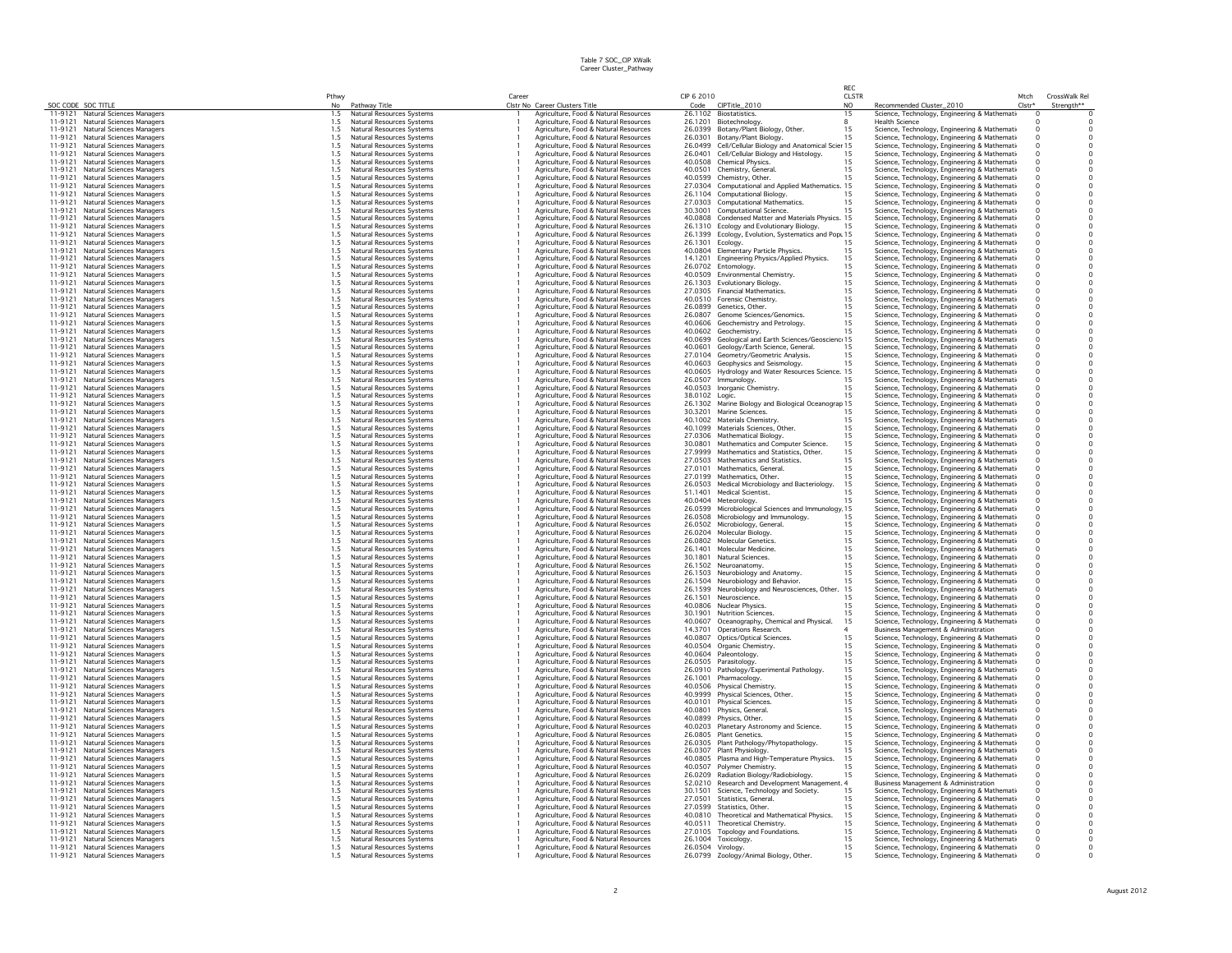|                    |                                                                                                                          |             |                                                        |       |                                                                                |                    |                                                                                               | RFC                 |                                                                                                |                  |                             |
|--------------------|--------------------------------------------------------------------------------------------------------------------------|-------------|--------------------------------------------------------|-------|--------------------------------------------------------------------------------|--------------------|-----------------------------------------------------------------------------------------------|---------------------|------------------------------------------------------------------------------------------------|------------------|-----------------------------|
|                    | SOC CODE SOC TITLE                                                                                                       | Pthwy<br>No | Pathway Title                                          | Caree | Clstr No Career Clusters Title                                                 | CIP 6 2010<br>Code | CIPTitle_2010                                                                                 | <b>CLSTR</b><br>NO. | Recommended Cluster_2010                                                                       | Mtch<br>$Clstr*$ | CrossWalk Rel<br>Strength** |
|                    | 11-9121 Natural Sciences Managers                                                                                        | 1.5         | Natural Resources Systems                              |       | Agriculture, Food & Natural Resources                                          |                    | 26.0701 Zoology/Animal Biology.                                                               | 15                  | Science, Technology, Engineering & Mathemati                                                   | $\circ$          |                             |
|                    | 19-1023 Zoologists and Wildlife Biologists                                                                               | 1.5         | Natural Resources Systems                              |       | Agriculture, Food & Natural Resources                                          |                    | 26.0708 Animal Behavior and Ethology                                                          | 15                  | Science, Technology, Engineering & Mathemati                                                   | $\Omega$         |                             |
|                    | 19-1023 Zoologists and Wildlife Biologists                                                                               | 1.5         | Natural Resources Systems                              |       | Agriculture, Food & Natural Resources                                          | 26.0707            | Animal Physiology.                                                                            | iš                  | Science, Technology, Engineering & Mathemati                                                   | $\Omega$         |                             |
|                    | 19-1023 Zoologists and Wildlife Biologists                                                                               | 1.5         | Natural Resources Systems                              |       | Agriculture, Food & Natural Resources                                          | 26.1301 Ecology.   |                                                                                               | 15                  | Science, Technology, Engineering & Mathemati-                                                  | $\Omega$         |                             |
|                    | 19-1023 Zoologists and Wildlife Biologists                                                                               | $1.5$       | Natural Resources Systems                              |       | Agriculture, Food & Natural Resources                                          |                    | 26.0702 Entomology.                                                                           | 15                  | Science, Technology, Engineering & Mathemati                                                   | $\Omega$         |                             |
|                    | 19-1023 Zoologists and Wildlife Biologists                                                                               | 1.5         | Natural Resources Systems                              |       | Agriculture, Food & Natural Resources                                          |                    | 30.3201 Marine Sciences.                                                                      | 15                  | Science, Technology, Engineering & Mathemati                                                   | $\circ$          |                             |
|                    | 19-1023 Zoologists and Wildlife Biologists                                                                               | 1.5         | Natural Resources Systems                              |       | Agriculture, Food & Natural Resources                                          |                    | 26.0709 Wildlife Biology.                                                                     | 15                  | Science, Technology, Engineering & Mathemati                                                   | $\Omega$         |                             |
| 19-1023            | Zoologists and Wildlife Biologists                                                                                       | 1.5         | Natural Resources Systems                              |       | Agriculture, Food & Natural Resources                                          | 03.0601            | Wildlife, Fish and Wildlands Science and N 1                                                  |                     | Agriculture, Food & Natural Resources                                                          |                  |                             |
|                    | 19-1023 Zoologists and Wildlife Biologists                                                                               | 1.5         | Natural Resources Systems                              |       | Agriculture, Food & Natural Resources                                          | 26,0799            | Zoology/Animal Biology, Other.                                                                | 15                  | Science, Technology, Engineering & Mathemati-                                                  | $\Omega$         |                             |
|                    | 19-1023 Zoologists and Wildlife Biologists<br>19-1032 Foresters                                                          | 1.5<br>1.5  | Natural Resources Systems<br>Natural Resources Systems |       | Agriculture, Food & Natural Resources<br>Agriculture, Food & Natural Resources |                    | 26.0701 Zoology/Animal Biology.<br>03.0506 Forest Management/Forest Resources Ma 1            |                     | Science, Technology, Engineering & Mathemati<br>Agriculture, Food & Natural Resources          |                  |                             |
|                    | 19-1032 Foresters                                                                                                        | 1.5         | Natural Resources Systems                              |       | Agriculture, Food & Natural Resources                                          |                    | 03.0510 Forest Resources Production and Manage                                                |                     | Agriculture, Food & Natural Resources                                                          |                  |                             |
|                    | 19-1032 Foresters                                                                                                        | 1.5         | Natural Resources Systems                              |       | Agriculture, Food & Natural Resources                                          |                    | 03.0502 Forest Sciences and Biology                                                           |                     | Agriculture, Food & Natural Resources                                                          |                  |                             |
|                    | 19-1032 Foresters                                                                                                        | 1.5         | Natural Resources Systems                              |       | Agriculture, Food & Natural Resources                                          |                    | 03.0501 Forestry, General.                                                                    |                     | Agriculture, Food & Natural Resources                                                          |                  |                             |
|                    | 19-1032 Foresters                                                                                                        | 1.5         | Natural Resources Systems                              |       | Agriculture, Food & Natural Resources                                          |                    | 03.0599 Forestry, Other.                                                                      |                     | Agriculture, Food & Natural Resources                                                          |                  |                             |
|                    | 19-1032 Foresters                                                                                                        | 1.5         | Natural Resources Systems                              |       | Agriculture, Food & Natural Resources                                          |                    | 03.0201 Natural Resources Management and Polic                                                |                     | Agriculture, Food & Natural Resources                                                          |                  |                             |
| 19-1032            | Foresters                                                                                                                | 1.5         | Natural Resources Systems                              |       | Agriculture, Food & Natural Resources                                          | 03.0101            | Natural Resources/Conservation, General.                                                      |                     | Agriculture, Food & Natural Resources                                                          |                  |                             |
|                    | 19-1032 Foresters                                                                                                        | 1.5         | Natural Resources Systems                              |       | Agriculture, Food & Natural Resources                                          |                    | 03.0508 Urban Forestry.                                                                       |                     | Agriculture, Food & Natural Resources                                                          |                  |                             |
| 19-1032            | Foresters                                                                                                                | 1.5         | Natural Resources Systems                              |       | Agriculture, Food & Natural Resources                                          | 03.0509            | Wood Science and Wood Products/Pulp a 1                                                       |                     | Agriculture, Food & Natural Resources                                                          |                  |                             |
| 19-4041            | Geological and Petroleum Technicians                                                                                     | 1.5         | Natural Resources Systems                              |       | Agriculture, Food & Natural Resources                                          | 15.0999            | Mining and Petroleum Technologies/Tech 1                                                      |                     | Agriculture, Food & Natural Resources                                                          |                  |                             |
| 19-4041            | Geological and Petroleum Technicians<br>19-4093 Forest and Conservation Technicians                                      | 1.5         | Natural Resources Systems<br>Natural Resources Systems |       | Agriculture, Food & Natural Resources                                          |                    | 15.0903 Petroleum Technology/Technician.                                                      |                     | Agriculture, Food & Natural Resources                                                          |                  |                             |
|                    |                                                                                                                          | 1.5         | Natural Resources Systems                              |       | Agriculture, Food & Natural Resources                                          |                    | 03.0511 Forest Technology/Technician.                                                         |                     | Agriculture, Food & Natural Resources                                                          |                  |                             |
| 45-3011            | 19-4093 Forest and Conservation Technicians<br>Fishers and Related Fishing Workers                                       | 1.5<br>1.5  | Natural Resources Systems                              |       | Agriculture, Food & Natural Resources<br>Agriculture, Food & Natural Resources | 03.0301            | 03.0599 Forestry, Other.<br>Fishing and Fisheries Sciences and Manag                          |                     | Agriculture, Food & Natural Resources<br>Agriculture, Food & Natural Resources                 |                  |                             |
|                    | 45-4022 Logging Equipment Operators                                                                                      | 1.5         | Natural Resources Systems                              |       | Agriculture, Food & Natural Resources                                          | 49.0202            | Construction/Heavy Equipment/Earthmov 2                                                       |                     | Architecture & Construction                                                                    |                  |                             |
| 17-2081            | <b>Environmental Engineers</b>                                                                                           | 1.6         | <b>Environmental Service Systems</b>                   |       | Agriculture, Food & Natural Resources                                          | 14.1401            | Environmental/Environmental Health Engi 15                                                    |                     | Science, Technology, Engineering & Mathemati-                                                  | $\Omega$         |                             |
| 17-2081            | <b>Environmental Engineers</b>                                                                                           | 1.6         | <b>Environmental Service Systems</b>                   |       | Agriculture, Food & Natural Resources                                          |                    | 14.0802 Geotechnical and Geoenvironmental Engir 15                                            |                     | Science, Technology, Engineering & Mathemati                                                   | $\circ$          |                             |
|                    | 17-3025 Environmental Engineering Technicians                                                                            | 1.6         | <b>Environmental Service Systems</b>                   |       | Agriculture, Food & Natural Resources                                          | 15.0507            | Environmental Engineering Technology/EI1                                                      |                     | Agriculture, Food & Natural Resources                                                          |                  |                             |
|                    | 17-3025 Environmental Engineering Technicians                                                                            | 1.6         | <b>Environmental Service Systems</b>                   |       | Agriculture, Food & Natural Resources                                          |                    | 15.0704 Hazardous Materials Information Systems 15                                            |                     | Science, Technology, Engineering & Mathematio                                                  |                  |                             |
| 19-4091            | Environmental Science and Protection Technicians, Including Health                                                       | 1.6         | <b>Environmental Service Systems</b>                   |       | Agriculture, Food & Natural Resources                                          | 41.0399            | Physical Science Technologies/Techniciar 13                                                   |                     | Manufacturing                                                                                  |                  |                             |
| 19-4091            | Environmental Science and Protection Technicians, Including Health                                                       | 1.6         | <b>Fnvironmental Service Systems</b>                   |       | Agriculture, Food & Natural Resources                                          |                    | 41.9999 Science Technologies/Technicians, Other 13                                            |                     | Manufacturing                                                                                  |                  |                             |
| 47-4041            | Hazardous Materials Removal Workers                                                                                      | 1.6         | <b>Environmental Service Systems</b>                   |       | Agriculture, Food & Natural Resources                                          |                    | 15.0508 Hazardous Materials Management and Wa1                                                |                     | Agriculture, Food & Natural Resources                                                          |                  |                             |
| 51-8031            | Water and Wastewater Treatment Plant and System Operators                                                                | 1.6         | <b>Environmental Service Systems</b>                   |       | Agriculture, Food & Natural Resources                                          |                    | 15.0506 Water Quality and Wastewater Treatmen                                                 |                     | Agriculture, Food & Natural Resources                                                          |                  |                             |
|                    | 11-9013 Farmers, Ranchers, and Other Agricultural Managers                                                               | 1.7         | Agribusiness Systems                                   |       | Agriculture, Food & Natural Resources                                          | 01.0102            | Agribusiness/Agricultural Business Opera                                                      |                     | Agriculture, Food & Natural Resources                                                          |                  |                             |
| 11-9013            | Farmers, Ranchers, and Other Agricultural Managers                                                                       | 1.7         | Agribusiness Systems                                   |       | Agriculture, Food & Natural Resources                                          | 01.0902            | Agricultural Animal Breeding,                                                                 |                     | Agriculture, Food & Natural Resources                                                          |                  |                             |
|                    | 11-9013 Farmers, Ranchers, and Other Agricultural Managers<br>11-9013 Farmers, Ranchers, and Other Agricultural Managers | 1.7<br>1.7  | Agribusiness Systems<br>Agribusiness Systems           |       | Agriculture, Food & Natural Resources<br>Agriculture, Food & Natural Resources | 01.0199            | 01.0101 Agricultural Business and Management, G1<br>Agricultural Business and Management, O 1 |                     | Agriculture, Food & Natural Resources<br>Agriculture, Food & Natural Resources                 |                  |                             |
|                    | 11-9013 Farmers, Ranchers, and Other Agricultural Managers                                                               | 1.7         | Agribusiness Systems                                   |       | Agriculture, Food & Natural Resources                                          |                    | 01.0301 Agricultural Production Operations, Gener 1                                           |                     | Agriculture, Food & Natural Resources                                                          |                  |                             |
|                    | 11-9013 Farmers, Ranchers, and Other Agricultural Managers                                                               | 1.7         | Agribusiness Systems                                   |       | Agriculture, Food & Natural Resources                                          | 01.0399            | Agricultural Production Operations, Other                                                     |                     | Agriculture, Food & Natural Resources                                                          |                  |                             |
|                    | 11-9013 Farmers, Ranchers, and Other Agricultural Managers                                                               | 1.7         | Agribusiness Systems                                   |       | Agriculture, Food & Natural Resources                                          | 01.0308            | Agroecology and Sustainable Agriculture. 1                                                    |                     | Agriculture, Food & Natural Resources                                                          |                  |                             |
|                    | 11-9013 Farmers, Ranchers, and Other Agricultural Managers                                                               | 1.7         | Agribusiness Systems                                   |       | Agriculture, Food & Natural Resources                                          |                    | 01.1102 Agronomy and Crop Science.                                                            |                     | Agriculture, Food & Natural Resources                                                          |                  |                             |
|                    | 11-9013 Farmers, Ranchers, and Other Agricultural Managers                                                               | 1.7         | Agribusiness Systems                                   |       | Agriculture, Food & Natural Resources                                          |                    | 01.0903 Animal Health.                                                                        |                     | Agriculture, Food & Natural Resources                                                          |                  |                             |
|                    | 11-9013 Farmers, Ranchers, and Other Agricultural Managers                                                               | 1.7         | <b>Agribusiness Systems</b>                            |       | Agriculture, Food & Natural Resources                                          |                    | 01.0904 Animal Nutrition                                                                      |                     | Agriculture, Food & Natural Resources                                                          |                  |                             |
|                    | 11-9013 Farmers, Ranchers, and Other Agricultural Managers                                                               | 1.7         | <b>Agribusiness Systems</b>                            |       | Agriculture, Food & Natural Resources                                          | 01.0901            | Animal Sciences, General.                                                                     |                     | Agriculture, Food & Natural Resources                                                          |                  |                             |
|                    | 11-9013 Farmers, Ranchers, and Other Agricultural Managers                                                               | 1.7         | Agribusiness Systems                                   |       | Agriculture, Food & Natural Resources                                          |                    | 01.0999 Animal Sciences, Other,                                                               |                     | Agriculture, Food & Natural Resources                                                          |                  |                             |
|                    | 11-9013 Farmers, Ranchers, and Other Agricultural Managers                                                               | 1.7         | Agribusiness Systems                                   |       | Agriculture, Food & Natural Resources                                          |                    | 01.0302 Animal/Livestock Husbandry and Product 1                                              |                     | Agriculture, Food & Natural Resources                                                          |                  |                             |
|                    | 11-9013 Farmers, Ranchers, and Other Agricultural Managers                                                               | 1.7         | Agribusiness Systems                                   |       | Agriculture, Food & Natural Resources                                          | 01.0601            | Applied Horticulture/Horticulture Operatid                                                    |                     | Agriculture, Food & Natural Resources                                                          |                  |                             |
| 11-9013            | Farmers, Ranchers, and Other Agricultural Managers<br>11-9013 Farmers, Ranchers, and Other Agricultural Managers         | 1.7<br>1.7  | Agribusiness Systems<br>Agribusiness Systems           |       | Agriculture, Food & Natural Resources<br>Agriculture, Food & Natural Resources | 01.0303            | Aquaculture.<br>01.0304 Crop Production.                                                      |                     | Agriculture, Food & Natural Resources<br>Agriculture, Food & Natural Resources                 |                  |                             |
|                    | 11-9013 Farmers, Ranchers, and Other Agricultural Managers                                                               | 1.7         | Agribusiness Systems                                   |       | Agriculture, Food & Natural Resources                                          |                    | 01.0306 Dairy Husbandry and Production.                                                       |                     | Agriculture, Food & Natural Resources                                                          |                  |                             |
|                    | 11-9013 Farmers, Ranchers, and Other Agricultural Managers                                                               | 1.7         | Agribusiness Systems                                   |       | Agriculture, Food & Natural Resources                                          |                    | 01.0905 Dairy Science.                                                                        |                     | Agriculture, Food & Natural Resources                                                          |                  |                             |
|                    | 11-9013 Farmers, Ranchers, and Other Agricultural Managers                                                               | 1.7         | <b>Agribusiness Systems</b>                            |       | Agriculture, Food & Natural Resources                                          |                    | 01.0104 Farm/Farm and Ranch Management.                                                       |                     | Agriculture, Food & Natural Resources                                                          |                  |                             |
|                    | 11-9013 Farmers, Ranchers, and Other Agricultural Managers                                                               | 1.7         | <b>Agribusiness Systems</b>                            |       | Agriculture, Food & Natural Resources                                          | 01.0604            | Greenhouse Operations and Management                                                          |                     | Agriculture, Food & Natural Resources                                                          |                  |                             |
|                    | 11-9013 Farmers, Ranchers, and Other Agricultural Managers                                                               | 1.7         | <b>Agribusiness Systems</b>                            |       | Agriculture, Food & Natural Resources                                          |                    | 01.0307 Horse Husbandry/Equine Science and Mar                                                |                     | Agriculture, Food & Natural Resources                                                          |                  |                             |
|                    | 11-9013 Farmers, Ranchers, and Other Agricultural Managers                                                               | 1.7         | <b>Agribusiness Systems</b>                            |       | Agriculture, Food & Natural Resources                                          |                    | 01.1103 Horticultural Science.                                                                |                     | Agriculture, Food & Natural Resources                                                          |                  |                             |
|                    | 11-9013 Farmers, Ranchers, and Other Agricultural Managers                                                               | 1.7         | Agribusiness Systems                                   |       | Agriculture, Food & Natural Resources                                          |                    | 01.0906 Livestock Management.                                                                 |                     | Agriculture, Food & Natural Resources                                                          |                  |                             |
|                    | 11-9013 Farmers, Ranchers, and Other Agricultural Managers                                                               | 1.7         | Agribusiness Systems                                   |       | Agriculture, Food & Natural Resources                                          |                    | 01.0603 Ornamental Horticulture.                                                              |                     | Agriculture, Food & Natural Resources                                                          |                  |                             |
|                    | 11-9013 Farmers, Ranchers, and Other Agricultural Managers                                                               | 1.7         | Agribusiness Systems                                   |       | Agriculture, Food & Natural Resources                                          |                    | 01.0606 Plant Nursery Operations and Managemer                                                |                     | Agriculture, Food & Natural Resources                                                          |                  |                             |
| 11-9013            | 11-9013 Farmers, Ranchers, and Other Agricultural Managers<br>Farmers, Ranchers, and Other Agricultural Managers         | 1.7<br>1.7  | Agribusiness Systems<br>Agribusiness Systems           |       | Agriculture, Food & Natural Resources<br>Agriculture, Food & Natural Resources |                    | 01.1105 Plant Protection and Integrated Pest Man<br>01.1101 Plant Sciences, General.          |                     | Agriculture, Food & Natural Resources<br>Agriculture, Food & Natural Resources                 |                  |                             |
|                    | 11-9013 Farmers, Ranchers, and Other Agricultural Managers                                                               | 1.7         | Agribusiness Systems                                   |       | Agriculture, Food & Natural Resources                                          |                    | 01.0907 Poultry Science.                                                                      |                     | Agriculture, Food & Natural Resources                                                          |                  |                             |
|                    | 11-9013 Farmers, Ranchers, and Other Agricultural Managers                                                               | 1.7         | Agribusiness Systems                                   |       | Agriculture, Food & Natural Resources                                          |                    | 01.1106 Range Science and Management.                                                         |                     | Agriculture, Food & Natural Resources                                                          |                  |                             |
|                    | 11-9013 Farmers, Ranchers, and Other Agricultural Managers                                                               | 1.7         | <b>Agribusiness Systems</b>                            |       | Agriculture, Food & Natural Resources                                          |                    | 01.0309 Viticulture and Enology.                                                              |                     | Agriculture, Food & Natural Resources                                                          |                  |                             |
| 13-1021            | Buyers and Purchasing Agents, Farm Products                                                                              | 1.7         | Agribusiness Systems                                   |       | Agriculture, Food & Natural Resources                                          | 01.0105            | Agricultural/Farm Supplies Retailing and \1                                                   |                     | Agriculture, Food & Natural Resources                                                          |                  |                             |
| 13-1051            | Cost Estimators                                                                                                          | 2.1         | Design/Pre-Construction                                |       | Architecture & Construction                                                    | 52.0201            | <b>Business Administration and Management 4</b>                                               |                     | Business Management & Administration                                                           | $\Omega$         |                             |
| 13-1051            | Cost Estimators                                                                                                          | 2.1         | Design/Pre-Construction                                |       | Architecture & Construction                                                    | 52,0101            | Business/Commerce, General.                                                                   |                     | Business Management & Administration                                                           | $\Omega$         |                             |
| 13-1051            | Cost Estimators                                                                                                          | 2.1         | Design/Pre-Construction                                |       | Architecture & Construction                                                    |                    | 15.1001 Construction Engineering Technology/Tei 2                                             |                     | Architecture & Construction                                                                    |                  |                             |
| 13-1051            | Cost Estimators                                                                                                          | 2.1         | Design/Pre-Construction                                |       | Architecture & Construction                                                    | 14.3301            | Construction Engineering.                                                                     | 15                  | Science, Technology, Engineering & Mathemati                                                   |                  |                             |
| 13-1051<br>13-1051 | Cost Estimators<br>Cost Estimators                                                                                       | 2.1         | Design/Pre-Construction<br>Design/Pre-Construction     |       | Architecture & Construction<br>Architecture & Construction                     | 14,3601<br>14.1801 | Manufacturing Engineering.<br>Materials Engineering.                                          | 15<br>15            | Science, Technology, Engineering & Mathemati-<br>Science, Technology, Engineering & Mathemati- |                  |                             |
| 13-1051            | Cost Estimators                                                                                                          | 2.1<br>2.1  | Design/Pre-Construction                                |       | Architecture & Construction                                                    | 14.1901            | Mechanical Engineering.                                                                       | 15                  | Science, Technology, Engineering & Mathemati                                                   |                  |                             |
| 17-1011            | Architects, Except Landscape and Naval                                                                                   | 2.1         | Design/Pre-Construction                                |       | Architecture & Construction                                                    |                    | 04.0801 Architectural History and Criticism, Gener 2                                          |                     | Architecture & Construction                                                                    |                  |                             |
| 17-1011            | Architects, Except Landscape and Naval                                                                                   | 2.1         | Design/Pre-Construction                                |       | Architecture & Construction                                                    | 04.0201            | Architecture.                                                                                 |                     | Architecture & Construction                                                                    |                  |                             |
| 17-1011            | Architects, Except Landscape and Naval                                                                                   | 2.1         | Design/Pre-Construction                                |       | Architecture & Construction                                                    |                    | 04.0401 Environmental Design/Architecture.                                                    |                     | Architecture & Construction                                                                    |                  |                             |
|                    | 17-1012 Landscape Architects                                                                                             | 2.1         | Design/Pre-Construction                                |       | Architecture & Construction                                                    | 04.0401            | Environmental Design/Architecture.                                                            |                     | Architecture & Construction                                                                    |                  |                             |
|                    | 17-1012 Landscape Architects                                                                                             | 2.1         | Design/Pre-Construction                                |       | Architecture & Construction                                                    |                    | 04.0601 Landscape Architecture.                                                               |                     | Architecture & Construction                                                                    |                  |                             |
|                    | 17-1022 Surveyors                                                                                                        | 2.1         | Design/Pre-Construction                                |       | Architecture & Construction                                                    |                    | 15.1102 Surveying Technology/Surveying.                                                       | 15                  | Science, Technology, Engineering & Mathemati                                                   |                  |                             |
| 17-2051            | Civil Engineers                                                                                                          | 2.1         | Design/Pre-Construction                                |       | Architecture & Construction                                                    |                    | 14.0801 Civil Engineering, General.                                                           | 15                  | Science, Technology, Engineering & Mathemati                                                   |                  |                             |
| 17-2051            | Civil Engineers                                                                                                          | 2.1         | Design/Pre-Construction                                |       | Architecture & Construction                                                    | 14.0899            | Civil Engineering, Other.                                                                     | 15                  | Science, Technology, Engineering & Mathemati-                                                  |                  |                             |
| 17-2051            | Civil Engineers                                                                                                          | 2.1         | Design/Pre-Construction                                |       | Architecture & Construction                                                    |                    | 14.3301 Construction Engineering.                                                             | 15                  | Science, Technology, Engineering & Mathemati                                                   |                  |                             |
| 17-2051<br>17-2051 | <b>Civil Engineers</b>                                                                                                   | 2.1<br>2.1  | Design/Pre-Construction<br>Design/Pre-Construction     |       | Architecture & Construction<br>Architecture & Construction                     |                    | 14.0802 Geotechnical and Geoenvironmental Engir 15                                            |                     | Science, Technology, Engineering & Mathemati                                                   |                  |                             |
| 17-2051            | <b>Civil Engineers</b><br>Civil Engineers                                                                                | 2.1         | Design/Pre-Construction                                |       | Architecture & Construction                                                    |                    | 15 14.0803 Structural Engineering. 15<br>14.0804 Transportation and Highway Engineering. 15   |                     | Science, Technology, Engineering & Mathemati<br>Science, Technology, Engineering & Mathemati   |                  |                             |
| 17-2051            | <b>Civil Engineers</b>                                                                                                   | 2.1         | Design/Pre-Construction                                |       | Architecture & Construction                                                    |                    | 14.0805 Water Resources Engineering.                                                          |                     | Science, Technology, Engineering & Mathemati-                                                  |                  |                             |
| 17-3011            | Architectural and Civil Drafters                                                                                         | 2.1         | Design/Pre-Construction                                |       | Architecture & Construction                                                    |                    | 04.0902 Architectural and Building Sciences/Tech 2                                            |                     | Architecture & Construction                                                                    |                  |                             |
| 17-3011            | Architectural and Civil Drafters                                                                                         | 2.1         | Design/Pre-Construction                                |       | Architecture & Construction                                                    |                    | 15.1303 Architectural Drafting and Architectural C2                                           |                     | Architecture & Construction                                                                    |                  |                             |
| 17-3011            | Architectural and Civil Drafters                                                                                         | 2.1         | Design/Pre-Construction                                |       | Architecture & Construction                                                    |                    | 04.0999 Architectural Sciences and Technology, C2                                             |                     | Architecture & Construction                                                                    |                  |                             |
| 17-3011            | Architectural and Civil Drafters                                                                                         | 2.1         | Design/Pre-Construction                                |       | Architecture & Construction                                                    | 04.0901            | Architectural Technology/Technician.                                                          |                     | Architecture & Construction                                                                    |                  |                             |
| 17-3011            | Architectural and Civil Drafters                                                                                         | 2.1         | Design/Pre-Construction                                |       | Architecture & Construction                                                    |                    | 15.1302 CAD/CADD Drafting and/or Design Techr 13                                              |                     | Manufacturing                                                                                  |                  |                             |
| 17-3011            | Architectural and Civil Drafters                                                                                         | 2.1         | Design/Pre-Construction                                |       | Architecture & Construction                                                    |                    | 15.1304 Civil Drafting and Civil Engineering CAD/C 2                                          |                     | Architecture & Construction                                                                    |                  |                             |
|                    | 17-3011 Architectural and Civil Drafters                                                                                 | 2.1         | Design/Pre-Construction                                |       | Architecture & Construction                                                    |                    | 15.1301 Drafting and Design Technology/Technici 13                                            |                     | Manufacturing                                                                                  |                  |                             |
|                    | 17-3022 Civil Engineering Technicians                                                                                    | 2.1<br>2.1  | Design/Pre-Construction                                |       | Architecture & Construction                                                    |                    | 46.0415 Building Construction Technology.                                                     |                     | Architecture & Construction                                                                    |                  |                             |
|                    | 17-3022 Civil Engineering Technicians                                                                                    |             | Design/Pre-Construction                                |       | Architecture & Construction                                                    |                    | 15.0201 Civil Engineering Technology/Technician. 2                                            |                     | Architecture & Construction                                                                    |                  |                             |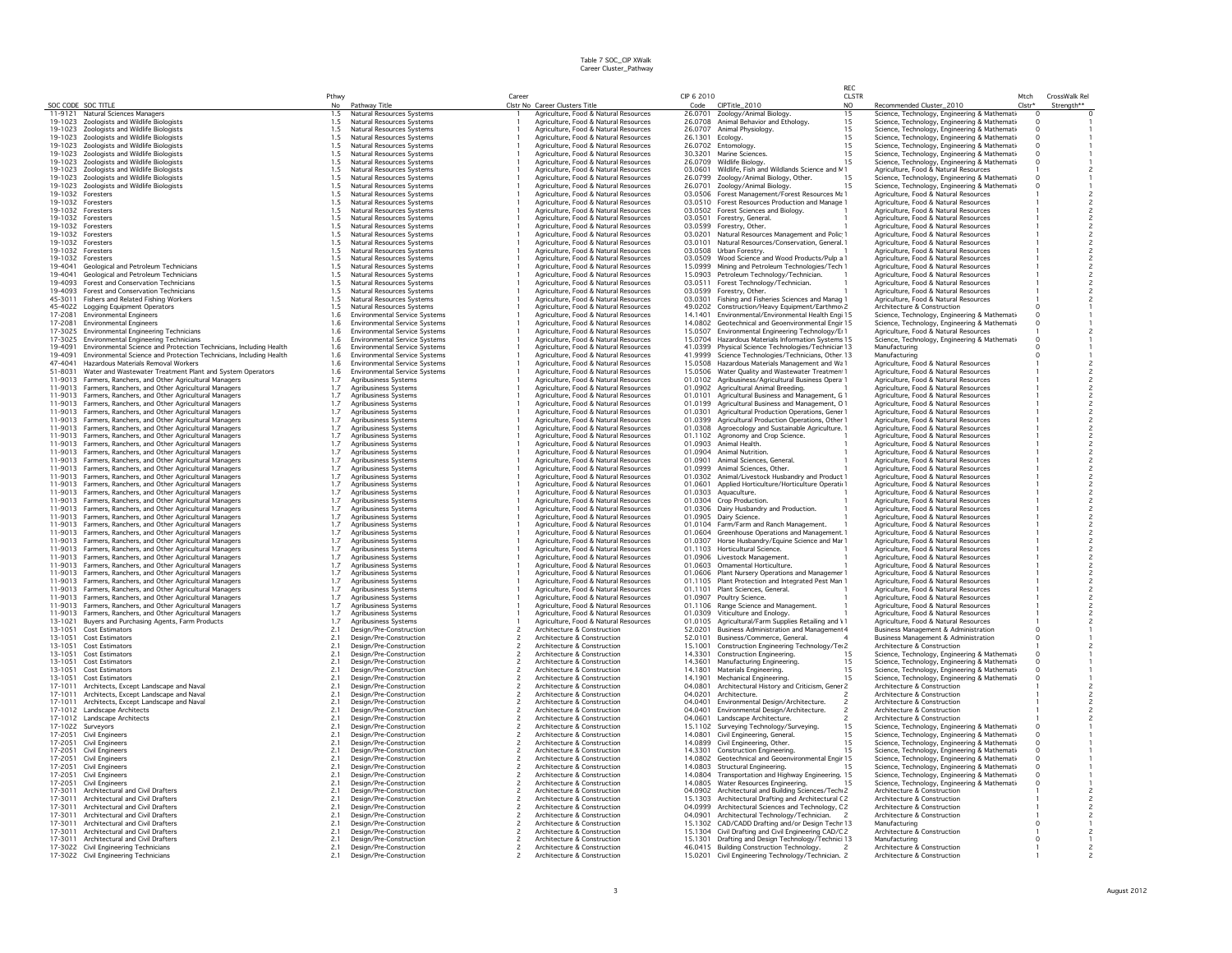|                    |                                                                                                                                                                      |              |                                                  |                          |                                                            |                    |                                                                                                               | RFC                 |                                                                                                    |                      |                                           |
|--------------------|----------------------------------------------------------------------------------------------------------------------------------------------------------------------|--------------|--------------------------------------------------|--------------------------|------------------------------------------------------------|--------------------|---------------------------------------------------------------------------------------------------------------|---------------------|----------------------------------------------------------------------------------------------------|----------------------|-------------------------------------------|
|                    | SOC CODE SOC TITLE                                                                                                                                                   | Pthwy<br>No  |                                                  | Career                   | Clstr No Career Clusters Title                             | CIP 6 2010<br>Code | CIPTitle_2010                                                                                                 | <b>CLSTR</b><br>NO. | Recommended Cluster_2010                                                                           | Mtch<br>$Clstr*$     | CrossWalk Rel                             |
|                    | 17-3022 Civil Engineering Technicians                                                                                                                                | 2.1          | Pathway Title<br>Design/Pre-Construction         | 2                        | Architecture & Construction                                |                    | 15.1001 Construction Engineering Technology/Ter2                                                              |                     | Architecture & Construction                                                                        |                      | Strength**                                |
|                    | 17-3031 Surveying and Mapping Technicians                                                                                                                            | 2.1          | Design/Pre-Construction                          |                          | Architecture & Construction                                |                    | 15.1102 Surveying Technology/Surveying.                                                                       | 15                  | Science, Technology, Engineering & Mathemati                                                       | $\Omega$             |                                           |
|                    | 27-1025 Interior Designers                                                                                                                                           | 2.1          | Design/Pre-Construction                          | $\overline{\phantom{a}}$ | Architecture & Construction                                |                    | 19,0604 Facilities Planning and Management.                                                                   | $\overline{4}$      | <b>Business Management &amp; Administration</b>                                                    | $\Omega$             |                                           |
|                    | 27-1025 Interior Designers                                                                                                                                           | 2.1          | Design/Pre-Construction                          | $\overline{\phantom{a}}$ | Architecture & Construction                                |                    | 04.0501 Interior Architecture.                                                                                |                     | Architecture & Construction                                                                        |                      |                                           |
|                    | 27-1025 Interior Designers                                                                                                                                           | 2.1          | Design/Pre-Construction                          |                          | Architecture & Construction                                |                    | 50.0408 Interior Design.                                                                                      |                     | Architecture & Construction                                                                        |                      |                                           |
|                    | 27-1025 Interior Designers                                                                                                                                           | 2.1          | Design/Pre-Construction                          |                          | Architecture & Construction<br>Architecture & Construction |                    | 19.0904 Textile Science.                                                                                      | 13                  | Manufacturing                                                                                      |                      |                                           |
| 11-9021            | 11-9021 Construction Managers<br><b>Construction Managers</b>                                                                                                        | 2.2<br>2.2   | Construction<br>Construction                     |                          | Architecture & Construction                                | 52.0101            | 52.0201 Business Administration and Management 4<br>Business/Commerce, General.                               |                     | <b>Business Management &amp; Administration</b><br><b>Business Management &amp; Administration</b> | $\Omega$             | $\circ$                                   |
| 11-9021            | <b>Construction Managers</b>                                                                                                                                         | 2.2          | Construction                                     |                          | Architecture & Construction                                | 15,1001            | Construction Engineering Technology/Tei 2                                                                     |                     | Architecture & Construction                                                                        |                      |                                           |
| 11-9021            | <b>Construction Managers</b>                                                                                                                                         | 2.2          | Construction                                     |                          | Architecture & Construction                                | 52.2001            | <b>Construction Management.</b>                                                                               |                     | Architecture & Construction                                                                        |                      |                                           |
| 11-9021            | <b>Construction Managers</b>                                                                                                                                         | 2.2          | Construction                                     |                          | Architecture & Construction                                |                    | 52,0205 Operations Management and Supervision, 4                                                              |                     | <b>Business Management &amp; Administration</b>                                                    |                      | $\circ$                                   |
| 47-1011            | First-Line Supervisors of Construction Trades and Extraction Workers                                                                                                 | 2.2          | Construction                                     |                          | Architecture & Construction                                |                    | 46.0505 Blasting/Blaster.                                                                                     |                     | Architecture & Construction                                                                        |                      |                                           |
| 47-1011            | First-Line Supervisors of Construction Trades and Extraction Workers                                                                                                 | $2.2$<br>2.2 | Construction                                     |                          | Architecture & Construction                                |                    | 46.0415 Building Construction Technology.                                                                     |                     | Architecture & Construction                                                                        |                      |                                           |
| 47-1011            | 47-1011 First-Line Supervisors of Construction Trades and Extraction Workers                                                                                         |              | Construction                                     |                          | Architecture & Construction                                |                    | 46.0412 Building/Construction Site Management/I2                                                              |                     | Architecture & Construction                                                                        |                      |                                           |
| 47-1011            | First-Line Supervisors of Construction Trades and Extraction Workers<br>First-Line Supervisors of Construction Trades and Extraction Workers                         | 2.2<br>2.2   | Construction<br>Construction                     |                          | Architecture & Construction<br>Architecture & Construction |                    | 46.0403 Building/Home/Construction Inspection/I 2<br>46.0401 Building/Property Maintenance.                   |                     | Architecture & Construction<br>Architecture & Construction                                         |                      | $\overline{c}$                            |
| 47-1011            | First-Line Supervisors of Construction Trades and Extraction Workers                                                                                                 | 2.2          | Construction                                     |                          | Architecture & Construction                                | 46.0201            | Carpentry/Carpenter.                                                                                          |                     | Architecture & Construction                                                                        |                      |                                           |
| 47-1011            | First-Line Supervisors of Construction Trades and Extraction Workers                                                                                                 | 2.2          | Construction                                     |                          | Architecture & Construction                                |                    | 46.0413 Carpet, Floor, and Tile Worker.                                                                       |                     | Architecture & Construction                                                                        |                      |                                           |
| 47-1011            | First-Line Supervisors of Construction Trades and Extraction Workers                                                                                                 | 2.2          | Construction                                     |                          | Architecture & Construction                                |                    | 46.0402 Concrete Finishing/Concrete Finisher.                                                                 |                     | Architecture & Construction                                                                        |                      |                                           |
| 47-1011            | First-Line Supervisors of Construction Trades and Extraction Workers                                                                                                 | 2.2          | Construction                                     |                          | Architecture & Construction                                |                    | 46,0000 Construction Trades, General,                                                                         |                     | Architecture & Construction                                                                        |                      | $\overline{c}$                            |
| 47-1011            | First-Line Supervisors of Construction Trades and Extraction Workers                                                                                                 | 2.2          | Construction                                     | 2                        | Architecture & Construction                                |                    | 46.0404 Drywall Installation/Drywaller.                                                                       |                     | Architecture & Construction                                                                        |                      | $\overline{c}$                            |
| 47-1011            | First-Line Supervisors of Construction Trades and Extraction Workers                                                                                                 | 2.2          | Construction                                     |                          | Architecture & Construction                                |                    | 46.0302 Electrician.                                                                                          |                     | Architecture & Construction                                                                        |                      |                                           |
| 47-1011            | 47-1011 First-Line Supervisors of Construction Trades and Extraction Workers                                                                                         | 2.2          | Construction                                     |                          | Architecture & Construction                                | 46.0406 Glazier.   |                                                                                                               |                     | Architecture & Construction                                                                        |                      | $\overline{c}$                            |
| 47-1011            | First-Line Supervisors of Construction Trades and Extraction Workers<br>First-Line Supervisors of Construction Trades and Extraction Workers                         | 2.2<br>2.2   | Construction<br>Construction                     |                          | Architecture & Construction<br>Architecture & Construction |                    | 46.0414 Insulator.<br>46.0101 Mason/Masonry.                                                                  |                     | Architecture & Construction<br>Architecture & Construction                                         |                      |                                           |
| 47-1011            | First-Line Supervisors of Construction Trades and Extraction Workers                                                                                                 | 2.2          | Construction                                     |                          | Architecture & Construction                                |                    | 46.0408 Painting/Painter and Wall Coverer.                                                                    |                     | Architecture & Construction                                                                        |                      |                                           |
| 47-1011            | First-Line Supervisors of Construction Trades and Extraction Workers                                                                                                 | 2.2          | Construction                                     |                          | Architecture & Construction                                |                    | 46.0502 Pipefitting/Pipefitter and Sprinkler Fitter. 2                                                        |                     | Architecture & Construction                                                                        |                      |                                           |
| 47-1011            | First-Line Supervisors of Construction Trades and Extraction Workers                                                                                                 | 2.2          | Construction                                     |                          | Architecture & Construction                                |                    | 46.0503 Plumbing Technology/Plumber.                                                                          |                     | Architecture & Construction                                                                        |                      | $\overline{c}$                            |
| 47-1011            | First-Line Supervisors of Construction Trades and Extraction Workers                                                                                                 | 2.2          | Construction                                     |                          | Architecture & Construction                                | 46.0410 Roofer.    |                                                                                                               |                     | Architecture & Construction                                                                        |                      | $\overline{c}$                            |
| 47-1011            | First-Line Supervisors of Construction Trades and Extraction Workers                                                                                                 | 2.2          | Construction                                     | $\overline{\phantom{a}}$ | Architecture & Construction                                |                    | 46.0504 Well Drilling/Driller.                                                                                |                     | Architecture & Construction                                                                        |                      | $\overline{\phantom{a}}$                  |
| 47-2021            | <b>Brickmasons and Blockmasons</b>                                                                                                                                   | $2.2$<br>2.2 | Construction                                     |                          | Architecture & Construction                                | 46.0101            | Mason/Masonry                                                                                                 |                     | Architecture & Construction                                                                        |                      | $\frac{2}{2}$                             |
|                    | 47-2022 Stonemasons                                                                                                                                                  |              | Construction                                     |                          | Architecture & Construction                                |                    | 46.0101 Mason/Masonry                                                                                         |                     | Architecture & Construction                                                                        |                      |                                           |
| 47-2031            | Carpenters                                                                                                                                                           | 2.2          | Construction                                     |                          | Architecture & Construction<br>Architecture & Construction |                    | 46.0201 Carpentry/Carpenter.                                                                                  |                     | Architecture & Construction<br>Architecture & Construction                                         |                      | $\overline{\mathbf{c}}$<br>$\overline{c}$ |
| 47-2041<br>47-2042 | Carpet Installers<br>Floor Layers, Except Carpet, Wood, and Hard Tiles                                                                                               | 2.2<br>2.2   | Construction<br>Construction                     |                          | Architecture & Construction                                |                    | 46.0413 Carpet, Floor, and Tile Worker.<br>46.0413 Carpet, Floor, and Tile Worker.                            |                     | Architecture & Construction                                                                        |                      |                                           |
|                    | 47-2043 Floor Sanders and Finishers                                                                                                                                  | 2.2          | Construction                                     |                          | Architecture & Construction                                |                    | 46.0413 Carpet, Floor, and Tile Worker.                                                                       |                     | Architecture & Construction                                                                        |                      |                                           |
| 47-2044            | Tile and Marble Setters                                                                                                                                              | 2.2          | Construction                                     |                          | Architecture & Construction                                |                    | 46.0413 Carpet, Floor, and Tile Worker.                                                                       |                     | Architecture & Construction                                                                        |                      |                                           |
|                    | 47-2044 Tile and Marble Setters                                                                                                                                      | 2.2          | Construction                                     |                          | Architecture & Construction                                |                    | 46.0101 Mason/Masonry.                                                                                        |                     | Architecture & Construction                                                                        |                      | $\overline{c}$                            |
| 47-2051            | Cement Masons and Concrete Finishers                                                                                                                                 | 2.2          | Construction                                     | $\overline{\phantom{a}}$ | Architecture & Construction                                |                    | 46.0402 Concrete Finishing/Concrete Finisher.                                                                 |                     | Architecture & Construction                                                                        |                      | $\overline{c}$                            |
| 47-2053            | Terrazzo Workers and Finishers                                                                                                                                       | 2.2          | Construction                                     | $\overline{\phantom{a}}$ | Architecture & Construction                                |                    | 46.0413 Carpet, Floor, and Tile Worker.                                                                       |                     | Architecture & Construction                                                                        |                      | $\overline{\phantom{a}}$                  |
|                    | 47-2071 Paving, Surfacing, and Tamping Equipment Operators                                                                                                           | 2.2          | Construction                                     |                          | Architecture & Construction                                |                    | 49.0202 Construction/Heavy Equipment/Earthmov 2                                                               |                     | Architecture & Construction                                                                        |                      | $\overline{c}$                            |
| 47-2072            | Pile-Driver Operators                                                                                                                                                | 2.2          | Construction                                     |                          | Architecture & Construction                                | 49.0202            | Construction/Heavy Equipment/Earthmov 2                                                                       |                     | Architecture & Construction                                                                        |                      |                                           |
| 47-2073<br>47-2073 | Operating Engineers and Other Construction Equipment Operators                                                                                                       | 2.2          | Construction                                     |                          | Architecture & Construction                                | 49.0206            | 49.0202 Construction/Heavy Equipment/Earthmov 2                                                               |                     | Architecture & Construction                                                                        |                      | $\overline{\mathbf{c}}$<br>$\overline{c}$ |
| 47-2081            | Operating Engineers and Other Construction Equipment Operators<br>Drywall and Ceiling Tile Installers                                                                | 2.2<br>2.2   | Construction<br>Construction                     |                          | Architecture & Construction<br>Architecture & Construction |                    | Mobil Crane Operation/Operator.<br>46.0404 Drywall Installation/Drywaller.                                    |                     | Architecture & Construction<br>Architecture & Construction                                         |                      |                                           |
| 47-2111            | Electricians                                                                                                                                                         | 2.2          | Construction                                     |                          | Architecture & Construction                                |                    | 46.0302 Electrician.                                                                                          |                     | Architecture & Construction                                                                        |                      |                                           |
| 47-2121 Glaziers   |                                                                                                                                                                      | 2.2          | Construction                                     |                          | Architecture & Construction                                | 46.0406 Glazier.   |                                                                                                               |                     | Architecture & Construction                                                                        |                      | $\overline{c}$                            |
| 47-2131            | Insulation Workers, Floor, Ceiling, and Wall                                                                                                                         | 2.2          | Construction                                     |                          | Architecture & Construction                                |                    | 46.0414 Insulator.                                                                                            |                     | Architecture & Construction                                                                        |                      | $\overline{c}$                            |
| 47-2132            | Insulation Workers, Mechanical                                                                                                                                       | 2.2          | Construction                                     |                          | Architecture & Construction                                |                    | 46.0414 Insulator.                                                                                            |                     | Architecture & Construction                                                                        |                      | $\overline{c}$                            |
|                    | 47-2141 Painters, Construction and Maintenance                                                                                                                       | 2.2          | Construction                                     |                          | Architecture & Construction                                |                    | 46.0408 Painting/Painter and Wall Coverer.                                                                    |                     | Architecture & Construction                                                                        |                      | $\overline{\phantom{a}}$                  |
|                    | 47-2142 Paperhangers                                                                                                                                                 | 2.2          | Construction                                     |                          | Architecture & Construction                                |                    | 46.0408 Painting/Painter and Wall Coverer.                                                                    |                     | Architecture & Construction                                                                        |                      | $\overline{c}$                            |
|                    | 47-2152 Plumbers, Pipefitters, and Steamfitters                                                                                                                      | 2.2          | Construction                                     |                          | Architecture & Construction                                |                    | 46.0502 Pipefitting/Pipefitter and Sprinkler Fitter. 2                                                        |                     | Architecture & Construction                                                                        |                      | $\overline{c}$                            |
| 47-2152            | Plumbers, Pipefitters, and Steamfitters<br>47-2152 Plumbers, Pipefitters, and Steamfitters                                                                           | 2.2<br>2.2   | Construction<br>Construction                     | $\overline{\phantom{a}}$ | Architecture & Construction<br>Architecture & Construction | 46.0599            | Plumbing and Related Water Supply Servi 2<br>46.0503 Plumbing Technology/Plumber.                             |                     | Architecture & Construction<br>Architecture & Construction                                         |                      | $\overline{c}$                            |
| 47-2181            | Roofers                                                                                                                                                              | 2.2          | Construction                                     |                          | Architecture & Construction                                | 46.0410 Roofer.    |                                                                                                               |                     | Architecture & Construction                                                                        |                      |                                           |
| 47-2211            | Sheet Metal Workers                                                                                                                                                  | 2.2          | Construction                                     |                          | Architecture & Construction                                |                    | 48.0506 Sheet Metal Technology/Sheetworking.                                                                  |                     | Architecture & Construction                                                                        |                      |                                           |
| 47-2221            | Structural Iron and Steel Workers                                                                                                                                    | 2.2          | Construction                                     |                          | Architecture & Construction                                |                    | 46.0411 Metal Building Assembly/Assembler.                                                                    |                     | Architecture & Construction                                                                        |                      | $\overline{c}$                            |
| 47-2231            | Solar Photovoltaic Installers                                                                                                                                        | 2.2          | Construction                                     |                          | Architecture & Construction                                | 46.0410 Roofer.    |                                                                                                               |                     | Architecture & Construction                                                                        |                      | $\overline{c}$                            |
| 47-2231            | Solar Photovoltaic Installers                                                                                                                                        | 2.2          | Construction                                     |                          | Architecture & Construction                                |                    | 15.0505 Solar Energy Technology/Technician.                                                                   | 13                  | Manufacturing                                                                                      |                      |                                           |
| 47-5011            | Derrick Operators, Oil and Gas                                                                                                                                       | 2.2          | Construction                                     |                          | Architecture & Construction                                |                    | 46.0504 Well Drilling/Driller.                                                                                |                     | Architecture & Construction                                                                        |                      |                                           |
|                    | 47-5012 Rotary Drill Operators, Oil and Gas                                                                                                                          | 2.2          | Construction                                     |                          | Architecture & Construction                                |                    | 46.0504 Well Drilling/Driller.                                                                                |                     | Architecture & Construction                                                                        |                      | $\overline{c}$                            |
| 47-5013            | Service Unit Operators, Oil, Gas, and Mining                                                                                                                         | 2.2          | Construction                                     |                          | Architecture & Construction                                | 15.0901            | Mining Technology/Technician.                                                                                 |                     | Agriculture, Food & Natural Resources                                                              |                      |                                           |
| 47-5021            | 47-5021 Earth Drillers, Except Oil and Gas<br>Earth Drillers, Except Oil and Gas                                                                                     | 2.2<br>2.2   | Construction<br>Construction                     |                          | Architecture & Construction<br>Architecture & Construction | 46.0504            | 49.0202 Construction/Heavy Equipment/Earthmov 2<br>Well Drilling/Driller.                                     |                     | Architecture & Construction<br>Architecture & Construction                                         |                      |                                           |
| 47-5031            | Explosives Workers, Ordnance Handling Experts, and Blasters                                                                                                          | 2.2          | Construction                                     |                          | Architecture & Construction                                |                    | 46.0505 Blasting/Blaster.                                                                                     |                     | Architecture & Construction                                                                        |                      |                                           |
| 47-5041            | Continuous Mining Machine Operators                                                                                                                                  | 2.2          | Construction                                     |                          | Architecture & Construction                                |                    | 49.0202 Construction/Heavy Equipment/Earthmov 2                                                               |                     | Architecture & Construction                                                                        |                      |                                           |
| 47-5042            | Mine Cutting and Channeling Machine Operators                                                                                                                        | 2.2          | Construction                                     |                          | Architecture & Construction                                |                    | 49.0202 Construction/Heavy Equipment/Earthmov 2                                                               |                     | Architecture & Construction                                                                        |                      |                                           |
|                    | 47-5049 Mining Machine Operators, All Other                                                                                                                          | 2.2          | Construction                                     | $\overline{\phantom{a}}$ | Architecture & Construction                                |                    | 49.0202 Construction/Heavy Equipment/Earthmov 2                                                               |                     | Architecture & Construction                                                                        |                      | $\overline{c}$                            |
|                    | 47-5099 Extraction Workers, All Other                                                                                                                                | 2.2          | Construction                                     |                          | Architecture & Construction                                |                    | 49.0202 Construction/Heavy Equipment/Earthmov 2                                                               |                     | Architecture & Construction                                                                        |                      | $\overline{\phantom{a}}$                  |
| 49-9095<br>51-2041 | Manufactured Building and Mobile Home Installers                                                                                                                     | $2.2$<br>2.2 | Construction                                     |                          | Architecture & Construction                                | 48.0503            | 46.0412 Building/Construction Site Management/I2                                                              | -13                 | Architecture & Construction                                                                        |                      |                                           |
| 51-2041            | Structural Metal Fabricators and Fitters<br>Structural Metal Fabricators and Fitters                                                                                 | 2.2          | Construction<br>Construction                     |                          | Architecture & Construction<br>Architecture & Construction |                    | Machine Shop Technology/Assistant.<br>48.0511 Metal Fabricator.                                               | 13                  | Manufacturing<br>Manufacturino                                                                     |                      |                                           |
| 53-7021            | Crane and Tower Operators                                                                                                                                            | 2.2          | Construction                                     |                          | Architecture & Construction                                |                    | 49.0202 Construction/Heavy Equipment/Earthmov 2                                                               |                     | Architecture & Construction                                                                        |                      |                                           |
| 53-7021            | Crane and Tower Operators                                                                                                                                            | 2.2          | Construction                                     |                          | Architecture & Construction                                |                    | 49.0206 Mobil Crane Operation/Operator.                                                                       |                     | Architecture & Construction                                                                        |                      |                                           |
| 53-7031            | Dredge Operators                                                                                                                                                     | 2.2          | Construction                                     |                          | Architecture & Construction                                | 49.0202            | Construction/Heavy Equipment/Earthmov 2                                                                       |                     | Architecture & Construction                                                                        |                      |                                           |
| 53-7032            | Excavating and Loading Machine and Dragline Operators                                                                                                                | 2.2          | Construction                                     |                          | Architecture & Construction                                | 49.0202            | Construction/Heavy Equipment/Earthmov 2                                                                       |                     | Architecture & Construction                                                                        |                      |                                           |
| 53-7041            | Hoist and Winch Operators                                                                                                                                            | 2.2          | Construction                                     |                          | Architecture & Construction                                |                    | 49.0202 Construction/Heavy Equipment/Earthmov 2                                                               |                     | Architecture & Construction                                                                        |                      |                                           |
|                    | 37-1012 First-Line Supervisors of Landscaping, Lawn Service, and Groundskeeping Work 2.3                                                                             |              | Maintenance/Operations                           |                          | Architecture & Construction                                |                    | 01.0601 Applied Horticulture/Horticulture Operatio1                                                           |                     | Agriculture, Food & Natural Resources                                                              |                      |                                           |
|                    | 37-1012 First-Line Supervisors of Landscaping, Lawn Service, and Groundskeeping Work                                                                                 | 2.3          | Maintenance/Operations                           |                          | Architecture & Construction                                |                    | 31,0302 Golf Course Operation and Grounds Mana 1                                                              |                     | Agriculture, Food & Natural Resources                                                              | $\Omega$             |                                           |
| 37-1012            | First-Line Supervisors of Landscaping, Lawn Service, and Groundskeeping Work                                                                                         | 2.3          | Maintenance/Operations                           |                          | Architecture & Construction<br>Architecture & Construction |                    | 01.0604 Greenhouse Operations and Management 1                                                                |                     | Agriculture, Food & Natural Resources                                                              | $\Omega$<br>$\Omega$ |                                           |
| 37-1012            | 37-1012 First-Line Supervisors of Landscaping, Lawn Service, and Groundskeeping Work<br>First-Line Supervisors of Landscaping, Lawn Service, and Groundskeeping Work | 2.3<br>2.3   | Maintenance/Operations<br>Maintenance/Operations |                          | Architecture & Construction                                |                    | 01.0605 Landscaping and Groundskeeping.<br>01.0603 Ornamental Horticulture.                                   |                     | Agriculture, Food & Natural Resources<br>Agriculture, Food & Natural Resources                     | $^{\circ}$           |                                           |
| 37-1012            | First-Line Supervisors of Landscaping, Lawn Service, and Groundskeeping Work                                                                                         | 2.3          | Maintenance/Operations                           |                          | Architecture & Construction                                |                    | 01.0606 Plant Nursery Operations and Managemer 1                                                              |                     | Agriculture, Food & Natural Resources                                                              | $\Omega$             |                                           |
| 37-1012            | First-Line Supervisors of Landscaping, Lawn Service, and Groundskeeping Work                                                                                         | 2.3          | Maintenance/Operations                           |                          | Architecture & Construction                                | 01.0607            | Turf and Turfgrass Management.                                                                                |                     | Agriculture, Food & Natural Resources                                                              |                      |                                           |
| 47-2011            | Boilermakers                                                                                                                                                         | 2.3          | Maintenance/Operations                           |                          | Architecture & Construction                                |                    | 48.0801 Boilermaking/Boilermaker.                                                                             |                     | Architecture & Construction                                                                        |                      |                                           |
|                    | 47-4021 Elevator Installers and Repairers                                                                                                                            | 2.3          | Maintenance/Operations                           |                          | Architecture & Construction                                |                    | 47.0303 Industrial Mechanics and Maintenance Ter 13                                                           |                     | Manufacturing                                                                                      |                      |                                           |
| 47-4051            | Highway Maintenance Workers                                                                                                                                          | 2.3          | Maintenance/Operations                           |                          | Architecture & Construction                                |                    | 49.0202 Construction/Heavy Equipment/Earthmov 2                                                               |                     | Architecture & Construction                                                                        |                      |                                           |
| 47-4051            | Highway Maintenance Workers                                                                                                                                          | 2.3          | Maintenance/Operations                           |                          | Architecture & Construction                                | 49.0207            | Flagging and Traffic Control.                                                                                 | 16                  | Transportation, Distribution & Logistics                                                           |                      |                                           |
| 47-4071<br>49-9021 | Septic Tank Servicers and Sewer Pipe Cleaners                                                                                                                        | 2.3          | Maintenance/Operations                           |                          | Architecture & Construction                                | 46.0503            | Plumbing Technology/Plumber.                                                                                  |                     | Architecture & Construction                                                                        |                      |                                           |
|                    | Heating, Air Conditioning, and Refrigeration Mechanics and Installers<br>49-9021 Heating, Air Conditioning, and Refrigeration Mechanics and Installers               | 2.3<br>2.3   | Maintenance/Operations<br>Maintenance/Operations |                          | Architecture & Construction<br>Architecture & Construction |                    | 47.0201 Heating, Air Conditioning, Ventilation and 2<br>15.0501 Heating, Ventilation, Air Conditioning and 13 |                     | Architecture & Construction<br>Manufacturing                                                       |                      |                                           |
|                    | 49-9044 Millwrights                                                                                                                                                  | 2.3          | Maintenance/Operations                           |                          | Architecture & Construction                                |                    | 47.0303 Industrial Mechanics and Maintenance Ter 13                                                           |                     | Manufacturing                                                                                      |                      |                                           |
|                    | 49-9045 Refractory Materials Repairers, Except Brickmasons                                                                                                           | 2.3          | Maintenance/Operations                           |                          | Architecture & Construction                                |                    | 47.0303 Industrial Mechanics and Maintenance Ter 13                                                           |                     | Manufacturing                                                                                      |                      |                                           |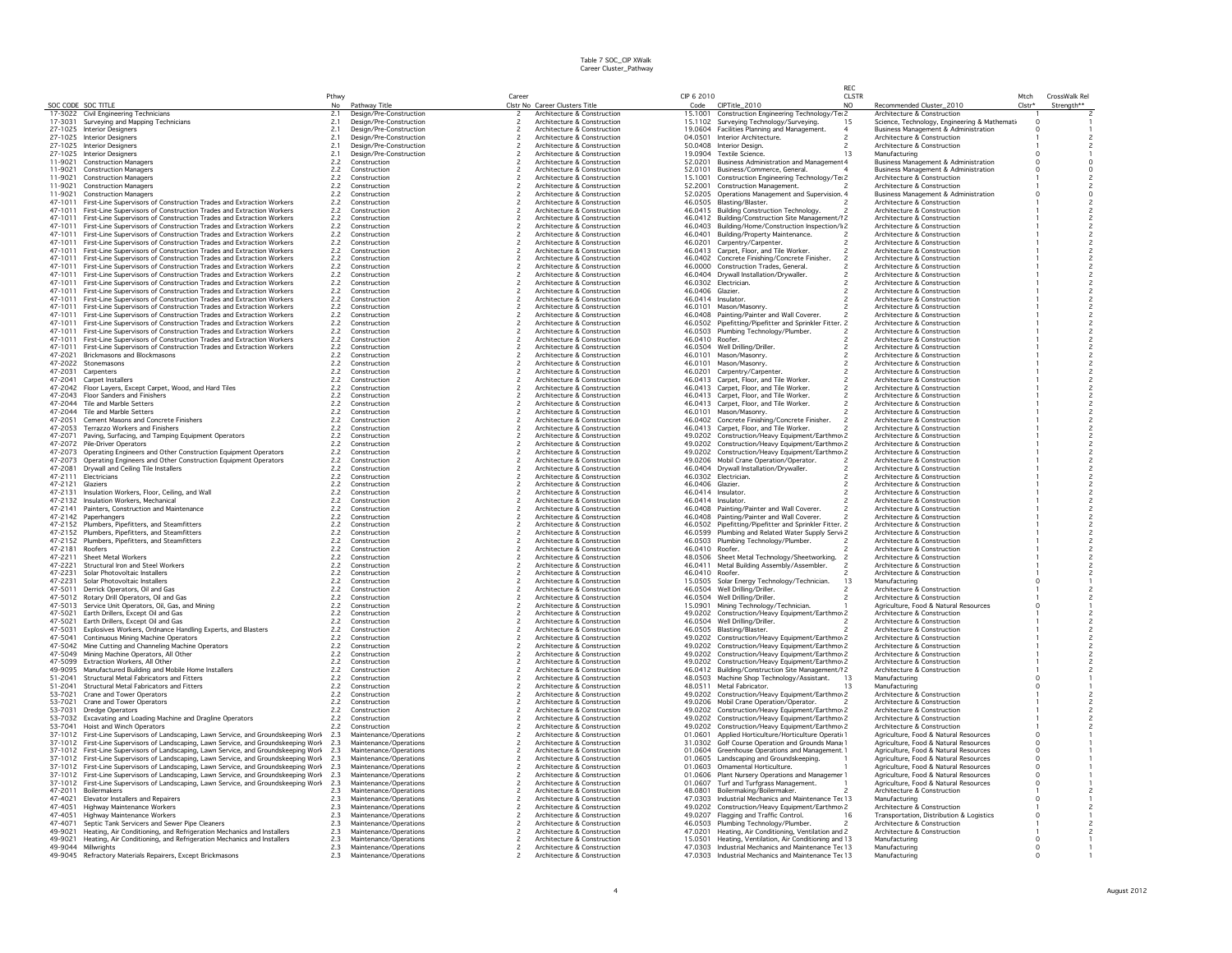|                    |                                                                                                                                        |                |                                                  |        |                                                                                                                                                                                        |                    |                                                                                    | RFC                 |                                                                                            |                |                             |
|--------------------|----------------------------------------------------------------------------------------------------------------------------------------|----------------|--------------------------------------------------|--------|----------------------------------------------------------------------------------------------------------------------------------------------------------------------------------------|--------------------|------------------------------------------------------------------------------------|---------------------|--------------------------------------------------------------------------------------------|----------------|-----------------------------|
| SOC CODE SOC TITLE |                                                                                                                                        | Pthwy<br>No    | Pathway Title                                    | Career | Clstr No Career Clusters Title                                                                                                                                                         | CIP 6 2010<br>Code | CIPTitle_2010                                                                      | <b>CLSTR</b><br>NO. | Recommended Cluster_2010                                                                   | Mtch<br>Clstr* | CrossWalk Rel<br>Strenath** |
| 49-9051            | Electrical Power-Line Installers and Repairers                                                                                         | 2.3            | Maintenance/Operations                           |        | Architecture & Construction                                                                                                                                                            |                    | 46.0301 Electrical and Power Transmission Installa 2                               |                     | Architecture & Construction                                                                |                |                             |
| 49-9051            | Electrical Power-Line Installers and Repairers<br><b>Flectrical Power-Line Installers and Repairers</b>                                | $2.3$<br>$2.3$ | Maintenance/Operations                           |        | Architecture & Construction                                                                                                                                                            |                    | 46.0399 Electrical and Power Transmission Installe 2                               |                     | Architecture & Construction                                                                |                |                             |
| 49-9051<br>49-9092 | <b>Commercial Divers</b>                                                                                                               | 2.3            | Maintenance/Operations<br>Maintenance/Operations |        | Architecture & Construction<br>Architecture & Construction                                                                                                                             |                    | 46.0303 Lineworker.<br>49.0304 Diver, Professional and Instructor.                 |                     | Architecture & Construction<br>Architecture & Construction                                 |                |                             |
| 43-9031            | Desktop Publishers                                                                                                                     | 3.2            | Printing Technology                              |        | Arts, Audio/Video Technology & Communicatio 10.0303 Prepress/Desktop Publishing and Digital II 3                                                                                       |                    |                                                                                    |                     | Arts, Audio/Video Technology & Communicatic                                                |                |                             |
| 51-5111            | Prepress Technicians and Workers                                                                                                       | 3.2            | Printing Technology                              |        | Arts, Audio/Video Technology & Communicatio 10.0305 Graphic and Printing Equipment Operator, 3                                                                                         |                    |                                                                                    |                     | Arts, Audio/Video Technology & Communicatic                                                |                |                             |
| 51-5111<br>51-5111 | Prepress Technicians and Workers<br>Prepress Technicians and Workers                                                                   | 3.2            | Printing Technology<br>Printing Technology       |        | Arts, Audio/Video Technology & Communicatio 10.0301 Graphic Communications, General.<br>Arts, Audio/Video Technology & Communicatio                                                    | 10.0399            | Graphic Communications, Other.                                                     |                     | Arts, Audio/Video Technology & Communicatic<br>Arts, Audio/Video Technology & Communicatic |                |                             |
| 51-5111            | Prepress Technicians and Workers                                                                                                       | $3.2$<br>$3.2$ | Printing Technology                              |        | Arts, Audio/Video Technology & Communicatio 10.0306                                                                                                                                    |                    | Platemaker/Imager.                                                                 |                     | Arts, Audio/Video Technology & Communicatic                                                |                |                             |
| 51-5111            | Prepress Technicians and Workers                                                                                                       | 3.2            | Printing Technology                              |        | Arts, Audio/Video Technology & Communicatio 10.0303 Prepress/Desktop Publishing and Digital I 3                                                                                        |                    |                                                                                    |                     | Arts, Audio/Video Technology & Communicatic                                                |                |                             |
| 51-5111            | Prepress Technicians and Workers<br>Prepress Technicians and Workers                                                                   | 3.2            | Printing Technology                              |        | Arts, Audio/Video Technology & Communicatio 10.0302 Printing Management.                                                                                                               |                    |                                                                                    |                     | Arts, Audio/Video Technology & Communicatic                                                |                |                             |
| 51-5111<br>51-5112 | Printing Press Operators                                                                                                               | $3.2$<br>$3.2$ | Printing Technology<br>Printing Technology       |        | Arts, Audio/Video Technology & Communicatio 10.0307 Printing Press Operator.<br>Arts, Audio/Video Technology & Communicatio 10.0305 Graphic and Printing Equipment Operator, 3         |                    |                                                                                    |                     | Arts, Audio/Video Technology & Communicatic<br>Arts, Audio/Video Technology & Communicatic |                |                             |
|                    | 51-5112 Printing Press Operators                                                                                                       |                | Printing Technology                              |        | Arts, Audio/Video Technology & Communicatio 10.0399 Graphic Communications, Other.                                                                                                     |                    |                                                                                    |                     | Arts, Audio/Video Technology & Communicatic                                                |                |                             |
|                    | 51-5112 Printing Press Operators                                                                                                       | $3.2$<br>$3.2$ | Printing Technology                              |        | Arts, Audio/Video Technology & Communicatio 10.0302 Printing Management.                                                                                                               |                    |                                                                                    |                     | Arts, Audio/Video Technology & Communicatic                                                |                |                             |
| 51-5112            | <b>Printing Press Operators</b><br>Art Directors                                                                                       | 3.2            | Printing Technology<br><b>Visual Arts</b>        |        | Arts, Audio/Video Technology & Communicatio 10.0307 Printing Press Operator.                                                                                                           |                    | Digital Arts                                                                       |                     | Arts, Audio/Video Technology & Communicatic                                                |                |                             |
| 27-1011<br>27-1011 | Art Directors                                                                                                                          | 3.3<br>3.3     | Visual Arts                                      |        | Arts, Audio/Video Technology & Communicatio 50.0102<br>Arts, Audio/Video Technology & Communicatio 50.0409 Graphic Design                                                              |                    |                                                                                    |                     | Arts, Audio/Video Technology & Communicatic<br>Arts, Audio/Video Technology & Communicatic |                |                             |
| 27-1011            | Art Directors                                                                                                                          | 3.3            | <b>Visual Arts</b>                               |        | Arts, Audio/Video Technology & Communicatio 50.0706 Intermedia/Multimedia.                                                                                                             |                    |                                                                                    |                     | Arts, Audio/Video Technology & Communicatic                                                |                |                             |
|                    | 27-1012 Craft Artists                                                                                                                  | 3.3            | Visual Arts                                      |        | Arts, Audio/Video Technology & Communicatio 50.0701                                                                                                                                    |                    | Art/Art Studies, General.                                                          |                     | Arts, Audio/Video Technology & Communicatic                                                |                |                             |
|                    | 27-1012 Craft Artists<br>27-1012 Craft Artists                                                                                         | 3.3<br>3.3     | <b>Visual Arts</b><br><b>Visual Arts</b>         |        | Arts, Audio/Video Technology & Communicatio 50.0711<br>Arts, Audio/Video Technology & Communicatio 50.0201                                                                             |                    | Ceramic Arts and Ceramics.<br>Crafts/Craft Design, Folk Art and Artisan 3          |                     | Arts, Audio/Video Technology & Communicatic<br>Arts, Audio/Video Technology & Communicatic |                |                             |
|                    | 27-1012 Craft Artists                                                                                                                  | 3.3            | <b>Visual Arts</b>                               |        | Arts, Audio/Video Technology & Communicatio 50.0705 Drawing.                                                                                                                           |                    |                                                                                    |                     | Arts, Audio/Video Technology & Communicatic                                                |                |                             |
|                    | 27-1012 Craft Artists                                                                                                                  | 3.3            | <b>Visual Arts</b>                               |        | Arts, Audio/Video Technology & Communicatio 50.0712 Fiber, Textile and Weaving Arts.                                                                                                   |                    |                                                                                    |                     | Arts, Audio/Video Technology & Communicatic                                                |                |                             |
|                    | 27-1012 Craft Artists                                                                                                                  | 3.3            | Visual Arts                                      |        | Arts, Audio/Video Technology & Communicatio 50.0713 Metal and Jewelry Arts.                                                                                                            |                    |                                                                                    |                     | Arts, Audio/Video Technology & Communicatic                                                |                |                             |
| 27-1012            | <b>Craft Artists</b><br>27-1012 Craft Artists                                                                                          | 3.3<br>3.3     | <b>Visual Arts</b><br>Visual Arts                |        | Arts, Audio/Video Technology & Communicatio 50.0708<br>Arts, Audio/Video Technology & Communicatio 50.0710 Printmaking.                                                                |                    | Painting                                                                           |                     | Arts, Audio/Video Technology & Communicatic<br>Arts, Audio/Video Technology & Communicatic |                |                             |
|                    | 27-1012 Craft Artists                                                                                                                  | 3.3            | <b>Visual Arts</b>                               |        | Arts, Audio/Video Technology & Communicatio 50.0709                                                                                                                                    |                    | Sculpture.                                                                         |                     | Arts, Audio/Video Technology & Communicatic                                                |                |                             |
|                    | 27-1012 Craft Artists                                                                                                                  | 3.3            | Visual Arts                                      |        | Arts, Audio/Video Technology & Communicatio 50.0101                                                                                                                                    |                    | Visual and Performing Arts, General.                                               |                     | Arts, Audio/Video Technology & Communicatic                                                |                |                             |
| 27-1013<br>27-1013 | Fine Artists, Including Painters, Sculptors, and Illustrators                                                                          | 3.3            | <b>Visual Arts</b><br><b>Visual Arts</b>         |        | Arts, Audio/Video Technology & Communicatio 50.0701                                                                                                                                    |                    | Art/Art Studies, General,<br>Ceramic Arts and Ceramics                             |                     | Arts, Audio/Video Technology & Communicatic                                                |                |                             |
| 27-1013            | Fine Artists, Including Painters, Sculptors, and Illustrators<br>Fine Artists, Including Painters, Sculptors, and Illustrators         | 3.3<br>3.3     | <b>Visual Arts</b>                               |        | Arts, Audio/Video Technology & Communicatio 50.0711<br>Arts, Audio/Video Technology & Communicatio 50.0705 Drawing.                                                                    |                    |                                                                                    |                     | Arts, Audio/Video Technology & Communicatic<br>Arts, Audio/Video Technology & Communicatic |                |                             |
|                    | 27-1013 Fine Artists, Including Painters, Sculptors, and Illustrators                                                                  | 3.3            | Visual Arts                                      |        | Arts, Audio/Video Technology & Communicatio 50.0799 Fine Arts and Art Studies, Other.                                                                                                  |                    |                                                                                    |                     | Arts, Audio/Video Technology & Communicatic                                                |                |                             |
| 27-1013            | Fine Artists, Including Painters, Sculptors, and Illustrators                                                                          | 3.3            | <b>Visual Arts</b>                               |        | Arts, Audio/Video Technology & Communicatio 50.0702 Fine/Studio Arts, General.                                                                                                         |                    |                                                                                    |                     | Arts, Audio/Video Technology & Communicatic                                                |                |                             |
| 27-1013            | Fine Artists, Including Painters, Sculptors, and Illustrators                                                                          | 3.3            | <b>Visual Arts</b><br><b>Visual Arts</b>         |        | Arts, Audio/Video Technology & Communicatio 50.0706 Intermedia/Multimedia.                                                                                                             |                    |                                                                                    |                     | Arts, Audio/Video Technology & Communicatic                                                |                |                             |
| 27-1013<br>27-1013 | Fine Artists, Including Painters, Sculptors, and Illustrators<br>Fine Artists, Including Painters, Sculptors, and Illustrators         | 3.3<br>3.3     | Visual Arts                                      |        | Arts, Audio/Video Technology & Communicatio 51.2703 Medical Illustration/Medical Illustrator.<br>Arts, Audio/Video Technology & Communicatio 50.0708                                   |                    | Painting                                                                           |                     | Arts, Audio/Video Technology & Communicatic<br>Arts, Audio/Video Technology & Communicatic |                |                             |
|                    | 27-1013 Fine Artists, Including Painters, Sculptors, and Illustrators                                                                  | 3.3            | <b>Visual Arts</b>                               |        | Arts, Audio/Video Technology & Communicatio 50.0710 Printmaking                                                                                                                        |                    |                                                                                    |                     | Arts, Audio/Video Technology & Communicatic                                                |                |                             |
| 27-1013            | Fine Artists, Including Painters, Sculptors, and Illustrators                                                                          | 3.3            | <b>Visual Arts</b>                               |        | Arts, Audio/Video Technology & Communicatio 50.0709 Sculpture.                                                                                                                         |                    |                                                                                    |                     | Arts, Audio/Video Technology & Communicatic                                                |                |                             |
|                    | 27-1013 Fine Artists, Including Painters, Sculptors, and Illustrators<br>27-1014 Multimedia Artists and Animators                      | 3.3<br>3.3     | <b>Visual Arts</b><br><b>Visual Arts</b>         |        | Arts, Audio/Video Technology & Communicatio 50.0101<br>Arts, Audio/Video Technology & Communicatio 10.0304                                                                             |                    | Visual and Performing Arts, General,<br>Animation, Interactive Technology, Video 3 |                     | Arts, Audio/Video Technology & Communicatic<br>Arts, Audio/Video Technology & Communicatic |                |                             |
|                    | 27-1014 Multimedia Artists and Animators                                                                                               |                | <b>Visual Arts</b>                               |        |                                                                                                                                                                                        |                    |                                                                                    |                     | Arts, Audio/Video Technology & Communicatic                                                |                |                             |
|                    | 27-1014 Multimedia Artists and Animators                                                                                               | $3.3$<br>$3.3$ | <b>Visual Arts</b>                               |        | Arts, Audio/Video Technology & Communicatio 50.0102 Digital Arts.<br>Arts, Audio/Video Technology & Communicatio 50.0705 Drawing.                                                      |                    |                                                                                    |                     | Arts, Audio/Video Technology & Communicatio                                                |                |                             |
|                    | 27-1014 Multimedia Artists and Animators                                                                                               | 3.3            | <b>Visual Arts</b>                               |        | Arts, Audio/Video Technology & Communicatio 50.0411                                                                                                                                    |                    | Game and Interactive Media Design                                                  |                     | Arts, Audio/Video Technology & Communicatic                                                |                |                             |
|                    | 27-1014 Multimedia Artists and Animators<br>27-1014 Multimedia Artists and Animators                                                   | 3.3<br>3.3     | <b>Visual Arts</b><br>Visual Arts                |        | Arts, Audio/Video Technology & Communicatio 50.0409 Graphic Design.<br>Arts, Audio/Video Technology & Communicatio 50.0706 Intermedia/Multimedia.                                      |                    |                                                                                    |                     | Arts, Audio/Video Technology & Communicatic<br>Arts, Audio/Video Technology & Communicatic |                |                             |
|                    | 27-1014 Multimedia Artists and Animators                                                                                               | 3.3            | <b>Visual Arts</b>                               |        | Arts, Audio/Video Technology & Communicatio 11.0804 Modeling, Virtual Environments and Simul 11                                                                                        |                    |                                                                                    |                     | Information Technology                                                                     |                |                             |
| 27-1014            | Multimedia Artists and Animators                                                                                                       | 3.3            | <b>Visual Arts</b>                               |        | Arts, Audio/Video Technology & Communicatio 50.0708                                                                                                                                    |                    | Painting.                                                                          |                     | Arts, Audio/Video Technology & Communicatic                                                |                |                             |
| 27-1014            | Multimedia Artists and Animators                                                                                                       | 3.3            | <b>Visual Arts</b>                               |        | Arts, Audio/Video Technology & Communicatio 11.0801                                                                                                                                    |                    | Web Page, Digital/Multimedia and Inform: 11                                        |                     | Information Technology                                                                     |                |                             |
|                    | 27-1019 Artists and Related Workers, All Other<br>27-1019 Artists and Related Workers, All Other                                       | 3.3<br>3.3     | Visual Arts<br><b>Visual Arts</b>                |        | Arts, Audio/Video Technology & Communicatio 50.0402 Commercial and Advertising Art.<br>Arts, Audio/Video Technology & Communicatio 50.0201 Crafts/Craft Design, Folk Art and Artisan 3 |                    |                                                                                    |                     | Arts, Audio/Video Technology & Communicatic<br>Arts, Audio/Video Technology & Communicatic |                |                             |
| 27-1019            | Artists and Related Workers. All Other                                                                                                 | 3.3            | <b>Visual Arts</b>                               |        | Arts, Audio/Video Technology & Communicatio 50.0102 Digital Arts.                                                                                                                      |                    |                                                                                    |                     | Arts, Audio/Video Technology & Communicatic                                                |                |                             |
| 27-1019            | Artists and Related Workers, All Other                                                                                                 | 3.3            | <b>Visual Arts</b>                               |        | Arts, Audio/Video Technology & Communicatio 50.0799                                                                                                                                    |                    | Fine Arts and Art Studies, Other.                                                  |                     | Arts, Audio/Video Technology & Communicatic                                                |                |                             |
| 27-1019<br>27-1019 | Artists and Related Workers, All Other<br>Artists and Related Workers, All Other                                                       | 3.3<br>3.3     | <b>Visual Arts</b><br><b>Visual Arts</b>         |        | Arts, Audio/Video Technology & Communicatio 50.0702 Fine/Studio Arts, General.                                                                                                         |                    |                                                                                    |                     | Arts, Audio/Video Technology & Communicatic                                                |                |                             |
| 27-1019            | Artists and Related Workers, All Other                                                                                                 | 3.3            | Visual Arts                                      |        | Arts, Audio/Video Technology & Communicatio 50.0409 Graphic Design<br>Arts, Audio/Video Technology & Communicatio 50.0410 Illustration.                                                |                    |                                                                                    |                     | Arts, Audio/Video Technology & Communicatic<br>Arts, Audio/Video Technology & Communicatic |                |                             |
| 27-1019            | Artists and Related Workers, All Other                                                                                                 | 3.3            | Visual Arts                                      |        | Arts, Audio/Video Technology & Communicatio 50.0101                                                                                                                                    |                    | Visual and Performing Arts, General.                                               |                     | Arts, Audio/Video Technology & Communicatic                                                |                |                             |
| 27-1021            | Commercial and Industrial Designers                                                                                                    | 3.3            | <b>Visual Arts</b>                               |        | Arts, Audio/Video Technology & Communicatio 50.0402 Commercial and Advertising Art.                                                                                                    |                    |                                                                                    |                     | Arts, Audio/Video Technology & Communicatic                                                |                |                             |
| 27-1021<br>27-1021 | Commercial and Industrial Designers<br>Commercial and Industrial Designers                                                             | 3.3<br>3.3     | Visual Arts<br>Visual Arts                       |        | Arts, Audio/Video Technology & Communicatio 50.0401<br>Arts, Audio/Video Technology & Communicatio 15.0503 Energy Management and Systems Techno 2                                      |                    | Design and Visual Communications, Gener 3                                          |                     | Arts, Audio/Video Technology & Communicatic<br>Architecture & Construction                 |                |                             |
| 27-1021            | Commercial and Industrial Designers                                                                                                    | 3.3            | <b>Visual Arts</b>                               |        | Arts, Audio/Video Technology & Communicatio 50.0404 Industrial and Product Design.                                                                                                     |                    |                                                                                    |                     | Arts, Audio/Video Technology & Communicatic                                                |                |                             |
| 27-1021            | <b>Commercial and Industrial Designers</b>                                                                                             | 3.3            | <b>Visual Arts</b>                               |        | Arts, Audio/Video Technology & Communicatio 15.1503 Packaging Science.                                                                                                                 |                    |                                                                                    | 15                  | Science, Technology, Engineering & Mathemati                                               |                |                             |
|                    | 27-1022 Fashion Designers                                                                                                              | 3.3            | <b>Visual Arts</b>                               |        | Arts, Audio/Video Technology & Communicatio 19.0902 Apparel and Textile Manufacture.                                                                                                   |                    |                                                                                    | 13                  | Manufacturing                                                                              |                |                             |
|                    | 27-1022 Fashion Designers<br>27-1022 Fashion Designers                                                                                 | 3.3<br>3.3     | Visual Arts<br>Visual Arts                       |        | Arts, Audio/Video Technology & Communicatio 50.0510 Costume Design.<br>Arts, Audio/Video Technology & Communicatio 19.0906 Fashion and Fabric Consultant.                              |                    |                                                                                    | 3<br>14             | Arts, Audio/Video Technology & Communicatic<br>Marketing                                   |                |                             |
| 27-1022            | <b>Fashion Designers</b>                                                                                                               | 3.3            | <b>Visual Arts</b>                               |        | Arts, Audio/Video Technology & Communicatio 50.0407 Fashion/Apparel Design.                                                                                                            |                    |                                                                                    |                     | Arts, Audio/Video Technology & Communicatic                                                |                |                             |
|                    | 27-1022 Fashion Designers                                                                                                              | 3.3            | Visual Arts                                      |        | Arts, Audio/Video Technology & Communicatio 19.0904 Textile Science.                                                                                                                   |                    |                                                                                    | 13                  | Manufacturing                                                                              |                |                             |
| 27-1024<br>27-1024 | <b>Graphic Designers</b><br><b>Graphic Designers</b>                                                                                   | 3.3<br>3.3     | <b>Visual Arts</b><br>Visual Arts                |        | Arts, Audio/Video Technology & Communicatio 01.0802<br>Arts, Audio/Video Technology & Communicatio 50.0402 Commercial and Advertising Art.                                             |                    | Agricultural Communication/Journalism.                                             |                     | Arts, Audio/Video Technology & Communicatic<br>Arts, Audio/Video Technology & Communicatic |                |                             |
| 27-1024            | <b>Graphic Designers</b>                                                                                                               | 3.3            | <b>Visual Arts</b>                               |        | Arts, Audio/Video Technology & Communicatio 11.0803 Computer Graphics.                                                                                                                 |                    |                                                                                    |                     | Information Technology                                                                     |                |                             |
| 27-1024            | <b>Graphic Designers</b>                                                                                                               | 3.3            | Visual Arts                                      |        | Arts, Audio/Video Technology & Communicatio 50.0401                                                                                                                                    |                    | Design and Visual Communications, Gene 3                                           |                     | Arts, Audio/Video Technology & Communicatic                                                |                |                             |
|                    | 27-1024 Graphic Designers                                                                                                              | 3.3            | <b>Visual Arts</b>                               |        | Arts, Audio/Video Technology & Communicatio 50.0102 Digital Arts.                                                                                                                      |                    |                                                                                    |                     | Arts, Audio/Video Technology & Communicatic                                                |                |                             |
|                    | 27-1024 Graphic Designers<br>27-1024 Graphic Designers                                                                                 | 3.3            | Visual Arts<br><b>Visual Arts</b>                |        | Arts, Audio/Video Technology & Communicatio 50.0409 Graphic Design<br>Arts, Audio/Video Technology & Communicatio 50.0404 Industrial and Product Design.                               |                    |                                                                                    |                     | Arts, Audio/Video Technology & Communicatic<br>Arts, Audio/Video Technology & Communicatic |                |                             |
| 27-1024            | <b>Graphic Designers</b>                                                                                                               | 3.3<br>3.3     | <b>Visual Arts</b>                               |        | Arts, Audio/Video Technology & Communicatio 11.0801                                                                                                                                    |                    | Web Page, Digital/Multimedia and Inform: 11                                        |                     | <b>Information Technology</b>                                                              |                |                             |
| 27-1027            | Set and Exhibit Designers                                                                                                              | 3.3            | Visual Arts                                      |        | Arts, Audio/Video Technology & Communicatio 50.0401                                                                                                                                    |                    | Design and Visual Communications, Gene 3                                           |                     | Arts, Audio/Video Technology & Communicatic                                                |                |                             |
| 27-1027            | Set and Exhibit Designers<br>27-1027 Set and Exhibit Designers                                                                         | 3.3            | Visual Arts<br>Visual Arts                       |        | Arts, Audio/Video Technology & Communicatio 50.0410 Illustration.                                                                                                                      |                    |                                                                                    |                     | Arts, Audio/Video Technology & Communicatic                                                |                |                             |
| 27-1029            | Designers, All Other                                                                                                                   | 3.3<br>3.3     | <b>Visual Arts</b>                               |        | Arts, Audio/Video Technology & Communicatio 50.0502 Technical Theatre/Theatre Design and Te 3<br>Arts, Audio/Video Technology & Communicatio 50.0401                                   |                    | Design and Visual Communications, Gener 3                                          |                     | Arts, Audio/Video Technology & Communicatic<br>Arts, Audio/Video Technology & Communicatic |                |                             |
| 27-1029            | Designers, All Other                                                                                                                   | 3.3            | Visual Arts                                      |        | Arts, Audio/Video Technology & Communicatio 50.0410 Illustration.                                                                                                                      |                    |                                                                                    |                     | Arts, Audio/Video Technology & Communicatic                                                |                |                             |
| 27-1029            | Designers, All Other                                                                                                                   | 3.3            | <b>Visual Arts</b>                               |        | Arts, Audio/Video Technology & Communicatio 50.0404 Industrial and Product Design.                                                                                                     |                    |                                                                                    |                     | Arts, Audio/Video Technology & Communicatic                                                |                |                             |
| 13-1011<br>13-1011 | Agents and Business Managers of Artists, Performers, and Athletes<br>Agents and Business Managers of Artists, Performers, and Athletes | $3.4$<br>$3.4$ | Performing Arts<br>Performing Arts               |        | Arts, Audio/Video Technology & Communicatio 50.1099 Arts, Entertainment, and Media Managem 3                                                                                           |                    | Arts, Entertainment, and Media Managem 3                                           |                     | Arts, Audio/Video Technology & Communicatic<br>Arts, Audio/Video Technology & Communicatio |                |                             |
| 13-1011            | Agents and Business Managers of Artists, Performers, and Athletes                                                                      | 3.4            | Performing Arts                                  |        | Arts, Audio/Video Technology & Communicatio 50.1001<br>Arts, Audio/Video Technology & Communicatio 50.1002 Fine and Studio Arts Management.                                            |                    |                                                                                    |                     | Arts, Audio/Video Technology & Communicatic                                                |                |                             |
| 13-1011            | Agents and Business Managers of Artists, Performers, and Athletes                                                                      | 3.4            | Performing Arts                                  |        | Arts, Audio/Video Technology & Communicatio 52.0202 Purchasing, Procurement/Acquisitions an 4                                                                                          |                    |                                                                                    |                     | Business Management & Administration                                                       |                |                             |
| 13-1011            | Agents and Business Managers of Artists, Performers, and Athletes                                                                      | 3.4            | Performing Arts                                  |        | Arts, Audio/Video Technology & Communicatio 09.0906 Sports Communication.                                                                                                              |                    |                                                                                    |                     | Arts, Audio/Video Technology & Communicatic                                                |                |                             |
| 27-2011<br>27-2011 | Actors<br>Actors                                                                                                                       | $3.4$<br>$3.4$ | Performing Arts<br>Performing Arts               |        | Arts, Audio/Video Technology & Communicatio 50.0506 Acting.<br>Arts, Audio/Video Technology & Communicatio 50.0507 Directing and Theatrical Production.                                |                    |                                                                                    |                     | Arts, Audio/Video Technology & Communicatic<br>Arts, Audio/Video Technology & Communicatic |                |                             |
| 27-2011            | Actors                                                                                                                                 | 3.4            | Performing Arts                                  |        | Arts, Audio/Video Technology & Communicatio 50.0501 Drama and Dramatics/Theatre Arts, Gene 3                                                                                           |                    |                                                                                    |                     | Arts, Audio/Video Technology & Communicatic                                                |                |                             |
| 27-2011            | Actors                                                                                                                                 | 3.4            | Performing Arts                                  |        | Arts, Audio/Video Technology & Communicatio 50.0599 Dramatic/Theatre Arts and Stagecraft, O 3                                                                                          |                    |                                                                                    |                     | Arts, Audio/Video Technology & Communicatic                                                |                |                             |
| 27-2011 Actors     | 27-2012 Producers and Directors                                                                                                        | 3.4<br>3.4     | Performing Arts<br>Performing Arts               |        | Arts, Audio/Video Technology & Communicatio 50.0509 Musical Theatre.<br>Arts, Audio/Video Technology & Communicatio 50.0602 Cinematography and Film/Video Producti 3                   |                    |                                                                                    |                     | Arts, Audio/Video Technology & Communicatic                                                |                |                             |
|                    | 27-2012 Producers and Directors                                                                                                        | 3.4            | Performing Arts                                  |        | Arts, Audio/Video Technology & Communicatio 50.0507 Directing and Theatrical Production.                                                                                               |                    |                                                                                    |                     | Arts, Audio/Video Technology & Communicatic<br>Arts, Audio/Video Technology & Communicatic |                |                             |
|                    |                                                                                                                                        |                |                                                  |        |                                                                                                                                                                                        |                    |                                                                                    |                     |                                                                                            |                |                             |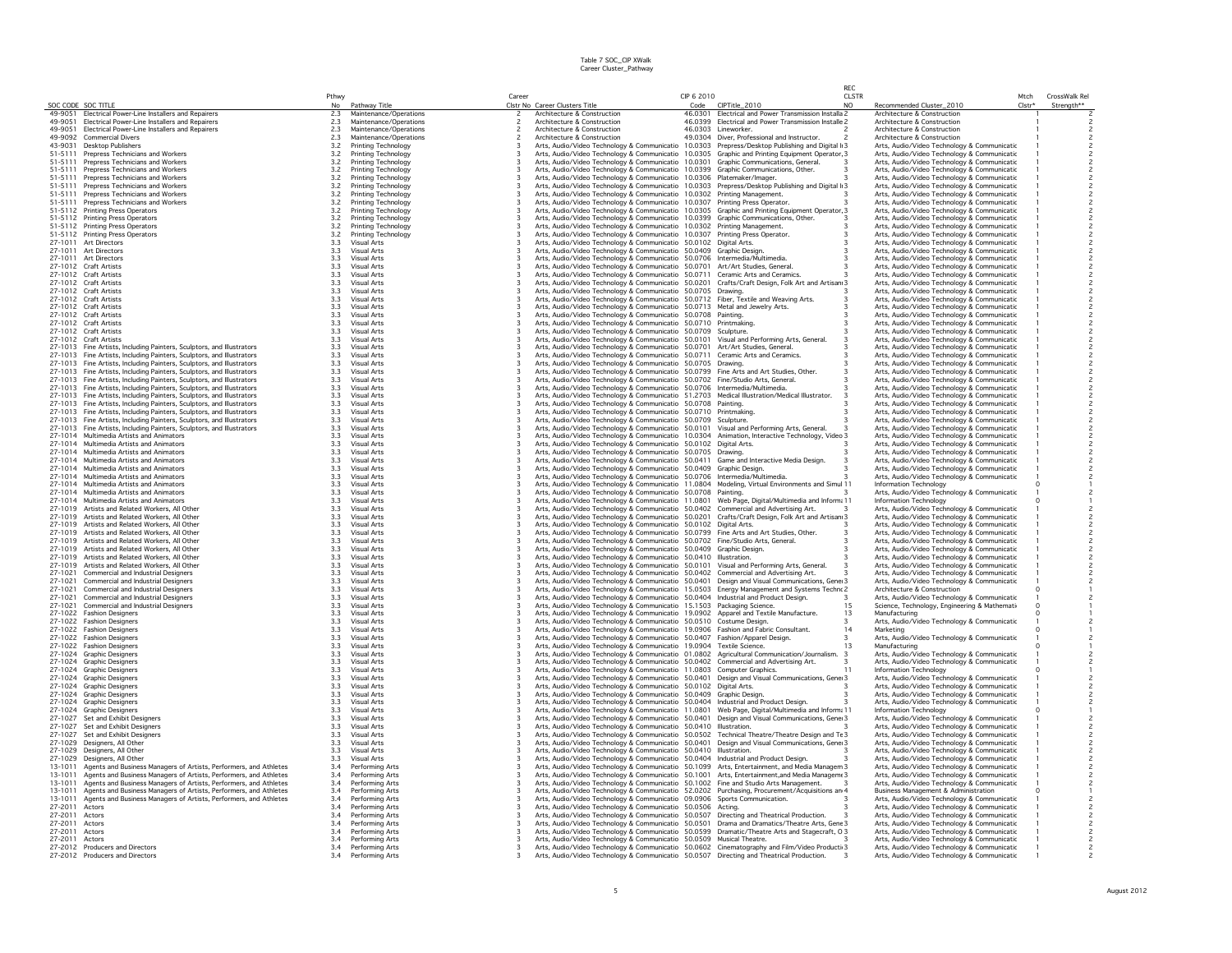|                    |                                                                                                    |             |                                                            |        |                                                                                                                                                                                     |                    |                                    | RFC                            |                                                                                            |                  |                             |
|--------------------|----------------------------------------------------------------------------------------------------|-------------|------------------------------------------------------------|--------|-------------------------------------------------------------------------------------------------------------------------------------------------------------------------------------|--------------------|------------------------------------|--------------------------------|--------------------------------------------------------------------------------------------|------------------|-----------------------------|
|                    | SOC CODE SOC TITLE                                                                                 | Pthwy<br>No | Pathway Title                                              | Career | Clstr No Career Clusters Title                                                                                                                                                      | CIP 6 2010<br>Code | CIPTitle_2010                      | <b>CLSTR</b><br>N <sub>O</sub> | Recommended Cluster_2010                                                                   | Mtch<br>$Clstr*$ | CrossWalk Rel<br>Strength** |
|                    | 27-2012 Producers and Directors                                                                    | 3.4         | Performing Arts                                            |        | Arts, Audio/Video Technology & Communicatio 50.0607 Documentary Production.                                                                                                         |                    |                                    |                                | Arts, Audio/Video Technology & Communicatic                                                |                  |                             |
|                    | 27-2012 Producers and Directors                                                                    | 3.4         | Performing Arts                                            |        | Arts, Audio/Video Technology & Communicatio 50.0501 Drama and Dramatics/Theatre Arts, Gene 3                                                                                        |                    |                                    |                                | Arts, Audio/Video Technology & Communicatic                                                |                  |                             |
|                    | 27-2012 Producers and Directors                                                                    | 3.4         | Performing Arts                                            |        | Arts, Audio/Video Technology & Communicatio 50.0599 Dramatic/Theatre Arts and Stagecraft, 0 3                                                                                       |                    |                                    |                                | Arts, Audio/Video Technology & Communicatic                                                |                  |                             |
|                    | 27-2012 Producers and Directors                                                                    | 3.4         | Performing Arts                                            |        | Arts, Audio/Video Technology & Communicatio 50.0601 Film/Cinema/Video Studies.                                                                                                      |                    |                                    |                                | Arts, Audio/Video Technology & Communicatic                                                |                  |                             |
|                    | 27-2012 Producers and Directors                                                                    | 3.4         | Performing Arts                                            |        | Arts, Audio/Video Technology & Communicatio 50.0509 Musical Theatre.                                                                                                                |                    |                                    |                                | Arts, Audio/Video Technology & Communicatic                                                |                  |                             |
|                    | 27-2012 Producers and Directors                                                                    | 3.4         | Performing Arts                                            |        | Arts, Audio/Video Technology & Communicatio 09.0701 Radio and Television                                                                                                            |                    |                                    |                                | Arts, Audio/Video Technology & Communicatic                                                |                  |                             |
| 27-2012            | Producers and Directors                                                                            | 3.4         | Performing Arts                                            |        | Arts, Audio/Video Technology & Communicatio 50.1004 Theatre/Theatre Arts Management.                                                                                                |                    |                                    |                                | Arts, Audio/Video Technology & Communicatic                                                |                  |                             |
| 27-2031            | Dancers                                                                                            | 3.4         | Performing Arts                                            |        | Arts, Audio/Video Technology & Communicatio 50.0302 Ballet.                                                                                                                         |                    |                                    |                                | Arts, Audio/Video Technology & Communicatic                                                |                  |                             |
| 27-2031            | Dancers                                                                                            | 3.4         | Performing Arts                                            |        | Arts, Audio/Video Technology & Communicatio 50.0301 Dance, General                                                                                                                  |                    |                                    |                                | Arts, Audio/Video Technology & Communicatic                                                |                  |                             |
| 27-2031<br>27-2031 | Dancers<br>Dancers                                                                                 | 3.4<br>3.4  | Performing Arts                                            |        | Arts, Audio/Video Technology & Communicatio 50.0399 Dance, Other.<br>Arts, Audio/Video Technology & Communicatio 50.0509 Musical Theatre.                                           |                    |                                    |                                | Arts, Audio/Video Technology & Communicatic                                                |                  |                             |
| 27-2032            | Choreographers                                                                                     | 3.4         | Performing Arts<br>Performing Arts                         |        | Arts, Audio/Video Technology & Communicatio 50.0302 Ballet.                                                                                                                         |                    |                                    |                                | Arts, Audio/Video Technology & Communicatic<br>Arts, Audio/Video Technology & Communicatic |                  |                             |
| 27-2032            | Choreographers                                                                                     | 3.4         | Performing Arts                                            |        | Arts, Audio/Video Technology & Communicatio 50.0301                                                                                                                                 |                    | Dance, General                     |                                | Arts, Audio/Video Technology & Communicatic                                                |                  |                             |
| 27-2032            | Choreographers                                                                                     | 3.4         | Performing Arts                                            |        | Arts, Audio/Video Technology & Communicatio 50.0399 Dance, Other.                                                                                                                   |                    |                                    |                                | Arts, Audio/Video Technology & Communicatic                                                |                  |                             |
| 27-2032            | Choreographers                                                                                     | 3.4         | Performing Arts                                            |        | Arts, Audio/Video Technology & Communicatio 50.0509 Musical Theatre                                                                                                                 |                    |                                    |                                | Arts, Audio/Video Technology & Communicatic                                                |                  |                             |
| 27-2041            | Music Directors and Composers                                                                      | 3.4         | Performing Arts                                            |        | Arts, Audio/Video Technology & Communicatio 50.0906 Conducting.                                                                                                                     |                    |                                    |                                | Arts, Audio/Video Technology & Communicatic                                                |                  |                             |
| 27-2041            | Music Directors and Composers                                                                      | 3.4         | Performing Arts                                            |        | Arts, Audio/Video Technology & Communicatio 50.1003 Music Management                                                                                                                |                    |                                    |                                | Arts, Audio/Video Technology & Communicatic                                                |                  |                             |
| 27-2041            | Music Directors and Composers                                                                      | 3.4         | Performing Arts                                            |        | Arts, Audio/Video Technology & Communicatio 50.0903 Music Performance, General.                                                                                                     |                    |                                    |                                | Arts, Audio/Video Technology & Communicatic                                                |                  |                             |
| 27-2041            | Music Directors and Composers                                                                      | 3.4         | Performing Arts                                            |        | Arts, Audio/Video Technology & Communicatio 50.0913 Music Technology.                                                                                                               |                    |                                    |                                | Arts, Audio/Video Technology & Communicatic                                                |                  |                             |
| 27-2041            | Music Directors and Composers                                                                      | 3.4         | Performing Arts                                            |        | Arts, Audio/Video Technology & Communicatio 50.0904 Music Theory and Composition.                                                                                                   |                    |                                    |                                | Arts, Audio/Video Technology & Communicatic                                                |                  |                             |
| 27-2041            | Music Directors and Composers                                                                      | 3.4         | Performing Arts                                            |        | Arts, Audio/Video Technology & Communicatio 50.0999 Music, Other.                                                                                                                   |                    |                                    |                                | Arts, Audio/Video Technology & Communicatic                                                |                  |                             |
| 27-2041            | Music Directors and Composers                                                                      | 3.4         | Performing Arts                                            |        | Arts, Audio/Video Technology & Communicatio 50.0509 Musical Theatre                                                                                                                 |                    |                                    |                                | Arts, Audio/Video Technology & Communicatic                                                |                  |                             |
| 27-2041<br>27-2041 | Music Directors and Composers                                                                      | 3.4<br>3.4  | Performing Arts                                            |        | Arts, Audio/Video Technology & Communicatio 50.0905 Musicology and Ethnomusicology.                                                                                                 |                    |                                    |                                | Arts, Audio/Video Technology & Communicatic                                                |                  |                             |
|                    | Music Directors and Composers                                                                      |             | Performing Arts                                            |        | Arts, Audio/Video Technology & Communicatio 39.0501 Religious/Sacred Music.                                                                                                         |                    |                                    |                                | Arts, Audio/Video Technology & Communicatic                                                |                  |                             |
| 27-2041<br>27-2042 | Music Directors and Composers<br><b>Musicians and Singers</b>                                      | 3.4<br>3.4  | Performing Arts<br>Performing Arts                         |        | Arts, Audio/Video Technology & Communicatio 50.0908 Voice and Opera.<br>Arts, Audio/Video Technology & Communicatio 50.0914 Brass Instruments.                                      |                    |                                    |                                | Arts, Audio/Video Technology & Communicatic<br>Arts, Audio/Video Technology & Communicatic |                  |                             |
|                    | 27-2042 Musicians and Singers                                                                      | 3.4         | Performing Arts                                            |        | Arts, Audio/Video Technology & Communicatio 50.0910 Jazz/Jazz Studies.                                                                                                              |                    |                                    |                                | Arts, Audio/Video Technology & Communicatic                                                |                  |                             |
| 27-2042            | <b>Musicians and Singers</b>                                                                       | 3.4         | Performing Arts                                            |        | Arts, Audio/Video Technology & Communicatio 50.0907 Keyboard Instruments.                                                                                                           |                    |                                    |                                | Arts, Audio/Video Technology & Communicatic                                                |                  |                             |
| 27-2042            | Musicians and Singers                                                                              | 3.4         | Performing Arts                                            |        | Arts, Audio/Video Technology & Communicatio 50.0912 Music Pedagogy.                                                                                                                 |                    |                                    |                                | Arts, Audio/Video Technology & Communicatic                                                |                  |                             |
|                    | 27-2042 Musicians and Singers                                                                      | 3.4         | Performing Arts                                            |        | Arts, Audio/Video Technology & Communicatio 50.0903 Music Performance, General.                                                                                                     |                    |                                    |                                | Arts, Audio/Video Technology & Communicatic                                                |                  |                             |
| 27-2042            | Musicians and Singers                                                                              | 3.4         | Performing Arts                                            |        | Arts, Audio/Video Technology & Communicatio 50.0901 Music, General.                                                                                                                 |                    |                                    |                                | Arts, Audio/Video Technology & Communicatic                                                |                  |                             |
| 27-2042            | Musicians and Singers                                                                              | 3.4         | Performing Arts                                            |        | Arts, Audio/Video Technology & Communicatio 50.0999 Music, Other.                                                                                                                   |                    |                                    |                                | Arts, Audio/Video Technology & Communicatic                                                |                  |                             |
|                    | 27-2042 Musicians and Singers                                                                      | 3.4         | Performing Arts                                            |        | Arts, Audio/Video Technology & Communicatio 50.0509 Musical Theatre.                                                                                                                |                    |                                    |                                | Arts, Audio/Video Technology & Communicatic                                                |                  |                             |
|                    | 27-2042 Musicians and Singers                                                                      | 3.4         | Performing Arts                                            |        | Arts, Audio/Video Technology & Communicatio 50.0916 Percussion Instruments.                                                                                                         |                    |                                    |                                | Arts, Audio/Video Technology & Communicatic                                                |                  |                             |
| 27-2042            | <b>Musicians and Singers</b>                                                                       | 3.4         | Performing Arts                                            |        | Arts, Audio/Video Technology & Communicatio 50.0911 Stringed Instruments.                                                                                                           |                    |                                    |                                | Arts, Audio/Video Technology & Communicatic                                                |                  |                             |
| 27-2042            | Musicians and Singers                                                                              | 3.4         | Performing Arts                                            |        | Arts, Audio/Video Technology & Communicatio 50.0908 Voice and Opera.                                                                                                                |                    |                                    |                                | Arts, Audio/Video Technology & Communicatic                                                |                  |                             |
| 27-2042<br>27-2099 | <b>Musicians and Singers</b><br>Entertainers and Performers, Sports and Related Workers, All Other | 3.4<br>3.4  | Performing Arts<br>Performing Arts                         |        | Arts, Audio/Video Technology & Communicatio 50.0915 Woodwind Instruments<br>Arts, Audio/Video Technology & Communicatio 50.0507 Directing and Theatrical Production.                |                    |                                    |                                | Arts, Audio/Video Technology & Communicatic<br>Arts, Audio/Video Technology & Communicatic |                  |                             |
| 27-2099            | Entertainers and Performers, Sports and Related Workers, All Other                                 | 3.4         | Performing Arts                                            |        | Arts, Audio/Video Technology & Communicatio 50.0501 Drama and Dramatics/Theatre Arts, Gene 3                                                                                        |                    |                                    |                                | Arts, Audio/Video Technology & Communicatic                                                |                  |                             |
| 27-2099            | Entertainers and Performers, Sports and Related Workers, All Other                                 | 3.4         | Performing Arts                                            |        | Arts, Audio/Video Technology & Communicatio 50.0599 Dramatic/Theatre Arts and Stagecraft, 03                                                                                        |                    |                                    |                                | Arts, Audio/Video Technology & Communicatic                                                |                  |                             |
| 27-2099            | Entertainers and Performers, Sports and Related Workers, All Other                                 | 3.4         | Performing Arts                                            |        | Arts, Audio/Video Technology & Communicatio 09.0906 Sports Communication.                                                                                                           |                    |                                    |                                | Arts, Audio/Video Technology & Communicatic                                                |                  |                             |
| 27-3012            | Public Address System and Other Announcers                                                         | 3.4         | Performing Arts                                            |        | Arts, Audio/Video Technology & Communicatio 09.0101                                                                                                                                 |                    | Speech Communication and Rhetoric. |                                | Arts, Audio/Video Technology & Communicatic                                                |                  |                             |
| 39-5091            | Makeup Artists, Theatrical and Performance                                                         | 3.4         | Performing Arts                                            |        | Arts, Audio/Video Technology & Communicatio 12.0401 Cosmetology/Cosmetologist, General.                                                                                             |                    |                                    | 10                             | <b>Human Services</b>                                                                      |                  |                             |
| 39-5091            | Makeup Artists, Theatrical and Performance                                                         | 3.4         | Performing Arts                                            |        | Arts, Audio/Video Technology & Communicatio 12.0406 Make-Up Artist/Specialist.                                                                                                      |                    |                                    |                                | Arts, Audio/Video Technology & Communicatic                                                |                  |                             |
| 39-5091            | Makeup Artists, Theatrical and Performance                                                         | 3.4         | Performing Arts                                            |        | Arts, Audio/Video Technology & Communicatio 12.0411 Permanent Cosmetics/Makeup and Tatto 10                                                                                         |                    |                                    |                                | Human Services                                                                             |                  |                             |
| 27-3011            | Radio and Television Announcers                                                                    | 3.5         | Journalism and Broadcasting                                |        | Arts, Audio/Video Technology & Communicatio 09.0402 Broadcast Journalism.                                                                                                           |                    |                                    |                                | Arts, Audio/Video Technology & Communicatic                                                |                  |                             |
| 27-3011            | Radio and Television Announcers                                                                    | 3.5         | Journalism and Broadcasting                                |        | Arts, Audio/Video Technology & Communicatio 09.0100 Communication, General                                                                                                          |                    |                                    |                                | Arts, Audio/Video Technology & Communicatic                                                |                  |                             |
| 27-3011            | Radio and Television Announcers                                                                    | 3.5         | Journalism and Broadcasting                                |        | Arts, Audio/Video Technology & Communicatio 09.0701 Radio and Television.                                                                                                           |                    |                                    |                                | Arts, Audio/Video Technology & Communicatic                                                |                  |                             |
| 27-3011            | Radio and Television Announcers                                                                    | 3.5         | Journalism and Broadcasting                                |        | Arts, Audio/Video Technology & Communicatio 09.0101 Speech Communication and Rhetoric.                                                                                              |                    |                                    |                                | Arts, Audio/Video Technology & Communicatic                                                |                  |                             |
| 27-3011            | Radio and Television Announcers                                                                    | 3.5         | Journalism and Broadcasting                                |        | Arts, Audio/Video Technology & Communicatio 09.0906 Sports Communication.                                                                                                           |                    |                                    |                                | Arts, Audio/Video Technology & Communicatic                                                |                  |                             |
| 27-3021            | <b>Broadcast News Analysts</b>                                                                     | 3.5         | Journalism and Broadcasting                                |        | Arts, Audio/Video Technology & Communicatio 09.0402 Broadcast Journalism.                                                                                                           |                    |                                    |                                | Arts, Audio/Video Technology & Communicatic                                                |                  |                             |
| 27-3021<br>27-3021 | <b>Broadcast News Analysts</b>                                                                     | 3.5<br>3.5  | Journalism and Broadcasting<br>Journalism and Broadcasting |        | Arts, Audio/Video Technology & Communicatio 09.0401 Journalism.                                                                                                                     |                    |                                    |                                | Arts, Audio/Video Technology & Communicatic                                                |                  |                             |
| 27-3021            | <b>Broadcast News Analysts</b><br><b>Broadcast News Analysts</b>                                   | 3.5         | Journalism and Broadcasting                                |        | Arts, Audio/Video Technology & Communicatio 09.0904 Political Communication.<br>Arts, Audio/Video Technology & Communicatio 09.0701 Radio and Television.                           |                    |                                    |                                | Marketing<br>Arts, Audio/Video Technology & Communicatic                                   |                  |                             |
| 27-3022            | Reporters and Correspondents                                                                       | 3.5         | Journalism and Broadcasting                                |        | Arts, Audio/Video Technology & Communicatio 01.0802 Agricultural Communication/Journalism.                                                                                          |                    |                                    |                                | Arts, Audio/Video Technology & Communicatic                                                |                  |                             |
| 27-3022            | Reporters and Correspondents                                                                       | 3.5         | Journalism and Broadcasting                                |        | Arts, Audio/Video Technology & Communicatio 09.0402 Broadcast Journalism.                                                                                                           |                    |                                    |                                | Arts, Audio/Video Technology & Communicatic                                                |                  |                             |
| 27-3022            | Reporters and Correspondents                                                                       | 3.5         | Journalism and Broadcasting                                |        | Arts, Audio/Video Technology & Communicatio 09.0100 Communication, General                                                                                                          |                    |                                    |                                | Arts, Audio/Video Technology & Communicatic                                                |                  |                             |
| 27-3022            | Reporters and Correspondents                                                                       | 3.5         | Journalism and Broadcasting                                |        | Arts, Audio/Video Technology & Communicatio 09.0907 International and Intercultural Communic: 3                                                                                     |                    |                                    |                                | Arts, Audio/Video Technology & Communicatic                                                |                  |                             |
| 27-3022            | Reporters and Correspondents                                                                       | 3.5         | Journalism and Broadcasting                                |        | Arts, Audio/Video Technology & Communicatio 09.0499 Journalism, Other.                                                                                                              |                    |                                    |                                | Arts, Audio/Video Technology & Communicatic                                                |                  |                             |
| 27-3022            | Reporters and Correspondents                                                                       | 3.5         | Journalism and Broadcasting                                |        | Arts, Audio/Video Technology & Communicatio 09.0401 Journalism.                                                                                                                     |                    |                                    |                                | Arts, Audio/Video Technology & Communicatic                                                |                  |                             |
| 27-3022            | Reporters and Correspondents                                                                       | 3.5         | Journalism and Broadcasting                                |        | Arts, Audio/Video Technology & Communicatio 09.0102 Mass Communication/Media Studies.                                                                                               |                    |                                    |                                | Arts, Audio/Video Technology & Communicatic                                                |                  |                             |
| 27-3022            | Reporters and Correspondents                                                                       | 3.5         | Journalism and Broadcasting                                |        | Arts, Audio/Video Technology & Communicatio 09.0404 Photojournalism.                                                                                                                |                    |                                    |                                | Arts, Audio/Video Technology & Communicatic                                                |                  |                             |
| 27-3022            | Reporters and Correspondents                                                                       | 3.5         | Journalism and Broadcasting                                |        | Arts, Audio/Video Technology & Communicatio 09.0904 Political Communication.                                                                                                        |                    |                                    | 14                             | Marketing                                                                                  |                  |                             |
| 27-3022<br>27-3041 | Reporters and Correspondents<br>Editors                                                            | 3.5<br>3.5  | Journalism and Broadcasting<br>Journalism and Broadcasting |        | Arts, Audio/Video Technology & Communicatio 09.0906 Sports Communication.<br>Arts, Audio/Video Technology & Communicatio 09.0402 Broadcast Journalism.                              |                    |                                    |                                | Arts, Audio/Video Technology & Communicatic<br>Arts, Audio/Video Technology & Communicatic |                  |                             |
| 27-3041            | Editors                                                                                            | 3.5         | Journalism and Broadcasting                                |        | Arts, Audio/Video Technology & Communicatio 52.0501 Business/Corporate Communications.                                                                                              |                    |                                    |                                | Arts, Audio/Video Technology & Communicatic                                                |                  |                             |
| 27-3041            | Editors                                                                                            | 3.5         | Journalism and Broadcasting                                |        | Arts, Audio/Video Technology & Communicatio 23.1405 Children's and Adolescent Literature.                                                                                           |                    |                                    |                                | <b>Education &amp; Training</b>                                                            |                  |                             |
| 27-3041            | Editors                                                                                            | 3.5         | Journalism and Broadcasting                                |        | Arts, Audio/Video Technology & Communicatio 09.0100 Communication, General.                                                                                                         |                    |                                    |                                | Arts, Audio/Video Technology & Communicatic                                                |                  |                             |
| 27-3041            | Editors                                                                                            | 3.5         | Journalism and Broadcasting                                |        | Arts, Audio/Video Technology & Communicatio 09.9999 Communication, Journalism, and Related   3                                                                                      |                    |                                    |                                | Arts, Audio/Video Technology & Communicatic                                                |                  |                             |
| 27-3041            | <b>Fditors</b>                                                                                     | 3.5         | Journalism and Broadcasting                                |        | Arts, Audio/Video Technology & Communicatio 23.1302 Creative Writing.<br>Arts, Audio/Video Technology & Communicatio 23.1302 Creative Writing.                                      |                    |                                    |                                | Arts, Audio/Video Technology & Communicatic                                                |                  |                             |
| 27-3041            | Editors                                                                                            | 3.5         | Journalism and Broadcasting                                |        |                                                                                                                                                                                     |                    | General Literature.                |                                | Education & Training                                                                       |                  |                             |
| 27-3041            | <b>Fditors</b>                                                                                     | 3.5         | Journalism and Broadcasting                                |        | Arts, Audio/Video Technology & Communicatio 09.0401 Journalism.                                                                                                                     |                    |                                    |                                | Arts, Audio/Video Technology & Communicatic                                                |                  |                             |
| 27-3041            | Editors                                                                                            | 3.5         | Journalism and Broadcasting                                |        | Arts, Audio/Video Technology & Communicatio 23.1499 Literature, Other.                                                                                                              |                    |                                    |                                | <b>Education &amp; Training</b>                                                            |                  |                             |
| 27-3041            | Editors                                                                                            | 3.5         | Journalism and Broadcasting                                |        | Arts, Audio/Video Technology & Communicatio 09.0102 Mass Communication/Media Studies.                                                                                               |                    |                                    |                                | Arts, Audio/Video Technology & Communicatic                                                |                  |                             |
| 27-3041<br>27-3041 | Editors<br>Editors                                                                                 | 3.5         | Journalism and Broadcasting<br>Journalism and Broadcasting |        | Arts, Audio/Video Technology & Communicatio 23.1303 Professional, Technical, Business, and Sci 3<br>Arts, Audio/Video Technology & Communicatio 09.1001 Publishing.                 |                    |                                    |                                | Arts, Audio/Video Technology & Communicatic                                                |                  |                             |
| 27-3041            | Editors                                                                                            | 3.5<br>3.5  | Journalism and Broadcasting                                |        | Arts, Audio/Video Technology & Communicatio 23.1304 Rhetoric and Composition.                                                                                                       |                    |                                    |                                | Arts, Audio/Video Technology & Communicatic<br>Arts, Audio/Video Technology & Communicatic |                  |                             |
| 27-3041            | Editors                                                                                            | 3.5         | Journalism and Broadcasting                                |        | Arts, Audio/Video Technology & Communicatio 23.1399 Rhetoric and Composition/Writing Studie: 3                                                                                      |                    |                                    |                                | Arts, Audio/Video Technology & Communicatic                                                |                  |                             |
| 27-3041            | Editors                                                                                            | 3.5         | Journalism and Broadcasting                                |        | Arts, Audio/Video Technology & Communicatio 09.0908 Technical and Scientific Communication. 3                                                                                       |                    |                                    |                                | Arts, Audio/Video Technology & Communicatic                                                |                  |                             |
| 27-3041            | <b>Editors</b>                                                                                     | 3.5         | Journalism and Broadcasting                                |        | Arts, Audio/Video Technology & Communicatio 23.1301 Writing, General.                                                                                                               |                    |                                    |                                | Arts, Audio/Video Technology & Communicatic                                                |                  |                             |
| 27-3042            | <b>Technical Writers</b>                                                                           | 3.5         | Journalism and Broadcasting                                |        | Arts, Audio/Video Technology & Communicatio 52.0501 Business/Corporate Communications.                                                                                              |                    |                                    |                                | Arts, Audio/Video Technology & Communicatic                                                |                  |                             |
| 27-3042            | <b>Technical Writers</b>                                                                           | 3.5         | Journalism and Broadcasting                                |        | Arts, Audio/Video Technology & Communicatio 19.0202 Family and Consumer Sciences/Human St 3                                                                                         |                    |                                    |                                | Arts, Audio/Video Technology & Communicatic                                                |                  |                             |
| 27-3042            | <b>Technical Writers</b>                                                                           | 3.5         | Journalism and Broadcasting                                |        | Arts, Audio/Video Technology & Communicatio 23.1303 Professional, Technical, Business, and Sci 3                                                                                    |                    |                                    |                                | Arts, Audio/Video Technology & Communicatic                                                |                  |                             |
| 27-3042            | <b>Technical Writers</b>                                                                           | 3.5         | Journalism and Broadcasting                                |        | Arts, Audio/Video Technology & Communicatio 09.0908 Technical and Scientific Communication. 3                                                                                       |                    |                                    |                                | Arts, Audio/Video Technology & Communicatic                                                |                  |                             |
| 27-3042            | <b>Technical Writers</b>                                                                           | 3.5         | Journalism and Broadcasting                                |        | Arts, Audio/Video Technology & Communicatio 23.1301 Writing, General.                                                                                                               |                    |                                    |                                | Arts, Audio/Video Technology & Communicatic                                                |                  |                             |
| 27-3043            | Writers and Authors                                                                                | 3.5         | Journalism and Broadcasting                                |        | Arts, Audio/Video Technology & Communicatio 09.0402 Broadcast Journalism                                                                                                            |                    |                                    |                                | Arts, Audio/Video Technology & Communicatic                                                |                  |                             |
|                    | 27-3043 Writers and Authors                                                                        | 3.5<br>3.5  | Journalism and Broadcasting                                |        | Arts, Audio/Video Technology & Communicatio 52.0501 Business/Corporate Communications.<br>Arts, Audio/Video Technology & Communicatio 23.1405 Children's and Adolescent Literature. |                    |                                    |                                | Arts, Audio/Video Technology & Communicatic                                                |                  |                             |
| 27-3043            | Writers and Authors<br>27-3043 Writers and Authors                                                 | 3.5         | Journalism and Broadcasting<br>Journalism and Broadcasting |        | Arts, Audio/Video Technology & Communicatio 09.0100 Communication, General.                                                                                                         |                    |                                    |                                | <b>Education &amp; Training</b><br>Arts, Audio/Video Technology & Communicatic             |                  |                             |
|                    | 27-3043 Writers and Authors                                                                        | 3.5         | Journalism and Broadcasting                                |        | Arts, Audio/Video Technology & Communicatio 09.9999 Communication, Journalism, and Related   3                                                                                      |                    |                                    |                                | Arts, Audio/Video Technology & Communicatic                                                |                  |                             |
|                    | 27-3043 Writers and Authors                                                                        | 3.5         | Journalism and Broadcasting                                |        | Arts, Audio/Video Technology & Communicatio 23.1302 Creative Writing.                                                                                                               |                    |                                    |                                | Arts, Audio/Video Technology & Communicatic                                                |                  |                             |
|                    | 27-3043 Writers and Authors                                                                        | 3.5         | Journalism and Broadcasting                                |        | Arts, Audio/Video Technology & Communicatio 19.0202 Family and Consumer Sciences/Human St 3                                                                                         |                    |                                    |                                | Arts, Audio/Video Technology & Communicatic                                                |                  |                             |
|                    | 27-3043 Writers and Authors                                                                        | 3.5         | Journalism and Broadcasting                                |        | Arts, Audio/Video Technology & Communicatio 23.1401 General Literature.                                                                                                             |                    |                                    |                                | <b>Education &amp; Training</b>                                                            |                  |                             |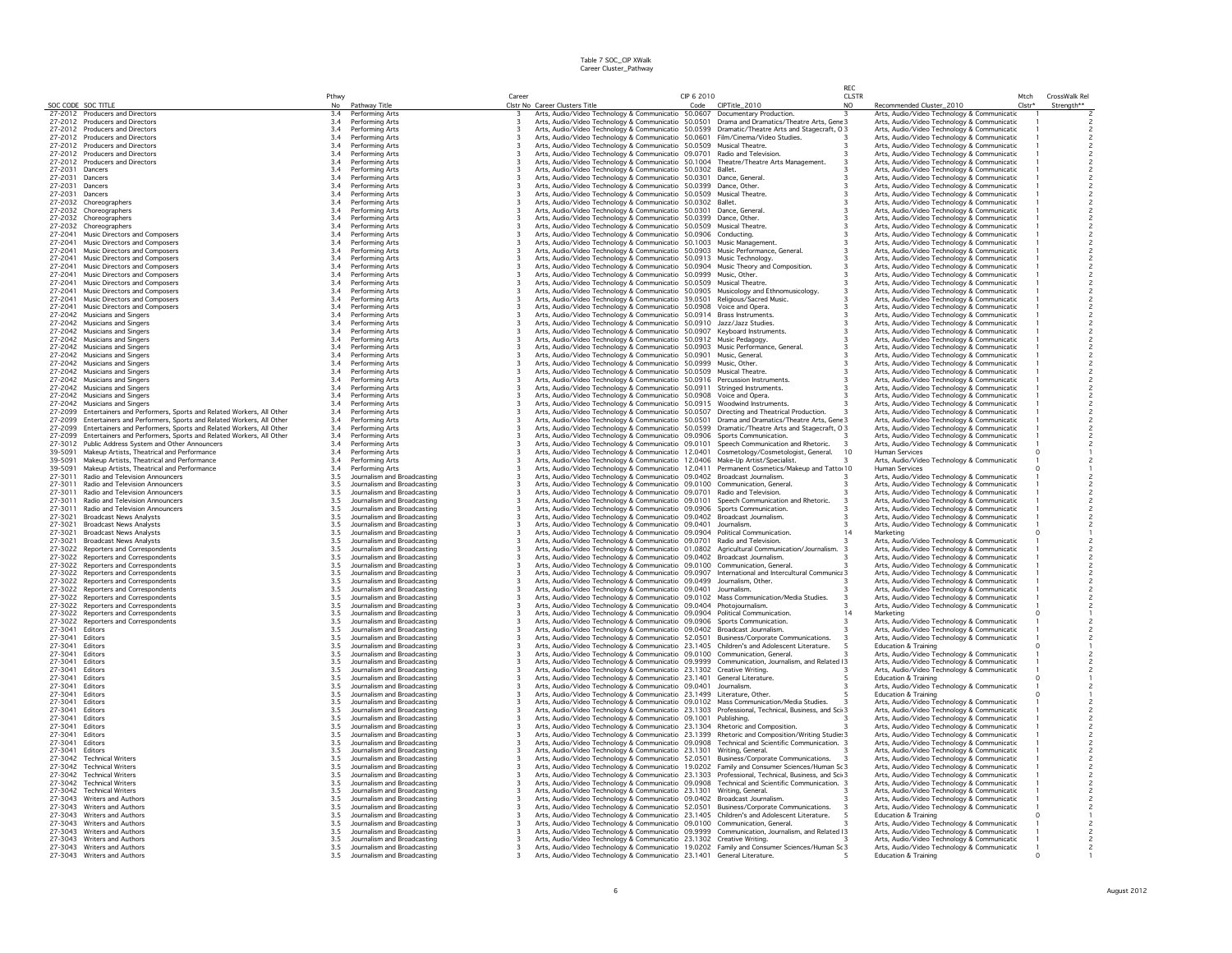|                    |                                                                                |                |                                                            |        |                                |                                                                                                            |                    |                                                                                                                                                                                 | RFC.                   |                                                                                              |                |                                     |
|--------------------|--------------------------------------------------------------------------------|----------------|------------------------------------------------------------|--------|--------------------------------|------------------------------------------------------------------------------------------------------------|--------------------|---------------------------------------------------------------------------------------------------------------------------------------------------------------------------------|------------------------|----------------------------------------------------------------------------------------------|----------------|-------------------------------------|
|                    | SOC CODE SOC TITLE                                                             | Pthwy<br>No    |                                                            | Career | Clstr No Career Clusters Title |                                                                                                            | CIP 6 2010         | CIPTitle_2010                                                                                                                                                                   | <b>CLSTR</b><br>NO.    |                                                                                              | Mtch<br>Clstr* | CrossWalk Rel                       |
|                    | 27-3043 Writers and Authors                                                    | 3.5            | Pathway Title<br>Journalism and Broadcasting               |        |                                | Arts, Audio/Video Technology & Communicatio 09.0401 Journalism.                                            | Code               |                                                                                                                                                                                 |                        | Recommended Cluster_2010<br>Arts, Audio/Video Technology & Communicatic                      |                | Strength**                          |
|                    | 27-3043 Writers and Authors                                                    | 3.5            | Journalism and Broadcasting                                |        |                                | Arts, Audio/Video Technology & Communicatio 23.1499 Literature, Other.                                     |                    |                                                                                                                                                                                 |                        | Education & Training                                                                         |                |                                     |
|                    | 27-3043 Writers and Authors                                                    | 3.5            | Journalism and Broadcasting                                |        |                                |                                                                                                            |                    | Arts, Audio/Video Technology & Communicatio 09.0102 Mass Communication/Media Studies.                                                                                           |                        | Arts, Audio/Video Technology & Communicatic                                                  |                |                                     |
| 27-3043            | <b>Writers and Authors</b>                                                     | 3.5            | Journalism and Broadcasting                                |        |                                |                                                                                                            |                    | Arts, Audio/Video Technology & Communicatio 50.0504 Playwriting and Screenwriting.                                                                                              |                        | Arts, Audio/Video Technology & Communicatic                                                  |                |                                     |
|                    | 27-3043 Writers and Authors                                                    | 3.5            | Journalism and Broadcasting                                |        |                                |                                                                                                            |                    | Arts, Audio/Video Technology & Communicatio 23.1303 Professional, Technical, Business, and Sci 3                                                                                |                        | Arts, Audio/Video Technology & Communicatic                                                  |                |                                     |
| 27-3043<br>27-3043 | Writers and Authors<br>Writers and Authors                                     | 3.5<br>3.5     | Journalism and Broadcasting<br>Journalism and Broadcasting |        |                                |                                                                                                            |                    | Arts, Audio/Video Technology & Communicatio 23.1304 Rhetoric and Composition.<br>Arts, Audio/Video Technology & Communicatio 23.1399 Rhetoric and Composition/Writing Studie: 3 |                        | Arts, Audio/Video Technology & Communicatic<br>Arts, Audio/Video Technology & Communicatic   |                |                                     |
| 27-3043            | Writers and Authors                                                            | 3.5            | Journalism and Broadcasting                                |        |                                | Arts, Audio/Video Technology & Communicatio 09.0101                                                        |                    | Speech Communication and Rhetoric.                                                                                                                                              |                        | Arts, Audio/Video Technology & Communicatic                                                  |                |                                     |
| 27-3043            | Writers and Authors                                                            | 3.5            | Journalism and Broadcasting                                |        |                                | Arts, Audio/Video Technology & Communicatio 23.1301                                                        |                    | Writing, General.                                                                                                                                                               |                        | Arts, Audio/Video Technology & Communicatic                                                  |                |                                     |
| 27-3099            | Media and Communication Workers, All Other                                     | 3.5            | Journalism and Broadcasting                                |        |                                |                                                                                                            |                    | Arts, Audio/Video Technology & Communicatio 10.0105 Communications Technology/Technician. 3                                                                                     |                        | Arts, Audio/Video Technology & Communicatic                                                  |                | $\overline{c}$                      |
| 27-3099            | Media and Communication Workers, All Other                                     | 3.5            | Journalism and Broadcasting                                |        |                                |                                                                                                            |                    | Arts, Audio/Video Technology & Communicatio 09.0702 Digital Communication and Media/Multim 3                                                                                    |                        | Arts, Audio/Video Technology & Communicatic                                                  |                | $\overline{c}$                      |
| 27-4011            | Audio and Video Equipment Technicians                                          | 3.5            | Journalism and Broadcasting                                |        |                                | Arts, Audio/Video Technology & Communicatio 01.0802                                                        |                    | Agricultural Communication/Journalism. 3                                                                                                                                        |                        | Arts, Audio/Video Technology & Communicatic                                                  |                | $\overline{c}$                      |
| 27-4011<br>27-4011 | Audio and Video Equipment Technicians<br>Audio and Video Equipment Technicians | $3.5\,$<br>3.5 | Journalism and Broadcasting<br>Journalism and Broadcasting |        |                                | Arts, Audio/Video Technology & Communicatio 10.0201                                                        |                    | Photographic and Film/Video Technology 3                                                                                                                                        |                        | Arts, Audio/Video Technology & Communicatic                                                  |                | 2                                   |
| 27-4012            | <b>Broadcast Technicians</b>                                                   | 3.5            | Journalism and Broadcasting                                |        |                                | Arts, Audio/Video Technology & Communicatio 10.0299                                                        |                    | Arts, Audio/Video Technology & Communicatio 10.0203 Recording Arts Technology/Technician. 3<br>Audiovisual Communications Technologie 3                                         |                        | Arts, Audio/Video Technology & Communicatic<br>Arts, Audio/Video Technology & Communicatic   |                | $\overline{c}$                      |
| 27-4012            | <b>Broadcast Technicians</b>                                                   | 3.5            | Journalism and Broadcasting                                |        |                                |                                                                                                            |                    | Arts, Audio/Video Technology & Communicatio 10.0105 Communications Technology/Technician. 3                                                                                     |                        | Arts, Audio/Video Technology & Communicatic                                                  |                | $\overline{c}$                      |
| 27-4012            | <b>Broadcast Technicians</b>                                                   | 3.5            | Journalism and Broadcasting                                |        |                                | Arts, Audio/Video Technology & Communicatio 10.0202                                                        |                    | Radio and Television Broadcasting Techno3                                                                                                                                       |                        | Arts, Audio/Video Technology & Communicatic                                                  |                |                                     |
| 27-4013            | Radio Operators                                                                | $3.5\,$        | Journalism and Broadcasting                                |        |                                |                                                                                                            |                    | Arts, Audio/Video Technology & Communicatio 47.0103 Communications Systems Installation and 3                                                                                   |                        | Arts, Audio/Video Technology & Communicatic                                                  |                | $\overline{c}$                      |
| 27-4014            | Sound Engineering Technicians                                                  | 3.5            | Journalism and Broadcasting                                |        |                                |                                                                                                            |                    | Arts, Audio/Video Technology & Communicatio 10.0105 Communications Technology/Technician. 3                                                                                     |                        | Arts, Audio/Video Technology & Communicatic                                                  |                | $\overline{c}$<br>$\overline{c}$    |
| 27-4014<br>27-4014 | Sound Engineering Technicians<br>Sound Engineering Technicians                 | 3.5<br>3.5     | Journalism and Broadcasting<br>Journalism and Broadcasting |        |                                | Arts, Audio/Video Technology & Communicatio 50.0913 Music Technology.                                      |                    | Arts, Audio/Video Technology & Communicatio 10.0203 Recording Arts Technology/Technician.                                                                                       |                        | Arts, Audio/Video Technology & Communicatic<br>Arts, Audio/Video Technology & Communicatic   |                | $\overline{c}$                      |
| 27-4021            | Photographers                                                                  | 3.5            | Journalism and Broadcasting                                |        |                                | Arts, Audio/Video Technology & Communicatio 50.0701                                                        |                    | Art/Art Studies, General,                                                                                                                                                       |                        | Arts, Audio/Video Technology & Communicatic                                                  |                | $\overline{c}$                      |
| 27-4021            | Photographers                                                                  | 3.5            | Journalism and Broadcasting                                |        |                                | Arts, Audio/Video Technology & Communicatio 50.0406                                                        |                    | Commercial Photography.                                                                                                                                                         |                        | Arts, Audio/Video Technology & Communicatic                                                  |                | 2                                   |
| 27-4021            | Photographers                                                                  | 3.5            | Journalism and Broadcasting                                |        |                                | Arts, Audio/Video Technology & Communicatio 50.0102                                                        |                    | Digital Arts.                                                                                                                                                                   |                        | Arts, Audio/Video Technology & Communicatic                                                  |                | $\overline{\mathbf{c}}$             |
| 27-4021            | Photographers                                                                  | 3.5            | Journalism and Broadcasting                                |        |                                | Arts, Audio/Video Technology & Communicatio 50.0605                                                        |                    | Photography                                                                                                                                                                     |                        | Arts, Audio/Video Technology & Communicatic                                                  |                |                                     |
| 27-4021            | Photographers                                                                  | 3.5            | Journalism and Broadcasting                                |        |                                | Arts, Audio/Video Technology & Communicatio 09.0404                                                        |                    | Photojournalism                                                                                                                                                                 |                        | Arts, Audio/Video Technology & Communicatic                                                  |                | $\overline{c}$                      |
| 27-4021<br>27-4031 | Photographers<br>Camera Operators, Television, Video, and Motion Picture       | 3.5<br>3.5     | Journalism and Broadcasting<br>Journalism and Broadcasting |        |                                | Arts, Audio/Video Technology & Communicatio 50.0101<br>Arts, Audio/Video Technology & Communicatio 10.0299 |                    | Visual and Performing Arts, General.<br>Audiovisual Communications Technologie 3                                                                                                |                        | Arts, Audio/Video Technology & Communicatic<br>Arts, Audio/Video Technology & Communicatic   |                | $\overline{c}$                      |
| 27-4031            | Camera Operators, Television, Video, and Motion Picture                        | 3.5            | Journalism and Broadcasting                                |        |                                |                                                                                                            |                    | Arts, Audio/Video Technology & Communicatio 50.0602 Cinematography and Film/Video Producti 3                                                                                    |                        | Arts, Audio/Video Technology & Communicatic                                                  |                | $\overline{c}$                      |
| 27-4031            | Camera Operators, Television, Video, and Motion Picture                        | 3.5            | Journalism and Broadcasting                                |        |                                | Arts, Audio/Video Technology & Communicatio 50.0607                                                        |                    | Documentary Production.                                                                                                                                                         |                        | Arts, Audio/Video Technology & Communicatic                                                  |                | $\overline{c}$                      |
| 27-4031            | Camera Operators, Television, Video, and Motion Picture                        | 3.5            | Journalism and Broadcasting                                |        |                                | Arts, Audio/Video Technology & Communicatio 10.0202                                                        |                    | Radio and Television Broadcasting Techno 3                                                                                                                                      |                        | Arts, Audio/Video Technology & Communicatic                                                  |                | $\frac{2}{2}$                       |
| 27-4032            | Film and Video Editors                                                         | 3.5            | Journalism and Broadcasting                                |        |                                | Arts, Audio/Video Technology & Communicatio 10.0299                                                        |                    | Audiovisual Communications Technologie 3                                                                                                                                        |                        | Arts, Audio/Video Technology & Communicatic                                                  |                |                                     |
| 27-4032            | Film and Video Editors                                                         | 3.5            | Journalism and Broadcasting                                |        |                                |                                                                                                            |                    | Arts, Audio/Video Technology & Communicatio 50.0602 Cinematography and Film/Video Producti 3                                                                                    |                        | Arts, Audio/Video Technology & Communicatic                                                  |                | 2                                   |
| 27-4032<br>27-4032 | Film and Video Editors<br>Film and Video Editors                               | 3.5<br>3.5     | Journalism and Broadcasting<br>Journalism and Broadcasting |        |                                | Arts, Audio/Video Technology & Communicatio 10.0105<br>Arts, Audio/Video Technology & Communicatio 50.0607 |                    | Communications Technology/Technician. 3<br>Documentary Production.                                                                                                              |                        | Arts, Audio/Video Technology & Communicatic<br>Arts, Audio/Video Technology & Communicatic   |                | $\overline{c}$                      |
| 27-4032            | Film and Video Editors                                                         | 3.5            | Journalism and Broadcasting                                |        |                                | Arts, Audio/Video Technology & Communicatio 09.0404                                                        |                    | Photojournalism                                                                                                                                                                 |                        | Arts, Audio/Video Technology & Communicatic                                                  |                |                                     |
| 27-4032            | Film and Video Editors                                                         | 3.5            | Journalism and Broadcasting                                |        |                                | Arts, Audio/Video Technology & Communicatio 10.0202                                                        |                    | Radio and Television Broadcasting Techno 3                                                                                                                                      |                        | Arts, Audio/Video Technology & Communicatic                                                  |                |                                     |
| 27-4032            | Film and Video Editors                                                         | 3.5            | Journalism and Broadcasting                                |        |                                | Arts, Audio/Video Technology & Communicatio 09.0701 Radio and Television.                                  |                    |                                                                                                                                                                                 |                        | Arts, Audio/Video Technology & Communicatic                                                  |                | $\overline{c}$                      |
| 49-2022            | Telecommunications Equipment Installers and Repairers, Except Line Installers  | 3.6            | Telecommunications                                         |        |                                |                                                                                                            |                    | Arts, Audio/Video Technology & Communicatio 47.0103 Communications Systems Installation and 3                                                                                   |                        | Arts, Audio/Video Technology & Communicatic                                                  |                | $\overline{c}$                      |
| 49-9052            | Telecommunications Line Installers and Repairers                               | 3.6            | Telecommunications                                         |        |                                |                                                                                                            |                    | Arts, Audio/Video Technology & Communicatio 47.0103 Communications Systems Installation and 3                                                                                   |                        | Arts, Audio/Video Technology & Communicatic                                                  |                | $\overline{c}$<br>$\overline{0}$    |
| 11-9199            | 11-9199 Managers, All Other                                                    | 4.1            | General Management                                         |        |                                | Business Management & Administration                                                                       | 45.1002            | 54.0102 American History (United States).                                                                                                                                       | 15                     | Science, Technology, Engineering & Mathemati                                                 |                |                                     |
| 11-9199            | Managers, All Other<br>Managers, All Other                                     | 4.1<br>4.1     | General Management<br>General Management                   |        |                                | <b>Business Management &amp; Administration</b><br>Business Management & Administration                    | 45.0299            | American Government and Politics (Unite 7<br>Anthropology, Other.                                                                                                               | 15                     | Government & Public Adminstration<br>Science, Technology, Engineering & Mathemati            |                | $_{\rm 0}^{\rm 0}$                  |
| 11-9199            | Managers, All Other                                                            | 4.1            | General Management                                         |        |                                | <b>Business Management &amp; Administration</b>                                                            | 45.0201            | Anthropology.                                                                                                                                                                   | 15                     | Science, Technology, Engineering & Mathemati-                                                |                | $\mathsf{O}\xspace$                 |
| 11-9199            | Managers, All Other                                                            | 4.1            | General Management                                         |        |                                | <b>Business Management &amp; Administration</b>                                                            |                    | 42.2814 Applied Behavior Analysis.                                                                                                                                              | 10                     | Human Services                                                                               |                | 0                                   |
| 11-9199            | Managers, All Other                                                            | 4.1            | General Management                                         |        |                                | Business Management & Administration                                                                       | 45.0602            | Applied Economics.                                                                                                                                                              | 15                     | Science, Technology, Engineering & Mathemati                                                 |                | $\mathsf{O}\xspace$                 |
| 11-9199            | Managers, All Other                                                            | 4.1            | General Management                                         |        |                                | <b>Business Management &amp; Administration</b>                                                            | 42.2813            | Applied Psychology.                                                                                                                                                             | 10 <sub>1</sub>        | Human Services                                                                               |                | $\circ$                             |
| 11-9199            | Managers, All Other                                                            | 4.1            | General Management                                         |        |                                | Business Management & Administration                                                                       | 45.0301            | Archeology                                                                                                                                                                      | 15                     | Science, Technology, Engineering & Mathemati-                                                |                | $\mathsf{O}\xspace$                 |
| 11-9199            | Managers, All Other<br>11-9199 Managers, All Other                             | 4.1<br>4.1     | General Management<br>General Management                   |        |                                | <b>Business Management &amp; Administration</b><br>Business Management & Administration                    | 25.0103<br>50.1099 | Archives/Archival Administration.<br>Arts, Entertainment, and Media Managem 3                                                                                                   |                        | Education & Training<br>Arts, Audio/Video Technology & Communicatic                          |                | $\ddot{\mathbf{0}}$<br>$\circ$      |
|                    | 11-9199 Managers, All Other                                                    | 4.1            | General Management                                         |        |                                | Business Management & Administration                                                                       | 50,1001            | Arts, Entertainment, and Media Managem  3                                                                                                                                       |                        | Arts, Audio/Video Technology & Communicatic                                                  | $\Omega$       | $\mathsf{o}\,$                      |
| 11-9199            | Managers, All Other                                                            | 4.1            | General Management                                         |        |                                | <b>Business Management &amp; Administration</b>                                                            | 54.0106            | Asian History.                                                                                                                                                                  | 15                     | Science, Technology, Engineering & Mathemati-                                                | $\Omega$       | $\mathsf{o}$                        |
| 11-9199            | Managers, All Other                                                            | 4.1            | General Management                                         |        |                                | Business Management & Administration                                                                       | 52.0201            | <b>Business Administration and Managemer</b>                                                                                                                                    | nt4                    | Business Management & Administration                                                         |                | $\overline{\mathbf{c}}$             |
|                    | 11-9199 Managers, All Other                                                    | 4.1            | General Management                                         |        |                                | Business Management & Administration                                                                       | 52.0101            | Business/Commerce, General.                                                                                                                                                     |                        | Business Management & Administration                                                         |                | $\overline{c}$                      |
| 11-9199            | Managers, All Other                                                            | 4.1            | General Management                                         |        |                                | Business Management & Administration                                                                       | 45.1003            | Canadian Government and Politics.                                                                                                                                               |                        | Government & Public Adminstration                                                            |                | $\mathsf{o}\,$                      |
| 11-9199<br>11-9199 | Managers, All Other<br>Managers, All Other                                     | 4.1<br>4.1     | General Management<br>General Management                   |        |                                | Business Management & Administration<br><b>Business Management &amp; Administration</b>                    | 54.0107<br>42.2807 | Canadian History.<br>Clinical Child Psychology.                                                                                                                                 | 15<br>10 <sub>10</sub> | Science, Technology, Engineering & Mathemati-<br>Human Services                              | Ω              | $\mathsf{o}$<br>$\mathsf{O}\xspace$ |
|                    | 11-9199 Managers, All Other                                                    | 4.1            | General Management                                         |        |                                | Business Management & Administration                                                                       | 42.2801            | Clinical Psychology.                                                                                                                                                            | 10                     | <b>Human Services</b>                                                                        |                | $\circ$                             |
|                    | 11-9199 Managers, All Other                                                    | 4.1            | General Management                                         |        |                                | Business Management & Administration                                                                       | 51.0719            | Clinical Research Coordinator.                                                                                                                                                  |                        | <b>Health Science</b>                                                                        |                |                                     |
|                    | 11-9199 Managers, All Other                                                    | 4.1            | General Management                                         |        |                                | Business Management & Administration                                                                       | 42.2899            | Clinical, Counseling and Applied Psycholog 10                                                                                                                                   |                        | <b>Human Services</b>                                                                        | n              | $_{\rm 0}^{\rm 0}$                  |
|                    | 11-9199 Managers, All Other                                                    | 4.1            | General Management                                         |        |                                | Business Management & Administration                                                                       | 42.2701            | Cognitive Psychology and Psycholinguisti 10                                                                                                                                     |                        | <b>Human Services</b>                                                                        | $\Omega$       | $\mathsf{o}\,$                      |
| 11-9199            | Managers, All Other                                                            | 4.1            | <b>General Management</b>                                  |        |                                | <b>Business Management &amp; Administration</b>                                                            | 42.2802            | Community Psychology.                                                                                                                                                           | 10                     | <b>Human Services</b>                                                                        |                | $\mathsf{o}\,$                      |
| 11-9199            | 11-9199 Managers, All Other                                                    | 4.1<br>4.1     | General Management<br><b>General Management</b>            |        |                                | Business Management & Administration<br><b>Business Management &amp; Administration</b>                    | 42.2702<br>42.2803 | Comparative Psychology.<br>Counseling Psychology.                                                                                                                               | 10<br>10               | Human Services<br><b>Human Services</b>                                                      |                | $\mathsf{O}$<br>$\mathsf{O}\xspace$ |
| 11-9199            | Managers, All Other<br>Managers, All Other                                     | 4.1            | General Management                                         |        |                                | Business Management & Administration                                                                       | 43.0103            | Criminal Justice/Law Enforcement Admin 12                                                                                                                                       |                        | Law, Public Safety, Corrections & Security                                                   |                | $\mathsf{O}$                        |
| 11-9199            | Managers, All Other                                                            | 4.1            | General Management                                         |        |                                | Business Management & Administration                                                                       | 45.0401            | Criminology.                                                                                                                                                                    |                        | Science, Technology, Engineering & Mathemati-                                                |                | $\mathsf{o}$                        |
|                    | 11-9199 Managers, All Other                                                    | 4.1            | General Management                                         |        |                                | <b>Business Management &amp; Administration</b>                                                            | 43.0302            | Crisis/Emergency/Disaster Management. 12                                                                                                                                        |                        | Law, Public Safety, Corrections & Security                                                   |                | $\circ$                             |
|                    | 11-9199 Managers, All Other                                                    | 4.1            | General Management                                         |        |                                | <b>Business Management &amp; Administration</b>                                                            | 43.0303            | Critical Infrastructure Protection.                                                                                                                                             | 12                     | Law, Public Safety, Corrections & Security                                                   | $\Omega$       | $\mathsf{O}\xspace$                 |
| 11-9199            | 11-9199 Managers, All Other                                                    | 4.1            | General Management                                         |        |                                | Business Management & Administration                                                                       | 45.0204            | Cultural Anthropology.                                                                                                                                                          | 1.5<br>15              | Science, Technology, Engineering & Mathemati                                                 | $\Omega$       | $\mathsf{o}\,$                      |
| 11-9199            | Managers, All Other<br>Managers, All Other                                     | 4.1<br>4.1     | <b>General Management</b><br><b>General Management</b>     |        |                                | Business Management & Administration<br>Business Management & Administration                               | 45.0501<br>45.0604 | Demography and Population Studies.<br>Development Economics and Internationa 15                                                                                                 |                        | Science, Technology, Engineering & Mathemati<br>Science, Technology, Engineering & Mathemati | $\Omega$       | $_{\rm 0}^{\rm 0}$                  |
|                    | 11-9199 Managers, All Other                                                    | 4.1            | General Management                                         |        |                                | <b>Business Management &amp; Administration</b>                                                            | 42,2703            | Developmental and Child Psychology.                                                                                                                                             | 10                     | Human Services                                                                               |                | $\mathsf{o}\,$                      |
| 11-9199            | Managers, All Other                                                            | 4.1            | General Management                                         |        |                                | <b>Business Management &amp; Administration</b>                                                            | 09.0702            | Digital Communication and Media/Multime3                                                                                                                                        |                        | Arts, Audio/Video Technology & Communicatic                                                  |                | $\mathsf{o}\,$                      |
| 11-9199            | Managers, All Other                                                            | 4.1            | General Management                                         |        |                                | <b>Business Management &amp; Administration</b>                                                            | 45.0603            | Econometrics and Quantitative Economic 15                                                                                                                                       |                        | Science, Technology, Engineering & Mathemati                                                 |                | $\mathsf{o}$                        |
| 11-9199            | Managers, All Other                                                            | 4.1            | General Management                                         |        |                                | Business Management & Administration                                                                       | 45.0601            | Economics, General.                                                                                                                                                             | 15                     | Science, Technology, Engineering & Mathemati                                                 |                | $\mathsf{O}\xspace$                 |
|                    | 11-9199 Managers, All Other<br>11-9199 Managers, All Other                     | 4.1<br>4.1     | General Management<br>General Management                   |        |                                | <b>Business Management &amp; Administration</b><br><b>Business Management &amp; Administration</b>         | 45.0699<br>42.2806 | Economics, Other.<br>Educational Psychology.                                                                                                                                    | 1.5<br>10 <sup>1</sup> | Science, Technology, Engineering & Mathemati<br>Human Services                               |                | $\circ$<br>$\circ$                  |
|                    | 11-9199 Managers, All Other                                                    | 4.1            | General Management                                         |        |                                | <b>Business Management &amp; Administration</b>                                                            |                    | 52.0701 Entrepreneurship/Entrepreneurial Studies 4                                                                                                                              |                        | <b>Business Management &amp; Administration</b>                                              |                | $\overline{c}$                      |
|                    | 11-9199 Managers, All Other                                                    | 4.1            | General Management                                         |        |                                | <b>Business Management &amp; Administration</b>                                                            |                    | 42.2808 Environmental Psychology.                                                                                                                                               | 10 <sup>1</sup>        | <b>Human Services</b>                                                                        |                | $\mathsf{o}\,$                      |
|                    | 11-9199 Managers, All Other                                                    | 4.1            | General Management                                         |        |                                | Business Management & Administration                                                                       |                    | 54.0103 European History.                                                                                                                                                       | 15                     | Science, Technology, Engineering & Mathemati-                                                |                | $\mathsf{O}\xspace$                 |
|                    | 11-9199 Managers, All Other                                                    | 4.1            | General Management                                         |        |                                | <b>Business Management &amp; Administration</b>                                                            |                    | 42.2704 Experimental Psychology.                                                                                                                                                | 10                     | Human Services                                                                               |                | $\mathsf{O}$                        |
| 11-9199            | Managers, All Other                                                            | 4.1            | General Management                                         |        |                                | <b>Business Management &amp; Administration</b>                                                            | 42.2811            | Family Psychology.                                                                                                                                                              | 10                     | Human Services                                                                               |                | $\mathsf{o}\,$                      |
| 11-9199<br>11-9199 | Managers, All Other                                                            | 4.1<br>4.1     | General Management<br>General Management                   |        |                                | Business Management & Administration<br><b>Business Management &amp; Administration</b>                    | 43.0202            | 50.1002 Fine and Studio Arts Management.                                                                                                                                        | 3<br>12                | Arts, Audio/Video Technology & Communicatic                                                  |                | $\mathsf{O}$<br>$\circ$             |
|                    | Managers, All Other<br>11-9199 Managers, All Other                             | 4.1            | General Management                                         |        |                                | Business Management & Administration                                                                       |                    | Fire Services Administration.<br>42.2812 Forensic Psychology.                                                                                                                   | 10                     | Law, Public Safety, Corrections & Security<br>Human Services                                 |                | 0                                   |
|                    | 11-9199 Managers, All Other                                                    | 4.1            | General Management                                         |        |                                | <b>Business Management &amp; Administration</b>                                                            |                    | 52.0702 Franchising and Franchise Operations.                                                                                                                                   | $\overline{a}$         | Business Management & Administration                                                         |                | $\overline{c}$                      |
|                    | 11-9199 Managers, All Other                                                    | 4.1            | General Management                                         |        |                                | Business Management & Administration                                                                       | 45.0702            | Geographic Information Science and Cart 15                                                                                                                                      |                        | Science, Technology, Engineering & Mathemati-                                                |                | $\mathsf{o}\,$                      |
|                    | 11-9199 Managers, All Other                                                    | 4.1            | General Management                                         |        |                                | <b>Business Management &amp; Administration</b>                                                            | 45.0799            | Geography, Other.                                                                                                                                                               | 15                     | Science, Technology, Engineering & Mathemati-                                                | $\Omega$       | $\mathsf{O}\xspace$                 |
|                    | 11-9199 Managers, All Other                                                    | 4.1            | <b>General Management</b>                                  |        |                                | <b>Business Management &amp; Administration</b>                                                            | 45.0701            | Geography.                                                                                                                                                                      | 15                     | Science, Technology, Engineering & Mathemati                                                 | $\Omega$       | $\Omega$                            |
|                    | 11-9199 Managers, All Other<br>11-9199 Managers, All Other                     | 4.1<br>4.1     | General Management<br>General Management                   |        |                                | Business Management & Administration<br><b>Business Management &amp; Administration</b>                    | 42.2809            | Geropsychology.<br>31.0302 Golf Course Operation and Grounds Mana 1                                                                                                             | 10 <sup>1</sup>        | Human Services<br>Agriculture, Food & Natural Resources                                      | $\Omega$       | $\circ$<br>$\mathsf{O}\xspace$      |
|                    | 11-9199 Managers, All Other                                                    | 4.1            | General Management                                         |        |                                | <b>Business Management &amp; Administration</b>                                                            |                    | 42.2810 Health/Medical Psychology.                                                                                                                                              | 10                     | Human Services                                                                               |                | $\mathsf{O}$                        |
|                    | 11-9199 Managers, All Other                                                    | 4.1            | <b>General Management</b>                                  |        |                                | Business Management & Administration                                                                       |                    | 54.0104 History and Philosophy of Science and Te 15                                                                                                                             |                        | Science, Technology, Engineering & Mathemati-                                                |                | $\circ$                             |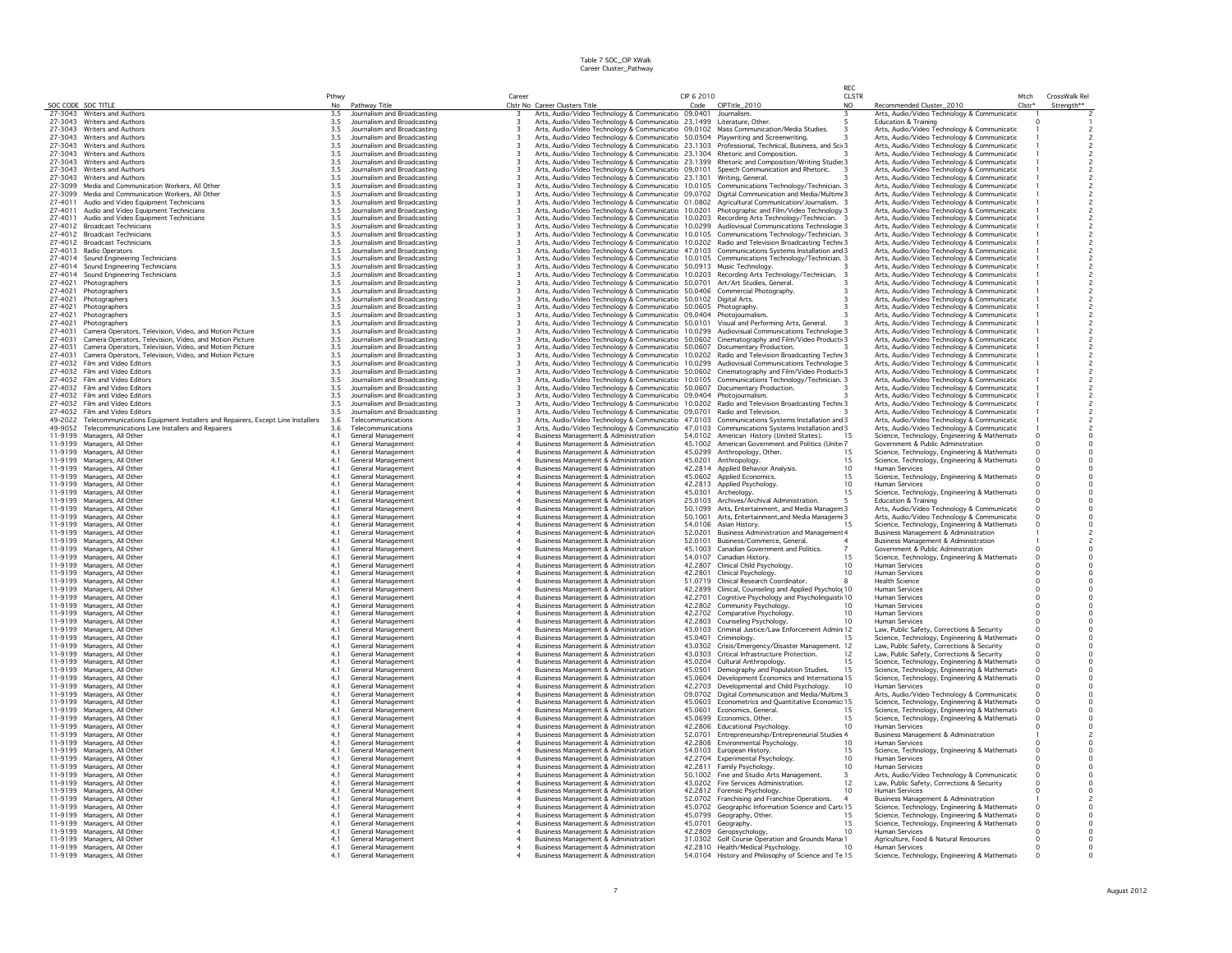|         |                                                                      | Pthwy          |                                                          | Career |                                                                                         | CIP 6 2010         |                                                                                  | CLSTR          |                                                                                             | Mtch     | CrossWalk Rel |
|---------|----------------------------------------------------------------------|----------------|----------------------------------------------------------|--------|-----------------------------------------------------------------------------------------|--------------------|----------------------------------------------------------------------------------|----------------|---------------------------------------------------------------------------------------------|----------|---------------|
|         | SOC CODE SOC TITLE                                                   | N <sub>0</sub> | Pathway Title                                            |        | Clstr No Career Clusters Title                                                          |                    | Code CIPTitle_2010                                                               | N <sub>O</sub> | Recommended Cluster_2010                                                                    | $Clstr*$ | Strength**    |
|         | 11-9199 Managers, All Other                                          | 4.1            | General Management                                       |        | Business Management & Administration                                                    |                    | 54.0101 History, General.                                                        | 15             | Science, Technology, Engineering & Mathemati-                                               |          |               |
|         | 11-9199 Managers, All Other<br>11-9199 Managers, All Other           | 4.1<br>4.1     | General Management<br>General Management                 |        | <b>Business Management &amp; Administration</b><br>Business Management & Administration | 43.0301            | 54.0199 History, Other.<br>Homeland Security.                                    | 15<br>12       | Science, Technology, Engineering & Mathemati-<br>Law, Public Safety, Corrections & Security |          |               |
|         | 11-9199 Managers, All Other                                          | 4.1            | General Management                                       |        | <b>Business Management &amp; Administration</b>                                         |                    | 52.0999 Hospitality Administration/Management, 9                                 |                | Hospitality & Tourism                                                                       |          |               |
|         | 11-9199 Managers, All Other                                          | 4.1            | <b>General Management</b>                                |        | Business Management & Administration                                                    |                    | 42.2804 Industrial and Organizational Psychology, 10                             |                | <b>Human Services</b>                                                                       |          |               |
|         | 11-9199 Managers, All Other                                          | 4.1            | General Management                                       |        | <b>Business Management &amp; Administration</b>                                         |                    | 11.1005 Information Technology Project Managerr 11                               |                | Information Technology                                                                      |          |               |
|         | 11-9199 Managers, All Other                                          | 4.1            | General Management                                       |        | <b>Business Management &amp; Administration</b>                                         |                    | 45.0605 International Economics.                                                 | 15             | Science, Technology, Engineering & Mathemati                                                |          |               |
|         | 11-9199 Managers, All Other                                          | 4.1            | General Management                                       |        | <b>Business Management &amp; Administration</b>                                         | 45.0901            | International Relations and Affairs.                                             |                | Government & Public Adminstration                                                           |          |               |
|         | 11-9199 Managers, All Other                                          | 4.1            | General Management                                       |        | Business Management & Administration                                                    |                    | 45.0999 International Relations and National Secur 15                            |                | Science, Technology, Engineering & Mathemati-                                               |          |               |
|         | 11-9199 Managers, All Other                                          | 4.1            | General Management                                       |        | <b>Business Management &amp; Administration</b>                                         |                    | 43.0115 Law Enforcement Record-Keeping and Ev 12                                 |                | Law, Public Safety, Corrections & Security                                                  |          |               |
|         | 11-9199 Managers, All Other                                          | 4.1            | General Management                                       |        | Business Management & Administration                                                    |                    | 25.0101 Library and Information Science.                                         |                | Education & Training                                                                        |          |               |
|         | 11-9199 Managers, All Other                                          | 4.1            | General Management                                       |        | Business Management & Administration                                                    |                    | 45.0203 Medical Anthropology.                                                    | 15             | Science, Technology, Engineering & Mathemati-                                               |          |               |
|         | 11-9199 Managers, All Other                                          | 41             | <b>General Management</b>                                |        | <b>Business Management &amp; Administration</b>                                         |                    | 54.0108 Military History.                                                        | 15             | Science, Technology, Engineering & Mathemati-                                               |          |               |
|         | 11-9199 Managers, All Other                                          | 4.1            | General Management                                       |        | Business Management & Administration                                                    |                    | 45.0902 National Security Policy Studies.                                        | 15             | Science, Technology, Engineering & Mathemati-                                               |          |               |
|         | 11-9199 Managers, All Other                                          | 4.1            | General Management                                       |        | Business Management & Administration                                                    | 03.0207            | Natural Resource Recreation and Tourism 1                                        |                | Agriculture, Food & Natural Resources                                                       |          |               |
|         | 11-9199 Managers, All Other                                          | 4.1            | General Management                                       |        | <b>Business Management &amp; Administration</b>                                         |                    | 52.0206 Non-Profit/Public/Organizational Manager 4                               |                | <b>Business Management &amp; Administration</b>                                             |          |               |
|         | 11-9199 Managers, All Other                                          | 4.1            | General Management                                       |        | Business Management & Administration                                                    |                    | 31.0399 Parks, Recreation and Leisure Facilities M: 9                            |                | Hospitality & Tourism                                                                       |          |               |
|         | 11-9199 Managers, All Other                                          | 4.1            | General Management                                       |        | <b>Business Management &amp; Administration</b>                                         |                    | 42.2705 Personality Psychology.                                                  |                | Human Services                                                                              |          |               |
|         | 11-9199 Managers, All Other                                          | 4.1            | General Management                                       |        | Business Management & Administration                                                    |                    | 45.0202 Physical and Biological Anthropology.                                    |                | Science, Technology, Engineering & Mathemati                                                |          |               |
|         | 11-9199 Managers, All Other                                          | 4.1            | General Management                                       |        | Business Management & Administration                                                    |                    | 42.2706 Physiological Psychology/Psychobiology. 10                               |                | Human Services                                                                              |          |               |
|         | 11-9199 Managers, All Other                                          | 4.1            | General Management                                       |        | <b>Business Management &amp; Administration</b>                                         |                    | 45.1004 Political Economy.                                                       |                | Science, Technology, Engineering & Mathemati-                                               |          |               |
|         | 11-9199 Managers, All Other                                          | 4.1            | <b>General Management</b>                                |        | Business Management & Administration                                                    | 45.1001            | Political Science and Government, Genera 7                                       |                | Government & Public Adminstration                                                           |          |               |
|         | 11-9199 Managers, All Other                                          | 4.1            | General Management                                       |        | <b>Business Management &amp; Administration</b>                                         |                    | 45.1099 Political Science and Government, Other. 7                               |                | Government & Public Adminstration                                                           |          |               |
|         | 11-9199 Managers, All Other                                          | 4.1            | General Management                                       |        | Business Management & Administration                                                    |                    | 52.0211 Project Management.                                                      |                | <b>Business Management &amp; Administration</b>                                             |          |               |
|         | 11-9199 Managers, All Other                                          | 4.1            | General Management                                       |        | <b>Business Management &amp; Administration</b>                                         | 42,0101            | Psychology, General.                                                             | 10             | Human Services                                                                              |          |               |
|         | 11-9199 Managers, All Other                                          | 4.1            | General Management                                       |        | <b>Business Management &amp; Administration</b>                                         | 42.9999            | Psychology, Other.                                                               | 10             | <b>Human Services</b>                                                                       |          |               |
|         | 11-9199 Managers, All Other                                          | 4.1            | <b>General Management</b>                                |        | Business Management & Administration                                                    | 42.2708            | Psychometrics and Quantitative Psycholo 10                                       |                | <b>Human Services</b>                                                                       |          |               |
|         | 11-9199 Managers, All Other                                          | 4.1            | General Management                                       |        | <b>Business Management &amp; Administration</b>                                         |                    | 42.2709 Psychopharmacology.                                                      | 10             | <b>Human Services</b>                                                                       |          |               |
|         | 11-9199 Managers, All Other                                          | 4.1            | General Management                                       |        | <b>Business Management &amp; Administration</b>                                         | 44.0401            | Public Administration.                                                           |                | Government & Public Adminstration                                                           |          |               |
|         | 11-9199 Managers, All Other                                          | 4.1            | General Management                                       |        | Business Management & Administration                                                    |                    | 54.0105 Public/Applied History.                                                  | 15             | Science, Technology, Engineering & Mathemati-                                               |          |               |
|         | 11-9199 Managers, All Other                                          | 4.1            | <b>General Management</b>                                |        | <b>Business Management &amp; Administration</b>                                         |                    | 52.0210 Research and Development Management. 4                                   |                | <b>Business Management &amp; Administration</b>                                             |          |               |
|         | 11-9199 Managers, All Other                                          | 41             | General Management                                       |        | <b>Business Management &amp; Administration</b>                                         | 42.2799            | Research and Experimental Psychology, C10                                        |                | <b>Human Services</b>                                                                       |          |               |
|         | 11-9199 Managers, All Other                                          | 4.1            | General Management                                       |        | Business Management & Administration                                                    |                    | 45.0102 Research Methodology and Quantitative 115                                |                | Science, Technology, Engineering & Mathemati-                                               |          |               |
|         | 11-9199 Managers, All Other                                          | 4.1            | General Management                                       |        | Business Management & Administration                                                    | 45.1401            | Rural Sociology.                                                                 | 15             | Science, Technology, Engineering & Mathemati-                                               |          |               |
|         | 11-9199 Managers, All Other                                          | 4.1            | General Management                                       |        | Business Management & Administration                                                    |                    | 42.2805 School Psychology.                                                       | 10             | <b>Human Services</b>                                                                       |          |               |
|         | 11-9199 Managers, All Other                                          | 4.1            | General Management                                       |        | <b>Business Management &amp; Administration</b>                                         | 52.0703            | Small Business Administration/Manageme 4                                         |                | Business Management & Administration                                                        |          |               |
|         | 11-9199 Managers, All Other                                          |                | General Management                                       |        | <b>Business Management &amp; Administration</b>                                         | 42.2707            | Social Psychology.                                                               | 10             | Human Services                                                                              |          |               |
|         | 11-9199 Managers, All Other                                          | 4.1            | General Management                                       |        | <b>Business Management &amp; Administration</b>                                         |                    | 45.0101 Social Sciences, General.                                                | 15             | Science, Technology, Engineering & Mathemati                                                |          |               |
|         | 11-9199 Managers, All Other                                          | 4.1            | General Management                                       |        | Business Management & Administration                                                    | 45.9999            | Social Sciences, Other.                                                          | 15             | Science, Technology, Engineering & Mathemati-                                               |          |               |
|         | 11-9199 Managers, All Other                                          | 4.1            | General Management                                       |        | <b>Business Management &amp; Administration</b>                                         | 45.1301            | Sociology and Anthropology.                                                      | 15             | Science, Technology, Engineering & Mathemati-                                               |          |               |
|         | 11-9199 Managers, All Other                                          | 4.1            | General Management                                       |        | Business Management & Administration                                                    | 45.1101            | Sociology                                                                        | 15             | Science, Technology, Engineering & Mathemati-                                               |          |               |
|         | 11-9199 Managers, All Other                                          | 4.1            | General Management                                       |        | <b>Business Management &amp; Administration</b>                                         | 52.2101            | Telecommunications Management.                                                   |                | <b>Business Management &amp; Administration</b>                                             |          |               |
|         | 11-9199 Managers, All Other                                          | 4.1            | General Management                                       |        | Business Management & Administration                                                    | 43.0304            | Terrorism and Counterterrorism Operatio: 12                                      |                | Law, Public Safety, Corrections & Security                                                  |          |               |
|         | 11-9199 Managers, All Other                                          | 4.1            | General Management                                       |        | <b>Business Management &amp; Administration</b>                                         | 50.1004            | Theatre/Theatre Arts Management.                                                 |                | Arts, Audio/Video Technology & Communicatic                                                 |          |               |
|         | 11-9199 Managers, All Other                                          | 4.1            | General Management                                       |        | Business Management & Administration                                                    | 52.0903            | Tourism and Travel Services Management 9                                         |                | Hospitality & Tourism                                                                       |          |               |
|         | 11-9199 Managers, All Other                                          | 4.1            | General Management                                       |        | Business Management & Administration                                                    | 45.1201            | Urban Studies/Affairs.                                                           |                | Government & Public Adminstration                                                           |          |               |
|         | 11-1011 Chief Executives                                             | 4.1            | General Management                                       |        | <b>Business Management &amp; Administration</b>                                         | 52.0201            | Business Administration and Management 4                                         |                | <b>Business Management &amp; Administration</b>                                             |          |               |
|         | 11-1011 Chief Executives<br>11-1011 Chief Executives                 | 4.1            | General Management                                       |        | <b>Business Management &amp; Administration</b>                                         | 52.0101<br>52.0701 | Business/Commerce, General.<br>Entrepreneurship/Entrepreneurial Studies 4        |                | <b>Business Management &amp; Administration</b>                                             |          |               |
|         | 11-1011 Chief Executives                                             | 4.1            | General Management<br>General Management                 |        | Business Management & Administration<br>Business Management & Administration            | 52.0801            | Finance, General.                                                                |                | <b>Business Management &amp; Administration</b>                                             |          |               |
|         | 11-1011 Chief Executives                                             |                | General Management                                       |        | Business Management & Administration                                                    | 52.1101            | International Business/Trade/Commerce. 4                                         |                | Finance<br>Business Management & Administration                                             |          |               |
|         | 11-1011 Chief Executives                                             | 4.1<br>4.1     |                                                          |        |                                                                                         | 52.1301            |                                                                                  |                |                                                                                             |          |               |
|         | 11-1011 Chief Executives                                             | 4.1            | General Management<br>General Management                 |        | Business Management & Administration<br><b>Business Management &amp; Administration</b> | 44.0401            | Management Science.<br>Public Administration.                                    |                | Business Management & Administration<br>Government & Public Adminstration                   |          |               |
|         | 11-1021 General and Operations Managers                              | 4.1            | General Management                                       |        | <b>Business Management &amp; Administration</b>                                         | 52.0201            | Business Administration and Management 4                                         |                | <b>Business Management &amp; Administration</b>                                             |          |               |
| 11-1021 | General and Operations Managers                                      | 4.1            | General Management                                       |        | Business Management & Administration                                                    | 52.0101            | Business/Commerce, General.                                                      |                | <b>Business Management &amp; Administration</b>                                             |          |               |
|         | 11-1021 General and Operations Managers                              | 4.1            | General Management                                       |        | Business Management & Administration                                                    | 52.0701            | Entrepreneurship/Entrepreneurial Studies 4                                       |                | <b>Business Management &amp; Administration</b>                                             |          |               |
|         | 11-1021 General and Operations Managers                              | 4.1            | General Management                                       |        | Business Management & Administration                                                    | 52.0801            | Finance, General,                                                                |                | Finance                                                                                     |          |               |
|         | 11-1021 General and Operations Managers                              | 4.1            | General Management                                       |        | Business Management & Administration                                                    | 52.1101            | International Business/Trade/Commerce, 4                                         |                | Business Management & Administration                                                        |          |               |
|         | 11-1021 General and Operations Managers                              | 4.1            | General Management                                       |        | <b>Business Management &amp; Administration</b>                                         | 52.1301            | Management Science.                                                              |                | Business Management & Administration                                                        |          |               |
| 11-1021 | General and Operations Managers                                      | 4.1            | General Management                                       |        | Business Management & Administration                                                    | 31.0399            | Parks, Recreation and Leisure Facilities M: 9                                    |                | Hospitality & Tourism                                                                       | $\Omega$ |               |
|         | 11-1021 General and Operations Managers                              | 4.1            | General Management                                       |        | <b>Business Management &amp; Administration</b>                                         | 44,0401            | Public Administration.                                                           |                | Government & Public Adminstration                                                           |          |               |
| 11-1021 | General and Operations Managers                                      | 4.1            | General Management                                       |        | <b>Business Management &amp; Administration</b>                                         | 52.0212            | Retail Management.                                                               |                | Business Management & Administration                                                        |          |               |
|         | 11-3021 Computer and Information Systems Managers                    | 4.2            | <b>Business Information Management</b>                   |        | Business Management & Administration                                                    | 11.0101            | Computer and Information Sciences, Gene 11                                       |                | Information Technology                                                                      |          |               |
|         | 11-3021 Computer and Information Systems Managers                    | 4.2            | <b>Business Information Management</b>                   |        | <b>Business Management &amp; Administration</b>                                         | 11.1003            | Computer and Information Systems Secul 11                                        |                | Information Technology                                                                      | $\Omega$ |               |
| 11-3021 | Computer and Information Systems Managers                            | 4.2            | <b>Business Information Management</b>                   |        | Business Management & Administration                                                    | 11.0701            | Computer Science.                                                                |                | Information Technology                                                                      |          |               |
| 11-3021 | Computer and Information Systems Managers                            | 4.2            | <b>Business Information Management</b>                   |        | Business Management & Administration                                                    | 52.1206            | Information Resources Management.                                                | 11             | Information Technology                                                                      |          |               |
| 11-3021 | Computer and Information Systems Managers                            | 4.2            | <b>Business Information Management</b>                   |        | Business Management & Administration                                                    | 11.0401            | Information Science/Studies.                                                     | 11             | Information Technology                                                                      |          |               |
| 11-3021 | Computer and Information Systems Managers                            | 4.2            | <b>Business Information Management</b>                   |        | <b>Business Management &amp; Administration</b>                                         |                    | 11.1005 Information Technology Project Managem 11                                |                | Information Technology                                                                      |          |               |
| 11-3021 | Computer and Information Systems Managers                            | 4.2            | <b>Business Information Management</b>                   |        | <b>Business Management &amp; Administration</b>                                         |                    | 11.0103 Information Technology.                                                  |                | Information Technology                                                                      | $\Omega$ |               |
| 11-3021 | Computer and Information Systems Managers                            | 4.2            | <b>Business Information Management</b>                   |        | Business Management & Administration                                                    | 52.1207            | Knowledge Management.                                                            | 11             | Information Technology                                                                      |          |               |
| 11-3021 | Computer and Information Systems Managers                            | 4.2            | <b>Business Information Management</b>                   |        | <b>Business Management &amp; Administration</b>                                         | 52.1201            | Management Information Systems, Gener 4                                          |                | Business Management & Administration                                                        |          |               |
| 11-3021 | Computer and Information Systems Managers                            | 4.2            | <b>Business Information Management</b>                   |        | Business Management & Administration                                                    | 11,1001            | Network and System Administration/Adm 11                                         |                | Information Technology                                                                      |          |               |
|         | 11-3021 Computer and Information Systems Managers                    | 4.2            | <b>Business Information Management</b>                   |        | <b>Business Management &amp; Administration</b>                                         | 52.0205            | Operations Management and Supervision. 4                                         |                | <b>Business Management &amp; Administration</b>                                             |          |               |
| 11-3111 | <b>Compensation and Benefits Managers</b>                            | 4.3<br>4.3     | Human Resources Management                               |        | Business Management & Administration                                                    | 52.1001            | Human Resources Management/Personne 4                                            |                | <b>Business Management &amp; Administration</b>                                             |          |               |
|         | 11-3121 Human Resources Managers<br>11-3121 Human Resources Managers |                | Human Resources Management<br>Human Resources Management |        | Business Management & Administration<br>Business Management & Administration            | 52,1001            | Human Resources Management/Personne 4<br>52.1002 Labor and Industrial Relations. |                | <b>Business Management &amp; Administration</b><br>Business Management & Administration     |          |               |
|         | 11-3131 Training and Development Managers                            | 4.3<br>4.3     | Human Resources Management                               |        | Business Management & Administration                                                    | 52,1001            | Human Resources Management/Personne 4                                            |                | Business Management & Administration                                                        |          |               |
|         | 13-1071 Human Resources Specialists                                  | 4.3            | Human Resources Management                               |        | Business Management & Administration                                                    | 52.1099            | Human Resources Management and Servi 4                                           |                | <b>Business Management &amp; Administration</b>                                             |          |               |
|         | 13-1071 Human Resources Specialists                                  | 4.3            | Human Resources Management                               |        | Business Management & Administration                                                    | 52.1001            | Human Resources Management/Personne 4                                            |                | <b>Business Management &amp; Administration</b>                                             |          |               |
|         | 13-1071 Human Resources Specialists                                  | 4.3            | Human Resources Management                               |        | <b>Business Management &amp; Administration</b>                                         |                    | 52.1003 Organizational Behavior Studies.                                         |                | <b>Business Management &amp; Administration</b>                                             |          |               |
|         | 13-1075 Labor Relations Specialists                                  | 4.3            | Human Resources Management                               |        | <b>Business Management &amp; Administration</b>                                         | 30,2801            | Dispute Resolution.                                                              | 15             | Science, Technology, Engineering & Mathemati-                                               |          |               |
|         | 13-1075 Labor Relations Specialists                                  | 4.3            | Human Resources Management                               |        | Business Management & Administration                                                    | 52,1001            | Human Resources Management/Personne 4                                            |                | <b>Business Management &amp; Administration</b>                                             |          |               |
|         | 13-1075 Labor Relations Specialists                                  | 4.3            | Human Resources Management                               |        | Business Management & Administration                                                    |                    | 52.1002 Labor and Industrial Relations.                                          |                | <b>Business Management &amp; Administration</b>                                             |          |               |
|         | 13-1075 Labor Relations Specialists                                  | 4.3            | Human Resources Management                               |        | Business Management & Administration                                                    |                    | 52.1004 Labor Studies                                                            |                | <b>Business Management &amp; Administration</b>                                             |          |               |
|         | 13-1141 Compensation, Benefits, and Job Analysis Specialists         | 4.3            | Human Resources Management                               |        | Business Management & Administration                                                    | 52,1001            | Human Resources Management/Personne 4                                            |                | <b>Business Management &amp; Administration</b>                                             |          |               |
|         | 13-1151 Training and Development Specialists                         | 4.3            | Human Resources Management                               |        | <b>Business Management &amp; Administration</b>                                         | 52.1005            | Human Resources Development.                                                     |                | <b>Business Management &amp; Administration</b>                                             |          |               |
|         | 13-1151 Training and Development Specialists                         | 4.3            | Human Resources Management                               |        | Business Management & Administration                                                    | 52.1001            | Human Resources Management/Personne 4                                            |                | <b>Business Management &amp; Administration</b>                                             |          |               |
|         | 11-3011 Administrative Services Managers                             | 4.4            | <b>Operations Management</b>                             |        | Business Management & Administration                                                    | 52.0201            | <b>Business Administration and Management 4</b>                                  |                | Business Management & Administration                                                        |          |               |
|         | 11-3011 Administrative Services Managers                             | 4.4            | Operations Management                                    |        | Business Management & Administration                                                    | 52.0101            | Business/Commerce, General.                                                      |                | <b>Business Management &amp; Administration</b>                                             |          |               |
|         | 11-3011 Administrative Services Managers                             | 4.4            | <b>Operations Management</b>                             |        | Business Management & Administration                                                    |                    | 51.0711 Medical/Health Management and Clinical &                                 |                | Health Science                                                                              |          |               |
|         | 11-3011 Administrative Services Managers                             | 4.4            | <b>Operations Management</b>                             |        | Business Management & Administration                                                    |                    | 52.0202 Purchasing, Procurement/Acquisitions an 4                                |                | Business Management & Administration                                                        |          |               |
|         | 11-3051 Industrial Production Managers                               | 4.4            | <b>Operations Management</b>                             |        | <b>Business Management &amp; Administration</b>                                         | 52.0201            | Business Administration and Management 4                                         |                | <b>Business Management &amp; Administration</b>                                             |          |               |
|         | 11-3051 Industrial Production Managers                               | 4.4            | <b>Operations Management</b>                             |        | Business Management & Administration                                                    | 52.0101            | Business/Commerce, General.                                                      |                | <b>Business Management &amp; Administration</b>                                             |          |               |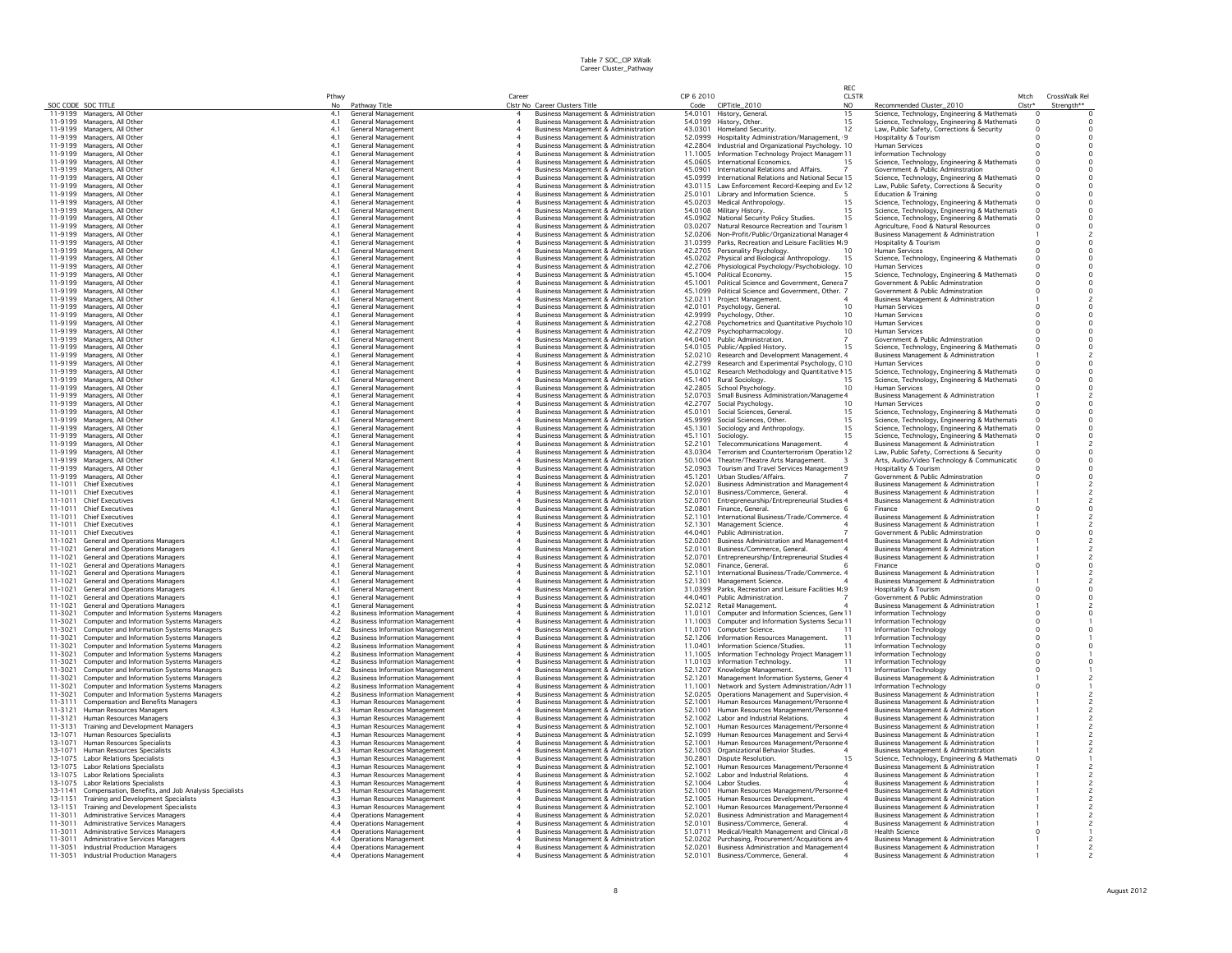|                    |                                                                                                                                            |             |                                                                                        |                  |                                                                                                    |                    |                                                                                                      | RFC.                |                                                                                                    |                |                             |
|--------------------|--------------------------------------------------------------------------------------------------------------------------------------------|-------------|----------------------------------------------------------------------------------------|------------------|----------------------------------------------------------------------------------------------------|--------------------|------------------------------------------------------------------------------------------------------|---------------------|----------------------------------------------------------------------------------------------------|----------------|-----------------------------|
|                    |                                                                                                                                            | Pthwy<br>No |                                                                                        | Career           | Clstr No Career Clusters Title                                                                     | CIP 6 2010         |                                                                                                      | <b>CLSTR</b><br>NO. |                                                                                                    | Mtch<br>Clstr* | CrossWalk Rel<br>Strenath** |
|                    | SOC CODE SOC TITLE<br>11-3051 Industrial Production Managers                                                                               | 4.4         | Pathway Title<br><b>Operations Management</b>                                          | $\overline{a}$   | <b>Business Management &amp; Administration</b>                                                    | Code               | CIPTitle_2010<br>15.1501 Engineering/Industrial Management.                                          | 15                  | Recommended Cluster_2010<br>Science, Technology, Engineering & Mathemati                           | $\Omega$       |                             |
| 11-3051            | Industrial Production Managers                                                                                                             | 4.4         | <b>Operations Management</b>                                                           |                  | Business Management & Administration                                                               |                    | 14.3501 Industrial Engineering.                                                                      | 15                  | Science, Technology, Engineering & Mathemati                                                       | $\Omega$       |                             |
| 11-3051            | Industrial Production Managers                                                                                                             | 4.4         | Operations Management                                                                  | $\boldsymbol{A}$ | <b>Business Management &amp; Administration</b>                                                    |                    | 52.0203 Logistics, Materials, and Supply Chain Mar 16                                                |                     | Transportation, Distribution & Logistics                                                           | $\Omega$       |                             |
| 11-3051            | Industrial Production Managers                                                                                                             | 4.4         | <b>Operations Management</b>                                                           |                  | Business Management & Administration                                                               |                    | 52.0205 Operations Management and Supervision. 4                                                     |                     | Business Management & Administration                                                               |                |                             |
| 11-3061            | <b>Purchasing Managers</b>                                                                                                                 | 4.4         | Operations Management                                                                  |                  | Business Management & Administration                                                               |                    | 52.0202 Purchasing, Procurement/Acquisitions an 4                                                    |                     | <b>Business Management &amp; Administration</b>                                                    |                |                             |
| 13-1111<br>13-1111 | Management Analysts                                                                                                                        | 4.4<br>4.4  | <b>Operations Management</b><br>Operations Management                                  |                  | <b>Business Management &amp; Administration</b>                                                    |                    | 52.0201 Business Administration and Management 4<br>52.0101 Business/Commerce, General.              |                     | Business Management & Administration                                                               |                |                             |
| 13-1111            | Management Analysts<br>Management Analysts                                                                                                 | 4.4         | <b>Operations Management</b>                                                           |                  | <b>Business Management &amp; Administration</b><br><b>Business Management &amp; Administration</b> |                    | 52.0213 Organizational Leadership.                                                                   |                     | <b>Business Management &amp; Administration</b><br><b>Business Management &amp; Administration</b> |                |                             |
| 13-1121            | Meeting, Convention, and Event Planners                                                                                                    | 4.4         | <b>Operations Management</b>                                                           |                  | <b>Business Management &amp; Administration</b>                                                    |                    | 19.0604 Facilities Planning and Management.                                                          |                     | <b>Business Management &amp; Administration</b>                                                    |                |                             |
| 13-1121            | Meeting, Convention, and Event Planners                                                                                                    | 4.4         | <b>Operations Management</b>                                                           |                  | Business Management & Administration                                                               |                    | 52.0907 Meeting and Event Planning.                                                                  |                     | Business Management & Administration                                                               |                |                             |
| 15-2031            | <b>Operations Research Analysts</b>                                                                                                        | 4.4         | <b>Operations Management</b>                                                           |                  | Business Management & Administration                                                               |                    | 52.1301 Management Science.                                                                          |                     | Business Management & Administration                                                               |                |                             |
| 15-2031            | Operations Research Analysts                                                                                                               | 4.4         | Operations Management                                                                  | $\boldsymbol{A}$ | <b>Business Management &amp; Administration</b>                                                    |                    | 14.3701 Operations Research                                                                          |                     | Business Management & Administration                                                               |                |                             |
| 43-1011            | First-Line Supervisors of Office and Administrative Support Workers                                                                        | 4.5         | Administrative Support                                                                 |                  | Business Management & Administration                                                               | 01.0106            | Agricultural Business Technology.                                                                    |                     | Agriculture, Food & Natural Resources                                                              | $\Omega$       |                             |
| 43-1011<br>43-1011 | First-Line Supervisors of Office and Administrative Support Workers                                                                        | 4.5         | Administrative Support                                                                 | $\overline{a}$   | <b>Business Management &amp; Administration</b>                                                    |                    | 52.0207 Customer Service Management                                                                  |                     | Business Management & Administration                                                               |                |                             |
| 43-1011            | First-Line Supervisors of Office and Administrative Support Workers<br>First-Line Supervisors of Office and Administrative Support Workers | 4.5<br>4.5  | Administrative Support<br>Administrative Support                                       |                  | Business Management & Administration<br>Business Management & Administration                       |                    | 52.0208 E-Commerce/Electronic Commerce.<br>51.0705 Medical Office Management/Administratio 8         |                     | Business Management & Administration<br><b>Health Science</b>                                      | $\circ$        |                             |
| 43-1011            | First-Line Supervisors of Office and Administrative Support Workers                                                                        | 4.5         | Administrative Support                                                                 |                  | Business Management & Administration                                                               | 51.0711            | Medical/Health Management and Clinical , 8                                                           |                     | <b>Health Science</b>                                                                              | $\circ$        |                             |
| 43-1011            | First-Line Supervisors of Office and Administrative Support Workers                                                                        | 4.5         | Administrative Support                                                                 |                  | <b>Business Management &amp; Administration</b>                                                    |                    | 52.0204 Office Management and Supervision.                                                           |                     | <b>Business Management &amp; Administration</b>                                                    |                |                             |
| 43-3031            | Bookkeeping, Accounting, and Auditing Clerks                                                                                               | 4.5         | Administrative Support                                                                 |                  | Business Management & Administration                                                               |                    | 52.0302 Accounting Technology/Technician and E6                                                      |                     | Finance                                                                                            | $\Omega$       |                             |
| 43-3051            | Payroll and Timekeeping Clerks                                                                                                             | 4.5         | Administrative Support                                                                 |                  | <b>Business Management &amp; Administration</b>                                                    | 52.0302            | Accounting Technology/Technician and E6                                                              |                     | Finance                                                                                            |                |                             |
| 43-3061<br>43-4051 | <b>Procurement Clerks</b>                                                                                                                  | 4.5<br>4.5  | Administrative Support                                                                 |                  | <b>Business Management &amp; Administration</b>                                                    |                    | 52.0408 General Office Occupations and Clerical S 4                                                  |                     | Business Management & Administration                                                               |                |                             |
| 43-4051            | <b>Customer Service Representatives</b><br><b>Customer Service Representatives</b>                                                         | 4.5         | Administrative Support<br>Administrative Support                                       | $\overline{4}$   | Business Management & Administration<br>Business Management & Administration                       |                    | 52.0411 Customer Service Support/Call Center/Te 4<br>52.0406 Receptionist.                           |                     | Business Management & Administration<br>Business Management & Administration                       |                |                             |
| 43-4141            | New Accounts Clerks                                                                                                                        | 4.5         | Administrative Support                                                                 |                  | Business Management & Administration                                                               |                    | 52.0803 Banking and Financial Support Services. 6                                                    |                     | Finance                                                                                            |                |                             |
| 43-4171            | Receptionists and Information Clerks                                                                                                       | 4.5         | Administrative Support                                                                 |                  | <b>Business Management &amp; Administration</b>                                                    |                    | 52.0406 Receptionist.                                                                                |                     | <b>Business Management &amp; Administration</b>                                                    |                |                             |
| 43-6011            | Executive Secretaries and Executive Administrative Assistants                                                                              | 4.5         | Administrative Support                                                                 |                  | <b>Business Management &amp; Administration</b>                                                    | 52.0401            | Administrative Assistant and Secretarial ! 4                                                         |                     | <b>Business Management &amp; Administration</b>                                                    |                |                             |
| 43-6011            | Executive Secretaries and Executive Administrative Assistants                                                                              | 4.5         | Administrative Support                                                                 |                  | <b>Business Management &amp; Administration</b>                                                    |                    | 52.0402 Executive Assistant/Executive Secretary. 4                                                   |                     | Business Management & Administration                                                               |                |                             |
| 43-6014            | Secretaries and Administrative Assistants, Except Legal, Medical, and Executiv                                                             | 4.5         | Administrative Support                                                                 |                  | <b>Business Management &amp; Administration</b>                                                    | 52.0401            | Administrative Assistant and Secretarial ! 4                                                         |                     | <b>Business Management &amp; Administration</b>                                                    |                |                             |
|                    | 43-6014 Secretaries and Administrative Assistants, Except Legal, Medical, and Executive                                                    | 4.5         | Administrative Support                                                                 |                  | <b>Business Management &amp; Administration</b>                                                    |                    | 52.0402 Executive Assistant/Executive Secretary. 4                                                   |                     | <b>Business Management &amp; Administration</b>                                                    |                |                             |
| 43-9011<br>43-9021 | <b>Computer Operators</b><br>Data Entry Kevers                                                                                             | 4.5         | Administrative Support<br><b>Administrative Support</b>                                | $\overline{4}$   | <b>Business Management &amp; Administration</b><br><b>Business Management &amp; Administration</b> | 11.0301<br>52.0407 | Data Processing and Data Processing Tec 11                                                           |                     | Information Technology                                                                             |                |                             |
| 43-9021            | Data Entry Keyers                                                                                                                          | 4.5<br>4.5  | Administrative Support                                                                 |                  | <b>Business Management &amp; Administration</b>                                                    |                    | Business/Office Automation/Technology, 4<br>11.0601 Data Entry/Microcomputer Applications, 14        |                     | <b>Business Management &amp; Administration</b><br><b>Business Management &amp; Administration</b> |                |                             |
| 43-9021            | Data Entry Keyers                                                                                                                          | 4.5         | Administrative Support                                                                 |                  | Business Management & Administration                                                               |                    | 10.0305 Graphic and Printing Equipment Operator, 3                                                   |                     | Arts, Audio/Video Technology & Communicatic                                                        |                |                             |
| 43-9022            | Word Processors and Typists                                                                                                                | 4.5         | Administrative Support                                                                 | $\overline{4}$   | Business Management & Administration                                                               | 52.0408            | General Office Occupations and Clerical S 4                                                          |                     | Business Management & Administration                                                               |                |                             |
| 43-9022            | Word Processors and Typists                                                                                                                | 4.5         | Administrative Support                                                                 |                  | Business Management & Administration                                                               | 11,0602            | Word Processing,                                                                                     |                     | Business Management & Administration                                                               |                |                             |
| 43-9061            | Office Clerks, General                                                                                                                     | 4.5         | Administrative Support                                                                 |                  | <b>Business Management &amp; Administration</b>                                                    | 52.0408            | General Office Occupations and Clerical S 4                                                          |                     | <b>Business Management &amp; Administration</b>                                                    |                |                             |
| 11-9031            | Education Administrators, Preschool and Childcare Center/Program                                                                           | 5.1         | Administration and Administrative Support                                              |                  | <b>Education &amp; Training</b>                                                                    | 13.0401            | Educational Leadership and Administratio 5                                                           |                     | Education & Training                                                                               |                |                             |
| 11-9031            | Education Administrators, Preschool and Childcare Center/Program                                                                           | 5.1         | Administration and Administrative Support                                              |                  | <b>Education &amp; Training</b>                                                                    |                    | 13.0404 Educational, Instructional, and Curriculum 5                                                 |                     | Education & Training                                                                               |                |                             |
| 11-9031<br>11-9032 | Education Administrators, Preschool and Childcare Center/Program<br>Education Administrators, Elementary and Secondary School              | 5.1<br>5.1  | Administration and Administrative Support<br>Administration and Administrative Support |                  | <b>Education &amp; Training</b><br><b>Education &amp; Training</b>                                 | 13.0411            | Superintendency and Educational System 5<br>13.0401 Educational Leadership and Administratio 5       |                     | <b>Education &amp; Training</b><br><b>Education &amp; Training</b>                                 |                |                             |
| 11-9032            | Education Administrators, Elementary and Secondary School                                                                                  | 5.1         | Administration and Administrative Support                                              |                  | <b>Education &amp; Training</b>                                                                    |                    | 13.0404 Educational, Instructional, and Curriculum 5                                                 |                     | <b>Education &amp; Training</b>                                                                    |                |                             |
| 11-9032            | Education Administrators, Elementary and Secondary School                                                                                  | 5.1         | Administration and Administrative Support                                              |                  | <b>Education &amp; Training</b>                                                                    |                    | 13.0408 Elementary and Middle School Administra 5                                                    |                     | <b>Education &amp; Training</b>                                                                    |                |                             |
| 11-9032            | Education Administrators, Elementary and Secondary School                                                                                  | 5.1         | Administration and Administrative Support                                              |                  | <b>Education &amp; Training</b>                                                                    |                    | 13.0409 Secondary School Administration/Princip: 5                                                   |                     | <b>Education &amp; Training</b>                                                                    |                |                             |
| 11-9032            | Education Administrators, Elementary and Secondary School                                                                                  | 5.1         | Administration and Administrative Support                                              |                  | <b>Education &amp; Training</b>                                                                    |                    | 13.0411 Superintendency and Educational System 5                                                     |                     | <b>Education &amp; Training</b>                                                                    |                |                             |
| 11-9033            | Education Administrators, Postsecondary                                                                                                    | 5.1         | Administration and Administrative Support                                              |                  | Education & Training                                                                               |                    | 13.0407 Community College Education.                                                                 |                     | Education & Training                                                                               |                |                             |
| 11-9033            | Education Administrators, Postsecondary                                                                                                    | 5.1         | Administration and Administrative Support                                              |                  | <b>Education &amp; Training</b>                                                                    |                    | 13.0401 Educational Leadership and Administratio 5                                                   |                     | <b>Education &amp; Training</b>                                                                    |                |                             |
| 11-9033<br>11-9033 | Education Administrators, Postsecondary                                                                                                    | 5.1<br>5.1  | Administration and Administrative Support<br>Administration and Administrative Support |                  | <b>Education &amp; Training</b><br>Education & Training                                            |                    | 13.0404 Educational, Instructional, and Curriculum 5                                                 |                     | <b>Education &amp; Training</b><br><b>Education &amp; Training</b>                                 |                |                             |
| 11-9039            | Education Administrators, Postsecondary<br>Education Administrators, All Other                                                             | 5.1         | Administration and Administrative Support                                              |                  | <b>Education &amp; Training</b>                                                                    |                    | 13.0406 Higher Education/Higher Education Admir 5<br>13.0402 Administration of Special Education.    |                     | <b>Education &amp; Training</b>                                                                    |                |                             |
| 11-9039            | Education Administrators, All Other                                                                                                        | 5.1         | Administration and Administrative Support                                              |                  | <b>Education &amp; Training</b>                                                                    |                    | 13.0403 Adult and Continuing Education Administr 5                                                   |                     | <b>Education &amp; Training</b>                                                                    |                |                             |
| 11-9039            | Education Administrators, All Other                                                                                                        | 5.1         | Administration and Administrative Support                                              |                  | <b>Education &amp; Training</b>                                                                    |                    | 13.0499 Educational Administration and Supervisic 5                                                  |                     | <b>Education &amp; Training</b>                                                                    |                |                             |
| 11-9039            | <b>Education Administrators</b> , All Other                                                                                                | 5.1         | Administration and Administrative Support                                              |                  | <b>Education &amp; Training</b>                                                                    |                    | 13.0401 Fducational Leadership and Administratio 5                                                   |                     | <b>Education &amp; Training</b>                                                                    |                |                             |
| 11-9039            | Education Administrators, All Other                                                                                                        | 5.1         | Administration and Administrative Support                                              |                  | <b>Education &amp; Training</b>                                                                    |                    | 13.0404 Educational, Instructional, and Curriculum 5                                                 |                     | <b>Education &amp; Training</b>                                                                    |                |                             |
| 11-9039            | Education Administrators, All Other                                                                                                        | 5.1         | Administration and Administrative Support                                              |                  | Education & Training                                                                               |                    | 13.0406 Higher Education/Higher Education Admir 5                                                    |                     | <b>Education &amp; Training</b>                                                                    |                |                             |
| 11-9039            | Education Administrators, All Other                                                                                                        | 5.1         | Administration and Administrative Support                                              |                  | Education & Training                                                                               |                    | 13.0411 Superintendency and Educational System 5                                                     |                     | <b>Education &amp; Training</b>                                                                    |                |                             |
| 11-9039<br>21-1012 | Education Administrators, All Other<br>Educational, Guidance, School, and Vocational Counselors                                            | 5.1<br>5.2  | Administration and Administrative Support<br>Professional Support Services             |                  | <b>Education &amp; Training</b><br><b>Education &amp; Training</b>                                 |                    | 13.0410 Urban Education and Leadership.<br>13.1102 College Student Counseling and Personne 5         |                     | <b>Education &amp; Training</b><br><b>Education &amp; Training</b>                                 |                |                             |
| 21-1012            | Educational, Guidance, School, and Vocational Counselors                                                                                   | 5.2         | Professional Support Services                                                          |                  | <b>Education &amp; Training</b>                                                                    |                    | 13.1101 Counselor Education/School Counseling a 5                                                    |                     | <b>Education &amp; Training</b>                                                                    |                |                             |
| 21-1012            | Educational, Guidance, School, and Vocational Counselors                                                                                   | 5.2         | Professional Support Services                                                          |                  | Education & Training                                                                               |                    | 13.1199 Student Counseling and Personnel Service 5                                                   |                     | <b>Education &amp; Training</b>                                                                    |                |                             |
| 25-4011            | Archivists                                                                                                                                 | 5.2         | Professional Support Services                                                          |                  | <b>Education &amp; Training</b>                                                                    |                    | 25.0103 Archives/Archival Administration.                                                            |                     | <b>Education &amp; Training</b>                                                                    |                |                             |
| 25-4011            | Archivists                                                                                                                                 | 5.2         | Professional Support Services                                                          |                  | <b>Education &amp; Training</b>                                                                    |                    | 50.0703 Art History, Criticism and Conservation. 3                                                   |                     | Arts, Audio/Video Technology & Communicatic                                                        |                |                             |
| 25-4011            | Archivists                                                                                                                                 | 5.2         | <b>Professional Support Services</b>                                                   |                  | <b>Education &amp; Training</b>                                                                    |                    | 30.1202 Cultural Resource Management and Policy 15                                                   |                     | Science, Technology, Engineering & Mathemati                                                       |                |                             |
| 25-4011<br>25-4011 | Archivists<br>Archivists                                                                                                                   | 5.2<br>5.2  | Professional Support Services                                                          |                  | Education & Training                                                                               |                    | 30.1299 Historic Preservation and Conservation, C15<br>15                                            |                     | Science, Technology, Engineering & Mathemati-                                                      |                |                             |
|                    | Archivists                                                                                                                                 |             | Professional Support Services                                                          |                  | <b>Education &amp; Training</b>                                                                    |                    | 30.1201 Historic Preservation and Conservation.                                                      |                     | Science, Technology, Engineering & Mathemati-                                                      |                |                             |
| 25-4011<br>25-4011 | Archivists                                                                                                                                 | 5.2<br>5.2  | Professional Support Services<br>Professional Support Services                         |                  | <b>Education &amp; Training</b><br><b>Education &amp; Training</b>                                 |                    | 30.1401 Museology/Museum Studies.<br>54.0105 Public/Applied History.                                 | 15                  | Arts, Audio/Video Technology & Communicatic<br>Science, Technology, Engineering & Mathemati-       |                |                             |
| 25-4012            | Curators                                                                                                                                   | 5.2         | Professional Support Services                                                          |                  | <b>Education &amp; Training</b>                                                                    |                    | 50.0703 Art History, Criticism and Conservation.<br>3                                                |                     | Arts, Audio/Video Technology & Communicatic                                                        |                |                             |
| 25-4012            | Curators                                                                                                                                   | 5.2         | Professional Support Services                                                          |                  | <b>Education &amp; Training</b>                                                                    |                    | 30.1401 Museology/Museum Studies.                                                                    |                     | Arts, Audio/Video Technology & Communicatic                                                        |                |                             |
| 25-4012            | Curators                                                                                                                                   | 5.2         | Professional Support Services                                                          |                  | <b>Education &amp; Training</b>                                                                    |                    | 54.0105 Public/Applied History.                                                                      | 15                  | Science, Technology, Engineering & Mathemati-                                                      |                |                             |
| 25-4013            | Museum Technicians and Conservators                                                                                                        | 5.2         | Professional Support Services                                                          |                  | Education & Training                                                                               |                    | 50.0703 Art History, Criticism and Conservation.<br>$\mathbf{3}$                                     |                     | Arts, Audio/Video Technology & Communicatic                                                        |                |                             |
| 25-4013<br>25-4013 | Museum Technicians and Conservators<br>Museum Technicians and Conservators                                                                 | 5.2<br>5.2  | Professional Support Services<br>Professional Support Services                         |                  | Education & Training<br><b>Education &amp; Training</b>                                            | 30.1401            | Museology/Museum Studies.<br>54.0105 Public/Applied History.                                         | 15                  | Arts, Audio/Video Technology & Communicatic                                                        |                |                             |
| 25-4021            | I ibrarians                                                                                                                                | 5.2         | Professional Support Services                                                          |                  | <b>Education &amp; Training</b>                                                                    |                    | 25.0102 Children and Youth Library Services.                                                         |                     | Science, Technology, Engineering & Mathemati-<br><b>Education &amp; Training</b>                   |                |                             |
| 25-4021            | Librarians                                                                                                                                 | 5.2         | Professional Support Services                                                          |                  | <b>Education &amp; Training</b>                                                                    |                    | 25.0101 Library and Information Science.                                                             |                     | <b>Education &amp; Training</b>                                                                    |                |                             |
| 25-4021            | Librarians                                                                                                                                 | 5.2         | Professional Support Services                                                          |                  | Education & Training                                                                               |                    | 25.0199 Library Science and Administration, Other 5                                                  |                     | Education & Training                                                                               |                |                             |
| 25-4021            | Librarians                                                                                                                                 | 5.2         | Professional Support Services                                                          |                  | Education & Training                                                                               |                    | 13.1334 School Librarian/School Library Media Spt 5                                                  |                     | <b>Education &amp; Training</b>                                                                    |                |                             |
| 25-4031            | Library Technicians                                                                                                                        | 5.2         | Professional Support Services                                                          |                  | <b>Education &amp; Training</b>                                                                    |                    | 25.0301 Library and Archives Assisting.                                                              |                     | <b>Education &amp; Training</b>                                                                    |                |                             |
| 25-9011            | Audio-Visual and Multimedia Collections Specialists                                                                                        | 5.2         | Professional Support Services                                                          |                  | Education & Training                                                                               |                    | 13.0501 Educational/Instructional Technology                                                         |                     | <b>Education &amp; Training</b>                                                                    |                |                             |
| 25-9031            | Instructional Coordinators                                                                                                                 | 5.2         | Professional Support Services                                                          |                  | <b>Education &amp; Training</b>                                                                    | 13.0301            | Curriculum and Instruction.                                                                          |                     | <b>Education &amp; Training</b>                                                                    |                |                             |
| 25-9031<br>27-3091 | Instructional Coordinators<br>Interpreters and Translators                                                                                 | 5.2<br>5.2  | Professional Support Services<br>Professional Support Services                         |                  | <b>Education &amp; Training</b><br><b>Education &amp; Training</b>                                 |                    | 13.0501 Educational/Instructional Technology.<br>16.0201 African Languages, Literatures, and Lingu 5 |                     | <b>Education &amp; Training</b><br><b>Education &amp; Training</b>                                 |                |                             |
| 27-3091            | Interpreters and Translators                                                                                                               | 5.2         | <b>Professional Support Services</b>                                                   |                  | <b>Education &amp; Training</b>                                                                    | 16.0404            | Albanian Language and Literature.                                                                    |                     | <b>Education &amp; Training</b>                                                                    |                |                             |
| 27-3091            | Interpreters and Translators                                                                                                               | 5.2         | Professional Support Services                                                          |                  | <b>Education &amp; Training</b>                                                                    |                    | 16.1001 American Indian/Native American Langua 5                                                     |                     | <b>Education &amp; Training</b>                                                                    |                |                             |
| 27-3091            | Interpreters and Translators                                                                                                               | 5.2         | Professional Support Services                                                          |                  | <b>Education &amp; Training</b>                                                                    | 16.1601            | American Sign Language (ASL).                                                                        |                     | <b>Education &amp; Training</b>                                                                    |                |                             |
| 27-3091            | Interpreters and Translators                                                                                                               | 5.2         | Professional Support Services                                                          |                  | Education & Training                                                                               |                    | 16.1699 American Sign Language, Other                                                                |                     | Education & Training                                                                               |                |                             |
| 27-3091            | Interpreters and Translators                                                                                                               | 5.2         | Professional Support Services                                                          |                  | <b>Education &amp; Training</b>                                                                    |                    | 16.1103 Ancient Near Eastern and Biblical Langua; 5                                                  |                     | <b>Education &amp; Training</b>                                                                    |                |                             |
| 27-3091            | Interpreters and Translators                                                                                                               | 5.2<br>5.2  | Professional Support Services                                                          |                  | <b>Education &amp; Training</b>                                                                    |                    | 16.1202 Ancient/Classical Greek Language and Lit 5                                                   |                     | <b>Education &amp; Training</b>                                                                    |                |                             |
| 27-3091<br>27-3091 | Interpreters and Translators<br>Interpreters and Translators                                                                               | 5.2         | Professional Support Services<br>Professional Support Services                         |                  | Education & Training<br><b>Education &amp; Training</b>                                            |                    | 16.0105 Applied Linguistics.<br>16.1101 Arabic Language and Literature.                              |                     | <b>Education &amp; Training</b><br><b>Education &amp; Training</b>                                 |                |                             |
| 27-3091            | Interpreters and Translators                                                                                                               | 5.2         | Professional Support Services                                                          |                  | <b>Education &amp; Training</b>                                                                    |                    | 16.1401 Australian/Oceanic/Pacific Languages, Lit 5                                                  |                     | <b>Education &amp; Training</b>                                                                    |                |                             |
| 27-3091            | Interpreters and Translators                                                                                                               | 5.2         | Professional Support Services                                                          |                  | <b>Education &amp; Training</b>                                                                    |                    | 16.0401 Baltic Languages, Literatures, and Linguis 5                                                 |                     | <b>Education &amp; Training</b>                                                                    |                |                             |
| 27-3091            | Interpreters and Translators                                                                                                               | 5.2         | Professional Support Services                                                          |                  | <b>Education &amp; Training</b>                                                                    |                    | 16.0704 Bengali Language and Literature.                                                             |                     | <b>Education &amp; Training</b>                                                                    |                |                             |
| 27-3091            | Interpreters and Translators                                                                                                               | 5.2         | Professional Support Services                                                          |                  | Education & Training                                                                               |                    | 16.0408 Bosnian, Serbian, and Croatian Languages 5                                                   |                     | <b>Education &amp; Training</b>                                                                    |                |                             |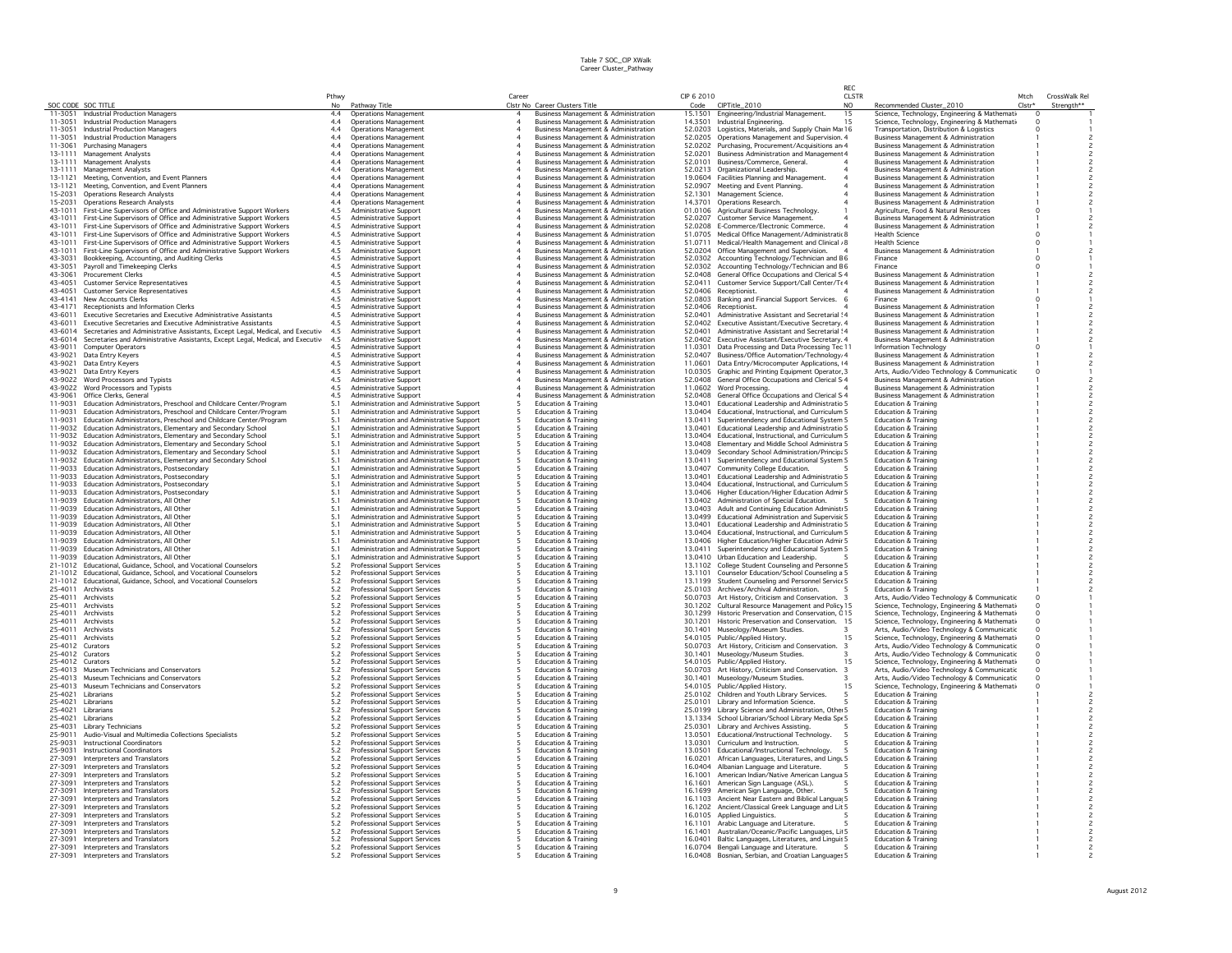|                    |                                                                      | Pthwy                                     |                                                                | Career |                                                                    | CIP 6 2010 |                                                                                                              | <b>CLSTR</b>   |                                                                                 | Mtch     | CrossWalk Rel            |
|--------------------|----------------------------------------------------------------------|-------------------------------------------|----------------------------------------------------------------|--------|--------------------------------------------------------------------|------------|--------------------------------------------------------------------------------------------------------------|----------------|---------------------------------------------------------------------------------|----------|--------------------------|
| SOC CODE SOC TITLE |                                                                      | No                                        | Pathway Title                                                  |        | Clstr No Career Clusters Title                                     | Code       | CIPTitle_2010                                                                                                | N <sub>O</sub> | Recommended Cluster_2010                                                        | Clstr*   | Strength**               |
| 27-3091<br>27-3091 | Interpreters and Translators                                         | 5.2                                       | <b>Professional Support Services</b>                           |        | <b>Education &amp; Training</b>                                    | 16.0405    | Bulgarian Language and Literature.                                                                           |                | <b>Education &amp; Training</b>                                                 |          |                          |
| 27-3091            | Interpreters and Translators                                         | 5.2                                       | Professional Support Services                                  |        | Education & Training                                               |            | 16.1403 Burmese Language and Literature.                                                                     |                | Education & Training                                                            |          |                          |
| 27-3091            | Interpreters and Translators<br>Interpreters and Translators         | 5.2<br>5.2                                | Professional Support Services<br>Professional Support Services |        | Education & Training<br>Education & Training                       |            | 16,0907 Catalan Language and Literature.<br>16.1301 Celtic Languages, Literatures, and Linguis 5             |                | Education & Training<br><b>Education &amp; Training</b>                         |          |                          |
|                    |                                                                      | 5.2                                       |                                                                |        | <b>Education &amp; Training</b>                                    |            |                                                                                                              |                | <b>Education &amp; Training</b>                                                 |          |                          |
| 27-3091            | 27-3091 Interpreters and Translators                                 | $5.2\,$                                   | Professional Support Services                                  |        | <b>Education &amp; Training</b>                                    |            | 16.0301 Chinese Language and Literature.                                                                     |                | <b>Education &amp; Training</b>                                                 |          |                          |
| 27-3091            | Interpreters and Translators<br>Interpreters and Translators         | $5.2\,$                                   | Professional Support Services<br>Professional Support Services |        | <b>Education &amp; Training</b>                                    |            | 16.1200 Classics and Classical Languages, Literatu 5<br>16.1299 Classics and Classical Languages, Literatu 5 |                | <b>Education &amp; Training</b>                                                 |          |                          |
| 27-3091            |                                                                      |                                           |                                                                |        |                                                                    |            |                                                                                                              |                |                                                                                 |          |                          |
| 27-3091            | Interpreters and Translators<br>Interpreters and Translators         | 5.2<br>5.2                                | Professional Support Services<br>Professional Support Services |        | <b>Education &amp; Training</b><br><b>Education &amp; Training</b> |            | 16.0406 Czech Language and Literature.<br>16.0503 Danish Language and Literature.                            |                | <b>Education &amp; Training</b><br><b>Education &amp; Training</b>              |          |                          |
| 27-3091            | Interpreters and Translators                                         | 5.2                                       | Professional Support Services                                  |        | Education & Training                                               |            | 05.0211 Deaf Studies.                                                                                        |                | <b>Education &amp; Training</b>                                                 |          |                          |
| 27-3091            | Interpreters and Translators                                         | 5.2                                       | Professional Support Services                                  |        | <b>Education &amp; Training</b>                                    |            | 16.0504 Dutch/Flemish Language and Literature. 5                                                             |                | <b>Education &amp; Training</b>                                                 |          |                          |
| 27-3091            | Interpreters and Translators                                         |                                           | Professional Support Services                                  |        | <b>Education &amp; Training</b>                                    |            |                                                                                                              |                | <b>Education &amp; Training</b>                                                 |          |                          |
|                    |                                                                      | 5.2                                       |                                                                |        | <b>Education &amp; Training</b>                                    |            | 16.0300 East Asian Languages, Literatures, and Li 5                                                          |                | <b>Education &amp; Training</b>                                                 |          |                          |
| 27-3091<br>27-3091 | Interpreters and Translators<br>Interpreters and Translators         | $5.2\,$<br>$5.2\,$                        | Professional Support Services<br>Professional Support Services |        | <b>Education &amp; Training</b>                                    |            | 16.0399 East Asian Languages, Literatures, and Li 5<br>13.1003 Education/Teaching of Individuals with He 5   |                | <b>Education &amp; Training</b>                                                 |          |                          |
| 27-3091            | Interpreters and Translators                                         | 5.2                                       | Professional Support Services                                  |        | Education & Training                                               |            | 16.1404 Filipino/Tagalog Language and Literature 5                                                           |                | <b>Education &amp; Training</b>                                                 |          |                          |
| 27-3091            | Interpreters and Translators                                         | $5.2\,$                                   | Professional Support Services                                  |        | Education & Training                                               |            | 16.0101 Foreign Languages and Literatures, Gene 5                                                            |                | Education & Training                                                            |          |                          |
| 27-3091            | Interpreters and Translators                                         | 5.2                                       | Professional Support Services                                  |        | Education & Training                                               |            |                                                                                                              |                | <b>Education &amp; Training</b>                                                 |          | $\overline{c}$           |
| 27-3091            | Interpreters and Translators                                         | 5.2                                       | Professional Support Services                                  |        | <b>Education &amp; Training</b>                                    | 16,0901    | 16.9999 Foreign Languages, Literatures, and Lingi 5<br>French Language and Literature.                       |                | <b>Education &amp; Training</b>                                                 |          |                          |
| 27-3091            | Interpreters and Translators                                         |                                           | Professional Support Services                                  |        | Education & Training                                               | 16.0501    | German Language and Literature.                                                                              |                | <b>Education &amp; Training</b>                                                 |          |                          |
| 27-3091            | Interpreters and Translators                                         | $\frac{5.2}{5.2}$                         | Professional Support Services                                  |        | <b>Education &amp; Training</b>                                    |            | 16.0500 Germanic Languages, Literatures, and Lin 5                                                           |                | <b>Education &amp; Training</b>                                                 |          |                          |
| 27-3091            | Interpreters and Translators                                         | 5.2                                       | Professional Support Services                                  |        | Education & Training                                               |            | 16.0599 Germanic Languages, Literatures, and Lin 5                                                           |                | <b>Education &amp; Training</b>                                                 |          |                          |
| 27-3091            | Interpreters and Translators                                         | 5.2                                       | Professional Support Services                                  |        | <b>Education &amp; Training</b>                                    |            | 16.1102 Hebrew Language and Literature.                                                                      |                | <b>Education &amp; Training</b>                                                 |          |                          |
| 27-3091            | Interpreters and Translators                                         | 5.2                                       | Professional Support Services                                  |        | Education & Training                                               | 16.0701    | Hindi Language and Literature.                                                                               |                | <b>Education &amp; Training</b>                                                 |          | $\overline{\phantom{a}}$ |
| 27-3091            | Interpreters and Translators                                         | 5.2                                       | <b>Professional Support Services</b>                           |        | <b>Education &amp; Training</b>                                    |            | 16,0908 Hispanic and Latin American Languages, 15                                                            |                | <b>Education &amp; Training</b>                                                 |          | $\overline{\phantom{a}}$ |
| 27-3091            | Interpreters and Translators                                         |                                           | Professional Support Services                                  |        | Education & Training                                               |            | 16.1503 Hungarian/Magyar Language and Literatu 5                                                             |                | Education & Training                                                            |          |                          |
| 27-3091            | Interpreters and Translators                                         | $\frac{5.2}{5.2}$                         | Professional Support Services                                  |        | <b>Education &amp; Training</b>                                    |            | 16.1402 Indonesian/Malay Languages and Literatu 5                                                            |                | <b>Education &amp; Training</b>                                                 |          | $\overline{c}$           |
| 27-3091            | Interpreters and Translators                                         | $5.2\,$                                   | Professional Support Services                                  |        | <b>Education &amp; Training</b>                                    | 16.0801    | Iranian Languages, Literatures, and Lingu 5                                                                  |                | <b>Education &amp; Training</b>                                                 |          |                          |
| 27-3091            | Interpreters and Translators                                         | $5.2\,$                                   | Professional Support Services                                  |        | Education & Training                                               |            | 16.0902 Italian Language and Literature.                                                                     |                | <b>Education &amp; Training</b>                                                 |          |                          |
| 27-3091            | Interpreters and Translators                                         | $5.2\,$                                   | Professional Support Services                                  |        | Education & Training                                               |            | 16.0302 Japanese Language and Literature.                                                                    |                | Education & Training                                                            |          |                          |
| 27-3091            | Interpreters and Translators                                         | 5.2                                       | Professional Support Services                                  |        | Education & Training                                               |            | 16.1405 Khmer/Cambodian Language and Literatu 5                                                              |                | <b>Education &amp; Training</b>                                                 |          | $\overline{c}$           |
| 27-3091            | Interpreters and Translators                                         |                                           | <b>Professional Support Services</b>                           |        | <b>Education &amp; Training</b>                                    |            | 16.0303 Korean Language and Literature.                                                                      |                | <b>Education &amp; Training</b>                                                 |          |                          |
| 27-3091            | Interpreters and Translators                                         | $\frac{5.2}{5.2}$                         | Professional Support Services                                  |        | <b>Education &amp; Training</b>                                    |            | 16.0103 Language Interpretation and Translation. 5                                                           |                | <b>Education &amp; Training</b>                                                 |          |                          |
| 27-3091            | Interpreters and Translators                                         | $5.2\,$                                   | Professional Support Services                                  |        | Education & Training                                               |            | 16.1406 Lao Language and Literature.                                                                         |                | <b>Education &amp; Training</b>                                                 |          |                          |
| 27-3091            | Interpreters and Translators                                         | 5.2                                       | Professional Support Services                                  |        | <b>Education &amp; Training</b>                                    |            | 16.1203 Latin Language and Literature.                                                                       |                | <b>Education &amp; Training</b>                                                 |          |                          |
| 27-3091            | Interpreters and Translators                                         | $5.2\,$                                   | Professional Support Services                                  |        | <b>Education &amp; Training</b>                                    |            | 16.1602 Linguistics of ASL and Other Sign Langua 5                                                           |                | <b>Education &amp; Training</b>                                                 |          |                          |
| 27-3091            | Interpreters and Translators                                         | 5.2                                       | Professional Support Services                                  |        | Education & Training                                               |            | 16.0102 Linguistics.                                                                                         |                | Education & Training                                                            |          | $\overline{c}$           |
| 27-3091            | Interpreters and Translators                                         | 5.2                                       | Professional Support Services                                  |        | Education & Training                                               |            | 16.1100 Middle/Near Eastern and Semitic Languar 5                                                            |                | <b>Education &amp; Training</b>                                                 |          |                          |
| 27-3091            | Interpreters and Translators                                         | 5.2                                       | Professional Support Services                                  |        | <b>Education &amp; Training</b>                                    |            | 16.1199 Middle/Near Eastern and Semitic Languaç 5                                                            |                | <b>Education &amp; Training</b>                                                 |          | $\overline{\phantom{0}}$ |
| 27-3091            | Interpreters and Translators                                         | $5.2\,$                                   | Professional Support Services                                  |        | <b>Education &amp; Training</b>                                    |            | 16.0601 Modern Greek Language and Literature. 5                                                              |                | <b>Education &amp; Training</b>                                                 |          |                          |
| 27-3091            | Interpreters and Translators                                         | 5.2                                       | Professional Support Services                                  |        | Education & Training                                               |            | 16.1504 Mongolian Language and Literature.<br>-5                                                             |                | <b>Education &amp; Training</b>                                                 |          | $\overline{c}$           |
| 27-3091            | Interpreters and Translators                                         | 5.2                                       | Professional Support Services                                  |        | <b>Education &amp; Training</b>                                    | 16.0505    | Norwegian Language and Literature.                                                                           | 5              | <b>Education &amp; Training</b>                                                 |          |                          |
| 27-3091            | Interpreters and Translators                                         | 5.2                                       | Professional Support Services                                  |        | Education & Training                                               |            | 16.0407 Polish Language and Literature.                                                                      |                | Education & Training                                                            |          |                          |
| 27-3091            | Interpreters and Translators                                         | 5.2                                       | Professional Support Services                                  |        | <b>Education &amp; Training</b>                                    |            | 16.0904 Portuguese Language and Literature.                                                                  |                | <b>Education &amp; Training</b>                                                 |          |                          |
| 27-3091            | Interpreters and Translators                                         | 5.2                                       | Professional Support Services                                  |        | Education & Training                                               |            | 16.0705 Punjabi Language and Literature.                                                                     |                | <b>Education &amp; Training</b>                                                 |          | $\overline{c}$           |
| 27-3091            | Interpreters and Translators                                         | $5.2\,$                                   | <b>Professional Support Services</b>                           |        | Education & Training                                               |            | 16.0900 Romance Languages, Literatures, and Lin 5                                                            |                | <b>Education &amp; Training</b>                                                 |          | $\overline{c}$           |
| 27-3091            | Interpreters and Translators                                         | 5.2                                       | Professional Support Services                                  |        | <b>Education &amp; Training</b>                                    |            | 16.0999 Romance Languages, Literatures, and Lin 5                                                            |                | <b>Education &amp; Training</b>                                                 |          |                          |
| 27-3091            | Interpreters and Translators                                         | 5.2                                       | Professional Support Services                                  |        | <b>Education &amp; Training</b>                                    |            | 16.0906 Romanian Language and Literature.                                                                    |                | <b>Education &amp; Training</b>                                                 |          |                          |
| 27-3091            | Interpreters and Translators                                         | 5.2                                       | Professional Support Services                                  |        | Education & Training                                               |            | 16.0402 Russian Language and Literature.                                                                     |                | <b>Education &amp; Training</b>                                                 |          |                          |
| 27-3091            | Interpreters and Translators                                         | 5.2                                       | Professional Support Services                                  |        | <b>Education &amp; Training</b>                                    |            | 16.0702 Sanskrit and Classical Indian Languages, L5                                                          |                | <b>Education &amp; Training</b>                                                 |          |                          |
| 27-3091            | Interpreters and Translators                                         | 5.2                                       | Professional Support Services                                  |        | Education & Training                                               |            | 16.0502 Scandinavian Languages, Literatures, and 5                                                           |                | Education & Training                                                            |          | $\overline{c}$           |
| 27-3091            | Interpreters and Translators                                         | 5.2                                       | <b>Professional Support Services</b>                           |        | <b>Education &amp; Training</b>                                    |            | 16.1603 Sign Language Interpretation and Transla 5                                                           |                | <b>Education &amp; Training</b>                                                 |          | $\overline{\phantom{0}}$ |
| 27-3091            | Interpreters and Translators                                         | $5.2\,$                                   | Professional Support Services                                  |        | <b>Education &amp; Training</b>                                    |            | 16.0400 Slavic Languages, Literatures, and Lingui: 5                                                         |                | <b>Education &amp; Training</b>                                                 |          |                          |
| 27-3091            | Interpreters and Translators                                         | $5.2\,$                                   | Professional Support Services                                  |        | <b>Education &amp; Training</b>                                    |            | 16.0499 Slavic, Baltic, and Albanian Languages, Li 5                                                         |                | <b>Education &amp; Training</b>                                                 |          |                          |
| 27-3091            | Interpreters and Translators                                         | $5.2\,$                                   | Professional Support Services                                  |        | <b>Education &amp; Training</b>                                    |            | 16.0409 Slovak Language and Literature.                                                                      |                | <b>Education &amp; Training</b>                                                 |          | $\overline{c}$           |
| 27-3091            | Interpreters and Translators                                         | 5.2                                       | Professional Support Services                                  |        | <b>Education &amp; Training</b>                                    |            | 16.0700 South Asian Languages, Literatures, and 5                                                            |                | <b>Education &amp; Training</b>                                                 |          |                          |
| 27-3091            | Interpreters and Translators                                         | $5.2\,$                                   | Professional Support Services                                  |        | <b>Education &amp; Training</b>                                    |            | 16.0799 South Asian Languages, Literatures, and 5                                                            |                | <b>Education &amp; Training</b>                                                 |          |                          |
| 27-3091            | Interpreters and Translators                                         | 5.2                                       | Professional Support Services                                  |        | Education & Training                                               |            | 16.1499 Southeast Asian and Australasian/Pacific 5                                                           |                | <b>Education &amp; Training</b>                                                 |          |                          |
| 27-3091            | Interpreters and Translators                                         | 5.2                                       | <b>Professional Support Services</b>                           |        | <b>Education &amp; Training</b>                                    |            | 16.1400 Southeast Asian Languages, Literatures, 5                                                            |                | <b>Education &amp; Training</b>                                                 |          |                          |
| 27-3091            | Interpreters and Translators                                         | $\frac{5.2}{5.2}$                         | Professional Support Services                                  |        | Education & Training                                               |            | 16.0905 Spanish Language and Literature.                                                                     |                | <b>Education &amp; Training</b>                                                 |          |                          |
| 27-3091            | Interpreters and Translators                                         |                                           | Professional Support Services                                  |        | <b>Education &amp; Training</b>                                    |            | 16.0506 Swedish Language and Literature.                                                                     | -5             | <b>Education &amp; Training</b>                                                 |          |                          |
| 27-3091            | Interpreters and Translators                                         | 5.2                                       | Professional Support Services                                  |        | <b>Education &amp; Training</b>                                    |            | 16.0706 Tamil Language and Literature.                                                                       |                | <b>Education &amp; Training</b>                                                 |          |                          |
| 27-3091            | Interpreters and Translators                                         | 5.2                                       | Professional Support Services                                  |        | Education & Training                                               |            | 16.1407 Thai Language and Literature.                                                                        |                | <b>Education &amp; Training</b>                                                 |          |                          |
| 27-3091            | Interpreters and Translators                                         | 5.2                                       | Professional Support Services                                  |        | Education & Training                                               |            | 16.0304 Tibetan Language and Literature.                                                                     |                | <b>Education &amp; Training</b>                                                 |          |                          |
| 27-3091            | Interpreters and Translators                                         | $5.2\,$                                   | Professional Support Services                                  |        | <b>Education &amp; Training</b>                                    |            | 16.1599 Turkic, Uralic-Altaic, Caucasian, and Centr 5                                                        |                | <b>Education &amp; Training</b>                                                 |          | $\overline{\phantom{0}}$ |
| 27-3091            | Interpreters and Translators                                         | $\frac{5.2}{5.2}$                         | Professional Support Services                                  |        | <b>Education &amp; Training</b>                                    | 16.1501    | Turkish Language and Literature.                                                                             |                | <b>Education &amp; Training</b>                                                 |          |                          |
| 27-3091            | Interpreters and Translators                                         |                                           | Professional Support Services                                  |        | <b>Education &amp; Training</b>                                    |            | 16.0410 Ukrainian Language and Literature.                                                                   |                | <b>Education &amp; Training</b>                                                 |          |                          |
| 27-3091            | Interpreters and Translators                                         | $5.2\,$                                   | Professional Support Services                                  |        | <b>Education &amp; Training</b>                                    |            | 16.1502 Uralic Languages, Literatures, and Linguis 5                                                         |                | <b>Education &amp; Training</b>                                                 |          |                          |
| 27-3091            | Interpreters and Translators                                         | 5.2<br>5.2                                | Professional Support Services                                  |        | Education & Training                                               |            | 16.0707 Urdu Language and Literature.                                                                        | 5              | <b>Education &amp; Training</b>                                                 |          |                          |
| 27-3091            | Interpreters and Translators                                         |                                           | Professional Support Services                                  |        | <b>Education &amp; Training</b>                                    | 16.1408    | Vietnamese Language and Literature.                                                                          |                | <b>Education &amp; Training</b>                                                 |          | $\Omega$                 |
| 25-1011<br>25-1011 | Business Teachers, Postsecondary<br>Business Teachers, Postsecondary | 5.3<br>5.3                                | Teaching/Training<br>Teaching/Training                         |        | Education & Training<br>Education & Training                       | 52.1304    | 52.0301 Accounting.<br>Actuarial Science.                                                                    |                | Finance<br>Finance                                                              |          | $^{\circ}$               |
| 25-1011            | Business Teachers, Postsecondary                                     | 5.3                                       | Teaching/Training                                              |        | <b>Education &amp; Training</b>                                    |            | 52.0201 Business Administration and Management 4                                                             |                | <b>Business Management &amp; Administration</b>                                 | $\Omega$ | $\Omega$                 |
| 25-1011            | Business Teachers, Postsecondary                                     |                                           |                                                                |        | <b>Education &amp; Training</b>                                    |            | 52.1302 Business Statistics.                                                                                 | 15             |                                                                                 | $\Omega$ | $^{\circ}$               |
| 25-1011            | Business Teachers, Postsecondary                                     | $5.3\,$<br>5.3                            | Teaching/Training<br>Teaching/Training                         |        | <b>Education &amp; Training</b>                                    | 13.1303    | <b>Business Teacher Education.</b>                                                                           |                | Science, Technology, Engineering & Mathemati<br><b>Education &amp; Training</b> |          | $\overline{c}$           |
| 25-1011            | <b>Business Teachers, Postsecondary</b>                              | 5.3                                       | Teaching/Training                                              |        | Education & Training                                               | 52.0101    | Business/Commerce, General.                                                                                  |                | <b>Business Management &amp; Administration</b>                                 |          |                          |
| 25-1011            | Business Teachers, Postsecondary                                     |                                           | Teaching/Training                                              |        | Education & Training                                               | 52.0501    | Business/Corporate Communications.<br>3                                                                      |                | Arts, Audio/Video Technology & Communicatic                                     | $\Omega$ | $\circ$                  |
| 25-1011            | Business Teachers, Postsecondary                                     | $\frac{5.3}{5.3}$                         | Teaching/Training                                              |        | Education & Training                                               | 52.0701    | Entrepreneurship/Entrepreneurial Studies 4                                                                   |                | <b>Business Management &amp; Administration</b>                                 |          | $\Omega$                 |
| 25-1011            | <b>Business Teachers, Postsecondary</b>                              | 5.3                                       | Teaching/Training                                              |        | <b>Education &amp; Training</b>                                    | 52.0801    | Finance, General                                                                                             |                | Finance                                                                         | $\Omega$ | $\Omega$                 |
| 25-1011            | Business Teachers, Postsecondary                                     | $5.3\,$                                   | Teaching/Training                                              |        | <b>Education &amp; Training</b>                                    | 52.0804    | Financial Planning and Services.                                                                             |                | Finance                                                                         | $\Omega$ | $^{\circ}$               |
| 25-1011            | <b>Business Teachers, Postsecondary</b>                              | $5.3\,$                                   | Teaching/Training                                              |        | Education & Training                                               |            | 52.0702 Franchising and Franchise Operations.                                                                |                | <b>Business Management &amp; Administration</b>                                 | $\circ$  | $\circ$                  |
| 25-1011            | Business Teachers, Postsecondary                                     | 5.3                                       | Teaching/Training                                              |        | <b>Education &amp; Training</b>                                    | 52.0909    | Hotel, Motel, and Restaurant Managemen 4                                                                     |                | <b>Business Management &amp; Administration</b>                                 | $\circ$  | $\Omega$                 |
| 25-1011            | Business Teachers, Postsecondary                                     | 5.3                                       | Teaching/Training                                              |        | <b>Education &amp; Training</b>                                    | 52.1001    | Human Resources Management/Personne 4                                                                        |                | <b>Business Management &amp; Administration</b>                                 | $\Omega$ |                          |
| 25-1011            | <b>Business Teachers, Postsecondary</b>                              | 5.3                                       | Teaching/Training                                              |        | <b>Education &amp; Training</b>                                    | 52.1701    | Insurance.                                                                                                   |                | Finance                                                                         | $\circ$  |                          |
| 25-1011            | Business Teachers, Postsecondary                                     | 5.3                                       | Teaching/Training                                              |        | Education & Training                                               |            | 52.1101 International Business/Trade/Commerce. 4                                                             |                | Business Management & Administration                                            | $\Omega$ | $^{\circ}$               |
| 25-1011            | <b>Business Teachers, Postsecondary</b>                              |                                           | Teaching/Training                                              |        | <b>Education &amp; Training</b>                                    |            | 52.0806 International Finance.                                                                               |                | Finance                                                                         | $\Omega$ | $\Omega$                 |
| 25-1011            | Business Teachers, Postsecondary                                     | $\begin{array}{c} 5.3 \\ 5.3 \end{array}$ | Teaching/Training                                              |        | <b>Education &amp; Training</b>                                    |            | 52.1403 International Marketing.                                                                             | 14             | Marketing                                                                       | $\Omega$ | $\Omega$                 |
| 25-1011            | <b>Business Teachers, Postsecondary</b>                              | $5.3\,$                                   | Teaching/Training                                              |        | <b>Education &amp; Training</b>                                    |            | 52.0807 Investments and Securities.                                                                          |                | Finance                                                                         |          |                          |
| 25-1011            | Business Teachers, Postsecondar                                      | 5.3                                       | Teaching/Training                                              |        | <b>Education &amp; Training</b>                                    |            | 52.1002 Labor and Industrial Relations.                                                                      |                | <b>Business Management &amp; Administration</b>                                 | $\circ$  | $^{\circ}$               |
|                    | 25-1011 Business Teachers, Postsecondary                             | 5.3                                       | Teaching/Training                                              |        | Education & Training                                               |            | 52.0203 Logistics, Materials, and Supply Chain Mai 16                                                        |                | Transportation, Distribution & Logistics                                        |          |                          |
|                    | 25-1011 Business Teachers, Postsecondary                             | 5.3                                       | Teaching/Training                                              |        | Education & Training                                               |            | 52.1301 Management Science.                                                                                  |                | <b>Business Management &amp; Administration</b>                                 | $\Omega$ | $\Omega$                 |
|                    | 25-1011 Business Teachers, Postsecondary                             | 5.3                                       | Teaching/Training                                              |        | <b>Education &amp; Training</b>                                    |            | 52.1402 Marketing Research.                                                                                  |                | Marketing                                                                       | $\Omega$ | $\Omega$                 |
|                    | 25-1011 Business Teachers, Postsecondary                             | $5.3\,$                                   | Teaching/Training                                              |        | <b>Education &amp; Training</b>                                    |            | 52.1401 Marketing/Marketing Management, Gener 14                                                             |                | Marketing                                                                       | $\Omega$ | $\Omega$                 |
|                    | 25-1011 Business Teachers, Postsecondary                             | 5.3                                       | Teaching/Training                                              | 5      | Education & Training                                               |            | 52.0205 Operations Management and Supervision. 4                                                             |                | <b>Business Management &amp; Administration</b>                                 | $\Omega$ |                          |
|                    |                                                                      |                                           |                                                                |        |                                                                    |            |                                                                                                              |                |                                                                                 |          |                          |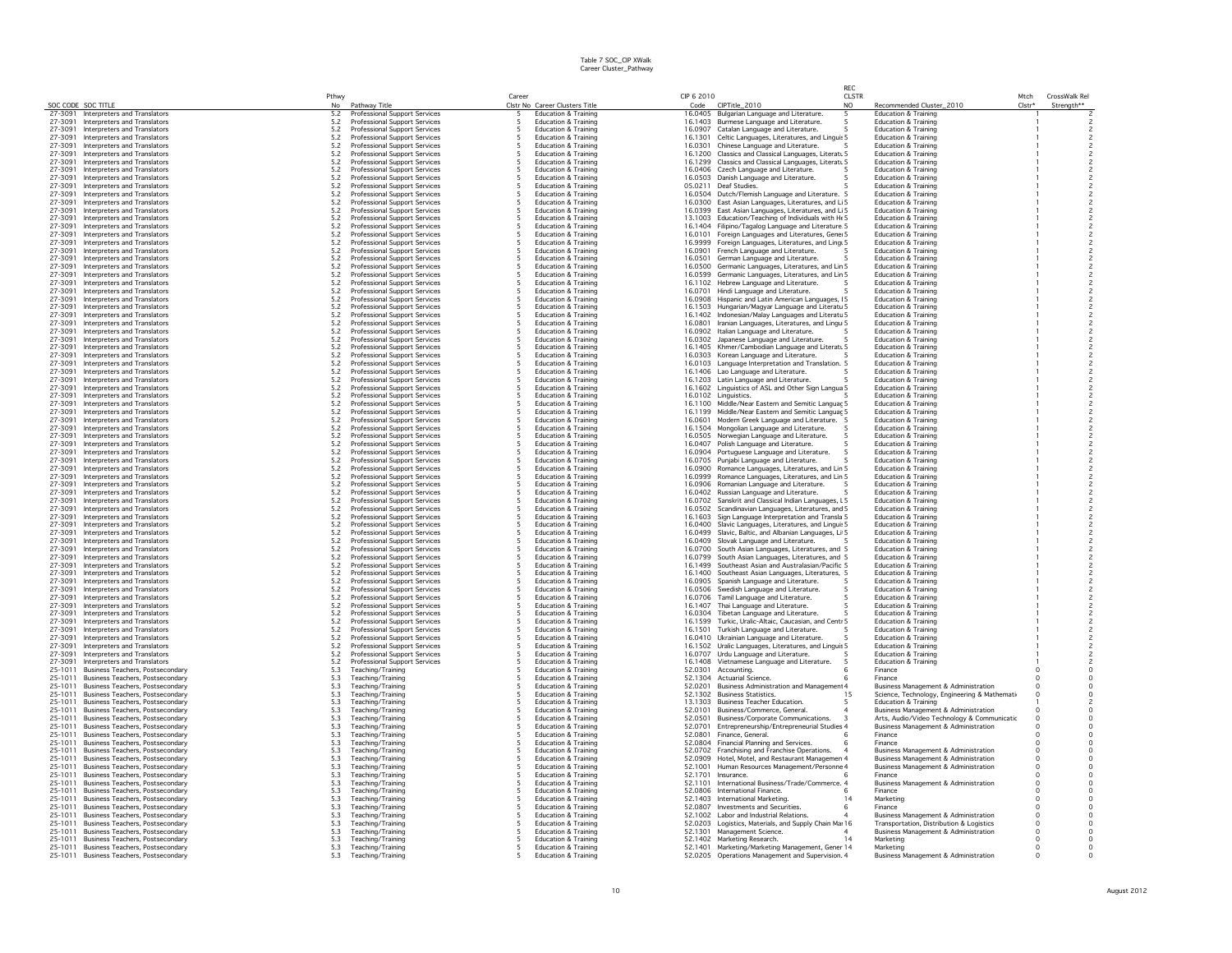|                    |                                                                                            | Pthwy             |                                        | Career |                                                                    | CIP 6 2010         |                                                                   | <b>RFC</b><br><b>CLSTR</b> |                                                                                               | Mtch       | CrossWalk Rel           |
|--------------------|--------------------------------------------------------------------------------------------|-------------------|----------------------------------------|--------|--------------------------------------------------------------------|--------------------|-------------------------------------------------------------------|----------------------------|-----------------------------------------------------------------------------------------------|------------|-------------------------|
|                    | SOC CODE SOC TITLE                                                                         | No                | Pathway Title                          |        | Clstr No Career Clusters Title                                     | Code               | CIPTitle_2010                                                     | NO.                        | Recommended Cluster_2010                                                                      | Clstr*     | Strength**              |
|                    | 25-1011 Business Teachers, Postsecondary                                                   | 5.3               | Teaching/Training                      |        | <b>Education &amp; Training</b>                                    |                    | 52.1003 Organizational Behavior Studies.                          |                            | Business Management & Administration                                                          |            |                         |
| 25-1011            | <b>Business Teachers, Postsecondary</b>                                                    | 5.3               | Teaching/Training                      |        | <b>Education &amp; Training</b>                                    |                    | 52.0213 Organizational Leadership.                                |                            | <b>Business Management &amp; Administration</b>                                               | $\circ$    |                         |
| 25-1011            | Business Teachers, Postsecondary                                                           | 5.3               | Teaching/Training                      |        | Education & Training                                               |                    | 52.0211 Project Management.                                       |                            | <b>Business Management &amp; Administration</b>                                               |            | $\circ$                 |
| 25-1011            | Business Teachers, Postsecondary                                                           | 5.3               | Teaching/Training                      |        | <b>Education &amp; Training</b>                                    |                    | 52.0808 Public Finance.                                           |                            | Finance                                                                                       | $\circ$    | $\mathsf{O}$            |
| 25-1011            | Business Teachers, Postsecondary                                                           | 5.3               | Teaching/Training                      |        | Education & Training                                               |                    | 52.0202 Purchasing, Procurement/Acquisitions an 4                 |                            | <b>Business Management &amp; Administration</b>                                               | $\circ$    | $\circ$                 |
| 25-1011            | Business Teachers, Postsecondary                                                           | 5.3               | Teaching/Training                      | -5     | <b>Education &amp; Training</b>                                    |                    | 52.0210 Research and Development Management, 4                    |                            | <b>Business Management &amp; Administration</b>                                               | $\Omega$   | $\Omega$                |
| 25-1011            | Business Teachers, Postsecondary                                                           | 5.3               | Teaching/Training                      |        | <b>Education &amp; Training</b>                                    |                    | 52.0212 Retail Management                                         |                            | Business Management & Administration                                                          | $\Omega$   | 0                       |
| 25-1011            | <b>Business Teachers, Postsecondary</b>                                                    | 5.3               | Teaching/Training                      |        | <b>Education &amp; Training</b>                                    |                    | 13.1310 Sales and Marketing Operations/Marketin 5                 |                            | <b>Education &amp; Training</b>                                                               |            |                         |
| 25-1011            | Business Teachers, Postsecondary                                                           | 5.3               | Teaching/Training                      |        | <b>Education &amp; Training</b>                                    |                    | 52.2101 Telecommunications Management.                            |                            | <b>Business Management &amp; Administration</b>                                               | $\Omega$   | $\circ$                 |
| 25-1021            | Computer Science Teachers, Postsecondary                                                   | $5.3\,$           | Teaching/Training                      |        | Education & Training                                               |                    | 11.0101 Computer and Information Sciences, Gene 11                |                            | Information Technology                                                                        |            | $\circ$                 |
| 25-1021            | Computer Science Teachers, Postsecondary                                                   | 5.3               | Teaching/Training                      |        | <b>Education &amp; Training</b>                                    | 11.0201            | Computer Programming/Programmer, Ge: 11                           |                            | Information Technology                                                                        |            | $\circ$                 |
| 25-1021            | Computer Science Teachers, Postsecondary                                                   | 5.3               | Teaching/Training                      |        | Education & Training                                               | 11.0701            | Computer Science.                                                 |                            | Information Technology                                                                        |            | $\circ$                 |
| 25-1021            | Computer Science Teachers, Postsecondary                                                   | 5.3               | Teaching/Training                      |        | <b>Education &amp; Training</b>                                    | 11.0501            | Computer Systems Analysis/Analyst.                                | 11                         | Information Technology                                                                        |            | $\circ$                 |
| 25-1021            | Computer Science Teachers, Postsecondary                                                   | 5.3               | Teaching/Training                      |        | <b>Education &amp; Training</b>                                    | 13.1321            | Computer Teacher Education.                                       |                            | Education & Training                                                                          |            | $\overline{c}$          |
| 25-1021            | Computer Science Teachers, Postsecondary                                                   | 5.3               | Teaching/Training                      |        | <b>Education &amp; Training</b>                                    |                    | 11.0401 Information Science/Studies                               | 11                         | Information Technology                                                                        |            | $\circ$                 |
| 25-1022            | Mathematical Science Teachers, Postsecondary                                               | 5.3               | Teaching/Training                      |        | <b>Education &amp; Training</b>                                    |                    | 27.0102 Algebra and Number Theory                                 | 15                         | Science, Technology, Engineering & Mathemati                                                  |            | $\circ$                 |
| 25-1022            | Mathematical Science Teachers, Postsecondary                                               | $5.3\,$           | Teaching/Training                      |        | <b>Education &amp; Training</b>                                    |                    | 27.0103 Analysis and Functional Analysis.                         | 15                         | Science, Technology, Engineering & Mathemati-                                                 |            | $\mathsf{O}$            |
| 25-1022            | Mathematical Science Teachers, Postsecondary                                               | 5.3               | Teaching/Training                      |        | <b>Education &amp; Training</b>                                    | 27,0301            | Applied Mathematics, General.                                     | 15                         | Science, Technology, Engineering & Mathemati                                                  |            | $\circ$                 |
| 25-1022            | Mathematical Science Teachers, Postsecondary                                               | 5.3               | Teaching/Training                      |        | Education & Training                                               |                    | 27.0399 Applied Mathematics, Other.                               | 15                         | Science, Technology, Engineering & Mathemati-                                                 |            | $\mathsf{O}$            |
| 25-1022<br>25-1022 | Mathematical Science Teachers, Postsecondary                                               | 5.3               | Teaching/Training                      |        | <b>Education &amp; Training</b>                                    |                    | 52.1302 Business Statistics.                                      |                            | Science, Technology, Engineering & Mathemati-                                                 |            | $\mathsf{o}$            |
|                    | Mathematical Science Teachers, Postsecondary                                               | 5.3               | Teaching/Training                      |        | Education & Training                                               |                    | 27.0304 Computational and Applied Mathematics. 15                 |                            | Science, Technology, Engineering & Mathemati                                                  |            | $\circ$                 |
|                    | 25-1022 Mathematical Science Teachers, Postsecondary                                       | 5.3               | Teaching/Training                      |        | <b>Education &amp; Training</b>                                    |                    | 27.0305 Financial Mathematics.                                    | 15                         | Science, Technology, Engineering & Mathemati-                                                 | $^{\circ}$ | $\circ$                 |
| 25-1022            | Mathematical Science Teachers, Postsecondary                                               | 5.3               | Teaching/Training                      |        | <b>Education &amp; Training</b>                                    |                    | 27.0104 Geometry/Geometric Analysis.                              | 15                         | Science, Technology, Engineering & Mathemati-                                                 |            | $\circ$                 |
| 25-1022            | Mathematical Science Teachers, Postsecondary                                               | $5.3\,$           | Teaching/Training                      |        | <b>Education &amp; Training</b>                                    | 38.0102 Logic.     |                                                                   | 15                         | Science, Technology, Engineering & Mathemati-                                                 |            | 0                       |
| 25-1022            | Mathematical Science Teachers, Postsecondary                                               | 5.3               | Teaching/Training                      |        | <b>Education &amp; Training</b>                                    |                    | 27.0306 Mathematical Biology.                                     |                            | Science, Technology, Engineering & Mathemati-                                                 |            | $\mathsf{O}$            |
| 25-1022            | Mathematical Science Teachers, Postsecondary                                               | 5.3               | Teaching/Training                      |        | <b>Education &amp; Training</b>                                    |                    | 27.0502 Mathematical Statistics and Probability.                  | 15                         | Science, Technology, Engineering & Mathemati-                                                 | $\Omega$   | $\circ$                 |
| 25-1022            | Mathematical Science Teachers, Postsecondary                                               | 5.3               | Teaching/Training                      |        | <b>Education &amp; Training</b>                                    |                    | 27.9999 Mathematics and Statistics, Other.                        | 15                         | Science, Technology, Engineering & Mathemati                                                  |            | $\circ$                 |
| 25-1022            | Mathematical Science Teachers, Postsecondary                                               | 5.3               | Teaching/Training                      |        | <b>Education &amp; Training</b>                                    |                    | 27.0503 Mathematics and Statistics.                               | 15                         | Science, Technology, Engineering & Mathemati-                                                 |            | $\mathsf{O}$            |
| 25-1022            | Mathematical Science Teachers, Postsecondary                                               | 5.3               | Teaching/Training                      |        | Education & Training                                               |                    | 13.1311 Mathematics Teacher Education.                            |                            | Education & Training                                                                          |            | $\overline{c}$          |
| 25-1022            | Mathematical Science Teachers, Postsecondary                                               | 5.3               | Teaching/Training                      |        | <b>Education &amp; Training</b>                                    |                    | 27.0101 Mathematics, General,                                     | 15                         | Science, Technology, Engineering & Mathemati                                                  |            | $\Omega$                |
| 25-1022            | Mathematical Science Teachers, Postsecondary                                               | $\frac{5.3}{5.3}$ | Teaching/Training                      |        | <b>Education &amp; Training</b>                                    |                    | 27.0199 Mathematics, Other.                                       | 15                         | Science, Technology, Engineering & Mathemati-                                                 |            | $\circ$                 |
| 25-1022            | Mathematical Science Teachers, Postsecondary                                               |                   | Teaching/Training                      |        | <b>Education &amp; Training</b>                                    |                    | 27.0501 Statistics, General,                                      | 15                         | Science, Technology, Engineering & Mathemati                                                  |            | $\circ$                 |
| 25-1022            | Mathematical Science Teachers, Postsecondary                                               | 5.3               | Teaching/Training                      |        | Education & Training                                               |                    | 27.0599 Statistics, Other                                         | 15                         | Science, Technology, Engineering & Mathemati                                                  | $\Omega$   | $\mathsf{o}$            |
| 25-1022            | Mathematical Science Teachers, Postsecondary                                               | 5.3               | Teaching/Training                      |        | <b>Education &amp; Training</b>                                    | 27.0105            | Topology and Foundations.                                         | 15                         | Science, Technology, Engineering & Mathemati-                                                 |            | $\mathsf{O}$            |
| 25-1031            | Architecture Teachers, Postsecondary                                                       | 5.3               | Teaching/Training                      |        | Education & Training                                               |                    | 04.0902 Architectural and Building Sciences/Tech 2                |                            | Architecture & Construction                                                                   |            |                         |
| 25-1031            | Architecture Teachers, Postsecondary                                                       | 5.3               | Teaching/Training                      |        | <b>Education &amp; Training</b>                                    | 14.0401            | Architectural Engineering.                                        |                            | Science, Technology, Engineering & Mathemati-                                                 |            | $\mathsf{O}$            |
| 25-1031            | Architecture Teachers, Postsecondary                                                       | 5.3               | Teaching/Training                      |        | <b>Education &amp; Training</b>                                    | 04.0999            | Architectural Sciences and Technology, C2                         |                            | Architecture & Construction                                                                   |            | $\circ$                 |
| 25-1031            | Architecture Teachers, Postsecondary                                                       | 5.3               | Teaching/Training                      |        | <b>Education &amp; Training</b>                                    | 04.0201            | Architecture.                                                     |                            | Architecture & Construction                                                                   |            | $\circ$                 |
| 25-1031            | Architecture Teachers, Postsecondary                                                       | 5.3               | Teaching/Training                      |        | <b>Education &amp; Training</b>                                    | 04.0301            | City/Urban, Community and Regional Plan 7                         |                            | Government & Public Adminstration                                                             |            | $\circ$                 |
| 25-1031            | Architecture Teachers, Postsecondary                                                       | $5.3\,$           | Teaching/Training                      |        | <b>Education &amp; Training</b>                                    | 04.0401            | Environmental Design/Architecture.                                |                            | Architecture & Construction                                                                   |            | $\circ$                 |
| 25-1031            | Architecture Teachers, Postsecondary                                                       | 5.3               | Teaching/Training                      |        | <b>Education &amp; Training</b>                                    | 04.0501            | Interior Architecture.                                            |                            | Architecture & Construction                                                                   |            | $\circ$                 |
| 25-1031            | Architecture Teachers, Postsecondary                                                       | $\frac{5.3}{5.3}$ | Teaching/Training                      |        | <b>Education &amp; Training</b>                                    |                    | 50.0408 Interior Design.                                          |                            | Architecture & Construction                                                                   |            | $\circ$                 |
| 25-1031            | Architecture Teachers, Postsecondary                                                       |                   | Teaching/Training                      |        | <b>Education &amp; Training</b>                                    | 04.0601            | Landscape Architecture.                                           |                            | Architecture & Construction                                                                   |            | $\mathsf{O}$            |
| 25-1032            | Engineering Teachers, Postsecondary                                                        | 5.3               | Teaching/Training                      |        | Education & Training                                               | 14.0201            | Aerospace, Aeronautical and Astronautic: 15                       |                            | Science, Technology, Engineering & Mathemati                                                  |            | $\circ$                 |
|                    | 25-1032 Engineering Teachers, Postsecondary                                                | 5.3               | Teaching/Training                      |        | <b>Education &amp; Training</b>                                    | 14.0301            | Agricultural Engineering.                                         |                            | Science, Technology, Engineering & Mathemati-                                                 |            | $\mathsf{O}$            |
|                    | 25-1032 Engineering Teachers, Postsecondary                                                | 5.3               | Teaching/Training                      |        | Education & Training                                               | 14.0401            | Architectural Engineering                                         | 15                         | Science, Technology, Engineering & Mathemati                                                  |            | $\circ$                 |
|                    | 25-1032 Engineering Teachers, Postsecondary                                                | 5.3               | Teaching/Training                      |        | <b>Education &amp; Training</b>                                    | 14.4301            | Biochemical Engineering.                                          | 15                         | Science, Technology, Engineering & Mathemati-                                                 |            | $\circ$                 |
| 25-1032            | Engineering Teachers, Postsecondary                                                        | $\frac{5.3}{5.3}$ | Teaching/Training                      |        | <b>Education &amp; Training</b>                                    | 14.0501            | Bioengineering and Biomedical Engineerin 15                       |                            | Science, Technology, Engineering & Mathemati                                                  |            | $\circ$                 |
| 25-1032            | Engineering Teachers, Postsecondary                                                        |                   | Teaching/Training                      |        | <b>Education &amp; Training</b>                                    | 14.4501            | Biological/Biosystems Engineering.                                | 15                         | Science, Technology, Engineering & Mathemati                                                  | $\Omega$   | $\circ$                 |
| 25-1032            | Engineering Teachers, Postsecondary                                                        | 5.3               | Teaching/Training                      |        | Education & Training                                               | 14.0601            | Ceramic Sciences and Engineering.                                 | 15                         | Science, Technology, Engineering & Mathemati                                                  |            | $\circ$                 |
| 25-1032            | Engineering Teachers, Postsecondary                                                        | $5.3\,$           | Teaching/Training                      |        | Education & Training                                               |                    | 14.0702 Chemical and Biomolecular Engineering.                    | 15                         | Science, Technology, Engineering & Mathemati-                                                 |            | $\circ$                 |
|                    | 25-1032 Engineering Teachers, Postsecondary                                                | 5.3               | Teaching/Training                      |        | <b>Education &amp; Training</b>                                    | 14.0799            | Chemical Engineering, Other.                                      | 15                         | Science, Technology, Engineering & Mathemati                                                  |            | $\circ$                 |
|                    | 25-1032 Engineering Teachers, Postsecondary                                                | 5.3               | Teaching/Training                      |        | Education & Training                                               | 14.0701            | Chemical Engineering.                                             | 15                         | Science, Technology, Engineering & Mathemati                                                  |            | $\circ$                 |
|                    | 25-1032 Engineering Teachers, Postsecondary                                                | 5.3               | Teaching/Training                      |        | <b>Education &amp; Training</b>                                    | 14.0801            | Civil Engineering, General.                                       | 15                         | Science, Technology, Engineering & Mathemati-                                                 |            | $\mathsf{O}$            |
|                    | 25-1032 Engineering Teachers, Postsecondary                                                | 5.3               | Teaching/Training                      |        | Education & Training                                               |                    | 14.0899 Civil Engineering, Other.                                 | 15                         | Science, Technology, Engineering & Mathemati-                                                 |            | $\circ$                 |
|                    | 25-1032 Engineering Teachers, Postsecondary                                                | 5.3               | Teaching/Training                      |        | <b>Education &amp; Training</b>                                    | 14.0901            | Computer Engineering, General.                                    | 11                         | Information Technology                                                                        |            | $\Omega$                |
| 25-1032            | Engineering Teachers, Postsecondary                                                        | 5.3               | Teaching/Training                      |        | <b>Education &amp; Training</b>                                    | 14.0999            | Computer Engineering, Other.                                      | 11                         | Information Technology                                                                        |            | 0                       |
|                    | 25-1032 Engineering Teachers, Postsecondary                                                | $5.3\,$           | Teaching/Training                      |        | <b>Education &amp; Training</b>                                    |                    | 14.0902 Computer Hardware Engineering.                            | 15                         | Science, Technology, Engineering & Mathemati-                                                 |            | $\mathsf{O}$            |
| 25-1032            | Engineering Teachers, Postsecondary                                                        | 5.3               | Teaching/Training                      |        | <b>Education &amp; Training</b>                                    | 14.0903            | Computer Software Engineering.                                    | 11                         | Information Technology                                                                        |            | $\circ$                 |
| 25-1032            | Engineering Teachers, Postsecondary                                                        | 5.3               | Teaching/Training                      |        | <b>Education &amp; Training</b>                                    | 14.3301            | <b>Construction Engineering.</b>                                  | 15                         | Science, Technology, Engineering & Mathemati-                                                 |            | $\circ$                 |
| 25-1032            | Engineering Teachers, Postsecondary                                                        | 5.3               | Teaching/Training                      |        | <b>Education &amp; Training</b>                                    | 14.1001            | Electrical and Electronics Engineering                            |                            | Science, Technology, Engineering & Mathemati-                                                 |            | $\mathsf{o}$            |
|                    | 25-1032 Engineering Teachers, Postsecondary                                                | 5.3               | Teaching/Training                      |        | <b>Education &amp; Training</b>                                    |                    | 14.1099 Electrical, Electronics and Communication 15              |                            | Science, Technology, Engineering & Mathemati                                                  |            | $\circ$                 |
|                    | 25-1032 Engineering Teachers, Postsecondary                                                | 5.3               | Teaching/Training                      |        | <b>Education &amp; Training</b>                                    |                    | 14.4101 Electromechanical Engineering.                            | 15                         | Science, Technology, Engineering & Mathemati-                                                 |            | $\circ$                 |
|                    | 25-1032 Engineering Teachers, Postsecondary                                                | 5.3               | Teaching/Training                      |        | <b>Education &amp; Training</b>                                    |                    | 14.4401 Engineering Chemistry.                                    | 15                         | Science, Technology, Engineering & Mathemati-                                                 |            | $\circ$                 |
| 25-1032            | Engineering Teachers, Postsecondary                                                        | $\frac{5.3}{5.3}$ | Teaching/Training                      |        | <b>Education &amp; Training</b>                                    |                    | 15.1502 Engineering Design.                                       | 15                         | Science, Technology, Engineering & Mathemati-                                                 |            | 0                       |
| 25-1032            | Engineering Teachers, Postsecondary                                                        |                   | Teaching/Training                      |        | <b>Education &amp; Training</b>                                    | 14.1101            | <b>Engineering Mechanics</b>                                      | 15                         | Science, Technology, Engineering & Mathemati                                                  |            | $\circ$                 |
|                    | 25-1032 Engineering Teachers, Postsecondary                                                | 5.3               | Teaching/Training                      |        | <b>Education &amp; Training</b>                                    |                    | 14.1201 Engineering Physics/Applied Physics.                      | 15<br>15                   | Science, Technology, Engineering & Mathemati-                                                 |            | $\circ$<br>$\mathsf{o}$ |
| 25-1032            | Engineering Teachers, Postsecondary                                                        | 5.3               | Teaching/Training                      |        | <b>Education &amp; Training</b>                                    | 14.1301            | Engineering Science.                                              | 15                         | Science, Technology, Engineering & Mathemati                                                  |            |                         |
|                    | 25-1032 Engineering Teachers, Postsecondary                                                | 5.3               | Teaching/Training                      |        | <b>Education &amp; Training</b>                                    | 14.9999            | 14.0101 Engineering, General.                                     | 15                         | Science, Technology, Engineering & Mathemati-                                                 |            | $\mathsf{O}$<br>$\circ$ |
| 25-1032<br>25-1032 | Engineering Teachers, Postsecondary<br>Engineering Teachers, Postsecondary                 | 5.3<br>5.3        | Teaching/Training<br>Teaching/Training |        | <b>Education &amp; Training</b><br>Education & Training            | 14.1401            | Engineering, Other.<br>Environmental/Environmental Health Engi 15 |                            | Science, Technology, Engineering & Mathemati-<br>Science, Technology, Engineering & Mathemati |            | $\ddot{\mathbf{0}}$     |
|                    |                                                                                            |                   |                                        |        |                                                                    |                    |                                                                   |                            |                                                                                               |            |                         |
|                    | 25-1032 Engineering Teachers, Postsecondary                                                | 5.3<br>5.3        | Teaching/Training                      |        | <b>Education &amp; Training</b><br><b>Education &amp; Training</b> | 14.3901            | 14.3401 Forest Engineering.                                       | 15<br>15                   | Science, Technology, Engineering & Mathemati-                                                 |            | $\circ$<br>$\circ$      |
|                    | 25-1032 Engineering Teachers, Postsecondary                                                |                   | Teaching/Training                      |        |                                                                    | 14.0802            | Geological/Geophysical Engineering.                               |                            | Science, Technology, Engineering & Mathemati-                                                 |            |                         |
| 25-1032            | Engineering Teachers, Postsecondary                                                        | 5.3               | Teaching/Training                      |        | Education & Training                                               |                    | Geotechnical and Geoenvironmental Engir 15                        |                            | Science, Technology, Engineering & Mathemati                                                  |            | $\mathsf{O}$            |
| 25-1032            | Engineering Teachers, Postsecondary                                                        | 5.3               | Teaching/Training                      |        | <b>Education &amp; Training</b>                                    | 14.3501            | Industrial Engineering.                                           |                            | Science, Technology, Engineering & Mathemati-                                                 |            | $\mathsf{O}$            |
| 25-1032            | Engineering Teachers, Postsecondary                                                        | 5.3<br>5.3        | Teaching/Training                      |        | <b>Education &amp; Training</b>                                    | 14.3601            | 14.1003 Laser and Optical Engineering.                            | 15                         | Science, Technology, Engineering & Mathemati                                                  |            | $\mathsf{o}$            |
| 25-1032            | Engineering Teachers, Postsecondary<br>25-1032 Engineering Teachers, Postsecondary         | 5.3               | Teaching/Training<br>Teaching/Training |        | <b>Education &amp; Training</b><br>Education & Training            |                    | Manufacturing Engineering.<br>14.1801 Materials Engineering.      | 15                         | Science, Technology, Engineering & Mathemati<br>Science, Technology, Engineering & Mathemati- |            | $\circ$                 |
|                    | 25-1032 Engineering Teachers, Postsecondary                                                | 5.3               | Teaching/Training                      |        | <b>Education &amp; Training</b>                                    |                    | 40.1001 Materials Science.                                        | 15                         | Science, Technology, Engineering & Mathemati                                                  |            | $\circ$                 |
|                    |                                                                                            | 5.3               |                                        |        | <b>Education &amp; Training</b>                                    |                    |                                                                   | 15                         |                                                                                               |            | $\circ$                 |
|                    | 25-1032 Engineering Teachers, Postsecondary                                                |                   | Teaching/Training                      |        |                                                                    |                    | 14.1901 Mechanical Engineering.                                   |                            | Science, Technology, Engineering & Mathemati                                                  | $\Omega$   | $\circ$                 |
| 25-1032            | 25-1032 Engineering Teachers, Postsecondary                                                | 5.3               | Teaching/Training                      |        | <b>Education &amp; Training</b>                                    |                    | 14.4201 Mechatronics, Robotics, and Automation 15                 |                            | Science, Technology, Engineering & Mathemati-                                                 |            |                         |
|                    | Engineering Teachers, Postsecondary                                                        | 5.3               | Teaching/Training                      |        | Education & Training                                               | 14,2001            | Metallurgical Engineering.                                        | 15                         | Science, Technology, Engineering & Mathemati-                                                 |            | $\mathsf{O}$            |
| 25-1032            | Engineering Teachers, Postsecondary                                                        | $5.3\,$           | Teaching/Training                      |        | <b>Education &amp; Training</b>                                    |                    | 14.2101 Mining and Mineral Engineering                            |                            | Science, Technology, Engineering & Mathemati                                                  |            | 0                       |
| 25-1032            | Engineering Teachers, Postsecondary                                                        | 5.3               | Teaching/Training                      |        | <b>Education &amp; Training</b><br>Education & Training            | 14.2201<br>14.2301 | Naval Architecture and Marine Engineerin 15                       | 15                         | Science, Technology, Engineering & Mathemati-                                                 |            | $\mathsf{O}$            |
|                    | 25-1032 Engineering Teachers, Postsecondary                                                | $5.3\,$           | Teaching/Training                      |        |                                                                    |                    | Nuclear Engineering.                                              | 15                         | Science, Technology, Engineering & Mathemati                                                  |            | $\circ$                 |
|                    | 25-1032 Engineering Teachers, Postsecondary                                                | 5.3               | Teaching/Training                      |        | <b>Education &amp; Training</b>                                    | 14.2401            | Ocean Engineering.                                                |                            | Science, Technology, Engineering & Mathemati-                                                 |            |                         |
|                    | 25-1032 Engineering Teachers, Postsecondary<br>25-1032 Engineering Teachers, Postsecondary | 5.3<br>5.3        | Teaching/Training<br>Teaching/Training |        | Education & Training<br><b>Education &amp; Training</b>            | 14.4001            | 15.1503 Packaging Science<br>Paper Science and Engineering        | 15<br>15                   | Science, Technology, Engineering & Mathemati                                                  |            | $\circ$<br>$\circ$      |
|                    |                                                                                            | 5.3               |                                        |        | <b>Education &amp; Training</b>                                    | 14.2501            |                                                                   | 15                         | Science, Technology, Engineering & Mathemati-                                                 |            | $\circ$                 |
|                    | 25-1032 Engineering Teachers, Postsecondary                                                | 5.3               | Teaching/Training                      |        | <b>Education &amp; Training</b>                                    |                    | Petroleum Engineering<br>14.3201 Polymer/Plastics Engineering.    | 15                         | Science, Technology, Engineering & Mathemati                                                  | $\Omega$   | $\circ$                 |
|                    | 25-1032 Engineering Teachers, Postsecondary                                                | 5.3               | Teaching/Training                      |        | Education & Training                                               |                    |                                                                   | 15                         | Science, Technology, Engineering & Mathemati-                                                 | $\circ$    | $\circ$                 |
|                    | 25-1032 Engineering Teachers, Postsecondary                                                |                   | Teaching/Training                      |        |                                                                    |                    | 14.0803 Structural Engineering.                                   |                            | Science, Technology, Engineering & Mathemati-                                                 |            |                         |
|                    | 25-1032 Engineering Teachers, Postsecondary                                                | 5.3               | Teaching/Training                      |        | Education & Training                                               |                    | 14.3801 Surveying Engineering.                                    | 15                         | Science, Technology, Engineering & Mathemati-                                                 | $\circ$    | $\circ$                 |
|                    | 25-1032 Engineering Teachers, Postsecondary                                                | 5.3               | Teaching/Training                      |        | Education & Training                                               |                    | 14.2701 Systems Engineering.                                      | 15                         | Science, Technology, Engineering & Mathemati                                                  |            |                         |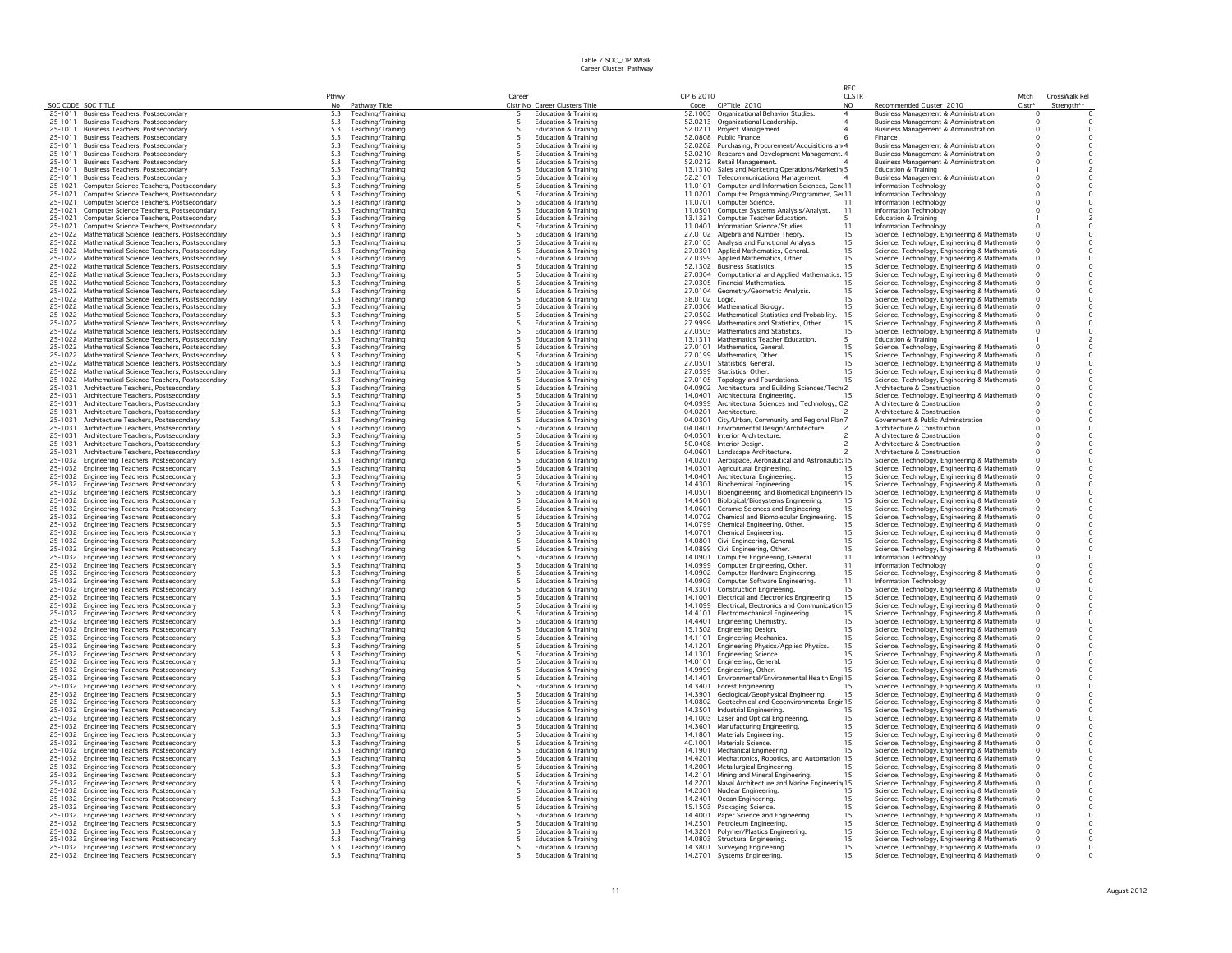|                    |                                                                                                          | Pthwy                   |                                        | Career |                                                                    | CIP 6 2010 |                                                                                                          | <b>RFC</b><br><b>CLSTR</b> |                                                                                                | Mtch                | CrossWalk Rel                  |
|--------------------|----------------------------------------------------------------------------------------------------------|-------------------------|----------------------------------------|--------|--------------------------------------------------------------------|------------|----------------------------------------------------------------------------------------------------------|----------------------------|------------------------------------------------------------------------------------------------|---------------------|--------------------------------|
|                    | SOC CODE SOC TITLE                                                                                       | No                      | Pathway Title                          |        | Clstr No Career Clusters Title                                     | Code       | CIPTitle_2010                                                                                            | NO.                        | Recommended Cluster_2010                                                                       | $Clstr*$            | Strenath**                     |
|                    | 25-1032 Engineering Teachers, Postsecondary                                                              | 5.3                     | Teaching/Training                      |        | Education & Training                                               |            | 14.1004 Telecommunications Engineering.                                                                  | 15                         | Science, Technology, Engineering & Mathemati-                                                  |                     |                                |
|                    | 25-1032 Engineering Teachers, Postsecondary                                                              | 5.3                     | Teaching/Training                      |        | Education & Training                                               |            | 14.2801 Textile Sciences and Engineering.                                                                | 15                         | Science, Technology, Engineering & Mathemati-                                                  | $\circ$             |                                |
|                    | 25-1032 Engineering Teachers, Postsecondary                                                              | 5.3                     | Teaching/Training                      |        | Education & Training                                               |            | 14.0804 Transportation and Highway Engineering. 15                                                       |                            | Science, Technology, Engineering & Mathemati-                                                  | $\Omega$            | $\mathbf 0$                    |
| 25-1041            | 25-1032 Engineering Teachers, Postsecondary                                                              | 5.3                     | Teaching/Training                      |        | Education & Training<br>Education & Training                       |            | 14.0805 Water Resources Engineering.                                                                     |                            | Science, Technology, Engineering & Mathemati-                                                  | $\circ$             | $\mathsf{O}\xspace$<br>$\circ$ |
| 25-1041            | Agricultural Sciences Teachers, Postsecondary<br>Agricultural Sciences Teachers, Postsecondary           | 5.3<br>5.3              | Teaching/Training<br>Teaching/Training |        | <b>Education &amp; Training</b>                                    |            | 01.0102 Agribusiness/Agricultural Business Opera 1<br>01.0401 Agricultural and Food Products Processin 1 |                            | Agriculture, Food & Natural Resources<br>Agriculture, Food & Natural Resources                 | $\circ$             | $\circ$                        |
| 25-1041            | Agricultural Sciences Teachers, Postsecondary                                                            | 5.3                     | Teaching/Training                      |        | <b>Education &amp; Training</b>                                    |            | 01.1104 Agricultural and Horticultural Plant Breedi 1                                                    |                            | Agriculture, Food & Natural Resources                                                          | $\Omega$            | $\Omega$                       |
| 25-1041            | Agricultural Sciences Teachers, Postsecondary                                                            |                         | Teaching/Training                      |        | Education & Training                                               |            | 01.0902 Agricultural Animal Breeding.                                                                    |                            | Agriculture, Food & Natural Resources                                                          | $\Omega$            | 0                              |
| 25-1041            | Agricultural Sciences Teachers, Postsecondary                                                            | $\frac{5.3}{5.3}$       | Teaching/Training                      |        | <b>Education &amp; Training</b>                                    |            | 01.0101 Agricultural Business and Management, G 1                                                        |                            | Agriculture, Food & Natural Resources                                                          | $\Omega$            | $\circ$                        |
| 25-1041            | Agricultural Sciences Teachers, Postsecondary                                                            | $5.3\,$                 | Teaching/Training                      |        | Education & Training                                               |            | 01.0199 Agricultural Business and Management, 01                                                         |                            | Agriculture, Food & Natural Resources                                                          |                     | $\mathsf{O}\xspace$            |
| 25-1041            | Agricultural Sciences Teachers, Postsecondary                                                            | 5.3                     | Teaching/Training                      |        | <b>Education &amp; Training</b>                                    | 01.0103    | Agricultural Economics.                                                                                  | 15                         | Science, Technology, Engineering & Mathemati                                                   | $^{\circ}$          | $\circ$                        |
| 25-1041            | Agricultural Sciences Teachers, Postsecondary                                                            | 5.3                     | Teaching/Training                      |        | Education & Training                                               |            | 01.0201 Agricultural Mechanization, General.                                                             |                            | Agriculture, Food & Natural Resources                                                          |                     |                                |
| 25-1041<br>25-1041 | Agricultural Sciences Teachers, Postsecondary<br>Agricultural Sciences Teachers, Postsecondary           | 5.3<br>5.3              | Teaching/Training<br>Teaching/Training |        | <b>Education &amp; Training</b><br><b>Education &amp; Training</b> | 01.0204    | 01.0299 Agricultural Mechanization, Other.<br>Agricultural Power Machinery Operation. 1                  |                            | Agriculture, Food & Natural Resources<br>Agriculture, Food & Natural Resources                 | $^{\circ}$          | 0<br>$\mathbf 0$               |
| 25-1041            | Agricultural Sciences Teachers, Postsecondary                                                            | 5.3                     | Teaching/Training                      |        | Education & Training                                               |            | 01.0301 Agricultural Production Operations, Gener 1                                                      |                            | Agriculture, Food & Natural Resources                                                          | $\Omega$            | $\circ$                        |
| 25-1041            | Agricultural Sciences Teachers, Postsecondary                                                            | 5.3                     | Teaching/Training                      |        | <b>Education &amp; Training</b>                                    |            | 01.0399 Agricultural Production Operations, Other 1                                                      |                            | Agriculture, Food & Natural Resources                                                          | $\Omega$            | $\circ$                        |
| 25-1041            | Agricultural Sciences Teachers, Postsecondary                                                            | 5.3                     | Teaching/Training                      | -5     | <b>Education &amp; Training</b>                                    |            | 13.1301 Agricultural Teacher Education.                                                                  |                            | <b>Education &amp; Training</b>                                                                |                     | $\overline{\phantom{a}}$       |
| 25-1041            | Agricultural Sciences Teachers, Postsecondary                                                            | 5.3                     | Teaching/Training                      |        | <b>Education &amp; Training</b>                                    |            | 01.0105 Agricultural/Farm Supplies Retailing and \1                                                      |                            | Agriculture, Food & Natural Resources                                                          | $\Omega$            | $\circ$                        |
| 25-1041            | Agricultural Sciences Teachers, Postsecondary                                                            | $\frac{5.3}{5.3}$       | Teaching/Training                      |        | Education & Training                                               |            | 01.0000 Agriculture, General.                                                                            |                            | Agriculture, Food & Natural Resources                                                          |                     | 0                              |
| 25-1041            | Agricultural Sciences Teachers, Postsecondary                                                            |                         | Teaching/Training                      |        | <b>Education &amp; Training</b>                                    | 01.0308    | Agroecology and Sustainable Agriculture. 1                                                               |                            | Agriculture, Food & Natural Resources                                                          | $\Omega$            | $\circ$                        |
| 25-1041<br>25-1041 | Agricultural Sciences Teachers, Postsecondary                                                            | $5.3$<br>5.3            | Teaching/Training                      |        | <b>Education &amp; Training</b><br><b>Education &amp; Training</b> |            | 01.1102 Agronomy and Crop Science.<br>01.0903 Animal Health.                                             |                            | Agriculture, Food & Natural Resources                                                          | $\Omega$<br>$\circ$ | 0<br>$\circ$                   |
| 25-1041            | Agricultural Sciences Teachers, Postsecondary<br>Agricultural Sciences Teachers, Postsecondary           | 5.3                     | Teaching/Training<br>Teaching/Training |        | Education & Training                                               |            | 01.0904 Animal Nutrition.                                                                                |                            | Agriculture, Food & Natural Resources<br>Agriculture, Food & Natural Resources                 |                     | $\mathsf{O}\xspace$            |
| 25-1041            | Agricultural Sciences Teachers, Postsecondary                                                            | 5.3                     | Teaching/Training                      |        | Education & Training                                               |            | 01.0901 Animal Sciences, General.                                                                        |                            | Agriculture, Food & Natural Resources                                                          | $\circ$             | $\circ$                        |
| 25-1041            | Agricultural Sciences Teachers, Postsecondary                                                            | 5.3                     | Teaching/Training                      |        | <b>Education &amp; Training</b>                                    |            | 01.0999 Animal Sciences, Other.                                                                          |                            | Agriculture, Food & Natural Resources                                                          | $\Omega$            | $\Omega$                       |
| 25-1041            | Agricultural Sciences Teachers, Postsecondary                                                            | 5.3                     | Teaching/Training                      |        | <b>Education &amp; Training</b>                                    |            | 01.0505 Animal Training.                                                                                 |                            | Agriculture, Food & Natural Resources                                                          | $^{\circ}$          | $\mathbf 0$                    |
| 25-1041            | Agricultural Sciences Teachers, Postsecondary                                                            | 5.3                     | Teaching/Training                      |        | <b>Education &amp; Training</b>                                    |            | 01.0302 Animal/Livestock Husbandry and Product 1                                                         |                            | Agriculture, Food & Natural Resources                                                          | $\Omega$            | $\circ$                        |
| 25-1041            | Agricultural Sciences Teachers, Postsecondary                                                            | $5.3\,$                 | Teaching/Training                      |        | Education & Training                                               |            | 01.0601 Applied Horticulture/Horticulture Operati 1                                                      |                            | Agriculture, Food & Natural Resources                                                          | $\Omega$            | $\mathbf 0$                    |
| 25-1041            | Agricultural Sciences Teachers, Postsecondary                                                            | 5.3                     | Teaching/Training                      |        | <b>Education &amp; Training</b>                                    | 01.0303    | Aquaculture.                                                                                             |                            | Agriculture, Food & Natural Resources                                                          | $^{\circ}$          | $\circ$                        |
| 25-1041            | Agricultural Sciences Teachers, Postsecondary                                                            | $5.3\,$                 | Teaching/Training                      |        | Education & Training                                               |            | 01.0304 Crop Production.                                                                                 |                            | Agriculture, Food & Natural Resources                                                          | $\Omega$            |                                |
| 25-1041<br>25-1041 | Agricultural Sciences Teachers, Postsecondary<br>Agricultural Sciences Teachers, Postsecondary           | $\frac{5.3}{5.3}$       | Teaching/Training<br>Teaching/Training |        | <b>Education &amp; Training</b><br>Education & Training            |            | 01.0905 Dairy Science.<br>01.0507 Equestrian/Equine Studies.                                             |                            | Agriculture, Food & Natural Resources<br>Agriculture, Food & Natural Resources                 | $\circ$             |                                |
| 25-1041            | Agricultural Sciences Teachers, Postsecondary                                                            | 5.3                     | Teaching/Training                      |        | Education & Training                                               |            | 01.0104 Farm/Farm and Ranch Management.                                                                  |                            | Agriculture, Food & Natural Resources                                                          | $\Omega$            | $\mathsf{O}\xspace$            |
| 25-1041            | Agricultural Sciences Teachers, Postsecondary                                                            | 5.3                     | Teaching/Training                      |        | <b>Education &amp; Training</b>                                    |            | 01.1001 Food Science.                                                                                    |                            | Agriculture, Food & Natural Resources                                                          | $\Omega$            | $\circ$                        |
| 25-1041            | Agricultural Sciences Teachers, Postsecondary                                                            | 5.3                     | Teaching/Training                      |        | <b>Education &amp; Training</b>                                    |            | 01.0604 Greenhouse Operations and Management 1                                                           |                            | Agriculture, Food & Natural Resources                                                          | $\Omega$            | $\Omega$                       |
| 25-1041            | Agricultural Sciences Teachers, Postsecondary                                                            |                         | Teaching/Training                      |        | Education & Training                                               |            | 01.1103 Horticultural Science.                                                                           |                            | Agriculture, Food & Natural Resources                                                          | $\Omega$            | $_{\rm 0}^{\rm 0}$             |
| 25-1041            | Agricultural Sciences Teachers, Postsecondary                                                            | $5.3$<br>$5.3$<br>$5.3$ | Teaching/Training                      |        | <b>Education &amp; Training</b>                                    |            | 01.0701 International Agriculture.                                                                       |                            | Agriculture, Food & Natural Resources                                                          | $\Omega$            |                                |
| 25-1041            | Agricultural Sciences Teachers, Postsecondary                                                            |                         | Teaching/Training                      |        | <b>Education &amp; Training</b>                                    |            | 01.0605 Landscaping and Groundskeeping.                                                                  |                            | Agriculture, Food & Natural Resources                                                          | $\Omega$            | 0                              |
| 25-1041            | Agricultural Sciences Teachers, Postsecondary                                                            | $5.3$                   | Teaching/Training                      |        | Education & Training                                               |            | 01.0906 Livestock Management.                                                                            |                            | Agriculture, Food & Natural Resources                                                          | $\Omega$            | 0                              |
| 25-1041<br>25-1041 | Agricultural Sciences Teachers, Postsecondary                                                            | $5.3\,$                 | Teaching/Training                      |        | <b>Education &amp; Training</b>                                    |            | 01.0603 Ornamental Horticulture.                                                                         |                            | Agriculture, Food & Natural Resources                                                          | $\circ$             | $\circ$                        |
| 25-1041            | Agricultural Sciences Teachers, Postsecondary<br>Agricultural Sciences Teachers, Postsecondary           | 5.3                     | Teaching/Training<br>Teaching/Training |        | Education & Training<br><b>Education &amp; Training</b>            |            | 01.0606 Plant Nursery Operations and Managemer 1<br>01.1105 Plant Protection and Integrated Pest Man 1   |                            | Agriculture, Food & Natural Resources<br>Agriculture, Food & Natural Resources                 | $\circ$             | 0<br>$\circ$                   |
| 25-1041            | Agricultural Sciences Teachers, Postsecondary                                                            | $\frac{5.3}{5.3}$       | Teaching/Training                      |        | Education & Training                                               |            | 01.1101 Plant Sciences, General.                                                                         |                            | Agriculture, Food & Natural Resources                                                          |                     | $\ddot{\mathbf{0}}$            |
| 25-1041            | Agricultural Sciences Teachers, Postsecondary                                                            | 5.3                     | Teaching/Training                      |        | <b>Education &amp; Training</b>                                    |            | 01.1199 Plant Sciences, Other.                                                                           |                            | Agriculture, Food & Natural Resources                                                          | $^{\circ}$          | $\circ$                        |
| 25-1041            | Agricultural Sciences Teachers, Postsecondary                                                            | 5.3                     | Teaching/Training                      |        | <b>Education &amp; Training</b>                                    |            | 01.0907 Poultry Science.                                                                                 |                            | Agriculture, Food & Natural Resources                                                          | $\Omega$            | $\circ$                        |
| 25-1041            | Agricultural Sciences Teachers, Postsecondary                                                            | $\frac{5.3}{5.3}$       | Teaching/Training                      |        | <b>Education &amp; Training</b>                                    |            | 01.1106 Range Science and Management.                                                                    |                            | Agriculture, Food & Natural Resources                                                          | $\Omega$            | $\circ$                        |
| 25-1041            | Agricultural Sciences Teachers, Postsecondary                                                            |                         | Teaching/Training                      |        | <b>Education &amp; Training</b>                                    |            | 13.1316 Science Teacher Education/General Scien 5                                                        |                            | <b>Education &amp; Training</b>                                                                |                     | $\overline{c}$                 |
| 25-1041            | Agricultural Sciences Teachers, Postsecondary                                                            | $\frac{5.3}{5.3}$       | Teaching/Training                      |        | <b>Education &amp; Training</b>                                    |            | 01.1201 Soil Science and Agronomy, General.                                                              |                            | Agriculture, Food & Natural Resources                                                          |                     | $\mathbf 0$                    |
| 25-1041<br>25-1041 | Agricultural Sciences Teachers, Postsecondary                                                            |                         | Teaching/Training                      |        | Education & Training<br>Education & Training                       |            | 01.1299 Soil Sciences, Other.                                                                            |                            | Agriculture, Food & Natural Resources                                                          |                     | $\circ$<br>$\circ$             |
| 25-1041            | Agricultural Sciences Teachers, Postsecondary<br>Agricultural Sciences Teachers, Postsecondary           | $5.3\,$<br>5.3          | Teaching/Training<br>Teaching/Training |        | <b>Education &amp; Training</b>                                    |            | 01.0607 Turf and Turfgrass Management<br>01.0309 Viticulture and Enology.                                |                            | Agriculture, Food & Natural Resources<br>Agriculture, Food & Natural Resources                 |                     | 0                              |
| 25-1042            | Biological Science Teachers, Postsecondary                                                               | 5.3                     | Teaching/Training                      |        | Education & Training                                               |            | 26.0912 Aerospace Physiology and Medicine.                                                               | 15                         | Science, Technology, Engineering & Mathemati                                                   |                     | $\circ$                        |
|                    | 25-1042 Biological Science Teachers, Postsecondary                                                       | 5.3                     | Teaching/Training                      |        | <b>Education &amp; Training</b>                                    |            | 26.0403 Anatomy                                                                                          | 15                         | Science, Technology, Engineering & Mathemati                                                   | $\Omega$            | $\mathsf{O}\xspace$            |
| 25-1042            | Biological Science Teachers, Postsecondary                                                               | 5.3                     | Teaching/Training                      |        | <b>Education &amp; Training</b>                                    |            | 26.0707 Animal Physiology.                                                                               | 15                         | Science, Technology, Engineering & Mathemati-                                                  |                     | $\ddot{\mathbf{0}}$            |
|                    | 25-1042 Biological Science Teachers, Postsecondary                                                       | 5.3                     | Teaching/Training                      | -5     | <b>Education &amp; Training</b>                                    |            | 26.0210 Biochemistry and Molecular Biology.                                                              | 15                         | Science, Technology, Engineering & Mathemati-                                                  | $\Omega$            | $\mathbf 0$                    |
| 25-1042            | Biological Science Teachers, Postsecondary                                                               | 5.3                     | Teaching/Training                      |        | Education & Training                                               |            | 26.0299 Biochemistry, Biophysics and Molecular B 15                                                      |                            | Science, Technology, Engineering & Mathemati                                                   |                     | 0                              |
|                    | 25-1042 Biological Science Teachers, Postsecondary                                                       | $5.3$                   | Teaching/Training                      |        | <b>Education &amp; Training</b>                                    |            | 26.0202 Biochemistry.                                                                                    |                            | Science, Technology, Engineering & Mathemati-                                                  | $^{\circ}$          | 0                              |
| 25-1042            | 25-1042 Biological Science Teachers, Postsecondary                                                       | 5.3                     | Teaching/Training                      |        | Education & Training<br>Education & Training                       |            | 26.9999 Biological and Biomedical Sciences, Other 15                                                     |                            | Science, Technology, Engineering & Mathemati                                                   |                     | $\mathsf{O}\xspace$            |
| 25-1042            | Biological Science Teachers, Postsecondary<br>Biological Science Teachers, Postsecondary                 | $\frac{5.3}{5.3}$       | Teaching/Training<br>Teaching/Training |        | <b>Education &amp; Training</b>                                    |            | 13.1322 Biology Teacher Education.<br>26.0101 Biology/Biological Sciences, General.                      | 15                         | <b>Education &amp; Training</b><br>Science, Technology, Engineering & Mathemati-               |                     | $\circ$                        |
|                    | 25-1042 Biological Science Teachers, Postsecondary                                                       | 5.3                     | Teaching/Training                      |        | Education & Training                                               |            | 26.1199 Biomathematics, Bioinformatics, and Corr 8                                                       |                            | <b>Health Science</b>                                                                          |                     | 0                              |
|                    | 25-1042 Biological Science Teachers, Postsecondary                                                       | 5.3                     | Teaching/Training                      |        | Education & Training                                               |            | 26.1101 Biometry/Biometrics.                                                                             | 1.5                        | Science, Technology, Engineering & Mathemati                                                   |                     | $\circ$                        |
|                    | 25-1042 Biological Science Teachers, Postsecondary                                                       | 5.3                     | Teaching/Training                      |        | <b>Education &amp; Training</b>                                    |            | 26.0203 Biophysics.                                                                                      | 15                         | Science, Technology, Engineering & Mathemati-                                                  |                     | $\mathsf{O}\xspace$            |
|                    | 25-1042 Biological Science Teachers, Postsecondary                                                       |                         | Teaching/Training                      | -5     | <b>Education &amp; Training</b>                                    |            | 26.1201 Biotechnology                                                                                    | 8                          | <b>Health Science</b>                                                                          |                     | $\ddot{\circ}$                 |
| 25-1042            | Biological Science Teachers, Postsecondary                                                               | $\frac{5.3}{5.3}$       | Teaching/Training                      |        | Education & Training                                               | 26.0399    | Botany/Plant Biology, Other.                                                                             | 15                         | Science, Technology, Engineering & Mathemati                                                   |                     | $\mathsf 0$                    |
|                    | 25-1042 Biological Science Teachers, Postsecondary                                                       | 5.3                     | Teaching/Training                      |        | Education & Training                                               |            | 26.0301 Botany/Plant Biology.                                                                            | 15                         | Science, Technology, Engineering & Mathemati-                                                  |                     | 0                              |
|                    | 25-1042 Biological Science Teachers, Postsecondary<br>25-1042 Biological Science Teachers, Postsecondary | 5.3<br>$5.3\,$          | Teaching/Training<br>Teaching/Training |        | <b>Education &amp; Training</b><br><b>Education &amp; Training</b> |            | 26.0499 Cell/Cellular Biology and Anatomical Scier 15<br>26.0401 Cell/Cellular Biology and Histology.    | 15                         | Science, Technology, Engineering & Mathemati<br>Science, Technology, Engineering & Mathemati   |                     | $\circ$<br>$\mathsf{O}\xspace$ |
|                    | 25-1042 Biological Science Teachers, Postsecondary                                                       | 5.3                     | Teaching/Training                      |        | <b>Education &amp; Training</b>                                    |            | 26.1104 Computational Biology.                                                                           | 15                         | Science, Technology, Engineering & Mathemati-                                                  |                     | $\mathsf 0$                    |
|                    | 25-1042 Biological Science Teachers, Postsecondary                                                       |                         | Teaching/Training                      |        | Education & Training                                               |            | 26.1310 Ecology and Evolutionary Biology.                                                                | 15                         | Science, Technology, Engineering & Mathemati                                                   |                     | $\circ$                        |
|                    | 25-1042 Biological Science Teachers, Postsecondary                                                       | $\frac{5.3}{5.3}$       | Teaching/Training                      |        | <b>Education &amp; Training</b>                                    |            | 26.1399 Ecology, Evolution, Systematics and Pop. 15                                                      |                            | Science, Technology, Engineering & Mathemati-                                                  |                     | $\mathbf 0$                    |
|                    | 25-1042 Biological Science Teachers, Postsecondary                                                       | 5.3                     | Teaching/Training                      |        | <b>Education &amp; Training</b>                                    |            | 26.1301 Ecology.                                                                                         | 15                         | Science, Technology, Engineering & Mathemati-                                                  |                     | $\circ$                        |
|                    | 25-1042 Biological Science Teachers, Postsecondary                                                       | 5.3                     | Teaching/Training                      |        | <b>Education &amp; Training</b>                                    |            | 26.0702 Entomology.                                                                                      | 15                         | Science, Technology, Engineering & Mathemati-                                                  | $\Omega$            | $\circ$                        |
| 25-1042            | Biological Science Teachers, Postsecondary                                                               | $5.3$                   | Teaching/Training                      |        | <b>Education &amp; Training</b>                                    |            | 26.1303 Evolutionary Biology.                                                                            | 15                         | Science, Technology, Engineering & Mathemati-                                                  |                     | $\mathsf{O}\xspace$            |
|                    | 25-1042 Biological Science Teachers, Postsecondary                                                       | $5.3\,$                 | Teaching/Training                      |        | Education & Training                                               | 26.0899    | Genetics, Other.                                                                                         | 15                         | Science, Technology, Engineering & Mathemati-                                                  |                     | $\circ$                        |
| 25-1042            | Biological Science Teachers, Postsecondary<br>25-1042 Biological Science Teachers, Postsecondary         | $5.3\,$<br>$5.3$        | Teaching/Training<br>Teaching/Training |        | Education & Training<br>Education & Training                       |            | 26.0807 Genome Sciences/Genomics.<br>30.2701 Human Biology.                                              | 15<br>15                   | Science, Technology, Engineering & Mathemati-<br>Science, Technology, Engineering & Mathemati  |                     | $\mathsf{O}\xspace$<br>$\circ$ |
| 25-1042            | <b>Biological Science Teachers, Postsecondary</b>                                                        | 5.3                     | Teaching/Training                      |        | <b>Education &amp; Training</b>                                    | 26,0507    | Immunology.                                                                                              |                            | Science, Technology, Engineering & Mathemati                                                   |                     | $\circ$                        |
|                    | 25-1042 Biological Science Teachers, Postsecondary                                                       | 5.3                     | Teaching/Training                      |        | Education & Training                                               |            | 26.1302 Marine Biology and Biological Oceanograp 15                                                      |                            | Science, Technology, Engineering & Mathemati-                                                  |                     |                                |
|                    | 25-1042 Biological Science Teachers, Postsecondary                                                       | 5.3                     | Teaching/Training                      |        | Education & Training                                               |            | 26.0599 Microbiological Sciences and Immunology 15                                                       |                            | Science, Technology, Engineering & Mathemati                                                   |                     | $\circ$                        |
|                    | 25-1042 Biological Science Teachers, Postsecondary                                                       | 5.3                     | Teaching/Training                      |        | <b>Education &amp; Training</b>                                    |            | 26.0508 Microbiology and Immunology.                                                                     | 15                         | Science, Technology, Engineering & Mathemati-                                                  |                     | $\circ$                        |
|                    | 25-1042 Biological Science Teachers, Postsecondary                                                       | $\frac{5.3}{5.3}$       | Teaching/Training                      |        | <b>Education &amp; Training</b>                                    |            | 26.0502 Microbiology, General.                                                                           | 15                         | Science, Technology, Engineering & Mathemati-                                                  | $\Omega$            | $\circ$                        |
| 25-1042            | Biological Science Teachers, Postsecondary                                                               |                         | Teaching/Training                      |        | <b>Education &amp; Training</b>                                    | 26.0204    | Molecular Biology.                                                                                       | 15                         | Science, Technology, Engineering & Mathemati-                                                  |                     | $\overline{0}$                 |
|                    | 25-1042 Biological Science Teachers, Postsecondary                                                       | 5.3                     | Teaching/Training                      |        | <b>Education &amp; Training</b>                                    |            | 26.0802 Molecular Genetics                                                                               | 15<br>1.5                  | Science, Technology, Engineering & Mathemati                                                   | $\Omega$            | 0                              |
| 25-1042            | Biological Science Teachers, Postsecondary<br>25-1042 Biological Science Teachers, Postsecondary         | 5.3                     | Teaching/Training                      |        | <b>Education &amp; Training</b><br>Education & Training            |            | 26.1401 Molecular Medicine<br>26.1502 Neuroanatomy.                                                      | 15                         | Science, Technology, Engineering & Mathemati-                                                  | $\Omega$            | $\circ$<br>0                   |
| 25-1042            | Biological Science Teachers, Postsecondary                                                               | $5.3$<br>5.3            | Teaching/Training<br>Teaching/Training |        | <b>Education &amp; Training</b>                                    | 26.1503    | Neurobiology and Anatomy.                                                                                | 15                         | Science, Technology, Engineering & Mathemati-<br>Science, Technology, Engineering & Mathemati- |                     | 0                              |
|                    | 25-1042 Biological Science Teachers, Postsecondary                                                       | $5.3\,$                 | Teaching/Training                      |        | Education & Training                                               |            | 26.1504 Neurobiology and Behavior.                                                                       |                            | Science, Technology, Engineering & Mathemati-                                                  |                     |                                |
|                    | 25-1042 Biological Science Teachers, Postsecondary                                                       | 5.3                     | Teaching/Training                      |        | <b>Education &amp; Training</b>                                    |            | 26.1599 Neurobiology and Neurosciences, Other.                                                           | 15                         | Science, Technology, Engineering & Mathemati-                                                  |                     | $\circ$                        |
|                    | 25-1042 Biological Science Teachers, Postsecondary                                                       | 5.3                     | Teaching/Training                      |        | Education & Training                                               |            | 26.1501 Neuroscience.                                                                                    | 15                         | Science, Technology, Engineering & Mathemati-                                                  |                     | $\circ$                        |
|                    | 25-1042 Biological Science Teachers, Postsecondary                                                       | 5.3                     | Teaching/Training                      | -5     | <b>Education &amp; Training</b>                                    |            | 30.1901 Nutrition Sciences.                                                                              | 15                         | Science, Technology, Engineering & Mathemati-                                                  | $\circ$             | $\circ$                        |
|                    | 25-1042 Biological Science Teachers, Postsecondary                                                       | 5.3                     | Teaching/Training                      | -5     | <b>Education &amp; Training</b>                                    |            | 26.0505 Parasitology.                                                                                    | 15                         | Science, Technology, Engineering & Mathemati-                                                  | $\Omega$            | $^{\circ}$                     |
|                    | 25-1042 Biological Science Teachers, Postsecondary                                                       | 5.3                     | Teaching/Training                      | -5     | <b>Education &amp; Training</b>                                    |            | 26.0910 Pathology/Experimental Pathology.                                                                | 15                         | Science, Technology, Engineering & Mathemati-                                                  | $\Omega$            | $\Omega$                       |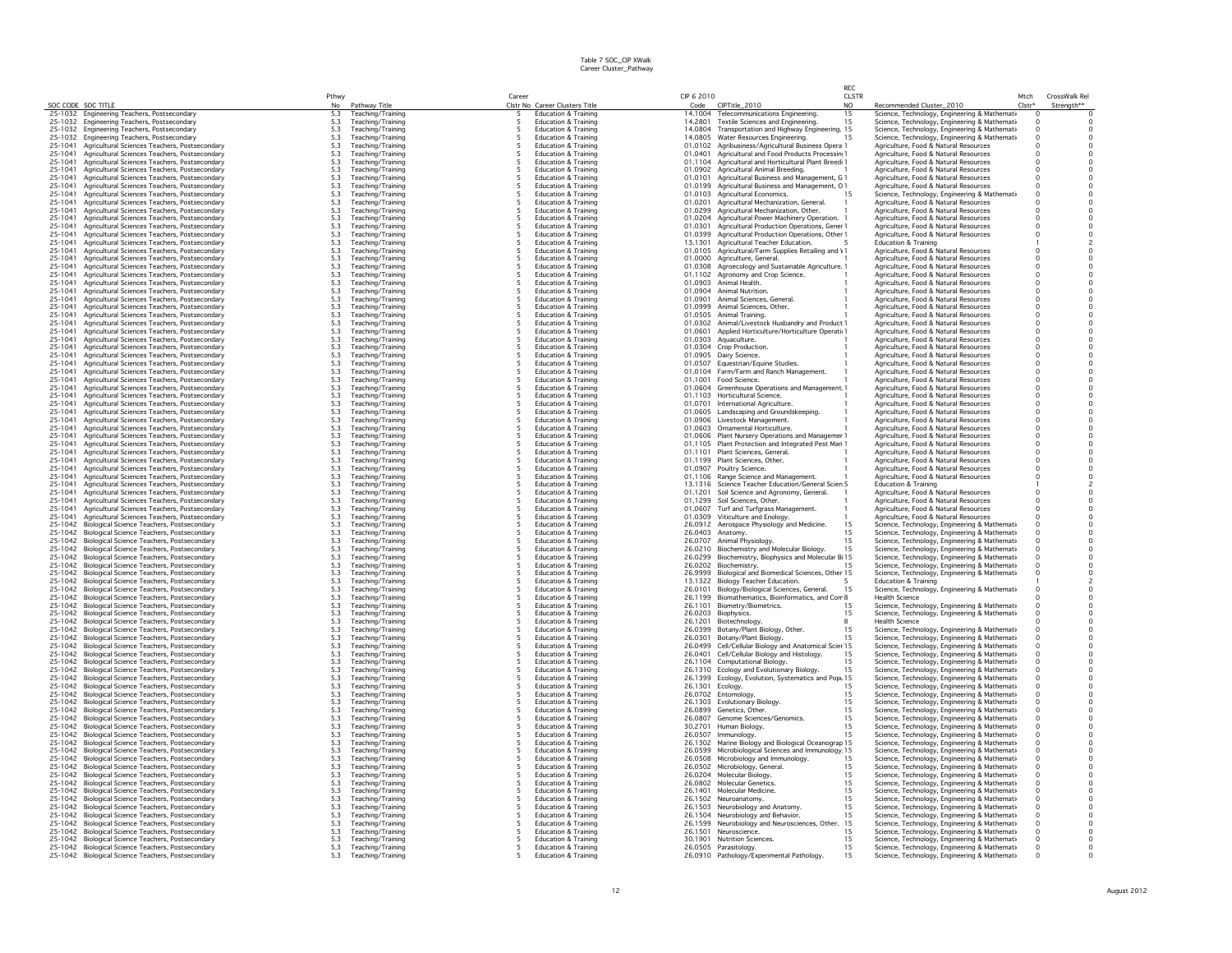|                    |                                                                        |                                                  |                                        |        |                                 |            |                                                     | RFC.         |                                       |                                               |            |                                            |
|--------------------|------------------------------------------------------------------------|--------------------------------------------------|----------------------------------------|--------|---------------------------------|------------|-----------------------------------------------------|--------------|---------------------------------------|-----------------------------------------------|------------|--------------------------------------------|
|                    |                                                                        | Pthwy                                            |                                        | Career |                                 | CIP 6 2010 |                                                     | <b>CLSTR</b> |                                       |                                               | Mtch       | CrossWalk Rel                              |
| SOC CODE SOC TITLE |                                                                        | No                                               | Pathway Title                          |        | Clstr No Career Clusters Title  |            | Code CIPTitle_2010                                  | NO.          | Recommended Cluster_2010              |                                               | $Clstr*$   | Strength**                                 |
|                    | 25-1042 Biological Science Teachers, Postsecondary                     | 5.3                                              | Teaching/Training                      |        | <b>Education &amp; Training</b> |            | 26.1001 Pharmacology                                | 15           |                                       | Science, Technology, Engineering & Mathemati  | $\Omega$   | $\overline{0}$                             |
| 25-1042            | Biological Science Teachers, Postsecondary                             | $\begin{array}{c} 5.3 \\ 5.3 \\ 5.3 \end{array}$ | Teaching/Training                      |        | <b>Education &amp; Training</b> |            | 26,0805 Plant Genetics.                             | 15           |                                       | Science, Technology, Engineering & Mathemati- | $\Omega$   | $^{\circ}$                                 |
| 25-1042            | Biological Science Teachers, Postsecondary                             |                                                  | Teaching/Training                      |        | <b>Education &amp; Training</b> |            | 26.0305 Plant Pathology/Phytopathology.             | 15           |                                       | Science, Technology, Engineering & Mathemati- | $\Omega$   | $\Omega$                                   |
| 25-1042            | Biological Science Teachers, Postsecondary                             |                                                  | Teaching/Training                      |        | Education & Training            |            | 26.0307 Plant Physiology.                           | 15           |                                       | Science, Technology, Engineering & Mathemati- | $\Omega$   | $\circ$                                    |
| 25-1042            | Biological Science Teachers, Postsecondary                             | $5.3\,$                                          | Teaching/Training                      |        | <b>Education &amp; Training</b> |            | 26.0209 Radiation Biology/Radiobiology.             | 15           |                                       | Science, Technology, Engineering & Mathemati  |            | $\circ$                                    |
| 25-1042            | Biological Science Teachers, Postsecondary                             | 5.3                                              | Teaching/Training                      |        | <b>Education &amp; Training</b> |            | 13.1316 Science Teacher Education/General Scien 5   |              | Education & Training                  |                                               |            |                                            |
|                    | 25-1042 Biological Science Teachers, Postsecondary                     | 5.3                                              | Teaching/Training                      |        | Education & Training            |            | 26.1004 Toxicology.                                 | 15           |                                       | Science, Technology, Engineering & Mathemati- |            |                                            |
| 25-1042            | Biological Science Teachers, Postsecondary                             | $\frac{5.3}{5.3}$                                | Teaching/Training                      |        | <b>Education &amp; Training</b> | 26.0504    | Virology.                                           | 15           |                                       | Science, Technology, Engineering & Mathematio | $\Omega$   | $\circ$                                    |
| 25-1042            | Biological Science Teachers, Postsecondary                             |                                                  | Teaching/Training                      |        | <b>Education &amp; Training</b> | 26.0799    | Zoology/Animal Biology, Other.                      | 15           |                                       | Science, Technology, Engineering & Mathemati  |            |                                            |
| 25-1042            | Biological Science Teachers, Postsecondary                             | 5.3                                              | Teaching/Training                      |        | <b>Education &amp; Training</b> |            | 26.0701 Zoology/Animal Biology.                     | 15           |                                       | Science, Technology, Engineering & Mathemati  | $\Omega$   | $\circ$                                    |
| 25-1043            | Forestry and Conservation Science Teachers, Postsecondary              | $5.3\,$                                          | Teaching/Training                      |        | <b>Education &amp; Training</b> |            | 01.0308 Agroecology and Sustainable Agriculture. 1  |              | Agriculture, Food & Natural Resources |                                               | $\Omega$   | $_{\rm o}^{\rm o}$                         |
| 25-1043            | Forestry and Conservation Science Teachers, Postsecondary              | $\frac{5.3}{5.3}$                                | Teaching/Training                      |        | <b>Education &amp; Training</b> |            | 03.0506 Forest Management/Forest Resources Ma 1     |              | Agriculture, Food & Natural Resources |                                               | $\Omega$   |                                            |
| 25-1043            | Forestry and Conservation Science Teachers, Postsecondary              |                                                  | Teaching/Training                      |        | <b>Education &amp; Training</b> | 03.0510    | Forest Resources Production and Manage 1            |              | Agriculture, Food & Natural Resources |                                               | $\Omega$   | $\circ$                                    |
| 25-1043            | Forestry and Conservation Science Teachers, Postsecondary              | $5.3\,$                                          | Teaching/Training                      |        | <b>Education &amp; Training</b> |            | 03.0502 Forest Sciences and Biology.                |              | Agriculture, Food & Natural Resources |                                               |            | $\circ$                                    |
| 25-1043            | Forestry and Conservation Science Teachers, Postsecondary              | $5.3\,$                                          | Teaching/Training                      |        | Education & Training            | 03.0501    | Forestry, General.                                  |              | Agriculture, Food & Natural Resources |                                               | $\circ$    | $\circ$                                    |
| 25-1043            | Forestry and Conservation Science Teachers, Postsecondary              | 5.3                                              | Teaching/Training                      |        | <b>Education &amp; Training</b> |            | 03.0599 Forestry, Other.                            |              | Agriculture, Food & Natural Resources |                                               |            |                                            |
| 25-1043            | Forestry and Conservation Science Teachers, Postsecondary              |                                                  | Teaching/Training                      |        | <b>Education &amp; Training</b> |            | 03.0206 Land Use Planning and Management/Deve1      |              | Agriculture, Food & Natural Resources |                                               | $\Omega$   | $\circ$                                    |
| 25-1043            | Forestry and Conservation Science Teachers, Postsecondary              | 5.3<br>5.3<br>5.3<br>5.3<br>5.3<br>5.3           | Teaching/Training                      |        | <b>Education &amp; Training</b> | 03.9999    | Natural Resources and Conservation, Oth 1           |              | Agriculture, Food & Natural Resources |                                               | $\Omega$   | $\circ$                                    |
| 25-1043            | Forestry and Conservation Science Teachers, Postsecondary              |                                                  | Teaching/Training                      |        | <b>Education &amp; Training</b> |            | 03.0299 Natural Resources Management and Polic 1    |              | Agriculture, Food & Natural Resources |                                               | $\Omega$   | $\circ$                                    |
| 25-1043            | Forestry and Conservation Science Teachers, Postsecondary              |                                                  | Teaching/Training                      |        | <b>Education &amp; Training</b> | 03.0201    | Natural Resources Management and Polic 1            |              | Agriculture, Food & Natural Resources |                                               | $\Omega$   | $\overline{0}$                             |
| 25-1043            | Forestry and Conservation Science Teachers, Postsecondary              |                                                  | Teaching/Training                      | 5      | <b>Education &amp; Training</b> |            | 03.0101 Natural Resources/Conservation, General, 1  |              | Agriculture, Food & Natural Resources |                                               | $\Omega$   | $\circ$                                    |
| 25-1043            | Forestry and Conservation Science Teachers, Postsecondary              |                                                  | Teaching/Training                      |        | <b>Education &amp; Training</b> | 01.1106    | Range Science and Management.                       |              | Agriculture, Food & Natural Resources |                                               | $\Omega$   | $\circ$                                    |
| 25-1043            | Forestry and Conservation Science Teachers, Postsecondary              | $5.3\,$                                          | Teaching/Training                      |        | <b>Education &amp; Training</b> |            | 13.1316 Science Teacher Education/General Scien 5   |              | <b>Education &amp; Training</b>       |                                               |            | $\overline{c}$                             |
| 25-1043            | Forestry and Conservation Science Teachers, Postsecondary              | 5.3                                              | Teaching/Training                      |        | <b>Education &amp; Training</b> | 03.0508    | Urban Forestry.                                     |              | Agriculture, Food & Natural Resources |                                               |            | $\circ$                                    |
| 25-1043            | Forestry and Conservation Science Teachers, Postsecondary              |                                                  | Teaching/Training                      |        | Education & Training            |            | 03.0205 Water, Wetlands, and Marine Resources M 1   |              | Agriculture, Food & Natural Resources |                                               |            | $\circ$                                    |
| 25-1043            | Forestry and Conservation Science Teachers, Postsecondary              | $\frac{5.3}{5.3}$                                | Teaching/Training                      |        | <b>Education &amp; Training</b> | 03.0601    | Wildlife, Fish and Wildlands Science and N 1        |              | Agriculture, Food & Natural Resources |                                               |            | $\mathbf 0$                                |
| 25-1043            | Forestry and Conservation Science Teachers, Postsecondary              | 5.3                                              | Teaching/Training                      |        | <b>Education &amp; Training</b> | 03.0509    | Wood Science and Wood Products/Pulp a 1             |              | Agriculture, Food & Natural Resources |                                               |            | $\circ$                                    |
| 25-1051            | Atmospheric, Earth, Marine, and Space Sciences Teachers, Postsecondary | 5.3                                              | Teaching/Training                      |        | <b>Education &amp; Training</b> | 40.0201    | Astronomy.                                          | 15           |                                       | Science, Technology, Engineering & Mathemati- | $^{\circ}$ | $\circ$                                    |
| 25-1051            | Atmospheric, Earth, Marine, and Space Sciences Teachers, Postsecondary | 5.3                                              | Teaching/Training                      |        | <b>Education &amp; Training</b> | 40.0202    | Astrophysics.                                       | 15           |                                       | Science, Technology, Engineering & Mathemati  | $\Omega$   | $\mathbf 0$                                |
| 25-1051            | Atmospheric, Earth, Marine, and Space Sciences Teachers, Postsecondary | 5.3                                              | Teaching/Training                      |        | Education & Training            | 40.0402    | Atmospheric Chemistry and Climatology. 15           |              |                                       | Science, Technology, Engineering & Mathemati- |            | $\mathbf 0$                                |
| 25-1051            | Atmospheric, Earth, Marine, and Space Sciences Teachers, Postsecondary | $5.3\,$                                          | Teaching/Training                      |        | <b>Education &amp; Training</b> | 40.0403    | Atmospheric Physics and Dynamics.                   | 15           |                                       | Science, Technology, Engineering & Mathemati  |            | $\circ$                                    |
| 25-1051            | Atmospheric, Earth, Marine, and Space Sciences Teachers, Postsecondary | 5.3                                              | Teaching/Training                      |        | <b>Education &amp; Training</b> | 40.0401    | Atmospheric Sciences and Meteorology, (15           |              |                                       | Science, Technology, Engineering & Mathemati  |            | $\circ$                                    |
| 25-1051            | Atmospheric, Earth, Marine, and Space Sciences Teachers, Postsecondary | 5.3                                              | Teaching/Training                      |        | <b>Education &amp; Training</b> | 40.0499    | Atmospheric Sciences and Meteorology, (15           |              |                                       | Science, Technology, Engineering & Mathemati  |            | $\circ$                                    |
| 25-1051            | Atmospheric, Earth, Marine, and Space Sciences Teachers, Postsecondary | 5.3                                              | Teaching/Training                      |        | <b>Education &amp; Training</b> | 13.1337    | Earth Science Teacher Education.                    |              | Education & Training                  |                                               |            |                                            |
| 25-1051            | Atmospheric, Earth, Marine, and Space Sciences Teachers, Postsecondary | 5.3                                              | Teaching/Training                      |        | <b>Education &amp; Training</b> | 40.0606    | Geochemistry and Petrology.                         | 15           |                                       | Science, Technology, Engineering & Mathemati- |            | $\circ$                                    |
| 25-1051            | Atmospheric, Earth, Marine, and Space Sciences Teachers, Postsecondary |                                                  | Teaching/Training                      |        | <b>Education &amp; Training</b> | 40.0602    | Geochemistry                                        | 15           |                                       | Science, Technology, Engineering & Mathemati  |            | $\circ$                                    |
| 25-1051            | Atmospheric, Earth, Marine, and Space Sciences Teachers, Postsecondary | $\frac{5.3}{5.3}$                                | Teaching/Training                      |        | <b>Education &amp; Training</b> | 40.0699    | Geological and Earth Sciences/Geoscienc: 15         |              |                                       | Science, Technology, Engineering & Mathemati- |            | $\circ$                                    |
| 25-1051            | Atmospheric, Earth, Marine, and Space Sciences Teachers, Postsecondary | 5.3                                              | Teaching/Training                      |        | <b>Education &amp; Training</b> | 40.0601    | Geology/Earth Science, General,                     | 1.5          |                                       | Science, Technology, Engineering & Mathemati- |            | $\circ$                                    |
| 25-1051            | Atmospheric, Earth, Marine, and Space Sciences Teachers, Postsecondary | 5.3                                              | Teaching/Training                      |        | <b>Education &amp; Training</b> | 40.0603    | Geophysics and Seismology.                          | 15           |                                       | Science, Technology, Engineering & Mathemati- | $\Omega$   | $\circ$                                    |
| 25-1051            | Atmospheric, Earth, Marine, and Space Sciences Teachers, Postsecondary | 5.3                                              | Teaching/Training                      |        | <b>Education &amp; Training</b> | 40.0605    | Hydrology and Water Resources Science. 15           |              |                                       | Science, Technology, Engineering & Mathemati- |            | $\circ$                                    |
| 25-1051            | Atmospheric, Earth, Marine, and Space Sciences Teachers, Postsecondary | 5.3                                              | Teaching/Training                      |        | <b>Education &amp; Training</b> |            | 40.0404 Meteorology.                                | 15           |                                       | Science, Technology, Engineering & Mathemati  |            | $\circ$                                    |
| 25-1051            | Atmospheric, Earth, Marine, and Space Sciences Teachers, Postsecondary | 5.3                                              | Teaching/Training                      |        | <b>Education &amp; Training</b> | 40.0607    | Oceanography, Chemical and Physical.                | 15           |                                       | Science, Technology, Engineering & Mathemati  |            | $\circ$                                    |
| 25-1051            | Atmospheric, Earth, Marine, and Space Sciences Teachers, Postsecondary | 5.3                                              | Teaching/Training                      |        | <b>Education &amp; Training</b> | 40.0604    | Paleontology.                                       | 15           |                                       | Science, Technology, Engineering & Mathemati  |            | $\circ$                                    |
| 25-1051            | Atmospheric, Earth, Marine, and Space Sciences Teachers, Postsecondary | 5.3                                              | Teaching/Training                      |        | <b>Education &amp; Training</b> |            | 40.0203 Planetary Astronomy and Science.            | 15           |                                       | Science, Technology, Engineering & Mathemati- |            | $\circ$                                    |
| 25-1051            | Atmospheric, Earth, Marine, and Space Sciences Teachers, Postsecondary | 5.3                                              | Teaching/Training                      |        | <b>Education &amp; Training</b> |            | 13.1316 Science Teacher Education/General Scien 5   |              | Education & Training                  |                                               |            |                                            |
| 25-1052            | Chemistry Teachers, Postsecondary                                      | 5.3                                              | Teaching/Training                      |        | <b>Education &amp; Training</b> |            | 40.0502 Analytical Chemistry.                       | 15           |                                       | Science, Technology, Engineering & Mathemati  |            | $\circ$                                    |
| 25-1052            | Chemistry Teachers, Postsecondary                                      | 5.3                                              | Teaching/Training                      |        | <b>Education &amp; Training</b> | 40.0508    | <b>Chemical Physics.</b>                            | 15           |                                       | Science, Technology, Engineering & Mathemati- |            | $\circ$                                    |
| 25-1052            | Chemistry Teachers, Postsecondary                                      |                                                  | Teaching/Training                      |        | <b>Education &amp; Training</b> | 13.1323    | Chemistry Teacher Education.                        | 5            | <b>Education &amp; Training</b>       |                                               |            | $\overline{c}$                             |
| 25-1052            | Chemistry Teachers, Postsecondary                                      | $\frac{5.3}{5.3}$                                | Teaching/Training                      |        | Education & Training            | 40.0501    | Chemistry, General.                                 | 15           |                                       | Science, Technology, Engineering & Mathemati  |            | $\circ$                                    |
| 25-1052            | Chemistry Teachers, Postsecondary                                      | $5.3\,$                                          | Teaching/Training                      |        | <b>Education &amp; Training</b> |            | 40.0599 Chemistry, Other.                           | 15           |                                       | Science, Technology, Engineering & Mathemati  |            | $\circ$                                    |
| 25-1052            | Chemistry Teachers, Postsecondary                                      | 5.3                                              | Teaching/Training                      |        | <b>Education &amp; Training</b> | 40.0509    | Environmental Chemistry.                            | 15           |                                       | Science, Technology, Engineering & Mathemati  |            | $\circ$                                    |
| 25-1052            | Chemistry Teachers, Postsecondary                                      | 5.3                                              | Teaching/Training                      |        | <b>Education &amp; Training</b> |            | 40.0510 Forensic Chemistry.                         | 15           |                                       | Science, Technology, Engineering & Mathemati- |            |                                            |
| 25-1052            | Chemistry Teachers, Postsecondary                                      |                                                  | Teaching/Training                      |        | <b>Education &amp; Training</b> |            | 40.0602 Geochemistry.                               | 15           |                                       | Science, Technology, Engineering & Mathemati- |            | $\circ$                                    |
| 25-1052            | Chemistry Teachers, Postsecondary                                      | $\frac{5.3}{5.3}$                                | Teaching/Training                      |        | Education & Training            | 40.0503    | Inorganic Chemistry.                                | 15           |                                       | Science, Technology, Engineering & Mathemati  |            |                                            |
| 25-1052            | Chemistry Teachers, Postsecondary                                      | 5.3                                              | Teaching/Training                      |        | <b>Education &amp; Training</b> |            | 40.1002 Materials Chemistry.                        | 15           |                                       | Science, Technology, Engineering & Mathemati  |            | $\circ$                                    |
| 25-1052            | Chemistry Teachers, Postsecondary                                      | 5.3                                              | Teaching/Training                      |        | <b>Education &amp; Training</b> |            | 40.0504 Organic Chemistry.                          | 15           |                                       |                                               |            | $\circ$                                    |
| 25-1052            |                                                                        |                                                  |                                        |        | <b>Education &amp; Training</b> |            | 40.0506 Physical Chemistry.                         | 15           |                                       | Science, Technology, Engineering & Mathemati  | $\Omega$   | $\circ$                                    |
| 25-1052            | Chemistry Teachers, Postsecondary<br>Chemistry Teachers, Postsecondary | $\frac{5.3}{5.3}$                                | Teaching/Training<br>Teaching/Training |        | <b>Education &amp; Training</b> | 40.0507    | Polymer Chemistry.                                  | 15           |                                       | Science, Technology, Engineering & Mathemati- |            | $\circ$                                    |
| 25-1052            | Chemistry Teachers, Postsecondary                                      | 5.3                                              | Teaching/Training                      |        | <b>Education &amp; Training</b> |            | 13.1316 Science Teacher Education/General Scien 5   |              | Education & Training                  | Science, Technology, Engineering & Mathemati  |            |                                            |
| 25-1052            | Chemistry Teachers, Postsecondary                                      | 5.3                                              | Teaching/Training                      |        | <b>Education &amp; Training</b> | 40.0511    | Theoretical Chemistry.                              | 15           |                                       | Science, Technology, Engineering & Mathemati  |            | $\circ$                                    |
| 25-1053            | Environmental Science Teachers, Postsecondary                          | 5.3                                              | Teaching/Training                      |        | <b>Education &amp; Training</b> |            | 40.0509 Environmental Chemistry                     | 15           |                                       | Science, Technology, Engineering & Mathemati- |            | $\circ$                                    |
| 25-1053            | Environmental Science Teachers, Postsecondary                          | 5.3                                              | Teaching/Training                      |        | <b>Education &amp; Training</b> |            | 03.0104 Environmental Science.                      |              | Agriculture, Food & Natural Resources |                                               |            | $\circ$                                    |
| 25-1053            | Environmental Science Teachers, Postsecondary                          | 5.3                                              | Teaching/Training                      |        | <b>Education &amp; Training</b> |            | 03.0103 Environmental Studies.                      |              | Agriculture, Food & Natural Resources |                                               |            |                                            |
| 25-1053            | Environmental Science Teachers, Postsecondary                          |                                                  | Teaching/Training                      |        | <b>Education &amp; Training</b> |            | 13.1316 Science Teacher Education/General Scien 5   |              | Education & Training                  |                                               |            | $\overline{c}$                             |
| 25-1054            | Physics Teachers, Postsecondary                                        | $5.3$<br>$5.3$<br>$5.3$<br>$5.3$                 | Teaching/Training                      |        | <b>Education &amp; Training</b> | 40.0809    | Acoustics.                                          | 15           |                                       | Science, Technology, Engineering & Mathemati  |            |                                            |
| 25-1054            | Physics Teachers, Postsecondary                                        |                                                  | Teaching/Training                      |        | <b>Education &amp; Training</b> | 40.0299    | Astronomy and Astrophysics, Other.                  | 15           |                                       | Science, Technology, Engineering & Mathemati- |            | $\begin{smallmatrix}0\\0\end{smallmatrix}$ |
| 25-1054            | Physics Teachers, Postsecondary                                        |                                                  | Teaching/Training                      |        | <b>Education &amp; Training</b> | 40,0802    | Atomic/Molecular Physics.                           | 15           |                                       | Science, Technology, Engineering & Mathemati  |            | $\circ$                                    |
| 25-1054            | Physics Teachers, Postsecondary                                        | $5.3\,$                                          | Teaching/Training                      |        | <b>Education &amp; Training</b> | 40.0508    | Chemical Physics.                                   | 15           |                                       | Science, Technology, Engineering & Mathemati  |            | $\circ$                                    |
| 25-1054            | Physics Teachers, Postsecondary                                        | 5.3                                              | Teaching/Training                      |        | <b>Education &amp; Training</b> | 40.0808    | Condensed Matter and Materials Physics. 15          |              |                                       | Science, Technology, Engineering & Mathemati- |            | $\circ$                                    |
| 25-1054            | Physics Teachers, Postsecondary                                        |                                                  | Teaching/Training                      |        | <b>Education &amp; Training</b> | 40.0804    | Elementary Particle Physics.                        | 15           |                                       | Science, Technology, Engineering & Mathemati- |            | $\circ$                                    |
| 25-1054            | Physics Teachers, Postsecondary                                        | $\frac{5.3}{5.3}$                                | Teaching/Training                      |        | <b>Education &amp; Training</b> | 40.0806    | Nuclear Physics.                                    | 15           |                                       | Science, Technology, Engineering & Mathemati  |            | $\mathbf 0$                                |
| 25-1054            | Physics Teachers, Postsecondary                                        | 5.3                                              | Teaching/Training                      |        | <b>Education &amp; Training</b> | 40.0807    | Optics/Optical Sciences.                            | 15           |                                       | Science, Technology, Engineering & Mathemati- |            |                                            |
| 25-1054            | Physics Teachers, Postsecondary                                        | 5.3                                              | Teaching/Training                      |        | <b>Education &amp; Training</b> |            | 13.1329 Physics Teacher Education.                  | 5            | Education & Training                  |                                               |            | $\overline{c}$                             |
| 25-1054            | Physics Teachers, Postsecondary                                        | $5.3\,$                                          | Teaching/Training                      |        | <b>Education &amp; Training</b> | 40.0801    | Physics, General.                                   | 15           |                                       | Science, Technology, Engineering & Mathemati  |            | $\circ$                                    |
| 25-1054            | Physics Teachers, Postsecondary                                        | $5.3\,$                                          | Teaching/Training                      |        | Education & Training            |            | 40.0899 Physics, Other.                             | 15           |                                       | Science, Technology, Engineering & Mathemati- |            | $\circ$                                    |
| 25-1054            | Physics Teachers, Postsecondary                                        | 5.3                                              | Teaching/Training                      |        | <b>Education &amp; Training</b> | 40.0805    | Plasma and High-Temperature Physics.                | 15           |                                       | Science, Technology, Engineering & Mathemati- |            | $\circ$                                    |
| 25-1054            | Physics Teachers, Postsecondary                                        | $5.3\,$                                          | Teaching/Training                      |        | <b>Education &amp; Training</b> |            | 13.1316 Science Teacher Education/General Scien 5   |              | <b>Education &amp; Training</b>       |                                               |            | $\overline{c}$                             |
| 25-1054            | Physics Teachers, Postsecondary                                        | 5.3                                              | Teaching/Training                      |        | Education & Training            |            | 40.0810 Theoretical and Mathematical Physics.       | 15           |                                       | Science, Technology, Engineering & Mathemati  |            | $\circ$                                    |
| 25-1061            | Anthropology and Archeology Teachers, Postsecondary                    | 5.3                                              | Teaching/Training                      |        | Education & Training            |            | 45.0299 Anthropology, Other.                        | 15           |                                       | Science, Technology, Engineering & Mathemati- |            |                                            |
| 25-1061            | Anthropology and Archeology Teachers, Postsecondary                    | 5.3                                              | Teaching/Training                      |        | <b>Education &amp; Training</b> | 45.0201    | Anthropology.                                       | 15           |                                       | Science, Technology, Engineering & Mathematio |            | $\circ$                                    |
| 25-1061            | Anthropology and Archeology Teachers, Postsecondary                    | 5.3                                              | Teaching/Training                      |        | <b>Education &amp; Training</b> | 45.0301    | Archeology.                                         | 15           |                                       | Science, Technology, Engineering & Mathemati  |            | $\circ$                                    |
| 25-1061            | Anthropology and Archeology Teachers, Postsecondary                    |                                                  | Teaching/Training                      |        | <b>Education &amp; Training</b> | 45.0204    | Cultural Anthropology.                              | 15           |                                       | Science, Technology, Engineering & Mathemati- |            |                                            |
| 25-1061            | Anthropology and Archeology Teachers, Postsecondary                    | $\frac{5.3}{5.3}$                                | Teaching/Training                      |        | <b>Education &amp; Training</b> | 45.0203    | Medical Anthropology.                               | 15           |                                       | Science, Technology, Engineering & Mathemati  |            | $_{0}^{0}$                                 |
| 25-1061            | Anthropology and Archeology Teachers, Postsecondary                    |                                                  | Teaching/Training                      |        | <b>Education &amp; Training</b> |            | 45.0202 Physical and Biological Anthropology.       | 15           |                                       | Science, Technology, Engineering & Mathemati  |            | $\circ$                                    |
| 25-1061            | Anthropology and Archeology Teachers, Postsecondary                    | $\frac{5.3}{5.3}$                                | Teaching/Training                      |        | <b>Education &amp; Training</b> | 13.1317    | Social Science Teacher Education.                   |              | <b>Education &amp; Training</b>       |                                               |            |                                            |
| 25-1061            | Anthropology and Archeology Teachers, Postsecondary                    | $5.3\,$                                          | Teaching/Training                      |        | <b>Education &amp; Training</b> | 45.1301    | Sociology and Anthropology.                         | 15           |                                       | Science, Technology, Engineering & Mathemati  |            |                                            |
| 25-1062            | Area, Ethnic, and Cultural Studies Teachers, Postsecondary             | 5.3                                              | Teaching/Training                      |        | <b>Education &amp; Training</b> | 05.0101    | African Studies.                                    |              | <b>Education &amp; Training</b>       |                                               |            |                                            |
| 25-1062            | Area, Ethnic, and Cultural Studies Teachers, Postsecondary             | 5.3                                              | Teaching/Training                      |        | <b>Education &amp; Training</b> | 05.0201    | African-American/Black Studies.                     |              | <b>Education &amp; Training</b>       |                                               |            |                                            |
| 25-1062            | Area, Ethnic, and Cultural Studies Teachers, Postsecondary             |                                                  | Teaching/Training                      |        | <b>Education &amp; Training</b> |            | 05.0202 American Indian/Native American Studies 5   |              | <b>Education &amp; Training</b>       |                                               |            |                                            |
| 25-1062            | Area, Ethnic, and Cultural Studies Teachers, Postsecondary             | $\frac{5.3}{5.3}$                                | Teaching/Training                      |        | <b>Education &amp; Training</b> |            | 05.0102 American/United States Studies/Civilizati 5 |              | <b>Education &amp; Training</b>       |                                               |            |                                            |
|                    | 25-1062 Area, Ethnic, and Cultural Studies Teachers, Postsecondary     | 5.3                                              | Teaching/Training                      | -5     | <b>Education &amp; Training</b> |            | 05.0199 Area Studies, Other,                        |              | <b>Education &amp; Training</b>       |                                               |            |                                            |
|                    | 25-1062 Area, Ethnic, and Cultural Studies Teachers, Postsecondary     | 5.3                                              | Teaching/Training                      |        | <b>Education &amp; Training</b> |            | 05.0103 Asian Studies/Civilization                  |              | <b>Education &amp; Training</b>       |                                               |            |                                            |
| 25-1062            | Area, Ethnic, and Cultural Studies Teachers, Postsecondary             | 5.3                                              | Teaching/Training                      |        | Education & Training            |            | 05.0206 Asian-American Studies.                     |              | Education & Training                  |                                               |            |                                            |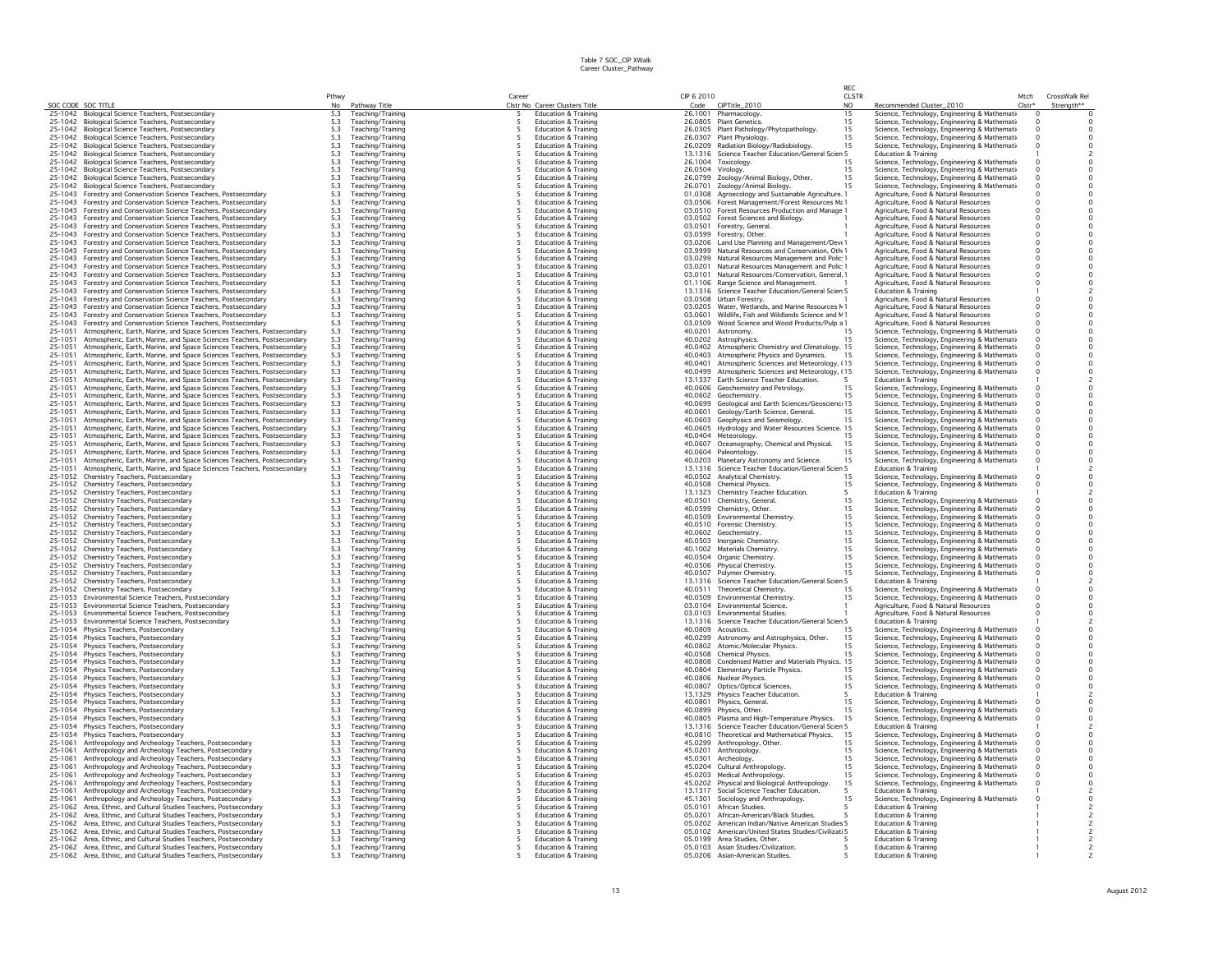|                    |                                                                                                | Pthwy                                     |                                        | Career |                                              | CIP 6 2010 |                                                                                                | CLSTR           |                                                                        | Mtch     | CrossWalk Rel                                 |
|--------------------|------------------------------------------------------------------------------------------------|-------------------------------------------|----------------------------------------|--------|----------------------------------------------|------------|------------------------------------------------------------------------------------------------|-----------------|------------------------------------------------------------------------|----------|-----------------------------------------------|
| SOC CODE SOC TITLE |                                                                                                | N <sub>0</sub>                            | Pathway Title                          |        | Clstr No Career Clusters Title               | Code       | CIPTitle_2010                                                                                  | NO.             | Recommended Cluster_2010                                               | $Clstr*$ | Strength**                                    |
|                    | 25-1062 Area, Ethnic, and Cultural Studies Teachers, Postsecondary                             | 5.3                                       | Teaching/Training                      |        | <b>Education &amp; Training</b>              |            | 05.0116 Balkans Studies                                                                        |                 | <b>Education &amp; Training</b>                                        |          |                                               |
| 25-1062            | Area, Ethnic, and Cultural Studies Teachers, Postsecondary                                     | 5.3                                       | Teaching/Training                      |        | Education & Training                         |            | 05.0117 Baltic Studies.                                                                        |                 | <b>Education &amp; Training</b>                                        |          |                                               |
| 25-1062            | Area, Ethnic, and Cultural Studies Teachers, Postsecondary                                     | 5.3                                       | Teaching/Training                      |        | <b>Education &amp; Training</b>              |            | 05.0115 Canadian Studies                                                                       |                 | Education & Training                                                   |          |                                               |
| 25-1062            | Area, Ethnic, and Cultural Studies Teachers, Postsecondary                                     | 5.3                                       | Teaching/Training                      |        | <b>Education &amp; Training</b>              |            | 05.0119 Caribbean Studies.                                                                     |                 | <b>Education &amp; Training</b>                                        |          |                                               |
| 25-1062            | Area, Ethnic, and Cultural Studies Teachers, Postsecondary                                     | 5.3                                       | Teaching/Training                      |        | Education & Training                         |            | 05.0123 Chinese Studies.                                                                       |                 | <b>Education &amp; Training</b>                                        |          |                                               |
| 25-1062            | Area, Ethnic, and Cultural Studies Teachers, Postsecondary                                     |                                           | Teaching/Training                      |        | <b>Education &amp; Training</b>              |            | 05.0121 Commonwealth Studies                                                                   |                 | <b>Education &amp; Training</b>                                        |          | $\overline{\phantom{a}}$                      |
| 25-1062            | Area, Ethnic, and Cultural Studies Teachers, Postsecondary                                     | $5.3$<br>$5.3$<br>$5.3$<br>$5.3$          | Teaching/Training                      | -5     | <b>Education &amp; Training</b>              |            | 05.0211 Deaf Studies.                                                                          |                 | <b>Education &amp; Training</b>                                        |          | $\overline{c}$                                |
| 25-1062            | Area, Ethnic, and Cultural Studies Teachers, Postsecondary                                     |                                           | Teaching/Training                      |        | <b>Education &amp; Training</b>              |            | 05.0210 Disability Studies                                                                     |                 | <b>Education &amp; Training</b>                                        |          |                                               |
| 25-1062            | Area, Ethnic, and Cultural Studies Teachers, Postsecondary                                     |                                           | Teaching/Training                      |        | <b>Education &amp; Training</b>              |            | 05.0104 East Asian Studies.                                                                    |                 | Education & Training                                                   |          | $\overline{c}$                                |
| 25-1062            | Area, Ethnic, and Cultural Studies Teachers, Postsecondary                                     | 5.3                                       | Teaching/Training                      |        | Education & Training                         |            | 05.0200 Ethnic Studies.                                                                        |                 | <b>Education &amp; Training</b>                                        |          |                                               |
| 25-1062            | Area, Ethnic, and Cultural Studies Teachers, Postsecondary                                     | $5.3\,$                                   | Teaching/Training                      |        | Education & Training                         |            | 05.0299 Ethnic, Cultural Minority, Gender, and Gro 5                                           |                 | Education & Training                                                   |          | $\overline{c}$                                |
| 25-1062            | Area, Ethnic, and Cultural Studies Teachers, Postsecondary                                     | 5.3                                       | Teaching/Training                      | 5      | Education & Training                         |            | 05.0106 European Studies/Civilization.                                                         |                 | <b>Education &amp; Training</b>                                        |          | $\overline{c}$                                |
| 25-1062            | Area, Ethnic, and Cultural Studies Teachers, Postsecondary                                     | $\frac{5.3}{5.3}$<br>5.3                  | Teaching/Training                      |        | <b>Education &amp; Training</b>              |            | 05.0209 Folklore Studies.                                                                      |                 | <b>Education &amp; Training</b>                                        |          |                                               |
| 25-1062            | Area, Ethnic, and Cultural Studies Teachers, Postsecondary                                     |                                           | Teaching/Training                      |        | <b>Education &amp; Training</b>              |            | 05.0124 French Studies.                                                                        |                 | <b>Education &amp; Training</b>                                        |          | $\overline{c}$                                |
| 25-1062            | Area, Ethnic, and Cultural Studies Teachers, Postsecondary                                     |                                           | Teaching/Training                      |        | Education & Training                         |            | 05.0208 Gay/Lesbian Studies.                                                                   |                 | <b>Education &amp; Training</b>                                        |          | $\overline{c}$                                |
| 25-1062            | Area, Ethnic, and Cultural Studies Teachers, Postsecondary                                     | $5.3\,$                                   | Teaching/Training                      |        | Education & Training                         |            | 05.0125 German Studies.                                                                        |                 | <b>Education &amp; Training</b>                                        |          | $\overline{c}$                                |
| 25-1062            | Area, Ethnic, and Cultural Studies Teachers, Postsecondary                                     | 5.3                                       | Teaching/Training                      |        | <b>Education &amp; Training</b>              |            | 05.0203 Hispanic-American, Puerto Rican, and Me> 5                                             |                 | <b>Education &amp; Training</b>                                        |          | $\overline{c}$                                |
| 25-1062            | Area, Ethnic, and Cultural Studies Teachers, Postsecondary                                     | 5.3                                       | Teaching/Training                      |        | Education & Training                         |            | 30.2301 Intercultural/Multicultural and Diversity S: 5                                         |                 | <b>Education &amp; Training</b>                                        |          | $\overline{c}$                                |
|                    |                                                                                                |                                           |                                        |        | <b>Education &amp; Training</b>              |            | 05.0133 Irish Studies.                                                                         |                 | <b>Education &amp; Training</b>                                        |          |                                               |
| 25-1062            | Area, Ethnic, and Cultural Studies Teachers, Postsecondary                                     | $5.3$<br>$5.3$<br>$5.3$<br>$5.3$          | Teaching/Training                      | -5     |                                              |            |                                                                                                |                 |                                                                        |          | $\frac{2}{2}$                                 |
| 25-1062            | Area, Ethnic, and Cultural Studies Teachers, Postsecondary                                     |                                           | Teaching/Training                      |        | <b>Education &amp; Training</b>              |            | 38.0205 Islamic Studies                                                                        |                 | <b>Education &amp; Training</b>                                        |          |                                               |
| 25-1062            | Area, Ethnic, and Cultural Studies Teachers, Postsecondary                                     |                                           | Teaching/Training                      | -5     | <b>Education &amp; Training</b>              |            | 05.0126 Italian Studies.                                                                       |                 | <b>Education &amp; Training</b>                                        |          | $\mathsf{2}$                                  |
| 25-1062            | Area, Ethnic, and Cultural Studies Teachers, Postsecondary                                     |                                           | Teaching/Training                      |        | Education & Training                         |            | 05.0127 Japanese Studies                                                                       |                 | <b>Education &amp; Training</b>                                        |          | $\overline{c}$                                |
| 25-1062            | Area, Ethnic, and Cultural Studies Teachers, Postsecondary                                     | 5.3                                       | Teaching/Training                      |        | Education & Training                         |            | 38.0206 Jewish/Judaic Studies.                                                                 |                 | <b>Education &amp; Training</b>                                        |          | $\overline{c}$                                |
| 25-1062            | Area, Ethnic, and Cultural Studies Teachers, Postsecondary                                     | 5.3                                       | Teaching/Training                      |        | Education & Training                         |            | 05.0128 Korean Studies.                                                                        |                 | Education & Training                                                   |          | $\overline{c}$                                |
| 25-1062            | Area, Ethnic, and Cultural Studies Teachers, Postsecondary                                     | $5.3$<br>$5.3$<br>$5.3$                   | Teaching/Training                      |        | Education & Training                         |            | 05.0134 Latin American and Caribbean Studies.                                                  |                 | <b>Education &amp; Training</b>                                        |          | $\overline{c}$                                |
| 25-1062            | Area, Ethnic, and Cultural Studies Teachers, Postsecondary                                     |                                           | Teaching/Training                      |        | <b>Education &amp; Training</b>              |            | 05.0107 Latin American Studies.                                                                |                 | <b>Education &amp; Training</b>                                        |          | $\overline{c}$                                |
| 25-1062            | Area, Ethnic, and Cultural Studies Teachers, Postsecondary                                     |                                           | Teaching/Training                      |        | <b>Education &amp; Training</b>              |            | 05.0108 Near and Middle Eastern Studies.                                                       |                 | <b>Education &amp; Training</b>                                        |          | $\sqrt{2}$                                    |
| 25-1062            | Area, Ethnic, and Cultural Studies Teachers, Postsecondary                                     | $5.3\,$                                   | Teaching/Training                      |        | Education & Training                         |            | 05.0109 Pacific Area/Pacific Rim Studies.                                                      |                 | <b>Education &amp; Training</b>                                        |          | $\overline{c}$                                |
| 25-1062            | Area, Ethnic, and Cultural Studies Teachers, Postsecondary                                     | $5.3\,$                                   | Teaching/Training                      |        | <b>Education &amp; Training</b>              |            | 05.0129 Polish Studies.                                                                        |                 | <b>Education &amp; Training</b>                                        |          | $\overline{c}$                                |
| 25-1062            | Area, Ethnic, and Cultural Studies Teachers, Postsecondary                                     | 5.3                                       | Teaching/Training                      |        | Education & Training                         |            | 05.0122 Regional Studies (U.S., Canadian, Foreign 5                                            |                 | <b>Education &amp; Training</b>                                        |          |                                               |
| 25-1062            | Area, Ethnic, and Cultural Studies Teachers, Postsecondary                                     | $\frac{5.3}{5.3}$                         | Teaching/Training                      |        | Education & Training                         |            | 05.0110 Russian Studies.                                                                       |                 | Education & Training                                                   |          | $\overline{c}$                                |
| 25-1062            | Area, Ethnic, and Cultural Studies Teachers, Postsecondary                                     |                                           | Teaching/Training                      |        | Education & Training                         |            | 05.0105 Russian, Central European, East European 5                                             |                 | <b>Education &amp; Training</b>                                        |          |                                               |
| 25-1062            | Area, Ethnic, and Cultural Studies Teachers, Postsecondary                                     | $\frac{5.3}{5.3}$<br>5.3                  | Teaching/Training                      |        | <b>Education &amp; Training</b>              |            | 05.0111 Scandinavian Studies.                                                                  |                 | <b>Education &amp; Training</b>                                        |          | $\bar{z}$                                     |
| 25-1062            | Area, Ethnic, and Cultural Studies Teachers, Postsecondary                                     |                                           | Teaching/Training                      |        | <b>Education &amp; Training</b>              |            | 05.0118 Slavic Studies.                                                                        |                 | <b>Education &amp; Training</b>                                        |          | $\overline{\mathbf{c}}$                       |
| 25-1062            | Area, Ethnic, and Cultural Studies Teachers, Postsecondary                                     |                                           | Teaching/Training                      |        | Education & Training                         |            | 13.1318 Social Studies Teacher Education.                                                      |                 | <b>Education &amp; Training</b>                                        |          | $\overline{c}$                                |
| 25-1062            | Area, Ethnic, and Cultural Studies Teachers, Postsecondary                                     | $5.3\,$                                   | Teaching/Training                      |        | <b>Education &amp; Training</b>              |            | 05.0112 South Asian Studies.                                                                   |                 | Education & Training                                                   |          | $\overline{c}$                                |
| 25-1062            | Area, Ethnic, and Cultural Studies Teachers, Postsecondary                                     | $5.3\,$                                   | Teaching/Training                      |        | <b>Education &amp; Training</b>              |            | 05.0113 Southeast Asian Studies.                                                               |                 | <b>Education &amp; Training</b>                                        |          | $\overline{c}$                                |
| 25-1062            | Area, Ethnic, and Cultural Studies Teachers, Postsecondary                                     | 5.3                                       | Teaching/Training                      |        | Education & Training                         |            | 05.0130 Spanish and Iberian Studies.                                                           |                 | <b>Education &amp; Training</b>                                        |          | $\overline{c}$                                |
| 25-1062            | Area, Ethnic, and Cultural Studies Teachers, Postsecondary                                     | 5.3                                       | Teaching/Training                      |        | Education & Training                         |            | 05.0131 Tibetan Studies.                                                                       |                 | <b>Education &amp; Training</b>                                        |          | $\overline{c}$                                |
| 25-1062            | Area, Ethnic, and Cultural Studies Teachers, Postsecondary                                     |                                           | Teaching/Training                      | 5      | <b>Education &amp; Training</b>              |            | 05.0132 Ukraine Studies                                                                        |                 | <b>Education &amp; Training</b>                                        |          | $\bar{z}$                                     |
|                    |                                                                                                | $5.3$<br>$5.3$                            |                                        |        |                                              |            |                                                                                                |                 |                                                                        |          |                                               |
| 25-1062            | Area, Ethnic, and Cultural Studies Teachers, Postsecondary                                     |                                           | Teaching/Training                      |        | <b>Education &amp; Training</b>              |            | 05.0120 Ural-Altaic and Central Asian Studies.                                                 |                 | <b>Education &amp; Training</b>                                        |          | $\overline{\mathbf{c}}$                       |
| 25-1062            | Area, Ethnic, and Cultural Studies Teachers, Postsecondary                                     | $\frac{5.3}{5.3}$                         | Teaching/Training                      |        | <b>Education &amp; Training</b>              |            | 05.0114 Western European Studies.                                                              |                 | <b>Education &amp; Training</b>                                        |          | $\overline{\mathbf{c}}$                       |
| 25-1062            | Area, Ethnic, and Cultural Studies Teachers, Postsecondary                                     |                                           | Teaching/Training                      |        | <b>Education &amp; Training</b>              | 05.0207    | Women's Studies.                                                                               |                 | <b>Education &amp; Training</b>                                        |          | $\overline{c}$                                |
|                    | 25-1063 Economics Teachers, Postsecondary                                                      | 5.3                                       | Teaching/Training                      |        | Education & Training                         |            | 45.0602 Applied Economics.                                                                     | 15              | Science, Technology, Engineering & Mathemati-                          |          | $\circ$                                       |
|                    | 25-1063 Economics Teachers, Postsecondary                                                      | 5.3                                       | Teaching/Training                      | -5     | Education & Training                         | 52.0601    | Business/Managerial Economics.                                                                 | 15              | Science, Technology, Engineering & Mathemati                           |          | $\circ$                                       |
|                    | 25-1063 Economics Teachers, Postsecondary                                                      | 5.3                                       | Teaching/Training                      |        | <b>Education &amp; Training</b>              |            | 45.0604 Development Economics and Internationa 15                                              |                 | Science, Technology, Engineering & Mathemati-                          |          | $\circ$                                       |
|                    | 25-1063 Economics Teachers, Postsecondary                                                      | $5.3$<br>$5.3$<br>$5.3$                   | Teaching/Training                      |        | <b>Education &amp; Training</b>              |            | 45.0603 Econometrics and Quantitative Economic: 15                                             |                 | Science, Technology, Engineering & Mathemati-                          |          | $\circ$                                       |
| 25-1063            | Economics Teachers, Postsecondary                                                              |                                           | Teaching/Training                      |        | Education & Training                         |            | 45.0601 Economics, General.                                                                    | 15              | Science, Technology, Engineering & Mathemati-                          |          | $\mathsf{O}\xspace$                           |
| 25-1063            | Economics Teachers, Postsecondary                                                              |                                           | Teaching/Training                      |        | <b>Education &amp; Training</b>              |            | 45.0699 Economics, Other.                                                                      | 15              | Science, Technology, Engineering & Mathemati                           | $\Omega$ | $\mathsf{O}\xspace$                           |
| 25-1063            | Economics Teachers, Postsecondary                                                              | $5.3\,$                                   | Teaching/Training                      |        | Education & Training                         |            | 45.0605 International Economics.                                                               | 15              | Science, Technology, Engineering & Mathemati-                          |          | $\circ$                                       |
|                    | 25-1063 Economics Teachers, Postsecondary                                                      | 5.3                                       | Teaching/Training                      |        | Education & Training                         |            | 45.1004 Political Economy.                                                                     | 15              | Science, Technology, Engineering & Mathemati-                          |          | $\circ$                                       |
|                    | 25-1063 Economics Teachers, Postsecondary                                                      | 5.3                                       | Teaching/Training                      |        | Education & Training                         |            | 13.1317 Social Science Teacher Education.                                                      |                 | Education & Training                                                   |          | $\overline{c}$                                |
| 25-1064            | Geography Teachers, Postsecondary                                                              |                                           | Teaching/Training                      |        | <b>Education &amp; Training</b>              |            | 45.0702 Geographic Information Science and Cart (15                                            |                 | Science, Technology, Engineering & Mathemati                           |          |                                               |
| 25-1064            | Geography Teachers, Postsecondary                                                              | $\frac{5.3}{5.3}$                         | Teaching/Training                      |        | <b>Education &amp; Training</b>              |            | 13.1332 Geography Teacher Education.                                                           | 5               | <b>Education &amp; Training</b>                                        |          | $\begin{smallmatrix} 0\\ 2 \end{smallmatrix}$ |
| 25-1064            | Geography Teachers, Postsecondary                                                              | 5.3                                       | Teaching/Training                      |        | <b>Education &amp; Training</b>              | 45.0799    | Geography, Other.                                                                              | 1.5             | Science, Technology, Engineering & Mathemati-                          |          | $\mathsf{O}\xspace$                           |
| 25-1064            | Geography Teachers, Postsecondary                                                              | $5.3\,$                                   | Teaching/Training                      |        | <b>Education &amp; Training</b>              |            | 45.0701 Geography.                                                                             | 15              | Science, Technology, Engineering & Mathemati-                          |          | $\circ$                                       |
| 25-1065            | Political Science Teachers, Postsecondary                                                      | 5.3                                       | Teaching/Training                      |        | Education & Training                         |            | 45.1002 American Government and Politics (Unite 7                                              |                 | Government & Public Adminstration                                      |          | $\circ$                                       |
|                    | 25-1065 Political Science Teachers, Postsecondary                                              | 5.3                                       | Teaching/Training                      |        | Education & Training                         |            | 44.0502 Education Policy Analysis.                                                             |                 | Government & Public Adminstration                                      |          | $\circ$                                       |
| 25-1065            | Political Science Teachers, Postsecondary                                                      |                                           | Teaching/Training                      |        | <b>Education &amp; Training</b>              |            | 44.0504 International Policy Analysis.                                                         |                 | Government & Public Adminstration                                      | $\Omega$ | $\circ$                                       |
| 25-1065            | Political Science Teachers, Postsecondary                                                      | $\frac{5.3}{5.3}$                         | Teaching/Training                      |        | <b>Education &amp; Training</b>              | 45.0901    | International Relations and Affairs.                                                           |                 | Government & Public Adminstration                                      |          | $\circ$                                       |
|                    | 25-1065 Political Science Teachers, Postsecondary                                              |                                           | Teaching/Training                      | 5      | <b>Education &amp; Training</b>              |            | 45.0999 International Relations and National Secur 15                                          |                 |                                                                        | $\Omega$ | $\circ$                                       |
| 25-1065            |                                                                                                | $\frac{5.3}{5.3}$                         |                                        |        | <b>Education &amp; Training</b>              |            |                                                                                                | 15              | Science, Technology, Engineering & Mathemati-                          | $\Omega$ |                                               |
|                    | Political Science Teachers, Postsecondary                                                      |                                           | Teaching/Training                      |        |                                              |            | 45.0902 National Security Policy Studies.                                                      |                 | Science, Technology, Engineering & Mathemati-                          |          | 0                                             |
| 25-1065            | Political Science Teachers, Postsecondary                                                      | $5.3\,$                                   | Teaching/Training                      |        | <b>Education &amp; Training</b>              |            | 45.1004 Political Economy.                                                                     | 15              | Science, Technology, Engineering & Mathemati-                          | $\circ$  | $\circ$                                       |
| 25-1065            | Political Science Teachers, Postsecondary                                                      | 5.3                                       | Teaching/Training                      |        | <b>Education &amp; Training</b>              | 45.1001    | Political Science and Government, Genera 7                                                     |                 | Government & Public Adminstration                                      |          | $\mathsf{O}\xspace$                           |
| 25-1065            | Political Science Teachers, Postsecondary<br>25-1065 Political Science Teachers, Postsecondary | 5.3                                       | Teaching/Training<br>Teaching/Training |        | Education & Training<br>Education & Training |            | 45.1099 Political Science and Government, Other. 7<br>44.0501 Public Policy Analysis, General. |                 | Government & Public Adminstration<br>Government & Public Adminstration |          | $\circ$<br>$\ddot{\mathbf{0}}$                |
|                    |                                                                                                | 5.3<br>5.3                                |                                        |        |                                              |            |                                                                                                |                 |                                                                        | $\Omega$ | $\overline{c}$                                |
|                    | 25-1065 Political Science Teachers, Postsecondary                                              |                                           | Teaching/Training                      |        | <b>Education &amp; Training</b>              |            | 13.1317 Social Science Teacher Education.                                                      |                 | <b>Education &amp; Training</b>                                        |          |                                               |
| 25-1066            | Psychology Teachers, Postsecondary                                                             | $\frac{5.3}{5.3}$                         | Teaching/Training                      | 5      | <b>Education &amp; Training</b>              |            | 42.2814 Applied Behavior Analysis.                                                             | 10              | <b>Human Services</b>                                                  | $\Omega$ | $\circ$                                       |
| 25-1066            | Psychology Teachers, Postsecondary                                                             |                                           | Teaching/Training                      |        | Education & Training                         | 42.2813    | Applied Psychology.                                                                            | 10              | <b>Human Services</b>                                                  |          | $\circ$                                       |
| 25-1066            | Psychology Teachers, Postsecondary                                                             | $5.3\,$                                   | Teaching/Training                      |        | <b>Education &amp; Training</b>              |            | 42.2801 Clinical Psychology.                                                                   | 10              | Human Services                                                         |          | $\mathbf 0$                                   |
| 25-1066            | Psychology Teachers, Postsecondary                                                             | $5.3\,$                                   | Teaching/Training                      |        | Education & Training                         | 42.2899    | Clinical, Counseling and Applied Psycholo(10                                                   |                 | <b>Human Services</b>                                                  |          | $\circ$                                       |
| 25-1066            | Psychology Teachers, Postsecondary                                                             | 5.3                                       | Teaching/Training                      |        | <b>Education &amp; Training</b>              |            | 42.2701 Cognitive Psychology and Psycholinguistii 10                                           |                 | <b>Human Services</b>                                                  |          | $\mathsf{O}\xspace$                           |
| 25-1066            | Psychology Teachers, Postsecondary                                                             | 5.3                                       | Teaching/Training                      |        | Education & Training                         |            | 42.2802 Community Psychology.                                                                  | 10              | <b>Human Services</b>                                                  |          | $\circ$                                       |
| 25-1066            | Psychology Teachers, Postsecondary                                                             | 5.3                                       | Teaching/Training                      |        | <b>Education &amp; Training</b>              | 42.2702    | Comparative Psychology.                                                                        | 10              | <b>Human Services</b>                                                  |          | $\Omega$                                      |
| 25-1066            | Psychology Teachers, Postsecondary                                                             | 5.3                                       | Teaching/Training                      |        | <b>Education &amp; Training</b>              |            | 42.2803 Counseling Psychology.                                                                 | 10              | <b>Human Services</b>                                                  |          | $\mathsf{O}\xspace$                           |
| 25-1066            | Psychology Teachers, Postsecondary                                                             | $5.3\,$                                   | Teaching/Training                      |        | <b>Education &amp; Training</b>              |            | 42.2703 Developmental and Child Psychology.                                                    | 10              | Human Services                                                         |          | $\mathsf{O}\xspace$                           |
| 25-1066            | Psychology Teachers, Postsecondary                                                             | $5.3\,$                                   | Teaching/Training                      |        | <b>Education &amp; Training</b>              |            | 42.2806 Educational Psychology.                                                                | 10              | <b>Human Services</b>                                                  |          | $\circ$                                       |
| 25-1066            | Psychology Teachers, Postsecondary                                                             | 5.3                                       | Teaching/Training                      |        | <b>Education &amp; Training</b>              |            | 42.2704 Experimental Psychology.                                                               | 10              | Human Services                                                         |          | $\circ$                                       |
| 25-1066            | Psychology Teachers, Postsecondary                                                             | 5.3                                       | Teaching/Training                      |        | <b>Education &amp; Training</b>              |            | 42.2804 Industrial and Organizational Psychology. 10                                           |                 | <b>Human Services</b>                                                  |          | $\circ$                                       |
| 25-1066            | Psychology Teachers, Postsecondary                                                             | 5.3                                       | Teaching/Training                      |        | Education & Training                         |            | 51.1505 Marriage and Family Therapy/Counseling. 10                                             |                 | <b>Human Services</b>                                                  |          | $\circ$                                       |
| 25-1066            | Psychology Teachers, Postsecondary                                                             | 5.3                                       | Teaching/Training                      |        | <b>Education &amp; Training</b>              |            | 42.2705 Personality Psychology.                                                                | 10              | <b>Human Services</b>                                                  |          | $\circ$                                       |
| 25-1066            | Psychology Teachers, Postsecondary                                                             |                                           | Teaching/Training                      |        | <b>Education &amp; Training</b>              |            | 42.2706 Physiological Psychology/Psychobiology. 10                                             |                 | <b>Human Services</b>                                                  |          | $\mathsf{O}\xspace$                           |
| 25-1066            | Psychology Teachers, Postsecondary                                                             | $\begin{array}{c} 5.3 \\ 5.3 \end{array}$ | Teaching/Training                      |        | <b>Education &amp; Training</b>              | 42,0101    | Psychology, General.                                                                           | 10              | <b>Human Services</b>                                                  |          | 0                                             |
| 25-1066            | Psychology Teachers, Postsecondary                                                             | $5.3\,$                                   | Teaching/Training                      |        | <b>Education &amp; Training</b>              |            | 42.9999 Psychology, Other.                                                                     | 10              | <b>Human Services</b>                                                  |          | $\circ$                                       |
| 25-1066            | Psychology Teachers, Postsecondary                                                             | 5.3                                       | Teaching/Training                      |        | Education & Training                         |            | 42.2708 Psychometrics and Quantitative Psycholo 10                                             |                 | <b>Human Services</b>                                                  |          | $\mathsf{O}\xspace$                           |
| 25-1066            | Psychology Teachers, Postsecondary                                                             | 5.3                                       | Teaching/Training                      |        | Education & Training                         |            | 42.2799 Research and Experimental Psychology, C10                                              |                 | <b>Human Services</b>                                                  |          | $\circ$                                       |
| 25-1066            |                                                                                                |                                           |                                        |        | <b>Education &amp; Training</b>              |            | 42.2805 School Psychology.                                                                     |                 | <b>Human Services</b>                                                  |          | $\Omega$                                      |
|                    | Psychology Teachers, Postsecondary                                                             | $\frac{5.3}{5.3}$                         | Teaching/Training                      | -5     |                                              |            |                                                                                                | 10              |                                                                        |          | $\circ$                                       |
| 25-1066            | Psychology Teachers, Postsecondary                                                             |                                           | Teaching/Training                      |        | <b>Education &amp; Training</b>              | 42,2707    | Social Psychology.                                                                             | 10 <sup>°</sup> | <b>Human Services</b>                                                  |          |                                               |
| 25-1066            | Psychology Teachers, Postsecondary                                                             | $\frac{5.3}{5.3}$                         | Teaching/Training                      | -5     | <b>Education &amp; Training</b>              |            | 13.1317 Social Science Teacher Education.                                                      | 5               | <b>Education &amp; Training</b>                                        |          | $\overline{c}$                                |
| 25-1067            | Sociology Teachers, Postsecondary                                                              |                                           | Teaching/Training                      |        | <b>Education &amp; Training</b>              | 45.1401    | Rural Sociology.                                                                               | 15              | Science, Technology, Engineering & Mathemati-                          |          | $\circ$                                       |
| 25-1067            | Sociology Teachers, Postsecondary                                                              | 5.3                                       | Teaching/Training                      |        | Education & Training                         |            | 13.1317 Social Science Teacher Education.                                                      |                 | Education & Training                                                   |          | $\overline{c}$                                |
| 25-1067            | Sociology Teachers, Postsecondary                                                              | 5.3                                       | Teaching/Training                      | 5      | <b>Education &amp; Training</b>              | 45.1301    | Sociology and Anthropology.                                                                    | 15              | Science, Technology, Engineering & Mathemati-                          | $\circ$  | $\circ$                                       |
| 25-1067            | Sociology Teachers, Postsecondary                                                              | 5.3                                       | Teaching/Training                      | -5     | <b>Education &amp; Training</b>              | 45.1101    | Sociology.                                                                                     | 15              | Science, Technology, Engineering & Mathemati                           |          | $\circ$                                       |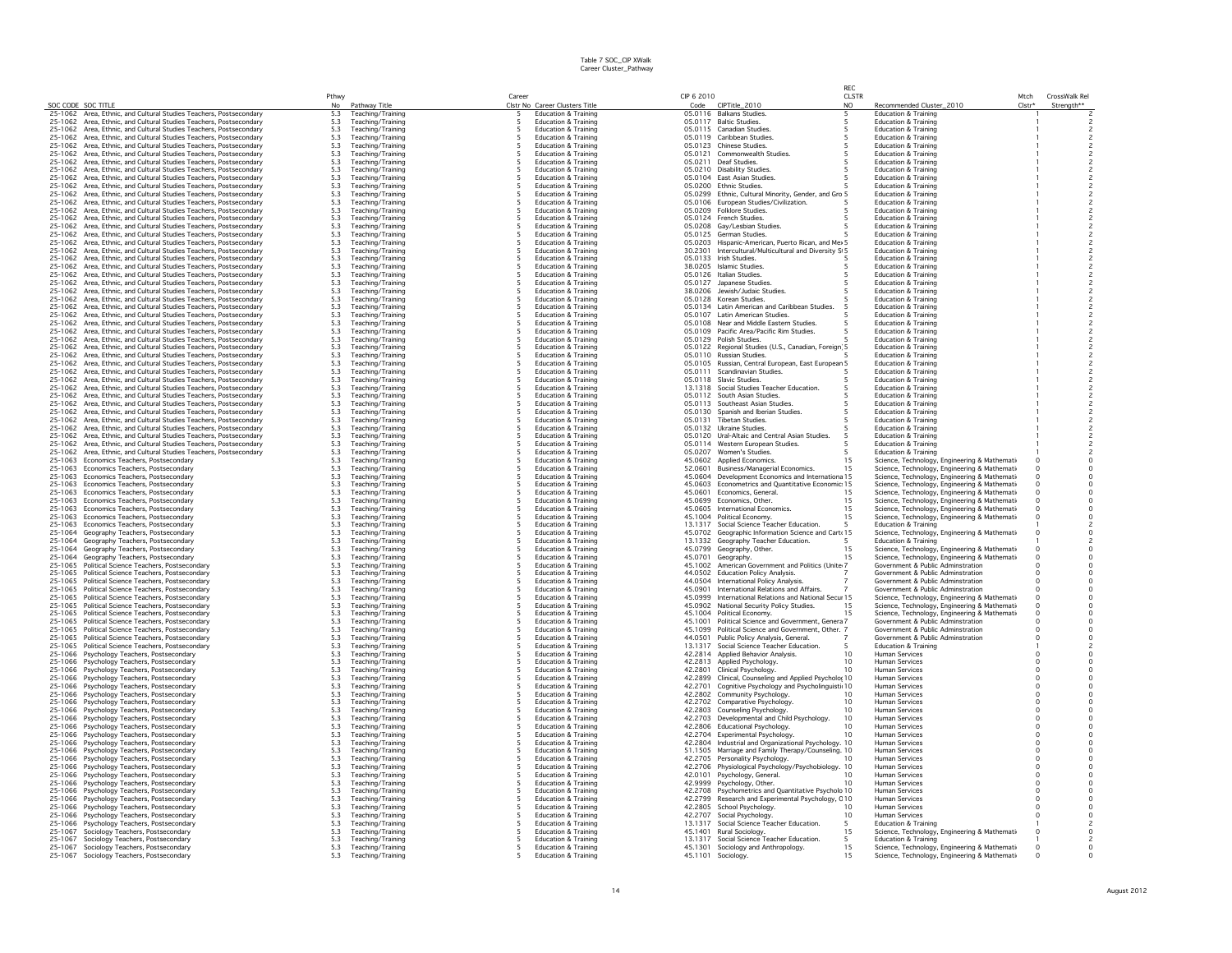|                                                                                                                  | Pthwy                                                 | Career                                                             | CIP 6 2010         |                                                                                                   | RFC<br>CLSTR                                         | CrossWalk Rel<br>Mtch |
|------------------------------------------------------------------------------------------------------------------|-------------------------------------------------------|--------------------------------------------------------------------|--------------------|---------------------------------------------------------------------------------------------------|------------------------------------------------------|-----------------------|
| SOC CODE SOC TITLE                                                                                               | No                                                    | Clstr No Career Clusters Title                                     | Code               | CIPTitle_2010                                                                                     | NO<br>Recommended Cluster_2010                       | Clstr*<br>Strength**  |
| 25-1069 Social Sciences Teachers, Postsecondary, All Other                                                       | Pathway Title<br>5.3<br>Teaching/Training             | <b>Education &amp; Training</b>                                    |                    | 04.0301 City/Urban, Community and Regional Plan                                                   | Government & Public Adminstration                    |                       |
| 25-1069 Social Sciences Teachers, Postsecondary, All Other                                                       | 5.3<br>Teaching/Training                              | Education & Training<br>5                                          |                    | 30.2701 Human Biology.                                                                            | Science, Technology, Engineering & Mathemati-<br>1.5 |                       |
| 25-1069<br>Social Sciences Teachers, Postsecondary, All Other                                                    | 5.3<br>Teaching/Training                              | <b>Education &amp; Training</b>                                    |                    | 13.0607 Learning Sciences.                                                                        | Education & Training                                 |                       |
| 25-1069 Social Sciences Teachers, Postsecondary, All Other                                                       | 5.3<br>Teaching/Training                              | Education & Training                                               |                    | 04.1001 Real Estate Development.                                                                  | Architecture & Construction                          | $\Omega$              |
| 25-1069 Social Sciences Teachers, Postsecondary, All Other                                                       | 5.3<br>Teaching/Training                              | <b>Education &amp; Training</b>                                    |                    | 45.0102 Research Methodology and Quantitative 115                                                 | Science, Technology, Engineering & Mathemati         | $\Omega$              |
| Social Sciences Teachers, Postsecondary, All Other<br>25-1069                                                    | $5.3$<br>$5.3$<br>Teaching/Training                   | <b>Education &amp; Training</b>                                    |                    | 45.1401 Rural Sociology.                                                                          | Science, Technology, Engineering & Mathemati<br>15   | $\Omega$<br>$\Omega$  |
| 25-1069<br>Social Sciences Teachers, Postsecondary, All Other                                                    | Teaching/Training                                     | <b>Education &amp; Training</b><br>5                               |                    | 13.1317 Social Science Teacher Education.<br>-5                                                   | <b>Education &amp; Training</b>                      |                       |
| 25-1069<br>Social Sciences Teachers, Postsecondary, All Other                                                    | Teaching/Training                                     | <b>Education &amp; Training</b>                                    |                    | 45.0101 Social Sciences, General.                                                                 | Science, Technology, Engineering & Mathemati-<br>15  |                       |
| 25-1069<br>Social Sciences Teachers, Postsecondary, All Other                                                    | $\frac{5.3}{5.3}$<br>Teaching/Training                | <b>Education &amp; Training</b>                                    |                    | 45.1201 Urban Studies/Affairs.                                                                    | Government & Public Adminstration                    |                       |
| 25-1071<br>Health Specialties Teachers, Postsecondary                                                            | $5.3\,$<br>Teaching/Training                          | <b>Education &amp; Training</b>                                    |                    | 51.2313 Animal-Assisted Therapy                                                                   | <b>Health Science</b>                                |                       |
| 25-1071<br>Health Specialties Teachers, Postsecondary                                                            | 5.3<br>Teaching/Training                              | <b>Education &amp; Training</b>                                    |                    | 51.2301 Art Therapy/Therapist.                                                                    | <b>Health Science</b>                                |                       |
| 25-1071<br>Health Specialties Teachers, Postsecondary                                                            | 5.3<br>Teaching/Training                              | Education & Training                                               |                    | 51.3502 Asian Bodywork Therapy.                                                                   | <b>Health Science</b>                                |                       |
| Health Specialties Teachers, Postsecondary<br>25-1071                                                            | 5.3<br>Teaching/Training                              | <b>Education &amp; Training</b>                                    |                    | 51.0204 Audiology/Audiologist and Speech-Langu 8                                                  | <b>Health Science</b>                                |                       |
| 25-1071<br>Health Specialties Teachers, Postsecondary                                                            | 5.3<br>Teaching/Training                              | <b>Education &amp; Training</b>                                    |                    | 51.0202 Audiology/Audiologist.                                                                    | <b>Health Science</b>                                |                       |
| 25-1071<br>Health Specialties Teachers, Postsecondary                                                            | 5.3<br>Teaching/Training                              | <b>Education &amp; Training</b><br>5                               |                    | 51.2212 Behavioral Aspects of Health.                                                             | <b>Health Science</b>                                | $^{\circ}$            |
| 25-1071<br>Health Specialties Teachers, Postsecondary                                                            | 5.3<br>Teaching/Training                              | 5<br><b>Education &amp; Training</b>                               |                    | 26.1102 Biostatistics.                                                                            | Science, Technology, Engineering & Mathemati<br>15   |                       |
| 25-1071 Health Specialties Teachers, Postsecondary                                                               | $\frac{5.3}{5.3}$<br>Teaching/Training                | <b>Education &amp; Training</b><br>5                               |                    | 51.1001 Blood Bank Technology Specialist.                                                         | <b>Health Science</b>                                |                       |
| 25-1071<br>Health Specialties Teachers, Postsecondary                                                            | Teaching/Training                                     | <b>Education &amp; Training</b>                                    |                    | 51.0901 Cardiovascular Technology/Technologist. 8                                                 | <b>Health Science</b>                                |                       |
| 25-1071<br>Health Specialties Teachers, Postsecondary                                                            | 5.3<br>Teaching/Training                              | <b>Education &amp; Training</b>                                    |                    | 51.0101 Chiropractic.                                                                             | <b>Health Science</b>                                |                       |
| Health Specialties Teachers, Postsecondary<br>25-1071<br>25-1071                                                 | $5.3\,$<br>Teaching/Training                          | Education & Training<br><b>Education &amp; Training</b>            | 51.1005            | Clinical Laboratory Science/Medical Techr 8                                                       | <b>Health Science</b><br><b>Health Science</b>       |                       |
| Health Specialties Teachers, Postsecondary<br>Health Specialties Teachers, Postsecondary<br>25-1071              | 5.3<br>Teaching/Training<br>5.3<br>Teaching/Training  | Education & Training                                               |                    | 51.0802 Clinical/Medical Laboratory Assistant.<br>51.1004 Clinical/Medical Laboratory Technician. | <b>Health Science</b>                                |                       |
| 25-1071<br>Health Specialties Teachers, Postsecondary                                                            | 5.3<br>Teaching/Training                              | <b>Education &amp; Training</b>                                    |                    | 51.0201 Communication Sciences and Disorders, 08                                                  | <b>Health Science</b>                                | $\Omega$              |
| 25-1071<br>Health Specialties Teachers, Postsecondary                                                            | Teaching/Training                                     | <b>Education &amp; Training</b><br>5                               |                    | 51.1002 Cytotechnology/Cytotechnologist.                                                          | <b>Health Science</b>                                | $\Omega$              |
| 25-1071<br>Health Specialties Teachers, Postsecondary                                                            | $5.3$<br>$5.3$<br>$5.3$<br>$5.3$<br>Teaching/Training | <b>Education &amp; Training</b>                                    |                    | 51.2302 Dance Therapy/Therapist.                                                                  | Health Science                                       | $\Omega$              |
| 25-1071<br>Health Specialties Teachers, Postsecondary                                                            | Teaching/Training                                     | 5<br><b>Education &amp; Training</b>                               |                    | 51.0601 Dental Assisting/Assistant.                                                               | Health Science                                       | $\Omega$              |
| 25-1071<br>Health Specialties Teachers, Postsecondary                                                            | Teaching/Training                                     | <b>Education &amp; Training</b>                                    |                    | 51.0501 Dental Clinical Sciences, General.                                                        | Health Science                                       | $\Omega$              |
| 25-1071<br>Health Specialties Teachers, Postsecondary                                                            | $5.3\,$<br>Teaching/Training                          | <b>Education &amp; Training</b>                                    |                    | 51.0602 Dental Hygiene/Hygienist.                                                                 | <b>Health Science</b>                                | $^{\circ}$            |
| Health Specialties Teachers, Postsecondary<br>25-1071                                                            | 5.3<br>Teaching/Training                              | <b>Education &amp; Training</b>                                    |                    | 51.0603 Dental Laboratory Technology/Technicial 13                                                | Manufacturino                                        | $\Omega$              |
| 25-1071<br>Health Specialties Teachers, Postsecondary                                                            | 5.3<br>Teaching/Training                              | <b>Education &amp; Training</b>                                    | 51.0401 Dentistry. |                                                                                                   | <b>Health Science</b>                                |                       |
| Health Specialties Teachers, Postsecondary<br>25-1071                                                            | 5.3<br>Teaching/Training                              | Education & Training                                               |                    | 51.0910 Diagnostic Medical Sonography/Sonograp 8                                                  | <b>Health Science</b>                                | $\Omega$              |
| 25-1071<br>Health Specialties Teachers, Postsecondary                                                            | 5.3<br>Teaching/Training                              | Education & Training                                               |                    | 51.0902 Electrocardiograph Technology/Technicia 8                                                 | <b>Health Science</b>                                |                       |
| 25-1071<br>Health Specialties Teachers, Postsecondary                                                            | 5.3<br>Teaching/Training                              | <b>Education &amp; Training</b><br>5                               |                    | 51.0903 Electroneurodiagnostic/Electroencephalo 8                                                 | <b>Health Science</b>                                | $\circ$               |
| 25-1071<br>Health Specialties Teachers, Postsecondary                                                            | 5.3<br>Teaching/Training                              | <b>Education &amp; Training</b><br>5                               |                    | 51.0904 Emergency Medical Technology/Technicia 8                                                  | <b>Health Science</b>                                | $\Omega$              |
| 25-1071<br>Health Specialties Teachers, Postsecondary                                                            | Teaching/Training                                     | <b>Education &amp; Training</b><br>5                               |                    | 51.2202 Environmental Health.                                                                     | <b>Health Science</b>                                | $\Omega$              |
| 25-1071<br>Health Specialties Teachers, Postsecondary                                                            | 5.3<br>5.3<br>5.3<br>5.3<br>Teaching/Training         | <b>Education &amp; Training</b>                                    |                    | 26.1309 Epidemiology.                                                                             | Science, Technology, Engineering & Mathemati-        | $^{\circ}$            |
| 25-1071<br>Health Specialties Teachers, Postsecondary                                                            | Teaching/Training                                     | <b>Education &amp; Training</b>                                    |                    | 13.1327 Health Occupations Teacher Education.                                                     | <b>Education &amp; Training</b>                      |                       |
| 25-1071<br>Health Specialties Teachers, Postsecondary                                                            | Teaching/Training                                     | <b>Education &amp; Training</b>                                    |                    | 44.0503 Health Policy Analysis.                                                                   | Government & Public Adminstration                    | $\Omega$              |
| 25-1071<br>Health Specialties Teachers, Postsecondary                                                            | 5.3<br>Teaching/Training                              | <b>Education &amp; Training</b>                                    |                    | 51.2205 Health/Medical Physics.                                                                   | <b>Health Science</b>                                |                       |
| 25-1071<br>Health Specialties Teachers, Postsecondary                                                            | 5.3<br>Teaching/Training                              | <b>Education &amp; Training</b>                                    |                    | 51.1003 Hematology Technology/Technician.                                                         | <b>Health Science</b>                                |                       |
| 25-1071<br>Health Specialties Teachers, Postsecondary                                                            | 5.3<br>Teaching/Training                              | <b>Education &amp; Training</b>                                    |                    | 51.3603 Hypnotherapy/Hypnotherapist.                                                              | <b>Health Science</b>                                | $\Omega$              |
| 25-1071<br>Health Specialties Teachers, Postsecondary                                                            | $\frac{5.3}{5.3}$<br>Teaching/Training                | <b>Education &amp; Training</b><br>5                               | 51,3501            | Massage Therapy/Therapeutic Massage. 8                                                            | <b>Health Science</b>                                | $^{\circ}$            |
| 25-1071<br>Health Specialties Teachers, Postsecondary                                                            | Teaching/Training                                     | <b>Education &amp; Training</b>                                    | 51,0907            | Medical Radiologic Technology/Science - 8                                                         | <b>Health Science</b>                                |                       |
| Health Specialties Teachers, Postsecondary<br>25-1071                                                            | $5.3$<br>$5.3$<br>Teaching/Training                   | 5<br><b>Education &amp; Training</b>                               |                    | 51.2305 Music Therapy/Therapist.                                                                  | <b>Health Science</b>                                | $\Omega$              |
| 25-1071<br>Health Specialties Teachers, Postsecondary                                                            | Teaching/Training                                     | <b>Education &amp; Training</b>                                    |                    | 51.0905 Nuclear Medical Technology/Technologist 8                                                 | Health Science                                       | $\Omega$              |
| 25-1071<br>Health Specialties Teachers, Postsecondary                                                            | 5.3<br>Teaching/Training                              | <b>Education &amp; Training</b><br>5                               |                    | 51.2206 Occupational Health and Industrial Hygier 8                                               | <b>Health Science</b>                                | $\Omega$              |
| 25-1071<br>Health Specialties Teachers, Postsecondary                                                            | 5.3<br>Teaching/Training                              | <b>Education &amp; Training</b><br>5                               |                    | 51.0803 Occupational Therapist Assistant.                                                         | <b>Health Science</b>                                | $^{\circ}$            |
| 25-1071<br>Health Specialties Teachers, Postsecondary<br>25-1071<br>Health Specialties Teachers, Postsecondary   | $\frac{5.3}{5.3}$<br>Teaching/Training                | <b>Education &amp; Training</b><br><b>Education &amp; Training</b> |                    | 51.2306 Occupational Therapy/Therapist.<br>51.2307 Orthotist/Prosthetist.                         | <b>Health Science</b><br><b>Health Science</b>       | $\Omega$              |
| 25-1071                                                                                                          | Teaching/Training<br>5.3                              | <b>Education &amp; Training</b>                                    |                    |                                                                                                   | <b>Health Science</b>                                |                       |
| Health Specialties Teachers, Postsecondary<br>25-1071<br>Health Specialties Teachers, Postsecondary              | Teaching/Training<br>5.3<br>Teaching/Training         | Education & Training                                               |                    | 51.0906 Perfusion Technology/Perfusionist.<br>26.1099 Pharmacology and Toxicology, Other.         | 15<br>Science, Technology, Engineering & Mathemati   | $\Omega$              |
| 25-1071<br>Health Specialties Teachers, Postsecondary                                                            | 5.3<br>Teaching/Training                              | <b>Education &amp; Training</b>                                    |                    | 51.2002 Pharmacy Administration and Pharmacy F 8                                                  | <b>Health Science</b>                                | $\Omega$              |
| 25-1071<br>Health Specialties Teachers, Postsecondary                                                            | Teaching/Training                                     | <b>Education &amp; Training</b><br>5                               |                    | 51.0805 Pharmacy Technician/Assistant.                                                            | <b>Health Science</b>                                | $\Omega$              |
| 25-1071<br>Health Specialties Teachers, Postsecondary                                                            | $\frac{5.3}{5.3}$<br>Teaching/Training                | <b>Education &amp; Training</b>                                    |                    | 51.2099 Pharmacy, Pharmaceutical Sciences, and .8                                                 | <b>Health Science</b>                                | $\Omega$              |
| 25-1071<br>Health Specialties Teachers, Postsecondary                                                            | Teaching/Training                                     | 5<br><b>Education &amp; Training</b>                               | 51.2001 Pharmacy.  |                                                                                                   | Health Science                                       | $\Omega$<br>$\Omega$  |
| 25-1071<br>Health Specialties Teachers, Postsecondary                                                            | $5.3$<br>$5.3$<br>Teaching/Training                   | <b>Education &amp; Training</b><br>5                               |                    | 51.2308 Physical Therapy/Therapist.                                                               | <b>Health Science</b>                                | $\Omega$              |
| 25-1071<br>Health Specialties Teachers, Postsecondary                                                            | $5.3\,$<br>Teaching/Training                          | <b>Education &amp; Training</b>                                    |                    | 51.0912 Physician Assistant.                                                                      | <b>Health Science</b>                                |                       |
| 25-1071<br>Health Specialties Teachers, Postsecondary                                                            | 5.3<br>Teaching/Training                              | <b>Education &amp; Training</b>                                    |                    | 26.0999 Physiology, Pathology, and Related Scien 15                                               | Science, Technology, Engineering & Mathemati-        |                       |
| 25-1071<br>Health Specialties Teachers, Postsecondary                                                            | $\frac{5.3}{5.3}$<br>Teaching/Training                | <b>Education &amp; Training</b>                                    |                    | 51.2207 Public Health Education and Promotion.                                                    | Education & Training                                 |                       |
| 25-1071<br>Health Specialties Teachers, Postsecondary                                                            | Teaching/Training                                     | <b>Education &amp; Training</b>                                    |                    | 51.2201 Public Health, General.                                                                   | <b>Health Science</b>                                |                       |
| 25-1071<br>Health Specialties Teachers, Postsecondary                                                            | 5.3<br>Teaching/Training                              | Education & Training                                               |                    | 51.2314 Rehabilitation Science.                                                                   | <b>Health Science</b>                                |                       |
| 25-1071<br>Health Specialties Teachers, Postsecondary                                                            | 5.3<br>Teaching/Training                              | <b>Education &amp; Training</b><br>5                               |                    | 51.0908 Respiratory Care Therapy/Therapist.<br>-8                                                 | <b>Health Science</b>                                | $^{\circ}$            |
| 25-1071<br>Health Specialties Teachers, Postsecondary                                                            | 5.3<br>Teaching/Training                              | <b>Education &amp; Training</b>                                    |                    | 51.0203 Speech-Language Pathology/Pathologist. 8                                                  | <b>Health Science</b>                                | $\Omega$              |
| 25-1071<br>Health Specialties Teachers, Postsecondary                                                            | Teaching/Training                                     | <b>Education &amp; Training</b><br>5                               |                    | 51.0909 Surgical Technology/Technologist.                                                         | <b>Health Science</b>                                | $\Omega$              |
| 25-1071<br>Health Specialties Teachers, Postsecondary                                                            | $5.3$<br>$5.3$<br>$5.3$<br>$5.3$<br>Teaching/Training | <b>Education &amp; Training</b>                                    |                    | 51.2309 Therapeutic Recreation/Recreational The 8                                                 | <b>Health Science</b>                                | $\Omega$              |
| 25-1071<br>Health Specialties Teachers, Postsecondary<br>25-1071                                                 | Teaching/Training                                     | <b>Education &amp; Training</b>                                    |                    | 51.2401 Veterinary Medicine.                                                                      | <b>Health Science</b>                                | $\Omega$              |
| Health Specialties Teachers, Postsecondary                                                                       | Teaching/Training                                     | <b>Education &amp; Training</b>                                    | 51.2501            | Veterinary Sciences/Veterinary Clinical St 8                                                      | <b>Health Science</b>                                | $^{\circ}$            |
| 25-1071<br>Health Specialties Teachers, Postsecondary                                                            | 5.3<br>Teaching/Training                              | <b>Education &amp; Training</b>                                    |                    | 51.0808 Veterinary/Animal Health Technology/Te 8                                                  | <b>Health Science</b>                                |                       |
| 25-1071<br>Health Specialties Teachers, Postsecondary<br>25-1072 Nursing Instructors and Teachers, Postsecondary | 5.3<br>Teaching/Training<br>Teaching/Training         | <b>Education &amp; Training</b><br><b>Education &amp; Training</b> |                    | 51.2310 Vocational Rehabilitation Counseling/Cou 10<br>51.3803 Adult Health Nurse/Nursing.        | <b>Human Services</b><br><b>Health Science</b>       | $\circ$<br>$\Omega$   |
| 25-1072 Nursing Instructors and Teachers, Postsecondary                                                          | $\frac{5.3}{5.3}$<br>Teaching/Training                | <b>Education &amp; Training</b>                                    |                    | 51.3813 Clinical Nurse Specialist.                                                                | <b>Health Science</b>                                |                       |
| 25-1072 Nursing Instructors and Teachers, Postsecondary                                                          | 5.3<br>Teaching/Training                              | <b>Education &amp; Training</b>                                    |                    | 51.3816 Emergency Room/Trauma Nursing.                                                            | <b>Health Science</b>                                | $^{\circ}$            |
| 25-1072 Nursing Instructors and Teachers, Postsecondary                                                          | Teaching/Training                                     | <b>Education &amp; Training</b><br>5                               |                    | 51.3805 Family Practice Nurse/Nursing.<br>$\mathbf{R}$                                            | <b>Health Science</b>                                | $\Omega$<br>$\Omega$  |
| 25-1072<br>Nursing Instructors and Teachers, Postsecondary                                                       | $5.3$<br>$5.3$<br>Teaching/Training                   | <b>Education &amp; Training</b>                                    | 51.3821            | Geriatric Nurse/Nursing.                                                                          | <b>Health Science</b>                                | $\Omega$              |
| 25-1072 Nursing Instructors and Teachers, Postsecondary                                                          | 5.3<br>Teaching/Training                              | <b>Education &amp; Training</b>                                    |                    | 51,3806 Maternal/Child Health and Neonatal Nurse 8                                                | <b>Health Science</b>                                | $\Omega$              |
| 25-1072 Nursing Instructors and Teachers, Postsecondary                                                          | Teaching/Training                                     | Education & Training                                               |                    | 51.3804 Nurse Anesthetist.                                                                        | <b>Health Science</b>                                | $\Omega$              |
| 25-1072 Nursing Instructors and Teachers, Postsecondary                                                          | $\frac{5.3}{5.3}$<br>Teaching/Training                | <b>Education &amp; Training</b>                                    |                    | 51.3807 Nurse Midwife/Nursing Midwifery.                                                          | <b>Health Science</b>                                |                       |
| 25-1072 Nursing Instructors and Teachers, Postsecondary                                                          | 5.3<br>Teaching/Training                              | <b>Education &amp; Training</b>                                    |                    | 51.3817 Nursing Education.                                                                        | <b>Health Science</b>                                |                       |
| 25-1072 Nursing Instructors and Teachers, Postsecondary                                                          | 5.3<br>Teaching/Training                              | <b>Education &amp; Training</b>                                    |                    | 51.3808 Nursing Science.                                                                          | <b>Health Science</b>                                |                       |
| 25-1072 Nursing Instructors and Teachers, Postsecondary                                                          | 5.3<br>Teaching/Training                              | <b>Education &amp; Training</b>                                    |                    | 51.3819 Palliative Care Nursing.                                                                  | <b>Health Science</b>                                | $\Omega$              |
| 25-1072 Nursing Instructors and Teachers, Postsecondary                                                          | 5.3<br>Teaching/Training                              | <b>Education &amp; Training</b>                                    |                    | 51.3809 Pediatric Nurse/Nursing                                                                   | <b>Health Science</b>                                | $\Omega$              |
| 25-1072 Nursing Instructors and Teachers, Postsecondary                                                          | $\frac{5.3}{5.3}$<br>Teaching/Training                | <b>Education &amp; Training</b><br>5                               |                    | 51.3812 Perioperative/Operating Room and Surgic 8                                                 | <b>Health Science</b>                                | $\Omega$              |
| 25-1072 Nursing Instructors and Teachers, Postsecondary                                                          | Teaching/Training                                     | <b>Education &amp; Training</b>                                    |                    | 51.3810 Psychiatric/Mental Health Nurse/Nursing. 8                                                | <b>Health Science</b>                                | $\Omega$              |
| 25-1072 Nursing Instructors and Teachers, Postsecondary                                                          | $\frac{5.3}{5.3}$<br>Teaching/Training                | <b>Education &amp; Training</b>                                    |                    | 51.3811 Public Health/Community Nurse/Nursing. 8                                                  | <b>Health Science</b>                                | $\Omega$              |
| 25-1072 Nursing Instructors and Teachers, Postsecondary                                                          | Teaching/Training                                     | <b>Education &amp; Training</b>                                    |                    | 51.3899 Registered Nursing, Nursing Administratic 8                                               | <b>Health Science</b>                                | $^{\circ}$            |
| 25-1072 Nursing Instructors and Teachers, Postsecondary                                                          | $5.3\,$<br>Teaching/Training                          | <b>Education &amp; Training</b>                                    |                    | 51.3801 Registered Nursing/Registered Nurse.                                                      | <b>Health Science</b>                                |                       |
| Nursing Instructors and Teachers, Postsecondary<br>25-1072                                                       | $\frac{5.3}{5.3}$<br>Teaching/Training                | <b>Education &amp; Training</b>                                    |                    | 51.3822 Women's Health Nurse/Nursing.                                                             | <b>Health Science</b>                                |                       |
| Education Teachers, Postsecondary<br>25-1081                                                                     | Teaching/Training                                     | <b>Education &amp; Training</b>                                    |                    | 13.1301 Agricultural Teacher Education.                                                           | <b>Education &amp; Training</b>                      |                       |
| 25-1081<br>Education Teachers, Postsecondary                                                                     | 5.3<br>Teaching/Training                              | <b>Education &amp; Training</b>                                    |                    | 13.1302 Art Teacher Education.                                                                    | <b>Education &amp; Training</b>                      |                       |
| 25-1081 Education Teachers, Postsecondary                                                                        | 5.3<br>Teaching/Training                              | <b>Education &amp; Training</b>                                    |                    | 13.1322 Biology Teacher Education.                                                                | <b>Education &amp; Training</b>                      |                       |
| 25-1081 Education Teachers, Postsecondary                                                                        | 5.3<br>Teaching/Training                              | <b>Education &amp; Training</b><br>5                               |                    | 13.1303 Business Teacher Education.                                                               | <b>Education &amp; Training</b><br>-5                |                       |
| Education Teachers, Postsecondary<br>25-1081                                                                     | 5.3<br>Teaching/Training                              | 5<br><b>Education &amp; Training</b>                               |                    | 13.1323 Chemistry Teacher Education.<br>5                                                         | <b>Education &amp; Training</b>                      |                       |
| 25-1081<br>Education Teachers, Postsecondary                                                                     | 5.3<br>Teaching/Training                              | 5<br><b>Education &amp; Training</b>                               |                    | 13.1321 Computer Teacher Education.                                                               | <b>Education &amp; Training</b><br>-5                |                       |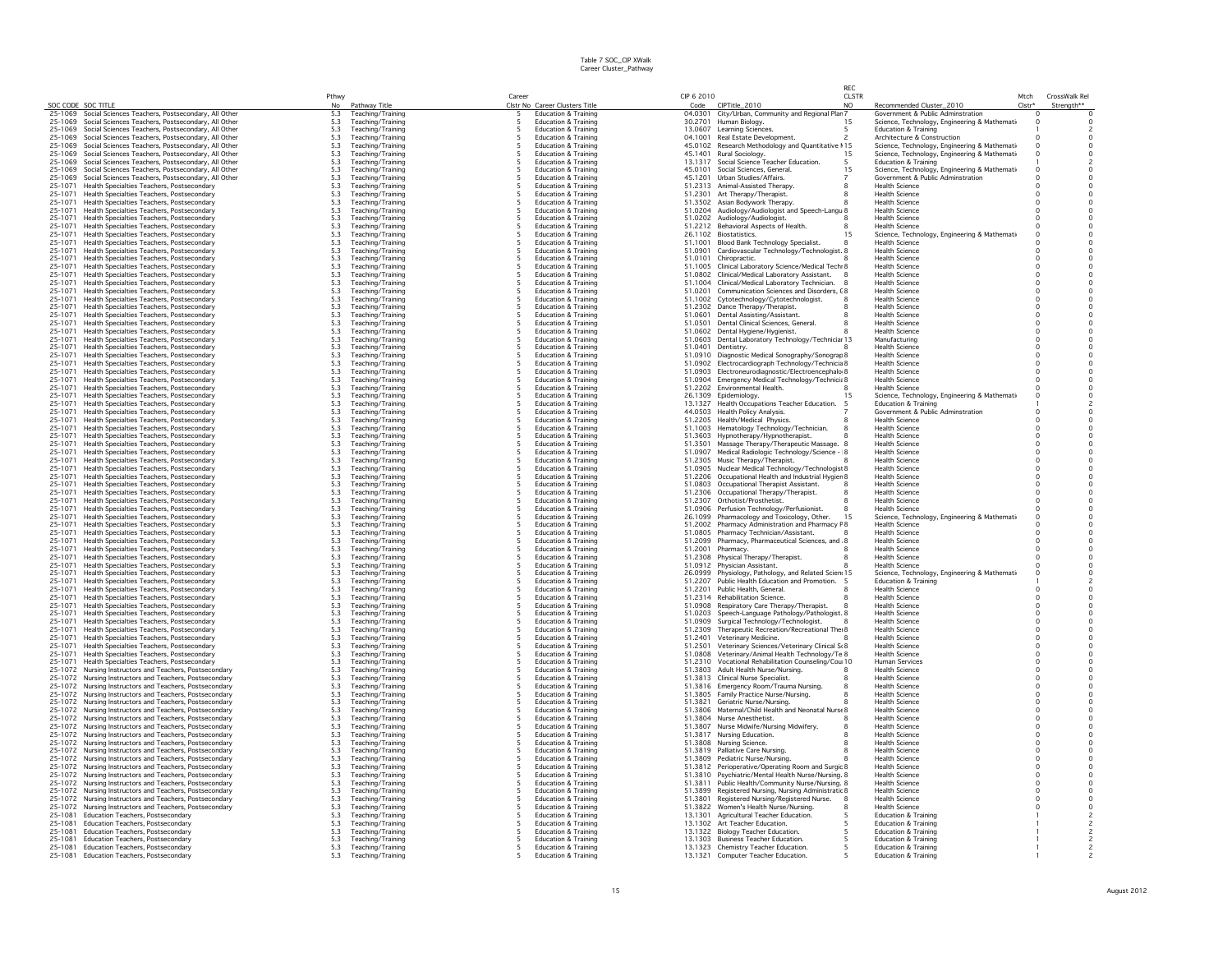|                    |                                                                                                                              | Pthwy                                     |                                        | Career |                                                                    | CIP 6 2010         |                                                                                                           | <b>CLSTR</b>    |                                                                                          | Mtch                 | CrossWalk Re                                  |
|--------------------|------------------------------------------------------------------------------------------------------------------------------|-------------------------------------------|----------------------------------------|--------|--------------------------------------------------------------------|--------------------|-----------------------------------------------------------------------------------------------------------|-----------------|------------------------------------------------------------------------------------------|----------------------|-----------------------------------------------|
| SOC CODE SOC TITLE |                                                                                                                              | No                                        | Pathway Title                          |        | Clstr No Career Clusters Title                                     | Code               | CIPTitle_2010                                                                                             | NO              | Recommended Cluster_2010                                                                 | $Clstr*$             | Strength**                                    |
| 25-1081<br>25-1081 | Education Teachers, Postsecondary                                                                                            | 5.3                                       | Teaching/Training                      |        | <b>Education &amp; Training</b>                                    | 13.1324            | Drama and Dance Teacher Education.                                                                        |                 | <b>Education &amp; Training</b>                                                          |                      |                                               |
| 25-1081            | Education Teachers, Postsecondary<br>Education Teachers, Postsecondary                                                       | 5.3<br>5.3                                | Teaching/Training<br>Teaching/Training |        | Education & Training<br><b>Education &amp; Training</b>            |                    | 13.1304 Driver and Safety Teacher Education.<br>13.1337 Earth Science Teacher Education.                  |                 | Education & Training<br><b>Education &amp; Training</b>                                  |                      |                                               |
| 25-1081            | Education Teachers, Postsecondary                                                                                            | 5.3                                       | Teaching/Training                      |        | <b>Education &amp; Training</b>                                    |                    | 44.0502 Education Policy Analysis.                                                                        |                 | Government & Public Adminstration                                                        |                      | $\circ$                                       |
| 25-1081            | Education Teachers, Postsecondary                                                                                            |                                           | Teaching/Training                      |        | <b>Education &amp; Training</b>                                    |                    | 13.0101 Education, General                                                                                |                 | <b>Education &amp; Training</b>                                                          |                      | $\overline{\phantom{a}}$                      |
| 25-1081            | Education Teachers, Postsecondary                                                                                            | $\begin{array}{c} 5.3 \\ 5.3 \end{array}$ | Teaching/Training                      |        | <b>Education &amp; Training</b>                                    |                    | 13.1305 English/Language Arts Teacher Educatior 5                                                         |                 | <b>Education &amp; Training</b>                                                          |                      |                                               |
| 25-1081            | Education Teachers, Postsecondary                                                                                            | $5.3\,$                                   | Teaching/Training                      |        | <b>Education &amp; Training</b>                                    |                    | 13.1308 Family and Consumer Sciences/Home Ecc 5                                                           |                 | <b>Education &amp; Training</b>                                                          |                      |                                               |
| 25-1081            | Education Teachers, Postsecondary                                                                                            | 5.3                                       | Teaching/Training                      |        | <b>Education &amp; Training</b>                                    | 13.1306            | Foreign Language Teacher Education.                                                                       |                 | <b>Education &amp; Training</b>                                                          |                      |                                               |
| 25-1081            | Education Teachers, Postsecondary                                                                                            | 5.3                                       | Teaching/Training                      |        | <b>Education &amp; Training</b>                                    |                    | 13.1325 French Language Teacher Education.                                                                |                 | <b>Education &amp; Training</b>                                                          |                      |                                               |
| 25-1081            | Education Teachers, Postsecondary                                                                                            | 5.3                                       | Teaching/Training                      |        | <b>Education &amp; Training</b>                                    |                    | 13.1332 Geography Teacher Education.                                                                      |                 | <b>Education &amp; Training</b>                                                          |                      | $\overline{c}$                                |
| 25-1081            | Education Teachers, Postsecondary                                                                                            | 5.3                                       | Teaching/Training                      |        | <b>Education &amp; Training</b>                                    |                    | 13.1326 German Language Teacher Education.                                                                |                 | <b>Education &amp; Training</b>                                                          |                      | $\overline{c}$                                |
| 25-1081            | <b>Education Teachers, Postsecondary</b>                                                                                     |                                           | Teaching/Training                      |        | <b>Education &amp; Training</b>                                    |                    | 13.1307 Health Teacher Education.                                                                         |                 | <b>Education &amp; Training</b>                                                          |                      | $\overline{c}$                                |
| 25-1081            | Education Teachers, Postsecondary                                                                                            | $5.3$<br>$5.3$<br>$5.3$                   | Teaching/Training                      |        | <b>Education &amp; Training</b>                                    |                    | 13.1328 History Teacher Education.                                                                        |                 | <b>Education &amp; Training</b>                                                          |                      |                                               |
| 25-1081            | Education Teachers, Postsecondary                                                                                            |                                           | Teaching/Training                      |        | <b>Education &amp; Training</b>                                    |                    | 13.0607 Learning Sciences.                                                                                |                 | Education & Training                                                                     |                      | $\overline{\mathbf{c}}$                       |
| 25-1081            | Education Teachers, Postsecondary                                                                                            | 5.3                                       | Teaching/Training                      |        | <b>Education &amp; Training</b>                                    |                    | 13.1311 Mathematics Teacher Education.                                                                    |                 | <b>Education &amp; Training</b>                                                          |                      | $\overline{c}$                                |
| 25-1081            | Education Teachers, Postsecondary                                                                                            | 5.3                                       | Teaching/Training                      |        | <b>Education &amp; Training</b>                                    |                    | 13.1312 Music Teacher Education.                                                                          |                 | <b>Education &amp; Training</b>                                                          |                      |                                               |
| 25-1081            | Education Teachers, Postsecondary                                                                                            | 5.3                                       | Teaching/Training                      |        | Education & Training                                               |                    | 13.1314 Physical Education Teaching and Coaching 5                                                        |                 | Education & Training                                                                     |                      | $\overline{c}$                                |
| 25-1081            | Education Teachers, Postsecondary                                                                                            | 5.3                                       | Teaching/Training                      |        | <b>Education &amp; Training</b>                                    |                    | 13.1329 Physics Teacher Education.                                                                        |                 | <b>Education &amp; Training</b>                                                          |                      | $\overline{c}$                                |
| 25-1081<br>25-1081 | <b>Education Teachers, Postsecondary</b><br><b>Education Teachers, Postsecondary</b>                                         | $\frac{5.3}{5.3}$                         | Teaching/Training<br>Teaching/Training |        | <b>Education &amp; Training</b><br><b>Education &amp; Training</b> |                    | 13.1315 Reading Teacher Education.                                                                        |                 | <b>Education &amp; Training</b><br><b>Education &amp; Training</b>                       |                      | $\begin{array}{c}\n2 \\ 2 \\ 2\n\end{array}$  |
| 25-1081            |                                                                                                                              |                                           |                                        |        | <b>Education &amp; Training</b>                                    |                    | 13.1310 Sales and Marketing Operations/Marketin 5<br>13.1316 Science Teacher Education/General Scien 5    |                 | <b>Education &amp; Training</b>                                                          |                      |                                               |
| 25-1081            | Education Teachers, Postsecondary<br>Education Teachers, Postsecondary                                                       | $\frac{5.3}{5.3}$                         | Teaching/Training<br>Teaching/Training |        | <b>Education &amp; Training</b>                                    | 13.1317            | Social Science Teacher Education.                                                                         |                 | <b>Education &amp; Training</b>                                                          |                      | $\overline{c}$                                |
| 25-1081            | Education Teachers, Postsecondary                                                                                            | 5.3                                       | Teaching/Training                      |        | <b>Education &amp; Training</b>                                    |                    | 13.1318 Social Studies Teacher Education.                                                                 |                 | <b>Education &amp; Training</b>                                                          |                      |                                               |
| 25-1081            | Education Teachers, Postsecondary                                                                                            | 5.3                                       | Teaching/Training                      |        | <b>Education &amp; Training</b>                                    | 13.1330            | Spanish Language Teacher Education.                                                                       |                 | Education & Training                                                                     |                      | $\overline{c}$                                |
| 25-1081            | <b>Education Teachers, Postsecondary</b>                                                                                     |                                           | Teaching/Training                      |        | <b>Education &amp; Training</b>                                    | 13.1331            | Speech Teacher Education.                                                                                 |                 | <b>Education &amp; Training</b>                                                          |                      |                                               |
| 25-1081            | Education Teachers, Postsecondary                                                                                            | $\frac{5.3}{5.3}$                         | Teaching/Training                      |        | <b>Education &amp; Training</b>                                    | 13.1319            | <b>Technical Teacher Education.</b>                                                                       |                 | <b>Education &amp; Training</b>                                                          |                      | $\frac{2}{2}$                                 |
| 25-1081            | Education Teachers, Postsecondary                                                                                            | 5.3                                       | Teaching/Training                      |        | <b>Education &amp; Training</b>                                    | 13.1309            | Technology Teacher Education/Industrial 5                                                                 |                 | <b>Education &amp; Training</b>                                                          |                      | $\mathsf z$                                   |
| 25-1081            | Education Teachers, Postsecondary                                                                                            | 5.3                                       | Teaching/Training                      |        | <b>Education &amp; Training</b>                                    |                    | 13.1320 Trade and Industrial Teacher Education. 5                                                         |                 | <b>Education &amp; Training</b>                                                          |                      | $\overline{c}$                                |
| 25-1082            | Library Science Teachers, Postsecondary                                                                                      | 5.3                                       | Teaching/Training                      |        | <b>Education &amp; Training</b>                                    |                    | 25.0102 Children and Youth Library Services.                                                              |                 | <b>Education &amp; Training</b>                                                          |                      | $\overline{c}$                                |
| 25-1082            | Library Science Teachers, Postsecondary                                                                                      | 5.3                                       | Teaching/Training                      |        | <b>Education &amp; Training</b>                                    |                    | 25.0101 Library and Information Science.                                                                  |                 | <b>Education &amp; Training</b>                                                          |                      | $\overline{c}$                                |
| 25-1111            | Criminal Justice and Law Enforcement Teachers, Postsecondary                                                                 | $\frac{5.3}{5.3}$                         | Teaching/Training                      |        | Education & Training                                               |                    | 43.0113 Corrections Administration.                                                                       | 12              | Law, Public Safety, Corrections & Security                                               |                      | $\circ$                                       |
| 25-1111            | Criminal Justice and Law Enforcement Teachers, Postsecondary                                                                 |                                           | Teaching/Training                      |        | <b>Education &amp; Training</b>                                    |                    | 43.0199 Corrections and Criminal Justice, Other.                                                          | 12              | Law, Public Safety, Corrections & Security                                               |                      | $\ddot{\mathbf{0}}$                           |
| 25-1111            | Criminal Justice and Law Enforcement Teachers, Postsecondary                                                                 | 5.3<br>5.3<br>5.3<br>5.3<br>5.3           | Teaching/Training                      |        | <b>Education &amp; Training</b>                                    |                    | 43.0102 Corrections.                                                                                      | 12              | Law, Public Safety, Corrections & Security                                               | $\Omega$             | $\mathsf{O}\xspace$                           |
| 25-1111            | Criminal Justice and Law Enforcement Teachers, Postsecondary                                                                 |                                           | Teaching/Training                      |        | <b>Education &amp; Training</b>                                    |                    | 43.0103 Criminal Justice/Law Enforcement Admin 12                                                         |                 | Law, Public Safety, Corrections & Security                                               | $\Omega$             | $\circ$                                       |
| 25-1111            | Criminal Justice and Law Enforcement Teachers, Postsecondary                                                                 |                                           | Teaching/Training                      |        | <b>Education &amp; Training</b>                                    | 43.0107            | Criminal Justice/Police Science.                                                                          | 12              | Law, Public Safety, Corrections & Security                                               | $\circ$              | $\mathsf{O}\xspace$                           |
| 25-1111            | Criminal Justice and Law Enforcement Teachers, Postsecondary                                                                 |                                           | Teaching/Training                      |        | <b>Education &amp; Training</b>                                    | 43.0104            | Criminal Justice/Safety Studies.                                                                          | 12              | Law, Public Safety, Corrections & Security                                               | $\Omega$             | $\mathsf{O}\xspace$                           |
| 25-1111            | Criminal Justice and Law Enforcement Teachers, Postsecondary                                                                 |                                           | Teaching/Training                      |        | Education & Training                                               |                    | 43.0111 Criminalistics and Criminal Science.                                                              | 12              | Law, Public Safety, Corrections & Security                                               | $\circ$              | $\mathsf{O}\xspace$                           |
| 25-1111            | Criminal Justice and Law Enforcement Teachers, Postsecondary                                                                 | 5.3                                       | Teaching/Training                      |        | <b>Education &amp; Training</b>                                    |                    | 43.0119 Critical Incident Response/Special Police (12                                                     |                 | Law, Public Safety, Corrections & Security                                               | $\circ$              | $\mathsf{O}\xspace$                           |
| 25-1111            | Criminal Justice and Law Enforcement Teachers, Postsecondary<br>Criminal Justice and Law Enforcement Teachers, Postsecondary |                                           | Teaching/Training                      |        | <b>Education &amp; Training</b>                                    |                    | 43.0123 Cultural/Archaelogical Resources Protecti 12<br>43.0116 Cyber/Computer Forensics and Countertr 12 |                 | Law, Public Safety, Corrections & Security                                               | $\circ$              | $\circ$<br>$\mathsf{O}\xspace$                |
| 25-1111<br>25-1111 | Criminal Justice and Law Enforcement Teachers, Postsecondary                                                                 | $5.3$<br>$5.3$<br>$5.3$                   | Teaching/Training                      |        | <b>Education &amp; Training</b><br><b>Education &amp; Training</b> |                    |                                                                                                           |                 | Law, Public Safety, Corrections & Security                                               | $\Omega$<br>$\Omega$ |                                               |
| 25-1111            |                                                                                                                              |                                           | Teaching/Training                      |        | <b>Education &amp; Training</b>                                    |                    | 43.0117 Financial Forensics and Fraud Investigatio 12<br>43.0106 Forensic Science and Technology.         | 12              | Law, Public Safety, Corrections & Security                                               | $\circ$              | $\mathsf{O}\xspace$                           |
| 25-1111            | Criminal Justice and Law Enforcement Teachers, Postsecondary<br>Criminal Justice and Law Enforcement Teachers, Postsecondary | $\frac{5.3}{5.3}$                         | Teaching/Training<br>Teaching/Training |        | <b>Education &amp; Training</b>                                    |                    | 43.0110 Juvenile Corrections.                                                                             | 12              | Law, Public Safety, Corrections & Security<br>Law, Public Safety, Corrections & Security | $\Omega$             | $\mathsf{O}\xspace$<br>$\mathsf{o}$           |
| 25-1111            | Criminal Justice and Law Enforcement Teachers, Postsecondary                                                                 | $5.3$                                     | Teaching/Training                      |        | <b>Education &amp; Training</b>                                    |                    | 43.0118 Law Enforcement Intelligence Analysis.                                                            | 12              | Law, Public Safety, Corrections & Security                                               | $\circ$              | $\mathsf{O}\xspace$                           |
| 25-1111            | Criminal Justice and Law Enforcement Teachers, Postsecondary                                                                 | 5.3                                       | Teaching/Training                      |        | <b>Education &amp; Training</b>                                    |                    | 43.0114 Law Enforcement Investigation and Interv 12                                                       |                 | Law, Public Safety, Corrections & Security                                               | $\circ$              | $\mathsf{O}\xspace$                           |
| 25-1111            | Criminal Justice and Law Enforcement Teachers, Postsecondary                                                                 |                                           | Teaching/Training                      |        | <b>Education &amp; Training</b>                                    |                    | 43.0115 Law Enforcement Record-Keeping and Ev 12                                                          |                 | Law, Public Safety, Corrections & Security                                               | $\circ$              | $\circ$                                       |
| 25-1111            | Criminal Justice and Law Enforcement Teachers, Postsecondary                                                                 | 5.3<br>5.3<br>5.3<br>5.3<br>5.3           | Teaching/Training                      |        | <b>Education &amp; Training</b>                                    |                    | 43.0122 Maritime Law Enforcement                                                                          | 12              | Law, Public Safety, Corrections & Security                                               | $\Omega$             | $\circ$                                       |
| 25-1111            | Criminal Justice and Law Enforcement Teachers, Postsecondary                                                                 |                                           | Teaching/Training                      |        | <b>Education &amp; Training</b>                                    |                    | 43.0120 Protective Services Operations.                                                                   | 12              | Law, Public Safety, Corrections & Security                                               | $\Omega$             |                                               |
| 25-1111            | Criminal Justice and Law Enforcement Teachers, Postsecondary                                                                 |                                           | Teaching/Training                      |        | <b>Education &amp; Training</b>                                    |                    | 43.0109 Security and Loss Prevention Services.                                                            | 12              | Law, Public Safety, Corrections & Security                                               | $\Omega$             | $_{\rm 0}^{\rm 0}$                            |
| 25-1111            | Criminal Justice and Law Enforcement Teachers, Postsecondary                                                                 |                                           | Teaching/Training                      |        | <b>Education &amp; Training</b>                                    | 43.0121            | Suspension and Debarment Investigation. 12                                                                |                 | Law, Public Safety, Corrections & Security                                               | $\circ$              | $\mathsf{O}\xspace$                           |
| 25-1111            | Criminal Justice and Law Enforcement Teachers, Postsecondary                                                                 | 5.3                                       | Teaching/Training                      |        | <b>Education &amp; Training</b>                                    |                    | 43.0304 Terrorism and Counterterrorism Operatio 12                                                        |                 | Law, Public Safety, Corrections & Security                                               | $\Omega$             | $\mathsf{O}\xspace$                           |
|                    | 25-1112 Law Teachers, Postsecondary                                                                                          | 5.3                                       | Teaching/Training                      |        | <b>Education &amp; Training</b>                                    |                    | 22.0212 Intellectual Property Law.                                                                        | 12              | Law, Public Safety, Corrections & Security                                               | $\circ$              | $\mathsf{O}\xspace$                           |
|                    | 25-1112 Law Teachers, Postsecondary                                                                                          | $\frac{5.3}{5.3}$                         | Teaching/Training                      |        | <b>Education &amp; Training</b>                                    | 22.0101 Law.       |                                                                                                           | 12              | Law, Public Safety, Corrections & Security                                               | $\Omega$             | $\circ$                                       |
|                    | 25-1112 Law Teachers, Postsecondary                                                                                          |                                           | Teaching/Training                      |        | <b>Education &amp; Training</b>                                    |                    | 22.0000 Legal Studies, General.                                                                           | 12              | Law, Public Safety, Corrections & Security                                               | $\Omega$             | $\ddot{\mathbf{0}}$                           |
| 25-1113            | Social Work Teachers, Postsecondary                                                                                          | 5.3                                       | Teaching/Training                      |        | <b>Education &amp; Training</b>                                    |                    | 51.1503 Clinical/Medical Social Work                                                                      | 10 <sup>1</sup> | <b>Human Services</b>                                                                    | $\Omega$             | $\circ$                                       |
| 25-1113            | Social Work Teachers, Postsecondary                                                                                          | $\frac{5.3}{5.3}$                         | Teaching/Training                      |        | <b>Education &amp; Training</b>                                    | 44.0799            | Social Work, Other,                                                                                       | 10 <sup>°</sup> | Human Services                                                                           |                      | $\mathsf{O}\xspace$                           |
| 25-1113            | Social Work Teachers, Postsecondary                                                                                          |                                           | Teaching/Training                      |        | <b>Education &amp; Training</b>                                    | 44.0701            | Social Work.                                                                                              | 10 <sup>1</sup> | Human Services                                                                           |                      | $\circ$                                       |
| 25-1121<br>25-1121 | Art, Drama, and Music Teachers, Postsecondary                                                                                | 5.3                                       | Teaching/Training                      |        | <b>Education &amp; Training</b><br><b>Education &amp; Training</b> | 50.0703<br>13,1302 | Art History, Criticism and Conservation.                                                                  |                 | Arts, Audio/Video Technology & Communicatic                                              |                      | $\circ$                                       |
| 25-1121            | Art, Drama, and Music Teachers, Postsecondary<br>Art, Drama, and Music Teachers, Postsecondary                               | $\frac{5.3}{5.3}$                         | Teaching/Training<br>Teaching/Training |        | <b>Education &amp; Training</b>                                    | 50.0701            | Art Teacher Education.<br>Art/Art Studies, General                                                        |                 | <b>Education &amp; Training</b><br>Arts, Audio/Video Technology & Communicatic           |                      | $\overline{c}$<br>$\mathbf 0$                 |
| 25-1121            | Art, Drama, and Music Teachers, Postsecondary                                                                                | 5.3                                       | Teaching/Training                      |        | <b>Education &amp; Training</b>                                    | 50.1099            | Arts, Entertainment, and Media Managem 3                                                                  |                 | Arts, Audio/Video Technology & Communicatic                                              |                      | $\circ$                                       |
| 25-1121            | Art, Drama, and Music Teachers, Postsecondary                                                                                | 5.3                                       | Teaching/Training                      |        | <b>Education &amp; Training</b>                                    |                    | 50.1001 Arts, Entertainment, and Media Manageme 3                                                         |                 | Arts, Audio/Video Technology & Communicatic                                              |                      | $\circ$                                       |
| 25-1121            | Art, Drama, and Music Teachers, Postsecondary                                                                                |                                           | Teaching/Training                      |        | <b>Education &amp; Training</b>                                    | 50.0302 Ballet     |                                                                                                           |                 | Arts, Audio/Video Technology & Communicatic                                              |                      | $\mathsf{O}\xspace$                           |
| 25-1121            | Art, Drama, and Music Teachers, Postsecondary                                                                                | $5.3$<br>$5.3$                            | Teaching/Training                      |        | <b>Education &amp; Training</b>                                    | 50.0914            | Brass Instruments.                                                                                        |                 | Arts, Audio/Video Technology & Communicatic                                              |                      | $\circ$                                       |
| 25-1121            | Art, Drama, and Music Teachers, Postsecondary                                                                                | 5.3                                       | Teaching/Training                      |        | <b>Education &amp; Training</b>                                    | 50.0711            | Ceramic Arts and Ceramics.                                                                                |                 | Arts, Audio/Video Technology & Communicatic                                              |                      | $\mathsf{O}\xspace$                           |
| 25-1121            | Art, Drama, and Music Teachers, Postsecondary                                                                                | 5.3                                       | Teaching/Training                      |        | <b>Education &amp; Training</b>                                    | 50,0602            | Cinematography and Film/Video Producti 3                                                                  |                 | Arts, Audio/Video Technology & Communicatic                                              |                      | $\circ$                                       |
| 25-1121            | Art, Drama, and Music Teachers, Postsecondary                                                                                | 5.3                                       | Teaching/Training                      |        | Education & Training                                               |                    | 50.0406 Commercial Photography.                                                                           |                 | Arts, Audio/Video Technology & Communicatic                                              |                      | $\circ$                                       |
| 25-1121            | Art, Drama, and Music Teachers, Postsecondary                                                                                | 5.3                                       | Teaching/Training                      |        | <b>Education &amp; Training</b>                                    | 50.0906            | Conducting                                                                                                |                 | Arts, Audio/Video Technology & Communicatic                                              |                      | $\circ$                                       |
| 25-1121            | Art, Drama, and Music Teachers, Postsecondary                                                                                | 5.3                                       | Teaching/Training                      |        | <b>Education &amp; Training</b>                                    | 50.0510            | Costume Design.                                                                                           |                 | Arts, Audio/Video Technology & Communicatic                                              |                      | $\circ$                                       |
| 25-1121            | Art, Drama, and Music Teachers, Postsecondary                                                                                | $\frac{5.3}{5.3}$                         | Teaching/Training                      |        | <b>Education &amp; Training</b>                                    | 50.0201            | Crafts/Craft Design, Folk Art and Artisan 3                                                               |                 | Arts, Audio/Video Technology & Communicatic                                              |                      | $_{\rm o}^{\rm o}$                            |
| 25-1121            | Art, Drama, and Music Teachers, Postsecondary                                                                                |                                           | Teaching/Training                      |        | <b>Education &amp; Training</b>                                    | 50,0301<br>50.0399 | Dance, General,                                                                                           |                 | Arts, Audio/Video Technology & Communicatic                                              |                      |                                               |
| 25-1121            | Art, Drama, and Music Teachers, Postsecondary                                                                                | 5.3                                       | Teaching/Training                      |        | <b>Education &amp; Training</b>                                    |                    | Dance, Other.                                                                                             |                 | Arts, Audio/Video Technology & Communicatic                                              |                      | $\circ$<br>$\circ$                            |
| 25-1121<br>25-1121 | Art, Drama, and Music Teachers, Postsecondary                                                                                | 5.3                                       | Teaching/Training                      |        | <b>Education &amp; Training</b>                                    | 50.0401            | Design and Visual Communications, Gener 3                                                                 |                 | Arts, Audio/Video Technology & Communicatic                                              |                      |                                               |
|                    | Art, Drama, and Music Teachers, Postsecondary<br>Art, Drama, and Music Teachers, Postsecondary                               | 5.3<br>5.3                                | Teaching/Training<br>Teaching/Training |        | Education & Training<br><b>Education &amp; Training</b>            | 50.0102<br>50.0507 | Digital Arts.<br>Directing and Theatrical Production.                                                     |                 | Arts, Audio/Video Technology & Communicatic                                              |                      | $\circ$<br>$\circ$                            |
| 25-1121<br>25-1121 | Art, Drama, and Music Teachers, Postsecondary                                                                                |                                           | Teaching/Training                      |        | <b>Education &amp; Training</b>                                    | 50.0607            | Documentary Production.                                                                                   |                 | Arts, Audio/Video Technology & Communicatic                                              |                      |                                               |
| 25-1121            | Art. Drama, and Music Teachers, Postsecondary                                                                                | $\frac{5.3}{5.3}$                         | Teaching/Training                      |        | <b>Education &amp; Training</b>                                    | 13.1324            | Drama and Dance Teacher Education.                                                                        |                 | Arts, Audio/Video Technology & Communicatic<br><b>Education &amp; Training</b>           |                      | $\begin{smallmatrix} 0\\ 2 \end{smallmatrix}$ |
| 25-1121            | Art, Drama, and Music Teachers, Postsecondary                                                                                | 5.3                                       | Teaching/Training                      |        | <b>Education &amp; Training</b>                                    | 50.0501            | Drama and Dramatics/Theatre Arts, Gene 3                                                                  |                 | Arts, Audio/Video Technology & Communicatic                                              |                      | $\mathsf{O}\xspace$                           |
| 25-1121            | Art, Drama, and Music Teachers, Postsecondary                                                                                | $5.3\,$                                   | Teaching/Training                      |        | <b>Education &amp; Training</b>                                    | 50.0599            | Dramatic/Theatre Arts and Stagecraft, 0 3                                                                 |                 | Arts, Audio/Video Technology & Communicatic                                              |                      | $\circ$                                       |
| 25-1121            | Art, Drama, and Music Teachers, Postsecondary                                                                                | 5.3                                       | Teaching/Training                      |        | <b>Education &amp; Training</b>                                    |                    | 50.0407 Fashion/Apparel Design.                                                                           |                 | Arts, Audio/Video Technology & Communicatic                                              |                      | $\mathsf{O}\xspace$                           |
| 25-1121            | Art, Drama, and Music Teachers, Postsecondary                                                                                | 5.3                                       | Teaching/Training                      |        | <b>Education &amp; Training</b>                                    |                    | 50.0712 Fiber, Textile and Weaving Arts                                                                   |                 | Arts, Audio/Video Technology & Communicatic                                              |                      | $\circ$                                       |
| 25-1121            | Art, Drama, and Music Teachers, Postsecondary                                                                                |                                           | Teaching/Training                      |        | <b>Education &amp; Training</b>                                    |                    | 50.0601 Film/Cinema/Video Studies.                                                                        |                 | Arts, Audio/Video Technology & Communicatic                                              |                      | $\circ$                                       |
| 25-1121            | Art, Drama, and Music Teachers, Postsecondary                                                                                | $\frac{5.3}{5.3}$                         | Teaching/Training                      |        | <b>Education &amp; Training</b>                                    |                    | 50.0699 Film/Video and Photographic Arts, Other. 3                                                        |                 | Arts, Audio/Video Technology & Communicatic                                              |                      | $\circ$                                       |
| 25-1121            | Art, Drama, and Music Teachers, Postsecondary                                                                                | 5.3                                       | Teaching/Training                      |        | <b>Education &amp; Training</b>                                    |                    | 50.1002 Fine and Studio Arts Management.                                                                  |                 | Arts, Audio/Video Technology & Communicatic                                              | $\Omega$             | $\circ$                                       |
| 25-1121            | Art, Drama, and Music Teachers, Postsecondary                                                                                | 5.3                                       | Teaching/Training                      |        | Education & Training                                               |                    | 50.0799 Fine Arts and Art Studies, Other.                                                                 |                 | Arts, Audio/Video Technology & Communicatic                                              | $\Omega$             | 0                                             |
| 25-1121            | Art, Drama, and Music Teachers, Postsecondary                                                                                | $5.3\,$                                   | Teaching/Training                      |        | <b>Education &amp; Training</b>                                    |                    | 50.0702 Fine/Studio Arts, General.                                                                        |                 | Arts, Audio/Video Technology & Communicatic                                              |                      | $\circ$                                       |
| 25-1121            | Art, Drama, and Music Teachers, Postsecondary                                                                                | $\frac{5.3}{5.3}$                         | Teaching/Training                      |        | <b>Education &amp; Training</b>                                    | 50,0409            | Graphic Design.                                                                                           |                 | Arts, Audio/Video Technology & Communicatic                                              |                      | $\mathsf{O}\xspace$                           |
| 25-1121            | Art, Drama, and Music Teachers, Postsecondary                                                                                |                                           | Teaching/Training                      |        | <b>Education &amp; Training</b>                                    |                    | 50.0404 Industrial and Product Design.                                                                    |                 | Arts, Audio/Video Technology & Communicatic                                              |                      |                                               |
| 25-1121            | Art, Drama, and Music Teachers, Postsecondary                                                                                | 5.3                                       | Teaching/Training                      |        | <b>Education &amp; Training</b>                                    |                    | 50.0706 Intermedia/Multimedia.                                                                            |                 | Arts, Audio/Video Technology & Communicatic                                              |                      | $\circ$                                       |
| 25-1121            | Art, Drama, and Music Teachers, Postsecondary                                                                                | 5.3                                       | Teaching/Training                      |        | <b>Education &amp; Training</b>                                    |                    | 50.0910 Jazz/Jazz Studies.                                                                                |                 | Arts, Audio/Video Technology & Communicatic                                              |                      | $\circ$                                       |
| 25-1121            | Art, Drama, and Music Teachers, Postsecondary                                                                                | 5.3                                       | Teaching/Training                      | 5      | <b>Education &amp; Training</b>                                    |                    | 50.0907 Keyboard Instruments.                                                                             |                 | Arts, Audio/Video Technology & Communicatic                                              | $\Omega$             | $\circ$                                       |
| 25-1121            | Art, Drama, and Music Teachers, Postsecondary                                                                                | 5.3                                       | Teaching/Training                      |        | <b>Education &amp; Training</b>                                    |                    | 50.0713 Metal and Jewelry Arts.                                                                           |                 | Arts, Audio/Video Technology & Communicatic                                              | $\Omega$             | $\circ$<br>$\circ$                            |
|                    | 25-1121 Art, Drama, and Music Teachers, Postsecondary                                                                        | 5.3                                       | Teaching/Training                      |        | Education & Training                                               |                    | 50.0902 Music History, Literature, and Theory.                                                            |                 | Arts, Audio/Video Technology & Communicatic                                              | $\circ$              |                                               |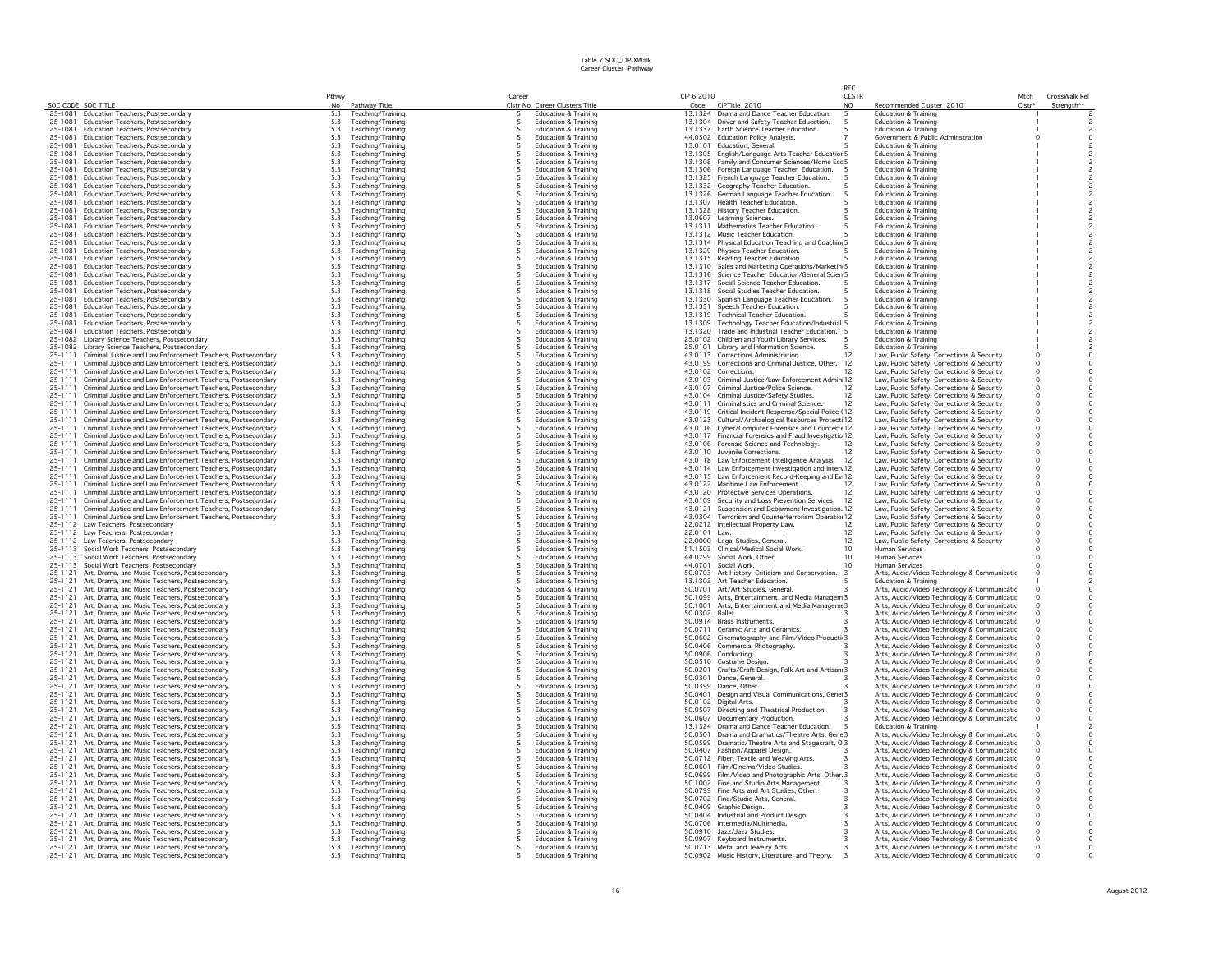|                    |                                                                                                                    | Pthwy                                     |                                        | Career |                                                                    | CIP 6 2010         |                                                                                                     | REC<br><b>CLSTR</b> |                                                                                            | Mtch     | CrossWalk Rel                              |
|--------------------|--------------------------------------------------------------------------------------------------------------------|-------------------------------------------|----------------------------------------|--------|--------------------------------------------------------------------|--------------------|-----------------------------------------------------------------------------------------------------|---------------------|--------------------------------------------------------------------------------------------|----------|--------------------------------------------|
|                    | SOC CODE SOC TITLE                                                                                                 | No                                        | Pathway Title                          |        | Clstr No Career Clusters Title                                     | Code               | CIPTitle_2010                                                                                       | NO.                 | Recommended Cluster_2010                                                                   | $Clstr*$ | Strenath**                                 |
| 25-1121            | Art, Drama, and Music Teachers, Postsecondary                                                                      | 5.3                                       | Teaching/Training                      |        | <b>Education &amp; Training</b>                                    |                    | 50.1003 Music Management.                                                                           |                     | Arts, Audio/Video Technology & Communicatic                                                | $\Omega$ |                                            |
| 25-1121            | Art, Drama, and Music Teachers, Postsecondary                                                                      | 5.3                                       | Teaching/Training                      |        | <b>Education &amp; Training</b>                                    |                    | 50.0912 Music Pedagogy.                                                                             |                     | Arts, Audio/Video Technology & Communicatic                                                | $\circ$  |                                            |
| 25-1121            | Art, Drama, and Music Teachers, Postsecondary                                                                      | 5.3                                       | Teaching/Training                      |        | <b>Education &amp; Training</b>                                    |                    | 50.0903 Music Performance, General.                                                                 |                     | Arts, Audio/Video Technology & Communicatic                                                | $\Omega$ | $\circ$                                    |
| 25-1121<br>25-1121 | Art, Drama, and Music Teachers, Postsecondary<br>Art, Drama, and Music Teachers, Postsecondary                     | 5.3<br>5.3                                | Teaching/Training<br>Teaching/Training |        | <b>Education &amp; Training</b><br><b>Education &amp; Training</b> |                    | 13.1312 Music Teacher Education.<br>50.0913 Music Technology                                        |                     | <b>Education &amp; Training</b><br>Arts, Audio/Video Technology & Communicatic             | $\Omega$ | $\overline{c}$<br>$\circ$                  |
| 25-1121            | Art, Drama, and Music Teachers, Postsecondary                                                                      | 5.3                                       | Teaching/Training                      | -5     | <b>Education &amp; Training</b>                                    |                    | 50.0904 Music Theory and Composition.                                                               |                     | Arts, Audio/Video Technology & Communicatic                                                | $\Omega$ | $\circ$                                    |
| 25-1121            | Art, Drama, and Music Teachers, Postsecondary                                                                      | 5.3                                       | Teaching/Training                      |        | <b>Education &amp; Training</b>                                    |                    | 50.0999 Music, Other                                                                                |                     | Arts, Audio/Video Technology & Communicatic                                                | $\Omega$ | $\circ$                                    |
| 25-1121            | Art, Drama, and Music Teachers, Postsecondary                                                                      |                                           | Teaching/Training                      |        | Education & Training                                               |                    | 50.0509 Musical Theatre                                                                             |                     | Arts, Audio/Video Technology & Communicatic                                                | $\Omega$ | $\mathsf 0$                                |
| 25-1121            | Art, Drama, and Music Teachers, Postsecondary                                                                      | $\frac{5.3}{5.3}$                         | Teaching/Training                      |        | <b>Education &amp; Training</b>                                    |                    | 50.0905 Musicology and Ethnomusicology                                                              |                     | Arts, Audio/Video Technology & Communicatic                                                | $\Omega$ | $\circ$                                    |
| 25-1121            | Art, Drama, and Music Teachers, Postsecondary                                                                      | 5.3                                       | Teaching/Training                      |        | <b>Education &amp; Training</b>                                    | 50.0708 Painting.  |                                                                                                     |                     | Arts, Audio/Video Technology & Communicatic                                                | $\Omega$ | $\circ$                                    |
| 25-1121            | Art, Drama, and Music Teachers, Postsecondary                                                                      | 5.3                                       | Teaching/Training                      |        | <b>Education &amp; Training</b>                                    | 50.0916            | Percussion Instruments.                                                                             |                     | Arts, Audio/Video Technology & Communicatic                                                |          | $\mathsf{O}\xspace$                        |
| 25-1121<br>25-1121 | Art, Drama, and Music Teachers, Postsecondary<br>Art, Drama, and Music Teachers, Postsecondary                     | 5.3<br>5.3                                | Teaching/Training<br>Teaching/Training |        | <b>Education &amp; Training</b><br>Education & Training            | 50.0605            | Photography.<br>50.0504 Playwriting and Screenwriting.                                              |                     | Arts, Audio/Video Technology & Communicatic<br>Arts, Audio/Video Technology & Communicatic | $\Omega$ | $\circ$<br>$\circ$                         |
| 25-1121            | Art, Drama, and Music Teachers, Postsecondary                                                                      | 5.3                                       | Teaching/Training                      |        | Education & Training                                               | 50.0710            | Printmaking.                                                                                        |                     | Arts, Audio/Video Technology & Communicatic                                                |          | $\circ$                                    |
| 25-1121            | Art, Drama, and Music Teachers, Postsecondary                                                                      | 5.3                                       | Teaching/Training                      |        | <b>Education &amp; Training</b>                                    | 50.0709            | Sculpture.                                                                                          |                     | Arts, Audio/Video Technology & Communicatic                                                | $\Omega$ | $\circ$                                    |
| 25-1121            | Art. Drama, and Music Teachers, Postsecondary                                                                      | 5.3                                       | Teaching/Training                      |        | <b>Education &amp; Training</b>                                    | 50.0911            | Stringed Instruments.                                                                               |                     | Arts, Audio/Video Technology & Communicatic                                                | $\Omega$ | $\Omega$                                   |
| 25-1121            | Art, Drama, and Music Teachers, Postsecondary                                                                      | $\frac{5.3}{5.3}$                         | Teaching/Training                      |        | <b>Education &amp; Training</b>                                    |                    | 50.0502 Technical Theatre/Theatre Design and Te 3                                                   |                     | Arts, Audio/Video Technology & Communicatic                                                | $\Omega$ | $\circ$                                    |
| 25-1121            | Art, Drama, and Music Teachers, Postsecondary                                                                      |                                           | Teaching/Training                      |        | <b>Education &amp; Training</b>                                    | 50.0505            | Theatre Literature, History and Criticism. 3                                                        |                     | Arts, Audio/Video Technology & Communicatic                                                | $\Omega$ | $\circ$                                    |
| 25-1121            | Art, Drama, and Music Teachers, Postsecondary                                                                      | $\frac{5.3}{5.3}$                         | Teaching/Training                      |        | <b>Education &amp; Training</b>                                    |                    | 50.1004 Theatre/Theatre Arts Management.                                                            |                     | Arts, Audio/Video Technology & Communicatic                                                | $\circ$  | $\circ$                                    |
| 25-1121<br>25-1121 | Art, Drama, and Music Teachers, Postsecondary                                                                      |                                           | Teaching/Training                      |        | <b>Education &amp; Training</b><br><b>Education &amp; Training</b> | 50.0101<br>50.9999 | Visual and Performing Arts, General.<br>Visual and Performing Arts, Other.                          |                     | Arts, Audio/Video Technology & Communicatic                                                |          | $\circ$<br>$\circ$                         |
| 25-1121            | Art, Drama, and Music Teachers, Postsecondary<br>Art, Drama, and Music Teachers, Postsecondary                     | 5.3<br>5.3                                | Teaching/Training<br>Teaching/Training |        | <b>Education &amp; Training</b>                                    |                    | 50.0908 Voice and Opera.                                                                            |                     | Arts, Audio/Video Technology & Communicatic<br>Arts, Audio/Video Technology & Communicatic |          | $\mathsf{O}\xspace$                        |
| 25-1121            | Art, Drama, and Music Teachers, Postsecondary                                                                      | 5.3                                       | Teaching/Training                      |        | <b>Education &amp; Training</b>                                    |                    | 50.0915 Woodwind Instruments                                                                        |                     | Arts, Audio/Video Technology & Communicatic                                                |          | $\circ$                                    |
| 25-1122            | Communications Teachers, Postsecondary                                                                             | 5.3                                       | Teaching/Training                      |        | <b>Education &amp; Training</b>                                    |                    | 09.0903 Advertising                                                                                 | 14                  | Marketing                                                                                  |          | $\Omega$                                   |
| 25-1122            | Communications Teachers, Postsecondary                                                                             | $5.3$<br>$5.3$<br>$5.3$                   | Teaching/Training                      |        | <b>Education &amp; Training</b>                                    | 09.0402            | Broadcast Journalism.                                                                               |                     | Arts, Audio/Video Technology & Communicatic                                                |          | $_{\rm 0}^{\rm 0}$                         |
| 25-1122            | Communications Teachers, Postsecondary                                                                             |                                           | Teaching/Training                      |        | <b>Education &amp; Training</b>                                    | 09.0100            | Communication, General,                                                                             |                     | Arts, Audio/Video Technology & Communicatic                                                | $\Omega$ |                                            |
| 25-1122            | Communications Teachers, Postsecondary                                                                             |                                           | Teaching/Training                      |        | Education & Training                                               | 09.9999            | Communication, Journalism, and Related   3                                                          |                     | Arts, Audio/Video Technology & Communicatic                                                | $\Omega$ | $\mathsf{O}\xspace$                        |
| 25-1122<br>25-1122 | Communications Teachers, Postsecondary<br>Communications Teachers, Postsecondary                                   | $5.3\,$                                   | Teaching/Training                      |        | <b>Education &amp; Training</b><br><b>Education &amp; Training</b> | 50,0607            | 09.0702 Digital Communication and Media/Multime 3<br>Documentary Production.                        |                     | Arts, Audio/Video Technology & Communicatic                                                | $\Omega$ | $\circ$<br>$\circ$                         |
| 25-1122            | Communications Teachers, Postsecondary                                                                             | 5.3<br>5.3                                | Teaching/Training<br>Teaching/Training |        | <b>Education &amp; Training</b>                                    |                    | 09.0905 Health Communication.                                                                       |                     | Arts, Audio/Video Technology & Communicatic<br>Marketing                                   |          | $\circ$                                    |
| 25-1122            | Communications Teachers, Postsecondary                                                                             |                                           | Teaching/Training                      |        | <b>Education &amp; Training</b>                                    | 09.0907            | International and Intercultural Communic: 3                                                         |                     | Arts, Audio/Video Technology & Communicatic                                                |          | $\circ$                                    |
| 25-1122            | Communications Teachers, Postsecondary                                                                             | $\frac{5.3}{5.3}$                         | Teaching/Training                      |        | <b>Education &amp; Training</b>                                    | 09.0499            | Journalism, Other.                                                                                  |                     | Arts, Audio/Video Technology & Communicatic                                                |          | $\ddot{\mathbf{0}}$                        |
| 25-1122            | Communications Teachers, Postsecondary                                                                             | 5.3                                       | Teaching/Training                      |        | <b>Education &amp; Training</b>                                    | 09.0401            | Journalism.                                                                                         |                     | Arts, Audio/Video Technology & Communicatic                                                |          | $\circ$                                    |
| 25-1122            | Communications Teachers, Postsecondary                                                                             | 5.3                                       | Teaching/Training                      |        | <b>Education &amp; Training</b>                                    | 09.0102            | Mass Communication/Media Studies.                                                                   |                     | Arts, Audio/Video Technology & Communicatic                                                |          | $\circ$                                    |
| 25-1122            | Communications Teachers, Postsecondary                                                                             | $\frac{5.3}{5.3}$                         | Teaching/Training                      |        | <b>Education &amp; Training</b>                                    | 09.0904            | Political Communication.                                                                            |                     | Marketing                                                                                  |          | $\mathsf{O}\xspace$                        |
| 25-1122<br>25-1122 | Communications Teachers, Postsecondary                                                                             |                                           | Teaching/Training                      |        | <b>Education &amp; Training</b><br><b>Education &amp; Training</b> | 09.0900<br>09.0902 | Public Relations, Advertising, and Applied 14                                                       |                     | Marketing                                                                                  |          | $\mathsf{O}\xspace$                        |
| 25-1122            | Communications Teachers, Postsecondary<br>Communications Teachers, Postsecondary                                   | $5.3\,$<br>5.3                            | Teaching/Training<br>Teaching/Training |        | <b>Education &amp; Training</b>                                    | 09.0701            | Public Relations/Image Management.<br>Radio and Television.                                         |                     | Marketing<br>Arts, Audio/Video Technology & Communicatic                                   |          | $\circ$<br>$\circ$                         |
| 25-1122            | Communications Teachers, Postsecondary                                                                             | 5.3                                       | Teaching/Training                      |        | <b>Education &amp; Training</b>                                    | 09.0101            | Speech Communication and Rhetoric.                                                                  |                     | Arts, Audio/Video Technology & Communicatic                                                |          | $\circ$                                    |
| 25-1122            | Communications Teachers, Postsecondary                                                                             | 5.3                                       | Teaching/Training                      |        | Education & Training                                               | 09.0906            | Sports Communication.                                                                               |                     | Arts, Audio/Video Technology & Communicatic                                                |          | $\mathsf{O}\xspace$                        |
| 25-1122            | Communications Teachers, Postsecondary                                                                             | 5.3                                       | Teaching/Training                      |        | <b>Education &amp; Training</b>                                    | 09.0908            | Technical and Scientific Communication. 3                                                           |                     | Arts, Audio/Video Technology & Communicatic                                                |          | $\circ$                                    |
| 25-1123            | English Language and Literature Teachers, Postsecondary                                                            | $\frac{5.3}{5.3}$                         | Teaching/Training                      | -5     | <b>Education &amp; Training</b>                                    | 23.1403            | American Literature (Canadian).                                                                     |                     | <b>Education &amp; Training</b>                                                            |          | $\frac{2}{2}$                              |
| 25-1123            | English Language and Literature Teachers, Postsecondary                                                            |                                           | Teaching/Training                      |        | <b>Education &amp; Training</b>                                    | 23.1402            | American Literature (United States).                                                                |                     | <b>Education &amp; Training</b>                                                            |          |                                            |
| 25-1123            | English Language and Literature Teachers, Postsecondary                                                            | $\begin{array}{c} 5.3 \\ 5.3 \end{array}$ | Teaching/Training                      |        | <b>Education &amp; Training</b>                                    | 23.1405            | Children's and Adolescent Literature.                                                               |                     | <b>Education &amp; Training</b>                                                            |          | $\overline{\mathbf{c}}$                    |
| 25-1123            | English Language and Literature Teachers, Postsecondary                                                            |                                           | Teaching/Training                      |        | <b>Education &amp; Training</b>                                    | 16.0104            | Comparative Literature.                                                                             |                     | <b>Education &amp; Training</b>                                                            |          | $\sqrt{2}$                                 |
| 25-1123<br>25-1123 | English Language and Literature Teachers, Postsecondary<br>English Language and Literature Teachers, Postsecondary | $5.3\,$<br>5.3                            | Teaching/Training<br>Teaching/Training |        | <b>Education &amp; Training</b><br><b>Education &amp; Training</b> | 23,0101            | 23.1302 Creative Writing.<br>English Language and Literature, General. 5                            |                     | Arts, Audio/Video Technology & Communicatic<br><b>Education &amp; Training</b>             |          | $\circ$                                    |
| 25-1123            | English Language and Literature Teachers, Postsecondary                                                            |                                           | Teaching/Training                      |        | <b>Education &amp; Training</b>                                    | 23.9999            | English Language and Literature/Letters, 5                                                          |                     | <b>Education &amp; Training</b>                                                            |          |                                            |
| 25-1123            | English Language and Literature Teachers, Postsecondary                                                            | $\frac{5.3}{5.3}$                         | Teaching/Training                      |        | <b>Education &amp; Training</b>                                    |                    | 23.1404 English Literature (British and Commonwr 5                                                  |                     | <b>Education &amp; Training</b>                                                            |          |                                            |
|                    | 25-1123 English Language and Literature Teachers, Postsecondary                                                    | $5.3$<br>$5.3$<br>$5.3$                   | Teaching/Training                      |        | <b>Education &amp; Training</b>                                    |                    | 13.1305 English/Language Arts Teacher Educatior 5                                                   |                     | Education & Training                                                                       |          | $\overline{c}$                             |
| 25-1123            | English Language and Literature Teachers, Postsecondary                                                            |                                           | Teaching/Training                      |        | <b>Education &amp; Training</b>                                    | 23.1401            | General Literature.                                                                                 |                     | <b>Education &amp; Training</b>                                                            |          | $\overline{c}$                             |
| 25-1123            | English Language and Literature Teachers, Postsecondary                                                            |                                           | Teaching/Training                      |        | <b>Education &amp; Training</b>                                    | 23.1499            | Literature, Other.                                                                                  |                     | <b>Education &amp; Training</b>                                                            |          | $\overline{c}$                             |
| 25-1123            | English Language and Literature Teachers, Postsecondary                                                            |                                           | Teaching/Training                      |        | Education & Training                                               |                    | 23.1303 Professional, Technical, Business, and Sci 3                                                |                     | Arts, Audio/Video Technology & Communicatic                                                |          | $\mathsf 0$                                |
| 25-1123<br>25-1123 | English Language and Literature Teachers, Postsecondary                                                            | 5.3<br>5.3<br>5.3<br>5.3                  | Teaching/Training                      |        | Education & Training<br><b>Education &amp; Training</b>            | 23.1304<br>23.1399 | Rhetoric and Composition.<br>Rhetoric and Composition/Writing Studie: 3                             |                     | Arts, Audio/Video Technology & Communicatic                                                |          | $\mathsf{O}\xspace$<br>$\circ$             |
| 25-1123            | English Language and Literature Teachers, Postsecondary<br>English Language and Literature Teachers, Postsecondary |                                           | Teaching/Training<br>Teaching/Training |        | <b>Education &amp; Training</b>                                    | 23.1301            | Writing, General.                                                                                   |                     | Arts, Audio/Video Technology & Communicatic<br>Arts, Audio/Video Technology & Communicatic |          | $\circ$                                    |
| 25-1124            | Foreign Language and Literature Teachers, Postsecondary                                                            | 5.3                                       | Teaching/Training                      |        | <b>Education &amp; Training</b>                                    | 16,0201            | African Languages, Literatures, and Lingu 5                                                         |                     | <b>Education &amp; Training</b>                                                            |          |                                            |
| 25-1124            | Foreign Language and Literature Teachers, Postsecondary                                                            | 5.3                                       | Teaching/Training                      |        | <b>Education &amp; Training</b>                                    | 16.0404            | Albanian Language and Literature.                                                                   |                     | Education & Training                                                                       |          | $\overline{c}$                             |
| 25-1124            | Foreign Language and Literature Teachers, Postsecondary                                                            | 5.3<br>5.3<br>5.3<br>5.3<br>5.3           | Teaching/Training                      |        | <b>Education &amp; Training</b>                                    | 16,1001            | American Indian/Native American Langua 5                                                            |                     | <b>Education &amp; Training</b>                                                            |          | $\overline{c}$                             |
| 25-1124            | Foreign Language and Literature Teachers, Postsecondary                                                            |                                           | Teaching/Training                      |        | <b>Education &amp; Training</b>                                    | 16.1103            | Ancient Near Eastern and Biblical Languar 5                                                         |                     | <b>Education &amp; Training</b>                                                            |          | $\overline{c}$                             |
| 25-1124            | Foreign Language and Literature Teachers, Postsecondary                                                            |                                           | Teaching/Training                      |        | <b>Education &amp; Training</b>                                    | 16.1202            | Ancient/Classical Greek Language and Lit 5                                                          |                     | <b>Education &amp; Training</b>                                                            |          | $\overline{\phantom{a}}$                   |
| 25-1124<br>25-1124 | Foreign Language and Literature Teachers, Postsecondary                                                            |                                           | Teaching/Training                      |        | <b>Education &amp; Training</b><br><b>Education &amp; Training</b> | 16.1101            | 16.0105 Applied Linguistics.                                                                        |                     | <b>Education &amp; Training</b><br><b>Education &amp; Training</b>                         |          | $\overline{c}$                             |
| 25-1124            | Foreign Language and Literature Teachers, Postsecondary<br>Foreign Language and Literature Teachers, Postsecondary | $5.3\,$                                   | Teaching/Training<br>Teaching/Training |        | <b>Education &amp; Training</b>                                    | 16.1401            | Arabic Language and Literature.<br>Australian/Oceanic/Pacific Languages, Lit 5                      |                     | <b>Education &amp; Training</b>                                                            |          | $\overline{c}$<br>$\overline{c}$           |
| 25-1124            | Foreign Language and Literature Teachers, Postsecondary                                                            |                                           | Teaching/Training                      |        | <b>Education &amp; Training</b>                                    | 16.0401            | Baltic Languages, Literatures, and Linguis 5                                                        |                     | <b>Education &amp; Training</b>                                                            |          |                                            |
| 25-1124            | Foreign Language and Literature Teachers, Postsecondary                                                            | $\frac{5.3}{5.3}$                         | Teaching/Training                      |        | <b>Education &amp; Training</b>                                    | 16.0704            | Bengali Language and Literature.                                                                    |                     | <b>Education &amp; Training</b>                                                            |          | $\overline{c}$                             |
| 25-1124            | Foreign Language and Literature Teachers, Postsecondary                                                            | 5.3                                       | Teaching/Training                      |        | <b>Education &amp; Training</b>                                    | 16.0408            | Bosnian, Serbian, and Croatian Languages 5                                                          |                     | <b>Education &amp; Training</b>                                                            |          | $\overline{c}$                             |
| 25-1124            | Foreign Language and Literature Teachers, Postsecondary                                                            | 5.3                                       | Teaching/Training                      |        | <b>Education &amp; Training</b>                                    |                    | 16.0405 Bulgarian Language and Literature.                                                          |                     | <b>Education &amp; Training</b>                                                            |          | $\overline{c}$                             |
| 25-1124            | Foreign Language and Literature Teachers, Postsecondary                                                            |                                           | Teaching/Training                      | -5     | <b>Education &amp; Training</b>                                    | 16.1403            | Burmese Language and Literature.                                                                    |                     | <b>Education &amp; Training</b>                                                            |          | $\overline{\phantom{a}}$                   |
| 25-1124<br>25-1124 | Foreign Language and Literature Teachers, Postsecondary<br>Foreign Language and Literature Teachers, Postsecondary | $5.3$<br>$5.3$<br>$5.3$<br>$5.3$          | Teaching/Training<br>Teaching/Training |        | <b>Education &amp; Training</b><br><b>Education &amp; Training</b> | 16.0907<br>16.1301 | Catalan Language and Literature.<br>Celtic Languages, Literatures, and Linguis 5                    |                     | <b>Education &amp; Training</b><br><b>Education &amp; Training</b>                         |          | $\frac{2}{2}$                              |
| 25-1124            | Foreign Language and Literature Teachers, Postsecondary                                                            |                                           | Teaching/Training                      |        | Education & Training                                               | 16.0301            | Chinese Language and Literature.                                                                    |                     | Education & Training                                                                       |          | $\sqrt{2}$                                 |
| 25-1124            | Foreign Language and Literature Teachers, Postsecondary                                                            | $5.3\,$                                   | Teaching/Training                      |        | Education & Training                                               | 16.1200            | Classics and Classical Languages, Literatu 5                                                        |                     | <b>Education &amp; Training</b>                                                            |          | $\overline{c}$                             |
| 25-1124            | Foreign Language and Literature Teachers, Postsecondary                                                            | 5.3                                       | Teaching/Training                      |        | <b>Education &amp; Training</b>                                    | 16.1299            | Classics and Classical Languages, Literatu 5                                                        |                     | <b>Education &amp; Training</b>                                                            |          | $\overline{c}$                             |
| 25-1124            | Foreign Language and Literature Teachers, Postsecondary                                                            | 5.3                                       | Teaching/Training                      |        | <b>Education &amp; Training</b>                                    | 16.0406            | Czech Language and Literature.                                                                      |                     | <b>Education &amp; Training</b>                                                            |          |                                            |
| 25-1124            | Foreign Language and Literature Teachers, Postsecondary                                                            | $\frac{5.3}{5.3}$                         | Teaching/Training                      |        | <b>Education &amp; Training</b>                                    | 16.0503            | Danish Language and Literature                                                                      |                     | Education & Training                                                                       |          | $\overline{c}$                             |
| 25-1124            | Foreign Language and Literature Teachers, Postsecondary                                                            |                                           | Teaching/Training                      |        | Education & Training                                               | 16.0504            | Dutch/Flemish Language and Literature. 5                                                            |                     | Education & Training                                                                       |          | $\overline{c}$                             |
| 25-1124<br>25-1124 | Foreign Language and Literature Teachers, Postsecondary                                                            | 5.3<br>5.3                                | Teaching/Training                      |        | <b>Education &amp; Training</b>                                    | 16.0399            | 16.0300 East Asian Languages, Literatures, and Li 5                                                 |                     | <b>Education &amp; Training</b><br><b>Education &amp; Training</b>                         |          | $\overline{c}$<br>$\overline{\phantom{a}}$ |
| 25-1124            | Foreign Language and Literature Teachers, Postsecondary                                                            |                                           | Teaching/Training                      |        | <b>Education &amp; Training</b><br><b>Education &amp; Training</b> |                    | East Asian Languages, Literatures, and Li 5                                                         |                     | <b>Education &amp; Training</b>                                                            |          | $\overline{\mathbf{c}}$                    |
| 25-1124            | Foreign Language and Literature Teachers, Postsecondary<br>Foreign Language and Literature Teachers, Postsecondary | $\frac{5.3}{5.3}$                         | Teaching/Training<br>Teaching/Training |        | <b>Education &amp; Training</b>                                    |                    | 16.1404 Filipino/Tagalog Language and Literature 5<br>13.1306 Foreign Language Teacher Education. 5 |                     | <b>Education &amp; Training</b>                                                            |          | $\overline{c}$                             |
| 25-1124            | Foreign Language and Literature Teachers, Postsecondary                                                            |                                           | Teaching/Training                      |        | <b>Education &amp; Training</b>                                    | 16.0101            | Foreign Languages and Literatures, Gene 5                                                           |                     | <b>Education &amp; Training</b>                                                            |          |                                            |
| 25-1124            | Foreign Language and Literature Teachers, Postsecondary                                                            | $\frac{5.3}{5.3}$                         | Teaching/Training                      |        | <b>Education &amp; Training</b>                                    | 16.9999            | Foreign Languages, Literatures, and Lingi 5                                                         |                     | Education & Training                                                                       |          | $\overline{c}$                             |
| 25-1124            | Foreign Language and Literature Teachers, Postsecondary                                                            | 5.3                                       | Teaching/Training                      |        | <b>Education &amp; Training</b>                                    | 16,0901            | French Language and Literature.                                                                     |                     | <b>Education &amp; Training</b>                                                            |          |                                            |
| 25-1124            | Foreign Language and Literature Teachers, Postsecondary                                                            | 5.3                                       | Teaching/Training                      |        | <b>Education &amp; Training</b>                                    |                    | 13.1325 French Language Teacher Education.                                                          |                     | <b>Education &amp; Training</b>                                                            |          | $\overline{c}$                             |
|                    | 25-1124 Foreign Language and Literature Teachers, Postsecondary                                                    | 5.3                                       | Teaching/Training                      |        | <b>Education &amp; Training</b>                                    | 16.0501            | German Language and Literature.                                                                     |                     | <b>Education &amp; Training</b>                                                            |          | $\overline{c}$                             |
| 25-1124<br>25-1124 | Foreign Language and Literature Teachers, Postsecondary<br>Foreign Language and Literature Teachers, Postsecondary | $\frac{5.3}{5.3}$                         | Teaching/Training<br>Teaching/Training |        | <b>Education &amp; Training</b><br><b>Education &amp; Training</b> | 16,0500            | 13.1326 German Language Teacher Education.                                                          |                     | <b>Education &amp; Training</b><br><b>Education &amp; Training</b>                         |          | $\frac{2}{2}$                              |
|                    | 25-1124 Foreign Language and Literature Teachers, Postsecondary                                                    |                                           | Teaching/Training                      |        | <b>Education &amp; Training</b>                                    |                    | Germanic Languages, Literatures, and Lin 5<br>16.0599 Germanic Languages, Literatures, and Lin 5    |                     | <b>Education &amp; Training</b>                                                            |          | $\overline{c}$                             |
|                    | 25-1124 Foreign Language and Literature Teachers, Postsecondary                                                    | $\begin{array}{c} 5.3 \\ 5.3 \end{array}$ | Teaching/Training                      |        | Education & Training                                               |                    | 16.1102 Hebrew Language and Literature.                                                             |                     | Education & Training                                                                       |          | $\overline{\mathbf{c}}$                    |
|                    | 25-1124 Foreign Language and Literature Teachers, Postsecondary                                                    | $5.3\,$                                   | Teaching/Training                      |        | <b>Education &amp; Training</b>                                    |                    | 16.0701 Hindi Language and Literature.                                                              |                     | Education & Training                                                                       |          | $\overline{c}$                             |
|                    | 25-1124 Foreign Language and Literature Teachers, Postsecondary                                                    | 5.3                                       | Teaching/Training                      |        | <b>Education &amp; Training</b>                                    |                    | 16.0908 Hispanic and Latin American Languages, 15                                                   |                     | <b>Education &amp; Training</b>                                                            |          |                                            |
|                    | 25-1124 Foreign Language and Literature Teachers, Postsecondary                                                    | 5.3                                       | Teaching/Training                      | 5      | Education & Training                                               |                    | 16.1503 Hungarian/Magyar Language and Literatu 5                                                    |                     | <b>Education &amp; Training</b>                                                            |          |                                            |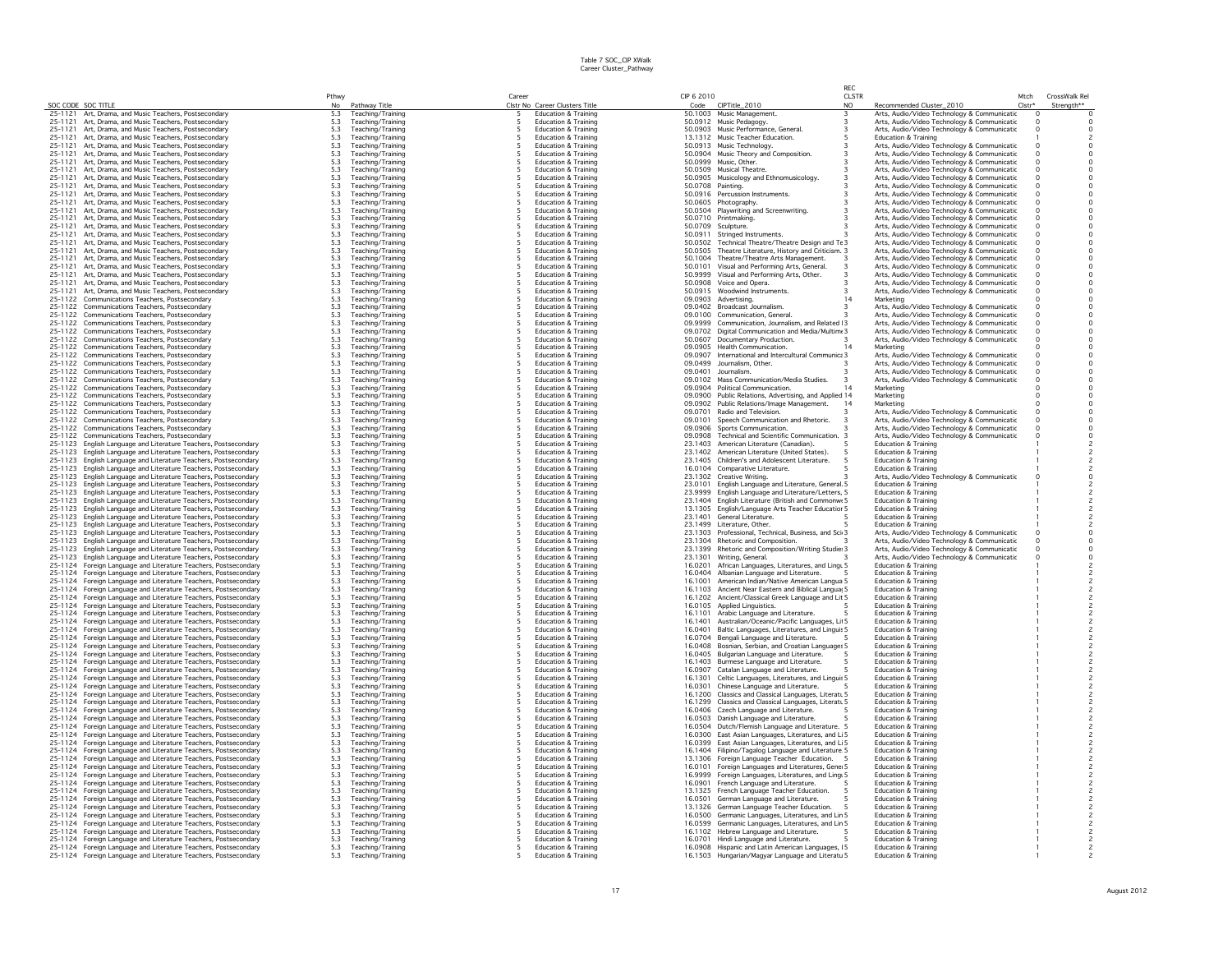|                    |                                                                                                                                    |                                                         |                                        |       |                                                                    |                    |                                                                                                           | RFC                 |                                                                      |                |                                            |
|--------------------|------------------------------------------------------------------------------------------------------------------------------------|---------------------------------------------------------|----------------------------------------|-------|--------------------------------------------------------------------|--------------------|-----------------------------------------------------------------------------------------------------------|---------------------|----------------------------------------------------------------------|----------------|--------------------------------------------|
|                    | SOC CODE SOC TITLE                                                                                                                 | Pthwy<br><b>No</b>                                      |                                        | Caree | Clstr No Career Clusters Title                                     | CIP 6 2010         |                                                                                                           | <b>CLSTR</b><br>NO. |                                                                      | Mtch<br>Clstr* | CrossWalk Rel<br>Strenath**                |
|                    | 25-1124 Foreign Language and Literature Teachers, Postsecondary                                                                    | 5.3                                                     | Pathway Title<br>Teaching/Training     | -5    | <b>Education &amp; Training</b>                                    | Code               | CIPTitle_2010<br>16.1402 Indonesian/Malay Languages and Literatu 5                                        |                     | Recommended Cluster_2010<br><b>Education &amp; Training</b>          |                |                                            |
|                    | 25-1124 Foreign Language and Literature Teachers, Postsecondary                                                                    |                                                         | Teaching/Training                      | -5    | <b>Education &amp; Training</b>                                    |                    | 16.0801 Iranian Languages, Literatures, and Lingu 5                                                       |                     | <b>Education &amp; Training</b>                                      |                |                                            |
|                    | 25-1124 Foreign Language and Literature Teachers, Postsecondary                                                                    | $\frac{5.3}{5.3}$                                       | Teaching/Training                      | 5     | <b>Education &amp; Training</b>                                    |                    | 16.0902 Italian Language and Literature.                                                                  |                     | <b>Education &amp; Training</b>                                      |                |                                            |
| 25-1124            | Foreign Language and Literature Teachers, Postsecondary                                                                            | 5.3                                                     | Teaching/Training                      | 5     | <b>Education &amp; Training</b>                                    |                    | 16.0302 Japanese Language and Literature.                                                                 |                     | <b>Education &amp; Training</b>                                      |                |                                            |
|                    | 25-1124 Foreign Language and Literature Teachers, Postsecondary                                                                    | 5.3                                                     | Teaching/Training                      |       | Education & Training                                               |                    | 16.1405 Khmer/Cambodian Language and Literatu 5                                                           |                     | <b>Education &amp; Training</b>                                      |                |                                            |
|                    | 25-1124 Foreign Language and Literature Teachers, Postsecondary                                                                    | $5.3\,$                                                 | Teaching/Training                      |       | Education & Training                                               |                    | 16.0303 Korean Language and Literature.                                                                   |                     | <b>Education &amp; Training</b>                                      |                |                                            |
|                    | 25-1124 Foreign Language and Literature Teachers, Postsecondary<br>25-1124 Foreign Language and Literature Teachers, Postsecondary | 5.3                                                     | Teaching/Training<br>Teaching/Training |       | Education & Training<br><b>Education &amp; Training</b>            |                    | 16.0103 Language Interpretation and Translation. 5<br>16.1406 Lao Language and Literature.                |                     | <b>Education &amp; Training</b><br><b>Education &amp; Training</b>   |                |                                            |
|                    | 25-1124 Foreign Language and Literature Teachers, Postsecondary                                                                    | $\frac{5.3}{5.3}$                                       | Teaching/Training                      |       | <b>Education &amp; Training</b>                                    |                    | 16.1203 Latin Language and Literature.                                                                    |                     | <b>Education &amp; Training</b>                                      |                |                                            |
|                    | 25-1124 Foreign Language and Literature Teachers, Postsecondary                                                                    | 5.3                                                     | Teaching/Training                      |       | Education & Training                                               |                    | 13.1333 Latin Teacher Education.                                                                          |                     | Education & Training                                                 |                |                                            |
|                    | 25-1124 Foreign Language and Literature Teachers, Postsecondary                                                                    | 5.3                                                     | Teaching/Training                      |       | <b>Education &amp; Training</b>                                    |                    | 16.0102 Linguistics.                                                                                      |                     | <b>Education &amp; Training</b>                                      |                |                                            |
|                    | 25-1124 Foreign Language and Literature Teachers, Postsecondary                                                                    | $5.3$<br>$5.3$<br>$5.3$<br>$5.3$                        | Teaching/Training                      | -5    | <b>Education &amp; Training</b>                                    |                    | 16.1100 Middle/Near Eastern and Semitic Languaç 5                                                         |                     | <b>Education &amp; Training</b>                                      |                |                                            |
| 25-1124            | Foreign Language and Literature Teachers, Postsecondary                                                                            |                                                         | Teaching/Training                      |       | Education & Training                                               | 16.1199            | Middle/Near Eastern and Semitic Languac 5                                                                 |                     | <b>Education &amp; Training</b>                                      |                |                                            |
|                    | 25-1124 Foreign Language and Literature Teachers, Postsecondary                                                                    |                                                         | Teaching/Training                      |       | <b>Education &amp; Training</b>                                    | 16.0601            | Modern Greek Language and Literature. 5                                                                   |                     | <b>Education &amp; Training</b>                                      |                |                                            |
|                    | 25-1124 Foreign Language and Literature Teachers, Postsecondary<br>25-1124 Foreign Language and Literature Teachers, Postsecondary |                                                         | Teaching/Training<br>Teaching/Training |       | Education & Training<br>Education & Training                       | 16.1504            | Mongolian Language and Literature.                                                                        |                     | <b>Education &amp; Training</b><br>Education & Training              |                | $\overline{\mathbf{c}}$<br>$\overline{c}$  |
| 25-1124            | Foreign Language and Literature Teachers, Postsecondary                                                                            | $5.3\,$<br>5.3                                          | Teaching/Training                      |       | <b>Education &amp; Training</b>                                    | 16,0407            | 16.0505 Norwegian Language and Literature.<br>Polish Language and Literature.                             |                     | <b>Education &amp; Training</b>                                      |                |                                            |
|                    | 25-1124 Foreign Language and Literature Teachers, Postsecondary                                                                    | 5.3                                                     | Teaching/Training                      |       | Education & Training                                               |                    | 16.0904 Portuguese Language and Literature.                                                               |                     | <b>Education &amp; Training</b>                                      |                |                                            |
|                    | 25-1124 Foreign Language and Literature Teachers, Postsecondary                                                                    |                                                         | Teaching/Training                      |       | Education & Training                                               |                    | 16.0705 Punjabi Language and Literature.                                                                  |                     | Education & Training                                                 |                |                                            |
|                    | 25-1124 Foreign Language and Literature Teachers, Postsecondary                                                                    | $\frac{5.3}{5.3}$                                       | Teaching/Training                      |       | Education & Training                                               | 16.0900            | Romance Languages, Literatures, and Lin 5                                                                 |                     | <b>Education &amp; Training</b>                                      |                |                                            |
|                    | 25-1124 Foreign Language and Literature Teachers, Postsecondary                                                                    | $\frac{5.3}{5.3}$                                       | Teaching/Training                      | -5    | <b>Education &amp; Training</b>                                    |                    | 16,0999 Romance Languages, Literatures, and Lin 5                                                         |                     | <b>Education &amp; Training</b>                                      |                | $\overline{c}$                             |
|                    | 25-1124 Foreign Language and Literature Teachers, Postsecondary                                                                    |                                                         | Teaching/Training                      | 5     | <b>Education &amp; Training</b>                                    |                    | 16.0906 Romanian Language and Literature.                                                                 |                     | <b>Education &amp; Training</b>                                      |                |                                            |
| 25-1124            | 25-1124 Foreign Language and Literature Teachers, Postsecondary                                                                    | $\frac{5.3}{5.3}$                                       | Teaching/Training                      | -5    | <b>Education &amp; Training</b><br><b>Education &amp; Training</b> |                    | 16.0402 Russian Language and Literature.                                                                  |                     | <b>Education &amp; Training</b><br><b>Education &amp; Training</b>   |                | $\overline{c}$                             |
|                    | Foreign Language and Literature Teachers, Postsecondary<br>25-1124 Foreign Language and Literature Teachers, Postsecondary         |                                                         | Teaching/Training<br>Teaching/Training |       | <b>Education &amp; Training</b>                                    |                    | 16.0702 Sanskrit and Classical Indian Languages, L5<br>16.0502 Scandinavian Languages, Literatures, and 5 |                     | <b>Education &amp; Training</b>                                      |                | $\overline{c}$                             |
| 25-1124            | Foreign Language and Literature Teachers, Postsecondary                                                                            | $\frac{5.3}{5.3}$                                       | Teaching/Training                      |       | <b>Education &amp; Training</b>                                    | 16,0400            | Slavic Languages, Literatures, and Lingui: 5                                                              |                     | <b>Education &amp; Training</b>                                      |                | $\overline{c}$                             |
|                    | 25-1124 Foreign Language and Literature Teachers, Postsecondary                                                                    | $5.3\,$                                                 | Teaching/Training                      |       | Education & Training                                               |                    | 16.0499 Slavic, Baltic, and Albanian Languages, Li 5                                                      |                     | <b>Education &amp; Training</b>                                      |                |                                            |
|                    | 25-1124 Foreign Language and Literature Teachers, Postsecondary                                                                    | 5.3                                                     | Teaching/Training                      |       | Education & Training                                               |                    | 16.0409 Slovak Language and Literature.                                                                   |                     | <b>Education &amp; Training</b>                                      |                |                                            |
|                    | 25-1124 Foreign Language and Literature Teachers, Postsecondary                                                                    | 5.3                                                     | Teaching/Training                      |       | Education & Training                                               |                    | 16.0700 South Asian Languages, Literatures, and 5                                                         |                     | <b>Education &amp; Training</b>                                      |                |                                            |
|                    | 25-1124 Foreign Language and Literature Teachers, Postsecondary                                                                    | 5.3                                                     | Teaching/Training                      | 5     | <b>Education &amp; Training</b>                                    |                    | 16,0799 South Asian Languages, Literatures, and 5                                                         |                     | <b>Education &amp; Training</b>                                      |                | $\overline{c}$                             |
| 25-1124            | Foreign Language and Literature Teachers, Postsecondary                                                                            | $\frac{5.3}{5.3}$<br>5.3                                | Teaching/Training                      |       | <b>Education &amp; Training</b>                                    |                    | 16.1499 Southeast Asian and Australasian/Pacific 5                                                        |                     | <b>Education &amp; Training</b>                                      |                |                                            |
|                    | 25-1124 Foreign Language and Literature Teachers, Postsecondary                                                                    |                                                         | Teaching/Training                      | -5    | <b>Education &amp; Training</b><br><b>Education &amp; Training</b> |                    | 16.1400 Southeast Asian Languages, Literatures, 5                                                         |                     | <b>Education &amp; Training</b><br><b>Education &amp; Training</b>   |                | $\overline{\phantom{a}}$<br>$\overline{c}$ |
|                    | 25-1124 Foreign Language and Literature Teachers, Postsecondary<br>25-1124 Foreign Language and Literature Teachers, Postsecondary | $5.3\,$                                                 | Teaching/Training<br>Teaching/Training | 5     | Education & Training                                               |                    | 16.0905 Spanish Language and Literature.<br>13.1330 Spanish Language Teacher Education.                   |                     | <b>Education &amp; Training</b>                                      |                | $\overline{c}$                             |
| 25-1124            | Foreign Language and Literature Teachers, Postsecondary                                                                            | 5.3                                                     | Teaching/Training                      |       | <b>Education &amp; Training</b>                                    | 16.0506            | Swedish Language and Literature.                                                                          |                     | <b>Education &amp; Training</b>                                      |                |                                            |
|                    | 25-1124 Foreign Language and Literature Teachers, Postsecondary                                                                    |                                                         | Teaching/Training                      |       | Education & Training                                               |                    | 16.0706 Tamil Language and Literature.                                                                    |                     | <b>Education &amp; Training</b>                                      |                |                                            |
| 25-1124            | Foreign Language and Literature Teachers, Postsecondary                                                                            | $\frac{5.3}{5.3}$                                       | Teaching/Training                      |       | <b>Education &amp; Training</b>                                    | 16.1407            | Thai Language and Literature.                                                                             |                     | Education & Training                                                 |                |                                            |
|                    | 25-1124 Foreign Language and Literature Teachers, Postsecondary                                                                    | 5.3                                                     | Teaching/Training                      |       | Education & Training                                               |                    | 16.0304 Tibetan Language and Literature.                                                                  |                     | <b>Education &amp; Training</b>                                      |                |                                            |
|                    | 25-1124 Foreign Language and Literature Teachers, Postsecondary                                                                    | 5.3                                                     | Teaching/Training                      |       | Education & Training                                               | 16.1599            | Turkic, Uralic-Altaic, Caucasian, and Centr 5                                                             |                     | Education & Training                                                 |                | $\overline{c}$                             |
|                    | 25-1124 Foreign Language and Literature Teachers, Postsecondary                                                                    | 5.3                                                     | Teaching/Training                      |       | <b>Education &amp; Training</b>                                    |                    | 16.1501 Turkish Language and Literature.                                                                  |                     | <b>Education &amp; Training</b>                                      |                | $\overline{c}$<br>$\overline{\phantom{a}}$ |
|                    | 25-1124 Foreign Language and Literature Teachers, Postsecondary                                                                    |                                                         | Teaching/Training<br>Teaching/Training | -5    | <b>Education &amp; Training</b><br><b>Education &amp; Training</b> |                    | 16.0410 Ukrainian Language and Literature.                                                                |                     | <b>Education &amp; Training</b><br><b>Education &amp; Training</b>   |                |                                            |
|                    | 25-1124 Foreign Language and Literature Teachers, Postsecondary<br>25-1124 Foreign Language and Literature Teachers, Postsecondary |                                                         | Teaching/Training                      |       | <b>Education &amp; Training</b>                                    |                    | 16.1502 Uralic Languages, Literatures, and Linguis 5<br>16.0707 Urdu Language and Literature.             |                     | <b>Education &amp; Training</b>                                      |                | $\frac{2}{2}$                              |
| 25-1124            | Foreign Language and Literature Teachers, Postsecondary                                                                            | $5.3$<br>$5.3$<br>$5.3$<br>$5.3$                        | Teaching/Training                      |       | Education & Training                                               |                    | 16.1408 Vietnamese Language and Literature.                                                               |                     | Education & Training                                                 |                | $\overline{\mathbf{c}}$                    |
|                    | 25-1125 History Teachers, Postsecondary                                                                                            | $5.3\,$                                                 | Teaching/Training                      |       | <b>Education &amp; Training</b>                                    |                    | 54.0102 American History (United States).                                                                 | 15                  | Science, Technology, Engineering & Mathemati-                        |                | $\circ$                                    |
|                    | 25-1125 History Teachers, Postsecondary                                                                                            | $5.3\,$                                                 | Teaching/Training                      |       | Education & Training                                               |                    | 54.0106 Asian History.                                                                                    | 15                  | Science, Technology, Engineering & Mathemati                         |                | $\circ$                                    |
|                    | 25-1125 History Teachers, Postsecondary                                                                                            | 5.3                                                     | Teaching/Training                      |       | Education & Training                                               |                    | 54.0107 Canadian History.                                                                                 | 15                  | Science, Technology, Engineering & Mathemati-                        |                | $\circ$                                    |
|                    | 25-1125 History Teachers, Postsecondary                                                                                            | $\frac{5.3}{5.3}$                                       | Teaching/Training                      |       | <b>Education &amp; Training</b>                                    |                    | 54.0103 European History.                                                                                 | 15                  | Science, Technology, Engineering & Mathemati-                        | $\Omega$       | $\circ$                                    |
|                    | 25-1125 History Teachers, Postsecondary<br>25-1125 History Teachers, Postsecondary                                                 | 5.3                                                     | Teaching/Training<br>Teaching/Training |       | Education & Training<br><b>Education &amp; Training</b>            |                    | 54.0104 History and Philosophy of Science and Te 15<br>13.1328 History Teacher Education.                 |                     | Science, Technology, Engineering & Mathemati<br>Education & Training |                | $\mathsf{O}\xspace$<br>$\overline{c}$      |
|                    | 25-1125 History Teachers, Postsecondary                                                                                            | 5.3                                                     | Teaching/Training                      |       | <b>Education &amp; Training</b>                                    |                    | 54.0101 History, General.                                                                                 | 1.5                 | Science, Technology, Engineering & Mathemati                         | $\Omega$       | $\Omega$                                   |
|                    | 25-1125 History Teachers, Postsecondary                                                                                            |                                                         | Teaching/Training                      | -5    | <b>Education &amp; Training</b>                                    |                    | 54.0199 History, Other.                                                                                   | 15                  | Science, Technology, Engineering & Mathemati                         | $\Omega$       | $\circ$                                    |
| 25-1125            | History Teachers, Postsecondary                                                                                                    | $\frac{5.3}{5.3}$                                       | Teaching/Training                      |       | Education & Training                                               | 54.0108            | Military History                                                                                          | 15                  | Science, Technology, Engineering & Mathemati-                        |                | $\circ$                                    |
|                    | 25-1125 History Teachers, Postsecondary                                                                                            | 5.3                                                     | Teaching/Training                      | 5     | <b>Education &amp; Training</b>                                    |                    | 54.0105 Public/Applied History.                                                                           | 15                  | Science, Technology, Engineering & Mathemati                         |                | 0                                          |
| 25-1126            | Philosophy and Religion Teachers, Postsecondary                                                                                    | $5.3\,$                                                 | Teaching/Training                      |       | <b>Education &amp; Training</b>                                    |                    | 38.0104 Applied and Professional Ethics.                                                                  | 5                   | Education & Training                                                 |                | $\overline{c}$                             |
|                    | 25-1126 Philosophy and Religion Teachers, Postsecondary                                                                            | $5.3\,$                                                 | Teaching/Training                      |       | <b>Education &amp; Training</b>                                    | 39.0201            | <b>Bible/Biblical Studies.</b>                                                                            | 10                  | Human Services                                                       |                | $\mathbf 0$                                |
| 25-1126            | Philosophy and Religion Teachers, Postsecondary<br>25-1126 Philosophy and Religion Teachers, Postsecondary                         | 5.3<br>5.3                                              | Teaching/Training<br>Teaching/Training |       | <b>Education &amp; Training</b><br>Education & Training            | 38.0202            | <b>Buddhist Studies</b><br>38.0203 Christian Studies.                                                     |                     | <b>Education &amp; Training</b><br>Education & Training              |                | $\overline{c}$                             |
|                    | 25-1126 Philosophy and Religion Teachers, Postsecondary                                                                            |                                                         | Teaching/Training                      |       | <b>Education &amp; Training</b>                                    |                    | 39.0602 Divinity/Ministry.                                                                                | 10                  | <b>Human Services</b>                                                |                | $\circ$                                    |
| 25-1126            | Philosophy and Religion Teachers, Postsecondary                                                                                    | $\frac{5.3}{5.3}$                                       | Teaching/Training                      |       | <b>Education &amp; Training</b>                                    | 38.0103            | Ethics.                                                                                                   |                     | <b>Education &amp; Training</b>                                      |                | $\overline{c}$                             |
|                    | 25-1126 Philosophy and Religion Teachers, Postsecondary                                                                            | 5.3                                                     | Teaching/Training                      | -5    | <b>Education &amp; Training</b>                                    | 38.0204            | Hindu Studies.                                                                                            |                     | <b>Education &amp; Training</b>                                      |                | $\overline{\phantom{a}}$                   |
| 25-1126            | Philosophy and Religion Teachers, Postsecondary                                                                                    | 5.3                                                     | Teaching/Training                      | 5     | <b>Education &amp; Training</b>                                    | 39.0301            | Missions/Missionary Studies and Missiolog 10                                                              |                     | <b>Human Services</b>                                                |                | $\circ$                                    |
|                    | 25-1126 Philosophy and Religion Teachers, Postsecondary                                                                            | 5.3                                                     | Teaching/Training                      | -5    | Education & Training                                               | 39.0701            | Pastoral Studies/Counseling.                                                                              | 10                  | <b>Human Services</b>                                                |                | $\mathsf{O}\xspace$                        |
| 25-1126            | Philosophy and Religion Teachers, Postsecondary                                                                                    | 5.3                                                     | Teaching/Training                      |       | <b>Education &amp; Training</b>                                    | 38,0001            | Philosophy and Religious Studies, General 5                                                               |                     | <b>Education &amp; Training</b>                                      |                | $\overline{c}$                             |
| 25-1126            | Philosophy and Religion Teachers, Postsecondary                                                                                    | $\frac{5.3}{5.3}$                                       | Teaching/Training                      |       | Education & Training                                               | 38.9999            | Philosophy and Religious Studies, Other. 5                                                                |                     | <b>Education &amp; Training</b>                                      |                | $\overline{c}$<br>$\overline{c}$           |
| 25-1126<br>25-1126 | Philosophy and Religion Teachers, Postsecondary<br>Philosophy and Religion Teachers, Postsecondary                                 | 5.3                                                     | Teaching/Training<br>Teaching/Training |       | <b>Education &amp; Training</b><br>Education & Training            | 38.0199            | Philosophy, Other.<br>38.0101 Philosophy.                                                                 |                     | Education & Training<br><b>Education &amp; Training</b>              |                | $\overline{c}$                             |
|                    | 25-1126 Philosophy and Religion Teachers, Postsecondary                                                                            | 5.3                                                     | Teaching/Training                      |       | Education & Training                                               | 39.0604            | Pre-Theology/Pre-Ministerial Studies.                                                                     | 10                  | Human Services                                                       |                | $\mathsf{O}\xspace$                        |
|                    | 25-1126 Philosophy and Religion Teachers, Postsecondary                                                                            | 5.3                                                     | Teaching/Training                      |       | <b>Education &amp; Training</b>                                    |                    | 39.0605 Rabbinical Studies.                                                                               | 10 <sup>°</sup>     | <b>Human Services</b>                                                |                | $\circ$                                    |
|                    | 25-1126 Philosophy and Religion Teachers, Postsecondary                                                                            | $\frac{5.3}{5.3}$                                       | Teaching/Training                      | 5     | <b>Education &amp; Training</b>                                    | 38.0201            | Religion/Religious Studies                                                                                | 5                   | <b>Education &amp; Training</b>                                      |                | $\overline{\phantom{a}}$                   |
| 25-1126            | Philosophy and Religion Teachers, Postsecondary                                                                                    |                                                         | Teaching/Training                      |       | <b>Education &amp; Training</b>                                    | 39,0401            | Religious Education.                                                                                      | 10                  | <b>Human Services</b>                                                |                | $\circ$                                    |
|                    | 25-1126 Philosophy and Religion Teachers, Postsecondary                                                                            | $\frac{5.3}{5.3}$                                       | Teaching/Training                      | 5     | <b>Education &amp; Training</b>                                    | 39.0501            | Religious/Sacred Music.                                                                                   | 3                   | Arts, Audio/Video Technology & Communicatic                          |                | $\Omega$                                   |
|                    | 25-1126 Philosophy and Religion Teachers, Postsecondary                                                                            |                                                         | Teaching/Training                      |       | Education & Training                                               | 39,0606<br>39.0699 | <b>Talmudic Studies</b>                                                                                   | 10                  | Human Services<br><b>Human Services</b>                              |                | 0                                          |
| 25-1126            | 25-1126 Philosophy and Religion Teachers, Postsecondary<br>Philosophy and Religion Teachers, Postsecondary                         | $5.3\,$<br>$5.3\,$                                      | Teaching/Training<br>Teaching/Training |       | <b>Education &amp; Training</b><br><b>Education &amp; Training</b> | 39.0601            | Theological and Ministerial Studies, Other 10<br>Theology/Theological Studies.                            | 10                  | <b>Human Services</b>                                                |                | $\circ$<br>$\circ$                         |
|                    | 25-1192 Home Economics Teachers, Postsecondary                                                                                     | 5.3                                                     | Teaching/Training                      |       | Education & Training                                               | 19,0201            | Business Family and Consumer Sciences/15                                                                  |                     | <b>Education &amp; Training</b>                                      |                | $\overline{c}$                             |
| 25-1192            | Home Economics Teachers, Postsecondary                                                                                             | 5.3                                                     | Teaching/Training                      |       | Education & Training                                               | 19,0708            | Child Care and Support Services Managen 10                                                                |                     | <b>Human Services</b>                                                |                | $\circ$                                    |
|                    | 25-1192 Home Economics Teachers, Postsecondary                                                                                     | 5.3                                                     | Teaching/Training                      |       | Education & Training                                               |                    | 13.1308 Family and Consumer Sciences/Home Ecc 5                                                           |                     | <b>Education &amp; Training</b>                                      |                | $\overline{c}$                             |
|                    | 25-1192 Home Economics Teachers, Postsecondary                                                                                     | 5.3                                                     | Teaching/Training                      |       | Education & Training                                               |                    | 19.0101 Family and Consumer Sciences/Human St 5                                                           |                     | <b>Education &amp; Training</b>                                      |                | $\overline{c}$                             |
|                    | 25-1192 Home Economics Teachers, Postsecondary                                                                                     | 5.3                                                     | Teaching/Training                      |       | <b>Education &amp; Training</b>                                    |                    | 19.0505 Foodservice Systems Administration/Mar 8                                                          |                     | <b>Health Science</b>                                                |                | $\Omega$                                   |
|                    | 25-1192 Home Economics Teachers, Postsecondary                                                                                     | $\begin{array}{l} 5.3 \\ 5.3 \\ 5.3 \\ 5.3 \end{array}$ | Teaching/Training                      | -5    | <b>Education &amp; Training</b>                                    | 19.0701            | Human Development and Family Studies, 5                                                                   |                     | <b>Education &amp; Training</b>                                      |                | $\overline{c}$                             |
| 25-1193<br>25-1193 | Recreation and Fitness Studies Teachers, Postsecondary                                                                             |                                                         | Teaching/Training                      |       | Education & Training<br><b>Education &amp; Training</b>            | 31.0501            | Health and Physical Education/Fitness, Gt 5<br>31.0101 Parks, Recreation and Leisure Studies.             |                     | <b>Education &amp; Training</b><br>Hospitality & Tourism             |                | $^2_{\rm O}$                               |
| 25-1193            | Recreation and Fitness Studies Teachers, Postsecondary<br>Recreation and Fitness Studies Teachers, Postsecondary                   |                                                         | Teaching/Training<br>Teaching/Training |       | <b>Education &amp; Training</b>                                    | 13.1314            | Physical Education Teaching and Coachin; 5                                                                |                     | <b>Education &amp; Training</b>                                      |                | $\overline{c}$                             |
| 25-1193            | Recreation and Fitness Studies Teachers, Postsecondary                                                                             | $5.3\,$                                                 | Teaching/Training                      |       | Education & Training                                               |                    | 31.0504 Sport and Fitness Administration/Manage 5                                                         |                     | <b>Education &amp; Training</b>                                      |                |                                            |
| 25-1193            | Recreation and Fitness Studies Teachers, Postsecondary                                                                             | 5.3                                                     | Teaching/Training                      |       | Education & Training                                               | 31.0508            | Sports Studies.                                                                                           |                     | <b>Education &amp; Training</b>                                      |                |                                            |
|                    | 25-1194 Vocational Education Teachers, Postsecondary                                                                               | $\frac{5.3}{5.3}$                                       | Teaching/Training                      |       | Education & Training                                               | 13.1301            | Agricultural Teacher Education.                                                                           |                     | <b>Education &amp; Training</b>                                      |                |                                            |
| 25-1194            | Vocational Education Teachers, Postsecondary                                                                                       |                                                         | Teaching/Training                      |       | <b>Education &amp; Training</b>                                    | 13.1303            | Business Teacher Education.                                                                               |                     | <b>Education &amp; Training</b>                                      |                |                                            |
|                    | 25-1194 Vocational Education Teachers, Postsecondary                                                                               | 5.3                                                     | Teaching/Training                      |       | Education & Training                                               |                    | 13.1327 Health Occupations Teacher Education.                                                             |                     | <b>Education &amp; Training</b>                                      |                |                                            |
|                    | 25-1194 Vocational Education Teachers, Postsecondary<br>25-1194 Vocational Education Teachers, Postsecondary                       | 5.3<br>5.3                                              | Teaching/Training<br>Teaching/Training | -5    | <b>Education &amp; Training</b><br><b>Education &amp; Training</b> |                    | 13.1310 Sales and Marketing Operations/Marketin 5<br>13.1319 Technical Teacher Education.                 |                     | <b>Education &amp; Training</b><br><b>Education &amp; Training</b>   |                |                                            |
|                    | 25-1194 Vocational Education Teachers, Postsecondary                                                                               | 5.3                                                     | Teaching/Training                      | -5    | Education & Training                                               |                    | 13.1309 Technology Teacher Education/Industrial 5                                                         |                     | Education & Training                                                 |                |                                            |
|                    | 25-1194 Vocational Education Teachers, Postsecondary                                                                               | 5.3                                                     | Teaching/Training                      |       | <b>Education &amp; Training</b>                                    |                    | 13.1320 Trade and Industrial Teacher Education. 5                                                         |                     | <b>Education &amp; Training</b>                                      |                |                                            |
|                    |                                                                                                                                    |                                                         |                                        |       |                                                                    |                    |                                                                                                           |                     |                                                                      |                |                                            |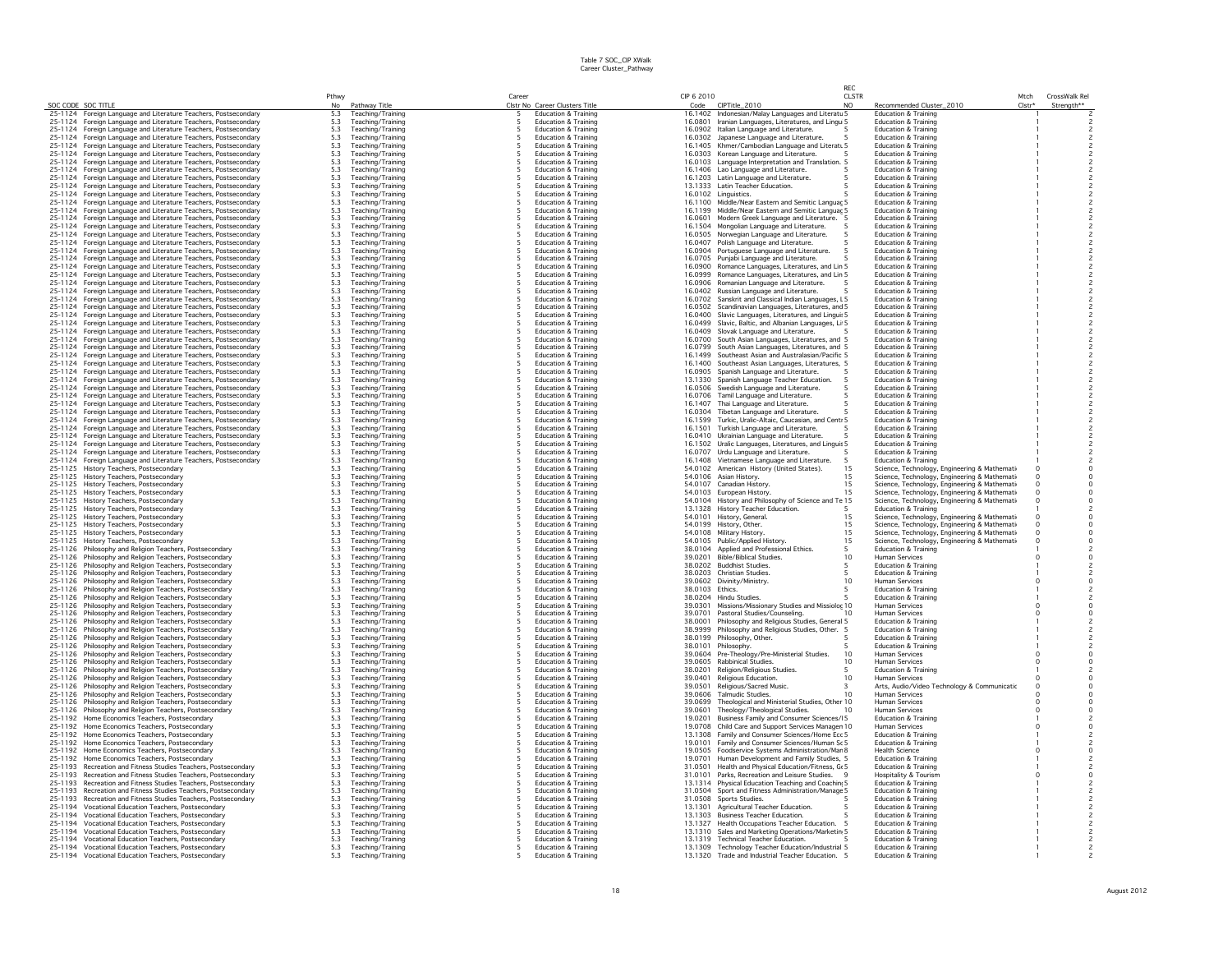|                    |                                                                                                                                                      |                   |                                        |        |                                                                    |                    |                                                                                                | RFC            |                                                                                               |                  |                                            |
|--------------------|------------------------------------------------------------------------------------------------------------------------------------------------------|-------------------|----------------------------------------|--------|--------------------------------------------------------------------|--------------------|------------------------------------------------------------------------------------------------|----------------|-----------------------------------------------------------------------------------------------|------------------|--------------------------------------------|
|                    | SOC CODE SOC TITLE                                                                                                                                   | Pthwy             |                                        | Career | Clstr No Career Clusters Title                                     | CIP 6 2010         | CIPTitle_2010                                                                                  | <b>CLSTR</b>   | Recommended Cluster 2010                                                                      | Mtch<br>$Clstr*$ | CrossWalk Rel                              |
| 25-1194            | Vocational Education Teachers, Postsecondary                                                                                                         | No<br>5.3         | Pathway Title<br>Teaching/Training     | -5     | Education & Training                                               | Code<br>49.0205    | Truck and Bus Driver/Commercial Vehicle 16                                                     | N <sub>O</sub> | Transportation, Distribution & Logistics                                                      | $\circ$          | Strength**<br>$\Omega$                     |
| 25-1199            | Postsecondary Teachers, All Other                                                                                                                    | 5.3               | Teaching/Training                      |        | <b>Education &amp; Training</b>                                    | 30.3001            | <b>Computational Science.</b>                                                                  | 15             | Science, Technology, Engineering & Mathemati                                                  | $\Omega$         | $\Omega$                                   |
| 25-1199            | Postsecondary Teachers, All Other                                                                                                                    | 5.3               | Teaching/Training                      | -5     | <b>Education &amp; Training</b>                                    |                    | 23.1302 Creative Writing                                                                       | 3              | Arts, Audio/Video Technology & Communicatic                                                   | $\Omega$         | $\Omega$                                   |
| 25-1199            | Postsecondary Teachers, All Other                                                                                                                    | 5.3               | Teaching/Training                      |        | <b>Education &amp; Training</b>                                    | 12.0509            | Culinary Science/Culinology.                                                                   |                | Agriculture, Food & Natural Resources                                                         |                  | $\Omega$                                   |
| 25-1199<br>25-1199 | Postsecondary Teachers, All Other<br>Postsecondary Teachers, All Other                                                                               | 5.3<br>5.3        | Teaching/Training<br>Teaching/Training |        | <b>Education &amp; Training</b><br><b>Education &amp; Training</b> | 30,2601<br>50.0411 | Cultural Studies/Critical Theory and Analy 15<br>Game and Interactive Media Design.            |                | Science, Technology, Engineering & Mathemati<br>Arts, Audio/Video Technology & Communicatic   | $\Omega$         | $\circ$<br>$\circ$                         |
| 25-1199            | Postsecondary Teachers, All Other                                                                                                                    | 5.3               | Teaching/Training                      |        | <b>Education &amp; Training</b>                                    |                    | 24.0102 General Studies.                                                                       |                | Education & Training                                                                          |                  |                                            |
| 25-1199            | Postsecondary Teachers, All Other                                                                                                                    | 5.3               | Teaching/Training                      |        | <b>Education &amp; Training</b>                                    | 24.0103            | Humanities/Humanistic Studies.                                                                 |                | Education & Training                                                                          |                  |                                            |
| 25-1199            | Postsecondary Teachers, All Other                                                                                                                    | 5.3               | Teaching/Training                      |        | <b>Education &amp; Training</b>                                    | 24.0101            | Liberal Arts and Sciences/Liberal Studies 5                                                    |                | <b>Education &amp; Training</b>                                                               |                  |                                            |
| 25-1199            | Postsecondary Teachers, All Other                                                                                                                    | 5.3               | Teaching/Training                      |        | <b>Education &amp; Training</b>                                    | 16.1602            | Linguistics of ASL and Other Sign Langua 5                                                     |                | <b>Education &amp; Training</b>                                                               |                  | $\overline{c}$                             |
| 25-1199<br>25-1199 | Postsecondary Teachers, All Other                                                                                                                    | 5.3<br>5.3        | Teaching/Training                      |        | <b>Education &amp; Training</b><br><b>Education &amp; Training</b> | 30,3201<br>30.2901 | Marine Sciences.<br>Maritime Studies                                                           | 15<br>15       | Science, Technology, Engineering & Mathemati                                                  | $\Omega$         | $\circ$<br>$\Omega$                        |
| 25-1199            | Postsecondary Teachers, All Other<br>Postsecondary Teachers, All Other                                                                               | 5.3               | Teaching/Training<br>Teaching/Training |        | Education & Training                                               | 40.1099            | Materials Sciences, Other                                                                      | 1.5            | Science, Technology, Engineering & Mathemati-<br>Science, Technology, Engineering & Mathemati | $\Omega$         | $\Omega$                                   |
| 25-1199            | Postsecondary Teachers, All Other                                                                                                                    | 5.3               | Teaching/Training                      |        | <b>Education &amp; Training</b>                                    |                    | 15.1503 Packaging Science.                                                                     | 15             | Science, Technology, Engineering & Mathemati-                                                 | $\Omega$         | $\circ$                                    |
| 25-1199            | Postsecondary Teachers, All Other                                                                                                                    | 5.3               | Teaching/Training                      |        | Education & Training                                               | 40.9999            | Physical Sciences, Other.                                                                      | 15             | Science, Technology, Engineering & Mathemati                                                  | $\Omega$         | $\circ$                                    |
| 25-1199            | Postsecondary Teachers, All Other                                                                                                                    | 5.3               | Teaching/Training                      |        | <b>Education &amp; Training</b>                                    | 23.1303            | Professional, Technical, Business, and Sci 3                                                   |                | Arts, Audio/Video Technology & Communicatic                                                   | $\circ$          | $\circ$                                    |
| 25-1199            | Postsecondary Teachers, All Other                                                                                                                    | 5.3               | Teaching/Training                      |        | <b>Education &amp; Training</b>                                    | 23.1304            | Rhetoric and Composition.                                                                      | 3              | Arts, Audio/Video Technology & Communicatic                                                   |                  | $\circ$                                    |
| 25-1199<br>25-1199 | Postsecondary Teachers, All Other<br>Postsecondary Teachers, All Other                                                                               | 5.3<br>5.3        | Teaching/Training<br>Teaching/Training |        | <b>Education &amp; Training</b><br><b>Education &amp; Training</b> | 30.3301<br>43.0304 | Sustainability Studies.<br>Terrorism and Counterterrorism Operatio 12                          | 15             | Science, Technology, Engineering & Mathemati-<br>Law, Public Safety, Corrections & Security   |                  | $\Omega$<br>$\circ$                        |
| 25-1199            | Postsecondary Teachers, All Other                                                                                                                    | 5.3               | Teaching/Training                      |        | <b>Education &amp; Training</b>                                    | 23.1301            | Writing, General,                                                                              |                | Arts, Audio/Video Technology & Communicatic                                                   |                  | $\Omega$                                   |
| 25-2011            | Preschool Teachers, Except Special Education                                                                                                         | 5.3               | Teaching/Training                      |        | <b>Education &amp; Training</b>                                    | 19,0708            | Child Care and Support Services Managen 10                                                     |                | Human Services                                                                                |                  |                                            |
| 25-2011            | Preschool Teachers, Except Special Education                                                                                                         | 5.3               | Teaching/Training                      |        | <b>Education &amp; Training</b>                                    |                    | 13.1210 Early Childhood Education and Teaching, 5                                              |                | <b>Education &amp; Training</b>                                                               |                  | $\overline{\phantom{0}}$                   |
| 25-2011            | Preschool Teachers, Except Special Education                                                                                                         | 5.3               | Teaching/Training                      |        | <b>Education &amp; Training</b>                                    |                    | 13.1209 Kindergarten/Preschool Education and Te 5                                              |                | <b>Education &amp; Training</b>                                                               |                  | $\overline{c}$                             |
| 25-2012            | Kindergarten Teachers, Except Special Education                                                                                                      | 5.3               | Teaching/Training                      |        | <b>Education &amp; Training</b>                                    | 13,0201            | Bilingual and Multilingual Education.                                                          |                | <b>Education &amp; Training</b>                                                               |                  | $\overline{c}$                             |
| 25-2012<br>25-2012 | Kindergarten Teachers, Except Special Education<br>Kindergarten Teachers, Except Special Education                                                   | 5.3<br>5.3        | Teaching/Training<br>Teaching/Training |        | <b>Education &amp; Training</b><br><b>Education &amp; Training</b> | 13.1209            | 13.1210 Early Childhood Education and Teaching. 5<br>Kindergarten/Preschool Education and Te 5 |                | <b>Education &amp; Training</b><br><b>Education &amp; Training</b>                            |                  | $\overline{c}$                             |
| 25-2012            | Kindergarten Teachers, Except Special Education                                                                                                      | 5.3               | Teaching/Training                      |        | <b>Education &amp; Training</b>                                    | 13.1401            | Teaching English as a Second or Foreign I 5                                                    |                | <b>Education &amp; Training</b>                                                               |                  |                                            |
| 25-2021            | Elementary School Teachers, Except Special Education                                                                                                 | 5.3               | Teaching/Training                      |        | <b>Education &amp; Training</b>                                    | 13.0201            | Bilingual and Multilingual Education.<br>-5                                                    |                | Education & Training                                                                          |                  | $\overline{c}$                             |
| 25-2021            | Elementary School Teachers, Except Special Education                                                                                                 | 5.3               | Teaching/Training                      |        | <b>Education &amp; Training</b>                                    |                    | 13.1202 Elementary Education and Teaching.<br>-5                                               |                | <b>Education &amp; Training</b>                                                               |                  | $\overline{c}$                             |
| 25-2021            | Elementary School Teachers, Except Special Education                                                                                                 | 5.3               | Teaching/Training                      |        | <b>Education &amp; Training</b>                                    |                    | 13.1338 Environmental Education.                                                               |                | <b>Education &amp; Training</b>                                                               |                  | $\overline{\phantom{a}}$                   |
| 25-2021<br>25-2021 | Elementary School Teachers, Except Special Education<br>Elementary School Teachers, Except Special Education                                         | 5.3<br>5.3        | Teaching/Training<br>Teaching/Training |        | <b>Education &amp; Training</b><br><b>Education &amp; Training</b> | 13.1206<br>13.1401 | Teacher Education, Multiple Levels.<br>Teaching English as a Second or Foreign I 5             |                | <b>Education &amp; Training</b><br><b>Education &amp; Training</b>                            |                  | $\overline{\phantom{a}}$                   |
| 25-2022            | Middle School Teachers, Except Special and Career/Technical Education                                                                                | 5.3               | Teaching/Training                      |        | <b>Education &amp; Training</b>                                    | 13.1302            | Art Teacher Education.                                                                         |                | <b>Education &amp; Training</b>                                                               |                  | $\overline{c}$                             |
| 25-2022            | Middle School Teachers, Except Special and Career/Technical Education                                                                                | 5.3               | Teaching/Training                      |        | <b>Education &amp; Training</b>                                    | 13.0201            | Bilingual and Multilingual Education.                                                          |                | <b>Education &amp; Training</b>                                                               |                  | $\overline{c}$                             |
| 25-2022            | Middle School Teachers, Except Special and Career/Technical Education                                                                                | 5.3               | Teaching/Training                      |        | <b>Education &amp; Training</b>                                    | 13.1322            | Biology Teacher Education.                                                                     |                | <b>Education &amp; Training</b>                                                               |                  |                                            |
| 25-2022            | Middle School Teachers, Except Special and Career/Technical Education                                                                                | 5.3               | Teaching/Training                      |        | <b>Education &amp; Training</b>                                    | 13.1323            | Chemistry Teacher Education.                                                                   |                | <b>Education &amp; Training</b>                                                               |                  |                                            |
| 25-2022            | Middle School Teachers, Except Special and Career/Technical Education                                                                                | 5.3               | Teaching/Training                      |        | <b>Education &amp; Training</b>                                    | 13.1321            | Computer Teacher Education.                                                                    |                | <b>Education &amp; Training</b>                                                               |                  |                                            |
| 25-2022<br>25-2022 | Middle School Teachers, Except Special and Career/Technical Education<br>Middle School Teachers, Except Special and Career/Technical Education       | 5.3<br>5.3        | Teaching/Training<br>Teaching/Training |        | Education & Training<br><b>Education &amp; Training</b>            |                    | 13.1324 Drama and Dance Teacher Education.<br>13.1337 Earth Science Teacher Education.         |                | <b>Education &amp; Training</b><br><b>Education &amp; Training</b>                            |                  | $\overline{c}$<br>$\overline{c}$           |
| 25-2022            | Middle School Teachers, Except Special and Career/Technical Education                                                                                | 5.3               | Teaching/Training                      |        | <b>Education &amp; Training</b>                                    |                    | 13.1305 English/Language Arts Teacher Educatior 5                                              |                | <b>Education &amp; Training</b>                                                               |                  | $\overline{\phantom{a}}$                   |
| 25-2022            | Middle School Teachers, Except Special and Career/Technical Education                                                                                | 5.3               | Teaching/Training                      |        | <b>Education &amp; Training</b>                                    |                    | 13.1338 Environmental Education.                                                               |                | <b>Education &amp; Training</b>                                                               |                  | $\overline{c}$                             |
| 25-2022            | Middle School Teachers, Except Special and Career/Technical Education                                                                                | 5.3               | Teaching/Training                      |        | <b>Education &amp; Training</b>                                    | 13.1308            | Family and Consumer Sciences/Home Ecc 5                                                        |                | <b>Education &amp; Training</b>                                                               |                  |                                            |
| 25-2022            | Middle School Teachers, Except Special and Career/Technical Education                                                                                | 5.3               | Teaching/Training                      |        | <b>Education &amp; Training</b>                                    |                    | 13.1306 Foreign Language Teacher Education.                                                    |                | <b>Education &amp; Training</b>                                                               |                  | $\overline{c}$                             |
| 25-2022            | Middle School Teachers, Except Special and Career/Technical Education                                                                                | 5.3               | Teaching/Training                      |        | Education & Trainin                                                | 13.1325            | French Language Teacher Education.                                                             |                | <b>Education &amp; Training</b>                                                               |                  | $\overline{c}$                             |
| 25-2022<br>25-2022 | Middle School Teachers, Except Special and Career/Technical Education<br>Middle School Teachers, Except Special and Career/Technical Education       | 5.3<br>5.3        | Teaching/Training<br>Teaching/Training |        | Education & Training<br><b>Education &amp; Training</b>            |                    | 13.1332 Geography Teacher Education.<br>13.1326 German Language Teacher Education.             | 5              | Education & Training<br><b>Education &amp; Training</b>                                       |                  |                                            |
| 25-2022            | Middle School Teachers, Except Special and Career/Technical Education                                                                                | 5.3               | Teaching/Training                      |        | <b>Education &amp; Training</b>                                    |                    | 13.1327 Health Occupations Teacher Education.                                                  | 5              | <b>Education &amp; Training</b>                                                               |                  | $\overline{\phantom{a}}$                   |
| 25-2022            | Middle School Teachers, Except Special and Career/Technical Education                                                                                | 5.3               | Teaching/Training                      |        | <b>Education &amp; Training</b>                                    |                    | 13.1307 Health Teacher Education.                                                              |                | <b>Education &amp; Training</b>                                                               |                  | $\overline{c}$                             |
| 25-2022            | Middle School Teachers, Except Special and Career/Technical Education                                                                                | 5.3               | Teaching/Training                      |        | <b>Education &amp; Training</b>                                    |                    | 13.1328 History Teacher Education.                                                             |                | <b>Education &amp; Training</b>                                                               |                  | $\overline{c}$                             |
| 25-2022            | Middle School Teachers, Except Special and Career/Technical Education                                                                                | 5.3               | Teaching/Training                      |        | <b>Education &amp; Training</b>                                    |                    | 13.1203 Junior High/Intermediate/Middle School E 5                                             |                | <b>Education &amp; Training</b>                                                               |                  | $\overline{\phantom{0}}$                   |
| 25-2022<br>25-2022 | Middle School Teachers, Except Special and Career/Technical Education                                                                                | 5.3               | Teaching/Training                      |        | <b>Education &amp; Training</b><br><b>Education &amp; Training</b> |                    | 13.1333 Latin Teacher Education.<br>13.1311 Mathematics Teacher Education.                     | 5              | <b>Education &amp; Training</b><br><b>Education &amp; Training</b>                            |                  | $\overline{\phantom{0}}$<br>$\overline{c}$ |
| 25-2022            | Middle School Teachers, Except Special and Career/Technical Education<br>Middle School Teachers, Except Special and Career/Technical Education       | $5.3$<br>$5.3$    | Teaching/Training<br>Teaching/Training |        | <b>Education &amp; Training</b>                                    | 13.1312            | Music Teacher Education.                                                                       |                | <b>Education &amp; Training</b>                                                               |                  |                                            |
| 25-2022            | Middle School Teachers, Except Special and Career/Technical Education                                                                                | 5.3               | Teaching/Training                      |        | <b>Education &amp; Trainin</b>                                     |                    | 13.1314 Physical Education Teaching and Coaching 5                                             |                | <b>Education &amp; Training</b>                                                               |                  | $\overline{c}$                             |
| 25-2022            | Middle School Teachers, Except Special and Career/Technical Education                                                                                | 5.3               | Teaching/Training                      |        | <b>Education &amp; Training</b>                                    | 13.1315            | Reading Teacher Education.                                                                     |                | <b>Education &amp; Training</b>                                                               |                  |                                            |
| 25-2022            | Middle School Teachers, Except Special and Career/Technical Education                                                                                | 5.3               | Teaching/Training                      |        | <b>Education &amp; Training</b>                                    |                    | 13.1316 Science Teacher Education/General Scien 5                                              |                | <b>Education &amp; Training</b>                                                               |                  |                                            |
| 25-2022            | Middle School Teachers, Except Special and Career/Technical Education                                                                                | 5.3               | Teaching/Training                      |        | <b>Education &amp; Training</b>                                    | 13.1317            | Social Science Teacher Education.                                                              |                | Education & Training                                                                          |                  | $\overline{c}$                             |
| 25-2022<br>25-2022 | Middle School Teachers, Except Special and Career/Technical Education<br>Middle School Teachers, Except Special and Career/Technical Education       | 5.3               | Teaching/Training<br>Teaching/Training |        | <b>Education &amp; Training</b><br><b>Education &amp; Training</b> | 13,1318<br>13.1330 | Social Studies Teacher Education.<br>Spanish Language Teacher Education.                       | 5              | <b>Education &amp; Training</b><br><b>Education &amp; Training</b>                            |                  | $\overline{c}$<br>$\overline{\phantom{a}}$ |
| 25-2022            | Middle School Teachers, Except Special and Career/Technical Education                                                                                | $\frac{5.3}{5.3}$ | Teaching/Training                      |        | <b>Education &amp; Training</b>                                    | 13.1331            | Speech Teacher Education.                                                                      |                | <b>Education &amp; Training</b>                                                               |                  | $\overline{\phantom{0}}$                   |
| 25-2022            | Middle School Teachers, Except Special and Career/Technical Education                                                                                | 5.3               | Teaching/Training                      |        | <b>Education &amp; Training</b>                                    | 13.1401            | Teaching English as a Second or Foreign I 5                                                    |                | <b>Education &amp; Training</b>                                                               |                  | $\overline{c}$                             |
| 25-2022            | Middle School Teachers, Except Special and Career/Technical Education                                                                                | $5.3$             | Teaching/Training                      |        | <b>Education &amp; Training</b>                                    | 13.1309            | Technology Teacher Education/Industrial 5                                                      |                | <b>Education &amp; Training</b>                                                               |                  | $\overline{c}$                             |
| 25-2023            | Career/Technical Education Teachers, Middle School                                                                                                   | 5.3               | Teaching/Training                      |        | <b>Education &amp; Training</b>                                    | 13.1301            | Agricultural Teacher Education.                                                                |                | <b>Education &amp; Training</b>                                                               |                  | $\overline{c}$                             |
| 25-2023<br>25-2023 | Career/Technical Education Teachers, Middle School<br>Career/Technical Education Teachers, Middle School                                             | 5.3<br>5.3        | Teaching/Training<br>Teaching/Training |        | <b>Education &amp; Training</b><br>Education & Training            | 13.1303<br>13.1308 | Business Teacher Education.<br>Family and Consumer Sciences/Home Ecc 5                         |                | <b>Education &amp; Training</b><br><b>Education &amp; Training</b>                            |                  | $\overline{c}$                             |
| 25-2023            | Career/Technical Education Teachers, Middle School                                                                                                   | 5.3               | Teaching/Training                      |        | <b>Education &amp; Training</b>                                    | 13.1327            | Health Occupations Teacher Education.                                                          |                | <b>Education &amp; Training</b>                                                               |                  |                                            |
| 25-2023            | Career/Technical Education Teachers, Middle School                                                                                                   | 5.3               | Teaching/Training                      |        | <b>Education &amp; Training</b>                                    |                    | 13.1310 Sales and Marketing Operations/Marketin 5                                              |                | <b>Education &amp; Training</b>                                                               |                  | $\overline{\phantom{a}}$                   |
| 25-2023            | Career/Technical Education Teachers, Middle School                                                                                                   | 5.3               | Teaching/Training                      |        | <b>Education &amp; Training</b>                                    |                    | 13.1319 Technical Teacher Education.                                                           |                | <b>Education &amp; Training</b>                                                               |                  | $\overline{c}$                             |
| 25-2023            | Career/Technical Education Teachers, Middle School                                                                                                   | 5.3               | Teaching/Training                      |        | <b>Education &amp; Training</b>                                    | 13.1309            | Technology Teacher Education/Industrial 5                                                      |                | <b>Education &amp; Training</b>                                                               |                  | $\overline{\phantom{a}}$                   |
| 25-2023<br>25-2031 | Career/Technical Education Teachers, Middle School<br>Secondary School Teachers, Except Special and Career/Technical Education                       | 5.3<br>5.3        | Teaching/Training<br>Teaching/Training |        | <b>Education &amp; Training</b><br><b>Education &amp; Training</b> | 13.1320<br>13.1302 | Trade and Industrial Teacher Education.<br>- 5<br>Art Teacher Education.                       |                | <b>Education &amp; Training</b><br><b>Education &amp; Training</b>                            |                  |                                            |
| 25-2031            | Secondary School Teachers, Except Special and Career/Technical Education                                                                             | $5.3$             | Teaching/Training                      |        | <b>Education &amp; Training</b>                                    | 50.0701            | Art/Art Studies, General,                                                                      |                | Arts, Audio/Video Technology & Communicatic                                                   |                  |                                            |
| 25-2031            | Secondary School Teachers, Except Special and Career/Technical Education                                                                             | 5.3               | Teaching/Training                      |        | <b>Education &amp; Training</b>                                    | 13.0201            | Bilingual and Multilingual Education.                                                          | 5              | <b>Education &amp; Training</b>                                                               |                  |                                            |
| 25-2031            | Secondary School Teachers, Except Special and Career/Technical Education                                                                             | 5.3               | Teaching/Training                      |        | <b>Education &amp; Training</b>                                    | 13.1322            | Biology Teacher Education.                                                                     |                | <b>Education &amp; Training</b>                                                               |                  |                                            |
| 25-2031            | Secondary School Teachers, Except Special and Career/Technical Education                                                                             | 5.3               | Teaching/Training                      |        | <b>Education &amp; Training</b>                                    | 26.0101            | Biology/Biological Sciences, General.                                                          | 15             | Science, Technology, Engineering & Mathemati-                                                 |                  |                                            |
| 25-2031<br>25-2031 | Secondary School Teachers, Except Special and Career/Technical Education<br>Secondary School Teachers, Except Special and Career/Technical Education | 5.3<br>5.3        | Teaching/Training<br>Teaching/Training |        | <b>Education &amp; Training</b><br><b>Education &amp; Training</b> | 13.1323<br>40.0501 | Chemistry Teacher Education.<br>Chemistry, General,                                            | 5<br>15        | <b>Education &amp; Training</b><br>Science, Technology, Engineering & Mathematio              |                  |                                            |
| 25-2031            | Secondary School Teachers, Except Special and Career/Technical Education                                                                             | 5.3               | Teaching/Training                      |        | <b>Education &amp; Training</b>                                    | 13.1321            | Computer Teacher Education.                                                                    | 5              | <b>Education &amp; Training</b>                                                               |                  |                                            |
| 25-2031            | Secondary School Teachers, Except Special and Career/Technical Education                                                                             | 5.3               | Teaching/Training                      |        | <b>Education &amp; Training</b>                                    |                    | 13.1324 Drama and Dance Teacher Education.                                                     | -5             | <b>Education &amp; Training</b>                                                               |                  | $\overline{\phantom{a}}$                   |
| 25-2031            | Secondary School Teachers, Except Special and Career/Technical Education                                                                             | 5.3               | Teaching/Training                      |        | <b>Education &amp; Training</b>                                    | 13.1304            | Driver and Safety Teacher Education.                                                           |                | <b>Education &amp; Training</b>                                                               |                  |                                            |
| 25-2031            | Secondary School Teachers, Except Special and Career/Technical Education                                                                             | 5.3               | Teaching/Training                      |        | <b>Education &amp; Training</b>                                    |                    | 13.1337 Earth Science Teacher Education.                                                       |                | <b>Education &amp; Training</b>                                                               |                  |                                            |
| 25-2031            | Secondary School Teachers, Except Special and Career/Technical Education                                                                             | 5.3               | Teaching/Training                      |        | <b>Education &amp; Training</b>                                    | 23.0101            | English Language and Literature, General. 5                                                    |                | <b>Education &amp; Training</b>                                                               |                  |                                            |
| 25-2031<br>25-2031 | Secondary School Teachers, Except Special and Career/Technical Education<br>Secondary School Teachers, Except Special and Career/Technical Education | 5.3<br>5.3        | Teaching/Training<br>Teaching/Training |        | <b>Education &amp; Training</b><br><b>Education &amp; Training</b> | 13.1305<br>13.1338 | English/Language Arts Teacher Educatior 5<br>Environmental Education.                          |                | <b>Education &amp; Training</b><br><b>Education &amp; Training</b>                            |                  | $\overline{c}$                             |
| 25-2031            | Secondary School Teachers, Except Special and Career/Technical Education                                                                             | 5.3               | Teaching/Training                      |        | <b>Education &amp; Training</b>                                    |                    | 13.1308 Family and Consumer Sciences/Home Ecc 5                                                |                | <b>Education &amp; Training</b>                                                               |                  |                                            |
| 25-2031            | Secondary School Teachers, Except Special and Career/Technical Education                                                                             | 5.3               | Teaching/Training                      |        | <b>Education &amp; Training</b>                                    | 19.0101            | Family and Consumer Sciences/Human Sc 5                                                        |                | <b>Education &amp; Training</b>                                                               |                  |                                            |
| 25-2031            | Secondary School Teachers, Except Special and Career/Technical Education                                                                             | 5.3               | Teaching/Training                      |        | <b>Education &amp; Training</b>                                    |                    | 13.1306 Foreign Language Teacher Education. 5                                                  |                | <b>Education &amp; Training</b>                                                               |                  | $\overline{c}$                             |
| 25-2031            | Secondary School Teachers, Except Special and Career/Technical Education                                                                             | 5.3               | Teaching/Training                      |        | <b>Education &amp; Training</b>                                    | 16,0101            | Foreign Languages and Literatures, Gene 5                                                      |                | <b>Education &amp; Training</b>                                                               |                  | $\overline{c}$                             |
| 25-2031<br>25-2031 | Secondary School Teachers, Except Special and Career/Technical Education<br>Secondary School Teachers, Except Special and Career/Technical Education | 5.3<br>5.3        | Teaching/Training<br>Teaching/Training |        | <b>Education &amp; Training</b><br><b>Education &amp; Training</b> | 16.0901            | French Language and Literature.<br>13.1325 French Language Teacher Education.                  | -5             | <b>Education &amp; Training</b><br><b>Education &amp; Training</b>                            |                  | $\overline{\phantom{0}}$                   |
| 25-2031            | Secondary School Teachers, Except Special and Career/Technical Education                                                                             | 5.3               | Teaching/Training                      |        | <b>Education &amp; Training</b>                                    |                    | 13.1332 Geography Teacher Education.                                                           |                | <b>Education &amp; Training</b>                                                               |                  |                                            |
| 25-2031            | Secondary School Teachers, Except Special and Career/Technical Education                                                                             | 5.3               | Teaching/Training                      |        | <b>Education &amp; Training</b>                                    |                    | 13.1326 German Language Teacher Education.<br>- 5                                              |                | <b>Education &amp; Training</b>                                                               |                  |                                            |
| 25-2031            | Secondary School Teachers, Except Special and Career/Technical Education                                                                             | 5.3               | Teaching/Training                      |        | <b>Education &amp; Training</b>                                    |                    | 16.0500 Germanic Languages, Literatures, and Lin 5                                             |                | <b>Education &amp; Training</b>                                                               |                  |                                            |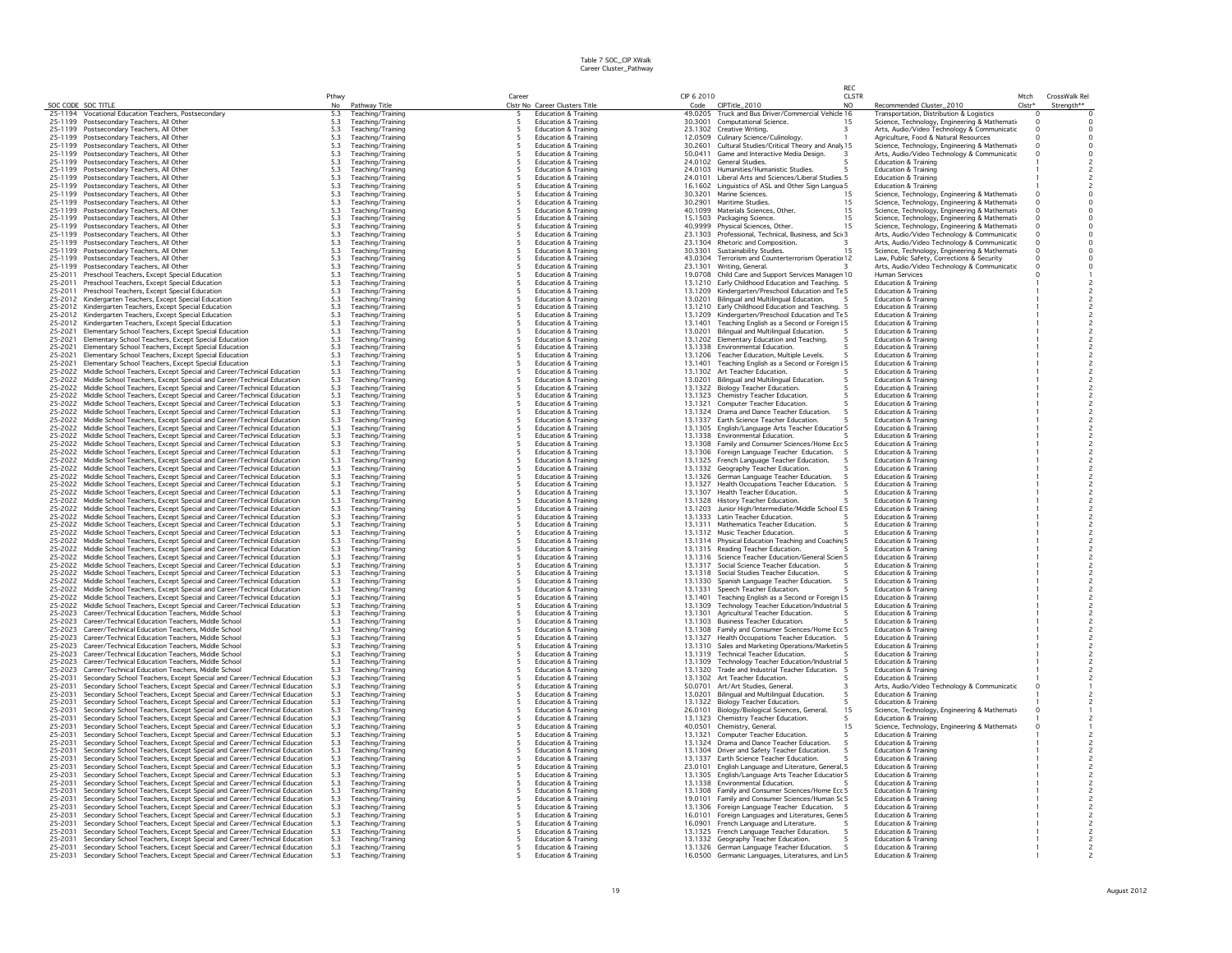|                               |                                                                                                                                                      |                                                  |                                        |                                                                         |            |                                                                                                            | RFC            |                                                                                  |          |                                           |
|-------------------------------|------------------------------------------------------------------------------------------------------------------------------------------------------|--------------------------------------------------|----------------------------------------|-------------------------------------------------------------------------|------------|------------------------------------------------------------------------------------------------------------|----------------|----------------------------------------------------------------------------------|----------|-------------------------------------------|
|                               |                                                                                                                                                      | Pthwy                                            |                                        | Caree                                                                   | CIP 6 2010 |                                                                                                            | <b>CLSTR</b>   |                                                                                  | Mtch     | CrossWalk Rel                             |
| SOC CODE SOC TITLE<br>25-2031 | Secondary School Teachers, Except Special and Career/Technical Education                                                                             | No<br>5.3                                        | Pathway Title<br>Teaching/Training     | Clstr No Career Clusters Title<br><b>Education &amp; Training</b><br>-5 |            | Code CIPTitle_2010<br>13.1307 Health Teacher Education.<br>-5                                              | N <sub>O</sub> | Recommended Cluster_2010<br><b>Education &amp; Training</b>                      | $Clstr*$ | Strenath**                                |
| 25-2031                       | Secondary School Teachers, Except Special and Career/Technical Education                                                                             | 5.3                                              | Teaching/Training                      | <b>Education &amp; Training</b>                                         |            | 13.1328 History Teacher Education.                                                                         |                | <b>Education &amp; Training</b>                                                  |          |                                           |
| 25-2031                       | Secondary School Teachers, Except Special and Career/Technical Education                                                                             | 5.3                                              | Teaching/Training                      | 5<br><b>Education &amp; Training</b>                                    |            | 54.0101 History, General.                                                                                  | 15             | Science, Technology, Engineering & Mathemati-                                    | $\Omega$ |                                           |
| 25-2031                       | Secondary School Teachers, Except Special and Career/Technical Education                                                                             | 5.3                                              | Teaching/Training                      | <b>Education &amp; Training</b><br>5                                    |            | 13.1203 Junior High/Intermediate/Middle School E 5                                                         |                | <b>Education &amp; Training</b>                                                  |          |                                           |
| 25-2031                       | Secondary School Teachers, Except Special and Career/Technical Education                                                                             | 5.3                                              | Teaching/Training                      | Education & Training                                                    |            | 16.1203 Latin Language and Literature.                                                                     |                | <b>Education &amp; Training</b>                                                  |          |                                           |
| 25-2031<br>25-2031            | Secondary School Teachers, Except Special and Career/Technical Education<br>Secondary School Teachers, Except Special and Career/Technical Education | 5.3<br>5.3                                       | Teaching/Training<br>Teaching/Training | Education & Training<br>Education & Training                            |            | 13.1333 Latin Teacher Education.<br>13.1311 Mathematics Teacher Education.                                 |                | Education & Training<br><b>Education &amp; Training</b>                          |          |                                           |
| 25-2031                       | Secondary School Teachers, Except Special and Career/Technical Education                                                                             | 5.3                                              | Teaching/Training                      | Education & Training                                                    |            | 27.0101 Mathematics, General.                                                                              | 15             | Science, Technology, Engineering & Mathemati-                                    |          |                                           |
| 25-2031                       | Secondary School Teachers, Except Special and Career/Technical Education                                                                             | 5.3                                              | Teaching/Training                      | <b>Education &amp; Training</b>                                         |            | 13.1312 Music Teacher Education.                                                                           |                | <b>Education &amp; Training</b>                                                  |          |                                           |
| 25-2031                       | Secondary School Teachers, Except Special and Career/Technical Education                                                                             | 5.3                                              | Teaching/Training                      | Education & Training                                                    |            | 50.0901 Music, General.                                                                                    |                | Arts, Audio/Video Technology & Communicatio                                      |          |                                           |
| 25-2031                       | Secondary School Teachers, Except Special and Career/Technical Education                                                                             | 5.3                                              | Teaching/Training                      | <b>Education &amp; Training</b>                                         |            | 13.1314 Physical Education Teaching and Coaching 5                                                         |                | <b>Education &amp; Training</b>                                                  |          |                                           |
| 25-2031                       | Secondary School Teachers, Except Special and Career/Technical Education                                                                             | 5.3                                              | Teaching/Training                      | <b>Education &amp; Training</b>                                         |            | 40.0101 Physical Sciences.                                                                                 | 15             | Science, Technology, Engineering & Mathemati                                     |          |                                           |
| 25-2031<br>25-2031            | Secondary School Teachers, Except Special and Career/Technical Education                                                                             | 5.3                                              | Teaching/Training                      | <b>Education &amp; Training</b><br><b>Education &amp; Training</b>      |            | 13.1329 Physics Teacher Education.                                                                         | 15             | <b>Education &amp; Training</b>                                                  |          |                                           |
| 25-2031                       | Secondary School Teachers, Except Special and Career/Technical Education<br>Secondary School Teachers, Except Special and Career/Technical Education | $5.3\,$<br>5.3                                   | Teaching/Training<br>Teaching/Training | <b>Education &amp; Training</b>                                         |            | 40.0801 Physics, General.<br>13.1335 Psychology Teacher Education.                                         |                | Science, Technology, Engineering & Mathemati-<br><b>Education &amp; Training</b> |          |                                           |
| 25-2031                       | Secondary School Teachers, Except Special and Career/Technical Education                                                                             | 5.3                                              | Teaching/Training                      | Education & Training                                                    |            | 13.1315 Reading Teacher Education.                                                                         |                | Education & Training                                                             |          |                                           |
| 25-2031                       | Secondary School Teachers, Except Special and Career/Technical Education                                                                             | 5.3                                              | Teaching/Training                      | Education & Training                                                    |            | 16.0900 Romance Languages, Literatures, and Lin 5                                                          |                | Education & Training                                                             |          |                                           |
| 25-2031                       | Secondary School Teachers, Except Special and Career/Technical Education                                                                             | 5.3                                              | Teaching/Training                      | Education & Training                                                    |            | 13.1316 Science Teacher Education/General Scien 5                                                          |                | Education & Training                                                             |          |                                           |
| 25-2031                       | Secondary School Teachers, Except Special and Career/Technical Education                                                                             | 5.3                                              | Teaching/Training                      | <b>Education &amp; Training</b>                                         |            | 13.1205 Secondary Education and Teaching.<br>-5                                                            |                | <b>Education &amp; Training</b>                                                  |          |                                           |
| 25-2031<br>25-2031            | Secondary School Teachers, Except Special and Career/Technical Education<br>Secondary School Teachers, Except Special and Career/Technical Education | 5.3<br>5.3                                       | Teaching/Training<br>Teaching/Training | <b>Education &amp; Training</b><br><b>Education &amp; Training</b>      |            | 13.1317 Social Science Teacher Education.<br>45.0101 Social Sciences, General.                             | 15             | <b>Education &amp; Training</b>                                                  |          |                                           |
| 25-2031                       | Secondary School Teachers, Except Special and Career/Technical Education                                                                             | 5.3                                              | Teaching/Training                      | <b>Education &amp; Training</b>                                         |            | 13.1318 Social Studies Teacher Education.                                                                  |                | Science, Technology, Engineering & Mathemati-<br>Education & Training            |          |                                           |
| 25-2031                       | Secondary School Teachers, Except Special and Career/Technical Education                                                                             | 5.3                                              | Teaching/Training                      | Education & Training                                                    |            | 16.0905 Spanish Language and Literature.                                                                   |                | <b>Education &amp; Training</b>                                                  |          |                                           |
| 25-2031                       | Secondary School Teachers, Except Special and Career/Technical Education                                                                             | 5.3                                              | Teaching/Training                      | <b>Education &amp; Training</b>                                         |            | 13.1330 Spanish Language Teacher Education.                                                                |                | <b>Education &amp; Training</b>                                                  |          |                                           |
| 25-2031                       | Secondary School Teachers, Except Special and Career/Technical Education                                                                             | 5.3                                              | Teaching/Training                      | <b>Education &amp; Training</b>                                         |            | 13.1331 Speech Teacher Education.                                                                          |                | <b>Education &amp; Training</b>                                                  |          |                                           |
| 25-2031                       | Secondary School Teachers, Except Special and Career/Technical Education                                                                             | 5.3                                              | Teaching/Training                      | <b>Education &amp; Training</b>                                         |            | 13.1206 Teacher Education, Multiple Levels.                                                                |                | <b>Education &amp; Training</b>                                                  |          |                                           |
| 25-2031<br>25-2031            | Secondary School Teachers, Except Special and Career/Technical Education                                                                             | 5.3                                              | Teaching/Training                      | Education & Training<br><b>Education &amp; Training</b>                 |            | 13.1401 Teaching English as a Second or Foreign I 5                                                        |                | Education & Training<br>Education & Training                                     |          |                                           |
| 25-2032                       | Secondary School Teachers, Except Special and Career/Technical Education<br>Career/Technical Education Teachers, Secondary School                    | 5.3<br>5.3                                       | Teaching/Training<br>Teaching/Training | <b>Education &amp; Training</b>                                         |            | 13.1309 Technology Teacher Education/Industrial 5<br>13.1301 Agricultural Teacher Education.               |                | <b>Education &amp; Training</b>                                                  |          | $\overline{c}$<br>$\overline{c}$          |
| 25-2032                       | Career/Technical Education Teachers, Secondary School                                                                                                | $5.3\,$                                          | Teaching/Training                      | <b>Education &amp; Training</b>                                         |            | 13.1303 Business Teacher Education.                                                                        |                | <b>Education &amp; Training</b>                                                  |          | $\overline{c}$                            |
| 25-2032                       | Career/Technical Education Teachers, Secondary School                                                                                                | 5.3                                              | Teaching/Training                      | <b>Education &amp; Training</b>                                         |            | 13.1308 Family and Consumer Sciences/Home Ecc 5                                                            |                | <b>Education &amp; Training</b>                                                  |          | $\overline{c}$                            |
| 25-2032                       | Career/Technical Education Teachers, Secondary School                                                                                                | 5.3                                              | Teaching/Training                      | <b>Education &amp; Training</b>                                         |            | 13.1327 Health Occupations Teacher Education. 5                                                            |                | <b>Education &amp; Training</b>                                                  |          | $\overline{c}$                            |
| 25-2032                       | Career/Technical Education Teachers, Secondary School                                                                                                | 5.3                                              | Teaching/Training                      | Education & Training                                                    |            | 13.1310 Sales and Marketing Operations/Marketin 5                                                          |                | Education & Training                                                             |          | $\overline{c}$                            |
| 25-2032                       | Career/Technical Education Teachers, Secondary School                                                                                                | 5.3<br>5.3                                       | Teaching/Training                      | Education & Training                                                    |            | 13.1319 Technical Teacher Education.                                                                       |                | Education & Training                                                             |          | $\overline{c}$                            |
| 25-2032<br>25-2032            | Career/Technical Education Teachers, Secondary School<br>Career/Technical Education Teachers, Secondary School                                       | 5.3                                              | Teaching/Training<br>Teaching/Training | Education & Training<br>Education & Training                            |            | 13.1309 Technology Teacher Education/Industrial 5<br>13,1320 Trade and Industrial Teacher Education. 5     |                | Education & Training<br>Education & Training                                     |          | $\overline{c}$                            |
| 25-2051                       | Special Education Teachers, Preschool                                                                                                                | 5.3                                              | Teaching/Training                      | Education & Training                                                    |            | 13,1015 Education/Teaching of Individuals in Early 5                                                       |                | Education & Training                                                             |          | $\overline{c}$                            |
| 25-2051                       | Special Education Teachers, Preschool                                                                                                                | 5.3                                              | Teaching/Training                      | <b>Education &amp; Training</b>                                         |            | 13.1014 Education/Teaching of Individuals Who ar 5                                                         |                | <b>Education &amp; Training</b>                                                  |          | 2                                         |
| 25-2051                       | Special Education Teachers, Preschool                                                                                                                | 5.3                                              | Teaching/Training                      | <b>Education &amp; Training</b>                                         |            | 13.1013 Education/Teaching of Individuals with AL5                                                         |                | <b>Education &amp; Training</b>                                                  |          | $\overline{c}$                            |
| 25-2051                       | Special Education Teachers, Preschool                                                                                                                | 5.3                                              | Teaching/Training                      | <b>Education &amp; Training</b>                                         |            | 13.1005 Education/Teaching of Individuals with Er 5                                                        |                | <b>Education &amp; Training</b>                                                  |          | $\overline{c}$                            |
| 25-2051                       | Special Education Teachers, Preschool                                                                                                                | 5.3                                              | Teaching/Training                      | Education & Training                                                    |            | 13.1003 Education/Teaching of Individuals with Ht 5                                                        |                | <b>Education &amp; Training</b>                                                  |          |                                           |
| 25-2051<br>25-2051            | Special Education Teachers, Preschool<br>Special Education Teachers, Preschoo                                                                        | 5.3<br>5.3                                       | Teaching/Training                      | <b>Education &amp; Training</b><br><b>Education &amp; Training</b>      |            | 13.1006 Education/Teaching of Individuals with Mr 5<br>13.1007 Education/Teaching of Individuals with Mi 5 |                | <b>Education &amp; Training</b><br><b>Education &amp; Training</b>               |          | $\overline{c}$                            |
| 25-2051                       | Special Education Teachers, Preschool                                                                                                                | 5.3                                              | Teaching/Training<br>Teaching/Training | Education & Training                                                    |            | 13.1008 Education/Teaching of Individuals with Or 5                                                        |                | <b>Education &amp; Training</b>                                                  |          | $\overline{c}$                            |
| 25-2051                       | Special Education Teachers, Preschool                                                                                                                | 5.3                                              | Teaching/Training                      | Education & Training                                                    |            | 13.1011 Education/Teaching of Individuals with Sr. 5                                                       |                | <b>Education &amp; Training</b>                                                  |          | $\overline{c}$                            |
| 25-2051                       | Special Education Teachers, Preschool                                                                                                                | 5.3                                              | Teaching/Training                      | <b>Education &amp; Training</b>                                         |            | 13.1012 Education/Teaching of Individuals with Sr 5                                                        |                | <b>Education &amp; Training</b>                                                  |          | $\overline{c}$                            |
| 25-2051                       | Special Education Teachers, Preschool                                                                                                                | 5.3                                              | Teaching/Training                      | <b>Education &amp; Training</b>                                         |            | 13.1016 Education/Teaching of Individuals with Tr 5                                                        |                | <b>Education &amp; Training</b>                                                  |          | $\overline{c}$                            |
| 25-2051                       | Special Education Teachers, Preschool                                                                                                                | 5.3                                              | Teaching/Training                      | <b>Education &amp; Training</b>                                         |            | 13.1009 Education/Teaching of Individuals with Vi 5                                                        |                | <b>Education &amp; Training</b>                                                  |          | $\overline{c}$                            |
| 25-2051                       | Special Education Teachers, Preschool                                                                                                                | $5.3\,$                                          | Teaching/Training                      | <b>Education &amp; Training</b><br><b>Education &amp; Training</b>      |            | 13.1001 Special Education and Teaching, General. 5                                                         |                | Education & Training<br><b>Education &amp; Training</b>                          |          | $\overline{c}$                            |
| 25-2052<br>25-2052            | Special Education Teachers, Kindergarten and Elementary School<br>Special Education Teachers, Kindergarten and Elementary School                     | 5.3<br>$5.3\,$                                   | Teaching/Training<br>Teaching/Training | Education & Training                                                    |            | 13.1017 Education/Teaching of Individuals in Elem 5<br>13.1014 Education/Teaching of Individuals Who ar 5  |                | Education & Training                                                             |          | $\overline{c}$<br>$\overline{c}$          |
| 25-2052                       | Special Education Teachers, Kindergarten and Elementary School                                                                                       | 5.3                                              | Teaching/Training                      | Education & Training                                                    |            | 13.1013 Education/Teaching of Individuals with AL5                                                         |                | <b>Education &amp; Training</b>                                                  |          | $\overline{c}$                            |
| 25-2052                       | Special Education Teachers, Kindergarten and Elementary School                                                                                       | $\frac{5.3}{5.3}$                                | Teaching/Training                      | Education & Training                                                    |            | 13.1005 Education/Teaching of Individuals with Er 5                                                        |                | Education & Training                                                             |          | $\overline{c}$                            |
| 25-2052                       | Special Education Teachers, Kindergarten and Elementary School                                                                                       |                                                  | Teaching/Training                      | <b>Education &amp; Training</b>                                         |            | 13.1003 Education/Teaching of Individuals with Ht 5                                                        |                | Education & Training                                                             |          |                                           |
| 25-2052                       | Special Education Teachers, Kindergarten and Elementary School                                                                                       | 5.3                                              | Teaching/Training                      | Education & Training                                                    |            | 13.1006 Education/Teaching of Individuals with Mr 5                                                        |                | Education & Training                                                             |          | $\overline{c}$                            |
| 25-2052                       | Special Education Teachers, Kindergarten and Elementary School                                                                                       | 5.3                                              | Teaching/Training                      | <b>Education &amp; Training</b><br><b>Education &amp; Training</b>      |            | 13,1007 Education/Teaching of Individuals with Mr 5                                                        |                | <b>Education &amp; Training</b><br><b>Education &amp; Training</b>               |          | $\overline{c}$                            |
| 25-2052<br>25-2052            | Special Education Teachers, Kindergarten and Elementary School<br>Special Education Teachers, Kindergarten and Elementary School                     | $\frac{5.3}{5.3}$                                | Teaching/Training<br>Teaching/Training | <b>Education &amp; Training</b>                                         |            | 13.1008 Education/Teaching of Individuals with Or 5<br>13.1011 Education/Teaching of Individuals with Sr 5 |                | <b>Education &amp; Training</b>                                                  |          | $\overline{c}$<br>$\overline{c}$          |
| 25-2052                       | Special Education Teachers, Kindergarten and Elementary School                                                                                       |                                                  | Teaching/Training                      | <b>Education &amp; Training</b>                                         |            | 13.1012 Education/Teaching of Individuals with Sr 5                                                        |                | Education & Training                                                             |          |                                           |
| 25-2052                       | Special Education Teachers, Kindergarten and Elementary School                                                                                       | $\frac{5.3}{5.3}$                                | Teaching/Training                      | <b>Education &amp; Training</b>                                         |            | 13.1016 Education/Teaching of Individuals with Tr 5                                                        |                | <b>Education &amp; Training</b>                                                  |          | $\overline{c}$                            |
| 25-2052                       | Special Education Teachers, Kindergarten and Elementary School                                                                                       | 5.3                                              | Teaching/Training                      | Education & Training                                                    |            | 13.1009 Education/Teaching of Individuals with Vi 5                                                        |                | <b>Education &amp; Training</b>                                                  |          |                                           |
| 25-2052                       | Special Education Teachers, Kindergarten and Elementary School                                                                                       | 5.3                                              | Teaching/Training                      | Education & Training                                                    |            | 13.1001 Special Education and Teaching, General. 5                                                         |                | Education & Training                                                             |          | $\overline{c}$                            |
| 25-2053<br>25-2053            | Special Education Teachers, Middle School<br>Special Education Teachers, Middle School                                                               | 5.3<br>5.3                                       | Teaching/Training<br>Teaching/Training | Education & Training<br><b>Education &amp; Training</b>                 |            | 13.1018 Education/Teaching of Individuals in Junic 5<br>13.1014 Education/Teaching of Individuals Who ar 5 |                | <b>Education &amp; Training</b><br><b>Education &amp; Training</b>               |          | $\overline{c}$                            |
| 25-2053                       | Special Education Teachers, Middle School                                                                                                            |                                                  | Teaching/Training                      | <b>Education &amp; Training</b>                                         |            | 13.1013 Education/Teaching of Individuals with AL5                                                         |                | <b>Education &amp; Training</b>                                                  |          | $\overline{c}$<br>$\overline{\mathbf{c}}$ |
| 25-2053                       | Special Education Teachers, Middle School                                                                                                            | $\begin{array}{c} 5.3 \\ 5.3 \\ 5.3 \end{array}$ | Teaching/Training                      | <b>Education &amp; Training</b>                                         |            | 13.1005 Education/Teaching of Individuals with Er 5                                                        |                | <b>Education &amp; Training</b>                                                  |          | $\overline{c}$                            |
| 25-2053                       | Special Education Teachers, Middle School                                                                                                            |                                                  | Teaching/Training                      | Education & Training                                                    |            | 13.1003 Education/Teaching of Individuals with He 5                                                        |                | <b>Education &amp; Training</b>                                                  |          | $\overline{\mathbf{c}}$                   |
| 25-2053                       | Special Education Teachers, Middle School                                                                                                            | 5.3                                              | Teaching/Training                      | <b>Education &amp; Training</b><br>5                                    |            | 13.1006 Education/Teaching of Individuals with Mr 5                                                        |                | <b>Education &amp; Training</b>                                                  |          | $\overline{c}$                            |
| 25-2053                       | Special Education Teachers, Middle School                                                                                                            | 5.3                                              | Teaching/Training                      | <b>Education &amp; Training</b>                                         |            | 13.1007 Education/Teaching of Individuals with Mi 5                                                        |                | Education & Training                                                             |          | $\overline{c}$                            |
| 25-2053<br>25-2053            | Special Education Teachers, Middle School<br>Special Education Teachers, Middle School                                                               | 5.3<br>5.3                                       | Teaching/Training<br>Teaching/Training | <b>Education &amp; Training</b><br><b>Education &amp; Training</b>      |            | 13.1008 Education/Teaching of Individuals with Or 5<br>13.1011 Education/Teaching of Individuals with Sr 5 |                | <b>Education &amp; Training</b><br><b>Education &amp; Training</b>               |          | $\overline{c}$<br>$\overline{c}$          |
| 25-2053                       | Special Education Teachers, Middle School                                                                                                            | 5.3                                              | Teaching/Training                      | Education & Training                                                    |            | 13.1012 Education/Teaching of Individuals with Sr. 5                                                       |                | Education & Training                                                             |          | $\overline{c}$                            |
| 25-2053                       | Special Education Teachers, Middle School                                                                                                            | 5.3                                              | Teaching/Training                      | <b>Education &amp; Training</b>                                         |            | 13.1016 Education/Teaching of Individuals with Tr 5                                                        |                | Education & Training                                                             |          | $\overline{c}$                            |
| 25-2053                       | Special Education Teachers, Middle School                                                                                                            | 5.3                                              | Teaching/Training                      | <b>Education &amp; Training</b>                                         |            | 13,1009 Education/Teaching of Individuals with Vi 5                                                        |                | Education & Training                                                             |          | $\overline{c}$                            |
| 25-2053                       | Special Education Teachers, Middle School                                                                                                            | 5.3                                              | Teaching/Training                      | <b>Education &amp; Training</b>                                         |            | 13.1001 Special Education and Teaching, General. 5                                                         |                | <b>Education &amp; Training</b>                                                  |          | $\overline{c}$                            |
| 25-2054                       | Special Education Teachers, Secondary School                                                                                                         | 5.3                                              | Teaching/Training                      | <b>Education &amp; Training</b><br><b>Education &amp; Training</b>      |            | 13.1019 Education/Teaching of Individuals in Secc 5                                                        |                | <b>Education &amp; Training</b><br><b>Education &amp; Training</b>               |          | $\overline{c}$<br>$\overline{c}$          |
| 25-2054<br>25-2054            | Special Education Teachers, Secondary School<br>Special Education Teachers, Secondary School                                                         | 5.3<br>5.3                                       | Teaching/Training<br>Teaching/Training | <b>Education &amp; Training</b>                                         |            | 13.1014 Education/Teaching of Individuals Who ar 5<br>13.1013 Education/Teaching of Individuals with AL5   |                | <b>Education &amp; Training</b>                                                  |          | $\overline{c}$                            |
| 25-2054                       | Special Education Teachers, Secondary School                                                                                                         | 5.3                                              | Teaching/Training                      | Education & Training                                                    |            | 13.1005 Education/Teaching of Individuals with Er 5                                                        |                | <b>Education &amp; Training</b>                                                  |          |                                           |
| 25-2054                       | Special Education Teachers, Secondary School                                                                                                         | 5.3                                              | Teaching/Training                      | Education & Training                                                    |            | 13.1003 Education/Teaching of Individuals with He 5                                                        |                | Education & Training                                                             |          | $\overline{c}$                            |
| 25-2054                       | Special Education Teachers, Secondary School                                                                                                         | 5.3                                              | Teaching/Training                      | Education & Training                                                    |            | 13.1006 Education/Teaching of Individuals with Mr 5                                                        |                | <b>Education &amp; Training</b>                                                  |          | $\overline{c}$                            |
| 25-2054                       | Special Education Teachers, Secondary School                                                                                                         | $\frac{5.3}{5.3}$                                | Teaching/Training                      | <b>Education &amp; Training</b>                                         |            | 13.1007 Education/Teaching of Individuals with Mr 5                                                        |                | <b>Education &amp; Training</b>                                                  |          |                                           |
| 25-2054<br>25-2054            | Special Education Teachers, Secondary School                                                                                                         |                                                  | Teaching/Training                      | <b>Education &amp; Training</b><br><b>Education &amp; Training</b>      |            | 13.1008 Education/Teaching of Individuals with Or 5                                                        |                | <b>Education &amp; Training</b><br><b>Education &amp; Training</b>               |          |                                           |
| 25-2054                       | Special Education Teachers, Secondary School<br>Special Education Teachers, Secondary School                                                         | 5.3<br>5.3                                       | Teaching/Training<br>Teaching/Training | <b>Education &amp; Training</b>                                         |            | 13.1011 Education/Teaching of Individuals with Sr 5<br>13.1012 Education/Teaching of Individuals with Sr 5 |                | <b>Education &amp; Training</b>                                                  |          | $\overline{c}$<br>$\overline{c}$          |
| 25-2054                       | Special Education Teachers, Secondary School                                                                                                         | 5.3                                              | Teaching/Training                      | Education & Training                                                    |            | 13.1016 Education/Teaching of Individuals with Tr 5                                                        |                | <b>Education &amp; Training</b>                                                  |          |                                           |
| 25-2054                       | Special Education Teachers, Secondary School                                                                                                         | 5.3                                              | Teaching/Training                      | <b>Education &amp; Training</b>                                         |            | 13.1009 Education/Teaching of Individuals with Vi 5                                                        |                | <b>Education &amp; Training</b>                                                  |          |                                           |
| 25-2054                       | Special Education Teachers, Secondary School                                                                                                         | 5.3                                              | Teaching/Training                      | <b>Education &amp; Training</b>                                         |            | 13.1001 Special Education and Teaching, General. 5                                                         |                | <b>Education &amp; Training</b>                                                  |          |                                           |
| 25-2059                       | Special Education Teachers, All Other                                                                                                                | 5.3                                              | Teaching/Training                      | <b>Education &amp; Training</b>                                         |            | 13.1014 Education/Teaching of Individuals Who ar 5                                                         |                | <b>Education &amp; Training</b>                                                  |          |                                           |
|                               | 25-2059 Special Education Teachers, All Other<br>25-2059 Special Education Teachers, All Other                                                       | 5.3<br>5.3                                       | Teaching/Training                      | Education & Training<br><b>Education &amp; Training</b>                 |            | 13.1013 Education/Teaching of Individuals with AL5                                                         |                | Education & Training<br><b>Education &amp; Training</b>                          |          |                                           |
|                               | 25-2059 Special Education Teachers, All Other                                                                                                        | 5.3                                              | Teaching/Training<br>Teaching/Training | <b>Education &amp; Training</b>                                         |            | 13.1005 Education/Teaching of Individuals with Er 5<br>13.1003 Education/Teaching of Individuals with He 5 |                | <b>Education &amp; Training</b>                                                  |          |                                           |
|                               | 25-2059 Special Education Teachers, All Other                                                                                                        | 5.3                                              | Teaching/Training                      | Education & Training                                                    |            | 13.1006 Education/Teaching of Individuals with Mr 5                                                        |                | <b>Education &amp; Training</b>                                                  |          |                                           |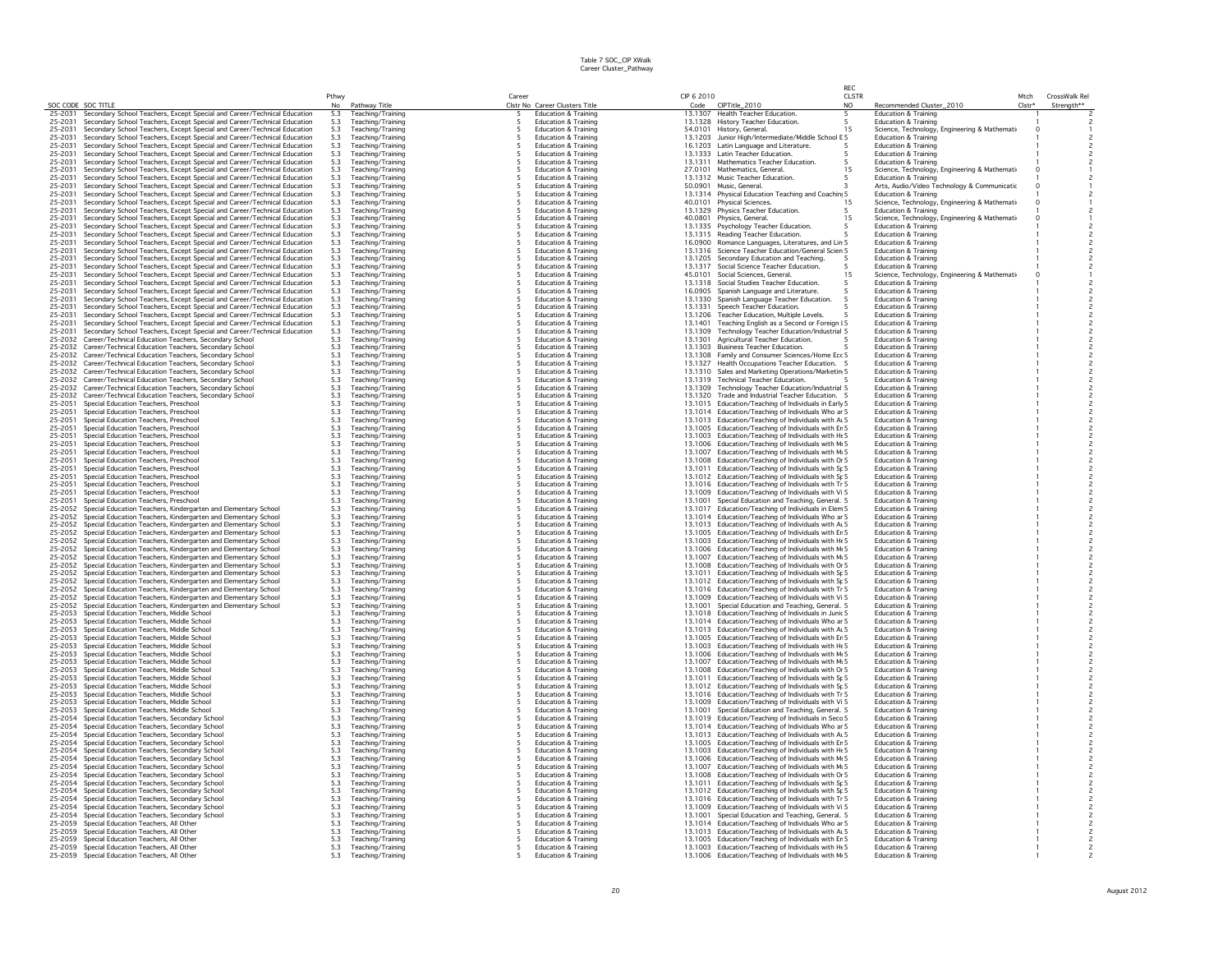|                               |                                                                                                                                                        |                    |                                                      |          |                                                                    |                    |                                                                                                            | <b>REC</b>                     |                                                                                               |                            |               |
|-------------------------------|--------------------------------------------------------------------------------------------------------------------------------------------------------|--------------------|------------------------------------------------------|----------|--------------------------------------------------------------------|--------------------|------------------------------------------------------------------------------------------------------------|--------------------------------|-----------------------------------------------------------------------------------------------|----------------------------|---------------|
|                               |                                                                                                                                                        | Pthwy<br>No        |                                                      | Career   |                                                                    | CIP 6 2010<br>Code |                                                                                                            | <b>CLSTR</b><br>N <sub>O</sub> |                                                                                               | Mtch<br>Clstr <sup>+</sup> | CrossWalk Rel |
| SOC CODE SOC TITLE<br>25-2059 | Special Education Teachers, All Other                                                                                                                  | 5.3                | Pathway Title<br>Teaching/Training                   |          | Clstr No Career Clusters Title<br><b>Education &amp; Training</b>  | 13.1007            | CIPTitle_2010<br>Education/Teaching of Individuals with Mr 5                                               |                                | Recommended Cluster_2010<br><b>Education &amp; Training</b>                                   |                            | Strength**    |
| 25-2059                       | Special Education Teachers, All Other                                                                                                                  | 5.3                | Teaching/Training                                    |          | <b>Education &amp; Training</b>                                    |                    | 13.1008 Education/Teaching of Individuals with Or 5                                                        |                                | Education & Training                                                                          |                            |               |
| 25-2059                       | Special Education Teachers, All Other<br>Special Education Teachers, All Other                                                                         | 5.3<br>5.3         | Teaching/Training<br>Teaching/Training               |          | <b>Education &amp; Training</b>                                    |                    | 13.1011 Education/Teaching of Individuals with Sr 5                                                        |                                | <b>Education &amp; Training</b>                                                               |                            |               |
| 25-2059<br>25-2059            | Special Education Teachers, All Other                                                                                                                  | 5.3                | Teaching/Training                                    |          | <b>Education &amp; Training</b><br><b>Education &amp; Training</b> |                    | 13.1012 Education/Teaching of Individuals with Sr 5<br>13.1016 Education/Teaching of Individuals with Tr 5 |                                | <b>Education &amp; Training</b><br><b>Education &amp; Training</b>                            |                            |               |
| 25-2059                       | Special Education Teachers, All Other                                                                                                                  | 5.3                | Teaching/Training                                    |          | <b>Education &amp; Training</b>                                    |                    | 13.1009 Education/Teaching of Individuals with Vi 5                                                        |                                | <b>Education &amp; Training</b>                                                               |                            |               |
| 25-2059                       | Special Education Teachers, All Other                                                                                                                  | 5.3                | Teaching/Training                                    |          | <b>Education &amp; Training</b>                                    |                    | 13.1001 Special Education and Teaching, General. 5                                                         |                                | <b>Education &amp; Training</b>                                                               |                            |               |
| 25-2059<br>25-3011            | Special Education Teachers, All Other<br>Adult Basic and Secondary Education and Literacy Teachers and Instructors                                     | $5.3\,$<br>5.3     | Teaching/Training<br>Teaching/Training               |          | <b>Education &amp; Training</b><br><b>Education &amp; Training</b> |                    | 13.1099 Special Education and Teaching, Other. 5<br>13.1201 Adult and Continuing Education and Teac 5      |                                | Education & Training<br><b>Education &amp; Training</b>                                       |                            |               |
| 25-3011                       | Adult Basic and Secondary Education and Literacy Teachers and Instructors                                                                              | 5.3                | Teaching/Training                                    |          | <b>Education &amp; Training</b>                                    |                    | 13.1502 Adult Literacy Tutor/Instructor.                                                                   |                                | Education & Training                                                                          |                            |               |
| 25-3011                       | Adult Basic and Secondary Education and Literacy Teachers and Instructors                                                                              | 5.3                | Teaching/Training                                    |          | <b>Education &amp; Training</b>                                    | 13,0201            | Bilingual and Multilingual Education.                                                                      |                                | Education & Training                                                                          |                            |               |
| 25-3011                       | Adult Basic and Secondary Education and Literacy Teachers and Instructors                                                                              | 5.3                | Teaching/Training                                    |          | <b>Education &amp; Training</b>                                    |                    | 13.0299 Bilingual, Multilingual, and Multicultural Ed 5                                                    |                                | Education & Training                                                                          |                            |               |
| 25-3011<br>25-3011            | Adult Basic and Secondary Education and Literacy Teachers and Instructors<br>Adult Basic and Secondary Education and Literacy Teachers and Instructors | $\frac{5.3}{5.3}$  | Teaching/Training<br>Teaching/Training               |          | <b>Education &amp; Training</b><br>Education & Training            | 13.1401            | 13.0202 Multicultural Education.<br>Teaching English as a Second or Foreign I 5                            |                                | Education & Training<br><b>Education &amp; Training</b>                                       |                            |               |
| 25-3021                       | Self-Enrichment Education Teachers                                                                                                                     | 5.3                | Teaching/Training                                    |          | <b>Education &amp; Training</b>                                    | 13.1201            | Adult and Continuing Education and Teac 5                                                                  |                                | <b>Education &amp; Training</b>                                                               |                            |               |
| 25-3099                       | Teachers and Instructors. All Other                                                                                                                    | 5.3                | Teaching/Training                                    |          | <b>Education &amp; Training</b>                                    | 13.0201            | Bilingual and Multilingual Education.                                                                      |                                | <b>Education &amp; Training</b>                                                               |                            |               |
| 25-3099<br>25-3099            | Teachers and Instructors. All Other<br>Teachers and Instructors. All Other                                                                             | $5.3$<br>5.3       | Teaching/Training<br>Teaching/Training               |          | <b>Education &amp; Training</b><br><b>Education &amp; Training</b> |                    | 13.1304 Driver and Safety Teacher Education.<br>13.0203 Indian/Native American Education.                  |                                | <b>Education &amp; Training</b><br><b>Education &amp; Training</b>                            |                            |               |
| 25-3099                       | Teachers and Instructors, All Other                                                                                                                    |                    | Teaching/Training                                    |          | <b>Education &amp; Training</b>                                    |                    | 13.1207 Montessori Teacher Education.                                                                      |                                | Education & Training                                                                          |                            |               |
| 25-3099                       | Teachers and Instructors, All Other                                                                                                                    | $\frac{5.3}{5.3}$  | Teaching/Training                                    |          | <b>Education &amp; Training</b>                                    |                    | 13.0202 Multicultural Education.                                                                           |                                | <b>Education &amp; Training</b>                                                               |                            |               |
| 25-3099<br>25-9021            | Teachers and Instructors, All Other<br>Farm and Home Management Advisors                                                                               | $5.3\,$            | Teaching/Training                                    |          | Education & Training<br><b>Education &amp; Training</b>            |                    | 13.1208 Waldorf/Steiner Teacher Education.<br>Agricultural and Extension Education Serv                    |                                | <b>Education &amp; Training</b><br>Agriculture, Food & Natural Resources                      |                            |               |
| 25-9021                       | Farm and Home Management Advisors                                                                                                                      | 5.3<br>5.3         | Teaching/Training<br>Teaching/Training               |          | <b>Education &amp; Training</b>                                    | 01.0801            | 01.0904 Animal Nutrition.                                                                                  |                                | Agriculture, Food & Natural Resources                                                         |                            |               |
| 25-9021                       | Farm and Home Management Advisors                                                                                                                      | 5.3                | Teaching/Training                                    |          | <b>Education &amp; Training</b>                                    |                    | 01.0302 Animal/Livestock Husbandry and Product 1                                                           |                                | Agriculture, Food & Natural Resources                                                         |                            |               |
| 25-9021                       | Farm and Home Management Advisors                                                                                                                      | 5.3                | Teaching/Training                                    |          | <b>Education &amp; Training</b>                                    | 19,0901            | Apparel and Textiles, General,                                                                             | -13                            | Manufacturing                                                                                 |                            |               |
| 25-9021<br>25-9021            | Farm and Home Management Advisors<br>Farm and Home Management Advisors                                                                                 | 5.3<br>5.3         | Teaching/Training<br>Teaching/Training               |          | <b>Education &amp; Training</b><br><b>Education &amp; Training</b> | 19.0201            | Business Family and Consumer Sciences/15<br>19.0706 Child Development.                                     |                                | Education & Training<br>Education & Training                                                  |                            |               |
| 25-9021                       | Farm and Home Management Advisors                                                                                                                      | 5.3                | Teaching/Training                                    |          | <b>Education &amp; Training</b>                                    |                    | 19.0402 Consumer Economics.                                                                                |                                | <b>Education &amp; Training</b>                                                               |                            |               |
| 25-9021                       | Farm and Home Management Advisors                                                                                                                      | 5.3                | Teaching/Training                                    |          | <b>Education &amp; Training</b>                                    |                    | 19.0203 Consumer Merchandising/Retailing Manag 14                                                          |                                | Marketing                                                                                     |                            |               |
| 25-9021                       | Farm and Home Management Advisors                                                                                                                      | $5.3\,$            | Teaching/Training                                    |          | <b>Education &amp; Training</b>                                    |                    | 19.0403 Consumer Services and Advocacy.                                                                    |                                | <b>Education &amp; Training</b>                                                               |                            |               |
| 25-9021<br>25-9021            | Farm and Home Management Advisors<br>Farm and Home Management Advisors                                                                                 | $5.3\,$<br>$5.3\,$ | Teaching/Training<br>Teaching/Training               |          | <b>Education &amp; Training</b><br><b>Education &amp; Training</b> |                    | 01.0304 Crop Production.<br>19.0707 Family and Community Services.                                         |                                | Agriculture, Food & Natural Resources<br><b>Education &amp; Training</b>                      |                            |               |
| 25-9021                       | Farm and Home Management Advisors                                                                                                                      | 5.3                | Teaching/Training                                    |          | Education & Training                                               |                    | 19.0499 Family and Consumer Economics and Rela 5                                                           |                                | Education & Training                                                                          |                            |               |
| 25-9021                       | Farm and Home Management Advisors                                                                                                                      | 5.3                | Teaching/Training                                    |          | <b>Education &amp; Training</b>                                    |                    | 19.0101 Family and Consumer Sciences/Human Sc 5                                                            |                                | <b>Education &amp; Training</b>                                                               |                            |               |
| 25-9021<br>25-9021            | Farm and Home Management Advisors<br>Farm and Home Management Advisors                                                                                 | 5.3<br>5.3         | Teaching/Training<br>Teaching/Training               |          | <b>Education &amp; Training</b><br><b>Education &amp; Training</b> |                    | 19.0401 Family Resource Management Studies, Ge 5<br>19.0704 Family Systems.                                |                                | <b>Education &amp; Training</b><br>Education & Training                                       |                            |               |
| 25-9021                       | Farm and Home Management Advisors                                                                                                                      | 5.3                | Teaching/Training                                    |          | <b>Education &amp; Training</b>                                    |                    | 01.0104 Farm/Farm and Ranch Management.                                                                    |                                | Agriculture, Food & Natural Resources                                                         |                            |               |
| 25-9021                       | Farm and Home Management Advisors                                                                                                                      | 5.3                | Teaching/Training                                    |          | <b>Education &amp; Training</b>                                    |                    | 19.0605 Home Furnishings and Equipment Installer 2                                                         |                                | Architecture & Construction                                                                   |                            |               |
| 25-9021<br>25-9041            | Farm and Home Management Advisors<br><b>Teacher Assistants</b>                                                                                         | 5.3<br>5.3         | Teaching/Training<br>Teaching/Training               |          | <b>Education &amp; Training</b><br><b>Education &amp; Training</b> | 19,0601<br>13.1501 | Housing and Human Environments, Gener 5<br>Teacher Assistant/Aide.                                         |                                | <b>Education &amp; Training</b><br><b>Education &amp; Training</b>                            |                            |               |
| 25-9099                       | Education, Training, and Library Workers, All Other                                                                                                    | 5.3                | Teaching/Training                                    |          | <b>Education &amp; Training</b>                                    |                    | 13.0607 Learning Sciences.                                                                                 |                                | Education & Training                                                                          |                            |               |
| 27-2022                       | Coaches and Scouts                                                                                                                                     | 5.3                | Teaching/Training                                    |          | <b>Education &amp; Training</b>                                    | 31.0501            | Health and Physical Education/Fitness, Gt 5                                                                |                                | <b>Education &amp; Training</b>                                                               |                            |               |
| 27-2022                       | Coaches and Scouts                                                                                                                                     | 5.3                | Teaching/Training                                    |          | <b>Education &amp; Training</b>                                    |                    | 13.1314 Physical Education Teaching and Coachin; 5                                                         |                                | <b>Education &amp; Training</b>                                                               |                            |               |
| 27-2022<br>13-2052            | Coaches and Scouts<br>Personal Financial Advisors                                                                                                      | 5.3<br>6.1         | Teaching/Training<br>Securities & Investments        |          | <b>Education &amp; Training</b><br>Finance                         |                    | 31.0504 Sport and Fitness Administration/Manage 5<br>52.0801 Finance, General,                             |                                | <b>Education &amp; Training</b><br>Finance                                                    |                            |               |
| 13-2052                       | <b>Personal Financial Advisors</b>                                                                                                                     | 6.1                | Securities & Investments                             |          | Finance                                                            |                    | 52.0804 Financial Planning and Services.                                                                   |                                | Finance                                                                                       |                            |               |
| 13-2099                       | Financial Specialists, All Other                                                                                                                       | 6.1                | Securities & Investments                             |          | Finance                                                            |                    | 52.0801 Finance, General.                                                                                  |                                | Finance                                                                                       |                            |               |
| 13-2099<br>41-3031            | Financial Specialists, All Other<br>Securities, Commodities, and Financial Services Sales Agents                                                       | 6.1<br>6.1         | Securities & Investments<br>Securities & Investments | - 6      | Finance                                                            |                    | 27,0305 Financial Mathematics.<br>52.1908 Business and Personal/Financial Services 6                       | 15                             | Science, Technology, Engineering & Mathematio<br>Finance                                      |                            |               |
| 41-3031                       | Securities, Commodities, and Financial Services Sales Agents                                                                                           | 6.1                | Securities & Investments                             | -6       | Finance<br>Finance                                                 |                    | 52.0804 Financial Planning and Services.                                                                   |                                | Finance                                                                                       |                            |               |
| 41-3031                       | Securities, Commodities, and Financial Services Sales Agents                                                                                           | 6.1                | Securities & Investments                             | -6       | Finance                                                            |                    | 52.0807 Investments and Securities.                                                                        |                                | Finance                                                                                       |                            |               |
| 43-4011                       | <b>Brokerage Clerks</b>                                                                                                                                | 6.1                | Securities & Investments                             | -6       | Finance                                                            |                    | 52.0302 Accounting Technology/Technician and E6                                                            |                                | Finance                                                                                       |                            |               |
| 11-3031<br>11-3031            | <b>Financial Managers</b><br><b>Financial Managers</b>                                                                                                 | $6.2\,$<br>6.2     | <b>Business Finance</b><br><b>Business Finance</b>   | -6       | Finance<br>Finance                                                 |                    | 52.0305 Accounting and Business/Management. 6<br>52.0304 Accounting and Finance.                           |                                | Finance<br>Finance                                                                            |                            |               |
| 11-3031                       | <b>Financial Managers</b>                                                                                                                              | $6.2\,$            | <b>Business Finance</b>                              |          | Finance                                                            |                    | 52.0809 Credit Management.                                                                                 |                                | Finance                                                                                       |                            |               |
| 11-3031                       | <b>Financial Managers</b>                                                                                                                              | 6.2                | <b>Business Finance</b>                              |          | Finance                                                            |                    | 52.0899 Finance and Financial Management Servic 6                                                          |                                | Finance                                                                                       |                            |               |
| 11-3031<br>11-3031            | <b>Financial Managers</b><br><b>Financial Managers</b>                                                                                                 | 6.2<br>6.2         | <b>Business Finance</b><br><b>Business Finance</b>   |          | Finance<br>Finance                                                 |                    | 52.0801 Finance, General,<br>52.0806 International Finance.                                                |                                | Finance<br>Finance                                                                            |                            |               |
| 11-3031                       | <b>Financial Managers</b>                                                                                                                              | 6.2                | <b>Business Finance</b>                              | -6       | Finance                                                            |                    | 52.0808 Public Finance.                                                                                    |                                | Finance                                                                                       |                            |               |
| 13-2031                       | <b>Budget Analysts</b>                                                                                                                                 | 6.2                | <b>Business Finance</b>                              |          | Finance                                                            |                    | 52.0304 Accounting and Finance.                                                                            |                                | Finance                                                                                       |                            |               |
| 13-2031<br>13-2031            | <b>Budget Analysts</b>                                                                                                                                 | 6.2<br>6.2         | <b>Business Finance</b><br><b>Business Finance</b>   | -6<br>-6 | Finance                                                            | 52.0301<br>52,0801 | Accounting<br>Finance, General                                                                             |                                | Finance                                                                                       |                            |               |
| 13-2031                       | <b>Budget Analysts</b><br><b>Budget Analysts</b>                                                                                                       | 6.2                | <b>Business Finance</b>                              | -6       | Finance<br>Finance                                                 |                    | 52.0808 Public Finance.                                                                                    |                                | Finance<br>Finance                                                                            |                            |               |
| 13-2051                       | <b>Financial Analysts</b>                                                                                                                              | $6.2\,$            | <b>Business Finance</b>                              |          | Finance                                                            |                    | 52.0305 Accounting and Business/Management.                                                                | -6                             | Finance                                                                                       |                            |               |
| 13-2051                       | <b>Financial Analysts</b><br><b>Financial Analysts</b>                                                                                                 | $6.2\,$            | <b>Business Finance</b>                              |          | Finance                                                            |                    | 52.0304 Accounting and Finance.                                                                            |                                | Finance                                                                                       |                            |               |
| 13-2051<br>13-2051            | <b>Financial Analysts</b>                                                                                                                              | 6.2<br>6.2         | <b>Business Finance</b><br><b>Business Finance</b>   |          | Finance<br>Finance                                                 | 52.0801            | Finance, General.<br>27,0305 Financial Mathematics.                                                        | 15                             | Finance<br>Science, Technology, Engineering & Mathemati-                                      |                            |               |
| 13-2051                       | <b>Financial Analysts</b>                                                                                                                              | $6.2\,$            | <b>Business Finance</b>                              |          | Finance                                                            |                    | 52.0806 International Finance.                                                                             |                                | Finance                                                                                       |                            |               |
| 13-2051                       | <b>Financial Analysts</b>                                                                                                                              | 6.2                | <b>Business Finance</b>                              |          | Finance                                                            |                    | 52.0807 Investments and Securities.                                                                        |                                | Finance                                                                                       |                            |               |
| 13-2051<br>13-2082            | <b>Financial Analysts</b><br>Tax Preparers                                                                                                             | 6.2<br>6.2         | <b>Business Finance</b><br><b>Business Finance</b>   | -6       | Finance<br>Finance                                                 |                    | 52.0808 Public Finance.<br>52.0302 Accounting Technology/Technician and E 6                                |                                | Finance<br>Finance                                                                            |                            |               |
| 13-2082                       | <b>Tax Preparers</b>                                                                                                                                   | 6.2                | <b>Business Finance</b>                              | -6       | Finance                                                            | 52.1601            | Taxation.                                                                                                  |                                | Finance                                                                                       |                            |               |
| 13-2011                       | <b>Accountants and Auditors</b>                                                                                                                        | 6.3                | Accounting                                           |          | Finance                                                            |                    | 52.0305 Accounting and Business/Management.                                                                |                                | Finance                                                                                       |                            |               |
| 13-2011                       | <b>Accountants and Auditors</b>                                                                                                                        | 6.3<br>6.3         | Accounting                                           | -6       | Finance<br>Finance                                                 | 30.1601            | Accounting and Computer Science.                                                                           |                                | Finance                                                                                       |                            |               |
| 13-2011<br>13-2011            | <b>Accountants and Auditors</b><br>Accountants and Auditors                                                                                            | $6.3\,$            | Accounting<br>Accounting                             | -6       | Finance                                                            | 52.0304<br>52.0301 | Accounting and Finance.<br>Accounting.                                                                     |                                | Finance<br>Finance                                                                            |                            |               |
| 13-2011                       | <b>Accountants and Auditors</b>                                                                                                                        | 6.3                | Accounting                                           |          | Finance                                                            | 52.0303            | Auditina.                                                                                                  |                                | Finance                                                                                       |                            |               |
| 13-2011                       | <b>Accountants and Auditors</b>                                                                                                                        | $6.3\,$            | Accounting                                           |          | Finance                                                            |                    | 43.0117 Financial Forensics and Fraud Investigatio 12                                                      |                                | Law, Public Safety, Corrections & Security                                                    |                            |               |
| 13-2011<br>13-1031            | Accountants and Auditors<br>Claims Adjusters, Examiners, and Investigators                                                                             | 6.3<br>6.4         | Accounting<br>Insurance                              |          | Finance<br>Finance                                                 | 52.1601            | <b>Taxation</b><br>51.0715 Health/Medical Claims Examiner.                                                 |                                | Finance<br><b>Health Science</b>                                                              |                            |               |
| 13-1031                       | Claims Adjusters, Examiners, and Investigators                                                                                                         | 6.4                | Insurance                                            | 6        | Finance                                                            |                    | 52.1701 Insurance.                                                                                         |                                | Finance                                                                                       |                            |               |
| 13-1032                       | Insurance Appraisers, Auto Damage                                                                                                                      | 6.4                | Insurance                                            |          | Finance                                                            |                    | 47.0603 Autobody/Collision and Repair Technolog 16                                                         |                                | Transportation, Distribution & Logistics                                                      |                            |               |
| 13-1032<br>13-2053            | Insurance Appraisers, Auto Damage<br>Insurance Underwriters                                                                                            | 6.4<br>6.4         | Insurance<br>Insurance                               |          | Finance                                                            | 52.1701            | Insurance.<br>52.1304 Actuarial Science.                                                                   |                                | Finance<br>Finance                                                                            |                            |               |
| 13-2053                       | Insurance Underwriters                                                                                                                                 | 6.4                | Insurance                                            | -6       | Finance<br>Finance                                                 | 52,1701            | Insurance.                                                                                                 |                                | Finance                                                                                       |                            |               |
| 15-2011                       | Actuaries                                                                                                                                              | 6.4                | Insurance                                            | -6       | Finance                                                            |                    | 52.1304 Actuarial Science.                                                                                 |                                | Finance                                                                                       |                            |               |
| 15-2011                       | Actuaries                                                                                                                                              | 6.4                | Insurance                                            | -6       | Finance                                                            |                    | 27.0301 Applied Mathematics, General.                                                                      |                                | Science, Technology, Engineering & Mathemati                                                  |                            |               |
| 15-2011<br>15-2011            | Actuaries<br>Actuaries                                                                                                                                 | 6.4<br>6.4         | Insurance<br>Insurance                               | -6       | Finance<br>Finance                                                 | 27.0304            | Computational and Applied Mathematics, 15<br>27.0502 Mathematical Statistics and Probability.              | -15                            | Science, Technology, Engineering & Mathemati<br>Science, Technology, Engineering & Mathemati- | 0                          |               |
| 15-2011                       | Actuaries                                                                                                                                              | 6.4                | Insurance                                            |          | Finance                                                            |                    | 27.0503 Mathematics and Statistics.                                                                        | 15                             | Science, Technology, Engineering & Mathemati                                                  | $\circ$                    |               |
| 15-2011                       | Actuaries                                                                                                                                              | 6.4                | Insurance                                            |          | Finance                                                            |                    | 27.0501 Statistics, General.                                                                               | 15                             | Science, Technology, Engineering & Mathemati                                                  | $\circ$                    |               |
| 15-2011<br>41-3021            | Actuaries                                                                                                                                              | 6.4<br>6.4         | Insurance<br>Insurance                               |          | Finance<br>Finance                                                 |                    | 27.0599 Statistics, Other.<br>52.1701 Insurance.                                                           | 15<br>6                        | Science, Technology, Engineering & Mathemati-<br>Finance                                      | $\circ$                    |               |
|                               | <b>Insurance Sales Agents</b>                                                                                                                          |                    |                                                      |          |                                                                    |                    |                                                                                                            |                                |                                                                                               |                            |               |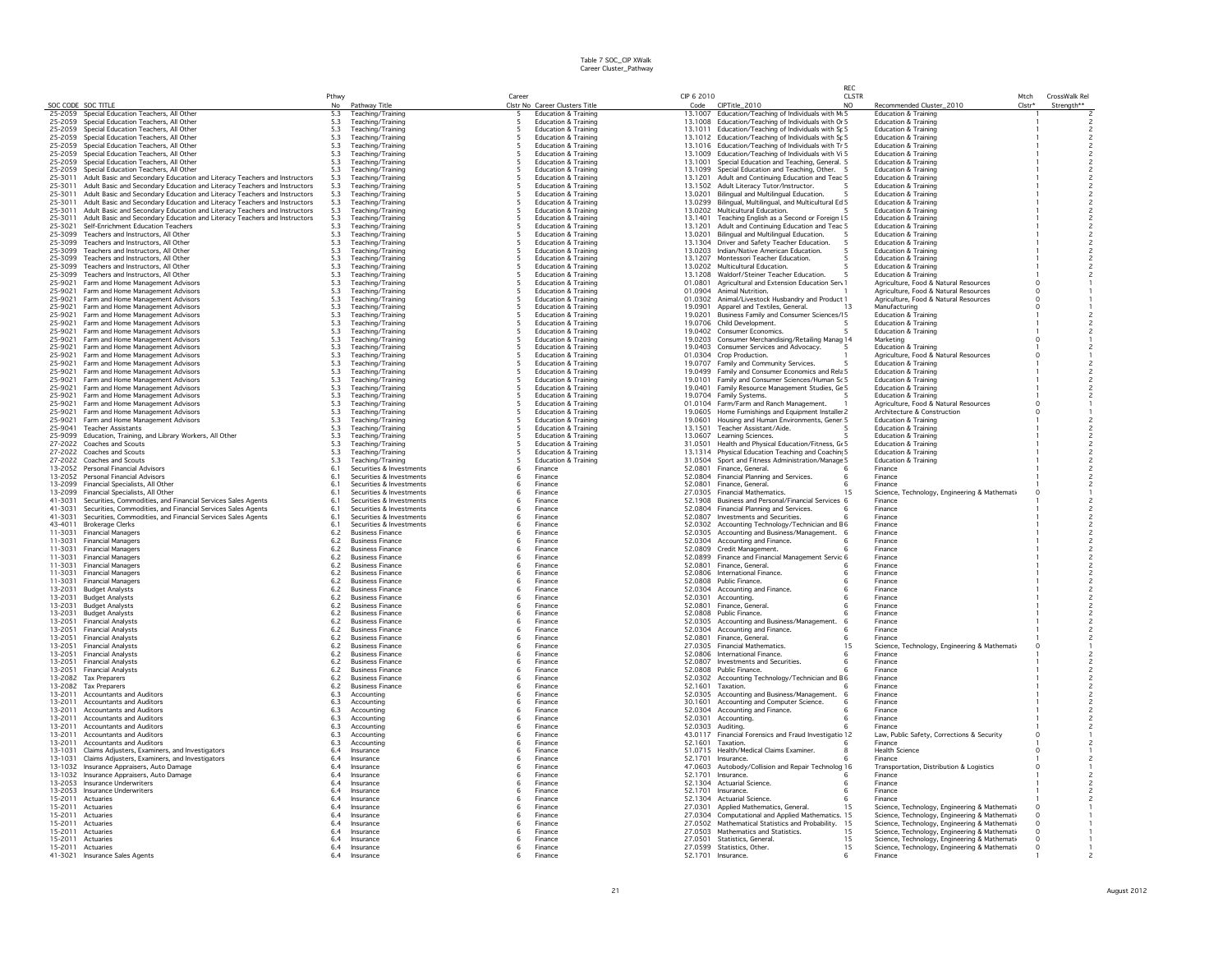|                    |                                                                                                                                                            |                    |                                                     |        |                                                                        |                    |                                                                                                        | RFC.                |                                                                        |                |                                            |
|--------------------|------------------------------------------------------------------------------------------------------------------------------------------------------------|--------------------|-----------------------------------------------------|--------|------------------------------------------------------------------------|--------------------|--------------------------------------------------------------------------------------------------------|---------------------|------------------------------------------------------------------------|----------------|--------------------------------------------|
|                    | SOC CODE SOC TITLE                                                                                                                                         | Pthwy              |                                                     | Career | Clstr No Career Clusters Title                                         | CIP 6 2010         | Code CIPTitle_2010                                                                                     | <b>CLSTR</b><br>NO. | Recommended Cluster_2010                                               | Mtch<br>Clstr* | CrossWalk Rel                              |
|                    | 43-9041 Insurance Claims and Policy Processing Clerks                                                                                                      | No<br>6.4          | Pathway Title<br>Insurance                          | 6      | Finance                                                                |                    | 52.0408 General Office Occupations and Clerical S 4                                                    |                     | Business Management & Administration                                   | n              | Strength**                                 |
|                    | 13-2041 Credit Analysts                                                                                                                                    | 6.5                | <b>Banking Services</b>                             | -6     | Finance                                                                | 52.0301            | Accounting.                                                                                            |                     | Finance                                                                |                |                                            |
| 13-2041            | Credit Analysts                                                                                                                                            | 6.5                | <b>Banking Services</b>                             | 6      | Finance                                                                | 52.0809            | Credit Management.                                                                                     |                     | Finance                                                                |                |                                            |
|                    | 13-2041 Credit Analysts                                                                                                                                    | 6.5                | <b>Banking Services</b>                             |        | Finance                                                                | 52.0801            | Finance, General,                                                                                      |                     | Finance                                                                |                |                                            |
|                    | 13-2072 Loan Officers                                                                                                                                      | 6.5                | <b>Banking Services</b>                             |        | Finance                                                                | 52.0809            | Credit Management.                                                                                     |                     | Finance                                                                |                |                                            |
|                    | 13-2072 Loan Officers<br>43-3011 Bill and Account Collectors                                                                                               | 6.5<br>6.5         | <b>Banking Services</b>                             |        | Finance<br>Finance                                                     | 52.0801<br>52.0803 | Finance, General.                                                                                      |                     | Finance<br>Finance                                                     |                |                                            |
| 43-3071            | Tellers                                                                                                                                                    | $6.5\,$            | <b>Banking Services</b><br><b>Banking Services</b>  |        | Finance                                                                | 52.0803            | Banking and Financial Support Services.<br>Banking and Financial Support Services.                     |                     | Finance                                                                |                |                                            |
| 43-4041            | Credit Authorizers, Checkers, and Clerks                                                                                                                   | 6.5                | <b>Banking Services</b>                             |        | Finance                                                                | 52.0803            | Banking and Financial Support Services.                                                                |                     | Finance                                                                |                |                                            |
| 43-4131            | Loan Interviewers and Clerks                                                                                                                               | 6.5                | <b>Banking Services</b>                             |        | Finance                                                                | 52.0803            | Banking and Financial Support Services.                                                                |                     | Finance                                                                |                | $\overline{c}$                             |
| 11-1031            | Legislators                                                                                                                                                | 7.1                | Governance                                          |        | Government & Public Adminstration                                      |                    | 44.0401 Public Administration.                                                                         |                     | Government & Public Adminstration                                      |                | $\overline{c}$                             |
|                    | 11-1031 Legislators                                                                                                                                        | 7.1                | Governance                                          |        | Government & Public Adminstration                                      | 44.0501            | Public Policy Analysis, General.                                                                       |                     | Government & Public Adminstration                                      |                | $\overline{\phantom{a}}$                   |
| 13-2061            | <b>Financial Examiners</b>                                                                                                                                 | 7.1                | Governance                                          |        | Government & Public Adminstration                                      | 52.0301            | Accounting                                                                                             |                     | Finance                                                                |                |                                            |
|                    | 13-2061 Financial Examiners                                                                                                                                | 7.1                | Governance                                          |        | Government & Public Adminstration                                      | 52.0303 Auditina   |                                                                                                        |                     | Finance                                                                | $\Omega$       |                                            |
| 13-2061<br>13-2061 | <b>Financial Examiners</b><br><b>Financial Examiners</b>                                                                                                   | 7.1<br>7.1         | Governance<br>Governance                            |        | Government & Public Adminstration<br>Government & Public Adminstration | 43.0117<br>43.0121 | Financial Forensics and Fraud Investigatio 12<br>Suspension and Debarment Investigation. 12            |                     | Law, Public Safety, Corrections & Security                             | $\circ$        |                                            |
| 13-2061            | <b>Financial Examiners</b>                                                                                                                                 | 7.1                | Governance                                          |        | Government & Public Adminstration                                      | 52.1601            | Taxation.                                                                                              |                     | Law, Public Safety, Corrections & Security<br>Finance                  |                |                                            |
|                    | 55-1014 Artillery and Missile Officers                                                                                                                     | $7.2\,$            | National Security                                   |        | Government & Public Adminstration                                      | 29.0407            | Missile and Space Systems Technology.                                                                  |                     | Government & Public Adminstration                                      |                | $\overline{\mathbf{c}}$                    |
|                    | 55-1014 Artillery and Missile Officers                                                                                                                     | 7.2                | National Security                                   |        | Government & Public Adminstration                                      | 28.0605            | Weapons of Mass Destruction.                                                                           |                     | Government & Public Adminstration                                      |                | $\overline{c}$                             |
|                    | 55-1015 Command and Control Center Officers                                                                                                                | 7.2                | National Security                                   |        | Government & Public Adminstration                                      | 29.0204            | Command & Control (C3, C4I) Systems a 7                                                                |                     | Government & Public Adminstration                                      |                | $\overline{c}$                             |
|                    | 55-1015 Command and Control Center Officers                                                                                                                | 7.2                | National Security                                   |        | Government & Public Adminstration                                      | 29.0207            | Cyber/Electronic Operations and Warfare 7                                                              |                     | Government & Public Adminstration                                      |                | $\overline{c}$                             |
|                    | 55-1015 Command and Control Center Officers                                                                                                                | 7.2                | <b>National Security</b>                            |        | Government & Public Adminstration                                      | 29.0205            | Information Operations/Joint Information 7                                                             |                     | Government & Public Adminstration                                      |                | $\overline{c}$                             |
|                    | 55-1015 Command and Control Center Officers                                                                                                                | 7.2                | <b>National Security</b>                            |        | Government & Public Adminstration<br>Government & Public Adminstration |                    | 29.0206 Information/Psychological Warfare and M 7                                                      |                     | Government & Public Adminstration<br>Government & Public Adminstration |                | 2                                          |
|                    | 55-1015 Command and Control Center Officers<br>55-1015 Command and Control Center Officers                                                                 | 7.2<br>$7.2\,$     | National Security<br>National Security              |        | Government & Public Adminstration                                      |                    | 29.0299 Intelligence, Command Control and Inforn 7<br>29.0405 Joint Command/Task Force (C3, C4I) Sys 7 |                     | Government & Public Adminstration                                      |                | $\overline{c}$<br>$\mathsf{2}\,$           |
|                    | 55-1015 Command and Control Center Officers                                                                                                                | 7.2                | National Security                                   |        | Government & Public Adminstration                                      | 29.0406            | Military Information Systems Technology. 7                                                             |                     | Government & Public Adminstration                                      |                | $\overline{c}$                             |
|                    | 55-1016 Infantry Officers                                                                                                                                  | $7.2\,$            | National Security                                   |        | Government & Public Adminstration                                      |                    | 28.0602 Military and Strategic Leadership.                                                             |                     | Government & Public Adminstration                                      |                |                                            |
|                    | 55-1017 Special Forces Officers                                                                                                                            | $7.2\,$            | National Security                                   |        | Government & Public Adminstration                                      | 29.0404            | Explosive Ordinance/Bomb Disposal.                                                                     |                     | Government & Public Adminstration                                      |                | $\overline{c}$                             |
|                    | 55-1017 Special Forces Officers                                                                                                                            | 7.2                | <b>National Security</b>                            |        | Government & Public Adminstration                                      | 28,0506            | Special, Irregular and Counterterrorist Op 7                                                           |                     | Government & Public Adminstration                                      |                | $\overline{c}$                             |
|                    | 55-1017 Special Forces Officers                                                                                                                            | 7.2                | National Security                                   |        | Government & Public Adminstration                                      | 43.0304            | Terrorism and Counterterrorism Operatio 12                                                             |                     | Law, Public Safety, Corrections & Security                             | o              |                                            |
|                    | 55-1019 Military Officer Special and Tactical Operations Leaders, All Other                                                                                | $7.2$              | National Security                                   |        | Government & Public Adminstration                                      | 28.0504            | Advanced Military and Operational Studie 7                                                             |                     | Government & Public Adminstration                                      |                | $\frac{2}{2}$                              |
|                    | 55-1019 Military Officer Special and Tactical Operations Leaders, All Other                                                                                | 7.2                | National Security                                   |        | Government & Public Adminstration                                      | 29.0301            | Combat Systems Engineering.                                                                            |                     | Government & Public Adminstration                                      |                |                                            |
|                    | 55-1019 Military Officer Special and Tactical Operations Leaders, All Other<br>55-1019 Military Officer Special and Tactical Operations Leaders, All Other | $7.2\,$<br>$7.2\,$ | National Security<br>National Security              |        | Government & Public Adminstration<br>Government & Public Adminstration | 28,0604<br>28,0602 | Joint Operations Planning and Strategy.<br>Military and Strategic Leadership.                          |                     | Government & Public Adminstration<br>Government & Public Adminstration |                | 2<br>$\overline{c}$                        |
| 55-1019            | Military Officer Special and Tactical Operations Leaders, All Other                                                                                        | $7.2\,$            | National Security                                   |        | Government & Public Adminstration                                      | 28.0503            | Military Operational Art and Science/Stud 7                                                            |                     | Government & Public Adminstration                                      |                | $\overline{c}$                             |
|                    | 55-1019 Military Officer Special and Tactical Operations Leaders, All Other                                                                                | 7.2                | National Security                                   |        | Government & Public Adminstration                                      | 28.0599            | Military Science and Operational Studies, 7                                                            |                     | Government & Public Adminstration                                      |                |                                            |
|                    | 55-1019 Military Officer Special and Tactical Operations Leaders, All Other                                                                                | 7.2                | National Security                                   |        | Government & Public Adminstration                                      | 28.0505            | Naval Science and Operational Studies.                                                                 |                     | Government & Public Adminstration                                      |                | $\overline{c}$                             |
|                    | 55-1019 Military Officer Special and Tactical Operations Leaders, All Other                                                                                | 7.2                | National Security                                   |        | Government & Public Adminstration                                      | 28,0601            | Strategic Studies, General.                                                                            |                     | Government & Public Adminstration                                      |                | $\overline{c}$                             |
|                    | 55-3014 Artillery and Missile Crew Members                                                                                                                 | 7.2                | National Security                                   |        | Government & Public Adminstration                                      | 29.0407            | Missile and Space Systems Technology. 7                                                                |                     | Government & Public Adminstration                                      |                | $\overline{c}$                             |
|                    | 55-3014 Artillery and Missile Crew Members                                                                                                                 | 7.2                | National Security                                   |        | Government & Public Adminstration                                      | 28.0605            | 29.0408 Munitions Systems/Ordinance Technology 7                                                       |                     | Government & Public Adminstration                                      |                | $\overline{c}$                             |
| 55-3015            | 55-3014 Artillery and Missile Crew Members                                                                                                                 | 7.2                | <b>National Security</b>                            |        | Government & Public Adminstration<br>Government & Public Adminstration | 29.0204            | Weapons of Mass Destruction.                                                                           |                     | Government & Public Adminstration<br>Government & Public Adminstration |                | 2                                          |
| 55-3015            | Command and Control Center Specialists<br>Command and Control Center Specialists                                                                           | $7.2\,$<br>7.2     | National Security<br><b>National Security</b>       |        | Government & Public Adminstration                                      | 29,0207            | Command & Control (C3, C4I) Systems a 7<br>Cyber/Electronic Operations and Warfare 7                   |                     | Government & Public Adminstration                                      |                | 2<br>$\overline{\mathbf{c}}$               |
| 55-3015            | Command and Control Center Specialists                                                                                                                     | 7.2                | National Security                                   |        | Government & Public Adminstration                                      | 29.0205            | Information Operations/Joint Information 7                                                             |                     | Government & Public Adminstration                                      |                | $\overline{c}$                             |
|                    | 55-3015 Command and Control Center Specialists                                                                                                             | $7.2\,$            | National Security                                   |        | Government & Public Adminstration                                      |                    | 29.0206 Information/Psychological Warfare and M 7                                                      |                     | Government & Public Adminstration                                      |                | $\overline{c}$                             |
|                    | 55-3015 Command and Control Center Specialists                                                                                                             | 7.2                | National Security                                   |        | Government & Public Adminstration                                      |                    | 29.0299 Intelligence, Command Control and Inforn 7                                                     |                     | Government & Public Adminstration                                      |                | $\overline{c}$                             |
|                    | 55-3015 Command and Control Center Specialists                                                                                                             | 7.2                | National Security                                   |        | Government & Public Adminstration                                      |                    | 29.0405 Joint Command/Task Force (C3, C4I) Sys 7                                                       |                     | Government & Public Adminstration                                      |                | $\overline{c}$                             |
| 55-3015            | Command and Control Center Specialists                                                                                                                     | $7.2$<br>$7.2$     | National Security                                   |        | Government & Public Adminstration                                      |                    | 29.0406 Military Information Systems Technology. 7                                                     |                     | Government & Public Adminstration                                      |                | $\frac{2}{2}$                              |
| 55-3017            | Radar and Sonar Technicians<br>55-3017 Radar and Sonar Technicians                                                                                         |                    | National Security<br>National Security              |        | Government & Public Adminstration<br>Government & Public Adminstration | 29.0303            | Engineering Acoustics.<br>29.0306 Operational Oceanography.                                            |                     | Government & Public Adminstration<br>Government & Public Adminstration |                | $\overline{c}$                             |
|                    | 55-3017 Radar and Sonar Technicians                                                                                                                        | 7.2<br>7.2         | <b>National Security</b>                            |        | Government & Public Adminstration                                      | 29.0409            | Radar Communications and Systems Tech 7                                                                |                     | Government & Public Adminstration                                      |                | 2                                          |
|                    | 55-3017 Radar and Sonar Technicians                                                                                                                        | $7.2\,$            | National Security                                   |        | Government & Public Adminstration                                      | 29.0307            | Undersea Warfare.                                                                                      |                     | Government & Public Adminstration                                      |                | $\overline{c}$                             |
| 55-3018            | Special Forces                                                                                                                                             | 7.2                | National Security                                   |        | Government & Public Adminstration                                      | 29.0404            | Explosive Ordinance/Bomb Disposal.                                                                     |                     | Government & Public Adminstration                                      |                | $\overline{c}$                             |
|                    | 55-3018 Special Forces                                                                                                                                     | 7.2                | National Security                                   |        | Government & Public Adminstration                                      | 28.0506            | Special, Irregular and Counterterrorist Op 7                                                           |                     | Government & Public Adminstration                                      |                | $\overline{c}$                             |
| 55-3018            | Special Forces                                                                                                                                             | 7.2                | National Security                                   |        | Government & Public Adminstration                                      | 43.0304            | Terrorism and Counterterrorism Operatio 12                                                             |                     | Law, Public Safety, Corrections & Security                             |                |                                            |
| 19-3051            | 55-3019 Military Enlisted Tactical Operations and Air/Weapons Specialists and Crew Mer                                                                     | 7.2                | <b>National Security</b>                            |        | Government & Public Adminstration                                      | 28.0599<br>04.0301 | Military Science and Operational Studies, 7                                                            |                     | Government & Public Adminstration                                      |                |                                            |
| 19-3051            | Urban and Regional Planners<br>Urban and Regional Planners                                                                                                 | 7.4<br>7.4         | Planning<br>Planning                                |        | Government & Public Adminstration<br>Government & Public Adminstration | 04.1001            | City/Urban, Community and Regional Plan 7<br>Real Estate Development.                                  |                     | Government & Public Adminstration<br>Architecture & Construction       |                | $\overline{c}$                             |
| 19-3051            | <b>Urban and Regional Planners</b>                                                                                                                         | 7.4                | Planning                                            |        | Government & Public Adminstration                                      | 45.1201            | Urban Studies/Affairs.                                                                                 |                     | Government & Public Adminstration                                      |                | $\overline{\phantom{0}}$                   |
| 43-9111            | <b>Statistical Assistants</b>                                                                                                                              | 7.4                | Planning                                            |        | Government & Public Adminstration                                      | 52.0302            | Accounting Technology/Technician and E6                                                                |                     | Finance                                                                |                |                                            |
| 13-2021            | Appraisers and Assessors of Real Estate                                                                                                                    | 7.5                | Revenue and Taxation                                |        | Government & Public Adminstration                                      | 04.1001            | Real Estate Development.                                                                               |                     | Architecture & Construction                                            |                |                                            |
| 13-2021            | Appraisers and Assessors of Real Estate                                                                                                                    | 7.5                | Revenue and Taxation                                |        | Government & Public Adminstration                                      | 52.1501            | <b>Real Estate</b>                                                                                     | 14                  | Marketing                                                              |                |                                            |
| 13-2081            | Tax Examiners and Collectors, and Revenue Agents                                                                                                           | 7.5                | Revenue and Taxation                                |        | Government & Public Adminstration                                      | 52.0301            | Accounting                                                                                             |                     | Finance                                                                |                |                                            |
| 13-2081            | Tax Examiners and Collectors, and Revenue Agents                                                                                                           | 7.5                | Revenue and Taxation                                |        | Government & Public Adminstration                                      | 52.1601            | Taxation.                                                                                              |                     | Finance                                                                |                |                                            |
| 29-9011<br>29-9011 | Occupational Health and Safety Specialists<br>Occupational Health and Safety Specialists                                                                   | 7.6<br>7.6         | Regulation<br>Regulation                            |        | Government & Public Adminstration<br>Government & Public Adminstration | 51.2202<br>15.0703 | Environmental Health.<br>Industrial Safety Technology/Technician. 7                                    |                     | <b>Health Science</b><br>Government & Public Adminstration             |                |                                            |
| 29-9011            | Occupational Health and Safety Specialists                                                                                                                 | $7.6\,$            | Regulation                                          |        | Government & Public Adminstration                                      | 51.2206            | Occupational Health and Industrial Hygier 8                                                            |                     | Health Science                                                         |                |                                            |
| 29-9011            | Occupational Health and Safety Specialists                                                                                                                 | 7.6                | Regulation                                          |        | Government & Public Adminstration                                      | 15,0701            | Occupational Safety and Health Technolo 7                                                              |                     | Government & Public Adminstration                                      |                | $\overline{c}$                             |
| 29-9012            | Occupational Health and Safety Technicians                                                                                                                 | 7.6                | Regulation                                          |        | Government & Public Adminstration                                      |                    | 51.2202 Environmental Health.                                                                          |                     | <b>Health Science</b>                                                  |                |                                            |
| 29-9012            | Occupational Health and Safety Technicians                                                                                                                 | $7.6$<br>$7.6$     | Regulation                                          |        | Government & Public Adminstration                                      | 51.2206            | Occupational Health and Industrial Hygier 8                                                            |                     | <b>Health Science</b>                                                  | $\Omega$       |                                            |
| 29-9012            | Occupational Health and Safety Technicians                                                                                                                 |                    | Regulation                                          |        | Government & Public Adminstration                                      | 51.0916            | Radiation Protection/Health Physics Tech 8                                                             |                     | <b>Health Science</b>                                                  | $\Omega$       |                                            |
| 45-2011            | Agricultural Inspectors                                                                                                                                    | $7.6\,$            | Regulation                                          |        | Government & Public Adminstration                                      | 01.0401            | Agricultural and Food Products Processin 1                                                             |                     | Agriculture, Food & Natural Resources                                  |                |                                            |
| 47-4011<br>11-9131 | Construction and Building Inspectors<br>Postmasters and Mail Superintendents                                                                               | 7.6<br>7.7         | Regulation<br>Public Management and Administration  |        | Government & Public Adminstration<br>Government & Public Adminstration | 46.0403<br>44.0401 | Building/Home/Construction Inspection/I 2<br>Public Administration.                                    |                     | Architecture & Construction<br>Government & Public Adminstration       | $\Omega$       |                                            |
| 11-9161            | <b>Emergency Management Directors</b>                                                                                                                      | 7.7                | Public Management and Administration                |        | Government & Public Adminstration                                      | 43.0302            | Crisis/Emergency/Disaster Management. 12                                                               |                     | Law, Public Safety, Corrections & Security                             | $\circ$        |                                            |
| 11-9161            | <b>Emergency Management Directors</b>                                                                                                                      | 7.7                | Public Management and Administration                |        | Government & Public Adminstration                                      | 43.0119            | Critical Incident Response/Special Police (12                                                          |                     | Law, Public Safety, Corrections & Security                             | $\circ$        |                                            |
| 11-9161            | <b>Emergency Management Directors</b>                                                                                                                      | 7.7                | Public Management and Administration                |        | Government & Public Adminstration                                      | 43.0303            | Critical Infrastructure Protection.                                                                    | 12                  | Law, Public Safety, Corrections & Security                             | $\circ$        |                                            |
| 11-9161            | <b>Emergency Management Directors</b>                                                                                                                      | 7.7                | Public Management and Administration                |        | Government & Public Adminstration                                      | 43.0301            | Homeland Security.                                                                                     | 12                  | Law, Public Safety, Corrections & Security                             | $\circ$        |                                            |
| 11-9161            | <b>Emergency Management Directors</b>                                                                                                                      | 7.7                | Public Management and Administration                |        | Government & Public Adminstration                                      |                    | 43.0120 Protective Services Operations.                                                                | $12^{1}$            | Law, Public Safety, Corrections & Security                             | $\Omega$       |                                            |
| 11-9161            | <b>Emergency Management Directors</b>                                                                                                                      | 7.7                | Public Management and Administration                |        | Government & Public Adminstration                                      | 43.0304            | Terrorism and Counterterrorism Operatio: 12                                                            |                     | Law, Public Safety, Corrections & Security                             | $\Omega$       |                                            |
| 43-4061            | Eligibility Interviewers, Government Programs                                                                                                              | 7.7                | Public Management and Administration                |        | Government & Public Adminstration                                      | 44.0201            | Community Organization and Advocacy. 10                                                                |                     | <b>Human Services</b>                                                  | $\Omega$       |                                            |
| 29-1011<br>29-1021 | Chiropractors<br>Dentists, General                                                                                                                         | 8.1<br>8.1         | Therapeutic Services<br>Therapeutic Services        |        | Health Science<br><b>Health Science</b>                                | 51.0101<br>51.0502 | Chiropractic.<br>Advanced General Dentistry.                                                           |                     | <b>Health Science</b><br><b>Health Science</b>                         |                | $\overline{c}$                             |
| 29-1021            | Dentists, General                                                                                                                                          | 8.1                | Therapeutic Services                                |        | <b>Health Science</b>                                                  | 60.0102            | Dental Public Health Residency Program. 8                                                              |                     | <b>Health Science</b>                                                  |                |                                            |
| 29-1021            | Dentists, General                                                                                                                                          | 8.1                | Therapeutic Services                                |        | Health Science                                                         | 51.0401            | Dentistry.                                                                                             |                     | <b>Health Science</b>                                                  |                | $\overline{c}$                             |
|                    | 29-1021 Dentists, General                                                                                                                                  | 8.1                | Therapeutic Services                                |        | <b>Health Science</b>                                                  |                    | 60.0106 Pediatric Dentistry Residency Program.                                                         |                     | <b>Health Science</b>                                                  |                | $\overline{c}$                             |
|                    | 29-1021 Dentists, General                                                                                                                                  | 8.1                | Therapeutic Services                                |        | <b>Health Science</b>                                                  | 51.0509            | Pediatric Dentistry/Pedodontics.                                                                       |                     | <b>Health Science</b>                                                  |                | $\overline{c}$                             |
|                    | 29-1022 Oral and Maxillofacial Surgeons                                                                                                                    | 8.1                | <b>Therapeutic Services</b>                         |        | <b>Health Science</b>                                                  | 60,0101            | Oral and Maxillofacial Surgery Residency F 8                                                           |                     | <b>Health Science</b>                                                  |                | $\overline{c}$                             |
|                    | 29-1022 Oral and Maxillofacial Surgeons                                                                                                                    | 8.1                | <b>Therapeutic Services</b>                         |        | <b>Health Science</b>                                                  | 51.0507            | Oral/Maxillofacial Surgery.                                                                            |                     | <b>Health Science</b>                                                  |                | $\overline{\phantom{a}}$                   |
|                    | 29-1023 Orthodontists<br>29-1023 Orthodontists                                                                                                             | 8.1<br>8.1         | <b>Therapeutic Services</b><br>Therapeutic Services |        | <b>Health Science</b><br><b>Health Science</b>                         |                    | 60.0105 Orthodontics Residency Program.<br>51.0508 Orthodontics/Orthodontology.                        |                     | <b>Health Science</b><br><b>Health Science</b>                         |                | $\overline{\phantom{0}}$<br>$\overline{c}$ |
|                    | 29-1024 Prosthodontists                                                                                                                                    | 8.1                | Therapeutic Services                                |        | <b>Health Science</b>                                                  |                    | 60.0108 Prosthodontics Residency Program.                                                              |                     | <b>Health Science</b>                                                  |                |                                            |
|                    | 29-1024 Prosthodontists                                                                                                                                    | 8.1                | Therapeutic Services                                |        | <b>Health Science</b>                                                  |                    | 51.0511 Prosthodontics/Prosthodontology.                                                               |                     | <b>Health Science</b>                                                  |                |                                            |
|                    |                                                                                                                                                            |                    |                                                     |        |                                                                        |                    |                                                                                                        |                     |                                                                        |                |                                            |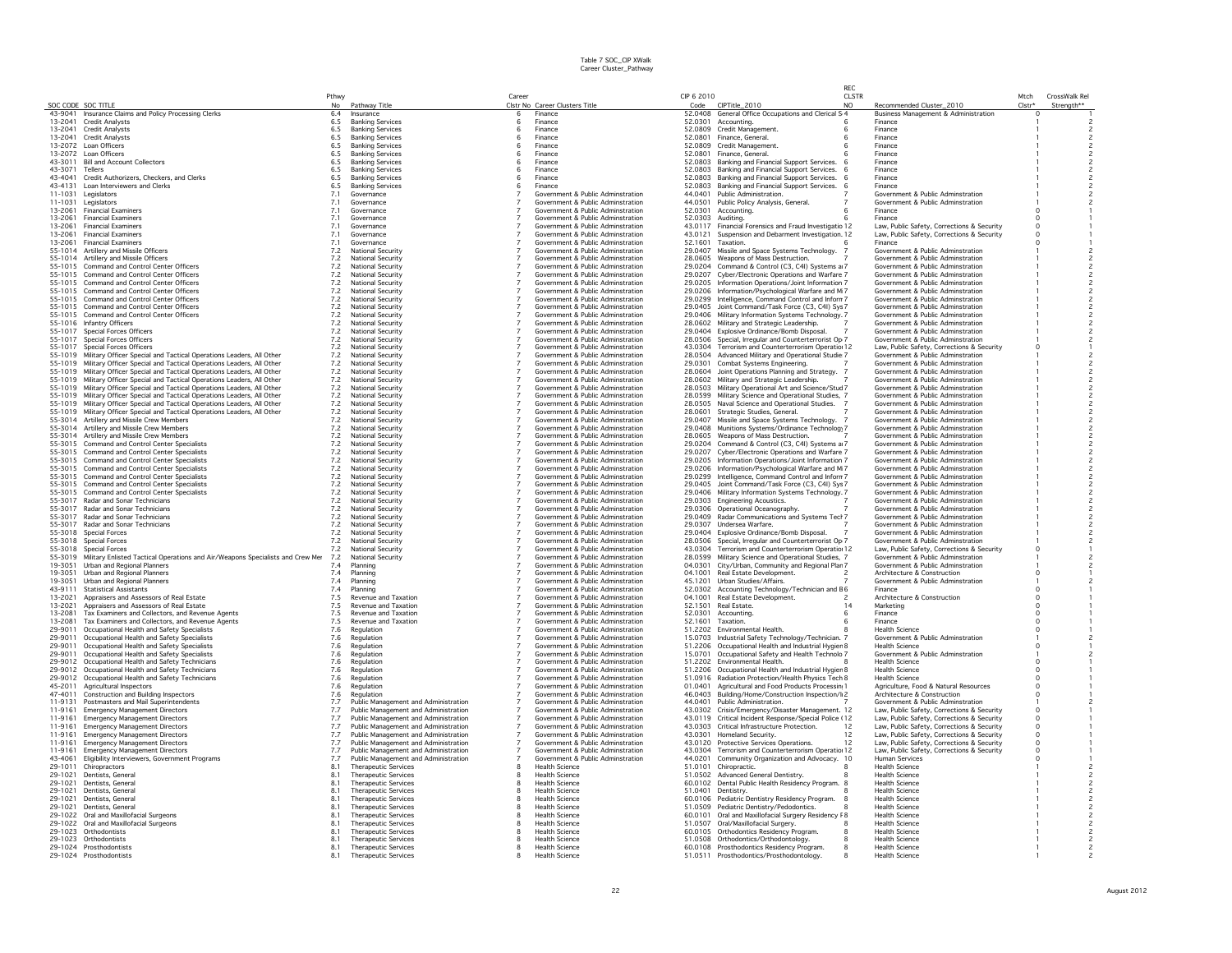|                    |                                                                                    |                       |                                                            |              |                                                         |            |                                                                                                             | RFC          |                                                                        |          |                                            |
|--------------------|------------------------------------------------------------------------------------|-----------------------|------------------------------------------------------------|--------------|---------------------------------------------------------|------------|-------------------------------------------------------------------------------------------------------------|--------------|------------------------------------------------------------------------|----------|--------------------------------------------|
|                    |                                                                                    | Pthwy                 |                                                            | Career       |                                                         | CIP 6 2010 |                                                                                                             | <b>CLSTR</b> |                                                                        | Mtch     | CrossWalk Rel                              |
| SOC CODE SOC TITLE | 29-1029 Dentists, All Other Specialists                                            | N <sub>0</sub><br>8.1 | Pathway Title                                              | 8            | Clstr No Career Clusters Title<br><b>Health Science</b> | Code       | CIPTitle_2010<br>51,0599 Advanced/Graduate Dentistry and Oral St 8                                          | NO.          | Recommended Cluster_2010<br><b>Health Science</b>                      | $Clstr*$ | Strength**                                 |
|                    | 29-1029 Dentists, All Other Specialists                                            | 8.1                   | <b>Therapeutic Services</b><br><b>Therapeutic Services</b> | 8            | Health Science                                          |            | 51.0501 Dental Clinical Sciences, General                                                                   |              | Health Science                                                         |          |                                            |
|                    | 29-1029 Dentists, All Other Specialists                                            | 8.1                   | <b>Therapeutic Services</b>                                | 8            | <b>Health Science</b>                                   |            | 51.0505 Dental Materials.                                                                                   |              | <b>Health Science</b>                                                  |          |                                            |
|                    | 29-1029 Dentists, All Other Specialists                                            | 8.1                   | <b>Therapeutic Services</b>                                | 8            | <b>Health Science</b>                                   |            | 51.0504 Dental Public Health and Education.                                                                 |              | <b>Health Science</b>                                                  |          | $\overline{\phantom{a}}$                   |
|                    | 29-1029 Dentists, All Other Specialists                                            | 8.1                   | Therapeutic Services                                       | 8            | <b>Health Science</b>                                   |            | 60.0102 Dental Public Health Residency Program. 8                                                           |              | <b>Health Science</b>                                                  |          |                                            |
|                    | 29-1029 Dentists, All Other Specialists                                            | 8.1                   | <b>Therapeutic Services</b>                                | 8            | <b>Health Science</b>                                   |            | 60.0199 Dental Residency Program, Other.                                                                    |              | <b>Health Science</b>                                                  |          |                                            |
|                    | 29-1029 Dentists, All Other Specialists                                            | 8.1                   | Therapeutic Services                                       |              | <b>Health Science</b>                                   |            | 60.0103 Endodontics Residency Program.                                                                      |              | <b>Health Science</b>                                                  |          |                                            |
| 29-1029            | Dentists, All Other Specialists                                                    | 8.1                   | Therapeutic Services                                       | 8            | <b>Health Science</b>                                   |            | 51.0506 Endodontics/Endodontology.                                                                          |              | <b>Health Science</b>                                                  |          |                                            |
|                    | 29-1029 Dentists, All Other Specialists<br>29-1029 Dentists, All Other Specialists | 8.1<br>8.1            | Therapeutic Services                                       | 8            | <b>Health Science</b><br><b>Health Science</b>          |            | 60.0104 Oral and Maxillofacial Pathology Residenc 8<br>60.0109 Oral and Maxillofacial Radiology Residency 8 |              | <b>Health Science</b><br><b>Health Science</b>                         |          |                                            |
|                    | 29-1029 Dentists, All Other Specialists                                            | 8.1                   | <b>Therapeutic Services</b><br><b>Therapeutic Services</b> | 8            | <b>Health Science</b>                                   |            | 51.0503 Oral Biology and Oral and Maxillofacial Pat 8                                                       |              | <b>Health Science</b>                                                  |          | $\overline{c}$                             |
|                    | 29-1029 Dentists, All Other Specialists                                            | 8.1                   | <b>Therapeutic Services</b>                                | 8            | <b>Health Science</b>                                   |            | 60.0106 Pediatric Dentistry Residency Program.                                                              |              | <b>Health Science</b>                                                  |          |                                            |
| 29-1029            | Dentists, All Other Specialists                                                    | 8.1                   | <b>Therapeutic Services</b>                                | я            | <b>Health Science</b>                                   |            | 51.0510 Periodontics/Periodontology.                                                                        |              | <b>Health Science</b>                                                  |          |                                            |
| 29-1029            | Dentists, All Other Specialists                                                    | 8.1                   | <b>Therapeutic Services</b>                                | 8            | <b>Health Science</b>                                   |            | 60.0107 Periodontology Residency Program.                                                                   |              | <b>Health Science</b>                                                  |          |                                            |
| 29-1031            | Dietitians and Nutritionists                                                       | 8.1                   | Therapeutic Services                                       | 8            | <b>Health Science</b>                                   |            | 51.3102 Clinical Nutrition/Nutritionist.                                                                    |              | <b>Health Science</b>                                                  |          | $\overline{\mathbf{c}}$                    |
| 29-1031            | Dietitians and Nutritionists                                                       | 8.1                   | Therapeutic Services                                       |              | <b>Health Science</b>                                   |            | 51.3199 Dietetics and Clinical Nutrition Services, C8                                                       |              | <b>Health Science</b>                                                  |          | $\overline{c}$                             |
| 29-1031            | <b>Dietitians and Nutritionists</b>                                                | 8.1                   | <b>Therapeutic Services</b>                                |              | <b>Health Science</b>                                   |            | 51.3101 Dietetics/Dietitian.                                                                                |              | <b>Health Science</b>                                                  |          |                                            |
| 29-1031            | Dietitians and Nutritionists                                                       | 8.1                   | Therapeutic Services                                       |              | <b>Health Science</b>                                   |            | 19.0599 Foods, Nutrition, and Related Services, O 8                                                         |              | <b>Health Science</b>                                                  |          |                                            |
| 29-1031<br>29-1031 | <b>Dietitians and Nutritionists</b>                                                | 8.1<br>8.1            | <b>Therapeutic Services</b>                                | 8            | <b>Health Science</b>                                   |            | 19.0501 Foods, Nutrition, and Wellness Studies, G 8                                                         |              | <b>Health Science</b>                                                  |          |                                            |
| 29-1031            | <b>Dietitians and Nutritionists</b><br><b>Dietitians and Nutritionists</b>         | 8.1                   | <b>Therapeutic Services</b><br><b>Therapeutic Services</b> |              | Health Science<br><b>Health Science</b>                 |            | 19.0505 Foodservice Systems Administration/Man 8<br>19.0504 Human Nutrition.                                |              | <b>Health Science</b><br><b>Health Science</b>                         |          | $\overline{c}$                             |
| 29-1031            | Dietitians and Nutritionists                                                       | 8.1                   | <b>Therapeutic Services</b>                                | 8<br>8       | <b>Health Science</b>                                   |            | 30.1901 Nutrition Sciences.                                                                                 | 15           |                                                                        |          |                                            |
| 29-1041            | Optometrists                                                                       | 8.1                   | <b>Therapeutic Services</b>                                | 8            | <b>Health Science</b>                                   |            | 51.1701 Optometry.                                                                                          |              | Science, Technology, Engineering & Mathemati-<br><b>Health Science</b> |          | $\overline{c}$                             |
| 29-1051            | Pharmacists                                                                        | 8.1                   | Therapeutic Services                                       | 8            | <b>Health Science</b>                                   |            | 51.2006 Clinical and Industrial Drug Development. 8                                                         |              | <b>Health Science</b>                                                  |          | $\overline{c}$                             |
| 29-1051            | Pharmacists                                                                        | 8.1                   | Therapeutic Services                                       |              | <b>Health Science</b>                                   |            | 51.2008 Clinical, Hospital, and Managed Care Phan 8                                                         |              | <b>Health Science</b>                                                  |          |                                            |
| 29-1051            | Pharmacists                                                                        | 8.1                   | <b>Therapeutic Services</b>                                | 8            | <b>Health Science</b>                                   |            | 51.2009 Industrial and Physical Pharmacy and Cos 8                                                          |              | <b>Health Science</b>                                                  |          | $\overline{c}$                             |
| 29-1051            | Pharmacists                                                                        | 8.1                   | Therapeutic Services                                       |              | <b>Health Science</b>                                   |            | 51,2004 Medicinal and Pharmaceutical Chemistry, 8                                                           |              | <b>Health Science</b>                                                  |          |                                            |
| 29-1051            | Pharmacists                                                                        | 8.1                   | <b>Therapeutic Services</b>                                | 8            | <b>Health Science</b>                                   |            | 51.2005 Natural Products Chemistry and Pharmac 8                                                            |              | <b>Health Science</b>                                                  |          |                                            |
| 29-1051            | Pharmacists                                                                        | 8.1                   | <b>Therapeutic Services</b>                                | 8            | <b>Health Science</b>                                   |            | 51.2010 Pharmaceutical Sciences.                                                                            |              | <b>Health Science</b>                                                  |          | $\overline{c}$                             |
| 29-1051<br>29-1051 | Pharmacists<br>Pharmacists                                                         | 8.1<br>8.1            | <b>Therapeutic Services</b>                                | 8<br>8       | <b>Health Science</b><br><b>Health Science</b>          |            | 51,2003 Pharmaceutics and Drug Design.                                                                      |              | <b>Health Science</b><br><b>Health Science</b>                         |          | $\overline{c}$<br>$\overline{\phantom{a}}$ |
| 29-1051            | Pharmacists                                                                        | 8.1                   | <b>Therapeutic Services</b><br><b>Therapeutic Services</b> | 8            | <b>Health Science</b>                                   |            | 51.2007 Pharmacoeconomics/Pharmaceutical Ecor 8<br>51.2002 Pharmacy Administration and Pharmacy F8          |              | <b>Health Science</b>                                                  |          | $\overline{\phantom{a}}$                   |
| 29-1051            | Pharmacists                                                                        | 8.1                   | <b>Therapeutic Services</b>                                | 8            | <b>Health Science</b>                                   |            | 51.2001 Pharmacy.                                                                                           |              | <b>Health Science</b>                                                  |          | $\overline{c}$                             |
| 29-1061            | Anesthesiologists                                                                  | 8.1                   | Therapeutic Services                                       | 8            | <b>Health Science</b>                                   |            | 60.0403 Anesthesiology Residency Program.                                                                   |              | <b>Health Science</b>                                                  |          |                                            |
| 29-1062            | Family and General Practitioners                                                   | 8.1                   | <b>Therapeutic Services</b>                                | 8            | <b>Health Science</b>                                   |            | 60.0413 Family Medicine Residency Program.                                                                  |              | <b>Health Science</b>                                                  |          |                                            |
| 29-1062            | Family and General Practitioners                                                   | 8.1                   | Therapeutic Services                                       |              | <b>Health Science</b>                                   |            | 51.1201 Medicine.                                                                                           |              | <b>Health Science</b>                                                  |          |                                            |
| 29-1062            | Family and General Practitioners                                                   | 8.1                   | <b>Therapeutic Services</b>                                |              | <b>Health Science</b>                                   |            | 51.1901 Osteopathic Medicine/Osteopathy.                                                                    |              | <b>Health Science</b>                                                  |          |                                            |
|                    | 29-1063 Internists, General                                                        | 8.1                   | Therapeutic Services                                       |              | <b>Health Science</b>                                   |            | 60.0415 Internal Medicine Residency Program.                                                                |              | <b>Health Science</b>                                                  |          |                                            |
| 29-1064            | Obstetricians and Gynecologists                                                    | 8.1                   | <b>Therapeutic Services</b>                                | 8            | <b>Health Science</b>                                   |            | 60.0419 Obstetrics and Gynecology Residency Prc 8                                                           |              | <b>Health Science</b>                                                  |          |                                            |
|                    | 29-1065 Pediatricians, General                                                     | 8.1<br>8.1            | <b>Therapeutic Services</b>                                | 8<br>8       | <b>Health Science</b><br><b>Health Science</b>          |            | 60.0425 Pediatrics Residency Program.                                                                       |              | <b>Health Science</b><br><b>Health Science</b>                         |          | $\overline{c}$                             |
| 29-1066            | 29-1066 Psychiatrists<br>Psychiatrists                                             | 8.1                   | <b>Therapeutic Services</b><br><b>Therapeutic Services</b> | 8            | <b>Health Science</b>                                   |            | 60.0501 Addiction Psychiatry Residency Program. 8                                                           |              | <b>Health Science</b>                                                  |          |                                            |
|                    | 29-1066 Psychiatrists                                                              | 8.1                   | Therapeutic Services                                       | 8            | <b>Health Science</b>                                   |            | 60.0507 Child and Adolescent Psychiatry Residenc 8<br>60.0518 Forensic Psychiatry Residency Program. 8      |              | <b>Health Science</b>                                                  |          |                                            |
| 29-1066            | Psychiatrists                                                                      | 8.1                   | Therapeutic Services                                       | 8            | <b>Health Science</b>                                   |            | 60.0521 Geriatric Psychiatry Residency Program. 8                                                           |              | <b>Health Science</b>                                                  |          | $\overline{c}$                             |
| 29-1066            | Psychiatrists                                                                      | 8.1                   | Therapeutic Services                                       |              | <b>Health Science</b>                                   |            | 60.0428 Psychiatry Residency Program.                                                                       |              | <b>Health Science</b>                                                  |          |                                            |
| 29-1066            | Psychiatrists                                                                      | 8.1                   | <b>Therapeutic Services</b>                                |              | <b>Health Science</b>                                   |            | 60.0570 Psychosomatic Medicine Residency Progr: 8                                                           |              | <b>Health Science</b>                                                  |          |                                            |
| 29-1067            | Surgeons                                                                           | 8.1                   | Therapeutic Services                                       |              | <b>Health Science</b>                                   |            | 60.0409 Colon and Rectal Surgery Residency Progi 8                                                          |              | <b>Health Science</b>                                                  |          |                                            |
| 29-1067            | Surgeons                                                                           | 8.1                   | <b>Therapeutic Services</b>                                | 8            | <b>Health Science</b>                                   |            | 60.0510 Congenital Cardiac Surgery Residency Prc 8                                                          |              | <b>Health Science</b>                                                  |          |                                            |
| 29-1067            | Surgeons                                                                           | 8.1                   | <b>Therapeutic Services</b>                                |              | <b>Health Science</b>                                   |            | 60.0414 General Surgery Residency Program.                                                                  |              | <b>Health Science</b>                                                  |          |                                            |
| 29-1067<br>29-1067 | Surgeons<br>Surgeons                                                               | 8.1<br>8.1            | <b>Therapeutic Services</b><br><b>Therapeutic Services</b> | 8<br>8       | <b>Health Science</b><br><b>Health Science</b>          |            | 60.0416 Neurological Surgery Residency Program. 8                                                           |              | <b>Health Science</b><br><b>Health Science</b>                         |          | $\overline{c}$<br>$\overline{\phantom{a}}$ |
| 29-1067            | Surgeons                                                                           | 8.1                   | <b>Therapeutic Services</b>                                | 8            | <b>Health Science</b>                                   |            | 60.0547 Orthopedic Surgery of the Spine Resident 8<br>60.0422 Orthopedic Surgery Residency Program. 8       |              | <b>Health Science</b>                                                  |          |                                            |
| 29-1067            | Surgeons                                                                           | 8.1                   | Therapeutic Services                                       | 8            | <b>Health Science</b>                                   |            | 60.0558 Pediatric Orthopedics Residency Program 8                                                           |              | <b>Health Science</b>                                                  |          |                                            |
| 29-1067            | Surgeons                                                                           | 8.1                   | Therapeutic Services                                       | я            | <b>Health Science</b>                                   |            | 60.0565 Pediatric Surgery Residency Program.                                                                |              | <b>Health Science</b>                                                  |          |                                            |
| 29-1067            | Surgeons                                                                           | 8.1                   | Therapeutic Services                                       | 8            | <b>Health Science</b>                                   |            | 60.0427 Plastic Surgery Residency Program.                                                                  |              | <b>Health Science</b>                                                  |          | $\overline{c}$                             |
| 29-1067            | Surgeons                                                                           | 8.1                   | Therapeutic Services                                       |              | <b>Health Science</b>                                   |            | 60.0569 Plastic Surgery Within the Head and Neck 8                                                          |              | <b>Health Science</b>                                                  |          |                                            |
| 29-1067            | Surgeons                                                                           | 8.1                   | Therapeutic Services                                       | 8            | <b>Health Science</b>                                   |            | 60.0578 Surgery of the Hand Residency Program. 8                                                            |              | <b>Health Science</b>                                                  |          |                                            |
| 29-1067            | Surgeons                                                                           | 8.1                   | <b>Therapeutic Services</b>                                | 8            | <b>Health Science</b>                                   |            | 60.0579 Surgical Critical Care Residency Program. 8                                                         |              | <b>Health Science</b>                                                  |          |                                            |
| 29-1067<br>29-1067 | Surgeons<br>Surgeons                                                               | 8.1<br>8.1            | <b>Therapeutic Services</b><br><b>Therapeutic Services</b> | 8            | <b>Health Science</b><br><b>Health Science</b>          |            | 60.0432 Thoracic Surgery Residency Program.<br>60.0434 Vascular Surgery Residency Program.                  |              | <b>Health Science</b><br><b>Health Science</b>                         |          | $\overline{c}$                             |
| 29-1069            | Physicians and Surgeons, All Other                                                 | 8.1                   | <b>Therapeutic Services</b>                                | 8            | <b>Health Science</b>                                   |            | 60.0502 Adolescent Medicine Residency Program. 8                                                            |              | <b>Health Science</b>                                                  |          | $\overline{\phantom{a}}$                   |
| 29-1069            | Physicians and Surgeons, All Other                                                 | 8.1                   | <b>Therapeutic Services</b>                                | 8            | <b>Health Science</b>                                   | 60.0401    | Aerospace Medicine Residency Program. 8                                                                     |              | <b>Health Science</b>                                                  |          | $\overline{c}$                             |
| 29-1069            | Physicians and Surgeons, All Other                                                 | 8.1                   | Therapeutic Services                                       | я            | <b>Health Science</b>                                   |            | 60.0402 Allergy and Immunology Residency Progra 8                                                           |              | <b>Health Science</b>                                                  |          |                                            |
| 29-1069            | Physicians and Surgeons, All Other                                                 | 8.1                   | Therapeutic Services                                       | 8            | <b>Health Science</b>                                   |            | 60.0503 Blood Banking/Transfusion Medicine Resix 8                                                          |              | <b>Health Science</b>                                                  |          | $\overline{c}$                             |
| 29-1069            | Physicians and Surgeons, All Other                                                 | 8.1                   | Therapeutic Services                                       |              | <b>Health Science</b>                                   |            | 60.0504 Cardiovascular Disease Residency Prograr 8                                                          |              | <b>Health Science</b>                                                  |          |                                            |
| 29-1069<br>29-1069 | Physicians and Surgeons, All Othe                                                  | 8.1<br>8.1            | <b>Therapeutic Services</b>                                |              | <b>Health Science</b><br><b>Health Science</b>          | 60.0505    | Chemical Pathology Residency Program. 8                                                                     |              | <b>Health Science</b><br><b>Health Science</b>                         |          | $\overline{c}$                             |
| 29-1069            | Physicians and Surgeons, All Other<br>Physicians and Surgeons, All Other           | 8.1                   | Therapeutic Services<br><b>Therapeutic Services</b>        | 8            | <b>Health Science</b>                                   |            | 60.0506 Child Abuse Pediatrics Residency Program 8<br>60.0404 Child Neurology Residency Program.            |              | <b>Health Science</b>                                                  |          |                                            |
| 29-1069            | Physicians and Surgeons, All Other                                                 | 8.1                   | <b>Therapeutic Services</b>                                | 8            | <b>Health Science</b>                                   |            | 60.0405 Clinical Biochemical Genetics Residency P 8                                                         |              | <b>Health Science</b>                                                  |          | $\overline{c}$                             |
| 29-1069            | Physicians and Surgeons, All Other                                                 | 8.1                   | <b>Therapeutic Services</b>                                | 8            | <b>Health Science</b>                                   |            | 60.0508 Clinical Cardiac Electrophysiology Residen 8                                                        |              | <b>Health Science</b>                                                  |          |                                            |
| 29-1069            | Physicians and Surgeons, All Other                                                 | 8.1                   | <b>Therapeutic Services</b>                                | 8            | <b>Health Science</b>                                   |            | 60.0406 Clinical Cytogenetics Residency Program. 8                                                          |              | <b>Health Science</b>                                                  |          | $\overline{c}$                             |
| 29-1069            | Physicians and Surgeons, All Other                                                 | 8.1                   | <b>Therapeutic Services</b>                                | 8            | <b>Health Science</b>                                   |            | 60.0407 Clinical Genetics Residency Program.                                                                |              | <b>Health Science</b>                                                  |          |                                            |
| 29-1069            | Physicians and Surgeons, All Other                                                 | 8.1                   | <b>Therapeutic Services</b>                                | $\mathbf{R}$ | <b>Health Science</b>                                   |            | 60.0408 Clinical Molecular Genetics Residency Pro(8                                                         |              | <b>Health Science</b>                                                  |          | 2                                          |
| 29-1069            | Physicians and Surgeons, All Other                                                 | 8.1                   | Therapeutic Services                                       |              | <b>Health Science</b>                                   |            | 60.0509 Clinical Neurophysiology Residency Progra 8                                                         |              | <b>Health Science</b>                                                  |          |                                            |
| 29-1069            | Physicians and Surgeons, All Other                                                 | 8.1                   | <b>Therapeutic Services</b>                                | 8            | <b>Health Science</b>                                   |            | 60.0511 Critical Care Medicine Residency Program. 8                                                         |              | <b>Health Science</b>                                                  |          |                                            |
| 29-1069<br>29-1069 | Physicians and Surgeons, All Other<br>Physicians and Surgeons, All Other           | 8.1<br>8.1            | Therapeutic Services<br>Therapeutic Services               |              | <b>Health Science</b><br><b>Health Science</b>          |            | 60.0512 Cytopathology Residency Program.<br>60.0410 Dermatology Residency Program.                          |              | <b>Health Science</b><br><b>Health Science</b>                         |          |                                            |
| 29-1069            | Physicians and Surgeons, All Other                                                 | 8.1                   | Therapeutic Services                                       |              | <b>Health Science</b>                                   |            | 60.0513 Dermatopathology Residency Program.                                                                 |              | <b>Health Science</b>                                                  |          |                                            |
| 29-1069            | Physicians and Surgeons, All Other                                                 | 8.1                   | <b>Therapeutic Services</b>                                | 8            | <b>Health Science</b>                                   |            | 60.0514 Developmental-Behavioral Pediatrics Resi(8                                                          |              | <b>Health Science</b>                                                  |          |                                            |
| 29-1069            | Physicians and Surgeons, All Other                                                 | 8.1                   | <b>Therapeutic Services</b>                                | 8            | <b>Health Science</b>                                   |            | 60.0515 Diagnostic Radiologic Physics Residency F8                                                          |              | <b>Health Science</b>                                                  |          | $\overline{\phantom{a}}$                   |
| 29-1069            | Physicians and Surgeons, All Other                                                 | 8.1                   | <b>Therapeutic Services</b>                                | 8            | <b>Health Science</b>                                   |            | 60.0411 Diagnostic Radiology Residency Program. 8                                                           |              | <b>Health Science</b>                                                  |          |                                            |
| 29-1069            | Physicians and Surgeons, All Other                                                 | 8.1                   | Therapeutic Services                                       | 8            | <b>Health Science</b>                                   |            | 60.0412 Emergency Medicine Residency Program. 8                                                             |              | <b>Health Science</b>                                                  |          |                                            |
| 29-1069            | Physicians and Surgeons, All Other                                                 | 8.1                   | <b>Therapeutic Services</b>                                | 8            | <b>Health Science</b>                                   |            | 60.0516 Endocrinology, Diabetes and Metabolism   8                                                          |              | <b>Health Science</b>                                                  |          |                                            |
| 29-1069            | Physicians and Surgeons, All Other                                                 | 8.1                   | Therapeutic Services                                       | 8            | <b>Health Science</b>                                   |            | 60.0517 Forensic Pathology Residency Program. 8                                                             |              | <b>Health Science</b>                                                  |          |                                            |
| 29-1069<br>29-1069 | Physicians and Surgeons, All Other<br>Physicians and Surgeons, All Other           | 8.1<br>8.1            | Therapeutic Services<br>Therapeutic Services               | 8            | <b>Health Science</b><br><b>Health Science</b>          |            | 60.0519 Gastroenterology Residency Program.<br>60.0520 Geriatric Medicine Residency Program.                |              | <b>Health Science</b><br><b>Health Science</b>                         |          |                                            |
| 29-1069            | Physicians and Surgeons, All Other                                                 | 8.1                   | Therapeutic Services                                       |              | Health Science                                          |            | 60.0522 Gynecologic Oncology Residency Program 8                                                            |              | <b>Health Science</b>                                                  |          |                                            |
|                    | 29-1069 Physicians and Surgeons, All Other                                         | 8.1                   | <b>Therapeutic Services</b>                                | 8            | <b>Health Science</b>                                   |            | 60.0523 Hematological Pathology Residency Progr 8                                                           |              | <b>Health Science</b>                                                  |          |                                            |
|                    | 29-1069 Physicians and Surgeons, All Other                                         | 8.1                   | <b>Therapeutic Services</b>                                |              | <b>Health Science</b>                                   |            | 60.0524 Hematology Residency Program.                                                                       |              | <b>Health Science</b>                                                  |          |                                            |
|                    | 29-1069 Physicians and Surgeons, All Other                                         | 8.1                   | <b>Therapeutic Services</b>                                | 8            | <b>Health Science</b>                                   |            | 60.0525 Hospice and Palliative Medicine Residency 8                                                         |              | <b>Health Science</b>                                                  |          | $\overline{c}$                             |
|                    | 29-1069 Physicians and Surgeons, All Other                                         | 8.1                   | <b>Therapeutic Services</b>                                | 8            | <b>Health Science</b>                                   |            | 60.0526 Immunopathology Residency Program. 8                                                                |              | <b>Health Science</b>                                                  |          |                                            |
|                    | 29-1069 Physicians and Surgeons, All Other                                         | 8.1                   | <b>Therapeutic Services</b>                                | $\mathbf{R}$ | <b>Health Science</b>                                   |            | 60.0527 Infectious Disease Residency Program. 8                                                             |              | <b>Health Science</b>                                                  |          |                                            |
|                    | 29-1069 Physicians and Surgeons, All Other                                         | 8.1                   | Therapeutic Services                                       | 8            | <b>Health Science</b>                                   |            | 60.0528 Interventional Cardiology Residency Progr 8                                                         |              | Health Science                                                         |          | $\overline{\phantom{a}}$                   |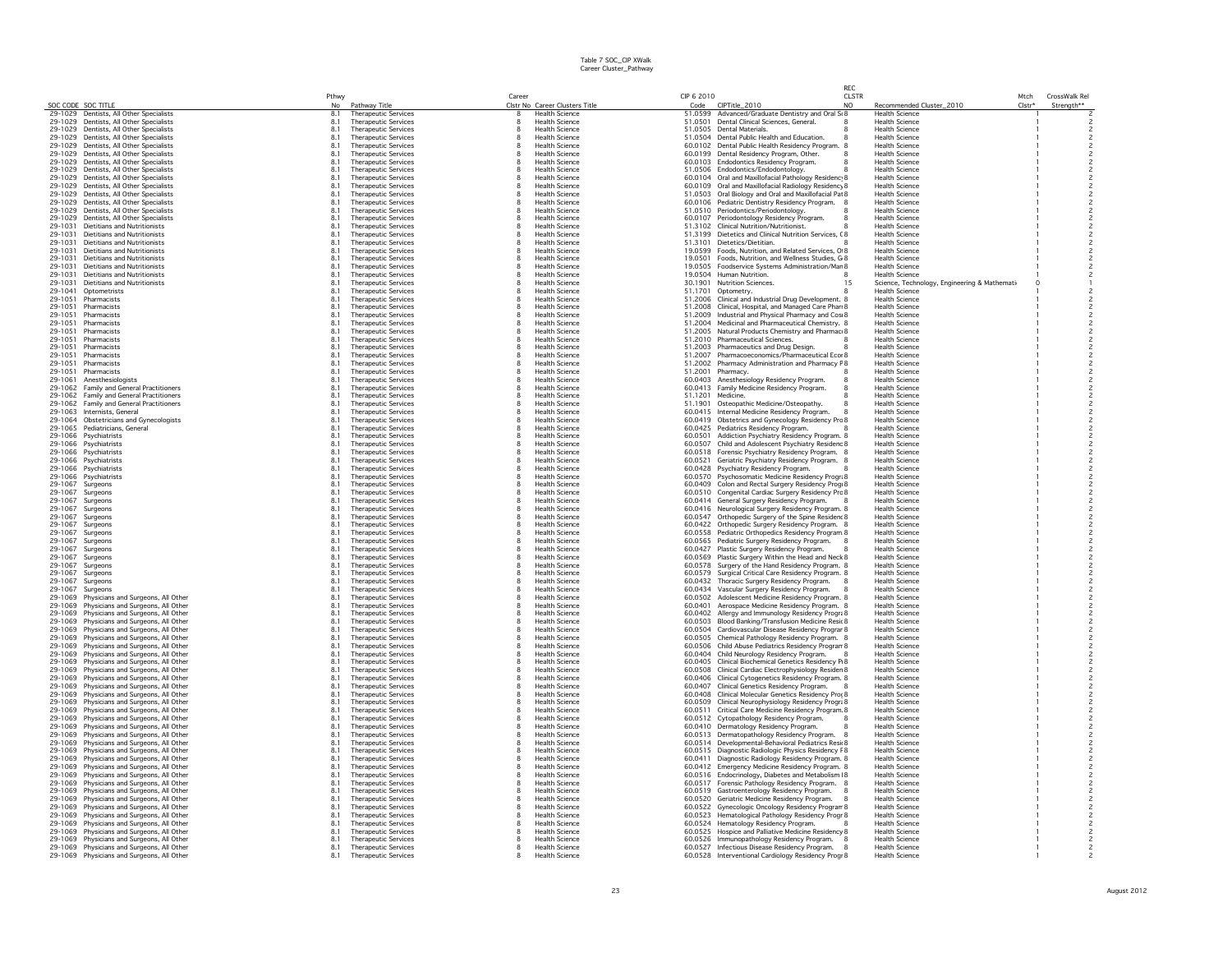|                    |                                                                          |            |                                                            |              |                                                         |            |                                                                                                            | RFC          |                                                   |        |                          |
|--------------------|--------------------------------------------------------------------------|------------|------------------------------------------------------------|--------------|---------------------------------------------------------|------------|------------------------------------------------------------------------------------------------------------|--------------|---------------------------------------------------|--------|--------------------------|
|                    |                                                                          | Pthwy      |                                                            | Caree        |                                                         | CIP 6 2010 |                                                                                                            | <b>CLSTR</b> |                                                   | Mtch   | CrossWalk Rel            |
| SOC CODE SOC TITLE | 29-1069 Physicians and Surgeons, All Other                               | No<br>8.1  | Pathway Title<br><b>Therapeutic Services</b>               | $\mathbf{R}$ | Clstr No Career Clusters Title<br><b>Health Science</b> | Code       | CIPTitle_2010<br>60.0529 Laboratory Medicine Residency Program. 8                                          | NO.          | Recommended Cluster_2010<br><b>Health Science</b> | Clstr* | Strength**               |
| 29-1069            | Physicians and Surgeons, All Other                                       | 8.1        | <b>Therapeutic Services</b>                                | 8            | <b>Health Science</b>                                   |            | 60.0530 Maternal and Fetal Medicine Residency Pr 8                                                         |              | <b>Health Science</b>                             |        |                          |
| 29-1069            | Physicians and Surgeons, All Other                                       | 8.1        | <b>Therapeutic Services</b>                                | $\mathbf{R}$ | <b>Health Science</b>                                   |            | 60.0531 Medical Biochemical Genetics Residency F 8                                                         |              | <b>Health Science</b>                             |        |                          |
| 29-1069            | Physicians and Surgeons, All Other                                       | 8.1        | <b>Therapeutic Services</b>                                | 8            | <b>Health Science</b>                                   |            | 60.0532 Medical Microbiology Residency Program. 8                                                          |              | <b>Health Science</b>                             |        |                          |
| 29-1069            | Physicians and Surgeons, All Other                                       | 8.1        | Therapeutic Services                                       | 8            | <b>Health Science</b>                                   |            | 60.0533 Medical Nuclear Physics Residency Progra 8                                                         |              | <b>Health Science</b>                             |        |                          |
| 29-1069            | Physicians and Surgeons, All Other                                       | 8.1        | <b>Therapeutic Services</b>                                |              | <b>Health Science</b>                                   |            | 60.0534 Medical Oncology Residency Program.                                                                |              | <b>Health Science</b>                             |        |                          |
| 29-1069<br>29-1069 | Physicians and Surgeons, All Other<br>Physicians and Surgeons, All Other | 8.1<br>8.1 | Therapeutic Services<br>Therapeutic Services               |              | <b>Health Science</b><br><b>Health Science</b>          |            | 60.0499 Medical Residency Programs - General Cei 8<br>60.0599 Medical Residency Programs - Subspecialt 8   |              | <b>Health Science</b><br><b>Health Science</b>    |        |                          |
| 29-1069            | Physicians and Surgeons, All Other                                       | 8.1        | Therapeutic Services                                       |              | <b>Health Science</b>                                   |            | 60.0535 Medical Toxicology Residency Program. 8                                                            |              | <b>Health Science</b>                             |        |                          |
| 29-1069            | Physicians and Surgeons, All Other                                       | 8.1        | <b>Therapeutic Services</b>                                |              | <b>Health Science</b>                                   |            | 51.1201 Medicine.                                                                                          |              | <b>Health Science</b>                             |        |                          |
| 29-1069            | Physicians and Surgeons, All Other                                       | 8.1        | <b>Therapeutic Services</b>                                |              | <b>Health Science</b>                                   |            | 60.0536 Molecular Genetic Pathology Residency Pr 8                                                         |              | <b>Health Science</b>                             |        |                          |
| 29-1069            | Physicians and Surgeons, All Other                                       | 8.1        | <b>Therapeutic Services</b>                                |              | <b>Health Science</b>                                   | 60.0537    | Musculoskeletal Oncology Residency Prog 8                                                                  |              | <b>Health Science</b>                             |        |                          |
| 29-1069            | Physicians and Surgeons, All Other                                       | 8.1        | <b>Therapeutic Services</b>                                |              | <b>Health Science</b>                                   | 60.0538    | Neonatal-Perinatal Medicine Residency Pri 8                                                                |              | <b>Health Science</b>                             |        |                          |
| 29-1069            | Physicians and Surgeons, All Other                                       | 8.1        | <b>Therapeutic Services</b>                                |              | <b>Health Science</b>                                   |            | 60.0539 Nephrology Residency Program.                                                                      |              | <b>Health Science</b>                             |        |                          |
| 29-1069<br>29-1069 | Physicians and Surgeons, All Other                                       | 8.1<br>8.1 | <b>Therapeutic Services</b><br><b>Therapeutic Services</b> |              | <b>Health Science</b><br><b>Health Science</b>          |            | 60.0540 Neurodevelopmental Disabilities Residenc 8                                                         |              | <b>Health Science</b><br><b>Health Science</b>    |        |                          |
| 29-1069            | Physicians and Surgeons, All Other<br>Physicians and Surgeons, All Other | 8.1        | <b>Therapeutic Services</b>                                |              | <b>Health Science</b>                                   | 60.0541    | 60.0417 Neurology Residency Program.<br>Neuromuscular Medicine Residency Progra 8                          |              | <b>Health Science</b>                             |        |                          |
| 29-1069            | Physicians and Surgeons, All Other                                       | 8.1        | <b>Therapeutic Services</b>                                |              | <b>Health Science</b>                                   |            | 60.0542 Neuropathology Residency Program.                                                                  |              | <b>Health Science</b>                             |        |                          |
| 29-1069            | Physicians and Surgeons, All Other                                       | 8.1        | <b>Therapeutic Services</b>                                |              | <b>Health Science</b>                                   |            | 60.0543 Neuroradiology Residency Program.                                                                  |              | <b>Health Science</b>                             |        |                          |
| 29-1069            | Physicians and Surgeons, All Other                                       | 8.1        | <b>Therapeutic Services</b>                                |              | <b>Health Science</b>                                   |            | 60.0544 Neurotology Residency Program.                                                                     |              | <b>Health Science</b>                             |        |                          |
| 29-1069            | Physicians and Surgeons, All Other                                       | 8.1        | <b>Therapeutic Services</b>                                |              | <b>Health Science</b>                                   |            | 60.0418 Nuclear Medicine Residency Program.                                                                |              | <b>Health Science</b>                             |        |                          |
| 29-1069            | Physicians and Surgeons, All Other                                       | 8.1        | <b>Therapeutic Services</b>                                |              | <b>Health Science</b>                                   |            | 60.0545 Nuclear Radiology Residency Program.                                                               |              | <b>Health Science</b>                             |        |                          |
| 29-1069            | Physicians and Surgeons, All Other                                       | 8.1        | <b>Therapeutic Services</b>                                |              | <b>Health Science</b>                                   |            | 60.0420 Occupational Medicine Residency Program 8                                                          |              | <b>Health Science</b>                             |        |                          |
| 29-1069<br>29-1069 | Physicians and Surgeons, All Other<br>Physicians and Surgeons, All Other | 8.1        | <b>Therapeutic Services</b><br><b>Therapeutic Services</b> |              | <b>Health Science</b><br><b>Health Science</b>          | 60.0421    | Ophthalmology Residency Program.<br>60.0546 Orthopedic Sports Medicine Residency Pri 8                     |              | <b>Health Science</b><br><b>Health Science</b>    |        | $\overline{c}$           |
| 29-1069            | Physicians and Surgeons, All Other                                       | 8.1        | <b>Therapeutic Services</b>                                |              | <b>Health Science</b>                                   | 51,1901    | Osteopathic Medicine/Osteopathy.                                                                           |              | <b>Health Science</b>                             |        |                          |
| 29-1069            | Physicians and Surgeons, All Other                                       | 8.1        | <b>Therapeutic Services</b>                                |              | <b>Health Science</b>                                   |            | 60.0423 Otolaryngology Residency Program.                                                                  |              | <b>Health Science</b>                             |        |                          |
| 29-1069            | Physicians and Surgeons, All Other                                       | 8.1        | <b>Therapeutic Services</b>                                |              | <b>Health Science</b>                                   |            | 60.0548 Pain Medicine Residency Program.                                                                   |              | <b>Health Science</b>                             |        |                          |
| 29-1069            | Physicians and Surgeons, All Other                                       | 8.1        | <b>Therapeutic Services</b>                                |              | <b>Health Science</b>                                   |            | 60.0424 Pathology Residency Program.                                                                       |              | <b>Health Science</b>                             |        |                          |
| 29-1069            | Physicians and Surgeons, All Other                                       | 8.1        | <b>Therapeutic Services</b>                                |              | <b>Health Science</b>                                   |            | 60.0549 Pediatric Cardiology Residency Program, 8                                                          |              | <b>Health Science</b>                             |        |                          |
| 29-1069            | Physicians and Surgeons, All Other                                       | 8.1        | <b>Therapeutic Services</b>                                |              | <b>Health Science</b>                                   |            | 60.0550 Pediatric Critical Care Medicine Residency 8                                                       |              | <b>Health Science</b>                             |        |                          |
| 29-1069            | Physicians and Surgeons, All Other                                       | 8.1        | <b>Therapeutic Services</b>                                |              | <b>Health Science</b>                                   |            | 60.0551 Pediatric Dermatology Residency Program 8                                                          |              | Health Science                                    |        |                          |
| 29-1069<br>29-1069 | Physicians and Surgeons, All Other<br>Physicians and Surgeons, All Other | 8.1<br>8.1 | <b>Therapeutic Services</b><br>Therapeutic Services        |              | <b>Health Science</b><br><b>Health Science</b>          |            | 60.0552 Pediatric Emergency Medicine Residency   8<br>60.0553 Pediatric Endocrinology Residency Progra 8   |              | <b>Health Science</b><br><b>Health Science</b>    |        |                          |
| 29-1069            | Physicians and Surgeons, All Other                                       | 8.1        | <b>Therapeutic Services</b>                                |              | <b>Health Science</b>                                   |            | 60.0554 Pediatric Gastroenterology Residency Pro 8                                                         |              | <b>Health Science</b>                             |        |                          |
| 29-1069            | Physicians and Surgeons, All Other                                       | 8.1        | Therapeutic Services                                       |              | <b>Health Science</b>                                   |            | 60.0555 Pediatric Hematology-Oncology Residenc 8                                                           |              | <b>Health Science</b>                             |        |                          |
| 29-1069            | Physicians and Surgeons, All Other                                       |            | <b>Therapeutic Services</b>                                |              | <b>Health Science</b>                                   |            | 60.0556 Pediatric Infectious Diseases Residency P 8                                                        |              | <b>Health Science</b>                             |        |                          |
| 29-1069            | Physicians and Surgeons, All Other                                       | 8.1        | <b>Therapeutic Services</b>                                |              | <b>Health Science</b>                                   |            | 60.0557 Pediatric Nephrology Residency Program. 8                                                          |              | <b>Health Science</b>                             |        |                          |
| 29-1069            | Physicians and Surgeons, All Other                                       | 8.1        | <b>Therapeutic Services</b>                                |              | <b>Health Science</b>                                   |            | 60.0559 Pediatric Otolaryngology Residency Progr 8                                                         |              | <b>Health Science</b>                             |        |                          |
| 29-1069            | Physicians and Surgeons, All Other                                       | 8.1        | <b>Therapeutic Services</b>                                |              | <b>Health Science</b>                                   |            | 60.0560 Pediatric Pathology Residency Program. 8                                                           |              | <b>Health Science</b>                             |        |                          |
| 29-1069<br>29-1069 | Physicians and Surgeons, All Other                                       | 8.1<br>8.1 | <b>Therapeutic Services</b>                                |              | <b>Health Science</b><br><b>Health Science</b>          |            | 60.0561 Pediatric Pulmonology Residency Program 8                                                          |              | <b>Health Science</b><br><b>Health Science</b>    |        |                          |
| 29-1069            | Physicians and Surgeons, All Other<br>Physicians and Surgeons, All Other | 81         | Therapeutic Services<br><b>Therapeutic Services</b>        |              | <b>Health Science</b>                                   |            | 60.0562 Pediatric Radiology Residency Program. 8<br>60.0563 Pediatric Rehabilitation Medicine Residenc 8   |              | <b>Health Science</b>                             |        |                          |
| 29-1069            | Physicians and Surgeons, All Other                                       | 8.1        | <b>Therapeutic Services</b>                                |              | <b>Health Science</b>                                   |            | 60.0564 Pediatric Rheumatology Residency Progra 8                                                          |              | <b>Health Science</b>                             |        |                          |
| 29-1069            | Physicians and Surgeons, All Other                                       | 8.1        | <b>Therapeutic Services</b>                                |              | <b>Health Science</b>                                   |            | 60.0566 Pediatric Transplant Hepatology Residenc 8                                                         |              | <b>Health Science</b>                             |        |                          |
| 29-1069            | Physicians and Surgeons, All Other                                       | 8.1        | Therapeutic Services                                       |              | <b>Health Science</b>                                   |            | 60.0567 Pediatric Urology Residency Program.                                                               |              | <b>Health Science</b>                             |        |                          |
| 29-1069            | Physicians and Surgeons, All Other                                       | 8.1        | <b>Therapeutic Services</b>                                |              | Health Science                                          |            | 60.0426 Physical Medicine and Rehabilitation Resic 8                                                       |              | <b>Health Science</b>                             |        |                          |
| 29-1069            | Physicians and Surgeons, All Other                                       | 8.1        | <b>Therapeutic Services</b>                                |              | <b>Health Science</b>                                   |            | 60.0568 Physical Medicine and Rehabilitation/Psyc 8                                                        |              | <b>Health Science</b>                             |        |                          |
| 29-1069<br>29-1069 | Physicians and Surgeons, All Other                                       | 8.1<br>8.1 | <b>Therapeutic Services</b><br><b>Therapeutic Services</b> |              | <b>Health Science</b><br><b>Health Science</b>          |            | 60.0429 Public Health and General Preventive Med 8                                                         |              | <b>Health Science</b><br><b>Health Science</b>    |        |                          |
| 29-1069            | Physicians and Surgeons, All Other<br>Physicians and Surgeons, All Other | 8.1        | <b>Therapeutic Services</b>                                |              | <b>Health Science</b>                                   |            | 60.0571 Pulmonary Disease Residency Program. 8<br>60.0430 Radiation Oncology Residency Program. 8          |              | <b>Health Science</b>                             |        |                          |
| 29-1069            | Physicians and Surgeons, All Other                                       | 8.1        | <b>Therapeutic Services</b>                                |              | <b>Health Science</b>                                   |            | 60.0572 Radioisotopic Pathology Residency Progra 8                                                         |              | <b>Health Science</b>                             |        |                          |
| 29-1069            | Physicians and Surgeons, All Other                                       | 8.1        | <b>Therapeutic Services</b>                                |              | <b>Health Science</b>                                   |            | 60.0431 Radiologic Physics Residency Program.                                                              |              | <b>Health Science</b>                             |        |                          |
| 29-1069            | Physicians and Surgeons, All Other                                       | 8.1        | <b>Therapeutic Services</b>                                |              | <b>Health Science</b>                                   |            | 60.0573 Reproductive Endocrinology/Infertility Re 8                                                        |              | <b>Health Science</b>                             |        |                          |
| 29-1069            | Physicians and Surgeons, All Other                                       | 8.1        | <b>Therapeutic Services</b>                                |              | <b>Health Science</b>                                   |            | 60.0574 Rheumatology Residency Program.                                                                    |              | <b>Health Science</b>                             |        |                          |
| 29-1069            | Physicians and Surgeons, All Other                                       | 8.1        | Therapeutic Services                                       |              | <b>Health Science</b>                                   |            | 60.0575 Sleep Medicine Residency Program.                                                                  |              | <b>Health Science</b>                             |        |                          |
| 29-1069<br>29-1069 | Physicians and Surgeons, All Other                                       | 8.1<br>8.1 | <b>Therapeutic Services</b><br><b>Therapeutic Services</b> |              | <b>Health Science</b><br><b>Health Science</b>          |            | 60.0576 Spinal Cord Injury Medicine Residency Pro 8<br>60.0577 Sports Medicine Residency Program.<br>-8    |              | <b>Health Science</b><br><b>Health Science</b>    |        |                          |
| 29-1069            | Physicians and Surgeons, All Other<br>Physicians and Surgeons, All Other | 8.1        | <b>Therapeutic Services</b>                                |              | <b>Health Science</b>                                   |            |                                                                                                            |              | <b>Health Science</b>                             |        |                          |
| 29-1069            | Physicians and Surgeons, All Other                                       | 8.1        | <b>Therapeutic Services</b>                                |              | <b>Health Science</b>                                   | 60.0581    | 60.0580 Therapeutic Radiologic Physics Residency 8<br>Transplant Hepatology Residency Prograr 8            |              | <b>Health Science</b>                             |        |                          |
| 29-1069            | Physicians and Surgeons, All Other                                       | 8.1        | <b>Therapeutic Services</b>                                |              | <b>Health Science</b>                                   |            | 60.0582 Undersea and Hyperbaric Medicine Reside 8                                                          |              | <b>Health Science</b>                             |        |                          |
| 29-1069            | Physicians and Surgeons, All Other                                       | 8.1        | <b>Therapeutic Services</b>                                |              | <b>Health Science</b>                                   |            | 60.0433 Urology Residency Program.                                                                         |              | <b>Health Science</b>                             |        |                          |
| 29-1069            | Physicians and Surgeons, All Other                                       | 8.1        | <b>Therapeutic Services</b>                                |              | <b>Health Science</b>                                   |            | 60.0583 Vascular and Interventional Radiology Res 8                                                        |              | <b>Health Science</b>                             |        |                          |
| 29-1069            | Physicians and Surgeons, All Other                                       | 8.1        | <b>Therapeutic Services</b>                                |              | <b>Health Science</b>                                   |            | 60.0584 Vascular Neurology Residency Program. 8                                                            |              | <b>Health Science</b>                             |        |                          |
| 29-1071<br>29-1081 | Physician Assistants<br>Podiatrists                                      | 8.1<br>8.1 | Therapeutic Services<br><b>Therapeutic Services</b>        |              | <b>Health Science</b><br><b>Health Science</b>          |            | 51.0912 Physician Assistant.                                                                               |              | <b>Health Science</b><br><b>Health Science</b>    |        |                          |
| 29-1081            | Podiatrists                                                              | 8.1        | <b>Therapeutic Services</b>                                |              | Health Science                                          |            | 60.0601 Podiatric Medicine and Surgery - 24 Resic 8<br>60.0602 Podiatric Medicine and Surgery - 36 Resic 8 |              | <b>Health Science</b>                             |        |                          |
| 29-1081            | Podiatrists                                                              | 8.1        | <b>Therapeutic Services</b>                                |              | <b>Health Science</b>                                   |            | 51.2101 Podiatric Medicine/Podiatry.                                                                       |              | <b>Health Science</b>                             |        |                          |
| 29-1122            | Occupational Therapists                                                  | 8.1        | <b>Therapeutic Services</b>                                |              | <b>Health Science</b>                                   |            | 51.2306 Occupational Therapy/Therapist                                                                     |              | <b>Health Science</b>                             |        | $\overline{\phantom{a}}$ |
| 29-1123            | <b>Physical Therapists</b>                                               | 8.1        | <b>Therapeutic Services</b>                                |              | <b>Health Science</b>                                   |            | 51.2311 Kinesiotherapy/Kinesiotherapist.                                                                   |              | <b>Health Science</b>                             |        |                          |
| 29-1123            | Physical Therapists                                                      | 8.1        | <b>Therapeutic Services</b>                                |              | <b>Health Science</b>                                   | 51,2308    | Physical Therapy/Therapist.                                                                                |              | <b>Health Science</b>                             |        |                          |
| 29-1124            | <b>Radiation Therapists</b>                                              | 8.1        | <b>Therapeutic Services</b>                                |              | <b>Health Science</b>                                   |            | 51.0907 Medical Radiologic Technology/Science - 8                                                          |              | <b>Health Science</b>                             |        |                          |
| 29-1125            | <b>Recreational Therapists</b>                                           | 8.1        | <b>Therapeutic Services</b>                                |              | <b>Health Science</b>                                   |            | 51.2309 Therapeutic Recreation/Recreational The 8                                                          |              | <b>Health Science</b>                             |        | $\overline{c}$           |
| 29-1126<br>29-1127 | Respiratory Therapists<br>Speech-Language Pathologists                   | 8.1<br>8.1 | <b>Therapeutic Services</b><br>Therapeutic Services        |              | <b>Health Science</b><br><b>Health Science</b>          | 51.0204    | 51.0908 Respiratory Care Therapy/Therapist.<br>Audiology/Audiologist and Speech-Langu 8                    |              | <b>Health Science</b><br><b>Health Science</b>    |        |                          |
| 29-1127            | Speech-Language Pathologists                                             | 8.1        | <b>Therapeutic Services</b>                                |              | <b>Health Science</b>                                   |            | 51.0299 Communication Disorders Sciences and S 8                                                           |              | <b>Health Science</b>                             |        |                          |
| 29-1127            | Speech-Language Pathologists                                             | 8.1        | <b>Therapeutic Services</b>                                |              | <b>Health Science</b>                                   |            | 51.0201 Communication Sciences and Disorders, 08                                                           |              | <b>Health Science</b>                             |        |                          |
| 29-1127            | Speech-Language Pathologists                                             | 8.1        | <b>Therapeutic Services</b>                                |              | <b>Health Science</b>                                   |            | 51.0203 Speech-Language Pathology/Pathologist. 8                                                           |              | <b>Health Science</b>                             |        |                          |
| 29-1128            | <b>Exercise Physiologists</b>                                            | 8.1        | <b>Therapeutic Services</b>                                |              | Health Science                                          |            | 26.0908 Exercise Physiology.<br>15                                                                         |              | Science, Technology, Engineering & Mathemati-     |        |                          |
| 29-1128            | <b>Exercise Physiologists</b>                                            | 8.1        | <b>Therapeutic Services</b>                                |              | <b>Health Science</b>                                   |            | 31.0505 Kinesiology and Exercise Science.                                                                  |              | <b>Education &amp; Training</b>                   |        |                          |
| 29-1128            | <b>Exercise Physiologists</b>                                            | 8.1        | Therapeutic Services                                       |              | <b>Health Science</b>                                   |            | 51.2311 Kinesiotherapy/Kinesiotherapist.                                                                   |              | <b>Health Science</b>                             |        |                          |
| 29-1129<br>29-1129 | Therapists, All Other                                                    | 8.1<br>8.1 | <b>Therapeutic Services</b>                                |              | <b>Health Science</b><br><b>Health Science</b>          |            | 51.2313 Animal-Assisted Therapy.                                                                           |              | <b>Health Science</b><br><b>Health Science</b>    |        |                          |
| 29-1129            | Therapists, All Other<br>Therapists, All Other                           | 8.1        | <b>Therapeutic Services</b><br><b>Therapeutic Services</b> |              | <b>Health Science</b>                                   |            | 51.2301 Art Therapy/Therapist.<br>51.2302 Dance Therapy/Therapist.                                         |              | <b>Health Science</b>                             |        |                          |
| 29-1129            | Therapists, All Other                                                    | 8.1        | <b>Therapeutic Services</b>                                |              | <b>Health Science</b>                                   |            | 51.3601 Movement Therapy and Movement Educa 8                                                              |              | <b>Health Science</b>                             |        |                          |
| 29-1129            | Therapists, All Other                                                    | 8.1        | <b>Therapeutic Services</b>                                |              | <b>Health Science</b>                                   |            | 51.2305 Music Therapy/Therapist.                                                                           |              | <b>Health Science</b>                             |        |                          |
| 29-1129            | Therapists, All Other                                                    | 8.1        | <b>Therapeutic Services</b>                                |              | <b>Health Science</b>                                   |            | 51.2399 Rehabilitation and Therapeutic Profession 8                                                        |              | <b>Health Science</b>                             |        |                          |
| 29-1131            | Veterinarians                                                            | 8.1        | <b>Therapeutic Services</b>                                |              | <b>Health Science</b>                                   |            | 51,2509 Comparative and Laboratory Animal Medi 8                                                           |              | <b>Health Science</b>                             |        |                          |
| 29-1131            | Veterinarians                                                            | 8.1        | <b>Therapeutic Services</b>                                |              | <b>Health Science</b>                                   |            | 60.0306 Laboratory Animal Medicine Residency Pr 8                                                          |              | Health Science                                    |        |                          |
| 29-1131<br>29-1131 | Veterinarians<br>Veterinarians                                           | 8.1<br>8.1 | <b>Therapeutic Services</b>                                |              | <b>Health Science</b><br><b>Health Science</b>          |            | 51.2507 Large Animal/Food Animal and Equine Su 8                                                           |              | <b>Health Science</b><br><b>Health Science</b>    |        |                          |
|                    | 29-1131 Veterinarians                                                    | 8.1        | Therapeutic Services<br><b>Therapeutic Services</b>        |              | <b>Health Science</b>                                   |            | 60.0318 Poultry Veterinarian Residency Program. 8<br>51.2508 Small/Companion Animal Surgery and Me 8       |              | <b>Health Science</b>                             |        |                          |
|                    | 29-1131 Veterinarians                                                    | 8.1        | Therapeutic Services                                       |              | <b>Health Science</b>                                   |            | 60.0315 Theriogenology Residency Program.                                                                  |              | <b>Health Science</b>                             |        |                          |
|                    |                                                                          |            |                                                            |              |                                                         |            |                                                                                                            |              |                                                   |        |                          |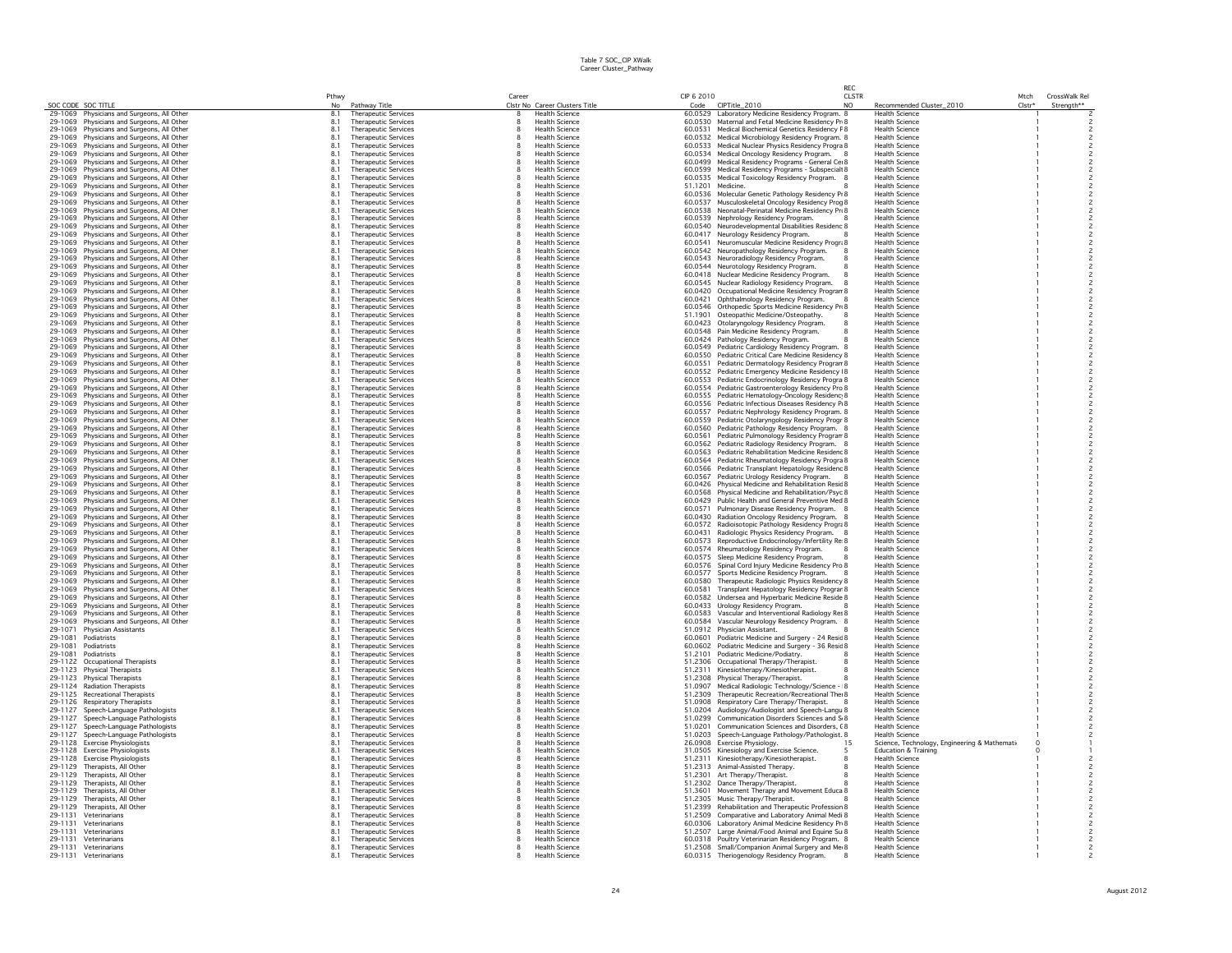|                               |                                                                                                                                    |            |                                                            |              |                                                         |                    |                                                                                                      | RFC          |                                                   |          |               |                                  |
|-------------------------------|------------------------------------------------------------------------------------------------------------------------------------|------------|------------------------------------------------------------|--------------|---------------------------------------------------------|--------------------|------------------------------------------------------------------------------------------------------|--------------|---------------------------------------------------|----------|---------------|----------------------------------|
|                               |                                                                                                                                    | Pthwy      |                                                            | Career       |                                                         | CIP 6 2010         |                                                                                                      | <b>CLSTR</b> |                                                   | Mtch     | CrossWalk Rel |                                  |
| SOC CODE SOC TITLE<br>29-1131 | Veterinarians                                                                                                                      | No<br>8.1  | Pathway Title<br><b>Therapeutic Services</b>               | я.           | Clstr No Career Clusters Title<br><b>Health Science</b> | Code               | CIPTitle_2010<br>51.2502 Veterinary Anatomy.                                                         | NO.          | Recommended Cluster_2010<br><b>Health Science</b> | $Clstr*$ | Strength**    |                                  |
| 29-1131                       | Veterinarians                                                                                                                      | 8.1        | <b>Therapeutic Services</b>                                | 8            | <b>Health Science</b>                                   |                    | 60.0301 Veterinary Anesthesiology Residency Pro 8                                                    |              | <b>Health Science</b>                             |          |               |                                  |
| 29-1131                       | Veterinarians                                                                                                                      | 8.1        | <b>Therapeutic Services</b>                                | 8            | <b>Health Science</b>                                   |                    | 60.0319 Veterinary Behaviorist Residency Program 8                                                   |              | <b>Health Science</b>                             |          |               |                                  |
| 29-1131                       | Veterinarians                                                                                                                      | 8.1        | <b>Therapeutic Services</b>                                | 8            | <b>Health Science</b>                                   |                    | 51.2599 Veterinary Biomedical and Clinical Science 8                                                 |              | <b>Health Science</b>                             |          |               |                                  |
| 29-1131                       | Veterinarians                                                                                                                      | 8.1        | Therapeutic Services                                       | 8            | <b>Health Science</b>                                   |                    | 60.0320 Veterinary Clinical Pharmacology Residen 8                                                   |              | <b>Health Science</b>                             |          |               |                                  |
| 29-1131                       | Veterinarians                                                                                                                      | 8.1        | <b>Therapeutic Services</b>                                |              | <b>Health Science</b>                                   |                    | 60.0302 Veterinary Dentistry Residency Program. 8                                                    |              | <b>Health Science</b>                             |          |               |                                  |
| 29-1131                       | Veterinarians                                                                                                                      | 8.1        | <b>Therapeutic Services</b>                                |              | <b>Health Science</b>                                   |                    | 60.0303 Veterinary Dermatology Residency Progra 8                                                    |              | <b>Health Science</b>                             |          |               |                                  |
| 29-1131                       | Veterinarians                                                                                                                      | 8.1        | Therapeutic Services                                       | 8            | <b>Health Science</b>                                   | 60.0304            | Veterinary Emergency and Critical Care M 8                                                           |              | <b>Health Science</b>                             |          |               |                                  |
| 29-1131                       | Veterinarians                                                                                                                      | 8.1        | Therapeutic Services                                       |              | <b>Health Science</b>                                   |                    | 51.2511 Veterinary Infectious Diseases.                                                              |              | <b>Health Science</b>                             |          |               |                                  |
| 29-1131                       | Veterinarians                                                                                                                      | 8.1        | <b>Therapeutic Services</b>                                | 8            | <b>Health Science</b>                                   |                    | 60.0305 Veterinary Internal Medicine Residency Pr 8                                                  |              | <b>Health Science</b>                             |          |               |                                  |
| 29-1131<br>29-1131            | Veterinarians<br>Veterinarians                                                                                                     | 8.1<br>8.1 | <b>Therapeutic Services</b><br><b>Therapeutic Services</b> | 8            | <b>Health Science</b><br><b>Health Science</b>          | 51.2504            | 51.2401 Veterinary Medicine.                                                                         |              | <b>Health Science</b><br><b>Health Science</b>    |          |               |                                  |
| 29-1131                       | Veterinarians                                                                                                                      | 8.1        | <b>Therapeutic Services</b>                                |              | <b>Health Science</b>                                   | 60.0307            | Veterinary Microbiology and Immunobiolo 8                                                            |              | <b>Health Science</b>                             |          |               |                                  |
| 29-1131                       | Veterinarians                                                                                                                      | 8.1        | Therapeutic Services                                       | 8            | <b>Health Science</b>                                   |                    | Veterinary Microbiology Residency Progra 8<br>60.0308 Veterinary Nutrition Residency Program. 8      |              | <b>Health Science</b>                             |          |               |                                  |
| 29-1131                       | Veterinarians                                                                                                                      | 8.1        | <b>Therapeutic Services</b>                                | 8            | <b>Health Science</b>                                   |                    | 60.0309 Veterinary Ophthalmology Residency Pro: 8                                                    |              | <b>Health Science</b>                             |          |               | $\overline{c}$                   |
| 29-1131                       | Veterinarians                                                                                                                      | 8.1        | Therapeutic Services                                       |              | <b>Health Science</b>                                   |                    | 51.2505 Veterinary Pathology and Pathobiology. 8                                                     |              | <b>Health Science</b>                             |          |               |                                  |
| 29-1131                       | Veterinarians                                                                                                                      | 8.1        | <b>Therapeutic Services</b>                                |              | <b>Health Science</b>                                   |                    | 60.0310 Veterinary Pathology Residency Program. 8                                                    |              | <b>Health Science</b>                             |          |               |                                  |
| 29-1131                       | Veterinarians                                                                                                                      | 8.1        | Therapeutic Services                                       |              | <b>Health Science</b>                                   |                    | 51.2503 Veterinary Physiology.                                                                       |              | <b>Health Science</b>                             |          |               |                                  |
| 29-1131                       | Veterinarians                                                                                                                      | 8.1        | <b>Therapeutic Services</b>                                | 8            | <b>Health Science</b>                                   |                    | 60.0311 Veterinary Practice Residency Program. 8                                                     |              | <b>Health Science</b>                             |          |               |                                  |
| 29-1131                       | Veterinarians                                                                                                                      | 8.1        | <b>Therapeutic Services</b>                                |              | <b>Health Science</b>                                   |                    | 60.0312 Veterinary Preventive Medicine Residency 8                                                   |              | <b>Health Science</b>                             |          |               |                                  |
| 29-1131                       | Veterinarians                                                                                                                      | 8.1        | <b>Therapeutic Services</b>                                | 8            | <b>Health Science</b>                                   |                    | 51.2510 Veterinary Preventive Medicine, Epidemio 8                                                   |              | <b>Health Science</b>                             |          |               | $\overline{c}$                   |
| 29-1131                       | Veterinarians                                                                                                                      | 8.1        | <b>Therapeutic Services</b>                                | 8            | <b>Health Science</b>                                   |                    | 60.0313 Veterinary Radiology Residency Program. 8                                                    |              | <b>Health Science</b>                             |          |               |                                  |
| 29-1131                       | Veterinarians                                                                                                                      | 8.1        | <b>Therapeutic Services</b>                                | 8            | <b>Health Science</b>                                   |                    | 60.0399 Veterinary Residency Programs, Other. 8                                                      |              | <b>Health Science</b>                             |          |               |                                  |
| 29-1131                       | Veterinarians                                                                                                                      | 8.1        | Therapeutic Services                                       | 8            | <b>Health Science</b>                                   |                    | 51.2501 Veterinary Sciences/Veterinary Clinical St 8                                                 |              | <b>Health Science</b>                             |          |               | $\overline{c}$                   |
| 29-1131<br>29-1131            | Veterinarians<br>Veterinarians                                                                                                     | 8.1<br>8.1 | <b>Therapeutic Services</b><br><b>Therapeutic Services</b> | 8            | <b>Health Science</b><br><b>Health Science</b>          |                    | 60.0314 Veterinary Surgery Residency Program. 8<br>51.2506 Veterinary Toxicology and Pharmacology. 8 |              | <b>Health Science</b><br><b>Health Science</b>    |          |               | $\overline{c}$                   |
| 29-1131                       | Veterinarians                                                                                                                      | 8.         | <b>Therapeutic Services</b>                                |              | <b>Health Science</b>                                   |                    | 60.0316 Veterinary Toxicology Residency Program 8                                                    |              | <b>Health Science</b>                             |          |               |                                  |
| 29-1131                       | Veterinarians                                                                                                                      | 8.1        | Therapeutic Services                                       | 8            | <b>Health Science</b>                                   |                    | 60.0317 Zoological Medicine Residency Program. 8                                                     |              | <b>Health Science</b>                             |          |               |                                  |
| 29-1141                       | <b>Registered Nurses</b>                                                                                                           | 8.1        | <b>Therapeutic Services</b>                                | 8            | <b>Health Science</b>                                   |                    | 51.3803 Adult Health Nurse/Nursing.                                                                  |              | <b>Health Science</b>                             |          |               | $\overline{c}$                   |
| 29-1141                       | <b>Registered Nurses</b>                                                                                                           | 8.1        | <b>Therapeutic Services</b>                                | 8            | <b>Health Science</b>                                   |                    | 51.3820 Clinical Nurse Leader.                                                                       |              | <b>Health Science</b>                             |          |               | $\overline{c}$                   |
| 29-1141                       | <b>Registered Nurses</b>                                                                                                           | 8.1        | <b>Therapeutic Services</b>                                | 8            | <b>Health Science</b>                                   |                    | 51.3813 Clinical Nurse Specialist.                                                                   |              | <b>Health Science</b>                             |          |               |                                  |
| 29-1141                       | <b>Registered Nurses</b>                                                                                                           | 8.1        | <b>Therapeutic Services</b>                                | 8            | <b>Health Science</b>                                   |                    | 51.3814 Critical Care Nursing.                                                                       |              | <b>Health Science</b>                             |          |               | $\overline{\phantom{a}}$         |
| 29-1141                       | <b>Registered Nurses</b>                                                                                                           | 8.1        | <b>Therapeutic Services</b>                                | 8            | <b>Health Science</b>                                   |                    | 51.3816 Emergency Room/Trauma Nursing.                                                               |              | <b>Health Science</b>                             |          |               | $\overline{c}$                   |
| 29-1141                       | <b>Registered Nurses</b>                                                                                                           | 8.1        | Therapeutic Services                                       | 8            | <b>Health Science</b>                                   |                    | 51.3805 Family Practice Nurse/Nursing.                                                               |              | <b>Health Science</b>                             |          |               |                                  |
| 29-1141                       | <b>Registered Nurses</b>                                                                                                           | 8.1        | <b>Therapeutic Services</b>                                |              | <b>Health Science</b>                                   | 51.3821            | Geriatric Nurse/Nursing.                                                                             |              | <b>Health Science</b>                             |          |               |                                  |
| 29-1141                       | <b>Registered Nurses</b>                                                                                                           | 8.<br>8.1  | <b>Therapeutic Services</b>                                |              | <b>Health Science</b>                                   |                    | 51.3806 Maternal/Child Health and Neonatal Nurse 8                                                   |              | <b>Health Science</b>                             |          |               |                                  |
| 29-1141<br>29-1141            | <b>Registered Nurses</b><br><b>Registered Nurses</b>                                                                               | 8.1        | <b>Therapeutic Services</b><br>Therapeutic Services        |              | <b>Health Science</b><br><b>Health Science</b>          |                    | 51.3802 Nursing Administration.<br>51.3818 Nursing Practice.                                         |              | <b>Health Science</b><br><b>Health Science</b>    |          |               |                                  |
| 29-1141                       | <b>Registered Nurses</b>                                                                                                           | 8.1        | <b>Therapeutic Services</b>                                | 8            | <b>Health Science</b>                                   |                    | 51.3808 Nursing Science.                                                                             |              | <b>Health Science</b>                             |          |               |                                  |
| 29-1141                       | <b>Registered Nurses</b>                                                                                                           | 8.1        | <b>Therapeutic Services</b>                                |              | <b>Health Science</b>                                   |                    | 51.3815 Occupational and Environmental Health N 8                                                    |              | <b>Health Science</b>                             |          |               | $\overline{c}$                   |
| 29-1141                       | <b>Registered Nurses</b>                                                                                                           | 8.1        | <b>Therapeutic Services</b>                                | R            | <b>Health Science</b>                                   |                    | 51.3819 Palliative Care Nursing.                                                                     |              | <b>Health Science</b>                             |          |               | $\overline{\phantom{a}}$         |
| 29-1141                       | <b>Registered Nurses</b>                                                                                                           | 8.1        | <b>Therapeutic Services</b>                                |              | <b>Health Science</b>                                   |                    | 51.3809 Pediatric Nurse/Nursing.                                                                     |              | <b>Health Science</b>                             |          |               |                                  |
| 29-1141                       | <b>Registered Nurses</b>                                                                                                           | 8.1        | <b>Therapeutic Services</b>                                | R            | <b>Health Science</b>                                   |                    | 51.3812 Perioperative/Operating Room and Surgic 8                                                    |              | <b>Health Science</b>                             |          |               |                                  |
| 29-1141                       | <b>Registered Nurses</b>                                                                                                           | 8.1        | <b>Therapeutic Services</b>                                | R            | <b>Health Science</b>                                   |                    | 51.3810 Psychiatric/Mental Health Nurse/Nursing. 8                                                   |              | <b>Health Science</b>                             |          |               |                                  |
| 29-1141                       | <b>Registered Nurses</b>                                                                                                           | 8.         | <b>Therapeutic Services</b>                                |              | <b>Health Science</b>                                   |                    | 51.3811 Public Health/Community Nurse/Nursing. 8                                                     |              | <b>Health Science</b>                             |          |               |                                  |
| 29-1141                       | <b>Registered Nurses</b>                                                                                                           | 8.1        | <b>Therapeutic Services</b>                                |              | <b>Health Science</b>                                   | 51.3899            | Registered Nursing, Nursing Administratic 8                                                          |              | <b>Health Science</b>                             |          |               |                                  |
| 29-1141                       | <b>Registered Nurses</b>                                                                                                           | 8.1        | Therapeutic Services                                       |              | <b>Health Science</b>                                   |                    | 51.3801 Registered Nursing/Registered Nurse.                                                         |              | <b>Health Science</b>                             |          |               |                                  |
| 29-1141<br>29-1151            | <b>Registered Nurses</b>                                                                                                           | 8.1        | <b>Therapeutic Services</b>                                | 8            | <b>Health Science</b>                                   | 51.3822            | Women's Health Nurse/Nursing.                                                                        |              | <b>Health Science</b>                             |          |               |                                  |
| 29-1161                       | <b>Nurse Anesthetists</b>                                                                                                          | 8.1<br>8.1 | <b>Therapeutic Services</b>                                |              | <b>Health Science</b>                                   |                    | 51.3804 Nurse Anesthetist.<br>51.3807 Nurse Midwife/Nursing Midwiferv.                               |              | <b>Health Science</b>                             |          |               |                                  |
| 29-1171                       | Nurse Midwives<br><b>Nurse Practitioners</b>                                                                                       | 8.1        | <b>Therapeutic Services</b><br><b>Therapeutic Services</b> |              | <b>Health Science</b><br><b>Health Science</b>          |                    | 51.3803 Adult Health Nurse/Nursing                                                                   |              | <b>Health Science</b><br><b>Health Science</b>    |          |               |                                  |
| 29-1171                       | <b>Nurse Practitioners</b>                                                                                                         | 8.1        | <b>Therapeutic Services</b>                                | 8            | <b>Health Science</b>                                   |                    | 51.3814 Critical Care Nursing                                                                        |              | <b>Health Science</b>                             |          |               |                                  |
| 29-1171                       | <b>Nurse Practitioners</b>                                                                                                         | 8.1        | Therapeutic Services                                       |              | <b>Health Science</b>                                   | 51,3816            | Emergency Room/Trauma Nursing.                                                                       |              | <b>Health Science</b>                             |          |               |                                  |
| 29-1171                       | <b>Nurse Practitioners</b>                                                                                                         | 8.         | <b>Therapeutic Services</b>                                |              | <b>Health Science</b>                                   |                    | 51.3805 Family Practice Nurse/Nursing.                                                               |              | <b>Health Science</b>                             |          |               |                                  |
| 29-1171                       | <b>Nurse Practitioners</b>                                                                                                         | 8.1        | <b>Therapeutic Services</b>                                | 8            | <b>Health Science</b>                                   | 51.3821            | Geriatric Nurse/Nursing.                                                                             |              | <b>Health Science</b>                             |          |               | $\overline{c}$                   |
| 29-1171                       | <b>Nurse Practitioners</b>                                                                                                         | 8.         | <b>Therapeutic Services</b>                                |              | <b>Health Science</b>                                   |                    | 51.3806 Maternal/Child Health and Neonatal Nurse 8                                                   |              | <b>Health Science</b>                             |          |               |                                  |
| 29-1171                       | <b>Nurse Practitioners</b>                                                                                                         | 8.1        | <b>Therapeutic Services</b>                                | 8            | <b>Health Science</b>                                   |                    | 51.3818 Nursing Practice.                                                                            |              | <b>Health Science</b>                             |          |               |                                  |
| 29-1171                       | <b>Nurse Practitioners</b>                                                                                                         | 8.1        | <b>Therapeutic Services</b>                                | 8            | <b>Health Science</b>                                   |                    | 51.3809 Pediatric Nurse/Nursing.                                                                     |              | <b>Health Science</b>                             |          |               |                                  |
| 29-1171                       | <b>Nurse Practitioners</b>                                                                                                         | 8.1        | <b>Therapeutic Services</b>                                |              | <b>Health Science</b>                                   |                    | 51.3810 Psychiatric/Mental Health Nurse/Nursing, 8                                                   |              | <b>Health Science</b>                             |          |               |                                  |
| 29-1171                       | <b>Nurse Practitioners</b>                                                                                                         | 8.1<br>8.1 | Therapeutic Services                                       |              | <b>Health Science</b>                                   | 51.3899            | Registered Nursing, Nursing Administratic 8                                                          |              | <b>Health Science</b>                             |          |               |                                  |
| 29-1171                       | Nurse Practitioners                                                                                                                |            | <b>Therapeutic Services</b>                                | 8            | <b>Health Science</b>                                   |                    | 51.3822 Women's Health Nurse/Nursing                                                                 |              | <b>Health Science</b>                             |          |               | $\overline{\phantom{0}}$         |
| 29-1181<br>29-1181            | Audiologists<br>Audiologists                                                                                                       | 8.1<br>8.1 | <b>Therapeutic Services</b><br>Therapeutic Services        | 8<br>R       | <b>Health Science</b><br><b>Health Science</b>          | 51.0204            | Audiology/Audiologist and Speech-Langu 8<br>51.0202 Audiology/Audiologist.                           |              | <b>Health Science</b><br><b>Health Science</b>    |          |               | $\overline{c}$                   |
| 29-1181                       | Audiologists                                                                                                                       | 8.1        | <b>Therapeutic Services</b>                                |              | <b>Health Science</b>                                   | 51.0299            | Communication Disorders Sciences and S 8                                                             |              | <b>Health Science</b>                             |          |               |                                  |
| 29-1181                       | Audiologists                                                                                                                       | 8.1        | <b>Therapeutic Services</b>                                |              | <b>Health Science</b>                                   | 51.0201            | Communication Sciences and Disorders, C8                                                             |              | <b>Health Science</b>                             |          |               |                                  |
| 29-1199                       | Health Diagnosing and Treating Practitioners, All Other                                                                            | 8.1        | <b>Therapeutic Services</b>                                |              | <b>Health Science</b>                                   | 51.3301            | Acupuncture and Oriental Medicine.                                                                   |              | <b>Health Science</b>                             |          |               |                                  |
| 29-1199                       | Health Diagnosing and Treating Practitioners, All Other                                                                            | 8.1        | Therapeutic Services                                       |              | <b>Health Science</b>                                   | 51,3300            | Alternative and Complementary Medicine 8                                                             |              | <b>Health Science</b>                             |          |               |                                  |
| 29-1199                       | Health Diagnosing and Treating Practitioners, All Other                                                                            | 8.1        | <b>Therapeutic Services</b>                                | 8            | <b>Health Science</b>                                   | 51.3399            | Alternative and Complementary Medicine 8                                                             |              | <b>Health Science</b>                             |          |               |                                  |
|                               | 29-1199 Health Diagnosing and Treating Practitioners, All Other                                                                    | 8.1        | Therapeutic Services                                       |              | <b>Health Science</b>                                   |                    | 51.3701 Aromatherapy.                                                                                |              | <b>Health Science</b>                             |          |               | $\overline{c}$                   |
|                               | 29-1199 Health Diagnosing and Treating Practitioners, All Other                                                                    | 8.1        | <b>Therapeutic Services</b>                                | $\mathbf{R}$ | <b>Health Science</b>                                   | 51.3305            | Ayurvedic Medicine/Ayurveda.                                                                         |              | <b>Health Science</b>                             |          |               | $\overline{\phantom{a}}$         |
| 29-1199                       | Health Diagnosing and Treating Practitioners, All Other                                                                            | 8.1<br>8.1 | Therapeutic Services                                       | 8            | <b>Health Science</b>                                   | 51.3401<br>51.3306 | Direct Entry Midwifery.                                                                              |              | <b>Health Science</b>                             |          |               | $\overline{c}$                   |
|                               | 29-1199 Health Diagnosing and Treating Practitioners, All Other                                                                    |            | <b>Therapeutic Services</b>                                | 8            | <b>Health Science</b>                                   |                    | Holistic Health.                                                                                     |              | <b>Health Science</b>                             |          |               | $\overline{\phantom{a}}$         |
|                               | 29-1199 Health Diagnosing and Treating Practitioners, All Other<br>29-1199 Health Diagnosing and Treating Practitioners, All Other | 8.1<br>8.1 | <b>Therapeutic Services</b><br>Therapeutic Services        | R            | <b>Health Science</b><br><b>Health Science</b>          | 51.3304            | Homeopathic Medicine/Homeopathy.<br>51.3303 Naturopathic Medicine/Naturopathy.                       |              | <b>Health Science</b><br><b>Health Science</b>    |          |               | $\overline{c}$<br>$\overline{c}$ |
| 29-1199                       | Health Diagnosing and Treating Practitioners, All Other                                                                            | 8.1        | <b>Therapeutic Services</b>                                |              | <b>Health Science</b>                                   |                    | 51.3703 Polarity Therapy.                                                                            |              | <b>Health Science</b>                             |          |               |                                  |
| 29-1199                       | Health Diagnosing and Treating Practitioners, All Other                                                                            | 8.1        | Therapeutic Services                                       |              | <b>Health Science</b>                                   | 51.3704 Reiki      |                                                                                                      |              | <b>Health Science</b>                             |          |               |                                  |
| 29-2021                       | Dental Hygienists                                                                                                                  | 8.1        | <b>Therapeutic Services</b>                                |              | <b>Health Science</b>                                   |                    | 51.0602 Dental Hygiene/Hygienist.                                                                    |              | <b>Health Science</b>                             |          |               |                                  |
| 29-2051                       | Dietetic Technicians                                                                                                               | 8.1        | <b>Therapeutic Services</b>                                |              | <b>Health Science</b>                                   |                    | 51.3103 Dietetic Technician.                                                                         |              | <b>Health Science</b>                             |          |               |                                  |
| 29-2051                       | Dietetic Technicians                                                                                                               | 8.1        | <b>Therapeutic Services</b>                                |              | <b>Health Science</b>                                   | 51.3101            | Dietetics/Dietitian.                                                                                 |              | <b>Health Science</b>                             |          |               |                                  |
| 29-2051                       | Dietetic Technicians                                                                                                               | 8.1        | <b>Therapeutic Services</b>                                |              | <b>Health Science</b>                                   | 51.3104            | Dietitian Assistant.                                                                                 |              | <b>Health Science</b>                             |          |               |                                  |
| 29-2051                       | Dietetic Technicians                                                                                                               | 8.1        | <b>Therapeutic Services</b>                                | 8            | <b>Health Science</b>                                   | 19.0501            | Foods, Nutrition, and Wellness Studies, G 8                                                          |              | <b>Health Science</b>                             |          |               |                                  |
| 29-2051                       | Dietetic Technicians                                                                                                               | 8.1        | Therapeutic Services                                       |              | <b>Health Science</b>                                   | 30.1901            | Nutrition Sciences.                                                                                  | 15           | Science, Technology, Engineering & Mathemati-     |          |               |                                  |
| 29-2052                       | Pharmacy Technicians                                                                                                               | 8.1        | <b>Therapeutic Services</b>                                | 8            | <b>Health Science</b>                                   | 51,0805            | Pharmacy Technician/Assistant.                                                                       |              | <b>Health Science</b>                             |          |               |                                  |
| 29-2053                       | Psychiatric Technicians                                                                                                            | 8.1        | Therapeutic Services                                       | 8            | <b>Health Science</b>                                   | 51.1502            | Psychiatric/Mental Health Services Techn 8                                                           |              | <b>Health Science</b>                             |          |               |                                  |
| 29-2054<br>29-2054            | Respiratory Therapy Technicians<br>Respiratory Therapy Technicians                                                                 | 8.<br>8.1  | <b>Therapeutic Services</b><br><b>Therapeutic Services</b> |              | <b>Health Science</b><br><b>Health Science</b>          | 51.0908            | Respiratory Care Therapy/Therapist.<br>51.0812 Respiratory Therapy Technician/Assistan 8             |              | <b>Health Science</b><br><b>Health Science</b>    |          |               |                                  |
|                               | 29-2055 Surgical Technologists                                                                                                     | 8.1        | <b>Therapeutic Services</b>                                |              | <b>Health Science</b>                                   |                    | 51.0811 Pathology/Pathologist Assistant.                                                             |              | <b>Health Science</b>                             |          |               |                                  |
| 29-2055                       | <b>Surgical Technologists</b>                                                                                                      | 8.         | Therapeutic Services                                       |              | <b>Health Science</b>                                   |                    | 51.1012 Sterile Processing Technology/Techniciar 8                                                   |              | <b>Health Science</b>                             |          |               |                                  |
|                               | 29-2055 Surgical Technologists                                                                                                     | 8.1        | <b>Therapeutic Services</b>                                |              | <b>Health Science</b>                                   | 51.0909            | Surgical Technology/Technologist.                                                                    |              | <b>Health Science</b>                             |          |               |                                  |
| 29-2057                       | Ophthalmic Medical Technicians                                                                                                     | 8.1        | <b>Therapeutic Services</b>                                |              | <b>Health Science</b>                                   |                    | 51.1803 Ophthalmic Technician/Technologist.<br>-8                                                    |              | <b>Health Science</b>                             |          |               |                                  |
|                               | 29-2057 Ophthalmic Medical Technicians                                                                                             | 8.1        | <b>Therapeutic Services</b>                                | 8            | <b>Health Science</b>                                   |                    | 51.1802 Optometric Technician/Assistant.                                                             |              | <b>Health Science</b>                             |          |               |                                  |
|                               | 29-2057 Ophthalmic Medical Technicians                                                                                             | 8.1        | <b>Therapeutic Services</b>                                | R            | <b>Health Science</b>                                   |                    | 51.1804 Orthoptics/Orthoptist.                                                                       |              | <b>Health Science</b>                             |          |               |                                  |
| 29-2061                       | Licensed Practical and Licensed Vocational Nurses                                                                                  | 8.1        | <b>Therapeutic Services</b>                                | $\mathbf{R}$ | <b>Health Science</b>                                   |                    | 51.3901 Licensed Practical/Vocational Nurse Trair 8                                                  |              | <b>Health Science</b>                             |          |               |                                  |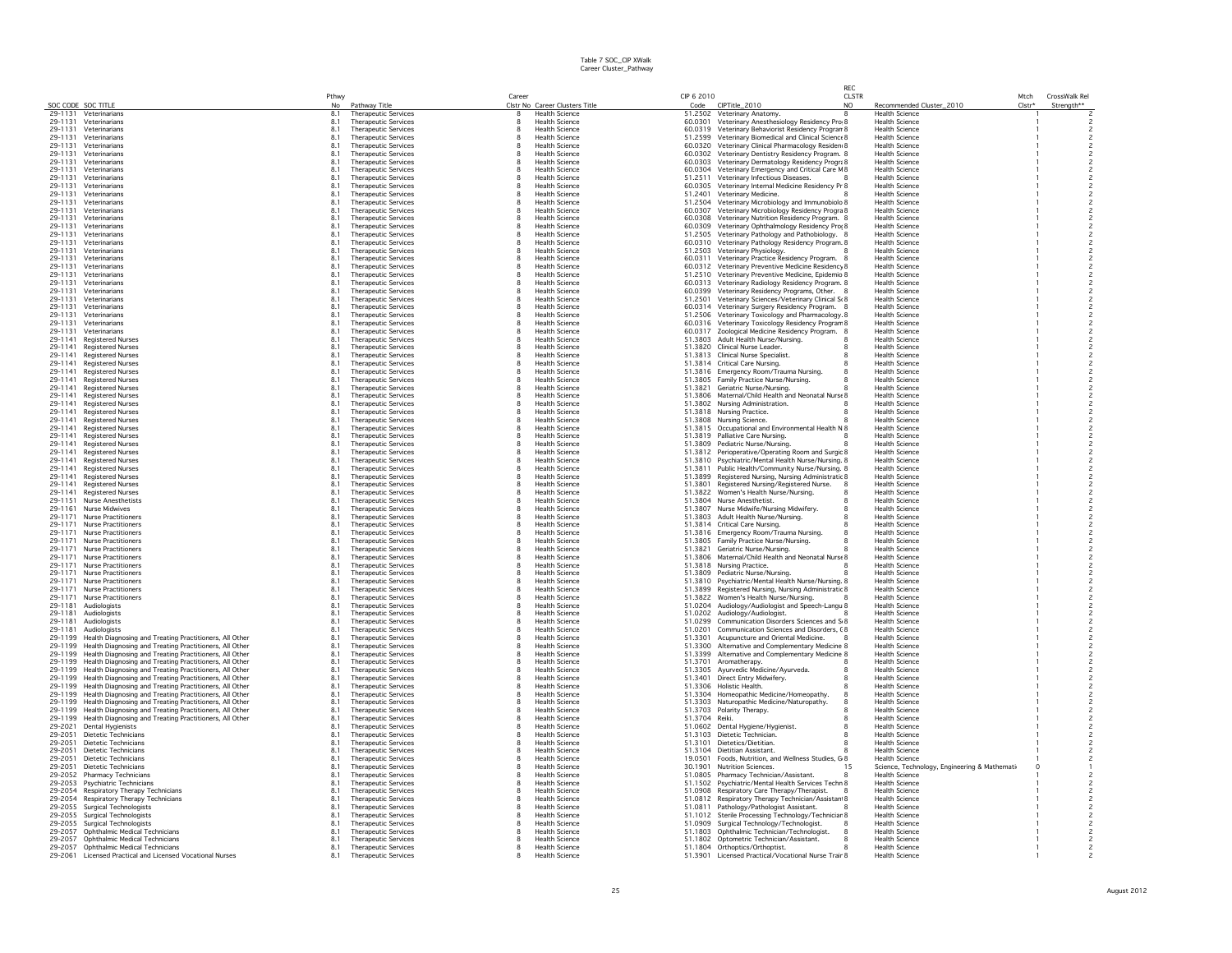|                    |                                                                                        |                |                                                         |        |                                                |                    |                                                                                                         | RFC          |                                                                       |          |                |
|--------------------|----------------------------------------------------------------------------------------|----------------|---------------------------------------------------------|--------|------------------------------------------------|--------------------|---------------------------------------------------------------------------------------------------------|--------------|-----------------------------------------------------------------------|----------|----------------|
|                    |                                                                                        | Pthwy          |                                                         | Career |                                                | CIP 6 2010         |                                                                                                         | <b>CLSTR</b> |                                                                       | Mtch     | CrossWalk Rel  |
| SOC CODE SOC TITLE |                                                                                        | No             | Pathway Title                                           |        | Clstr No Career Clusters Title                 |                    | Code CIPTitle_2010                                                                                      | NO.          | Recommended Cluster_2010                                              | Clstr*   | Strength**     |
|                    | 29-2061 Licensed Practical and Licensed Vocational Nurses                              | 8.1            | <b>Therapeutic Services</b>                             |        | <b>Health Science</b>                          |                    | 51.3999 Practical Nursing, Vocational Nursing and 8                                                     |              | Health Science                                                        |          |                |
| 29-2081            | Opticians, Dispensing                                                                  | 8.1            | Therapeutic Services                                    |        | <b>Health Science</b>                          |                    | 51.1801 Opticianry/Ophthalmic Dispensing Opticia 8                                                      |              | <b>Health Science</b>                                                 |          |                |
| 29-2091            | Orthotists and Prosthetists                                                            | 8.1            | <b>Therapeutic Services</b>                             | 8      | <b>Health Science</b>                          |                    | 51.2312 Assistive/Augmentative Technology and 8                                                         |              | <b>Health Science</b>                                                 |          |                |
| 29-2091            | Orthotists and Prosthetists                                                            | 8.1            | Therapeutic Services                                    |        | <b>Health Science</b>                          |                    | 51.2307 Orthotist/Prosthetist.                                                                          |              | <b>Health Science</b><br><b>Health Science</b>                        |          |                |
|                    | 29-2092 Hearing Aid Specialists                                                        | 8.1            | Therapeutic Services<br>Therapeutic Services            |        | Health Science<br><b>Health Science</b>        |                    | 51.0918 Hearing Instrument Specialist.                                                                  |              |                                                                       |          |                |
| 29-9091<br>29-9091 | <b>Athletic Trainers</b><br><b>Athletic Trainers</b>                                   | 8.1            |                                                         |        | <b>Health Science</b>                          |                    | 51.0913 Athletic Training/Trainer.                                                                      |              | <b>Health Science</b>                                                 |          |                |
| 29-9092            | Genetic Counselors                                                                     | 8.1<br>8.1     | Therapeutic Services<br>Therapeutic Services            |        | <b>Health Science</b>                          |                    | 31.0507 Physical Fitness Technician.<br>51.1509 Genetic Counseling/Counselor.                           | 10           | <b>Education &amp; Training</b><br><b>Human Services</b>              |          |                |
| 29-9099            | Healthcare Practitioners and Technical Workers, All Other                              | 8.1            | Therapeutic Services                                    |        | <b>Health Science</b>                          |                    | 51.3702 Herbalism/Herbalist.                                                                            |              | <b>Health Science</b>                                                 |          |                |
| 29-9099            | Healthcare Practitioners and Technical Workers, All Other                              | 8.1            | Therapeutic Services                                    |        | <b>Health Science</b>                          |                    | 51.3302 Traditional Chinese Medicine and Chinese 8                                                      |              | <b>Health Science</b>                                                 |          |                |
| 31-1011            | Home Health Aides                                                                      | 8.1            | <b>Therapeutic Services</b>                             |        | <b>Health Science</b>                          |                    | 51.2602 Home Health Aide/Home Attendant.                                                                |              | <b>Health Science</b>                                                 |          |                |
|                    | 31-1013 Psychiatric Aides                                                              | 8.1            | <b>Therapeutic Services</b>                             |        | <b>Health Science</b>                          | 51,2601            | Health Aide                                                                                             |              | <b>Health Science</b>                                                 |          |                |
|                    | 31-1013 Psychiatric Aides                                                              | 8.1            | Therapeutic Services                                    |        | <b>Health Science</b>                          | 51.1502            | Psychiatric/Mental Health Services Techn 8                                                              |              | <b>Health Science</b>                                                 |          |                |
|                    | 31-1014 Nursing Assistants                                                             | 8.1            | <b>Therapeutic Services</b>                             |        | <b>Health Science</b>                          | 51.2601            | Health Aide.                                                                                            |              | Health Science                                                        |          |                |
|                    | 31-1014 Nursing Assistants                                                             | 8.1            | Therapeutic Services                                    |        | <b>Health Science</b>                          | 51.3902            | Nursing Assistant/Aide and Patient Care 8                                                               |              | <b>Health Science</b>                                                 |          |                |
|                    | 31-1014 Nursing Assistants                                                             | 8.1            | Therapeutic Services                                    |        | <b>Health Science</b>                          |                    | 51.3999 Practical Nursing, Vocational Nursing and 8                                                     |              | <b>Health Science</b>                                                 |          |                |
|                    | 31-2011 Occupational Therapy Assistants                                                | 8.1            | Therapeutic Services                                    |        | <b>Health Science</b>                          |                    | 51.0803 Occupational Therapist Assistant.                                                               |              | <b>Health Science</b>                                                 |          |                |
| 31-2012            | Occupational Therapy Aides                                                             | 8.1            | Therapeutic Services                                    |        | <b>Health Science</b>                          |                    | 51.2604 Rehabilitation Aide.                                                                            |              | <b>Health Science</b>                                                 |          |                |
| 31-2021            | <b>Physical Therapist Assistants</b>                                                   | 8.1            | <b>Therapeutic Services</b>                             |        | Health Science                                 |                    | 51.0806 Physical Therapy Technician/Assistant.                                                          |              | <b>Health Science</b>                                                 |          |                |
| 31-2022            | <b>Physical Therapist Aides</b>                                                        | 8.1            | Therapeutic Services                                    |        | <b>Health Science</b>                          |                    | 51.2604 Rehabilitation Aide.                                                                            |              | <b>Health Science</b>                                                 |          |                |
| 31-9091            | <b>Dental Assistants</b>                                                               | 8.1            | Therapeutic Services                                    |        | Health Science                                 | 51.0601            | Dental Assisting/Assistant.                                                                             |              | <b>Health Science</b>                                                 |          | $\overline{c}$ |
| 31-9092            | <b>Medical Assistants</b>                                                              | 8.1            | <b>Therapeutic Services</b>                             |        | <b>Health Science</b>                          | 51.0809            | Anesthesiologist Assistant.                                                                             |              | <b>Health Science</b>                                                 |          |                |
|                    | 31-9092 Medical Assistants                                                             | 8.1            | Therapeutic Services                                    |        | <b>Health Science</b>                          |                    | 51.0813 Chiropractic Assistant/Technician.                                                              |              | <b>Health Science</b>                                                 |          |                |
| 31-9092            | <b>Medical Assistants</b>                                                              | 8.1            | Therapeutic Services                                    |        | <b>Health Science</b>                          | 51.0716            | Medical Administrative/Executive Assista 8                                                              |              | <b>Health Science</b>                                                 |          |                |
| 31-9092            | <b>Medical Assistants</b>                                                              | 8.1            | Therapeutic Services                                    |        | <b>Health Science</b>                          | 51.0713            | Medical Insurance Coding Specialist/Code 8                                                              |              | <b>Health Science</b>                                                 |          |                |
| 31-9092<br>31-9092 | <b>Medical Assistants</b>                                                              | 8.1            | <b>Therapeutic Services</b>                             |        | <b>Health Science</b>                          |                    | 51.0710 Medical Office Assistant/Specialist.                                                            |              | <b>Health Science</b><br><b>Health Science</b>                        |          |                |
|                    | Medical Assistants                                                                     | 8.1            | Therapeutic Services                                    |        | <b>Health Science</b>                          |                    | 51.0712 Medical Reception/Receptionist.                                                                 |              |                                                                       |          |                |
| 19-1041            | 31-9092 Medical Assistants                                                             | 8.1<br>8.2     | Therapeutic Services                                    |        | <b>Health Science</b><br><b>Health Science</b> | 51,0801            | Medical/Clinical Assistant.                                                                             |              | <b>Health Science</b>                                                 |          |                |
| 19-1041            | Epidemiologists                                                                        |                | <b>Diagnostic Services</b>                              |        |                                                |                    | 26.0401 Cell/Cellular Biology and Histology.<br>51.2202 Environmental Health.                           | 15           | Science, Technology, Engineering & Mathemati                          |          |                |
| 19-1041            | Epidemiologists                                                                        | 8.2            | <b>Diagnostic Services</b>                              |        | <b>Health Science</b><br><b>Health Science</b> |                    |                                                                                                         | 15           | <b>Health Science</b>                                                 |          |                |
| 19-1041            | Epidemiologists                                                                        | 8.2            | <b>Diagnostic Services</b>                              |        | <b>Health Science</b>                          | 51.1401            | 26.1309 Epidemiology.<br><b>Medical Scientist</b>                                                       | 15           | Science, Technology, Engineering & Mathemati-                         |          |                |
| 29-2011            | Epidemiologists<br>Medical and Clinical Laboratory Technologists                       | 8.2<br>8.2     | Diagnostic Services<br><b>Diagnostic Services</b>       |        | <b>Health Science</b>                          |                    | 51.1005 Clinical Laboratory Science/Medical Techr 8                                                     |              | Science, Technology, Engineering & Mathemati<br><b>Health Science</b> |          |                |
| 29-2011            | Medical and Clinical Laboratory Technologists                                          | 8.2            | Diagnostic Services                                     |        | <b>Health Science</b>                          |                    | 51.1099 Clinical/Medical Laboratory Science and A8                                                      |              | <b>Health Science</b>                                                 |          |                |
| 29-2011            | Medical and Clinical Laboratory Technologists                                          | 8.2            | <b>Diagnostic Services</b>                              |        | <b>Health Science</b>                          |                    | 51.1010 Cytogenetics/Genetics/Clinical Genetics '8                                                      |              | <b>Health Science</b>                                                 |          |                |
| 29-2011            | Medical and Clinical Laboratory Technologists                                          | 8.2            | <b>Diagnostic Services</b>                              |        | <b>Health Science</b>                          |                    | 51.1002 Cytotechnology/Cytotechnologist.                                                                |              | <b>Health Science</b>                                                 |          |                |
| 29-2011            | Medical and Clinical Laboratory Technologists                                          | 8.2            | Diagnostic Services                                     |        | <b>Health Science</b>                          | 51.1007            | Histologic Technology/Histotechnologist. 8                                                              |              | <b>Health Science</b>                                                 |          |                |
|                    | 29-2012 Medical and Clinical Laboratory Technicians                                    | 8.2            | Diagnostic Services                                     |        | <b>Health Science</b>                          |                    | 51.1001 Blood Bank Technology Specialist.                                                               |              | <b>Health Science</b>                                                 |          |                |
|                    | 29-2012 Medical and Clinical Laboratory Technicians                                    | 8.2            | <b>Diagnostic Services</b>                              | 8      | <b>Health Science</b>                          |                    | 51.0802 Clinical/Medical Laboratory Assistant.                                                          |              | <b>Health Science</b>                                                 |          |                |
| 29-2012            | Medical and Clinical Laboratory Technicians                                            | 8.2            | <b>Diagnostic Services</b>                              |        | <b>Health Science</b>                          |                    | 51.1099 Clinical/Medical Laboratory Science and A8                                                      |              | <b>Health Science</b>                                                 |          |                |
|                    | 29-2012 Medical and Clinical Laboratory Technicians                                    | 8.2            | <b>Diagnostic Services</b>                              |        | <b>Health Science</b>                          |                    | 51.1004 Clinical/Medical Laboratory Technician. 8                                                       |              | <b>Health Science</b>                                                 |          |                |
| 29-2012            | Medical and Clinical Laboratory Technicians                                            | 8.2            | <b>Diagnostic Services</b>                              |        | <b>Health Science</b>                          |                    | 51.1003 Hematology Technology/Technician.                                                               |              | Health Science                                                        |          |                |
| 29-2012            | Medical and Clinical Laboratory Technicians                                            | 8.2            | <b>Diagnostic Services</b>                              |        | Health Science                                 |                    | 51.1008 Histologic Technician.                                                                          |              | <b>Health Science</b>                                                 |          |                |
| 29-2031            | Cardiovascular Technologists and Technicians                                           | 8.2            | <b>Diagnostic Services</b>                              |        | <b>Health Science</b>                          |                    | 51.0915 Cardiopulmonary Technology/Technologi: 8                                                        |              | Health Scienc                                                         |          |                |
| 29-2031            | Cardiovascular Technologists and Technicians                                           | 8.2            | <b>Diagnostic Services</b>                              |        | <b>Health Science</b>                          | 51.0901            | Cardiovascular Technology/Technologist. 8                                                               |              | <b>Health Science</b>                                                 |          |                |
| 29-2031            | Cardiovascular Technologists and Technicians                                           | 8.2            | <b>Diagnostic Services</b>                              |        | <b>Health Science</b>                          |                    | 51.0902 Electrocardiograph Technology/Technicia 8                                                       |              | <b>Health Science</b>                                                 |          |                |
| 29-2031            | Cardiovascular Technologists and Technicians                                           | 8.2            | Diagnostic Services                                     |        | <b>Health Science</b>                          |                    | 51.0906 Perfusion Technology/Perfusionist.                                                              |              | <b>Health Science</b>                                                 |          |                |
| 29-2032            | Diagnostic Medical Sonographers                                                        |                | <b>Diagnostic Services</b>                              |        | Health Science                                 |                    | 51.0910 Diagnostic Medical Sonography/Sonograp 8                                                        |              | <b>Health Science</b>                                                 |          |                |
| 29-2033            | Nuclear Medicine Technologists                                                         | $8.2$<br>$8.2$ | <b>Diagnostic Services</b>                              |        | Health Science                                 |                    | 51.0905 Nuclear Medical Technology/Technologist 8                                                       |              | Health Science                                                        |          |                |
|                    | 29-2034 Radiologic Technologists                                                       | 8.2            | Diagnostic Services                                     |        | Health Science                                 |                    | 51.0919 Mammography Technician/Technology. 8                                                            |              | Health Science                                                        |          |                |
| 29-2034            | Radiologic Technologists                                                               | 8.2            | <b>Diagnostic Services</b>                              |        | Health Science                                 | 51.0907            | Medical Radiologic Technology/Science - 8                                                               |              | <b>Health Science</b>                                                 |          |                |
| 29-2034            | Radiologic Technologists                                                               | 8.2            | <b>Diagnostic Services</b>                              |        | <b>Health Science</b>                          | 51.0911            | Radiologic Technology/Science - Radiogra 8                                                              |              | <b>Health Science</b>                                                 |          |                |
| 29-2035            | Magnetic Resonance Imaging Technologists                                               | 8.2            | <b>Diagnostic Services</b>                              |        | <b>Health Science</b>                          | 51.0920            | Magnetic Resonance Imaging (MRI) Techn 8                                                                |              | <b>Health Science</b>                                                 |          |                |
| 29-2056            | Veterinary Technologists and Technicians                                               | 8.2            | <b>Diagnostic Services</b>                              |        | <b>Health Science</b>                          | 51,0808            | Veterinary/Animal Health Technology/Te 8                                                                |              | <b>Health Science</b>                                                 |          |                |
| 29-2099            | Health Technologists and Technicians, All Other                                        | 8.2            | <b>Diagnostic Services</b>                              |        | <b>Health Science</b>                          |                    | 51.0903 Electroneurodiagnostic/Electroencephalo 8                                                       |              | <b>Health Science</b>                                                 |          |                |
|                    | 29-2099 Health Technologists and Technicians, All Other                                | 8.2            | <b>Diagnostic Services</b>                              |        | <b>Health Science</b>                          |                    | 51.0914 Gene/Genetic Therapy                                                                            |              | <b>Health Science</b>                                                 |          |                |
|                    | 29-2099 Health Technologists and Technicians, All Other                                | 8.2            | <b>Diagnostic Services</b>                              |        | <b>Health Science</b>                          |                    | 51.0917 Polysomnography.                                                                                |              | <b>Health Science</b>                                                 |          | $\overline{c}$ |
| 29-2099            | Health Technologists and Technicians, All Other                                        | 8.2            | <b>Diagnostic Services</b>                              |        | <b>Health Science</b>                          |                    | 51.0814 Radiologist Assistant.                                                                          |              | <b>Health Science</b>                                                 |          |                |
| 29-2099<br>29-2071 | Health Technologists and Technicians, All Other                                        | 8.2<br>8.3     | <b>Diagnostic Services</b><br><b>Health Informatics</b> |        | <b>Health Science</b><br><b>Health Science</b> | 51.1011<br>51.0707 | Renal/Dialysis Technologist/Technician. 8                                                               |              | <b>Health Science</b><br><b>Health Science</b>                        |          |                |
|                    | Medical Records and Health Information Technicians                                     |                |                                                         |        |                                                |                    | Health Information/Medical Records Tech 8                                                               |              |                                                                       |          |                |
| 29-2071<br>31-9094 | Medical Records and Health Information Technicians<br><b>Medical Transcriptionists</b> | 8.3<br>8.3     | <b>Health Informatics</b><br><b>Health Informatics</b>  |        | Health Science<br><b>Health Science</b>        |                    | 51.0713 Medical Insurance Coding Specialist/Code 8<br>51.0708 Medical Transcription/Transcriptionist. 8 |              | <b>Health Science</b><br><b>Health Science</b>                        |          |                |
|                    | 43-6013 Medical Secretaries                                                            | 8.3            | <b>Health Informatics</b>                               |        | <b>Health Science</b>                          |                    | 51.0716 Medical Administrative/Executive Assista 8                                                      |              | <b>Health Science</b>                                                 |          |                |
|                    | 43-6013 Medical Secretaries                                                            | 8.3            | <b>Health Informatics</b>                               |        | <b>Health Science</b>                          |                    | 51.0714 Medical Insurance Specialist/Medical Biller 8                                                   |              | <b>Health Science</b>                                                 |          |                |
|                    | 43-6013 Medical Secretaries                                                            | 8.3            | <b>Health Informatics</b>                               |        | <b>Health Science</b>                          |                    | 51.0710 Medical Office Assistant/Specialist.                                                            |              | <b>Health Science</b>                                                 |          |                |
|                    | 11-9111 Medical and Health Services Managers                                           | 8.4            | Support Services                                        |        | <b>Health Science</b>                          |                    | 51.0719 Clinical Research Coordinator.                                                                  |              | <b>Health Science</b>                                                 |          |                |
| 11-9111            | Medical and Health Services Managers                                                   | 8.4            | <b>Support Services</b>                                 |        | Health Science                                 |                    | 51.2208 Community Health and Preventive Medicii 8                                                       |              | <b>Health Science</b>                                                 |          |                |
|                    | 11-9111 Medical and Health Services Managers                                           | 8.4            | <b>Support Services</b>                                 |        | <b>Health Science</b>                          |                    | 51.0706 Health Information/Medical Records Admi 8                                                       |              | <b>Health Science</b>                                                 |          |                |
| 11-9111            | Medical and Health Services Managers                                                   | 8.4            | <b>Support Services</b>                                 |        | <b>Health Science</b>                          |                    | 44.0503 Health Policy Analysis.                                                                         |              | Government & Public Adminstration                                     |          |                |
| 11-9111            | Medical and Health Services Managers                                                   | 8.4            | Support Services                                        |        | <b>Health Science</b>                          |                    | 51.2211 Health Services Administration                                                                  |              | <b>Health Science</b>                                                 |          |                |
| 11-9111            | Medical and Health Services Managers                                                   | 8.4            | <b>Support Services</b>                                 |        | <b>Health Science</b>                          | 51.0704            | Health Unit Manager/Ward Supervisor.                                                                    |              | <b>Health Science</b>                                                 |          |                |
|                    | 11-9111 Medical and Health Services Managers                                           | 8.4            | <b>Support Services</b>                                 |        | <b>Health Science</b>                          |                    | 51.0701 Health/Health Care Administration/Manaç 8                                                       |              | <b>Health Science</b>                                                 |          |                |
|                    | 11-9111 Medical and Health Services Managers                                           | 8.4            | Support Services                                        |        | <b>Health Science</b>                          |                    | 51.0702 Hospital and Health Care Facilities Admini 8                                                    |              | <b>Health Science</b>                                                 |          |                |
|                    | 11-9111 Medical and Health Services Managers                                           | 8.4            | Support Services                                        |        | <b>Health Science</b>                          |                    | 51.0718 Long Term Care Administration/Managen 8                                                         |              | <b>Health Science</b>                                                 |          |                |
|                    | 11-9111 Medical and Health Services Managers                                           | 8.4            | <b>Support Services</b>                                 | 8      | <b>Health Science</b>                          |                    | 51.3802 Nursing Administration.                                                                         |              | <b>Health Science</b>                                                 |          | $\overline{c}$ |
| 11-9111            | Medical and Health Services Managers                                                   | 8.4            | <b>Support Services</b>                                 |        | <b>Health Science</b>                          |                    | 51.3818 Nursing Practice.                                                                               |              | <b>Health Science</b>                                                 |          |                |
|                    | 11-9111 Medical and Health Services Managers                                           | 8.4            | <b>Support Services</b>                                 |        | Health Science                                 |                    | 51.2201 Public Health, General.                                                                         |              | Health Science                                                        |          |                |
| 31-9093            | <b>Medical Equipment Preparers</b>                                                     | 8.4            | <b>Support Services</b>                                 |        | <b>Health Science</b>                          |                    | 51.1012 Sterile Processing Technology/Techniciar 8                                                      |              | <b>Health Science</b>                                                 |          |                |
|                    | 31-9097 Phlebotomists                                                                  | 8.4            | <b>Support Services</b>                                 |        | <b>Health Science</b>                          |                    | 51.1009 Phlebotomy Technician/Phlebotomist.                                                             |              | <b>Health Science</b>                                                 |          |                |
| 31-9099            | Healthcare Support Workers, All Other                                                  | 8.4            | <b>Support Services</b>                                 |        | <b>Health Science</b>                          |                    | 51.0815 Lactation Consultant.                                                                           |              | <b>Health Science</b>                                                 |          |                |
| 31-9099            | Healthcare Support Workers, All Other                                                  | 8.4            | <b>Support Services</b>                                 |        | <b>Health Science</b>                          |                    | 51.2603 Medication Aide.                                                                                |              | <b>Health Science</b>                                                 |          |                |
| 31-9099            | Healthcare Support Workers, All Other                                                  | 8.4            | <b>Support Services</b>                                 |        | <b>Health Science</b>                          |                    | 51.0814 Radiologist Assistant.                                                                          |              | <b>Health Science</b>                                                 |          |                |
|                    | 31-9099 Healthcare Support Workers, All Other                                          | 8.4            | Support Services                                        |        | <b>Health Science</b>                          |                    | 51.2604 Rehabilitation Aide.                                                                            |              | <b>Health Science</b>                                                 |          |                |
|                    | 31-9099 Healthcare Support Workers, All Other                                          | 8.4            | <b>Support Services</b>                                 | 8      | <b>Health Science</b>                          | 51,0816            | Speech-Language Pathology Assistant.                                                                    |              | <b>Health Science</b>                                                 |          |                |
| 17-2031            | <b>Biomedical Engineers</b>                                                            | 8.5            | Biotechnology Research and Development                  |        | <b>Health Science</b>                          | 14.0501            | Bioengineering and Biomedical Engineerin 15                                                             |              | Science, Technology, Engineering & Mathemati                          |          |                |
| 17-2031            | <b>Biomedical Engineers</b>                                                            | 8.5            | Biotechnology Research and Development                  |        | Health Science                                 |                    | 14.4501 Biological/Biosystems Engineering.                                                              | 15           | Science, Technology, Engineering & Mathemati-                         |          |                |
| 19-1042            | Medical Scientists, Except Epidemiologists                                             | 8.5            | Biotechnology Research and Development                  |        | <b>Health Science</b>                          |                    | 26.0912 Aerospace Physiology and Medicine.                                                              | 15           | Science, Technology, Engineering & Mathemati-                         |          |                |
|                    | 19-1042 Medical Scientists, Except Epidemiologists                                     | 8.5            | Biotechnology Research and Development                  |        | <b>Health Science</b>                          |                    | 26.0403 Anatomy.                                                                                        | 15           | Science, Technology, Engineering & Mathemati                          |          |                |
|                    | 19-1042 Medical Scientists, Except Epidemiologists                                     | 8.5            | Biotechnology Research and Development                  |        | <b>Health Science</b>                          | 26.0202            | Biochemistry.                                                                                           | 15           | Science, Technology, Engineering & Mathemati                          |          |                |
|                    | 19-1042 Medical Scientists, Except Epidemiologists                                     | 8.5            | Biotechnology Research and Development                  |        | <b>Health Science</b><br><b>Health Science</b> |                    | 26.0102 Biomedical Sciences, General.                                                                   | 15           | Science, Technology, Engineering & Mathemati                          |          |                |
|                    | 19-1042 Medical Scientists, Except Epidemiologists                                     | $8.5\,$        | Biotechnology Research and Development                  | 8      |                                                |                    | 26.0203 Biophysics.                                                                                     | 15           | Science, Technology, Engineering & Mathemati                          | $\Omega$ |                |
|                    | 19-1042 Medical Scientists, Except Epidemiologists                                     | 8.5<br>8.5     | Biotechnology Research and Development                  |        | <b>Health Science</b><br>Health Science        |                    | 26.1102 Biostatistics.<br>26.0907 Cardiovascular Science.                                               | 15<br>15     | Science, Technology, Engineering & Mathemati-                         |          |                |
|                    | 19-1042 Medical Scientists, Except Epidemiologists                                     |                | Biotechnology Research and Development                  |        |                                                |                    |                                                                                                         |              | Science, Technology, Engineering & Mathemati-                         |          |                |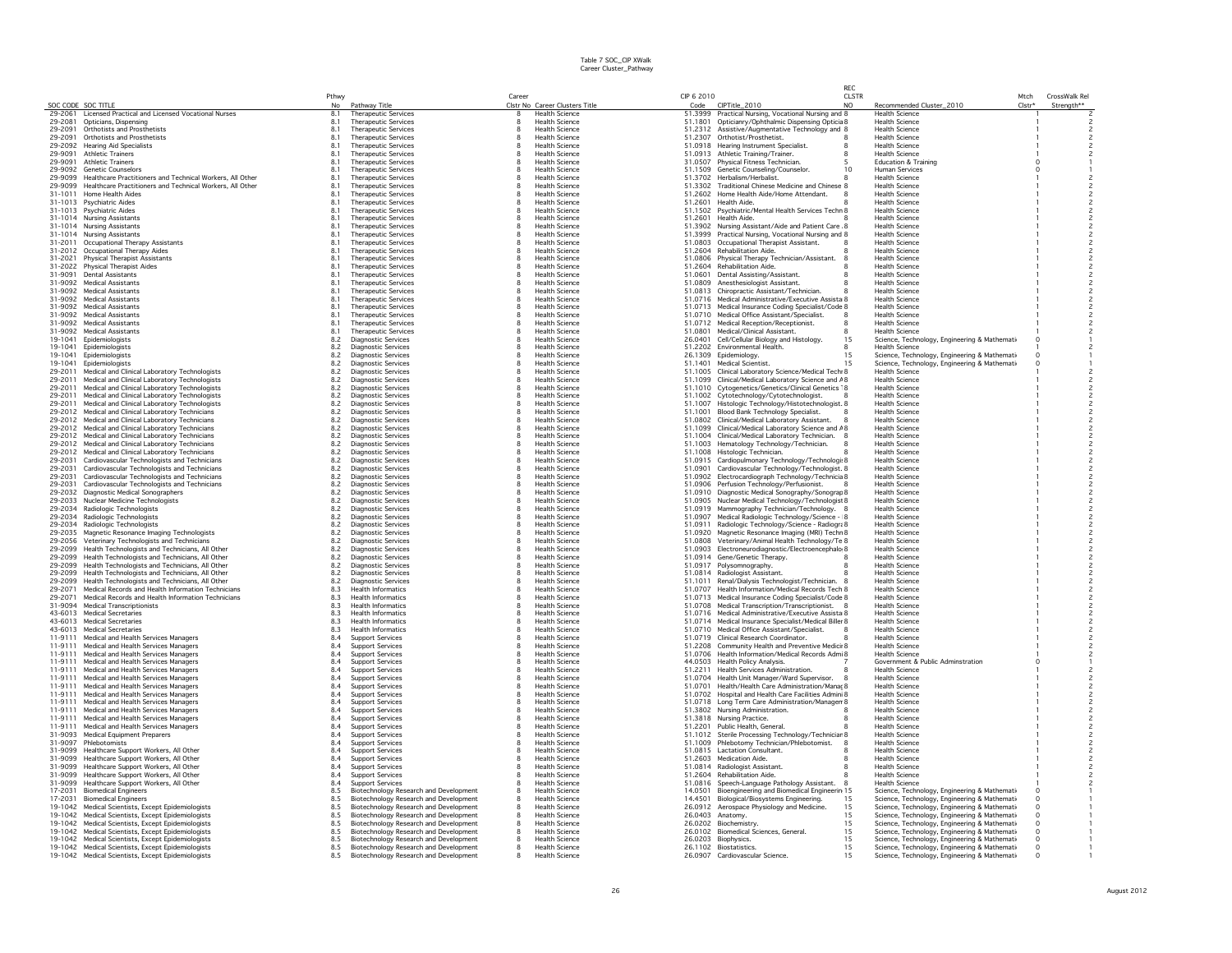|         |                                                                        | Pthwy      |                                        | Career          |                                | CIP 6 2010 |                                                      | CLSTR           |                                                 | Mtch     | CrossWalk Rel                           |
|---------|------------------------------------------------------------------------|------------|----------------------------------------|-----------------|--------------------------------|------------|------------------------------------------------------|-----------------|-------------------------------------------------|----------|-----------------------------------------|
|         | SOC CODE SOC TITLE                                                     | No         | Pathway Title                          |                 | Clstr No Career Clusters Title | Code       | CIPTitle_2010                                        | NO.             | Recommended Cluster_2010                        | $Clstr*$ | Strength**                              |
|         | 19-1042 Medical Scientists, Except Epidemiologists                     | 8.5        | Biotechnology Research and Development | 8               | <b>Health Science</b>          |            | 26.0903 Cell Physiology.                             | 15              | Science, Technology, Engineering & Mathemati-   | $\Omega$ |                                         |
|         | 19-1042 Medical Scientists, Except Epidemiologists                     | 8.5        | Biotechnology Research and Development |                 | <b>Health Science</b>          | 26,0401    | Cell/Cellular Biology and Histology.                 | 15              | Science, Technology, Engineering & Mathemati    |          |                                         |
| 19-1042 | Medical Scientists, Except Epidemiologists                             | 8.5        | Biotechnology Research and Development | 8               | <b>Health Science</b>          | 26.0904    | Endocrinology.                                       | 15              | Science, Technology, Engineering & Mathemati    | $\Omega$ |                                         |
|         | 19-1042 Medical Scientists, Except Epidemiologists                     | 8.5        | Biotechnology Research and Development |                 | <b>Health Science</b>          |            | 26.1006 Environmental Toxicology.                    | 15              | Science, Technology, Engineering & Mathemati-   | $\circ$  |                                         |
|         | 19-1042 Medical Scientists, Except Epidemiologists                     | 8.5        | Biotechnology Research and Development | 8               | <b>Health Science</b>          | 26,1309    | Epidemiology.                                        | 15              | Science, Technology, Engineering & Mathemati    | $\circ$  |                                         |
|         | 19-1042 Medical Scientists, Except Epidemiologists                     | 8.5        | Biotechnology Research and Development | $\mathbf{8}$    | <b>Health Science</b>          |            | 26.0908 Exercise Physiology                          | 15              | Science, Technology, Engineering & Mathemati    | $\Omega$ |                                         |
|         | 19-1042 Medical Scientists, Except Epidemiologists                     | 8.5        | Biotechnology Research and Development | $\mathbf{8}$    | <b>Health Science</b>          | 30.1101    | Gerontology                                          | 15              | Science, Technology, Engineering & Mathemati-   | $\Omega$ |                                         |
| 19-1042 | Medical Scientists, Except Epidemiologists                             | 8.5        | Biotechnology Research and Development |                 | <b>Health Science</b>          | 26.0806    | Human/Medical Genetics.                              | 15              | Science, Technology, Engineering & Mathemati-   | $\Omega$ |                                         |
|         | 19-1042 Medical Scientists, Except Epidemiologists                     | 8.5        | Biotechnology Research and Development |                 | <b>Health Science</b>          | 26.0507    | Immunology.                                          | 15              | Science, Technology, Engineering & Mathemati    | $\circ$  |                                         |
|         |                                                                        |            |                                        |                 |                                |            |                                                      |                 |                                                 |          |                                         |
|         | 19-1042 Medical Scientists, Except Epidemiologists                     | 8.5        | Biotechnology Research and Development |                 | <b>Health Science</b>          | 26,0503    | Medical Microbiology and Bacteriology.               | 15              | Science, Technology, Engineering & Mathemati    |          |                                         |
|         | 19-1042 Medical Scientists, Except Epidemiologists                     | 8.5        | Biotechnology Research and Development |                 | <b>Health Science</b>          | 51.1401    | Medical Scientist.                                   | 15              | Science, Technology, Engineering & Mathemati    |          |                                         |
|         | 19-1042 Medical Scientists, Except Epidemiologists                     | 8.5        | Biotechnology Research and Development | 8               | <b>Health Science</b>          | 26,0204    | Molecular Biology                                    | 15              | Science, Technology, Engineering & Mathemati    | $\Omega$ |                                         |
| 19-1042 | Medical Scientists, Except Epidemiologists                             | 8.5        | Biotechnology Research and Development | -8              | <b>Health Science</b>          | 26,1401    | Molecular Medicine.                                  | 15              | Science, Technology, Engineering & Mathemati    | $\Omega$ |                                         |
|         | 19-1042 Medical Scientists, Except Epidemiologists                     | 8.5        | Biotechnology Research and Development | $\mathbf{8}$    | <b>Health Science</b>          |            | 26.1002 Molecular Pharmacology.                      | 15              | Science, Technology, Engineering & Mathemati    | $\Omega$ |                                         |
| 19-1042 | Medical Scientists, Except Epidemiologists                             | 8.5        | Biotechnology Research and Development | 8               | <b>Health Science</b>          | 26.0902    | Molecular Physiology.                                | 15              | Science, Technology, Engineering & Mathemati    | $\Omega$ |                                         |
|         | 19-1042 Medical Scientists, Except Epidemiologists                     | 8.5        | Biotechnology Research and Development |                 | <b>Health Science</b>          | 26.1005    | Molecular Toxicology.                                | 15              | Science, Technology, Engineering & Mathemati-   |          |                                         |
|         | 19-1042 Medical Scientists, Except Epidemiologists                     | 8.5        | Biotechnology Research and Development | 8               | <b>Health Science</b>          | 26.1502    | Neuroanatomy.                                        | 15              | Science, Technology, Engineering & Mathemati-   |          |                                         |
|         | 19-1042 Medical Scientists, Except Epidemiologists                     | 8.5        | Biotechnology Research and Development |                 | <b>Health Science</b>          |            |                                                      | 15              |                                                 |          |                                         |
|         |                                                                        |            |                                        |                 |                                |            | 26.1503 Neurobiology and Anatomy.                    |                 | Science, Technology, Engineering & Mathemati    |          |                                         |
|         | 19-1042 Medical Scientists, Except Epidemiologists                     | 8.5        | Biotechnology Research and Development | 8               | <b>Health Science</b>          |            | 26.1504 Neurobiology and Behavior.                   | 15              | Science, Technology, Engineering & Mathemati    |          |                                         |
| 19-1042 | Medical Scientists, Except Epidemiologists                             | 8.5        | Biotechnology Research and Development |                 | <b>Health Science</b>          | 26.1599    | Neurobiology and Neurosciences, Other.               | 15              | Science, Technology, Engineering & Mathemati-   |          |                                         |
|         | 19-1042 Medical Scientists, Except Epidemiologists                     | 8.5        | Biotechnology Research and Development | $\mathbf{8}$    | <b>Health Science</b>          | 26,1003    | Neuropharmacology                                    | 15              | Science, Technology, Engineering & Mathemati    |          |                                         |
| 19-1042 | Medical Scientists, Except Epidemiologists                             | 8.5        | Biotechnology Research and Development |                 | <b>Health Science</b>          | 26.0911    | Oncology and Cancer Biology.                         | 15              | Science, Technology, Engineering & Mathemati-   |          |                                         |
|         | 19-1042 Medical Scientists, Except Epidemiologists                     | 8.5        | Biotechnology Research and Development |                 | <b>Health Science</b>          | 26,0910    | Pathology/Experimental Pathology.                    | 15              | Science, Technology, Engineering & Mathemati    |          |                                         |
|         | 19-1042 Medical Scientists, Except Epidemiologists                     | 8.5        | Biotechnology Research and Development | 8               | <b>Health Science</b>          | 51.2010    | Pharmaceutical Sciences.                             | 8               | <b>Health Science</b>                           |          |                                         |
|         | 19-1042 Medical Scientists, Except Epidemiologists                     | 8.5        | Biotechnology Research and Development |                 | <b>Health Science</b>          | 26,1099    | Pharmacology and Toxicology, Other.                  | 15              | Science, Technology, Engineering & Mathemati    |          |                                         |
|         | 19-1042 Medical Scientists, Except Epidemiologists                     | 8.5        | Biotechnology Research and Development | 8               | <b>Health Science</b>          | 26,1007    | Pharmacology and Toxicology.                         | 15              | Science, Technology, Engineering & Mathemati    |          |                                         |
| 19-1042 | Medical Scientists, Except Epidemiologists                             | 8.5        | Biotechnology Research and Development | $\mathbf{8}$    | <b>Health Science</b>          | 26,1001    | Pharmacology                                         | 15              | Science, Technology, Engineering & Mathemati    |          |                                         |
|         |                                                                        | 8.5        |                                        | $\mathbf{g}$    | <b>Health Science</b>          | 26,0901    |                                                      | 15              |                                                 |          |                                         |
|         | 19-1042 Medical Scientists, Except Epidemiologists                     |            | Biotechnology Research and Development |                 |                                |            | Physiology, General.                                 |                 | Science, Technology, Engineering & Mathemati    |          |                                         |
| 19-1042 | Medical Scientists, Except Epidemiologists                             | 8.5        | Biotechnology Research and Development | 8               | <b>Health Science</b>          | 26.0999    | Physiology, Pathology, and Related Scien 15          |                 | Science, Technology, Engineering & Mathemati-   |          |                                         |
| 19-1042 | Medical Scientists, Except Epidemiologists                             | 8.5        | Biotechnology Research and Development |                 | <b>Health Science</b>          | 26.0905    | Reproductive Biology.                                | 15              | Science, Technology, Engineering & Mathemati-   |          |                                         |
| 19-1042 | Medical Scientists, Except Epidemiologists                             | 8.5        | Biotechnology Research and Development | 8               | <b>Health Science</b>          | 26.1004    | Toxicology.                                          | 15              | Science, Technology, Engineering & Mathemati-   |          |                                         |
| 19-1042 | Medical Scientists, Except Epidemiologists                             | 8.5        | Biotechnology Research and Development |                 | <b>Health Science</b>          | 26.0909    | Vision Science/Physiological Optics.                 | 15              | Science, Technology, Engineering & Mathemati    |          |                                         |
| 11-9051 | Food Service Managers                                                  | 9.1        | Restaurants and Food/Beverage Services | -9              | Hospitality & Tourism          | 12.0509    | Culinary Science/Culinology.                         |                 | Agriculture, Food & Natural Resources           |          |                                         |
| 11-9051 | <b>Food Service Managers</b>                                           | 9.1        | Restaurants and Food/Beverage Services |                 | Hospitality & Tourism          | 19,0505    | Foodservice Systems Administration/Mar 9             |                 | Hospitality & Tourism                           |          |                                         |
| 11-9051 | <b>Food Service Managers</b>                                           | 9.1        | Restaurants and Food/Beverage Services |                 | Hospitality & Tourism          | 52.0901    | Hospitality Administration/Management, 9             |                 | Hospitality & Tourism                           |          |                                         |
| 11-9051 | Food Service Managers                                                  | 9.1        | Restaurants and Food/Beverage Services |                 | Hospitality & Tourism          | 52.0909    | Hotel, Motel, and Restaurant Managemen 9             |                 | Hospitality & Tourism                           |          |                                         |
| 11-9051 | <b>Food Service Managers</b>                                           | 9.1        | Restaurants and Food/Beverage Services |                 | Hospitality & Tourism          | 52.0904    | Hotel/Motel Administration/Management 9              |                 | Hospitality & Tourism                           |          | $\overline{c}$                          |
| 11-9051 |                                                                        |            |                                        |                 |                                | 12.0504    |                                                      |                 |                                                 |          |                                         |
|         | <b>Food Service Managers</b>                                           | 9.1        | Restaurants and Food/Beverage Services |                 | Hospitality & Tourism          |            | Restaurant, Culinary, and Catering Manag 9           |                 | Hospitality & Tourism                           |          | $\overline{c}$                          |
|         | 11-9051 Food Service Managers                                          | 9.1        | Restaurants and Food/Beverage Services |                 | Hospitality & Tourism          |            | 52.0905 Restaurant/Food Services Management. 9       |                 | Hospitality & Tourism                           |          | $\overline{c}$                          |
| 11-9051 | <b>Food Service Managers</b>                                           | 9.1        | Restaurants and Food/Beverage Services | 9               | Hospitality & Tourism          |            | 12.0510 Wine Steward/Sommelier.                      |                 | Hospitality & Tourism                           |          | $\mathsf{2}$                            |
| 35-1011 | Chefs and Head Cooks                                                   | 9.1        | Restaurants and Food/Beverage Services |                 | Hospitality & Tourism          | 12.0501    | Baking and Pastry Arts/Baker/Pastry Che 9            |                 | Hospitality & Tourism                           |          | $\overline{\mathbf{c}}$                 |
| 35-1011 | Chefs and Head Cooks                                                   | 9.1        | Restaurants and Food/Beverage Services |                 | Hospitality & Tourism          | 12.0500    | Cooking and Related Culinary Arts, Gener 9           |                 | Hospitality & Tourism                           |          |                                         |
| 35-1011 | Chefs and Head Cooks                                                   | 9.1        | Restaurants and Food/Beverage Services |                 | Hospitality & Tourism          | 12.0503    | Culinary Arts/Chef Training.                         |                 | Hospitality & Tourism                           |          | $\overline{c}$                          |
| 35-1011 | Chefs and Head Cooks                                                   | 9.1        | Restaurants and Food/Beverage Services |                 | Hospitality & Tourism          | 12.0509    | Culinary Science/Culinology.                         |                 | Agriculture, Food & Natural Resources           |          |                                         |
| 35-1011 | Chefs and Head Cooks                                                   | 9.1        | Restaurants and Food/Beverage Services | 9               | Hospitality & Tourism          | 12.0504    | Restaurant, Culinary, and Catering Manag 9           |                 | Hospitality & Tourism                           |          |                                         |
|         | 35-1012 First-Line Supervisors of Food Preparation and Serving Workers | 9.1        | Restaurants and Food/Beverage Services |                 | Hospitality & Tourism          | 12,0500    | Cooking and Related Culinary Arts, Gener 9           |                 | Hospitality & Tourism                           |          | $\overline{c}$                          |
|         | 35-1012 First-Line Supervisors of Food Preparation and Serving Workers | 9.1        | Restaurants and Food/Beverage Services | 9               | Hospitality & Tourism          | 12.0503    | Culinary Arts/Chef Training.                         |                 | Hospitality & Tourism                           |          | $\overline{\mathbf{c}}$                 |
| 35-1012 |                                                                        |            |                                        |                 |                                | 12.0507    | Food Service, Waiter/Waitress, and Dining 9          |                 |                                                 |          |                                         |
| 35-1012 | First-Line Supervisors of Food Preparation and Serving Workers         | 9.1<br>9.1 | Restaurants and Food/Beverage Services |                 | Hospitality & Tourism          | 19,0505    |                                                      |                 | Hospitality & Tourism<br><b>Health Science</b>  |          | $\overline{\mathbf{c}}$<br>$\mathbf{1}$ |
|         | First-Line Supervisors of Food Preparation and Serving Workers         |            | Restaurants and Food/Beverage Services |                 | Hospitality & Tourism          |            | Foodservice Systems Administration/Mar 8             |                 |                                                 |          |                                         |
| 35-1012 | First-Line Supervisors of Food Preparation and Serving Workers         | 9.1        | Restaurants and Food/Beverage Services |                 | Hospitality & Tourism          | 12.0504    | Restaurant, Culinary, and Catering Manag 9           |                 | Hospitality & Tourism                           |          | $\overline{c}$                          |
|         | 35-2012 Cooks, Institution and Cafeteria                               | 9.1        | Restaurants and Food/Beverage Services |                 | Hospitality & Tourism          | 12,0500    | Cooking and Related Culinary Arts, Gener 9           |                 | Hospitality & Tourism                           |          | $\overline{c}$                          |
|         | 35-2012 Cooks, Institution and Cafeteria                               | 9.1        | Restaurants and Food/Beverage Services | 9               | Hospitality & Tourism          | 12.0505    | Food Preparation/Professional Cooking/K 9            |                 | Hospitality & Tourism                           |          | $\overline{c}$                          |
| 35-2012 | Cooks, Institution and Cafeteria                                       | 9.1        | Restaurants and Food/Beverage Services |                 | Hospitality & Tourism          | 19.0505    | Foodservice Systems Administration/Mar 8             |                 | <b>Health Science</b>                           |          |                                         |
| 35-2012 | Cooks, Institution and Cafeteria                                       | 9.1        | Restaurants and Food/Beverage Services | -9              | Hospitality & Tourism          | 12.0508    | Institutional Food Workers.                          |                 | Hospitality & Tourism                           |          | $\bar{z}$                               |
| 35-2013 | Cooks, Private Household                                               | 9.1        | Restaurants and Food/Beverage Services |                 | Hospitality & Tourism          | 12.0503    | Culinary Arts/Chef Training.                         |                 | Hospitality & Tourism                           |          | $\mathsf z$                             |
|         | 35-2013 Cooks, Private Household                                       | 9.1        | Restaurants and Food/Beverage Services |                 | Hospitality & Tourism          |            | 12.0505 Food Preparation/Professional Cooking/K 9    |                 | Hospitality & Tourism                           |          | $\overline{c}$                          |
| 35-2013 | Cooks, Private Household                                               | 9.1        | Restaurants and Food/Beverage Services |                 | Hospitality & Tourism          | 12.0504    | Restaurant, Culinary, and Catering Manag 9           |                 | Hospitality & Tourism                           |          | $\overline{c}$                          |
|         | 35-2014 Cooks, Restaurant                                              | 9.1        | Restaurants and Food/Beverage Services |                 | Hospitality & Tourism          |            | 12.0500 Cooking and Related Culinary Arts, Gener 9   |                 | Hospitality & Tourism                           |          | $\bar{z}$                               |
|         | 35-2014 Cooks, Restaurant                                              | 9.1        | Restaurants and Food/Beverage Services | 9               | Hospitality & Tourism          | 12.0503    | Culinary Arts/Chef Training.                         |                 | Hospitality & Tourism                           |          | $\overline{c}$                          |
|         | 35-2019 Cooks, All Other                                               | 9.1        | Restaurants and Food/Beverage Services |                 | Hospitality & Tourism          | 12,0500    | Cooking and Related Culinary Arts, Gener 9           |                 | Hospitality & Tourism                           |          | $\overline{c}$                          |
|         |                                                                        |            |                                        |                 |                                |            |                                                      |                 |                                                 |          |                                         |
|         | 35-2019 Cooks, All Other                                               | 9.1        | Restaurants and Food/Beverage Services | 9               | Hospitality & Tourism          | 12.0503    | Culinary Arts/Chef Training.                         | q               | Hospitality & Tourism                           |          | $\overline{c}$                          |
|         | 35-2019 Cooks, All Other                                               | 9.1        | Restaurants and Food/Beverage Services |                 | Hospitality & Tourism          | 12.0509    | Culinary Science/Culinology.                         |                 | Agriculture, Food & Natural Resources           |          |                                         |
| 35-2019 | Cooks, All Other                                                       | 9.1        | Restaurants and Food/Beverage Services |                 | Hospitality & Tourism          | 12.0505    | Food Preparation/Professional Cooking/K 9            |                 | Hospitality & Tourism                           |          | $\overline{c}$                          |
| 35-3011 | Bartenders                                                             | 9.1        | Restaurants and Food/Beverage Services |                 | Hospitality & Tourism          | 12.0502    | Bartending/Bartender.                                |                 | Hospitality & Tourism                           |          |                                         |
| 51-3011 | Bakers                                                                 | 9.1        | Restaurants and Food/Beverage Services |                 | Hospitality & Tourism          | 12.0501    | Baking and Pastry Arts/Baker/Pastry Che 9            |                 | Hospitality & Tourism                           |          | $\overline{c}$                          |
| 11-9081 | Lodging Managers                                                       | 9.2        | Lodaina                                |                 | Hospitality & Tourism          | 52.0901    | Hospitality Administration/Management, 9             |                 | Hospitality & Tourism                           |          | $\overline{c}$                          |
| 11-9081 | <b>Lodging Managers</b>                                                | 9.2        | Lodging                                |                 | Hospitality & Tourism          |            | 52.1910 Hospitality and Recreation Marketing Ope 9   |                 | Hospitality & Tourism                           |          | $\overline{c}$                          |
| 11-9081 | Lodging Managers                                                       | 9.2        | Lodging                                |                 | Hospitality & Tourism          | 52.0909    | Hotel, Motel, and Restaurant Managemen 9             |                 | Hospitality & Tourism                           |          | $\mathsf z$                             |
| 11-9081 | <b>Lodging Managers</b>                                                | 9.2        | Lodging                                |                 | Hospitality & Tourism          | 52.0904    | Hotel/Motel Administration/Management 9              |                 | Hospitality & Tourism                           |          | $\overline{c}$                          |
| 11-9081 | <b>Lodging Managers</b>                                                | 9.2        | Lodging                                |                 | Hospitality & Tourism          | 52.0906    | Resort Management.                                   |                 | Hospitality & Tourism                           |          |                                         |
| 11-9081 | <b>Lodging Managers</b>                                                | 9.2        | Lodging                                |                 | Hospitality & Tourism          | 52.0905    | Restaurant/Food Services Management. 9               |                 | Hospitality & Tourism                           |          | $\overline{c}$                          |
| 37-1011 | First-Line Supervisors of Housekeeping and Janitorial Workers          | 9.2        | Lodging                                |                 | Hospitality & Tourism          | 46.0401    | Building/Property Maintenance.                       |                 | Architecture & Construction                     |          |                                         |
| 39-7012 | <b>Travel Guides</b>                                                   | 9.3        | Travel & Tourism                       |                 | Hospitality & Tourism          | 52.0903    | Tourism and Travel Services Management 9             |                 | Hospitality & Tourism                           |          | $\overline{c}$                          |
| 41-3041 |                                                                        | 9.3        |                                        |                 |                                | 52.1804    |                                                      | 14              | Marketing                                       |          |                                         |
|         | <b>Travel Agents</b>                                                   |            | Travel & Tourism                       |                 | Hospitality & Tourism          |            | Selling Skills and Sales Operations.                 |                 |                                                 |          |                                         |
| 41-3041 | <b>Travel Agents</b>                                                   | 9.3        | Travel & Tourism                       |                 | Hospitality & Tourism          | 52.1905    | Tourism and Travel Services Marketing Or 9           |                 | Hospitality & Tourism                           |          | $\overline{\mathbf{c}}$                 |
| 11-9071 | <b>Gaming Managers</b>                                                 | 9.4        | Recreation, Amusements & Attractions   |                 | Hospitality & Tourism          | 52.0908    | Casino Management.                                   |                 | Hospitality & Tourism                           |          | $\overline{c}$                          |
| 27-2021 | Athletes and Sports Competitors                                        | 9.4        | Recreation, Amusements & Attractions   |                 | Hospitality & Tourism          | 31.0501    | Health and Physical Education/Fitness, Gt 5          |                 | <b>Education &amp; Training</b>                 |          |                                         |
| 39-1011 | Gaming Supervisors                                                     | 9.4        | Recreation, Amusements & Attractions   |                 | Hospitality & Tourism          | 52.0908    | Casino Management.                                   |                 | <b>Business Management &amp; Administration</b> |          |                                         |
|         | 39-1012 Slot Supervisors                                               | 9.4        | Recreation, Amusements & Attractions   |                 | Hospitality & Tourism          | 52.0908    | Casino Management.                                   |                 | Business Management & Administration            |          |                                         |
|         | 39-2011 Animal Trainers                                                | 9.4        | Recreation, Amusements & Attractions   | 9               | Hospitality & Tourism          | 01.0505    | Animal Training                                      |                 | Agriculture, Food & Natural Resources           |          |                                         |
| 39-2011 | <b>Animal Trainers</b>                                                 | 9.4        | Recreation, Amusements & Attractions   | -9              | Hospitality & Tourism          | 01.0507    | Equestrian/Equine Studies.                           |                 | Agriculture, Food & Natural Resources           |          |                                         |
| 39-9011 | Childcare Workers                                                      | 10.1       | Early Childhood Development & Services | 10              | Human Services                 | 19.0709    | Child Care Provider/Assistant.                       | 10              | <b>Human Services</b>                           |          |                                         |
| 19-3031 | Clinical, Counseling, and School Psychologists                         | 10.2       | Counseling & Mental Health Services    | 10              | <b>Human Services</b>          | 42.2814    | Applied Behavior Analysis.                           | 10 <sup>2</sup> | <b>Human Services</b>                           |          |                                         |
| 19-3031 |                                                                        | 10.2       | Counseling & Mental Health Services    | 10              | Human Services                 | 42.2807    |                                                      | 10              | <b>Human Services</b>                           |          |                                         |
|         | Clinical, Counseling, and School Psychologists                         |            |                                        |                 |                                |            | Clinical Child Psychology.                           |                 |                                                 |          |                                         |
| 19-3031 | Clinical, Counseling, and School Psychologists                         | 10.2       | Counseling & Mental Health Services    | 10              | Human Services                 | 42.2801    | Clinical Psychology.                                 | 10              | <b>Human Services</b>                           |          |                                         |
| 19-3031 | Clinical, Counseling, and School Psychologists                         | 10.2       | Counseling & Mental Health Services    | 10              | Human Services                 |            | 42.2803 Counseling Psychology.                       | 10              | <b>Human Services</b>                           |          | $\overline{c}$                          |
| 19-3031 | Clinical, Counseling, and School Psychologists                         | 10.2       | Counseling & Mental Health Services    | 10              | Human Services                 | 42.2703    | Developmental and Child Psychology.                  | 10 <sup>1</sup> | <b>Human Services</b>                           |          | $\frac{2}{2}$                           |
| 19-3031 | Clinical, Counseling, and School Psychologists                         | 10.2       | Counseling & Mental Health Services    | 10              | Human Services                 | 42,2809    | Geropsychology.                                      | 10              | <b>Human Services</b>                           |          |                                         |
| 19-3031 | Clinical, Counseling, and School Psychologists                         | 10.2       | Counseling & Mental Health Services    | 10              | Human Services                 |            | 42.2810 Health/Medical Psychology.                   | 10              | <b>Human Services</b>                           |          | $\overline{c}$                          |
| 19-3031 | Clinical, Counseling, and School Psychologists                         | 10.2       | Counseling & Mental Health Services    | 10              | Human Services                 | 51.1507    | Psychoanalysis and Psychotherapy.                    | 8               | <b>Health Science</b>                           |          |                                         |
| 19-3031 | Clinical, Counseling, and School Psychologists                         | 10.2       | Counseling & Mental Health Services    | 10              | Human Services                 |            | 42.0101 Psychology, General.                         | 10              | <b>Human Services</b>                           |          |                                         |
| 19-3031 | Clinical, Counseling, and School Psychologists                         | 10.2       | Counseling & Mental Health Services    | 10              | Human Services                 |            | 42.2805 School Psychology.                           | 10              | <b>Human Services</b>                           |          |                                         |
|         | 19-3032 Industrial-Organizational Psychologists                        | 10.2       | Counseling & Mental Health Services    | 10 <sup>°</sup> | <b>Human Services</b>          |            | 42.2804 Industrial and Organizational Psychology. 10 |                 | <b>Human Services</b>                           |          |                                         |
|         |                                                                        |            |                                        |                 |                                |            |                                                      |                 |                                                 |          |                                         |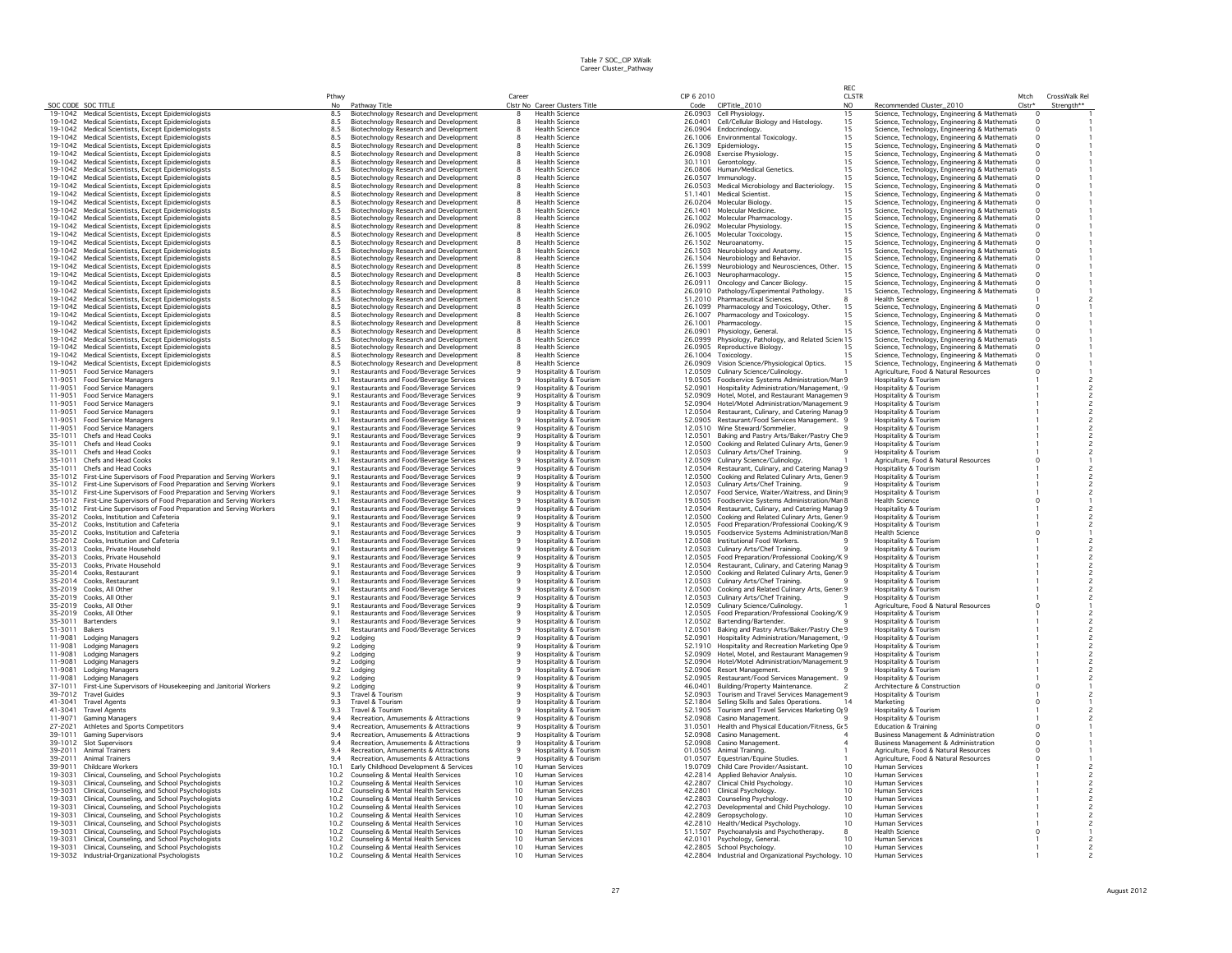|                                  |                                                                                                                | Pthwy        |                                                                            | Career                             |                                                | CIP 6 2010         |                                                                                             | RFC.<br><b>CLSTR</b>               |                                                                                                    | Mtch                 | CrossWalk Rel |  |
|----------------------------------|----------------------------------------------------------------------------------------------------------------|--------------|----------------------------------------------------------------------------|------------------------------------|------------------------------------------------|--------------------|---------------------------------------------------------------------------------------------|------------------------------------|----------------------------------------------------------------------------------------------------|----------------------|---------------|--|
|                                  | SOC CODE SOC TITLE                                                                                             | No           | Pathway Title                                                              |                                    | Clstr No Career Clusters Title                 | Code               | CIPTitle_2010                                                                               | N <sub>O</sub>                     | Recommended Cluster_2010                                                                           | Clstr <sup>+</sup>   | Strenath**    |  |
|                                  | 19-3032 Industrial-Organizational Psychologists                                                                | 10.2         | Counseling & Mental Health Services                                        | 10                                 | Human Services                                 |                    | 42.0101 Psychology, General.                                                                | 10                                 | <b>Human Services</b>                                                                              |                      |               |  |
|                                  | 19-3039 Psychologists, All Other<br>19-3039 Psychologists, All Other                                           | 10.2         | Counseling & Mental Health Services                                        | 10 <sup>1</sup><br>10 <sup>1</sup> | Human Services                                 |                    | 42.2814 Applied Behavior Analysis.<br>42.2813 Annlied Psychology.                           | 10 <sup>1</sup><br>10 <sup>1</sup> | <b>Human Services</b>                                                                              |                      |               |  |
|                                  | 19-3039 Psychologists, All Other                                                                               | 10.2<br>10.2 | Counseling & Mental Health Services<br>Counseling & Mental Health Services | 10                                 | <b>Human Services</b><br>Human Services        | 30.1701            | <b>Behavioral Sciences</b>                                                                  | 15                                 | <b>Human Services</b><br>Science, Technology, Engineering & Mathemati                              |                      |               |  |
|                                  | 19-3039 Psychologists, All Other                                                                               | 10.2         | Counseling & Mental Health Services                                        | 10 <sup>1</sup>                    | Human Services                                 |                    | 42.2899 Clinical, Counseling and Applied Psycholo; 10                                       |                                    | Human Services                                                                                     |                      |               |  |
|                                  | 19-3039 Psychologists, All Other                                                                               | 10.2         | Counseling & Mental Health Services                                        | 10                                 | Human Services                                 | 42.2701            | Cognitive Psychology and Psycholinguisti 10                                                 |                                    | <b>Human Services</b>                                                                              |                      |               |  |
|                                  | 19-3039 Psychologists, All Other                                                                               | 10.2<br>10.2 | Counseling & Mental Health Services                                        | 10<br>10                           | Human Services<br>Human Services               |                    | 42.2802 Community Psychology.                                                               | 10<br>10                           | <b>Human Services</b><br><b>Human Services</b>                                                     |                      |               |  |
|                                  | 19-3039 Psychologists, All Other<br>19-3039 Psychologists, All Other                                           | 10.2         | Counseling & Mental Health Services<br>Counseling & Mental Health Services | 10                                 | Human Services                                 |                    | 42.2702 Comparative Psychology.<br>42.2806 Educational Psychology.                          | 10                                 | <b>Human Services</b>                                                                              |                      |               |  |
|                                  | 19-3039 Psychologists, All Other                                                                               | 10.2         | Counseling & Mental Health Services                                        | 10                                 | Human Services                                 |                    | 42.2808 Environmental Psychology.                                                           | 10                                 | <b>Human Services</b>                                                                              |                      |               |  |
|                                  | 19-3039 Psychologists, All Other                                                                               | 10.2         | Counseling & Mental Health Services                                        | 10                                 | <b>Human Services</b>                          |                    | 42.2704 Experimental Psychology.                                                            | 10                                 | <b>Human Services</b>                                                                              |                      |               |  |
|                                  | 19-3039 Psychologists, All Other                                                                               | 10.2<br>10.2 | Counseling & Mental Health Services<br>Counseling & Mental Health Services | 10<br>10                           | Human Services<br><b>Human Services</b>        |                    | 42.2811 Family Psychology.<br>42.2812 Forensic Psychology.                                  | 10 <sup>1</sup><br>10              | <b>Human Services</b><br><b>Human Services</b>                                                     |                      |               |  |
|                                  | 19-3039 Psychologists, All Other<br>19-3039 Psychologists, All Other                                           | 10.2         | Counseling & Mental Health Services                                        | 10                                 | <b>Human Services</b>                          |                    | 42.2705 Personality Psychology.                                                             | 10                                 | <b>Human Services</b>                                                                              |                      |               |  |
|                                  | 19-3039 Psychologists, All Other                                                                               | 10.2         | Counseling & Mental Health Services                                        | 10                                 | <b>Human Services</b>                          |                    | 42.2706 Physiological Psychology/Psychobiology. 10                                          |                                    | <b>Human Services</b>                                                                              |                      |               |  |
|                                  | 19-3039 Psychologists, All Other                                                                               | 10.2         | Counseling & Mental Health Services                                        | 10                                 | <b>Human Services</b>                          |                    | 42.0101 Psychology, General.                                                                | 10                                 | <b>Human Services</b>                                                                              |                      |               |  |
|                                  | 19-3039 Psychologists, All Other<br>19-3039 Psychologists, All Other                                           | 10.2<br>10.2 | Counseling & Mental Health Services<br>Counseling & Mental Health Services | 10<br>10                           | Human Services<br>Human Services               | 42.9999            | Psychology, Other.<br>42.2708 Psychometrics and Quantitative Psycholo 10                    | 10                                 | <b>Human Services</b><br><b>Human Services</b>                                                     |                      |               |  |
|                                  | 19-3039 Psychologists, All Other                                                                               | 10.2         | Counseling & Mental Health Services                                        | 10                                 | Human Services                                 | 42.2709            | Psychopharmacology.                                                                         |                                    | <b>Human Services</b>                                                                              |                      |               |  |
|                                  | 19-3039 Psychologists, All Other                                                                               | 10.2         | Counseling & Mental Health Services                                        | 10                                 | Human Services                                 | 42.2799            | Research and Experimental Psychology, C10                                                   |                                    | <b>Human Services</b>                                                                              |                      |               |  |
|                                  | 19-3039 Psychologists, All Other<br>21-1011 Substance Abuse and Behavioral Disorder Counselors                 | 10.2<br>10.2 | Counseling & Mental Health Services<br>Counseling & Mental Health Services | 10                                 | Human Services                                 | 42.2707            | Social Psychology.<br>51.1506 Clinical Pastoral Counseling/Patient Coun: 10                 | 10.                                | <b>Human Services</b>                                                                              |                      |               |  |
|                                  | 21-1011 Substance Abuse and Behavioral Disorder Counselors                                                     | 10.2         | Counseling & Mental Health Services                                        | 10<br>10                           | <b>Human Services</b><br>Human Services        |                    | 51.1503 Clinical/Medical Social Work.                                                       | 10                                 | <b>Human Services</b><br><b>Human Services</b>                                                     |                      |               |  |
|                                  | 21-1011 Substance Abuse and Behavioral Disorder Counselors                                                     | 10.2         | Counseling & Mental Health Services                                        | 10                                 | Human Services                                 | 51.1501            | Substance Abuse/Addiction Counseling. 10                                                    |                                    | <b>Human Services</b>                                                                              |                      |               |  |
|                                  | 21-1013 Marriage and Family Therapists                                                                         | 10.2         | Counseling & Mental Health Services                                        | 10                                 | Human Services                                 | 51.1506            | Clinical Pastoral Counseling/Patient Coun: 10                                               |                                    | <b>Human Services</b>                                                                              |                      |               |  |
|                                  | 21-1013 Marriage and Family Therapists<br>21-1013 Marriage and Family Therapists                               | 10.2<br>10.2 | Counseling & Mental Health Services<br>Counseling & Mental Health Services | 10<br>10                           | Human Services<br><b>Human Services</b>        | 51.1505            | Marriage and Family Therapy/Counseling. 10<br>44.0701 Social Work.                          |                                    | <b>Human Services</b><br><b>Human Services</b>                                                     |                      |               |  |
|                                  | 21-1014 Mental Health Counselors                                                                               | 10.2         | Counseling & Mental Health Services                                        | 10                                 | <b>Human Services</b>                          | 51.1506            | Clinical Pastoral Counseling/Patient Coun: 10                                               |                                    | <b>Human Services</b>                                                                              |                      |               |  |
|                                  | 21-1014 Mental Health Counselors                                                                               | 10.2         | Counseling & Mental Health Services                                        | 10                                 | Human Services                                 | 51.1503            | Clinical/Medical Social Work.                                                               | 10                                 | <b>Human Services</b>                                                                              |                      |               |  |
|                                  | 21-1014 Mental Health Counselors                                                                               | 10.2         | Counseling & Mental Health Services                                        | 10                                 | Human Services                                 | 51.1508            | Mental Health Counseling/Counselor.                                                         | 10                                 | <b>Human Services</b>                                                                              |                      |               |  |
|                                  | 21-1014 Mental Health Counselors<br>21-1015 Rehabilitation Counselors                                          | 10.2<br>10.2 | Counseling & Mental Health Services<br>Counseling & Mental Health Services | 10<br>10                           | <b>Human Services</b><br>Human Services        | 51.1501            | Substance Abuse/Addiction Counseling. 10<br>51.2312 Assistive/Augmentative Technology and 8 |                                    | <b>Human Services</b><br><b>Health Science</b>                                                     |                      |               |  |
|                                  | 21-1015 Rehabilitation Counselors                                                                              | 10.2         | Counseling & Mental Health Services                                        | 10                                 | <b>Human Services</b>                          |                    | 51.2314 Rehabilitation Science.                                                             |                                    | <b>Health Science</b>                                                                              |                      |               |  |
|                                  | 21-1015 Rehabilitation Counselors                                                                              | 10.2         | Counseling & Mental Health Services                                        | 10                                 | <b>Human Services</b>                          |                    | 51.2310 Vocational Rehabilitation Counseling/Cou 10                                         |                                    | <b>Human Services</b>                                                                              |                      |               |  |
|                                  | 21-1019 Counselors, All Other                                                                                  | 10.2         | Counseling & Mental Health Services                                        | 10                                 | Human Services                                 |                    | 51.1506 Clinical Pastoral Counseling/Patient Coun: 10                                       |                                    | Human Services                                                                                     |                      |               |  |
|                                  | 21-1019 Counselors, All Other<br>21-1023 Mental Health and Substance Abuse Social Workers                      | 10.2<br>10.2 | Counseling & Mental Health Services<br>Counseling & Mental Health Services | 10<br>10                           | Human Services<br><b>Human Services</b>        | 44.0701<br>51.1503 | Social Work.<br>Clinical/Medical Social Work.                                               | 10                                 | <b>Human Services</b><br><b>Human Services</b>                                                     |                      |               |  |
|                                  | 21-1023 Mental Health and Substance Abuse Social Workers                                                       | 10.2         | Counseling & Mental Health Services                                        | 10                                 | Human Services                                 |                    | 44.0799 Social Work, Other.                                                                 | 10                                 | <b>Human Services</b>                                                                              |                      |               |  |
|                                  | 21-1023 Mental Health and Substance Abuse Social Workers                                                       | 10.2         | Counseling & Mental Health Services                                        | 10                                 | <b>Human Services</b>                          | 44.0701            | Social Work.                                                                                | 10                                 | <b>Human Services</b>                                                                              |                      |               |  |
|                                  | 11-9151 Social and Community Service Managers<br>11-9151 Social and Community Service Managers                 | 10.3<br>10.3 | Family & Community Services<br>Family & Community Services                 | 10<br>10                           | <b>Human Services</b>                          | 52.0201<br>52.0101 | Business Administration and Management 4<br>Business/Commerce, General.                     |                                    | <b>Business Management &amp; Administration</b><br><b>Business Management &amp; Administration</b> | $\Omega$             |               |  |
|                                  | 11-9151 Social and Community Service Managers                                                                  | 10.3         | Family & Community Services                                                | 10                                 | Human Services<br><b>Human Services</b>        | 44.0201            | Community Organization and Advocacy. 10                                                     |                                    | <b>Human Services</b>                                                                              |                      |               |  |
|                                  | 11-9151 Social and Community Service Managers                                                                  | 10.3         | Family & Community Services                                                | 10                                 | <b>Human Services</b>                          |                    | 44,0000 Human Services, General,                                                            | 10 <sup>2</sup>                    | <b>Human Services</b>                                                                              |                      |               |  |
|                                  | 11-9151 Social and Community Service Managers                                                                  | 10.3         | Family & Community Services                                                | 10                                 | <b>Human Services</b>                          |                    | 52.0206 Non-Profit/Public/Organizational Manager 4                                          |                                    | <b>Business Management &amp; Administration</b>                                                    | $\Omega$             |               |  |
|                                  | 11-9151 Social and Community Service Managers                                                                  | 10.3<br>10.3 | Family & Community Services                                                | 10<br>10                           | <b>Human Services</b><br><b>Human Services</b> |                    | 44.0401 Public Administration.<br>44.0799 Social Work, Other,                               | 10                                 | Government & Public Adminstration<br><b>Human Services</b>                                         | $\Omega$             |               |  |
|                                  | 11-9151 Social and Community Service Managers<br>11-9151 Social and Community Service Managers                 | 10.3         | Family & Community Services<br>Family & Community Services                 | 10                                 | Human Services                                 |                    | 44.0701 Social Work.                                                                        | 10                                 | Human Services                                                                                     |                      |               |  |
| 11-9151                          | Social and Community Service Managers                                                                          | 10.3         | Family & Community Services                                                | 10                                 | <b>Human Services</b>                          | 44.0702            | Youth Services/Administration.                                                              | 10                                 | <b>Human Services</b>                                                                              |                      |               |  |
| 21-1021                          | Child, Family, and School Social Workers                                                                       | 10.3         | Family & Community Services                                                | 10                                 | Human Services                                 |                    | 43.0110 Juvenile Corrections.                                                               | 12                                 | Law, Public Safety, Corrections & Security                                                         |                      |               |  |
| 21-1021                          | Child, Family, and School Social Workers<br>21-1021 Child, Family, and School Social Workers                   | 10.3<br>10.3 | Family & Community Services<br>Family & Community Services                 | 10<br>10                           | Human Services<br><b>Human Services</b>        |                    | 44.0799 Social Work, Other,<br>44.0701 Social Work.                                         | 10<br>10                           | <b>Human Services</b><br><b>Human Services</b>                                                     |                      |               |  |
|                                  | 21-1021 Child, Family, and School Social Workers                                                               | 10.3         | Family & Community Services                                                | 10                                 | Human Services                                 | 44.0702            | Youth Services/Administration.                                                              | 10                                 | <b>Human Services</b>                                                                              |                      |               |  |
|                                  | 21-1022 Healthcare Social Workers                                                                              | 10.3         | Family & Community Services                                                | 10                                 | <b>Human Services</b>                          | 51.1503            | Clinical/Medical Social Work.                                                               | 10 <sup>10</sup>                   | <b>Human Services</b>                                                                              |                      |               |  |
|                                  | 21-1022 Healthcare Social Workers                                                                              | 10.3         | Family & Community Services                                                | 10                                 | <b>Human Services</b>                          | 44.0799            | Social Work, Other,                                                                         | 10                                 | <b>Human Services</b>                                                                              |                      |               |  |
|                                  | 21-1022 Healthcare Social Workers<br>21-1029 Social Workers, All Other                                         | 10.3<br>10.3 | Family & Community Services<br>Family & Community Services                 | 10<br>10                           | <b>Human Services</b><br>Human Services        | 44.0701<br>44.0799 | Social Work<br>Social Work, Other,                                                          | 10 <sup>1</sup><br>10              | <b>Human Services</b><br><b>Human Services</b>                                                     |                      |               |  |
|                                  | 21-1029 Social Workers, All Other                                                                              | 10.3         | Family & Community Services                                                | 10                                 | <b>Human Services</b>                          | 44,0701            | Social Work.                                                                                | 10                                 | <b>Human Services</b>                                                                              |                      |               |  |
|                                  | 21-1091 Health Educators                                                                                       | 10.3         | Family & Community Services                                                | 10                                 | Human Services                                 |                    | 51.2212 Behavioral Aspects of Health.                                                       |                                    | <b>Health Science</b>                                                                              |                      |               |  |
| 21-1091                          | <b>Health Educators</b><br>21-1091 Health Educators                                                            | 10.3<br>10.3 | Family & Community Services<br>Family & Community Services                 | 10<br>10                           | Human Services<br><b>Human Services</b>        | 51.1504<br>51.0504 | Community Health Services/Liaison/Cour 10<br>Dental Public Health and Education.            |                                    | <b>Human Services</b><br><b>Health Science</b>                                                     |                      |               |  |
| 21-1091                          | <b>Health Educators</b>                                                                                        | 10.3         | Family & Community Services                                                | 10                                 | Human Services                                 | 51,0001            | Health and Wellness, General.                                                               |                                    | <b>Health Science</b>                                                                              |                      |               |  |
|                                  | 21-1091 Health Educators                                                                                       | 10.3         | Family & Community Services                                                | 10                                 | <b>Human Services</b>                          |                    | 09.0905 Health Communication.                                                               |                                    | Marketing                                                                                          | $\Omega$             |               |  |
|                                  | 21-1091 Health Educators                                                                                       | 10.3         | Family & Community Services                                                | 10                                 | <b>Human Services</b>                          |                    | 51.2210 International Public Health/International F 8                                       |                                    | <b>Health Science</b>                                                                              | $\circ$              |               |  |
| 21-1091                          | 21-1091 Health Educators<br><b>Health Educators</b>                                                            | 10.3<br>103  | Family & Community Services<br>Family & Community Services                 | 10<br>10                           | <b>Human Services</b><br>Human Services        |                    | 51.2209 Maternal and Child Health.<br>51.2207 Public Health Education and Promotion.        |                                    | <b>Health Science</b><br><b>Education &amp; Training</b>                                           | $\Omega$<br>$\Omega$ |               |  |
| 21-1091                          | <b>Health Educators</b>                                                                                        | 10.3         | Family & Community Services                                                | 10                                 | <b>Human Services</b>                          | 51.2201            | Public Health, General,                                                                     |                                    | Health Science                                                                                     | $\Omega$             |               |  |
|                                  | 21-1093 Social and Human Service Assistants                                                                    | 10.3         | Family & Community Services                                                | 10                                 | Human Services                                 |                    | 19.0710 Developmental Services Worker.                                                      |                                    | Hospitality & Tourism                                                                              | $\circ$              |               |  |
|                                  | 21-1093 Social and Human Service Assistants<br>21-1094 Community Health Workers                                | 10.3<br>10.3 | Family & Community Services<br>Family & Community Services                 | 10<br>10                           | Human Services<br>Human Services               |                    | 44.0000 Human Services, General.<br>51.2212 Behavioral Aspects of Health                    | 10                                 | Human Services<br><b>Health Science</b>                                                            | $\circ$              |               |  |
| 21-1094                          | Community Health Workers                                                                                       | 10.3         | Family & Community Services                                                | 10                                 | Human Services                                 | 51,2208            | Community Health and Preventive Medicii 8                                                   |                                    | <b>Health Science</b>                                                                              | $\circ$              |               |  |
|                                  | 21-1094 Community Health Workers                                                                               | 10.3         | Family & Community Services                                                | 10                                 | Human Services                                 | 51.1504            | Community Health Services/Liaison/Cour 10                                                   |                                    | <b>Human Services</b>                                                                              |                      |               |  |
|                                  | 21-1094 Community Health Workers                                                                               | 10.3         | Family & Community Services                                                | 10                                 | Human Services                                 | 51.0001            | Health and Wellness, General.                                                               |                                    | <b>Health Science</b>                                                                              | $\Omega$             |               |  |
|                                  | 21-1094 Community Health Workers<br>21-1094 Community Health Workers                                           | 10.3<br>10.3 | Family & Community Services<br>Family & Community Services                 | 10<br>10                           | <b>Human Services</b><br><b>Human Services</b> |                    | 09.0905 Health Communication.<br>51.2209 Maternal and Child Health.                         |                                    | Marketing<br><b>Health Science</b>                                                                 | $\Omega$<br>$\Omega$ |               |  |
|                                  | 21-1094 Community Health Workers                                                                               | 10.3         | Family & Community Services                                                | 10                                 | <b>Human Services</b>                          | 51,2207            | Public Health Education and Promotion.<br>-5                                                |                                    | <b>Education &amp; Training</b>                                                                    | $\Omega$             |               |  |
|                                  | 21-1094 Community Health Workers                                                                               | 10.3         | Family & Community Services                                                | 10                                 | Human Services                                 | 51.2201            | Public Health, General,                                                                     |                                    | <b>Health Science</b>                                                                              |                      |               |  |
| 21-1099<br>21-1099               | Community and Social Service Specialists, All Other                                                            | 10.3<br>10.3 | Family & Community Services                                                | 10<br>10                           | <b>Human Services</b><br><b>Human Services</b> | 30.1701<br>44.0201 | Behavioral Sciences.                                                                        | 15                                 | Science, Technology, Engineering & Mathemati<br><b>Human Services</b>                              | $\Omega$             |               |  |
| 21-1099                          | Community and Social Service Specialists, All Other<br>Community and Social Service Specialists, All Other     | 10.3         | Family & Community Services<br>Family & Community Services                 | 10                                 | Human Services                                 |                    | Community Organization and Advocacy. 10<br>19.0710 Developmental Services Worker.           |                                    | Hospitality & Tourism                                                                              |                      |               |  |
|                                  | 21-1099 Community and Social Service Specialists, All Other                                                    | 10.3         | Family & Community Services                                                | 10                                 | Human Services                                 |                    | 44.0000 Human Services, General.                                                            | 10                                 | <b>Human Services</b>                                                                              |                      |               |  |
| 21-2011 Clergy                   |                                                                                                                | 10.3         | Family & Community Services                                                | 10                                 | Human Services                                 |                    | 51.1506 Clinical Pastoral Counseling/Patient Coun: 10                                       |                                    | Human Services                                                                                     |                      |               |  |
| 21-2011 Clergy<br>21-2011 Clergy |                                                                                                                | 10.3<br>10.3 | Family & Community Services<br>Family & Community Services                 | 10<br>10                           | <b>Human Services</b><br>Human Services        | 39.0701            | 39.0602 Divinity/Ministry.<br>Pastoral Studies/Counseling.                                  | 10<br>10                           | <b>Human Services</b><br>Human Services                                                            |                      |               |  |
| 21-2011 Clergy                   |                                                                                                                | 10.3         | Family & Community Services                                                | 10                                 | <b>Human Services</b>                          | 39.0604            | Pre-Theology/Pre-Ministerial Studies.                                                       | 10                                 | <b>Human Services</b>                                                                              |                      |               |  |
| 21-2011 Clergy                   |                                                                                                                | 10.3         | Family & Community Services                                                | 10                                 | Human Services                                 |                    | 39.0605 Rabbinical Studies.                                                                 | 10                                 | <b>Human Services</b>                                                                              |                      |               |  |
| 21-2011                          | Clergy                                                                                                         | 103          | Family & Community Services                                                | 10                                 | <b>Human Services</b>                          | 39.0699            | Theological and Ministerial Studies, Other 10                                               |                                    | <b>Human Services</b>                                                                              |                      |               |  |
| 21-2011<br>21-2011               | Clergy<br>Clergy                                                                                               | 10.3<br>10.3 | Family & Community Services<br>Family & Community Services                 | 10<br>10                           | Human Services<br>Human Services               | 39.0601<br>39.0703 | Theology/Theological Studies.<br>Urban Ministry.                                            | 10<br>10                           | <b>Human Services</b><br>Human Services                                                            |                      |               |  |
| 21-2011 Clergy                   |                                                                                                                |              | 10.3 Family & Community Services                                           | 10                                 | Human Services                                 |                    | 39.0702 Youth Ministry.                                                                     | 10                                 | <b>Human Services</b>                                                                              |                      |               |  |
| 21-2021                          | Directors, Religious Activities and Education                                                                  | 10.3         | Family & Community Services                                                | 10                                 | Human Services                                 | 39.0201            | Bible/Biblical Studies.                                                                     | 10                                 | <b>Human Services</b>                                                                              |                      |               |  |
|                                  | 21-2021 Directors, Religious Activities and Education<br>21-2021 Directors, Religious Activities and Education | 10.3         | Family & Community Services<br>10.3 Family & Community Services            | 10<br>10                           | Human Services<br><b>Human Services</b>        |                    | 39.0705 Lay Ministry.<br>39.0301 Missions/Missionary Studies and Missiolor 10               | 10                                 | Human Services<br><b>Human Services</b>                                                            |                      |               |  |
|                                  | 21-2021 Directors, Religious Activities and Education                                                          |              | 10.3 Family & Community Services                                           | 10                                 | <b>Human Services</b>                          | 39,0401            | Religious Education.                                                                        | 10                                 | <b>Human Services</b>                                                                              |                      |               |  |
|                                  |                                                                                                                |              |                                                                            |                                    |                                                |                    |                                                                                             |                                    |                                                                                                    |                      |               |  |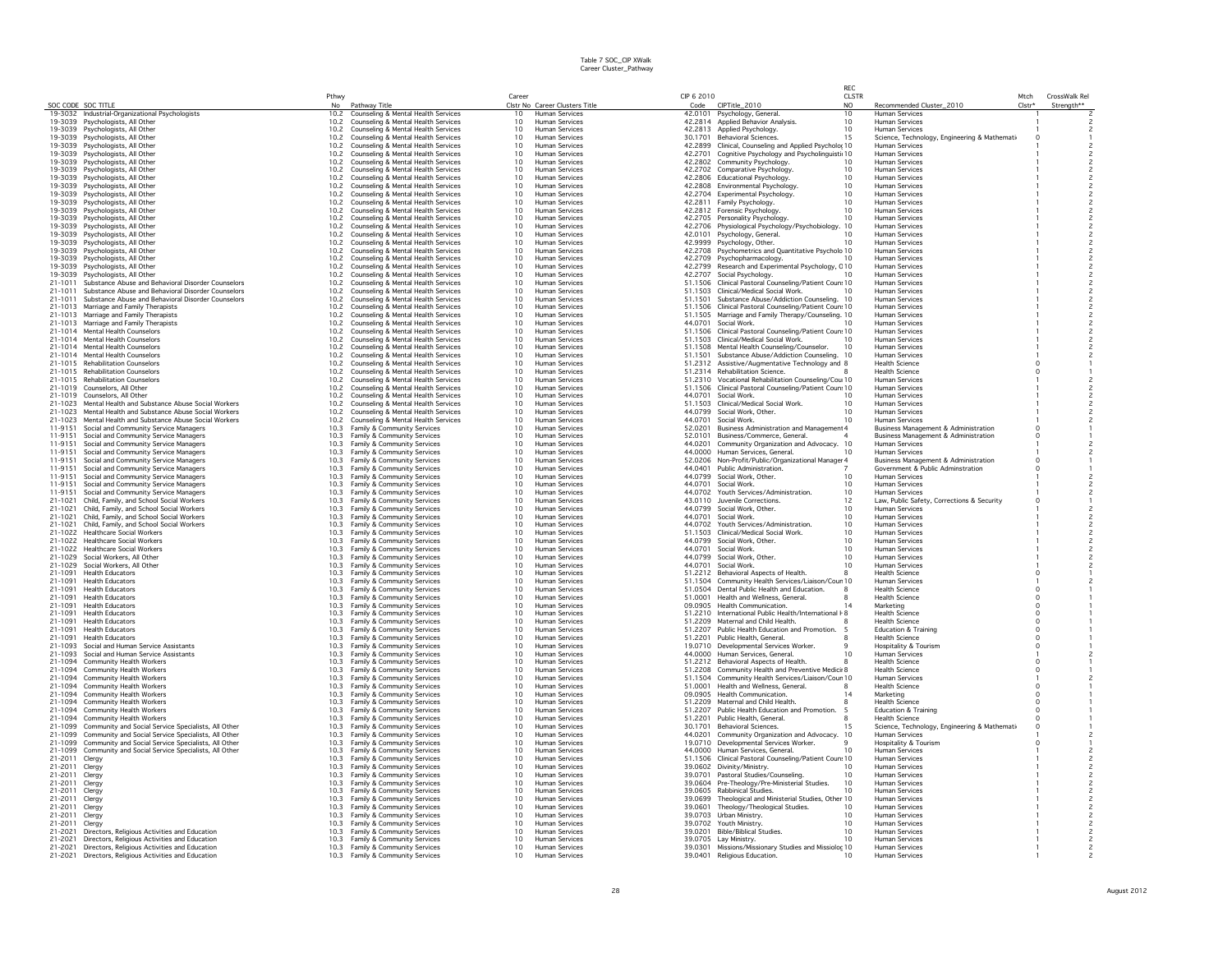|                    |                                                                                                          |              |                                                                            |                       |                                                  |                    |                                                                                                    | RFC                            |                                                                                               |                |                             |  |
|--------------------|----------------------------------------------------------------------------------------------------------|--------------|----------------------------------------------------------------------------|-----------------------|--------------------------------------------------|--------------------|----------------------------------------------------------------------------------------------------|--------------------------------|-----------------------------------------------------------------------------------------------|----------------|-----------------------------|--|
| SOC CODE SOC TITLE |                                                                                                          | Pthwy        | No Pathway Title                                                           | Career                | Clstr No Career Clusters Title                   | CIP 6 2010         | Code CIPTitle_2010                                                                                 | <b>CLSTR</b><br>N <sub>O</sub> | Recommended Cluster_2010                                                                      | Mtch<br>Clstr* | CrossWalk Rel<br>Strenath** |  |
|                    | 21-2021 Directors, Religious Activities and Education                                                    | 10.3         | Family & Community Services                                                | 10                    | Human Services                                   |                    | 39.0704 Women's Ministry.                                                                          | 10                             | <b>Human Services</b>                                                                         |                |                             |  |
| 21-2021            | Directors, Religious Activities and Education                                                            | 10.3         | Family & Community Services                                                | 10                    | Human Services                                   |                    | 39.0702 Youth Ministry.                                                                            | 10                             | Human Services                                                                                |                |                             |  |
| 21-2099<br>21-2099 | Religious Workers, All Other<br>Religious Workers, All Other                                             | 10.3<br>10.3 | Family & Community Services<br>Family & Community Services                 | 10<br>10 <sup>1</sup> | <b>Human Services</b><br>Human Services          | 39.0701            | 39.0705 Lav Ministry.<br>Pastoral Studies/Counseling.                                              | 10<br>10                       | <b>Human Services</b><br><b>Human Services</b>                                                |                |                             |  |
| 21-2099            | Religious Workers, All Other                                                                             | 10.3         | Family & Community Services                                                | 10                    | Human Services                                   |                    | 39.0699 Theological and Ministerial Studies, Other 10                                              |                                | <b>Human Services</b>                                                                         |                |                             |  |
| 21-2099            | Religious Workers, All Other                                                                             | 10.3         | Family & Community Services                                                | 10                    | Human Services                                   |                    | 39.0704 Women's Ministry.                                                                          | 10                             | <b>Human Services</b>                                                                         |                |                             |  |
| 11-9061            | <b>Funeral Service Managers</b>                                                                          | 10.4         | Personal Care Services                                                     | 10                    | Human Services                                   |                    | 12.0302 Funeral Direction/Service.                                                                 | 10                             | Human Services                                                                                |                |                             |  |
| 11-9061<br>11-9061 | <b>Funeral Service Managers</b><br><b>Funeral Service Managers</b>                                       | 10.4<br>10.4 | Personal Care Services<br>Personal Care Services                           | 10<br>10              | Human Services<br>Human Services                 | 12.0301            | Funeral Service and Mortuary Science, Ge 10<br>12.0399 Funeral Service and Mortuary Science, Ot 10 |                                | <b>Human Services</b><br><b>Human Services</b>                                                |                |                             |  |
| 31-9011            | Massage Therapists                                                                                       | 10.4         | Personal Care Services                                                     | 10                    | Human Services                                   |                    | 51.3502 Asian Bodywork Therapy.                                                                    |                                | <b>Health Science</b>                                                                         |                |                             |  |
| 31-9011            | Massage Therapists                                                                                       | 10.4         | Personal Care Services                                                     | 10                    | Human Services                                   |                    | 51.3501 Massage Therapy/Therapeutic Massage. 8                                                     |                                | Health Science                                                                                |                |                             |  |
| 31-9011            | Massage Therapists                                                                                       | 10.4         | Personal Care Services                                                     | 10                    | Human Services                                   | 51.3503            | Somatic Bodywork.                                                                                  |                                | <b>Health Science</b>                                                                         |                |                             |  |
| 39-1021<br>39-4011 | First-Line Supervisors of Personal Service Workers<br>Embalmers                                          | 10.4<br>10.4 | Personal Care Services<br><b>Personal Care Services</b>                    | 10 <sup>1</sup><br>10 | Human Services<br><b>Human Services</b>          | 12,0301            | 12.0412 Salon/Beauty Salon Management/Manage 10<br>Funeral Service and Mortuary Science, Ge 10     |                                | <b>Human Services</b><br><b>Human Services</b>                                                |                |                             |  |
| 39-4011            | <b>Embalmers</b>                                                                                         | 10.4         | Personal Care Services                                                     | 10 <sup>1</sup>       | Human Services                                   |                    | 12.0303 Mortuary Science and Embalming/Embaln 10                                                   |                                | <b>Human Services</b>                                                                         |                |                             |  |
| 39-4031            | Morticians, Undertakers, and Funeral Directors                                                           | 10.4         | Personal Care Services                                                     | 10                    | Human Services                                   |                    | 12.0302 Funeral Direction/Service.                                                                 |                                | <b>Human Services</b>                                                                         |                |                             |  |
| 39-4031            | Morticians, Undertakers, and Funeral Directors                                                           | 10.4         | Personal Care Services                                                     | 10                    | <b>Human Services</b>                            | 12.0301            | Funeral Service and Mortuary Science, Ge 10                                                        |                                | <b>Human Services</b>                                                                         |                |                             |  |
| 39-4031            | Morticians, Undertakers, and Funeral Directors                                                           | 10.4         | Personal Care Services                                                     | 10                    | Human Services                                   |                    | 12.0399 Funeral Service and Mortuary Science, Ot 10                                                |                                | Human Services                                                                                |                |                             |  |
| 39-5011<br>39-5011 | <b>Barbers</b><br>Barbers                                                                                | 10.4<br>10.4 | Personal Care Services<br>Personal Care Services                           | 10<br>10              | Human Services<br>Human Services                 |                    | 12.0402 Barbering/Barber.<br>12.0413 Cosmetology, Barber/Styling, and Nail Ins 10                  |                                | <b>Human Services</b><br><b>Human Services</b>                                                |                |                             |  |
| 39-5011            | Barbers                                                                                                  | 10.4         | Personal Care Services                                                     | 10                    | Human Services                                   |                    | 12.0407 Hair Styling/Stylist and Hair Design.                                                      |                                | <b>Human Services</b>                                                                         |                |                             |  |
| 39-5011            | Barbers                                                                                                  | 10.4         | Personal Care Services                                                     | 10                    | Human Services                                   |                    | 12.0412 Salon/Beauty Salon Management/Manage 10                                                    |                                | <b>Human Services</b>                                                                         |                |                             |  |
|                    | 39-5012 Hairdressers, Hairstylists, and Cosmetologists                                                   | 10.4         | <b>Personal Care Services</b>                                              | 10<br>10 <sup>1</sup> | Human Services                                   |                    | 12.0499 Cosmetology and Related Personal Groon 10                                                  |                                | <b>Human Services</b>                                                                         |                |                             |  |
| 39-5012            | 39-5012 Hairdressers, Hairstylists, and Cosmetologists<br>Hairdressers, Hairstylists, and Cosmetologists | 10.4<br>10.4 | Personal Care Services<br><b>Personal Care Services</b>                    |                       | Human Services<br>Human Services                 | 12,0401            | 12.0413 Cosmetology, Barber/Styling, and Nail Ins 10<br>Cosmetology/Cosmetologist, General.        | - 10                           | <b>Human Services</b><br><b>Human Services</b>                                                |                |                             |  |
| 39-5012            | Hairdressers, Hairstylists, and Cosmetologists                                                           | 10.4         | <b>Personal Care Services</b>                                              | $^{10}_{10}$          | Human Services                                   | 12.0404            | Electrolysis/Electrology and Electrolysis 110                                                      |                                | <b>Human Services</b>                                                                         |                |                             |  |
| 39-5012            | Hairdressers, Hairstylists, and Cosmetologists                                                           | 10.4         | Personal Care Services                                                     | 10                    | Human Services                                   |                    | 12.0407 Hair Styling/Stylist and Hair Design.                                                      | 10                             | Human Services                                                                                |                |                             |  |
| 39-5012            | Hairdressers, Hairstylists, and Cosmetologists                                                           | 10.4         | Personal Care Services                                                     | 10                    | Human Services                                   |                    | 12.0406 Make-Up Artist/Specialist.                                                                 |                                | Arts, Audio/Video Technology & Communicatic                                                   |                |                             |  |
| 39-5012            | 39-5012 Hairdressers, Hairstylists, and Cosmetologists                                                   | 10.4<br>10.4 | Personal Care Services<br>Personal Care Services                           | $10$<br>10            | Human Services<br>Human Services                 | 12.0411<br>12.0412 | Permanent Cosmetics/Makeup and Tatto 10                                                            |                                | Human Services<br><b>Human Services</b>                                                       |                |                             |  |
| 39-5092            | Hairdressers, Hairstylists, and Cosmetologists<br>Manicurists and Pedicurists                            | 10.4         | Personal Care Services                                                     | 10                    | <b>Human Services</b>                            | 12.0401            | Salon/Beauty Salon Management/Manage 10<br>Cosmetology/Cosmetologist, General.                     |                                | Human Services                                                                                |                |                             |  |
| 39-5092            | Manicurists and Pedicurists                                                                              | 10.4         | Personal Care Services                                                     | 10                    | Human Services                                   |                    | 12.0410 Nail Technician/Specialist and Manicurist. 10                                              |                                | <b>Human Services</b>                                                                         |                |                             |  |
|                    | 39-5094 Skincare Specialists                                                                             | 10.4         | Personal Care Services                                                     | 10                    | Human Services                                   |                    | 12.0409 Aesthetician/Esthetician and Skin Care St 10                                               |                                | <b>Human Services</b>                                                                         |                |                             |  |
| 39-5094            | <b>Skincare Specialists</b>                                                                              | 10.4         | Personal Care Services                                                     | 10                    | Human Services                                   | 12.0401            | Cosmetology/Cosmetologist, General,                                                                | 10                             | <b>Human Services</b>                                                                         |                |                             |  |
| 39-5094<br>39-5094 | Skincare Specialists<br><b>Skincare Specialists</b>                                                      | 10.4<br>104  | Personal Care Services<br><b>Personal Care Services</b>                    | 10 <sup>1</sup>       | Human Services<br><b>Human Services</b>          |                    | 12.0408 Facial Treatment Specialist/Facialist.<br>12.0414 Master Aesthetician/Esthetician.         | 10                             | <b>Human Services</b>                                                                         |                |                             |  |
| 39-9021            | Personal Care Aides                                                                                      | 10.4         | <b>Personal Care Services</b>                                              | $^{10}_{10}$          | Human Services                                   |                    | 51,2602 Home Health Aide/Home Attendant.                                                           |                                | Hospitality & Tourism<br><b>Health Science</b>                                                |                |                             |  |
| 39-9031            | <b>Fitness Trainers and Aerobics Instructors</b>                                                         | 10.4         | Personal Care Services                                                     | 10                    | Human Services                                   | 31.0501            | Health and Physical Education/Fitness, Gt 5                                                        |                                | <b>Education &amp; Training</b>                                                               |                |                             |  |
| 39-9031            | Fitness Trainers and Aerobics Instructors                                                                | 10.4         | Personal Care Services                                                     | 10                    | <b>Human Services</b>                            | 13.1314            | Physical Education Teaching and Coachin; 5                                                         |                                | <b>Education &amp; Training</b>                                                               |                |                             |  |
| 39-9031            | Fitness Trainers and Aerobics Instructors                                                                | 10.4         | Personal Care Services                                                     | $10$                  | Human Services                                   |                    | 31.0507 Physical Fitness Technician.                                                               |                                | Education & Training                                                                          |                |                             |  |
| 39-9031<br>39-9031 | Fitness Trainers and Aerobics Instructors<br>Fitness Trainers and Aerobics Instructors                   | 10.4<br>10.4 | Personal Care Services<br>Personal Care Services                           | 10<br>10              | Human Services<br>Human Services                 | 31.0504<br>51.3602 | Sport and Fitness Administration/Manage 5<br>Yoga Teacher Training/Yoga Therapy.                   |                                | <b>Education &amp; Training</b><br>Health Science                                             |                |                             |  |
| 13-2071            | <b>Credit Counselors</b>                                                                                 | 10.5         | <b>Consumer Services</b>                                                   | 10                    | Human Services                                   |                    | 52.0803 Banking and Financial Support Services.                                                    |                                | Finance                                                                                       |                |                             |  |
| 13-2071            | <b>Credit Counselors</b>                                                                                 | 10.5         | <b>Consumer Services</b>                                                   | 10                    | Human Services                                   |                    | 52.0809 Credit Management.                                                                         |                                | Finance                                                                                       |                |                             |  |
| 13-2071            | <b>Credit Counselors</b>                                                                                 | 10.5         | <b>Consumer Services</b>                                                   | 10                    | Human Services                                   |                    | 52.0804 Financial Planning and Services.                                                           |                                | Finance                                                                                       |                |                             |  |
|                    | 15-1122 Information Security Analysts                                                                    | 11.1         | Network Systems                                                            | 11                    | Information Technology                           |                    | 11.1003 Computer and Information Systems Secul 11                                                  |                                | Information Technology                                                                        |                |                             |  |
| 15-1122            | 15-1122 Information Security Analysts                                                                    | 11.1<br>11.1 | Network Systems                                                            | 11<br>11              | Information Technology<br>Information Technology | 11,0701<br>11,0901 | Computer Science.                                                                                  |                                | Information Technology                                                                        |                |                             |  |
|                    | <b>Information Security Analysts</b><br>15-1122 Information Security Analysts                            | 11.1         | Network Systems<br>Network Systems                                         | 11                    | Information Technology                           |                    | Computer Systems Networking and Telec 11<br>43.0116 Cyber/Computer Forensics and Countert 412      |                                | Information Technology<br>Law, Public Safety, Corrections & Security                          |                |                             |  |
|                    | 15-1122 Information Security Analysts                                                                    | 11.1         | Network Systems                                                            | 11                    | Information Technology                           |                    | 11.1005 Information Technology Project Managerr 11                                                 |                                | <b>Information Technology</b>                                                                 |                |                             |  |
|                    | 15-1122 Information Security Analysts                                                                    | 11.1         | Network Systems                                                            | 11                    | Information Technology                           |                    | 11.0103 Information Technology.                                                                    |                                | Information Technology                                                                        |                |                             |  |
| 15-1122            | Information Security Analysts                                                                            | 11.1         | Network Systems                                                            | 11                    | Information Technology                           | 11.1001            | Network and System Administration/Adn 11                                                           |                                | <b>Information Technology</b>                                                                 |                |                             |  |
| 15-1122<br>15-1141 | Information Security Analysts<br>Database Administrators                                                 | 11.1<br>11.1 | Network Systems<br>Network Systems                                         | 11<br>11              | Information Technology<br>Information Technology | 11.1002<br>11.0101 | System, Networking, and LAN/WAN Man: 11<br>Computer and Information Sciences, Gene 11              |                                | <b>Information Technology</b><br>Information Technology                                       |                |                             |  |
| 15-1141            | Database Administrators                                                                                  | 11.1         | Network Systems                                                            | 11                    | Information Technology                           |                    | 11.1003 Computer and Information Systems Secul 11                                                  |                                | Information Technology                                                                        |                |                             |  |
| 15-1141            | Database Administrators                                                                                  | 11.1         | Network Systems                                                            | 11                    | Information Technology                           | 11.0802            | Data Modeling/Warehousing and Databas 11                                                           |                                | Information Technology                                                                        |                |                             |  |
|                    | 15-1142 Network and Computer Systems Administrators                                                      | 11.1         | Network Systems                                                            | 11                    | Information Technology                           | 11.0101            | Computer and Information Sciences, Gene 11                                                         |                                | Information Technology                                                                        |                |                             |  |
| 15-1142            | 15-1142 Network and Computer Systems Administrators<br>Network and Computer Systems Administrators       | 11.1<br>11.1 | Network Systems<br>Network Systems                                         | 11<br>11              | Information Technology<br>Information Technology | 11,1003<br>11,1001 | Computer and Information Systems Secul 11<br>Network and System Administration/Adn 11              |                                | Information Technology<br>Information Technology                                              |                |                             |  |
| 15-1143            | <b>Computer Network Architects</b>                                                                       | 11.1         | Network Systems                                                            | 11                    | Information Technology                           | 11.0101            | Computer and Information Sciences, Gene 11                                                         |                                | Information Technology                                                                        |                |                             |  |
| 15-1143            | <b>Computer Network Architects</b>                                                                       | 11.1         | Network Systems                                                            | 11                    | Information Technology                           | 11.1003            | Computer and Information Systems Secul 11                                                          |                                | Information Technology                                                                        |                |                             |  |
|                    | 15-1143 Computer Network Architects                                                                      | 11.1         | Network Systems                                                            | 11                    | Information Technology                           | 14.0901            | Computer Engineering, General.                                                                     |                                | Information Technology                                                                        |                |                             |  |
|                    | 15-1143 Computer Network Architects<br>15-1143 Computer Network Architects                               | 11.1<br>11.1 | Network Systems<br>Network Systems                                         | 11<br>11              | Information Technology<br>Information Technology | 14.0999<br>11.0501 | Computer Engineering, Other.<br>Computer Systems Analysis/Analyst.                                 | 11<br>11                       | <b>Information Technology</b><br>Information Technology                                       |                |                             |  |
| 15-1143            | <b>Computer Network Architects</b>                                                                       | 11.1         | Network Systems                                                            | 11                    | Information Technology                           | 11,0901            | Computer Systems Networking and Telec 11                                                           |                                | Information Technology                                                                        |                |                             |  |
| 15-1143            | <b>Computer Network Architects</b>                                                                       | 11.1         | Network Systems                                                            | 11                    | Information Technology                           | 11.0103            | Information Technology.                                                                            |                                | Information Technology                                                                        |                |                             |  |
|                    | 15-1143 Computer Network Architects                                                                      | 11.1         | <b>Network Systems</b>                                                     | 11                    | Information Technology                           | 11,1001            | Network and System Administration/Adn 11                                                           |                                | Information Technology                                                                        |                |                             |  |
|                    | 15-1152 Computer Network Support Specialists                                                             | 11.1         | Network Systems                                                            | 11                    | Information Technology                           | 11.1003            | Computer and Information Systems Secul 11                                                          |                                | Information Technology                                                                        |                |                             |  |
| 15-1152<br>15-1152 | Computer Network Support Specialists<br>Computer Network Support Specialists                             | 11.1<br>11.1 | Network Systems<br>Network Systems                                         | 11<br>11              | Information Technology<br>Information Technology | 11.0201<br>11.0701 | Computer Programming/Programmer, Ge: 11<br>Computer Science.                                       |                                | Information Technology<br>Information Technology                                              |                |                             |  |
| 15-1152            | Computer Network Support Specialists                                                                     | 11.1         | Network Systems                                                            | 11                    | Information Technology                           | 11,1006            | Computer Support Specialist.                                                                       | 11                             | Information Technology                                                                        |                |                             |  |
| 15-1152            | <b>Computer Network Support Specialists</b>                                                              | 11.1         | Network Systems                                                            | 11                    | Information Technology                           | 11.0501            | Computer Systems Analysis/Analyst.                                                                 | 11                             | Information Technology                                                                        |                |                             |  |
|                    | 15-1152 Computer Network Support Specialists                                                             | 11.1         | Network Systems                                                            | 11                    | Information Technology                           | 11,0901            | Computer Systems Networking and Telec 11                                                           |                                | Information Technology                                                                        |                |                             |  |
| 15-1152<br>15-1152 | Computer Network Support Specialists<br><b>Computer Network Support Specialists</b>                      | 11.1<br>11.1 | Network Systems<br>Network Systems                                         | 11<br>11              | Information Technology<br>Information Technology | 11.1001            | Network and System Administration/Adn 11<br>11.1002 System, Networking, and LAN/WAN Man: 11        |                                | <b>Information Technology</b><br>Information Technology                                       |                |                             |  |
| 15-1151            | Computer User Support Specialists                                                                        | 11.2         | Information Support and Services                                           | 11                    | Information Technology                           |                    | 01.0106 Agricultural Business Technology.                                                          |                                | Agriculture, Food & Natural Resources                                                         |                |                             |  |
| 15-1151            | Computer User Support Specialists                                                                        | 11.2         | Information Support and Services                                           | 11                    | Information Technology                           |                    | 11.1006 Computer Support Specialist.                                                               |                                | Information Technology                                                                        |                |                             |  |
| 15-1151            | <b>Computer User Support Specialists</b>                                                                 | 11.2         | Information Support and Services                                           | 11                    | Information Technology                           | 51,0709            | Medical Office Computer Specialist/Assis 8                                                         |                                | <b>Health Science</b>                                                                         |                |                             |  |
| 15-1199            | Computer Occupations, All Other                                                                          | 11.2         | Information Support and Services                                           | 11                    | Information Technology                           | 30.1601            | Accounting and Computer Science.                                                                   |                                | Finance                                                                                       |                |                             |  |
| 15-1199<br>15-1199 | Computer Occupations, All Other<br>Computer Occupations, All Other                                       | 11.2<br>11.2 | Information Support and Services<br>Information Support and Services       | 11<br>11              | Information Technology<br>Information Technology |                    | 26.1103 Bioinformatics.<br>26.1104 Computational Biology.                                          | 15                             | <b>Health Science</b>                                                                         |                |                             |  |
| 15-1199            | Computer Occupations, All Other                                                                          | 11.2         | Information Support and Services                                           | 11                    | Information Technology                           | 30.3001            | Computational Science.                                                                             |                                | Science, Technology, Engineering & Mathemati-<br>Science, Technology, Engineering & Mathemati |                |                             |  |
| 15-1199            | Computer Occupations, All Other                                                                          | 11.2         | Information Support and Services                                           | 11                    | Information Technology                           | 11.0101            | Computer and Information Sciences, Gene 11                                                         |                                | <b>Information Technology</b>                                                                 |                |                             |  |
| 15-1199            | Computer Occupations, All Other                                                                          | 11.2         | Information Support and Services                                           | 11                    | Information Technology                           | 11,0701            | Computer Science.                                                                                  |                                | Information Technology                                                                        |                |                             |  |
| 15-1199            | Computer Occupations, All Other                                                                          | 11.2         | Information Support and Services                                           | 11                    | Information Technology                           |                    | 43.0116 Cyber/Computer Forensics and Countert 12                                                   |                                | Law, Public Safety, Corrections & Security                                                    |                |                             |  |
| 15-1199<br>15-1199 | Computer Occupations, All Other<br>Computer Occupations, All Other                                       | 11.2         | 11.2 Information Support and Services<br>Information Support and Services  | 11<br>11              | Information Technology<br>Information Technology | 11.0301<br>30,3101 | Data Processing and Data Processing Tec 11<br>Human Computer Interaction.                          | 15                             | Information Technology<br>Science, Technology, Engineering & Mathemati-                       |                |                             |  |
| 15-1199            | Computer Occupations, All Other                                                                          | 11.2         | Information Support and Services                                           | 11                    | Information Technology                           | 11,0401            | Information Science/Studies.                                                                       | 11                             | Information Technology                                                                        |                |                             |  |
|                    | 15-1199 Computer Occupations, All Other                                                                  | 11.2         | Information Support and Services                                           | 11                    | Information Technology                           |                    | 11.1005 Information Technology Project Manager 11                                                  |                                | Information Technology                                                                        |                |                             |  |
|                    | 15-1199 Computer Occupations, All Other                                                                  |              | 11.2 Information Support and Services                                      | 11                    | Information Technology                           | 30.0801            | Mathematics and Computer Science.                                                                  | 15                             | Science, Technology, Engineering & Mathemati-                                                 |                |                             |  |
|                    | 15-1199 Computer Occupations, All Other                                                                  |              | 11.2 Information Support and Services                                      | 11<br>11              | Information Technology                           | 11,0201            | 51.2706 Medical Informatics.                                                                       |                                | <b>Health Science</b>                                                                         |                |                             |  |
|                    | 15-1134 Web Developers<br>15-1134 Web Developers                                                         |              | 11.3 Web and Digital Communications<br>11.3 Web and Digital Communications | 11                    | Information Technology<br>Information Technology | 11.0701            | Computer Programming/Programmer, Ge: 11<br>Computer Science.                                       | 11                             | <b>Information Technology</b><br>Information Technology                                       |                |                             |  |
|                    |                                                                                                          |              |                                                                            |                       |                                                  |                    |                                                                                                    |                                |                                                                                               |                |                             |  |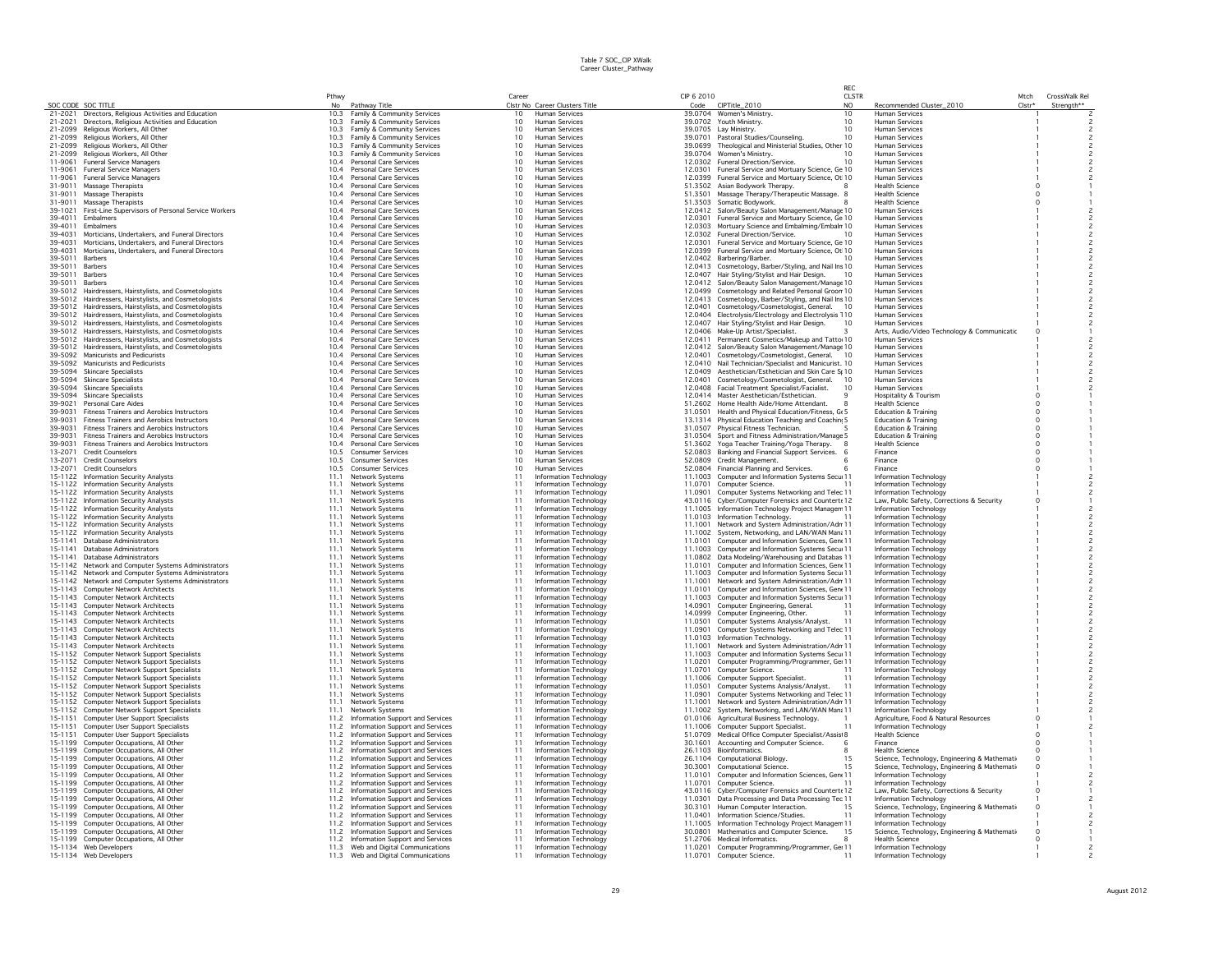|                    |                                                                                                                    |              |                                                                                        |                |                                                                                          |            |                                                                                                          | RFC            |                                                                                            |                    |               |
|--------------------|--------------------------------------------------------------------------------------------------------------------|--------------|----------------------------------------------------------------------------------------|----------------|------------------------------------------------------------------------------------------|------------|----------------------------------------------------------------------------------------------------------|----------------|--------------------------------------------------------------------------------------------|--------------------|---------------|
|                    |                                                                                                                    | Pthwy        |                                                                                        | Career         |                                                                                          | CIP 6 2010 |                                                                                                          | CLSTR          |                                                                                            | Mtch               | CrossWalk Rel |
|                    | SOC CODE SOC TITLE<br>15-1134 Web Developers                                                                       |              | No Pathway Title<br>11.3 Web and Digital Communications                                |                | Clstr No Career Clusters Title<br>Information Technology                                 |            | Code CIPTitle_2010<br>11.0801 Web Page, Digital/Multimedia and Inform: 11                                | N <sub>O</sub> | Recommended Cluster_2010                                                                   | Clstr <sup>+</sup> | Strength**    |
|                    | 15-1134 Web Developers                                                                                             |              | 11.3 Web and Digital Communications                                                    | 11<br>11       | Information Technology                                                                   |            | 11.1004 Web/Multimedia Management and Webm. 11                                                           |                | Information Technology<br>Information Technology                                           |                    |               |
| 15-1121            | Computer Systems Analysts                                                                                          |              | 11.4 Programming and Software Development                                              | 11             | Information Technology                                                                   |            | 11.0101 Computer and Information Sciences, Gene 11                                                       |                | Information Technology                                                                     |                    |               |
| 15-1121            | <b>Computer Systems Analysts</b>                                                                                   |              | 11.4 Programming and Software Development                                              | 11             | Information Technology                                                                   | 11.0501    | Computer Systems Analysis/Analyst. 11                                                                    |                | Information Technology                                                                     |                    |               |
|                    | 15-1121 Computer Systems Analysts                                                                                  |              | 11.4 Programming and Software Development                                              | 11             | Information Technology                                                                   |            | 11.0901 Computer Systems Networking and Telec 11                                                         |                | <b>Information Technology</b>                                                              |                    |               |
| 15-1121            | Computer Systems Analysts                                                                                          |              | 11.4 Programming and Software Development                                              | 11             | Information Technology                                                                   |            | 11.0103 Information Technology.                                                                          |                | Information Technology                                                                     |                    |               |
|                    | 15-1131 Computer Programmers                                                                                       |              | 11.4 Programming and Software Development                                              | 11             | Information Technology                                                                   |            | 11.0803 Computer Graphics.                                                                               |                | <b>Information Technology</b>                                                              |                    |               |
| 15-1131            | <b>Computer Programmers</b>                                                                                        |              | 11.4 Programming and Software Development                                              | 11             | Information Technology                                                                   |            | 11.0299 Computer Programming, Other.                                                                     | 11             | Information Technology                                                                     |                    |               |
|                    | 15-1131 Computer Programmers                                                                                       |              | 11.4 Programming and Software Development                                              | 11             | Information Technology                                                                   |            | 11.0202 Computer Programming, Specific Applicat 11                                                       |                | Information Technology                                                                     |                    |               |
|                    | 15-1131 Computer Programmers                                                                                       |              | 11.4 Programming and Software Development                                              | 11             | Information Technology                                                                   |            | 11.0203 Computer Programming, Vendor/Product 11                                                          |                | Information Technology                                                                     |                    |               |
|                    | 15-1131 Computer Programmers                                                                                       |              | 11.4 Programming and Software Development                                              | 11<br>11       | Information Technology<br>Information Technology                                         |            | 11.0201 Computer Programming/Programmer, Ge: 11                                                          |                | Information Technology                                                                     |                    |               |
| 15-1131<br>15-1131 | Computer Programmers<br><b>Computer Programmers</b>                                                                |              | 11.4 Programming and Software Development<br>11.4 Programming and Software Development | 11             | Information Technology                                                                   |            | 11.0701 Computer Science.<br>15.1204 Computer Software Technology/Technici 13                            |                | Information Technology<br>Manufacturing                                                    |                    |               |
|                    | 15-1131 Computer Programmers                                                                                       |              | 11.4 Programming and Software Development                                              | 11             | Information Technology                                                                   |            | 52.1201 Management Information Systems, Gener 4                                                          |                | Business Management & Administration                                                       |                    |               |
| 15-1131            | <b>Computer Programmers</b>                                                                                        |              | 11.4 Programming and Software Development                                              | 11             | Information Technology                                                                   |            | 51.0709 Medical Office Computer Specialist/Assist 8                                                      |                | Health Science                                                                             |                    |               |
| 15-1131            | <b>Computer Programmers</b>                                                                                        |              | 11.4 Programming and Software Development                                              | 11             | Information Technology                                                                   |            | 11.0804 Modeling, Virtual Environments and Simul 11                                                      |                | Information Technology                                                                     |                    |               |
| 15-1132            | Software Developers, Applications                                                                                  |              | 11.4 Programming and Software Development                                              | 11             | Information Technology                                                                   |            | 11.0102 Artificial Intelligence.                                                                         |                | Information Technology                                                                     |                    |               |
|                    | 15-1132 Software Developers, Applications                                                                          |              | 11.4 Programming and Software Development                                              | 11             | Information Technology                                                                   |            | 26.1103 Bioinformatics.                                                                                  |                | <b>Health Science</b>                                                                      |                    |               |
| 15-1132            | Software Developers, Applications                                                                                  |              | 11.4 Programming and Software Development                                              | 11             | Information Technology                                                                   |            | 14.0901 Computer Engineering, General,                                                                   | 11             | Information Technology                                                                     |                    |               |
| 15-1132            | Software Developers, Applications                                                                                  |              | 11.4 Programming and Software Development                                              | 11             | Information Technology                                                                   |            | 11.0202 Computer Programming, Specific Applicat 11                                                       |                | Information Technology                                                                     |                    |               |
|                    | 15-1132 Software Developers, Applications                                                                          |              | 11.4 Programming and Software Development                                              | 11             | Information Technology                                                                   |            | 11.0201 Computer Programming/Programmer, Gei 11                                                          |                | Information Technology                                                                     |                    |               |
| 15-1132            | Software Developers, Applications                                                                                  |              | 11.4 Programming and Software Development                                              | 11             | Information Technology                                                                   | 11,0701    | Computer Science.                                                                                        |                | Information Technology                                                                     |                    |               |
|                    | 15-1132 Software Developers, Applications                                                                          |              | 11.4 Programming and Software Development                                              | 11             | Information Technology                                                                   |            | 14.0903 Computer Software Engineering.                                                                   | 11             | <b>Information Technology</b>                                                              |                    |               |
| 15-1132            | Software Developers, Applications                                                                                  |              | 11.4 Programming and Software Development                                              | 11             | Information Technology                                                                   |            | 15.1204 Computer Software Technology/Technici 13                                                         |                | Manufacturing                                                                              |                    |               |
| 15-1132            | 15-1132 Software Developers, Applications                                                                          | 11.4         | 11.4 Programming and Software Development                                              | 11             | Information Technology<br>Information Technology                                         |            | 11.0104 Informatics.                                                                                     | 11<br>11       | <b>Information Technology</b>                                                              |                    |               |
|                    | Software Developers, Applications<br>15-1132 Software Developers, Applications                                     |              | Programming and Software Development<br>11.4 Programming and Software Development      | 11             | Information Technology                                                                   |            | 11.0103 Information Technology.<br>51.2706 Medical Informatics.                                          |                | Information Technology<br><b>Health Science</b>                                            |                    |               |
|                    | 15-1132 Software Developers, Applications                                                                          |              | 11.4 Programming and Software Development                                              | 11             | Information Technology                                                                   |            | 11.0804 Modeling, Virtual Environments and Simul 11                                                      |                | Information Technology                                                                     |                    |               |
| 15-1133            | Software Developers, Systems Software                                                                              |              | 11.4 Programming and Software Development                                              | 11             | Information Technology                                                                   |            | 11.0102 Artificial Intelligence.                                                                         | 11             | Information Technology                                                                     |                    |               |
| 15-1133            | Software Developers, Systems Software                                                                              |              | 11.4 Programming and Software Development                                              | 11             | Information Technology                                                                   |            | 14.0901 Computer Engineering, General,                                                                   | 11             | Information Technology                                                                     |                    |               |
| 15-1133            | Software Developers, Systems Software                                                                              | 11.4         | Programming and Software Development                                                   | 11             | Information Technology                                                                   |            | 11.0202 Computer Programming, Specific Applicat 11                                                       |                | Information Technology                                                                     |                    |               |
|                    | 15-1133 Software Developers, Systems Software                                                                      |              | 11.4 Programming and Software Development                                              | 11             | Information Technology                                                                   |            | 11.0201 Computer Programming/Programmer, Gei 11                                                          |                | Information Technology                                                                     |                    |               |
| 15-1133            | Software Developers, Systems Software                                                                              |              | 11.4 Programming and Software Development                                              | 11             | Information Technology                                                                   | 11.0701    | Computer Science.                                                                                        |                | Information Technology                                                                     |                    |               |
|                    | 15-1133 Software Developers, Systems Software                                                                      |              | 11.4 Programming and Software Development                                              | 11             | Information Technology                                                                   |            | 14.0903 Computer Software Engineering.                                                                   | 11             | Information Technology                                                                     |                    |               |
| 15-1133            | Software Developers, Systems Software                                                                              |              | 11.4 Programming and Software Development                                              | 11             | Information Technology                                                                   |            | 15.1204 Computer Software Technology/Technici 13                                                         |                | Manufacturing                                                                              |                    |               |
|                    | 15-1133 Software Developers, Systems Software                                                                      |              | 11.4 Programming and Software Development                                              | 11             | Information Technology                                                                   |            | 11.0104 Informatics.                                                                                     | 11             | Information Technology                                                                     |                    |               |
| 15-1133            | Software Developers, Systems Software                                                                              |              | 11.4 Programming and Software Development                                              | 11             | Information Technology                                                                   |            | 11.0401 Information Science/Studies.                                                                     | 11             | Information Technology                                                                     |                    |               |
|                    | 15-1133 Software Developers, Systems Software                                                                      |              | 11.4 Programming and Software Development                                              | 11             | Information Technology                                                                   |            | 11.0103 Information Technology.                                                                          | 11             | Information Technology                                                                     |                    |               |
| 21-1092<br>33-1011 | Probation Officers and Correctional Treatment Specialists                                                          | 12.1<br>12.1 | <b>Correction Services</b><br><b>Correction Services</b>                               | 12<br>12       | Law, Public Safety, Corrections & Security                                               |            | 44.0701 Social Work                                                                                      | 10<br>12       | <b>Human Services</b>                                                                      |                    |               |
| 33-1011            | First-Line Supervisors of Correctional Officers<br>First-Line Supervisors of Correctional Officers                 | 12.1         | <b>Correction Services</b>                                                             | 12             | Law, Public Safety, Corrections & Security<br>Law, Public Safety, Corrections & Security |            | 43.0113 Corrections Administration.<br>43.0102 Corrections.                                              | 12             | Law, Public Safety, Corrections & Security<br>Law, Public Safety, Corrections & Security   |                    |               |
| 33-1011            | First-Line Supervisors of Correctional Officers                                                                    | 12.1         | <b>Correction Services</b>                                                             | 12             | Law, Public Safety, Corrections & Security                                               |            | 43.0104 Criminal Justice/Safety Studies.                                                                 |                | Law, Public Safety, Corrections & Security                                                 |                    |               |
| 33-3012            | Correctional Officers and Jailers                                                                                  | 12.1         | <b>Correction Services</b>                                                             | 12             | Law, Public Safety, Corrections & Security                                               |            | 43.0199 Corrections and Criminal Justice, Other.                                                         | 12             | Law, Public Safety, Corrections & Security                                                 |                    |               |
|                    | 33-3012 Correctional Officers and Jailers                                                                          | 12.1         | <b>Correction Services</b>                                                             | 12             | Law, Public Safety, Corrections & Security                                               |            | 43.0102 Corrections.                                                                                     |                | Law, Public Safety, Corrections & Security                                                 |                    |               |
|                    | 33-3012 Correctional Officers and Jailers                                                                          | 12.1         | <b>Correction Services</b>                                                             | 12             | Law, Public Safety, Corrections & Security                                               |            | 43.0110 Juvenile Corrections.                                                                            | 12             | Law, Public Safety, Corrections & Security                                                 |                    |               |
| 29-2041            | Emergency Medical Technicians and Paramedics                                                                       | 12.2         | Emergency and Fire Management Services                                                 | $12^{12}$      | Law, Public Safety, Corrections & Security                                               |            | 51.0904 Emergency Medical Technology/Technicia 8                                                         |                | Health Science                                                                             |                    |               |
| 33-1021            | First-Line Supervisors of Fire Fighting and Prevention Workers                                                     | 12.2         | <b>Emergency and Fire Management Services</b>                                          | 12             | Law, Public Safety, Corrections & Security                                               |            | 43.0299 Fire Protection, Other.                                                                          | 12             | Law, Public Safety, Corrections & Security                                                 |                    |               |
| 33-1021            | First-Line Supervisors of Fire Fighting and Prevention Workers                                                     | 12.2         | Emergency and Fire Management Services                                                 | 12             | Law, Public Safety, Corrections & Security                                               |            | 43.0202 Fire Services Administration.                                                                    |                | Law, Public Safety, Corrections & Security                                                 |                    |               |
| 33-1021            | First-Line Supervisors of Fire Fighting and Prevention Workers                                                     | 12.2         | Emergency and Fire Management Services                                                 | 12             | Law, Public Safety, Corrections & Security                                               |            | 03.0208 Natural Resources Law Enforcement and 1                                                          |                | Agriculture, Food & Natural Resources                                                      |                    |               |
| 33-2011            | Firefighters                                                                                                       | 12.2         | Emergency and Fire Management Services                                                 | 12             | Law, Public Safety, Corrections & Security                                               |            | 43.0201 Fire Prevention and Safety Technology/T 12                                                       |                | Law, Public Safety, Corrections & Security                                                 |                    |               |
| 33-2011            | Firefighters                                                                                                       | 12.2         | <b>Emergency and Fire Management Services</b>                                          | 12             | Law, Public Safety, Corrections & Security                                               |            | 43.0299 Fire Protection, Other.                                                                          | 12             | Law, Public Safety, Corrections & Security                                                 |                    |               |
| 33-2011            | Firefighters                                                                                                       | 12.2         | <b>Emergency and Fire Management Services</b>                                          | 12             | Law, Public Safety, Corrections & Security                                               |            | 43.0203 Fire Science/Fire-fighting.                                                                      | 12             | Law, Public Safety, Corrections & Security                                                 |                    |               |
| 33-2011<br>33-2011 | Firefighters<br>Firefighters                                                                                       | 12.2<br>12.2 | Emergency and Fire Management Services<br>Emergency and Fire Management Services       | 12<br>12       | Law, Public Safety, Corrections & Security<br>Law, Public Safety, Corrections & Security |            | 03.0208 Natural Resources Law Enforcement and 1<br>43.0206 Wildland/Forest Firefighting and Investiga 12 |                | Agriculture, Food & Natural Resources<br>Law, Public Safety, Corrections & Security        |                    |               |
| 33-2021            | Fire Inspectors and Investigators                                                                                  | 12.2         | Emergency and Fire Management Services                                                 | 12             | Law, Public Safety, Corrections & Security                                               |            | 43.0201 Fire Prevention and Safety Technology/T 12                                                       |                | Law, Public Safety, Corrections & Security                                                 |                    |               |
| 33-2021            | Fire Inspectors and Investigators                                                                                  | 12.2         | Emergency and Fire Management Services                                                 | 12             | Law, Public Safety, Corrections & Security                                               |            | 43.0203 Fire Science/Fire-fighting.                                                                      | 12             | Law, Public Safety, Corrections & Security                                                 |                    |               |
| 33-2021            | Fire Inspectors and Investigators                                                                                  | 12.2         | Emergency and Fire Management Services                                                 | 12             | Law, Public Safety, Corrections & Security                                               |            | 43.0205 Fire/Arson Investigation and Prevention. 12                                                      |                | Law, Public Safety, Corrections & Security                                                 |                    |               |
| 33-2022            | Forest Fire Inspectors and Prevention Specialists                                                                  | 12.2         | <b>Emergency and Fire Management Services</b>                                          | 12             | Law, Public Safety, Corrections & Security                                               |            | 43.0203 Fire Science/Fire-fighting.                                                                      | 12             | Law, Public Safety, Corrections & Security                                                 |                    |               |
| 33-2022            | Forest Fire Inspectors and Prevention Specialists                                                                  | 12.2         | <b>Emergency and Fire Management Services</b>                                          |                | Law, Public Safety, Corrections & Security                                               |            | 03.0208 Natural Resources Law Enforcement and 1                                                          |                | Agriculture, Food & Natural Resources                                                      |                    |               |
| 33-2022            | Forest Fire Inspectors and Prevention Specialists                                                                  | 12.2         | Emergency and Fire Management Services                                                 | 12             | Law, Public Safety, Corrections & Security                                               |            | 43.0206 Wildland/Forest Firefighting and Investiga 12                                                    |                | Law, Public Safety, Corrections & Security                                                 |                    |               |
| 33-1099            | First-Line Supervisors of Protective Service Workers, All Other                                                    | 12.3         | Security & Protective Services                                                         | 12             | Law, Public Safety, Corrections & Security                                               |            | 43.0399 Homeland Security, Other.                                                                        |                | Law, Public Safety, Corrections & Security                                                 |                    |               |
| 33-1099            | First-Line Supervisors of Protective Service Workers, All Other                                                    | 12.3         | Security & Protective Services                                                         | 12             | Law, Public Safety, Corrections & Security                                               |            | 43.0112 Securities Services Administration/Manag 12                                                      |                | Law, Public Safety, Corrections & Security                                                 |                    |               |
| 33-3011 Bailiffs   | 33-9092 Lifequards, Ski Patrol, and Other Recreational Protective Service Workers                                  | 12.3         | Security & Protective Services<br>Security & Protective Services                       | 12<br>12       | Law, Public Safety, Corrections & Security                                               |            | 43.0107 Criminal Justice/Police Science.<br>03.0208 Natural Resources Law Enforcement and 1              | 12             | Law, Public Safety, Corrections & Security<br>Agriculture, Food & Natural Resources        |                    |               |
| 19-4092            | Forensic Science Technicians                                                                                       | 12.3<br>12.4 | <b>Law Enforcement Services</b>                                                        | 12             | Law, Public Safety, Corrections & Security                                               |            |                                                                                                          | 15             |                                                                                            |                    |               |
| 19-4092            | <b>Forensic Science Technicians</b>                                                                                |              | 12.4 Law Enforcement Services                                                          | 12             | Law, Public Safety, Corrections & Security<br>Law, Public Safety, Corrections & Security |            | 40.0510 Forensic Chemistry.<br>43.0106 Forensic Science and Technology.                                  | 12             | Science, Technology, Engineering & Mathemati<br>Law, Public Safety, Corrections & Security |                    |               |
| 33-1012            | First-Line Supervisors of Police and Detectives                                                                    |              | 12.4 Law Enforcement Services                                                          | 12             | Law, Public Safety, Corrections & Security                                               |            | 43.0102 Corrections.                                                                                     | 12             | Law, Public Safety, Corrections & Security                                                 |                    |               |
|                    | 33-1012 First-Line Supervisors of Police and Detectives                                                            |              | 12.4 Law Enforcement Services                                                          | 12             | Law, Public Safety, Corrections & Security                                               |            | 43.0103 Criminal Justice/Law Enforcement Admin 12                                                        |                | Law, Public Safety, Corrections & Security                                                 |                    |               |
| 33-1012            | First-Line Supervisors of Police and Detectives                                                                    | 12.4         | Law Enforcement Services                                                               | 12             | Law, Public Safety, Corrections & Security                                               |            | 43.0104 Criminal Justice/Safety Studies.                                                                 |                | Law, Public Safety, Corrections & Security                                                 |                    |               |
|                    | 33-1012 First-Line Supervisors of Police and Detectives                                                            |              | 12.4 Law Enforcement Services                                                          | 12             | Law, Public Safety, Corrections & Security                                               |            | 43.0302 Crisis/Emergency/Disaster Management. 12                                                         |                | Law, Public Safety, Corrections & Security                                                 |                    |               |
|                    | 33-1012 First-Line Supervisors of Police and Detectives                                                            | 12.4         | Law Enforcement Services                                                               | 12             | Law, Public Safety, Corrections & Security                                               |            | 43.0119 Critical Incident Response/Special Police (12                                                    |                | Law, Public Safety, Corrections & Security                                                 |                    |               |
|                    | 33-1012 First-Line Supervisors of Police and Detectives                                                            |              | 12.4 Law Enforcement Services                                                          | 12             | Law, Public Safety, Corrections & Security                                               |            | 43.0303 Critical Infrastructure Protection.                                                              | 12             | Law, Public Safety, Corrections & Security                                                 |                    |               |
|                    | 33-1012 First-Line Supervisors of Police and Detectives                                                            |              | 12.4 Law Enforcement Services                                                          | 12             | Law, Public Safety, Corrections & Security                                               |            | 43.0123 Cultural/Archaelogical Resources Protecti 12                                                     |                | Law, Public Safety, Corrections & Security                                                 |                    |               |
|                    | 33-1012 First-Line Supervisors of Police and Detectives<br>33-1012 First-Line Supervisors of Police and Detectives |              | 12.4 Law Enforcement Services                                                          | 12             | Law, Public Safety, Corrections & Security                                               |            | 43.0301 Homeland Security.                                                                               | 12             | Law, Public Safety, Corrections & Security                                                 |                    |               |
| 33-1012            | First-Line Supervisors of Police and Detectives                                                                    | 12.4         | 12.4 Law Enforcement Services<br><b>Law Enforcement Services</b>                       | $12^{1}$<br>12 | Law, Public Safety, Corrections & Security<br>Law, Public Safety, Corrections & Security |            | 43.0115 Law Enforcement Record-Keeping and Ev 12<br>43.0122 Maritime Law Enforcement.                    |                | Law, Public Safety, Corrections & Security<br>Law, Public Safety, Corrections & Security   |                    |               |
| 33-1012            | First-Line Supervisors of Police and Detectives                                                                    |              | 12.4 Law Enforcement Services                                                          | 12             | Law, Public Safety, Corrections & Security                                               |            | 03.0208 Natural Resources Law Enforcement and 1                                                          |                | Agriculture, Food & Natural Resources                                                      |                    |               |
|                    | 33-1012 First-Line Supervisors of Police and Detectives                                                            |              | 12.4 Law Enforcement Services                                                          | 12             | Law, Public Safety, Corrections & Security                                               |            | 43.0120 Protective Services Operations.                                                                  | 12             | Law, Public Safety, Corrections & Security                                                 |                    |               |
|                    | 33-1012 First-Line Supervisors of Police and Detectives                                                            |              | 12.4 Law Enforcement Services                                                          | 12             | Law, Public Safety, Corrections & Security                                               |            | 43.0304 Terrorism and Counterterrorism Operatio 12                                                       |                | Law, Public Safety, Corrections & Security                                                 |                    |               |
| 33-3021            | Detectives and Criminal Investigators                                                                              |              | 12.4 Law Enforcement Services                                                          | 12             | Law, Public Safety, Corrections & Security                                               |            | 43.0107 Criminal Justice/Police Science.                                                                 | 12             | Law, Public Safety, Corrections & Security                                                 |                    |               |
| 33-3021            | Detectives and Criminal Investigators                                                                              |              | 12.4 Law Enforcement Services                                                          | 12             | Law, Public Safety, Corrections & Security                                               |            | 43.0111 Criminalistics and Criminal Science.                                                             | 12             | Law, Public Safety, Corrections & Security                                                 |                    |               |
| 33-3021            | Detectives and Criminal Investigators                                                                              |              | 12.4 Law Enforcement Services                                                          | $12^{1}$       | Law, Public Safety, Corrections & Security                                               |            | 43.0123 Cultural/Archaelogical Resources Protecti 12                                                     |                | Law, Public Safety, Corrections & Security                                                 |                    |               |
| 33-3021            | Detectives and Criminal Investigators                                                                              | 124          | Law Enforcement Services                                                               | 12             | Law, Public Safety, Corrections & Security                                               |            | 43.0116 Cyber/Computer Forensics and Countert 412                                                        |                | Law, Public Safety, Corrections & Security                                                 |                    |               |
| 33-3021            | Detectives and Criminal Investigators                                                                              |              | 12.4 Law Enforcement Services                                                          | $12^{1}$       | Law, Public Safety, Corrections & Security                                               |            | 43.0117 Financial Forensics and Fraud Investigatio 12                                                    |                | Law, Public Safety, Corrections & Security                                                 |                    |               |
| 33-3021            | Detectives and Criminal Investigators                                                                              |              | 12.4 Law Enforcement Services                                                          | $12^{1}$       | Law, Public Safety, Corrections & Security                                               |            | 43.0118 Law Enforcement Intelligence Analysis. 12                                                        |                | Law, Public Safety, Corrections & Security                                                 |                    |               |
| 33-3021            | Detectives and Criminal Investigators                                                                              |              | 12.4 Law Enforcement Services                                                          | 12             | Law, Public Safety, Corrections & Security                                               |            | 43.0114 Law Enforcement Investigation and Interv 12                                                      |                | Law, Public Safety, Corrections & Security                                                 |                    |               |
| 33-3021<br>33-3021 | Detectives and Criminal Investigators<br>Detectives and Criminal Investigators                                     |              | 12.4 Law Enforcement Services<br>12.4 Law Enforcement Services                         | 12             | Law, Public Safety, Corrections & Security<br>Law, Public Safety, Corrections & Security |            | 43.0115 Law Enforcement Record-Keeping and Ev 12<br>43.0122 Maritime Law Enforcement.                    |                | Law, Public Safety, Corrections & Security<br>Law, Public Safety, Corrections & Security   |                    |               |
| 33-3021            | Detectives and Criminal Investigators                                                                              |              | 12.4 Law Enforcement Services                                                          | 12             | Law, Public Safety, Corrections & Security                                               |            | 03.0208 Natural Resources Law Enforcement and 1                                                          |                | Agriculture, Food & Natural Resources                                                      |                    |               |
| 33-3021            | Detectives and Criminal Investigators                                                                              |              | 12.4 Law Enforcement Services                                                          | 12             | Law, Public Safety, Corrections & Security                                               |            | 43.0121 Suspension and Debarment Investigation, 12                                                       |                | Law, Public Safety, Corrections & Security                                                 |                    |               |
| 33-3031            | Fish and Game Wardens                                                                                              |              | 12.4 Law Enforcement Services                                                          | 12             | Law, Public Safety, Corrections & Security                                               |            | 03.0301 Fishing and Fisheries Sciences and Manag 1                                                       |                | Agriculture, Food & Natural Resources                                                      |                    |               |
|                    | 33-3031 Fish and Game Wardens                                                                                      |              | 12.4 Law Enforcement Services                                                          | 12             | Law, Public Safety, Corrections & Security                                               |            | 03.0204 Natural Resource Economics.                                                                      | 15             | Science, Technology, Engineering & Mathemati                                               |                    |               |
|                    | 33-3031 Fish and Game Wardens                                                                                      |              | 12.4 Law Enforcement Services                                                          | 12             | Law, Public Safety, Corrections & Security                                               |            | 03.0208 Natural Resources Law Enforcement and 1                                                          |                | Agriculture, Food & Natural Resources                                                      |                    |               |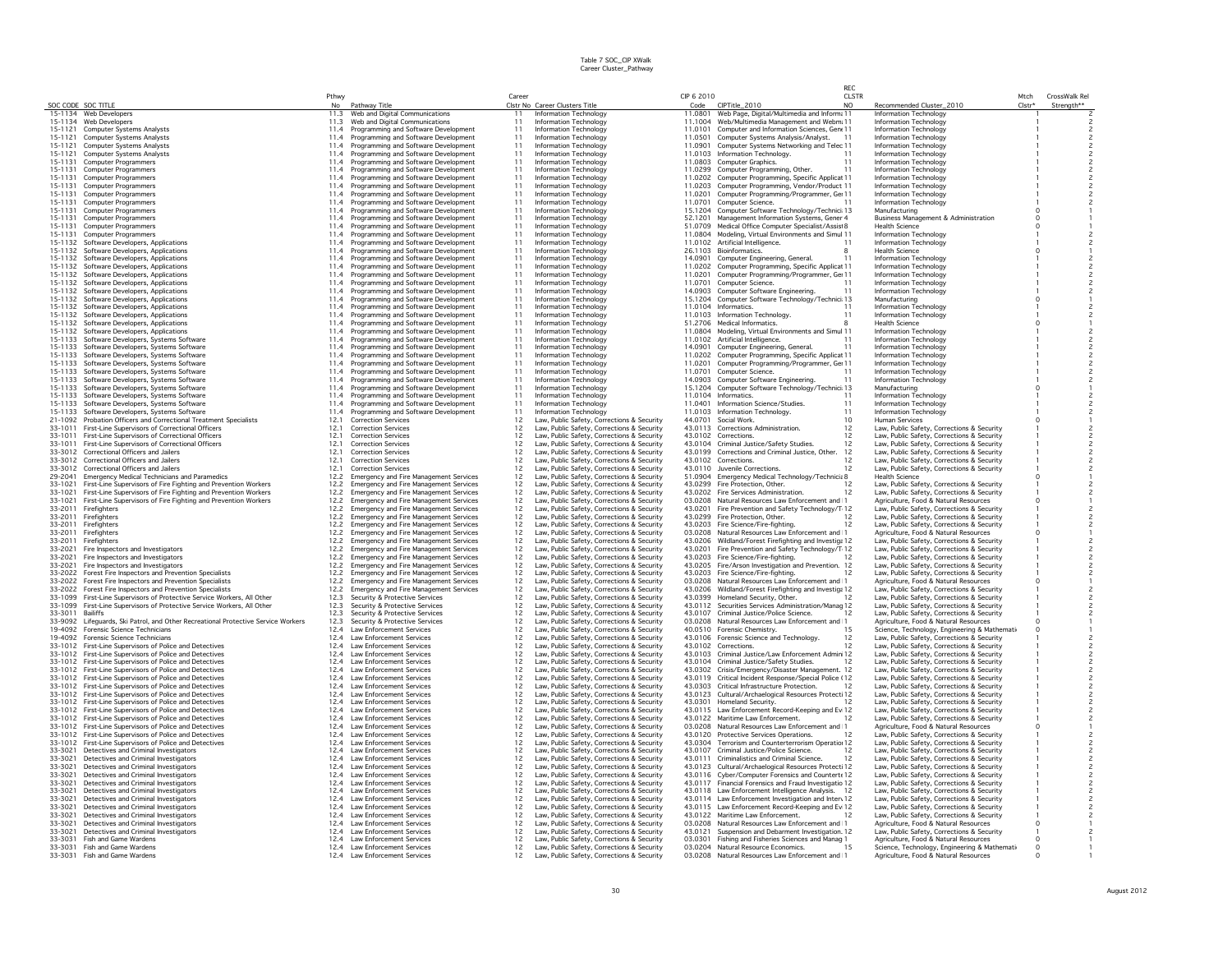|                            |                                                                                                                                                    |              |                                                      |                                         |                                                                                          |                    |                                                                                      | RFC.                     |                                                                                             |                    |                          |
|----------------------------|----------------------------------------------------------------------------------------------------------------------------------------------------|--------------|------------------------------------------------------|-----------------------------------------|------------------------------------------------------------------------------------------|--------------------|--------------------------------------------------------------------------------------|--------------------------|---------------------------------------------------------------------------------------------|--------------------|--------------------------|
|                            |                                                                                                                                                    | Pthwy        |                                                      | Career                                  |                                                                                          | CIP 6 2010         |                                                                                      | <b>CLSTR</b>             |                                                                                             | Mtch               | CrossWalk Rel            |
|                            | SOC CODE SOC TITLE<br>33-3031 Fish and Game Wardens                                                                                                | No           | Pathway Title<br>12.4 Law Enforcement Services       | 12                                      | Clstr No Career Clusters Title<br>Law, Public Safety, Corrections & Security             | 03.0601            | Code CIPTitle_2010<br>Wildlife, Fish and Wildlands Science and M1                    | N <sub>O</sub>           | Recommended Cluster_2010<br>Agriculture, Food & Natural Resources                           | Clstr*<br>$\Omega$ | Strength**               |
| 33-3051                    | Police and Sheriff's Patrol Officers                                                                                                               | 12.4         | Law Enforcement Services                             | 12                                      |                                                                                          | 43.0107            | Criminal Justice/Police Science.                                                     | 12                       |                                                                                             |                    |                          |
| 33-3051                    | Police and Sheriff's Patrol Officers                                                                                                               | 12.4         | Law Enforcement Services                             | $12^{1}$                                | Law, Public Safety, Corrections & Security<br>Law, Public Safety, Corrections & Security | 43.0111            | Criminalistics and Criminal Science.                                                 | 12                       | Law, Public Safety, Corrections & Security<br>Law, Public Safety, Corrections & Security    |                    |                          |
| 33-3051                    | Police and Sheriff's Patrol Officers                                                                                                               | 12.4         | <b>Law Enforcement Services</b>                      | 12                                      | Law, Public Safety, Corrections & Security                                               | 43.0119            | Critical Incident Response/Special Police (12                                        |                          | Law, Public Safety, Corrections & Security                                                  |                    |                          |
| 33-3051                    | Police and Sheriff's Patrol Officers                                                                                                               | 12.4         | Law Enforcement Services                             | 12                                      | Law, Public Safety, Corrections & Security                                               |                    | 43.0114 Law Enforcement Investigation and Interv 12                                  |                          | Law, Public Safety, Corrections & Security                                                  |                    |                          |
| 33-3051                    | Police and Sheriff's Patrol Officers                                                                                                               | 12.4         | Law Enforcement Services                             | 12                                      | Law, Public Safety, Corrections & Security                                               |                    | 43.0115 Law Enforcement Record-Keeping and Ev 12                                     |                          | Law, Public Safety, Corrections & Security                                                  |                    |                          |
| 33-3051                    | Police and Sheriff's Patrol Officers                                                                                                               | 12.4         | <b>Law Enforcement Services</b>                      | 12                                      | Law, Public Safety, Corrections & Security                                               | 43.0122            | Maritime Law Enforcement.                                                            | 12                       | Law, Public Safety, Corrections & Security                                                  |                    |                          |
| 33-3051                    | Police and Sheriff's Patrol Officers                                                                                                               | 12.4         | Law Enforcement Services                             | 12                                      | Law, Public Safety, Corrections & Security                                               | 03.0208            | Natural Resources Law Enforcement and 1                                              |                          | Agriculture, Food & Natural Resources                                                       |                    |                          |
| 33-3051                    | Police and Sheriff's Patrol Officers                                                                                                               | 12.4         | Law Enforcement Services                             | 12                                      | Law, Public Safety, Corrections & Security                                               | 43.0120            | Protective Services Operations.                                                      | 12                       | Law, Public Safety, Corrections & Security                                                  |                    |                          |
| 33-3052                    | <b>Transit and Railroad Police</b>                                                                                                                 | 12.4         | Law Enforcement Services                             | 12                                      | Law, Public Safety, Corrections & Security                                               | 43.0109            | Security and Loss Prevention Services.                                               | 12                       | Law, Public Safety, Corrections & Security                                                  |                    |                          |
| 33-9021                    | Private Detectives and Investigators                                                                                                               | 12.4         | <b>Law Enforcement Services</b>                      | 12                                      | Law, Public Safety, Corrections & Security                                               | 43,0107            | Criminal Justice/Police Science.                                                     | 12                       | Law, Public Safety, Corrections & Security                                                  |                    |                          |
| 33-9021                    | Private Detectives and Investigators                                                                                                               | 12.4         | Law Enforcement Services                             | 12                                      | Law, Public Safety, Corrections & Security                                               | 43.0123            | Cultural/Archaelogical Resources Protecti 12                                         |                          | Law, Public Safety, Corrections & Security                                                  |                    | $\overline{c}$           |
| 33-9021                    | Private Detectives and Investigators                                                                                                               | 12.4         | Law Enforcement Services                             | 12                                      | Law, Public Safety, Corrections & Security                                               | 43.0116            | Cyber/Computer Forensics and Countert 12                                             |                          | Law, Public Safety, Corrections & Security                                                  |                    |                          |
| 33-9021                    | Private Detectives and Investigators                                                                                                               | 12.4         | <b>Law Enforcement Services</b>                      | 12                                      | Law, Public Safety, Corrections & Security                                               | 43.0117            | Financial Forensics and Fraud Investigatio 12                                        |                          | Law, Public Safety, Corrections & Security                                                  |                    | $\overline{c}$           |
| 33-9021                    | Private Detectives and Investigators                                                                                                               | 12.4         | Law Enforcement Services                             | 12                                      | Law, Public Safety, Corrections & Security                                               | 43.0115            | Law Enforcement Record-Keeping and Ev 12                                             |                          | Law, Public Safety, Corrections & Security                                                  |                    |                          |
| 33-9021<br>33-9021         | Private Detectives and Investigators<br>Private Detectives and Investigators                                                                       | 12.4<br>12.4 | Law Enforcement Services<br>Law Enforcement Services | 12<br>12                                | Law, Public Safety, Corrections & Security<br>Law, Public Safety, Corrections & Security | 43.0122<br>43.0120 | Maritime Law Enforcement.<br>Protective Services Operations                          | 12<br>12                 | Law, Public Safety, Corrections & Security<br>Law, Public Safety, Corrections & Security    |                    |                          |
| 23-1011 Lawyers            |                                                                                                                                                    | 12.5         | <b>Legal Services</b>                                | 12                                      | Law, Public Safety, Corrections & Security                                               | 22.0201            | Advanced Legal Research/Studies, Gener 12                                            |                          | Law, Public Safety, Corrections & Security                                                  |                    |                          |
| 23-1011 Lawvers            |                                                                                                                                                    | 12.5         | <b>Legal Services</b>                                | 12                                      | Law, Public Safety, Corrections & Security                                               | 22.0203            | American/U.S. Law/Legal Studies/Jurispr 12                                           |                          | Law, Public Safety, Corrections & Security                                                  |                    |                          |
| 23-1011                    | Lawvers                                                                                                                                            | 12.5         | <b>Legal Services</b>                                | 12                                      | Law, Public Safety, Corrections & Security                                               | 22.0205            | Banking, Corporate, Finance, and Securiti 12                                         |                          | Law, Public Safety, Corrections & Security                                                  |                    |                          |
| 23-1011 Lawvers            |                                                                                                                                                    | 12.5         | <b>Legal Services</b>                                | 12                                      | Law, Public Safety, Corrections & Security                                               | 22.0204            | Canadian Law/Legal Studies/Jurispruden(12                                            |                          | Law, Public Safety, Corrections & Security                                                  |                    | $\overline{c}$           |
| 23-1011 Lawvers            |                                                                                                                                                    | 12.5         | <b>Legal Services</b>                                | 12                                      | Law, Public Safety, Corrections & Security                                               | 22.0206            | Comparative Law.                                                                     | 12                       | Law, Public Safety, Corrections & Security                                                  |                    | $\overline{c}$           |
| 23-1011 Lawyers            |                                                                                                                                                    | 12.5         | Legal Services                                       | 12                                      | Law, Public Safety, Corrections & Security                                               | 22.0207            | Energy, Environment, and Natural Resour 12                                           |                          | Law, Public Safety, Corrections & Security                                                  |                    | $\overline{c}$           |
| 23-1011                    | Lawyers                                                                                                                                            | 12.5         | <b>Legal Services</b>                                | 12                                      | Law, Public Safety, Corrections & Security                                               | 22.0208            | Health Law.                                                                          | 12                       | Law, Public Safety, Corrections & Security                                                  |                    | $\overline{c}$           |
| 23-1011                    | Lawvers                                                                                                                                            | 12.5         | Legal Services                                       | 12                                      | Law, Public Safety, Corrections & Security                                               | 22.0212            | Intellectual Property Law.                                                           |                          | Law, Public Safety, Corrections & Security                                                  |                    |                          |
| 23-1011                    | Lawyers                                                                                                                                            | 12.5         | <b>Legal Services</b>                                | 12                                      | Law, Public Safety, Corrections & Security                                               | 22.0210            | International Business, Trade, and Tax La 12                                         |                          | Law, Public Safety, Corrections & Security                                                  |                    | $\overline{c}$           |
| 23-1011 Lawvers            |                                                                                                                                                    | 12.5         | <b>Legal Services</b>                                | 12                                      | Law, Public Safety, Corrections & Security                                               | 22.0209            | International Law and Legal Studies.                                                 | 12                       | Law, Public Safety, Corrections & Security                                                  |                    |                          |
| 23-1011 Lawyers            |                                                                                                                                                    | 12.5         | Legal Services                                       | 12                                      | Law, Public Safety, Corrections & Security                                               | 22.0101            | l aw                                                                                 | 12                       | Law, Public Safety, Corrections & Security                                                  |                    |                          |
| 23-1011 Lawvers            |                                                                                                                                                    | 12.5         | <b>Legal Services</b>                                | 12                                      | Law, Public Safety, Corrections & Security                                               | 22.0299            | Legal Research and Advanced Profession; 12                                           |                          | Law, Public Safety, Corrections & Security                                                  |                    | $\overline{c}$           |
| 23-1011 Lawyers            |                                                                                                                                                    | 12.5         | <b>Legal Services</b>                                | 12                                      | Law, Public Safety, Corrections & Security                                               | 22.0202            | Programs for Foreign Lawvers.                                                        | 12                       | Law, Public Safety, Corrections & Security                                                  |                    | $\overline{c}$           |
| 23-1011 Lawvers<br>23-1012 |                                                                                                                                                    | 12.5<br>12.5 | <b>Legal Services</b>                                | 12<br>12                                | Law, Public Safety, Corrections & Security                                               | 22.0211<br>22.0101 | Tax Law/Taxation.<br>I aw                                                            | 12                       | Law, Public Safety, Corrections & Security                                                  |                    | $\overline{c}$           |
| 23-1021                    | Judicial Law Clerks                                                                                                                                | 12.5         | <b>Legal Services</b>                                | 12                                      | Law, Public Safety, Corrections & Security                                               | 22,0101            | Law.                                                                                 | 12<br>12                 | Law, Public Safety, Corrections & Security                                                  |                    | $\overline{c}$           |
| 23-1022                    | Administrative Law Judges, Adjudicators, and Hearing Officers<br>Arbitrators, Mediators, and Conciliators                                          | 12.5         | Legal Services<br><b>Legal Services</b>              | 12                                      | Law, Public Safety, Corrections & Security<br>Law, Public Safety, Corrections & Security | 30,2801            | Dispute Resolution.                                                                  | 15                       | Law, Public Safety, Corrections & Security<br>Science, Technology, Engineering & Mathemati- |                    |                          |
| 23-1022                    | Arbitrators, Mediators, and Conciliators                                                                                                           | 12.5         | Legal Services                                       | 12                                      | Law, Public Safety, Corrections & Security                                               | 22.0101            | Law.                                                                                 | 12                       | Law, Public Safety, Corrections & Security                                                  |                    |                          |
| 23-1023                    | Judges, Magistrate Judges, and Magistrates                                                                                                         | 12.5         | Legal Services                                       | 12                                      | Law, Public Safety, Corrections & Security                                               | 22.0101            | Law                                                                                  | 12                       | Law, Public Safety, Corrections & Security                                                  |                    |                          |
| 23-2011                    | Paralegals and Legal Assistants                                                                                                                    | 12.5         | Legal Services                                       | 12                                      | Law, Public Safety, Corrections & Security                                               | 22.0302            | Legal Assistant/Paralegal.                                                           | 12                       | Law, Public Safety, Corrections & Security                                                  |                    |                          |
|                            | 23-2091 Court Reporters                                                                                                                            | 12.5         | <b>Legal Services</b>                                | 12                                      | Law, Public Safety, Corrections & Security                                               | 22.0303            | Court Reporting/Court Reporter.                                                      | 12                       | Law, Public Safety, Corrections & Security                                                  |                    |                          |
| 23-2093                    | Title Examiners, Abstractors, and Searchers                                                                                                        | 12.5         | <b>Legal Services</b>                                | 12                                      | Law, Public Safety, Corrections & Security                                               | 22.0302            | Legal Assistant/Paralegal                                                            | 12                       | Law, Public Safety, Corrections & Security                                                  |                    | $\overline{c}$           |
|                            | 23-2099 Legal Support Workers, All Other                                                                                                           | 12.5         | <b>Legal Services</b>                                | 12                                      | Law, Public Safety, Corrections & Security                                               | 22.0302            | Legal Assistant/Paralegal.                                                           | 12                       | Law, Public Safety, Corrections & Security                                                  |                    | $\overline{\phantom{a}}$ |
|                            | 43-6012 Legal Secretaries                                                                                                                          | 12.5         | <b>Legal Services</b>                                | 12                                      | Law, Public Safety, Corrections & Security                                               | 22.0301            | Legal Administrative Assistant/Secretary 12                                          |                          | Law, Public Safety, Corrections & Security                                                  |                    | $\overline{c}$           |
|                            | 51-1011 First-Line Supervisors of Production and Operating Workers                                                                                 | 13.1         | Production                                           | 13                                      | Manufacturing                                                                            | 52.0205            | Operations Management and Supervision. 4                                             |                          | Business Management & Administration                                                        |                    |                          |
| 51-2011                    | Aircraft Structure, Surfaces, Rigging, and Systems Assemblers                                                                                      | 13.1         | Production                                           | 13                                      | Manufacturing                                                                            | 47 0608            | Aircraft Powerplant Technology/Technici: 16                                          |                          | Transportation, Distribution & Logistics                                                    |                    |                          |
| 51-2011                    | Aircraft Structure, Surfaces, Rigging, and Systems Assemblers                                                                                      | 13.1         | Production                                           | 13                                      | Manufacturing                                                                            | 47.0607            | Airframe Mechanics and Aircraft Maintena 16                                          |                          | Transportation, Distribution & Logistics                                                    |                    |                          |
| 51-2011                    | Aircraft Structure, Surfaces, Rigging, and Systems Assemblers                                                                                      | 13.1         | Production                                           | $13\,$                                  | Manufacturing                                                                            | 47.0609            | Avionics Maintenance Technology/Techni 16                                            |                          | Transportation, Distribution & Logistics                                                    |                    |                          |
| 51-2031                    | Engine and Other Machine Assemblers                                                                                                                | 13.1         | Production                                           | 13                                      | Manufacturing                                                                            | 47.0615            | Engine Machinist.                                                                    | 16                       | Transportation, Distribution & Logistics                                                    |                    |                          |
| 51-2093                    | Timing Device Assemblers and Adiusters                                                                                                             | 13.1         | Production                                           | 13                                      | Manufacturing                                                                            | 47.0408            | Watchmaking and Jewelrymaking.                                                       | 13                       | Manufacturino                                                                               |                    |                          |
| 51-3021                    | <b>Butchers and Meat Cutters</b>                                                                                                                   | 13.1         | Production                                           | 13                                      | Manufacturing                                                                            | 12.0506            | Meat Cutting/Meat Cutter.                                                            | 9                        | Hospitality & Tourism                                                                       |                    |                          |
| 51-3023                    | Slaughterers and Meat Packers                                                                                                                      | 13.1         | Production                                           | 13                                      | Manufacturing                                                                            | 12,0506            | Meat Cutting/Meat Cutter.                                                            |                          | Hospitality & Tourism                                                                       |                    |                          |
| 51-4011                    | Computer-Controlled Machine Tool Operators, Metal and Plastic                                                                                      | 13.1         | Production                                           | 13                                      | Manufacturing                                                                            |                    | 48.0510 Computer Numerically Controlled (CNC) M13                                    |                          | Manufacturing                                                                               |                    |                          |
| 51-4011<br>51-4012         | Computer-Controlled Machine Tool Operators, Metal and Plastic                                                                                      | 13.1         | Production<br>Production                             | 13                                      | Manufacturing                                                                            | 48.0503            | Machine Shop Technology/Assistant.                                                   | 13                       | Manufacturino                                                                               |                    | $\overline{c}$           |
| 51-4021                    | Computer Numerically Controlled Machine Tool Programmers, Metal and Plastic 13.1                                                                   |              |                                                      | 13                                      | Manufacturino                                                                            | 48.0510            | Computer Numerically Controlled (CNC) M13                                            | 13                       | Manufacturino                                                                               |                    | $\overline{c}$           |
| 51-4022                    | Extruding and Drawing Machine Setters, Operators, and Tenders, Metal and Pla<br>Forging Machine Setters, Operators, and Tenders, Metal and Plastic | 13.1<br>13.1 | Production<br>Production                             | 13<br>13                                | Manufacturing<br>Manufacturing                                                           | 48.0501<br>48.0501 | Machine Tool Technology/Machinist.<br>Machine Tool Technology/Machinist.             | 13                       | Manufacturing<br>Manufacturing                                                              |                    |                          |
| 51-4023                    | Rolling Machine Setters, Operators, and Tenders, Metal and Plastic                                                                                 | 13.1         | Production                                           | 13                                      | Manufacturing                                                                            | 48.0501            | Machine Tool Technology/Machinist.                                                   | 13                       | Manufacturing                                                                               |                    |                          |
| 51-4023                    | Rolling Machine Setters, Operators, and Tenders, Metal and Plastic                                                                                 | 13.1         | Production                                           | 13                                      | Manufacturing                                                                            | 48.0506            | Sheet Metal Technology/Sheetworking.                                                 |                          | Architecture & Construction                                                                 |                    |                          |
| 51-4031                    | Cutting, Punching, and Press Machine Setters, Operators, and Tenders, Metal a                                                                      | 13.1         | Production                                           | 13                                      | Manufacturing                                                                            | 48.0501            | Machine Tool Technology/Machinist.                                                   | 13                       | Manufacturing                                                                               |                    |                          |
| 51-4031                    | Cutting, Punching, and Press Machine Setters, Operators, and Tenders, Metal a 13.1                                                                 |              | Production                                           | 13                                      | Manufacturing                                                                            | 48.0506            | Sheet Metal Technology/Sheetworking.                                                 | $\overline{\phantom{a}}$ | Architecture & Construction                                                                 |                    |                          |
| 51-4032                    | Drilling and Boring Machine Tool Setters, Operators, and Tenders, Metal and Pla                                                                    | 13.1         | Production                                           | 13                                      | Manufacturing                                                                            | 48.0501            | Machine Tool Technology/Machinist.                                                   | 13                       | Manufacturing                                                                               |                    |                          |
| 51-4033                    | Grinding, Lapping, Polishing, and Buffing Machine Tool Setters, Operators, and                                                                     | 13.1         | Production                                           | $\overline{13}$                         | Manufacturing                                                                            | 48.0503            | Machine Shop Technology/Assistant.                                                   | 13                       | Manufacturing                                                                               |                    |                          |
| 51-4033                    | Grinding, Lapping, Polishing, and Buffing Machine Tool Setters, Operators, and                                                                     | 13.1         | Production                                           | 13                                      | Manufacturing                                                                            | 48.0501            | Machine Tool Technology/Machinist.                                                   | 13                       | Manufacturing                                                                               |                    | $\overline{c}$           |
| 51-4034                    | Lathe and Turning Machine Tool Setters, Operators, and Tenders, Metal and Pla                                                                      | 13.1         | Production                                           | 13                                      | Manufacturino                                                                            | 48.0501            | Machine Tool Technology/Machinist.                                                   | 13                       | Manufacturino                                                                               |                    | $\overline{c}$           |
| 51-4035                    | Milling and Planing Machine Setters, Operators, and Tenders, Metal and Plastic                                                                     | 13.1         | Production                                           | 13                                      | Manufacturing                                                                            | 48.0501            | Machine Tool Technology/Machinist.                                                   | 13                       | Manufacturing                                                                               |                    |                          |
| 51-4041                    | Machinists                                                                                                                                         | 13.          | Production                                           | 13                                      | Manufacturing                                                                            | 48.0503            | Machine Shop Technology/Assistant.                                                   | 13                       | Manufacturino                                                                               |                    |                          |
| 51-4041                    | Machinists                                                                                                                                         | 13.1         | Production                                           | 13                                      | Manufacturing                                                                            | 48.0501            | Machine Tool Technology/Machinist.                                                   | 13                       | Manufacturing                                                                               |                    |                          |
| 51-4061<br>51-4062         | Model Makers, Metal and Plastic<br>Patternmakers, Metal and Plastic                                                                                | 13.<br>13.1  | Production<br>Production                             | 13<br>13                                | Manufacturing<br>Manufacturing                                                           | 48.0506            | Sheet Metal Technology/Sheetworking.<br>48.0506 Sheet Metal Technology/Sheetworking. |                          | Architecture & Construction<br>Architecture & Construction                                  |                    |                          |
| 51-4071                    | Foundry Mold and Coremakers                                                                                                                        | 13.1         | Production                                           | 13                                      | Manufacturing                                                                            | 48.0509            | Ironworking/Ironworker.                                                              |                          | Architecture & Construction                                                                 |                    |                          |
| 51-4081                    | Multiple Machine Tool Setters, Operators, and Tenders, Metal and Plastic                                                                           | 13.1         | Production                                           | 13                                      | Manufacturing                                                                            |                    | 48.0503 Machine Shop Technology/Assistant.                                           | 13                       | Manufacturing                                                                               |                    |                          |
| 51-4081                    | Multiple Machine Tool Setters, Operators, and Tenders, Metal and Plastic                                                                           | 13.1         | Production                                           |                                         | Manufacturing                                                                            | 48.0501            | Machine Tool Technology/Machinist.                                                   | 13                       | Manufacturing                                                                               |                    |                          |
| 51-4111                    | Tool and Die Makers                                                                                                                                | 13.1         | Production                                           | $\begin{array}{c} 13 \\ 13 \end{array}$ | Manufacturing                                                                            | 48.0507            | Tool and Die Technology/Technician.                                                  | 13                       | Manufacturino                                                                               |                    |                          |
| 51-4121                    | Welders, Cutters, Solderers, and Brazers                                                                                                           | 13.1         | Production                                           | 13                                      | Manufacturino                                                                            | 15.0614            | Welding Engineering Technology/Technic 15                                            |                          | Science, Technology, Engineering & Mathemati                                                |                    |                          |
| 51-4121                    | Welders, Cutters, Solderers, and Brazers                                                                                                           | 13.1         | Production                                           | 13                                      | Manufacturing                                                                            | 48.0508            | Welding Technology/Welder.                                                           | 13                       | Manufacturing                                                                               |                    |                          |
| 51-4122                    | Welding, Soldering, and Brazing Machine Setters, Operators, and Tenders                                                                            | 13.1         | Production                                           | 13                                      | Manufacturing                                                                            | 48.0508            | Welding Technology/Welder.                                                           | 13                       | Manufacturino                                                                               |                    |                          |
| 51-4191                    | Heat Treating Equipment Setters, Operators, and Tenders, Metal and Plastic                                                                         | 13.1         | Production                                           | 13                                      | Manufacturing                                                                            | 48.0503            | Machine Shop Technology/Assistant.                                                   | 13                       | Manufacturino                                                                               |                    |                          |
| 51-4191                    | Heat Treating Equipment Setters, Operators, and Tenders, Metal and Plastic                                                                         | 13.1         | Production                                           | 13                                      | Manufacturing                                                                            | 48.0501            | Machine Tool Technology/Machinist.                                                   | 13                       | Manufacturino                                                                               |                    |                          |
| 51-4192                    | Layout Workers, Metal and Plastic                                                                                                                  | 13.1         | Production                                           | 13                                      | Manufacturing                                                                            | 48.0503            | Machine Shop Technology/Assistant.                                                   | 13                       | Manufacturing                                                                               |                    |                          |
| 51-4192                    | Lavout Workers, Metal and Plastic                                                                                                                  | 13.1         | Production                                           | 13                                      | Manufacturing                                                                            | 48.0501            | Machine Tool Technology/Machinist.                                                   | 13                       | Manufacturing                                                                               |                    |                          |
| 51-4194                    | Tool Grinders, Filers, and Shameners                                                                                                               | 13.1         | Production                                           | 13                                      | Manufacturing                                                                            | 48.0503            | Machine Shop Technology/Assistant.                                                   | 13                       | Manufacturino                                                                               |                    | $\overline{\phantom{a}}$ |
| 51-4199                    | Metal Workers and Plastic Workers, All Other                                                                                                       | 13.1         | Production                                           | 13                                      | Manufacturing                                                                            | 48.0503            | Machine Shop Technology/Assistant.                                                   | 13                       | Manufacturing                                                                               |                    |                          |
| 51-4199                    | Metal Workers and Plastic Workers, All Other                                                                                                       | 13.1         | Production                                           | 13                                      | Manufacturing                                                                            | 48.0501            | Machine Tool Technology/Machinist.                                                   | 13                       | Manufacturing                                                                               |                    |                          |
| 51-4199                    | Metal Workers and Plastic Workers, All Other                                                                                                       | 13.1         | Production                                           | 13                                      | Manufacturing                                                                            | 48.0599            | Precision Metal Working, Other.                                                      | 13                       | Manufacturing                                                                               |                    |                          |
| 51-6041<br>51-6042         | Shoe and Leather Workers and Repairers<br>Shoe Machine Operators and Tenders                                                                       | 13.1<br>13.1 | Production<br>Production                             | 13<br>13                                | Manufacturing<br>Manufacturing                                                           | 48.0304<br>48.0304 | Shoe, Boot and Leather Repair.<br>Shoe, Boot and Leather Repair.                     | 13<br>13                 | Manufacturing<br>Manufacturino                                                              |                    | $\overline{c}$           |
| 51-6092                    | Fabric and Apparel Patternmakers                                                                                                                   | 13.1         | Production                                           | 13                                      | Manufacturing                                                                            | 19,0902            | Apparel and Textile Manufacture.                                                     | 13                       | Manufacturino                                                                               |                    |                          |
| 51-6093                    | Upholsterers                                                                                                                                       | 13.1         | Production                                           | 13                                      | Manufacturing                                                                            | 48.0303            | Upholsterv/Upholsterer.                                                              | 13                       | Manufacturing                                                                               |                    |                          |
| 51-7011                    | Cabinetmakers and Bench Carpenters                                                                                                                 | 13.1         | Production                                           | 13                                      | Manufacturing                                                                            | 48,0703            | Cabinetmaking and Millwork.                                                          | 13                       | Manufacturino                                                                               |                    |                          |
| 51-7021                    | <b>Furniture Finishers</b>                                                                                                                         | 13.1         | Production                                           | 13                                      | Manufacturing                                                                            | 48,0702            | Furniture Design and Manufacturing                                                   | 13                       | Manufacturino                                                                               |                    |                          |
| 51-7031                    | Model Makers, Wood                                                                                                                                 | 13.1         | Production                                           | 13                                      | Manufacturing                                                                            | 48.0703            | Cabinetmaking and Millwork.                                                          | 13                       | Manufacturing                                                                               |                    |                          |
|                            | 51-7032 Patternmakers, Wood                                                                                                                        | 13.1         | Production                                           | 13                                      | Manufacturing                                                                            |                    | 48.0703 Cabinetmaking and Millwork.                                                  | 13                       | Manufacturing                                                                               |                    |                          |
| 51-7041                    | Sawing Machine Setters, Operators, and Tenders, Wood                                                                                               | 13.1         | Production                                           | 13                                      | Manufacturing                                                                            |                    | 48.0703 Cabinetmaking and Millwork.                                                  | 13                       | Manufacturing                                                                               |                    |                          |
|                            | 51-7042 Woodworking Machine Setters, Operators, and Tenders, Except Sawing                                                                         | 13.1         | Production                                           | 13                                      | Manufacturing                                                                            |                    | 48.0703 Cabinetmaking and Millwork.                                                  | 13                       | Manufacturing                                                                               |                    |                          |
|                            | 51-7042 Woodworking Machine Setters, Operators, and Tenders, Except Sawing                                                                         | 13.1         | Production                                           | 13                                      | Manufacturing                                                                            |                    | 48.0701 Woodworking, General.                                                        | 13                       | Manufacturino                                                                               |                    |                          |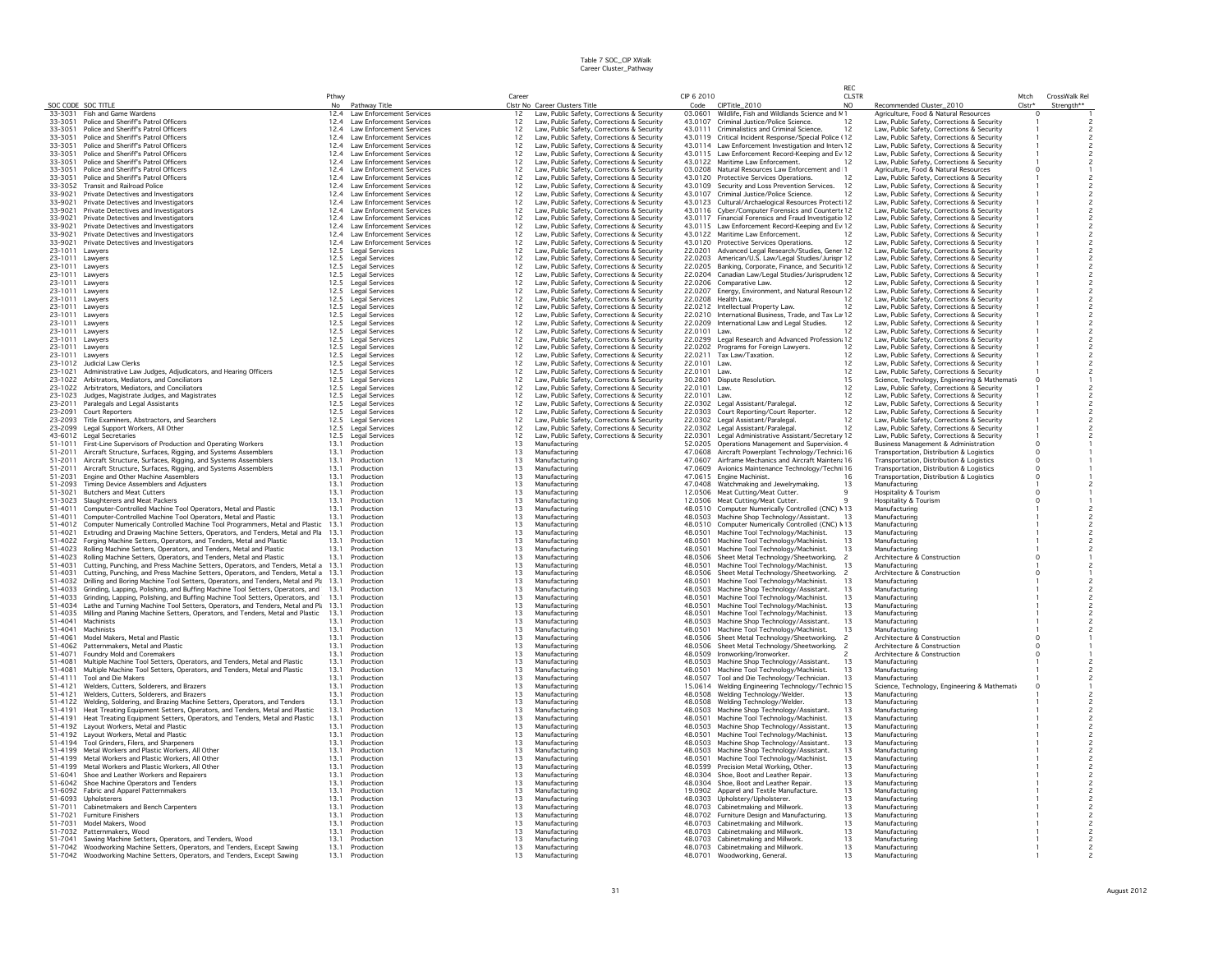|                    |                                                                                                                                          |              |                                                                                              |          |                                |            |                                                                                                               | RFC.                                    |                                                                     |                            |                             |  |
|--------------------|------------------------------------------------------------------------------------------------------------------------------------------|--------------|----------------------------------------------------------------------------------------------|----------|--------------------------------|------------|---------------------------------------------------------------------------------------------------------------|-----------------------------------------|---------------------------------------------------------------------|----------------------------|-----------------------------|--|
|                    | SOC CODE SOC TITLE                                                                                                                       | Pthwy<br>No  | Pathway Title                                                                                | Career   | Clstr No Career Clusters Title | CIP 6 2010 |                                                                                                               | <b>CLSTR</b><br>N <sub>O</sub>          | Recommended Cluster_2010                                            | Mtch<br>Clstr <sup>+</sup> | CrossWalk Rel<br>Strenath** |  |
|                    | 51-7099 Woodworkers, All Other                                                                                                           | 13.1         | Production                                                                                   | 13       | Manufacturing                  |            | Code CIPTitle_2010<br>48.0703 Cabinetmaking and Millwork                                                      | 13                                      | Manufacturino                                                       |                            |                             |  |
|                    | 51-7099 Woodworkers, All Other                                                                                                           | 13.1         | Production                                                                                   | 13       | Manufacturing                  |            | 48.0702 Furniture Design and Manufacturing                                                                    |                                         | Manufacturino                                                       |                            |                             |  |
|                    | 51-7099 Woodworkers, All Other                                                                                                           | 13.1         | Production                                                                                   | 13       | Manufacturing                  |            | 48.0701 Woodworking, General,                                                                                 | $\begin{array}{c} 13 \\ 13 \end{array}$ | Manufacturino                                                       |                            |                             |  |
| 51-7099            | Woodworkers, All Other                                                                                                                   | 13.1         | Production                                                                                   | 13       | Manufacturing                  |            | 48.0799 Woodworking, Other.                                                                                   | 13                                      | Manufacturino                                                       |                            |                             |  |
|                    | 51-8011 Nuclear Power Reactor Operators                                                                                                  | 13.1         | Production                                                                                   | 13       | Manufacturing                  |            | 41.0205 Nuclear/Nuclear Power Technology/Tech 13                                                              |                                         | Manufacturino                                                       |                            |                             |  |
| 51-8091            | Chemical Plant and System Operators                                                                                                      | 13.1         | Production                                                                                   | 13       | Manufacturing                  |            | 41.0303 Chemical Process Technology.                                                                          | 13                                      | Manufacturing                                                       |                            |                             |  |
| 51-8091            | Chemical Plant and System Operators                                                                                                      | 13.1         | Production                                                                                   | 13       | Manufacturino                  |            | 41.0301 Chemical Technology/Technician.                                                                       | 13                                      | Manufacturino                                                       |                            |                             |  |
| 51-9011            | Chemical Equipment Operators and Tenders                                                                                                 | 13.1         | Production                                                                                   | 13       | Manufacturing                  |            | 41.0303 Chemical Process Technology.                                                                          | 13                                      | Manufacturing                                                       |                            |                             |  |
| 51-9011<br>51-9071 | Chemical Equipment Operators and Tenders                                                                                                 | 13.1         | Production                                                                                   | 13<br>13 | Manufacturing                  |            | 41.0301 Chemical Technology/Technician.                                                                       | 13                                      | Manufacturino                                                       |                            |                             |  |
| 51-9071            | Jewelers and Precious Stone and Metal Workers<br>Jewelers and Precious Stone and Metal Workers                                           | 13.1<br>13.1 | Production<br>Production                                                                     | 13       | Manufacturing<br>Manufacturing |            | 50.0713 Metal and Jewelry Arts.<br>3<br>47,0408 Watchmaking and Jewelrymaking.                                | 13                                      | Arts, Audio/Video Technology & Communicatic<br>Manufacturing        |                            |                             |  |
| 51-9081            | Dental Laboratory Technicians                                                                                                            | 13.1         | Production                                                                                   | 13       | Manufacturing                  |            | 51.0603 Dental Laboratory Technology/Technicial 13                                                            |                                         | Manufacturino                                                       |                            |                             |  |
| 51-9083            | Ophthalmic Laboratory Technicians                                                                                                        | 131          | Production                                                                                   | 13       | Manufacturing                  |            | 51.1006 Ophthalmic Laboratory Technology/Tech 13                                                              |                                         | Manufacturing                                                       |                            |                             |  |
|                    | 51-9122 Painters, Transportation Equipment                                                                                               | 13.1         | Production                                                                                   | 13       | Manufacturing                  |            | 47.0603 Autobody/Collision and Repair Technolog 16                                                            |                                         | Transportation, Distribution & Logistics                            |                            |                             |  |
| 51-9141            | Semiconductor Processors                                                                                                                 | 13.1         | Production                                                                                   | 13       | Manufacturing                  |            | 47.0105 Industrial Electronics Technology/Technic 13                                                          |                                         | Manufacturino                                                       |                            |                             |  |
| 51-9141            | Semiconductor Processors                                                                                                                 | 13.1         | Production                                                                                   | 13       | Manufacturing                  |            | 15.0616 Semiconductor Manufacturing Technolog 15                                                              |                                         | Science, Technology, Engineering & Mathemati-                       |                            |                             |  |
| 51-9194            | <b>Etchers and Engravers</b>                                                                                                             | 13.1         | Production                                                                                   | 13       | Manufacturino                  | 10.0399    | Graphic Communications, Other.                                                                                |                                         | Arts, Audio/Video Technology & Communicatic                         |                            |                             |  |
|                    | 13-1023 Purchasing Agents, Except Wholesale, Retail, and Farm Products                                                                   | 13.2         | Manufacturing Production Process Development                                                 | 13       | Manufacturing                  | 52.1899    | General Merchandising, Sales, and Relatec 14                                                                  |                                         | Marketing                                                           |                            |                             |  |
|                    | 13-1023 Purchasing Agents, Except Wholesale, Retail, and Farm Products                                                                   | 13.2         | Manufacturing Production Process Development                                                 | 13       | Manufacturing                  | 52.1801    | Sales, Distribution, and Marketing Operati 14                                                                 |                                         | Marketing                                                           |                            |                             |  |
| 17-3012            | <b>Electrical and Electronics Drafters</b>                                                                                               | 13.2         | Manufacturing Production Process Development                                                 | 13       | Manufacturing                  | 15.1302    | CAD/CADD Drafting and/or Design Techr 13                                                                      |                                         | Manufacturino                                                       |                            |                             |  |
|                    | 17-3012 Electrical and Electronics Drafters<br>17-3012 Flectrical and Electronics Drafters                                               | 13.2<br>13.2 | Manufacturing Production Process Development<br>Manufacturing Production Process Development | 13<br>13 | Manufacturing<br>Manufacturing |            | 15.1301 Drafting and Design Technology/Technici 13<br>15.1305 Electrical/Electronics Drafting and Electri 2   |                                         | Manufacturino<br>Architecture & Construction                        |                            |                             |  |
|                    | 17-3013 Mechanical Drafters                                                                                                              | 13.2         | Manufacturing Production Process Development                                                 | 13       | Manufacturing                  |            | 15.1302 CAD/CADD Drafting and/or Design Techr 13                                                              |                                         | Manufacturing                                                       |                            |                             |  |
|                    | 17-3013 Mechanical Drafters                                                                                                              | 13.2         | Manufacturing Production Process Development                                                 | 13       | Manufacturing                  | 15.1301    | Drafting and Design Technology/Technici 13                                                                    |                                         | Manufacturing                                                       |                            |                             |  |
|                    | 17-3013 Mechanical Drafters                                                                                                              | 13.2         | Manufacturing Production Process Development                                                 | 13       | Manufacturing                  | 15.1306    | Mechanical Drafting and Mechanical Draft 2                                                                    |                                         | Architecture & Construction                                         |                            |                             |  |
|                    | 17-3019 Drafters, All Other                                                                                                              | 13.2         | Manufacturing Production Process Development                                                 | 13       | Manufacturing                  | 15.1302    | CAD/CADD Drafting and/or Design Techr 13                                                                      |                                         | Manufacturing                                                       |                            |                             |  |
|                    | 17-3019 Drafters, All Other                                                                                                              | 13.2         | Manufacturing Production Process Development                                                 | 13       | Manufacturing                  |            | 15.1301 Drafting and Design Technology/Technici 13                                                            |                                         | Manufacturino                                                       |                            |                             |  |
|                    | 17-3019 Drafters, All Other                                                                                                              | 13.2         | Manufacturing Production Process Development                                                 | 13       | Manufacturing                  |            | 15.1399 Drafting/Design Engineering Technologie: 2                                                            |                                         | Architecture & Construction                                         |                            |                             |  |
| 17-3021            | Aerospace Engineering and Operations Technicians                                                                                         | 13.2         | Manufacturing Production Process Development                                                 | 13       | Manufacturing                  |            | 15.0801 Aeronautical/Aerospace Engineering Tecl 13                                                            |                                         | Manufacturino                                                       |                            |                             |  |
|                    | 17-3023 Electrical and Electronics Engineering Technicians                                                                               | 13.2         | Manufacturing Production Process Development                                                 | 13       | Manufacturing                  |            | 15.1201 Computer Engineering Technology/Techn 13                                                              |                                         | Manufacturing                                                       |                            |                             |  |
| 17-3023            | Electrical and Electronics Engineering Technicians                                                                                       | 13.2         | Manufacturing Production Process Development                                                 | 13<br>13 | Manufacturing                  | 15.1202    | Computer Technology/Computer System 13                                                                        |                                         | Manufacturino                                                       |                            |                             |  |
|                    | 17-3023 Electrical and Electronics Engineering Technicians                                                                               | 13.2<br>13.2 | Manufacturing Production Process Development                                                 | 13       | Manufacturing                  |            | 15.0399 Electrical and Electronic Engineering Tech 13<br>15,0303 Electrical, Electronic and Communications 13 |                                         | Manufacturing<br>Manufacturino                                      |                            |                             |  |
|                    | 17-3023 Electrical and Electronics Engineering Technicians<br>17-3023 Electrical and Electronics Engineering Technicians                 | 13.2         | Manufacturing Production Process Development<br>Manufacturing Production Process Development | 13       | Manufacturing<br>Manufacturing |            | 15.0306 Integrated Circuit Design                                                                             |                                         | Science, Technology, Engineering & Mathemati                        |                            |                             |  |
| 17-3023            | Electrical and Electronics Engineering Technicians                                                                                       | 13.2         | Manufacturing Production Process Development                                                 | 13       | Manufacturing                  | 15.0616    | Semiconductor Manufacturing Technolog 15                                                                      |                                         | Science, Technology, Engineering & Mathemati                        |                            |                             |  |
|                    | 17-3023 Electrical and Electronics Engineering Technicians                                                                               | 13.2         | Manufacturing Production Process Development                                                 | 13       | Manufacturino                  |            | 15.0305 Telecommunications Technology/Technic 13                                                              |                                         | Manufacturino                                                       |                            |                             |  |
| 17-3024            | Electro-Mechanical Technicians                                                                                                           | 13.2         | Manufacturing Production Process Development                                                 | 13       | Manufacturing                  |            | 15.0406 Automation Engineer Technology/Technii 15                                                             |                                         | Science, Technology, Engineering & Mathemati                        |                            |                             |  |
|                    | 17-3024 Electro-Mechanical Technicians                                                                                                   | 13.2         | Manufacturing Production Process Development                                                 | 13       | Manufacturino                  |            | 15.0499 Electromechanical and Instrumentation ar 13                                                           |                                         | Manufacturino                                                       |                            |                             |  |
|                    | 17-3024 Electro-Mechanical Technicians                                                                                                   | 13.2         | Manufacturing Production Process Development                                                 | 13       | Manufacturing                  |            | 15.0403 Electromechanical Technology/Electrome 13                                                             |                                         | Manufacturino                                                       |                            |                             |  |
|                    | 17-3024 Electro-Mechanical Technicians                                                                                                   | 13.2         | Manufacturing Production Process Development                                                 | 13       | Manufacturing                  |            | 15.0404 Instrumentation Technology/Technician, 13                                                             |                                         | Manufacturino                                                       |                            |                             |  |
|                    | 17-3024 Flectro-Mechanical Technicians                                                                                                   | 13.2         | Manufacturing Production Process Development                                                 | 13       | Manufacturing                  |            | 15.0405 Robotics Technology/Technician.                                                                       | 13                                      | Manufacturino                                                       |                            |                             |  |
|                    | 17-3026 Industrial Engineering Technicians                                                                                               | 13.2         | Manufacturing Production Process Development                                                 | 13       | Manufacturing                  |            | 41.0303 Chemical Process Technology.                                                                          | 13                                      | Manufacturino                                                       |                            |                             |  |
|                    | 17-3026 Industrial Engineering Technicians                                                                                               | 13.2         | Manufacturing Production Process Development                                                 | 13       | Manufacturing                  |            | 15.1501 Engineering/Industrial Management.                                                                    | 15                                      | Science, Technology, Engineering & Mathemati                        |                            |                             |  |
|                    | 17-3026 Industrial Engineering Technicians                                                                                               | 13.2<br>13.2 | Manufacturing Production Process Development                                                 | 13<br>13 | Manufacturing                  |            | 15.0699 Industrial Production Technologies/Techn 13                                                           | 13                                      | Manufacturing<br>Manufacturino                                      |                            |                             |  |
|                    | 17-3026 Industrial Engineering Technicians<br>17-3026 Industrial Engineering Technicians                                                 | 13.2         | Manufacturing Production Process Development<br>Manufacturing Production Process Development | 13       | Manufacturing<br>Manufacturing |            | 15.0612 Industrial Technology/Technician.<br>15.0613 Manufacturing Engineering Technology/T 13                |                                         | Manufacturino                                                       |                            |                             |  |
|                    | 17-3026 Industrial Engineering Technicians                                                                                               | 13.2         | Manufacturing Production Process Development                                                 | 13       | Manufacturing                  |            | 15.1503 Packaging Science.                                                                                    |                                         | Science, Technology, Engineering & Mathemati-                       |                            |                             |  |
| 17-3027            | Mechanical Engineering Technicians                                                                                                       | 13.2         | Manufacturing Production Process Development                                                 | 13       | Manufacturing                  | 15.0899    | Mechanical Engineering Related Technolo 13                                                                    |                                         | Manufacturino                                                       |                            |                             |  |
| 17-3027            | Mechanical Engineering Technicians                                                                                                       | 13.2         | Manufacturing Production Process Development                                                 | 13       | Manufacturing                  | 15.0805    | Mechanical Engineering/Mechanical Techr 13                                                                    |                                         | Manufacturing                                                       |                            |                             |  |
|                    | 17-3029 Engineering Technicians, Except Drafters, All Other                                                                              | 13.2         | Manufacturing Production Process Development                                                 | 13       | Manufacturing                  |            | 15.0101 Architectural Engineering Technology/Te 2                                                             |                                         | Architecture & Construction                                         |                            |                             |  |
|                    | 17-3029 Engineering Technicians, Except Drafters, All Other                                                                              | 13.2         | Manufacturing Production Process Development                                                 | 13       | Manufacturing                  | 15.0401    | Biomedical Technology/Technician.                                                                             | 13                                      | Manufacturing                                                       |                            |                             |  |
|                    | 17-3029 Engineering Technicians, Except Drafters, All Other                                                                              | 13.2         | Manufacturing Production Process Development                                                 | 13       | Manufacturing                  |            | 15.0615 Chemical Engineering Technology/Technii 15                                                            |                                         | Science, Technology, Engineering & Mathemati                        |                            |                             |  |
| 17-3029            | Engineering Technicians, Except Drafters, All Other                                                                                      | 13.2         | Manufacturing Production Process Development                                                 | 13       | Manufacturing                  | 15.1203    | Computer Hardware Technology/Technici 13                                                                      |                                         | Manufacturing                                                       |                            |                             |  |
|                    | 17-3029 Engineering Technicians, Except Drafters, All Other                                                                              | 132          | Manufacturing Production Process Development                                                 | 13       | Manufacturing                  |            | 15.0503 Energy Management and Systems Techno 2                                                                |                                         | Architecture & Construction                                         |                            |                             |  |
| 17-3029            | Engineering Technicians, Except Drafters, All Other<br>17-3029 Engineering Technicians, Except Drafters, All Other                       | 13.2<br>13.2 | Manufacturing Production Process Development<br>Manufacturing Production Process Development | 13<br>13 | Manufacturing<br>Manufacturing |            | 15.0599 Environmental Control Technologies/Tech1<br>15.0501 Heating, Ventilation, Air Conditioning and 13     |                                         | Agriculture, Food & Natural Resources<br>Manufacturing              |                            |                             |  |
| 17-3029            | Engineering Technicians, Except Drafters, All Other                                                                                      | 13.2         | Manufacturing Production Process Development                                                 | 13       | Manufacturino                  |            | 15.1103 Hydraulics and Fluid Power Technology/T 13                                                            |                                         | Manufacturino                                                       |                            |                             |  |
|                    | 17-3029 Engineering Technicians, Except Drafters, All Other                                                                              | 13.2         | Manufacturing Production Process Development                                                 | 13       | Manufacturing                  |            | 15.0304 Laser and Optical Technology/Technician 13                                                            |                                         | Manufacturino                                                       |                            |                             |  |
|                    | 17-3029 Engineering Technicians, Except Drafters, All Other                                                                              | 13.2         | Manufacturing Production Process Development                                                 | 13       | Manufacturing                  |            | 15.0611 Metallurgical Technology/Technician.<br>13                                                            |                                         | Manufacturino                                                       |                            |                             |  |
| 17-3029            | Engineering Technicians, Except Drafters, All Other                                                                                      | 13.2         | Manufacturing Production Process Development                                                 | 13       | Manufacturing                  | 15.0901    | Mining Technology/Technician.                                                                                 |                                         | Agriculture, Food & Natural Resources                               |                            |                             |  |
|                    | 17-3029 Engineering Technicians, Except Drafters, All Other                                                                              | 13.2         | Manufacturing Production Process Development                                                 | 13       | Manufacturing                  |            | 15.1503 Packaging Science.                                                                                    | 15                                      | Science, Technology, Engineering & Mathemati                        |                            |                             |  |
| 17-3029            | Engineering Technicians, Except Drafters, All Other                                                                                      | 13.2         | Manufacturing Production Process Development                                                 | 13       | Manufacturing                  |            | 15.0607 Plastics and Polymer Engineering Technol 13                                                           |                                         | Manufacturino                                                       |                            |                             |  |
|                    | 17-3029 Engineering Technicians, Except Drafters, All Other                                                                              | 13.2         | Manufacturing Production Process Development                                                 | 13       | Manufacturing                  |            | 15.0505 Solar Energy Technology/Technician.<br>-13                                                            |                                         | Manufacturino                                                       |                            |                             |  |
| 19-4031            | 17-3029 Engineering Technicians, Except Drafters, All Other<br><b>Chemical Technicians</b>                                               | 13.2<br>13.2 | Manufacturing Production Process Development<br>Manufacturing Production Process Development | 13<br>13 | Manufacturing<br>Manufacturing | 41.0303    | 15.0614 Welding Engineering Technology/Technic 15<br>Chemical Process Technology.                             |                                         | Science, Technology, Engineering & Mathemati-<br>Manufacturino      |                            |                             |  |
| 19-4031            | <b>Chemical Technicians</b>                                                                                                              | 13.2         | Manufacturing Production Process Development                                                 | 13       | Manufacturing                  | 41.0301    | Chemical Technology/Technician                                                                                | 13                                      | Manufacturing                                                       |                            |                             |  |
| 19-4051            | Nuclear Technicians                                                                                                                      | 13.2         | Manufacturing Production Process Development                                                 | 13       | Manufacturino                  |            | 41.0204 Industrial Radiologic Technology/Technici 13                                                          |                                         | Manufacturino                                                       |                            |                             |  |
| 19-4051            | Nuclear Technicians                                                                                                                      | 13.2         | Manufacturing Production Process Development                                                 | 13       | Manufacturing                  |            | 41.0299 Nuclear and Industrial Radiologic Technok 13                                                          |                                         | Manufacturing                                                       |                            |                             |  |
| 19-4051            | Nuclear Technicians                                                                                                                      | 13.2         | Manufacturing Production Process Development                                                 | 13       | Manufacturing                  |            | 15.1401 Nuclear Engineering Technology/Technici 13                                                            |                                         | Manufacturing                                                       |                            |                             |  |
| 19-4051            | Nuclear Technicians                                                                                                                      | 13.2         | Manufacturing Production Process Development                                                 | 13       | Manufacturing                  |            | 41.0205 Nuclear/Nuclear Power Technology/Tech 13                                                              |                                         | Manufacturino                                                       |                            |                             |  |
| 19-4051            | Nuclear Technicians                                                                                                                      | 13.2         | Manufacturing Production Process Development                                                 | 13       | Manufacturing                  |            | 51.0916 Radiation Protection/Health Physics Tech 8                                                            |                                         | Health Science                                                      |                            |                             |  |
| 49-1011            | First-Line Supervisors of Mechanics, Installers, and Repairers                                                                           | 13.3         | Maintenance, Installation & Repair                                                           | 13       | Manufacturing                  |            | 46.0301 Flectrical and Power Transmission Installa 2                                                          |                                         | Architecture & Construction                                         |                            |                             |  |
| 49-1011            | First-Line Supervisors of Mechanics, Installers, and Repairers                                                                           | 133<br>13.3  | Maintenance, Installation & Repair                                                           | 13<br>13 | Manufacturing                  |            | 47.0617 High Performance and Custom Engine Ter 16<br>46.0303 Lineworker.                                      |                                         | Transportation, Distribution & Logistics                            |                            |                             |  |
| 49-1011            | 49-1011 First-Line Supervisors of Mechanics, Installers, and Repairers<br>First-Line Supervisors of Mechanics, Installers, and Repairers | 13.3         | Maintenance, Installation & Repair<br>Maintenance, Installation & Repair                     | 13       | Manufacturing<br>Manufacturing |            |                                                                                                               |                                         | Architecture & Construction<br>Business Management & Administration |                            |                             |  |
| 49-1011            | First-Line Supervisors of Mechanics, Installers, and Repairers                                                                           | 13.3         | Maintenance, Installation & Repair                                                           | 13       | Manufacturing                  |            | 52.0205 Operations Management and Supervision. 4<br>47.0618 Recreation Vehicle (RV) Service Technicia 16      |                                         | Transportation, Distribution & Logistics                            |                            |                             |  |
| 49-1011            | First-Line Supervisors of Mechanics, Installers, and Repairers                                                                           | 13.3         | Maintenance, Installation & Repai                                                            | 13       | Manufacturing                  |            | 47,0600 Vehicle Maintenance and Repair Technolo 16                                                            |                                         | Transportation, Distribution & Logistics                            |                            |                             |  |
| 49-2011            | Computer, Automated Teller, and Office Machine Repairers                                                                                 | 13.3         | Maintenance, Installation & Repair                                                           | 13       | Manufacturing                  |            | 47.0102 Business Machine Repair.                                                                              |                                         | Manufacturing                                                       |                            |                             |  |
| 49-2011            | Computer, Automated Teller, and Office Machine Repairers                                                                                 | 13.3         | Maintenance, Installation & Repair                                                           | 13       | Manufacturing                  |            | 47.0104 Computer Installation and Repair Technol 13                                                           |                                         | Manufacturino                                                       |                            |                             |  |
| 49-2021            | Radio, Cellular, and Tower Equipment Installers and Repairs                                                                              | 13.3         | Maintenance, Installation & Repair                                                           | 13       | Manufacturing                  |            | 47.0103 Communications Systems Installation and 3                                                             |                                         | Arts, Audio/Video Technology & Communicatic                         |                            |                             |  |
|                    | 49-2092 Electric Motor, Power Tool, and Related Repairers                                                                                | 13.3         | Maintenance, Installation & Repair                                                           | 13       | Manufacturing                  |            | 47.0101 Electrical/Electronics Equipment Installati 13                                                        |                                         | Manufacturing                                                       |                            |                             |  |
| 49-2094            | Electrical and Electronics Repairers, Commercial and Industrial Equipment                                                                | 13.3         | Maintenance, Installation & Repair                                                           | 13       | Manufacturing                  |            | 47.0104 Computer Installation and Repair Technol 13                                                           |                                         | Manufacturino                                                       |                            |                             |  |
|                    | 49-2094 Electrical and Electronics Repairers, Commercial and Industrial Equipment                                                        | 13.3         | Maintenance, Installation & Repair                                                           | 13       | Manufacturing                  |            | 47.0105 Industrial Electronics Technology/Technic 13                                                          |                                         | Manufacturing                                                       |                            |                             |  |
| 49-2097            | Electronic Home Entertainment Equipment Installers and Repairers                                                                         | 13.3         | Maintenance, Installation & Repair                                                           | 13       | Manufacturing                  |            | 47.0103 Communications Systems Installation and 3                                                             |                                         | Arts, Audio/Video Technology & Communicatic                         |                            |                             |  |
| 49-2098<br>49-2098 | Security and Fire Alarm Systems Installers<br>Security and Fire Alarm Systems Installers                                                 | 13.3<br>13.3 | Maintenance, Installation & Repair<br>Maintenance, Installation & Repair                     | 13<br>13 | Manufacturing<br>Manufacturing |            | 46.0302 Electrician.<br>47.0110 Security System Installation, Repair, and I2                                  |                                         | Architecture & Construction<br>Architecture & Construction          |                            |                             |  |
| 49-3053            | Outdoor Power Equipment and Other Small Engine Mechanics                                                                                 | 13.3         | Maintenance, Installation & Repair                                                           | 13       | Manufacturing                  |            | 47.0606 Small Engine Mechanics and Repair Techn 16                                                            |                                         | Transportation, Distribution & Logistics                            |                            |                             |  |
| 49-9031            | Home Appliance Repairers                                                                                                                 | 13.3         | Maintenance, Installation & Repair                                                           | 13       | Manufacturing                  | 47.0106    | Appliance Installation and Repair Technol 13                                                                  |                                         | Manufacturino                                                       |                            |                             |  |
|                    | 49-9041 Industrial Machinery Mechanics                                                                                                   | 13.3         | Maintenance, Installation & Repair                                                           | 13       | Manufacturing                  |            | 47.0303 Industrial Mechanics and Maintenance Ter 13                                                           |                                         | Manufacturino                                                       |                            |                             |  |
|                    | 49-9043 Maintenance Workers, Machinery                                                                                                   | 13.3         | Maintenance, Installation & Repair                                                           | 13       | Manufacturing                  |            | 47,0303 Industrial Mechanics and Maintenance Ter 13                                                           |                                         | Manufacturing                                                       |                            |                             |  |
|                    | 49-9062 Medical Equipment Repairers                                                                                                      | 13.3         | Maintenance, Installation & Repair                                                           | 13       | Manufacturing                  |            | 15.0401 Biomedical Technology/Technician.                                                                     |                                         | Manufacturino                                                       |                            |                             |  |
|                    | 49-9063 Musical Instrument Repairers and Tuners                                                                                          | 13.3         | Maintenance, Installation & Repair                                                           | 13       | Manufacturing                  |            | 47.0404 Musical Instrument Fabrication and Repair 13                                                          |                                         | Manufacturing                                                       |                            |                             |  |
|                    | 49-9064 Watch Repairers                                                                                                                  | 13.3         | Maintenance, Installation & Repair                                                           | 13       | Manufacturing                  |            | 47.0408 Watchmaking and Jewelrymaking.                                                                        | 13                                      | Manufacturing                                                       |                            |                             |  |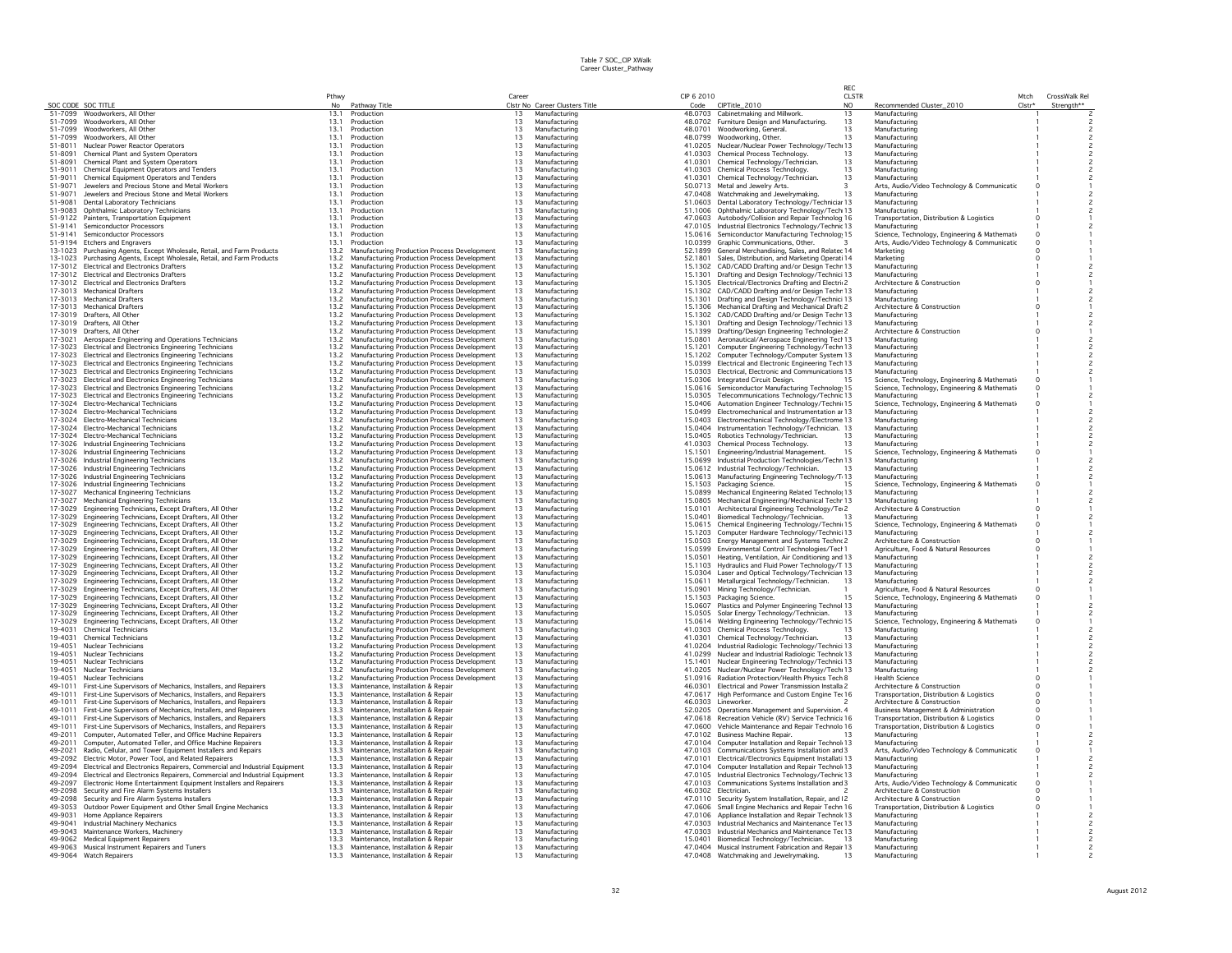|                    |                                                                                                                                                                |                        |                                                                          |                 |                                |                                                                                                                |                    |                                                                                                 | RFC            |                                                                                                |          |               |  |
|--------------------|----------------------------------------------------------------------------------------------------------------------------------------------------------------|------------------------|--------------------------------------------------------------------------|-----------------|--------------------------------|----------------------------------------------------------------------------------------------------------------|--------------------|-------------------------------------------------------------------------------------------------|----------------|------------------------------------------------------------------------------------------------|----------|---------------|--|
|                    |                                                                                                                                                                | Pthwy                  |                                                                          | Career          |                                |                                                                                                                | CIP 6 2010         |                                                                                                 | <b>CLSTR</b>   |                                                                                                | Mtch     | CrossWalk Rel |  |
| SOC CODE SOC TITLE | 49-9069 Precision Instrument and Foujoment Repairers, All Other                                                                                                | N <sub>0</sub><br>13.3 | Pathway Title<br>Maintenance, Installation & Repair                      | 13              | Manufacturing                  | Clstr No Career Clusters Title                                                                                 |                    | Code CIPTitle_2010<br>15.0404 Instrumentation Technology/Technician. 13                         | N <sub>O</sub> | Recommended Cluster_2010<br>Manufacturing                                                      | $Clstr*$ | Strength**    |  |
| 49-9069            | Precision Instrument and Equipment Repairers, All Other                                                                                                        | 13.3                   | Maintenance, Installation & Repair                                       | 13              | Manufacturing                  |                                                                                                                |                    | 47.0499 Precision Systems Maintenance and Repa 13                                               |                | Manufacturino                                                                                  |          |               |  |
| 49-9071            | Maintenance and Repair Workers, General                                                                                                                        | 13.3                   | Maintenance, Installation & Repair                                       | 13              | Manufacturing                  |                                                                                                                | 46.0401            | Building/Property Maintenance.                                                                  |                | Architecture & Construction                                                                    |          |               |  |
| 49-9081            | Wind Turbine Service Technicians                                                                                                                               | 13.3                   | Maintenance, Installation & Repair                                       | 13              | Manufacturing                  |                                                                                                                |                    | 47.0303 Industrial Mechanics and Maintenance Ter 13                                             |                | Manufacturing                                                                                  |          |               |  |
| 49-9094            | Locksmiths and Safe Repairers                                                                                                                                  | 13.3                   | Maintenance, Installation & Repair                                       | 13              | Manufacturing                  |                                                                                                                |                    | 47.0403 Locksmithing and Safe Repair.                                                           |                | Manufacturing                                                                                  |          |               |  |
| 49-9099            | Installation, Maintenance, and Repair Workers, All Other                                                                                                       | 13.3                   | Maintenance, Installation & Repair                                       | 13              | Manufacturing                  |                                                                                                                | 47,0101            | Electrical/Electronics Equipment Installati 13                                                  |                | Manufacturing                                                                                  |          |               |  |
| 49-9099<br>49-9099 | Installation, Maintenance, and Repair Workers, All Other<br>Installation, Maintenance, and Repair Workers, All Other                                           | 13.3<br>13.3           | Maintenance, Installation & Repair<br>Maintenance, Installation & Repair | 13<br>13        | Manufacturing<br>Manufacturing |                                                                                                                |                    | 47.0402 Gunsmithing/Gunsmith.<br>47.0409 Parts and Warehousing Operations and M 13              |                | Manufacturing<br>Manufacturino                                                                 |          |               |  |
| 51-9082            | Medical Appliance Technicians                                                                                                                                  | 13.3                   | Maintenance, Installation & Repair                                       | 13              | Manufacturing                  |                                                                                                                |                    | 51.2312 Assistive/Augmentative Technology and 8                                                 |                | Health Science                                                                                 |          |               |  |
| 51-9082            | <b>Medical Appliance Technicians</b>                                                                                                                           | 13.3                   | Maintenance, Installation & Repair                                       | 13              | Manufacturing                  |                                                                                                                |                    | 51.2307 Orthotist/Prosthetist.                                                                  |                | <b>Health Science</b>                                                                          |          |               |  |
| 43-5061            | Production, Planning, and Expediting Clerks                                                                                                                    | 13.4                   | <b>Ouality Assurance</b>                                                 | 13              | Manufacturing                  |                                                                                                                |                    | 52.0409 Parts, Warehousing, and Inventory Manag 4                                               |                | <b>Business Management &amp; Administration</b>                                                |          |               |  |
| 51-9061            | Inspectors, Testers, Sorters, Samplers, and Weighers                                                                                                           | 13.4                   | <b>Quality Assurance</b>                                                 | 13              | Manufacturing                  |                                                                                                                |                    | 15.0702 Quality Control Technology/Technician. 13                                               |                | Manufacturing                                                                                  |          |               |  |
| 11-2011            | Advertising and Promotions Managers                                                                                                                            | 14.1                   | Marketing Management                                                     | 14              | Marketing                      |                                                                                                                | 09.0903            | Advertising.                                                                                    |                | Marketino                                                                                      |          |               |  |
| 11-2011            | Advertising and Promotions Managers                                                                                                                            | 14.1                   | Marketing Management                                                     | 14              | Marketino                      |                                                                                                                | 52,1401            | Marketing/Marketing Management, Gener 14                                                        |                | Marketino                                                                                      |          |               |  |
| 11-2011<br>11-2011 | Advertising and Promotions Managers<br>Advertising and Promotions Managers                                                                                     | 14.1<br>14.1           | Marketing Management<br>Marketing Management                             | 14<br>14        | Marketing<br>Marketing         |                                                                                                                |                    | 09.0900 Public Relations, Advertising, and Applied 14                                           |                | Marketing<br>Marketing                                                                         |          |               |  |
| 11-2021            | <b>Marketing Managers</b>                                                                                                                                      | 14.1                   | Marketing Management                                                     | 14              | Marketing                      |                                                                                                                | 19.0905            | 09.0902 Public Relations/Image Management. 14<br>Apparel and Textile Marketing Manageme 14      |                | Marketing                                                                                      |          |               |  |
| 11-2021            | Marketing Managers                                                                                                                                             | 14.1                   | Marketing Management                                                     | 14              | Marketing                      |                                                                                                                |                    | 19.0203 Consumer Merchandising/Retailing Manag 14                                               |                | Marketino                                                                                      |          |               |  |
| 11-2021            | Marketing Managers                                                                                                                                             | 14.1                   | Marketing Management                                                     | 14              | Marketing                      |                                                                                                                |                    | 52.1403 International Marketing.                                                                |                | Marketing                                                                                      |          |               |  |
| 11-2021            | <b>Marketing Managers</b>                                                                                                                                      | 14.1                   | Marketing Management                                                     | 14              | Marketing                      |                                                                                                                |                    | 52.1402 Marketing Research.                                                                     | 14             | Marketing                                                                                      |          |               |  |
| 11-2021            | Marketing Managers                                                                                                                                             | 14.1                   | Marketing Management                                                     | 14              | Marketing                      |                                                                                                                |                    | 52.1499 Marketing, Other.                                                                       | 14             | Marketing                                                                                      |          |               |  |
| 11-2021            | <b>Marketing Managers</b>                                                                                                                                      | 14.1                   | Marketing Management                                                     | 14              | Marketino                      |                                                                                                                | 52.1401            | Marketing/Marketing Management, Gener 14                                                        |                | Marketino                                                                                      |          |               |  |
| 11-2021            | <b>Marketing Managers</b>                                                                                                                                      | 14.1                   | Marketing Management                                                     | 14              | Marketing                      |                                                                                                                | 51.2011            | Pharmaceutical Marketing and Manageme 8                                                         |                | Health Scienc                                                                                  |          |               |  |
| 11-2022            | Sales Managers                                                                                                                                                 | 14.                    | Marketing Management                                                     | 14              | Marketing                      |                                                                                                                | 52.0201<br>52.0101 | Business Administration and Management 4                                                        |                | Business Management & Administration<br>Business Management & Administration                   |          |               |  |
| 11-2022<br>11-2022 | Sales Managers<br>Sales Managers                                                                                                                               | 14.1<br>14.            | Marketing Management<br>Marketing Management                             | 14<br>14        | Marketing<br>Marketing         |                                                                                                                | 19.0203            | Business/Commerce, General.<br>Consumer Merchandising/Retailing Manag 14                        |                | Marketing                                                                                      |          |               |  |
| 11-2022            | Sales Managers                                                                                                                                                 | 14.1                   | Marketing Management                                                     | 14              | Marketing                      |                                                                                                                | 52.1401            | Marketing/Marketing Management, Gener 14                                                        |                | Marketing                                                                                      |          |               |  |
| 11-2022            | Sales Managers                                                                                                                                                 | 14.1                   | Marketing Management                                                     | 14              | Marketing                      |                                                                                                                | 51,2011            | Pharmaceutical Marketing and Manageme 8                                                         |                | <b>Health Science</b>                                                                          |          |               |  |
| 11-2031            | Public Relations and Fundraising Managers                                                                                                                      | 14.1                   | Marketing Management                                                     | 14              | Marketing                      |                                                                                                                |                    | 09.0900 Public Relations, Advertising, and Applied 14                                           |                | Marketing                                                                                      |          |               |  |
| 11-2031            | Public Relations and Fundraising Managers                                                                                                                      | 14.1                   | Marketing Management                                                     | 14              | Marketing                      |                                                                                                                |                    | 09.0902 Public Relations/Image Management.                                                      | 14             | Marketing                                                                                      |          |               |  |
| 11-9141            | Property, Real Estate, and Community Association Managers                                                                                                      | 14.1                   | Marketing Management                                                     | 14              | Marketing                      |                                                                                                                | 04.1001            | Real Estate Development.                                                                        |                | Architecture & Construction                                                                    |          |               |  |
| 11-9141            | Property, Real Estate, and Community Association Managers                                                                                                      | 14.1                   | Marketing Management                                                     | 14              | Marketing                      |                                                                                                                | 52.1501            | Real Estate.                                                                                    |                | Marketing                                                                                      |          |               |  |
| 41-1011<br>41-1011 | First-Line Supervisors of Retail Sales Workers                                                                                                                 | 14.2<br>14.2           | <b>Professional Sales</b><br><b>Professional Sales</b>                   | 14<br>14        | Marketing<br>Marketing         |                                                                                                                | 19.0203            | Consumer Merchandising/Retailing Manag 14                                                       |                | Marketing                                                                                      |          |               |  |
| 41-1011            | First-Line Supervisors of Retail Sales Workers<br>First-Line Supervisors of Retail Sales Workers                                                               | 14.2                   | Professional Sales                                                       | 14              | Marketing                      |                                                                                                                |                    | 52.0208 E-Commerce/Electronic Commerce.<br>01.0608 Floriculture/Floristry Operations and Man: 1 |                | <b>Business Management &amp; Administration</b><br>Agriculture, Food & Natural Resources       |          |               |  |
| 41-1011            | First-Line Supervisors of Retail Sales Workers                                                                                                                 | 14.2                   | <b>Professional Sales</b>                                                | 14              | Marketing                      |                                                                                                                | 52.1899            | General Merchandising, Sales, and Relater 14                                                    |                | Marketing                                                                                      |          |               |  |
| 41-1011            | First-Line Supervisors of Retail Sales Workers                                                                                                                 | 14.2                   | <b>Professional Sales</b>                                                | 14              | Marketing                      |                                                                                                                |                    | 52.0212 Retail Management.                                                                      |                | Business Management & Administration                                                           |          |               |  |
| 41-1011            | First-Line Supervisors of Retail Sales Workers                                                                                                                 | 14.2                   | <b>Professional Sales</b>                                                | 14              | Marketing                      |                                                                                                                |                    | 52.1803 Retailing and Retail Operations.                                                        | 14             | Marketing                                                                                      |          |               |  |
| 41-1011            | First-Line Supervisors of Retail Sales Workers                                                                                                                 | 14.2                   | <b>Professional Sales</b>                                                | 14              | Marketing                      |                                                                                                                |                    | 52.1804 Selling Skills and Sales Operations.                                                    | 14             | Marketing                                                                                      |          |               |  |
| 41-1011            | First-Line Supervisors of Retail Sales Workers                                                                                                                 | 14.2                   | <b>Professional Sales</b>                                                | 14              | Marketino                      |                                                                                                                | 52.1909            | Special Products Marketing Operations.                                                          | 14             | Marketino                                                                                      |          |               |  |
| 41-1012            | First-Line Supervisors of Non-Retail Sales Workers                                                                                                             | 14.2                   | Professional Sales                                                       | 14              | Marketing                      |                                                                                                                |                    | 52.1899 General Merchandising, Sales, and Relater 14                                            |                | Marketing                                                                                      |          |               |  |
| 41-1012<br>41-1012 | First-Line Supervisors of Non-Retail Sales Workers                                                                                                             | 14.2<br>14.2           | <b>Professional Sales</b><br><b>Professional Sales</b>                   | 14<br>14        | Marketing<br>Marketing         |                                                                                                                | 52.1804            | Selling Skills and Sales Operations.<br>52.1909 Special Products Marketing Operations.          | 14             | Marketing<br>Marketino                                                                         |          |               |  |
| 41-2022            | First-Line Supervisors of Non-Retail Sales Workers<br>Parts Salespersons                                                                                       | 14.2                   | <b>Professional Sales</b>                                                | 14              | Marketing                      |                                                                                                                |                    | 52.1804 Selling Skills and Sales Operations.                                                    | 14             | Marketino                                                                                      |          |               |  |
|                    | 41-2022 Parts Salespersons                                                                                                                                     | 14.2                   | <b>Professional Sales</b>                                                | 14              | Marketing                      |                                                                                                                |                    | 52.1907 Vehicle and Vehicle Parts and Accessorie 14                                             |                | Marketino                                                                                      |          |               |  |
| 41-3011            | <b>Advertising Sales Agents</b>                                                                                                                                | 14.2                   | <b>Professional Sales</b>                                                | 14              | Marketing                      |                                                                                                                |                    | 52.1804 Selling Skills and Sales Operations.                                                    | 14             | Marketing                                                                                      |          |               |  |
| 41-3099            | Sales Representatives, Services, All Other                                                                                                                     | 14.2                   | <b>Professional Sales</b>                                                | 14              | Marketing                      |                                                                                                                |                    | 52.1803 Retailing and Retail Operations.                                                        | 14             | Marketing                                                                                      |          |               |  |
| 41-3099            | Sales Representatives, Services, All Other                                                                                                                     | 14.2                   | <b>Professional Sales</b>                                                | $\frac{14}{14}$ | Marketing                      |                                                                                                                |                    | 52.1804 Selling Skills and Sales Operations.                                                    | 14             | Marketino                                                                                      |          |               |  |
| 41-4011            | Sales Representatives, Wholesale and Manufacturing, Technical and Scientific P                                                                                 | 14.2                   | <b>Professional Sales</b>                                                |                 | Marketing                      |                                                                                                                | 52.1804            | Selling Skills and Sales Operations.                                                            | 14             | Marketing                                                                                      |          |               |  |
| 41-4012            | Sales Representatives, Wholesale and Manufacturing, Except Technical and Scie                                                                                  | 14.2                   | <b>Professional Sales</b>                                                | 14              | Marketing                      |                                                                                                                |                    | 52.1904 Apparel and Accessories Marketing Opera 14                                              |                | Marketino                                                                                      |          |               |  |
| 41-4012<br>41-4012 | Sales Representatives, Wholesale and Manufacturing, Except Technical and Scir<br>Sales Representatives, Wholesale and Manufacturing, Except Technical and Scie | 14.2<br>14.2           | <b>Professional Sales</b><br><b>Professional Sales</b>                   | 14<br>14        | Marketing<br>Marketing         |                                                                                                                |                    | 52.1902 Fashion Merchandising.<br>52.1899 General Merchandising, Sales, and Relater 14          |                | Marketino<br>Marketino                                                                         |          |               |  |
| 41-4012            | Sales Representatives, Wholesale and Manufacturing, Except Technical and Scie                                                                                  | 14.2                   | Professional Sales                                                       | 14              | Marketing                      |                                                                                                                | 52.1801            | Sales, Distribution, and Marketing Operati 14                                                   |                | Marketing                                                                                      |          |               |  |
| 41-4012            | Sales Representatives, Wholesale and Manufacturing, Except Technical and Scie                                                                                  | 14.2                   | <b>Professional Sales</b>                                                | 14              | Marketing                      |                                                                                                                | 52.1909            | Special Products Marketing Operations.                                                          | 14             | Marketing                                                                                      |          |               |  |
| 41-9011            | Demonstrators and Product Promoters                                                                                                                            | 14.2                   | <b>Professional Sales</b>                                                | 14              | Marketing                      |                                                                                                                |                    | 52.1803 Retailing and Retail Operations.                                                        | 14             | Marketino                                                                                      |          |               |  |
| 41-9021            | <b>Real Estate Brokers</b>                                                                                                                                     | 14.2                   | <b>Professional Sales</b>                                                | 14              | Marketing                      |                                                                                                                | 04.1001            | Real Estate Development.<br>$\overline{\phantom{0}}$                                            |                | Architecture & Construction                                                                    |          |               |  |
| 41-9021            | <b>Real Estate Brokers</b>                                                                                                                                     | 14.2                   | <b>Professional Sales</b>                                                | 14              | Marketing                      |                                                                                                                | 52.1501            | Real Estate.                                                                                    | 14             | Marketino                                                                                      |          |               |  |
| 41-9022            | Real Estate Sales Agents                                                                                                                                       | 14.2                   | <b>Professional Sales</b>                                                | 14              | Marketing                      |                                                                                                                | 04.1001            | Real Estate Development.<br>$\overline{\phantom{a}}$                                            |                | Architecture & Construction                                                                    |          |               |  |
| 41-9022            | Real Estate Sales Agents                                                                                                                                       | 14.2<br>14.2           | <b>Professional Sales</b>                                                | 14<br>14        | Marketing                      |                                                                                                                | 52.1501            | Real Estate.                                                                                    | 14             | Marketing                                                                                      |          |               |  |
| 41-9099<br>41-9099 | Sales and Related Workers, All Other<br>Sales and Related Workers, All Othe                                                                                    | 14.2                   | <b>Professional Sales</b><br><b>Professional Sales</b>                   | 14              | Marketing<br>Marketing         |                                                                                                                | 52.1901            | Auctioneering.<br>52.1803 Retailing and Retail Operations.                                      | 14             | Marketing<br>Marketing                                                                         |          |               |  |
| 41-9099            | Sales and Related Workers, All Other                                                                                                                           | 14.2                   | Professional Sales                                                       | 14              | Marketing                      |                                                                                                                | 52.1804            | Selling Skills and Sales Operations.                                                            | 14             | Marketing                                                                                      |          |               |  |
| 41-9099            | Sales and Related Workers, All Other                                                                                                                           | 14.2                   | <b>Professional Sales</b>                                                | 14              | Marketing                      |                                                                                                                |                    | 52.1909 Special Products Marketing Operations. 14                                               |                | Marketino                                                                                      |          |               |  |
|                    | 13-1022 Wholesale and Retail Buvers, Except Farm Products                                                                                                      | 14.3                   | Merchandising                                                            | 14              | Marketing                      |                                                                                                                |                    | 52.1904 Apparel and Accessories Marketing Opera 14                                              |                | Marketing                                                                                      |          |               |  |
| 13-1022            | Wholesale and Retail Buyers, Except Farm Products                                                                                                              | 14.3                   | Merchandising                                                            | 14              | Marketing                      |                                                                                                                |                    | 19.0905 Apparel and Textile Marketing Manageme 14                                               |                | Marketing                                                                                      |          |               |  |
| 13-1022            | Wholesale and Retail Buyers, Except Farm Products                                                                                                              | 14.3                   | Merchandising                                                            | 14              | Marketing                      |                                                                                                                |                    | 52.1902 Fashion Merchandising                                                                   |                | Marketing                                                                                      |          |               |  |
| 13-1022            | Wholesale and Retail Buyers, Except Farm Products                                                                                                              | 14.3                   | Merchandising                                                            | 14              | Marketino                      |                                                                                                                |                    | 52.1899 General Merchandising, Sales, and Relater 14                                            |                | Marketino                                                                                      |          |               |  |
| 13-1022<br>13-1022 | Wholesale and Retail Buyers, Except Farm Products<br>Wholesale and Retail Buyers, Except Farm Products                                                         | 14.3<br>14.3           | Merchandising<br>Merchandising                                           | 14<br>14        | Marketing<br>Marketing         |                                                                                                                | 52,1801            | 52.1802 Merchandising and Buying Operations.<br>Sales, Distribution, and Marketing Operati 14   |                | Marketing<br>Marketino                                                                         |          |               |  |
| 13-1022            | Wholesale and Retail Buyers, Except Farm Products                                                                                                              | 14.3                   | Merchandising                                                            | 14              | Marketing                      |                                                                                                                |                    | 12.0510 Wine Steward/Sommelier.                                                                 |                | Hospitality & Tourism                                                                          |          |               |  |
| 41-9012            | Models                                                                                                                                                         | 14.3                   | Merchandising                                                            | 14              | Marketing                      |                                                                                                                |                    | 52.1903 Fashion Modeling.                                                                       |                | Marketing                                                                                      |          |               |  |
| 27-3031            | <b>Public Relations Specialists</b>                                                                                                                            | 14.4                   | Marketing Communications                                                 | 14              | Marketing                      |                                                                                                                |                    | 09.0100 Communication, General,                                                                 |                | Arts, Audio/Video Technology & Communicatic                                                    |          |               |  |
| 27-3031            | <b>Public Relations Specialists</b>                                                                                                                            | 14.4                   | Marketing Communications                                                 | 14              | Marketing                      |                                                                                                                |                    | 19.0202 Family and Consumer Sciences/Human Sc 3                                                 |                | Arts, Audio/Video Technology & Communicatic                                                    |          |               |  |
| 27-3031            | <b>Public Relations Specialists</b>                                                                                                                            | 14.4                   | Marketing Communications                                                 | 14              | Marketing                      |                                                                                                                |                    | 09.0905 Health Communication.                                                                   |                | Marketing                                                                                      |          |               |  |
| 27-3031            | <b>Public Relations Specialists</b>                                                                                                                            | 14.4                   | Marketing Communications                                                 | 14              | Marketing                      |                                                                                                                |                    | 09.0907 International and Intercultural Communic: 3                                             |                | Arts, Audio/Video Technology & Communicatic                                                    |          |               |  |
| 27-3031<br>27-3031 | <b>Public Relations Specialists</b><br><b>Public Relations Specialists</b>                                                                                     | 14.4<br>14.4           | Marketing Communications<br>Marketing Communications                     | 14<br>14        | Marketing<br>Marketing         |                                                                                                                |                    | 09.0904 Political Communication.<br>09.0900 Public Relations, Advertising, and Applied 14       |                | Marketing<br>Marketing                                                                         |          |               |  |
| 27-3031            | <b>Public Relations Specialists</b>                                                                                                                            | 14.4                   | Marketing Communications                                                 | 14              | Marketing                      |                                                                                                                |                    | 09.0902 Public Relations/Image Management.                                                      |                | Marketing                                                                                      |          |               |  |
| 27-3031            | <b>Public Relations Specialists</b>                                                                                                                            | 14.4                   | Marketing Communications                                                 | 14              | Marketing                      |                                                                                                                | 09.0101            | Speech Communication and Rhetoric.                                                              |                | Arts, Audio/Video Technology & Communicatic                                                    |          |               |  |
| 27-3031            | <b>Public Relations Specialists</b>                                                                                                                            | 14.4                   | Marketing Communications                                                 | 14              | Marketing                      |                                                                                                                |                    | 09.0906 Sports Communication.                                                                   |                | Arts, Audio/Video Technology & Communicatic                                                    |          |               |  |
| 13-1161            | Market Research Analysts and Marketing Specialists                                                                                                             | 14.5                   | Marketing Research                                                       | 14              | Marketing                      |                                                                                                                |                    | 45.0602 Applied Economics.                                                                      | 15             | Science, Technology, Engineering & Mathemati-                                                  |          |               |  |
| 13-1161            | Market Research Analysts and Marketing Specialists                                                                                                             | 14.5                   | Marketing Research                                                       | 14              | Marketing                      |                                                                                                                |                    | 19.0203 Consumer Merchandising/Retailing Manag 14                                               |                | Marketing                                                                                      |          |               |  |
| 13-1161            | Market Research Analysts and Marketing Specialists                                                                                                             | 14.5                   | Marketing Research                                                       | 14              | Marketing                      |                                                                                                                |                    | 52.1403 International Marketing.                                                                |                | Marketing                                                                                      |          |               |  |
| 13-1161            | Market Research Analysts and Marketing Specialists                                                                                                             | 14.5                   | Marketing Research                                                       | 14              | Marketing                      |                                                                                                                |                    | 52.1402 Marketing Research.                                                                     |                | Marketing                                                                                      |          |               |  |
| 13-1161<br>11-9041 | Market Research Analysts and Marketing Specialists<br>Architectural and Engineering Managers                                                                   | 14.5<br>15.1           | Marketing Research<br><b>Engineering and Technology</b>                  | 14<br>15        | Marketing                      |                                                                                                                | 52.1401            | Marketing/Marketing Management, Gener 14<br>Aerospace, Aeronautical and Astronautic 15          |                | Marketino                                                                                      |          |               |  |
| 11-9041            | Architectural and Engineering Managers                                                                                                                         | 15.                    | <b>Engineering and Technology</b>                                        | 15              |                                | Science, Technology, Engineering & Mathematic 14.0201<br>Science, Technology, Engineering & Mathematic 14.0301 |                    | Agricultural Engineering,                                                                       |                | Science, Technology, Engineering & Mathemati-<br>Science, Technology, Engineering & Mathemati- |          |               |  |
| 11-9041            | Architectural and Engineering Managers                                                                                                                         | 15.1                   | Engineering and Technology                                               | 15              |                                | Science, Technology, Engineering & Mathematic 04.0902                                                          |                    | Architectural and Building Sciences/Tech 2                                                      |                | Architecture & Construction                                                                    |          |               |  |
| 11-9041            | Architectural and Engineering Managers                                                                                                                         | 15.1                   | <b>Engineering and Technology</b>                                        | 15              |                                | Science, Technology, Engineering & Mathematic 14.0401                                                          |                    | Architectural Engineering.                                                                      | 15             | Science, Technology, Engineering & Mathemati-                                                  |          |               |  |
| 11-9041            | Architectural and Engineering Managers                                                                                                                         | 15.1                   | Engineering and Technology                                               | 15              |                                | Science, Technology, Engineering & Mathematic 04.0201                                                          |                    | Architecture.<br>$\overline{\phantom{a}}$                                                       |                | Architecture & Construction                                                                    |          |               |  |
| 11-9041            | Architectural and Engineering Managers                                                                                                                         | 15.1                   | Engineering and Technology                                               | 15              |                                | Science, Technology, Engineering & Mathematic 14.4301                                                          |                    | Biochemical Engineering,                                                                        | 15             | Science, Technology, Engineering & Mathemati                                                   |          |               |  |
| 11-9041            | Architectural and Engineering Managers                                                                                                                         | 15.1                   | Engineering and Technology                                               | 15              |                                | Science, Technology, Engineering & Mathematic 14.0501                                                          |                    | Bioengineering and Biomedical Engineerin 15                                                     |                | Science, Technology, Engineering & Mathemati-                                                  |          |               |  |
| 11-9041            | Architectural and Engineering Managers                                                                                                                         | 15.1                   | Engineering and Technology                                               | 15              |                                | Science, Technology, Engineering & Mathematic 14,4501                                                          |                    | Biological/Biosystems Engineering,                                                              | 15             | Science, Technology, Engineering & Mathematio                                                  |          |               |  |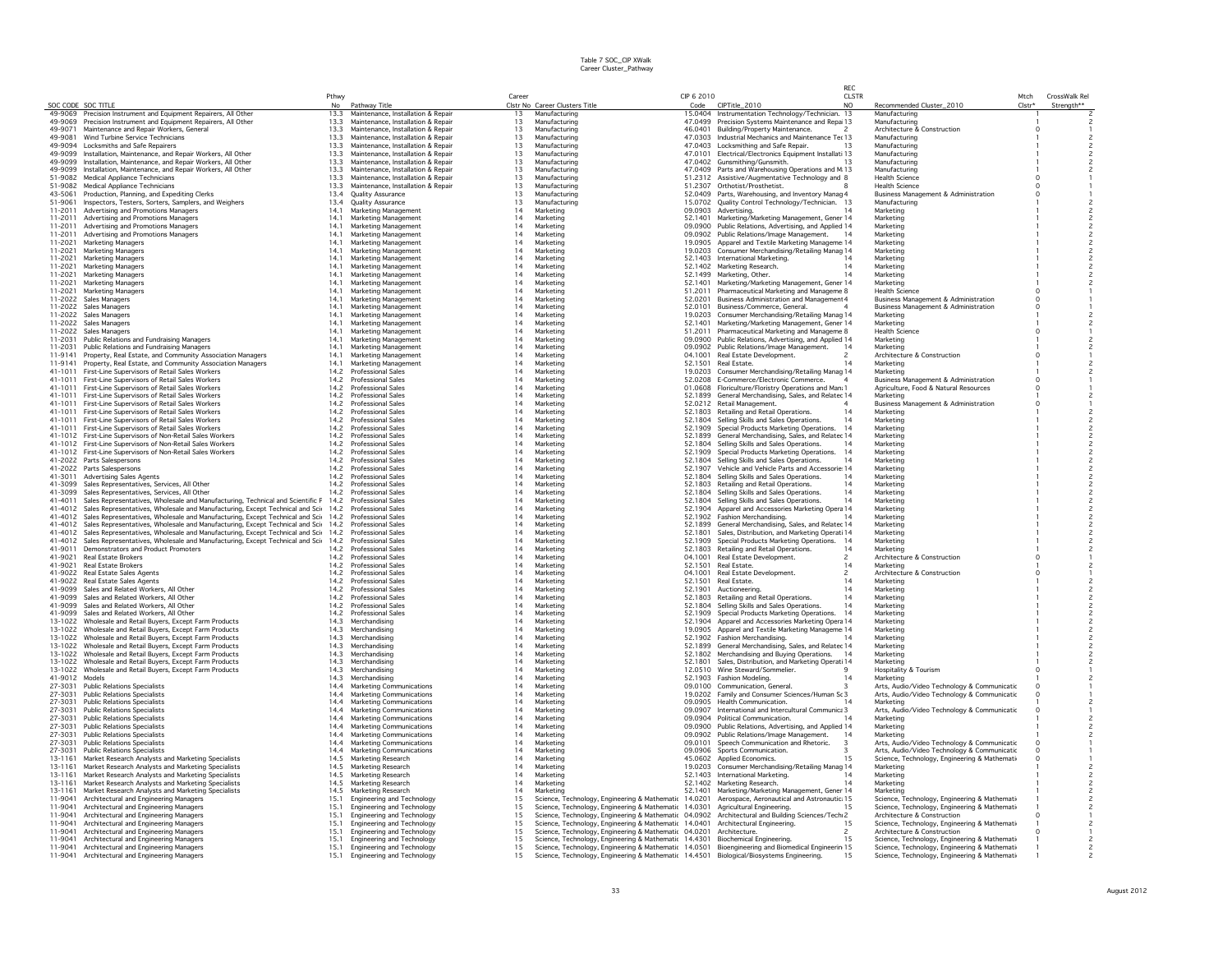|                    |                                                                                         |              |                                                                        |          |                                                                                                                                                                                |            |                                                                               | RFC                 |                                                                                               |                  |               |
|--------------------|-----------------------------------------------------------------------------------------|--------------|------------------------------------------------------------------------|----------|--------------------------------------------------------------------------------------------------------------------------------------------------------------------------------|------------|-------------------------------------------------------------------------------|---------------------|-----------------------------------------------------------------------------------------------|------------------|---------------|
|                    |                                                                                         | Pthwy<br>No  |                                                                        | Career   | Clstr No Career Clusters Title                                                                                                                                                 | CIP 6 2010 | Code CIPTitle_2010                                                            | <b>CLSTR</b><br>NO. |                                                                                               | Mtch<br>$Clstr*$ | CrossWalk Rel |
|                    | SOC CODE SOC TITLE<br>11-9041 Architectural and Engineering Managers                    | 15.1         | Pathway Title<br>Engineering and Technology                            | 15       | Science, Technology, Engineering & Mathematic 14.0601 Ceramic Sciences and Engineering.                                                                                        |            |                                                                               | 15                  | Recommended Cluster_2010<br>Science, Technology, Engineering & Mathemation                    |                  | Strength**    |
| 11-9041            | Architectural and Engineering Managers                                                  | 15.1         | Engineering and Technology                                             | 15       | Science, Technology, Engineering & Mathematic 14.0702 Chemical and Biomolecular Engineering.                                                                                   |            |                                                                               | 15                  | Science, Technology, Engineering & Mathemati-                                                 |                  |               |
| 11-9041            | Architectural and Engineering Managers                                                  | 15.1         | Engineering and Technology                                             | 15       | Science, Technology, Engineering & Mathematic 14.0799 Chemical Engineering, Other.                                                                                             |            |                                                                               | 15                  | Science, Technology, Engineering & Mathemati                                                  |                  |               |
| 11-9041            | Architectural and Engineering Managers                                                  | 15.1         | Engineering and Technology                                             | 15       | Science, Technology, Engineering & Mathematic 14.0701                                                                                                                          |            | Chemical Engineering.                                                         | 15                  | Science, Technology, Engineering & Mathemati                                                  |                  |               |
| 11-9041            | Architectural and Engineering Managers                                                  | 15.1         | Engineering and Technology                                             | 15       | Science, Technology, Engineering & Mathematic 04.0301 City/Urban, Community and Regional Plan 7                                                                                |            |                                                                               |                     | Government & Public Adminstration                                                             |                  |               |
| 11-9041            | Architectural and Engineering Managers                                                  | 15.1         | Engineering and Technology                                             | 15       | Science, Technology, Engineering & Mathematic 14.0801                                                                                                                          |            | Civil Engineering, General.                                                   | 15                  | Science, Technology, Engineering & Mathemati                                                  |                  |               |
| 11-9041<br>11-9041 | Architectural and Engineering Managers<br>Architectural and Engineering Managers        | 15.1<br>15.7 | Engineering and Technology<br>Engineering and Technology               | 15<br>15 | Science, Technology, Engineering & Mathematic 14.0899 Civil Engineering, Other.<br>Science, Technology, Engineering & Mathematic 14.0901                                       |            | Computer Engineering, General,                                                | 15<br>11            | Science, Technology, Engineering & Mathemati-<br>Information Technology                       |                  |               |
| 11-9041            | Architectural and Engineering Managers                                                  | 15.1         | Engineering and Technology                                             | 15       | Science, Technology, Engineering & Mathematic 14.0999                                                                                                                          |            | Computer Engineering, Other,                                                  | 11                  | Information Technology                                                                        |                  |               |
| 11-9041            | Architectural and Engineering Managers                                                  | 15.1         | Engineering and Technology                                             | 15       | Science, Technology, Engineering & Mathematic 14.0902 Computer Hardware Engineering.                                                                                           |            |                                                                               | 15                  | Science, Technology, Engineering & Mathemati                                                  |                  |               |
| 11-9041            | Architectural and Engineering Managers                                                  | 15.1         | Engineering and Technology                                             | 15       | Science, Technology, Engineering & Mathematic 14.0903 Computer Software Engineering.                                                                                           |            |                                                                               | 11                  | Information Technology                                                                        |                  |               |
| 11-9041            | Architectural and Engineering Managers                                                  | 15.1         | Engineering and Technology                                             | 15       | Science, Technology, Engineering & Mathematic 14.3301                                                                                                                          |            | <b>Construction Engineering</b>                                               | 15                  | Science, Technology, Engineering & Mathemati                                                  |                  |               |
| 11-9041            | Architectural and Engineering Managers                                                  | 15.7         | Engineering and Technology                                             | 15       | Science, Technology, Engineering & Mathematic 14.1001                                                                                                                          |            | <b>Electrical and Electronics Engineering</b>                                 | 15                  | Science, Technology, Engineering & Mathemati                                                  |                  |               |
| 11-9041            | Architectural and Engineering Managers                                                  | 15.1         | Engineering and Technology                                             | 15       | Science, Technology, Engineering & Mathematic 14.1099 Electrical, Electronics and Communication 15                                                                             |            |                                                                               |                     | Science, Technology, Engineering & Mathemati                                                  |                  |               |
| 11-9041<br>11-9041 | Architectural and Engineering Managers                                                  | 15.1<br>15.1 | Engineering and Technology                                             | 15<br>15 | Science, Technology, Engineering & Mathematic 14.4101 Electromechanical Engineering.<br>Science, Technology, Engineering & Mathematic 14.4401                                  |            |                                                                               | 15<br>15            | Science, Technology, Engineering & Mathemati                                                  |                  |               |
| 11-9041            | Architectural and Engineering Managers<br>Architectural and Engineering Managers        | 15.1         | <b>Engineering and Technology</b><br>Engineering and Technology        | 15       | Science, Technology, Engineering & Mathematic 15.1502 Engineering Design.                                                                                                      |            | Engineering Chemistry.                                                        | 15                  | Science, Technology, Engineering & Mathemati-<br>Science, Technology, Engineering & Mathemati |                  |               |
| 11-9041            | Architectural and Engineering Managers                                                  | 15.1         | Engineering and Technology                                             | 15       | Science, Technology, Engineering & Mathematic 14.1101                                                                                                                          |            | Engineering Mechanics                                                         | 15                  | Science, Technology, Engineering & Mathemati                                                  |                  |               |
| 11-9041            | Architectural and Engineering Managers                                                  | 15.1         | Engineering and Technology                                             | 15       | Science, Technology, Engineering & Mathematic 14.1201                                                                                                                          |            | Engineering Physics/Applied Physics.                                          | 15                  | Science, Technology, Engineering & Mathemati                                                  |                  |               |
| 11-9041            | Architectural and Engineering Managers                                                  | 15.7         | Engineering and Technology                                             | 15       | Science, Technology, Engineering & Mathematic 14.1301                                                                                                                          |            | <b>Engineering Science.</b>                                                   | 15                  | Science, Technology, Engineering & Mathemati                                                  |                  |               |
| 11-9041            | Architectural and Engineering Managers                                                  | 15.1         | Engineering and Technology                                             | 15       | Science, Technology, Engineering & Mathematic 14.0101 Engineering, General.                                                                                                    |            |                                                                               | 15                  | Science, Technology, Engineering & Mathemati                                                  |                  |               |
| 11-9041            | Architectural and Engineering Managers                                                  | 15.1         | Engineering and Technology                                             | 15       | Science, Technology, Engineering & Mathematic 14.9999                                                                                                                          |            | Engineering, Other.                                                           | 15                  | Science, Technology, Engineering & Mathemati                                                  |                  |               |
| 11-9041            | Architectural and Engineering Managers                                                  | 15.1         | Engineering and Technology                                             | 15       | Science, Technology, Engineering & Mathematic 15.1501 Engineering/Industrial Management.                                                                                       |            |                                                                               | 15                  | Science, Technology, Engineering & Mathemati                                                  |                  |               |
| 11-9041<br>11-9041 | Architectural and Engineering Managers                                                  | 15.7<br>15.1 | <b>Engineering and Technology</b>                                      | 15       | Science, Technology, Engineering & Mathematic 04.0401                                                                                                                          |            | Environmental Design/Architecture.                                            |                     | Architecture & Construction                                                                   |                  |               |
| 11-9041            | Architectural and Engineering Managers<br>Architectural and Engineering Managers        | 15.          | <b>Engineering and Technology</b><br><b>Engineering and Technology</b> | 15<br>15 | Science, Technology, Engineering & Mathematic 14.1401<br>Science, Technology, Engineering & Mathematic 14.3401                                                                 |            | Environmental/Environmental Health Engi 15<br>Forest Engineering.             |                     | Science, Technology, Engineering & Mathemati<br>Science, Technology, Engineering & Mathemati- |                  |               |
| 11-9041            | Architectural and Engineering Managers                                                  | 15.1         | Engineering and Technology                                             | 15       | Science, Technology, Engineering & Mathematic 14.3901                                                                                                                          |            | Geological/Geophysical Engineering.                                           | 15                  | Science, Technology, Engineering & Mathemati                                                  |                  |               |
| 11-9041            | Architectural and Engineering Managers                                                  | 15.1         | Engineering and Technology                                             | 15       | Science, Technology, Engineering & Mathematic 14.0802 Geotechnical and Geoenvironmental Engir 15                                                                               |            |                                                                               |                     | Science, Technology, Engineering & Mathemati                                                  |                  |               |
| 11-9041            | Architectural and Engineering Managers                                                  | 15.1         | Engineering and Technology                                             | 15       | Science, Technology, Engineering & Mathematic 14.3501                                                                                                                          |            | Industrial Engineering.                                                       | 15                  | Science, Technology, Engineering & Mathemati                                                  |                  |               |
| 11-9041            | Architectural and Engineering Managers                                                  | 15.1         | Engineering and Technology                                             | 15       | Science, Technology, Engineering & Mathematic 04.0501                                                                                                                          |            | Interior Architecture.                                                        |                     | Architecture & Construction                                                                   |                  |               |
| 11-9041            | Architectural and Engineering Managers                                                  | 15.7         | Engineering and Technology                                             | 15       | Science, Technology, Engineering & Mathematic 04.0601                                                                                                                          |            | Landscape Architecture                                                        |                     | Architecture & Construction                                                                   |                  |               |
| 11-9041            | Architectural and Engineering Managers                                                  | 15.1         | <b>Engineering and Technology</b>                                      | 15       | Science, Technology, Engineering & Mathematic 14.1003                                                                                                                          |            | Laser and Optical Engineering                                                 | 15                  | Science, Technology, Engineering & Mathemati                                                  |                  |               |
| 11-9041<br>11-9041 | Architectural and Engineering Managers                                                  | 15.1<br>15.1 | Engineering and Technology                                             | 15<br>15 | Science, Technology, Engineering & Mathematic 14.3601                                                                                                                          |            | Manufacturing Engineering.                                                    | 15<br>15            | Science, Technology, Engineering & Mathemati                                                  |                  |               |
| 11-9041            | Architectural and Engineering Managers<br>Architectural and Engineering Managers        | 15.1         | <b>Engineering and Technology</b><br>Engineering and Technology        | 15       | Science, Technology, Engineering & Mathematic 14.1801<br>Science, Technology, Engineering & Mathematic 40.1001                                                                 |            | Materials Engineering.<br>Materials Science.                                  | 15                  | Science, Technology, Engineering & Mathemati<br>Science, Technology, Engineering & Mathemati  |                  |               |
| 11-9041            | Architectural and Engineering Managers                                                  | 15.1         | Engineering and Technology                                             | 15       | Science, Technology, Engineering & Mathematic 14.1901                                                                                                                          |            | Mechanical Engineering.                                                       | 15                  | Science, Technology, Engineering & Mathemati                                                  |                  |               |
| 11-9041            | Architectural and Engineering Managers                                                  | 15.1         | Engineering and Technology                                             | 15       | Science, Technology, Engineering & Mathematic 14.4201                                                                                                                          |            | Mechatronics, Robotics, and Automation 15                                     |                     | Science, Technology, Engineering & Mathemati                                                  |                  |               |
| 11-9041            | Architectural and Engineering Managers                                                  | 15.1         | Engineering and Technology                                             | 15       | Science, Technology, Engineering & Mathematic 14.2001                                                                                                                          |            | Metallurgical Engineering.                                                    | 15                  | Science, Technology, Engineering & Mathemati                                                  |                  |               |
| 11-9041            | Architectural and Engineering Managers                                                  | 15.1         | Engineering and Technology                                             | 15       | Science, Technology, Engineering & Mathematic 14.2101                                                                                                                          |            | Mining and Mineral Engineering                                                | 15                  | Science, Technology, Engineering & Mathemati                                                  |                  |               |
| 11-9041            | Architectural and Engineering Managers                                                  | 15.1         | Engineering and Technology                                             | 15       | Science, Technology, Engineering & Mathematic 14.2201                                                                                                                          |            | Naval Architecture and Marine Engineer                                        | in 15               | Science, Technology, Engineering & Mathemati                                                  |                  |               |
| 11-9041            | Architectural and Engineering Managers                                                  | 15.1         | Engineering and Technology                                             | 15       | Science, Technology, Engineering & Mathematic 14.2301                                                                                                                          |            | Nuclear Engineering.                                                          | 15                  | Science, Technology, Engineering & Mathemati                                                  |                  |               |
| 11-9041<br>11-9041 | Architectural and Engineering Managers<br>Architectural and Engineering Managers        | 15.7<br>15.1 | <b>Engineering and Technology</b><br>Engineering and Technology        | 15<br>15 | Science, Technology, Engineering & Mathematic 14.2401<br>Science, Technology, Engineering & Mathematic 15.1503                                                                 |            | Ocean Engineering.<br>Packaging Science.                                      | 15<br>15            | Science, Technology, Engineering & Mathemati-<br>Science, Technology, Engineering & Mathemati |                  |               |
| 11-9041            | Architectural and Engineering Managers                                                  | 15.7         | Engineering and Technology                                             | 15       | Science, Technology, Engineering & Mathematic 14.4001                                                                                                                          |            | Paper Science and Engineering                                                 | 15                  | Science, Technology, Engineering & Mathemati-                                                 |                  |               |
| 11-9041            | Architectural and Engineering Managers                                                  | 15.1         | Engineering and Technology                                             | 15       | Science, Technology, Engineering & Mathematic 14.2501                                                                                                                          |            | Petroleum Engineering.                                                        | 15                  | Science, Technology, Engineering & Mathemati                                                  |                  |               |
| 11-9041            | Architectural and Engineering Managers                                                  | 15.1         | Engineering and Technology                                             | 15       | Science, Technology, Engineering & Mathematic 14.3201                                                                                                                          |            | Polymer/Plastics Engineering.                                                 | 15                  | Science, Technology, Engineering & Mathemati                                                  |                  |               |
| 11-9041            | Architectural and Engineering Managers                                                  | 15.1         | Engineering and Technology                                             | 15       | Science, Technology, Engineering & Mathematic 14.0803 Structural Engineering.                                                                                                  |            |                                                                               | 15                  | Science, Technology, Engineering & Mathemati                                                  |                  |               |
| 11-9041            | Architectural and Engineering Managers                                                  | 15.1         | Engineering and Technology                                             | 15       | Science, Technology, Engineering & Mathematic 14.3801                                                                                                                          |            | Surveying Engineering                                                         | 15                  | Science, Technology, Engineering & Mathemati                                                  |                  |               |
| 11-9041            | Architectural and Engineering Managers                                                  | 15.1         | Engineering and Technology                                             | 15       | Science, Technology, Engineering & Mathematic 14.2701                                                                                                                          |            | Systems Engineering.                                                          | 15                  | Science, Technology, Engineering & Mathemati                                                  |                  |               |
| 11-9041<br>11-9041 | Architectural and Engineering Managers                                                  | 15.1<br>15.7 | Engineering and Technology                                             | 15<br>15 | Science, Technology, Engineering & Mathematic 14.1004 Telecommunications Engineering.                                                                                          |            |                                                                               | 15<br>15            | Science, Technology, Engineering & Mathemati                                                  |                  |               |
| 11-9041            | Architectural and Engineering Managers<br>Architectural and Engineering Managers        | 15.1         | Engineering and Technology<br><b>Engineering and Technology</b>        | 15       | Science, Technology, Engineering & Mathematic 14.2801<br>Science, Technology, Engineering & Mathematic 14.0804 Transportation and Highway Engineer                             |            | Textile Sciences and Engineering.                                             | 15                  | Science, Technology, Engineering & Mathemati<br>Science, Technology, Engineering & Mathemati  |                  |               |
| 11-9041            | Architectural and Engineering Managers                                                  | 15.7         | Engineering and Technology                                             | 15       | Science, Technology, Engineering & Mathematic 14.0805 Water Resources Engineering.                                                                                             |            |                                                                               |                     | Science, Technology, Engineering & Mathemati-                                                 |                  |               |
| 17-2011            | Aerospace Engineers                                                                     | 15.1         | Engineering and Technology                                             | 15       | Science, Technology, Engineering & Mathematic 14.0201                                                                                                                          |            | Aerospace, Aeronautical and Astronautic 15                                    |                     | Science, Technology, Engineering & Mathemati                                                  |                  |               |
| 17-2011            | Aerospace Engineers                                                                     | 15.1         | Engineering and Technology                                             | 15       | Science, Technology, Engineering & Mathematic 14.1001                                                                                                                          |            | Electrical and Electronics Engineering                                        | 15                  | Science, Technology, Engineering & Mathemati                                                  |                  |               |
| 17-2011            | Aerospace Engineers                                                                     | 15.1         | Engineering and Technology                                             | 15       | Science, Technology, Engineering & Mathematic 14.1901                                                                                                                          |            | Mechanical Engineering.                                                       | 15                  | Science, Technology, Engineering & Mathemati                                                  |                  |               |
| 17-2041            | <b>Chemical Engineers</b>                                                               | 15.1         | Engineering and Technology                                             | 15       | Science, Technology, Engineering & Mathematic 14.4301                                                                                                                          |            | <b>Biochemical Engineering</b>                                                | 15                  | Science, Technology, Engineering & Mathemati                                                  |                  |               |
| 17-2041<br>17-2041 | <b>Chemical Engineers</b>                                                               | 15.          | Engineering and Technology                                             | 15       | Science, Technology, Engineering & Mathematic 14.0702                                                                                                                          |            | Chemical and Biomolecular Engineering.                                        | 15                  | Science, Technology, Engineering & Mathemati                                                  |                  |               |
| 17-2041            | <b>Chemical Engineers</b><br><b>Chemical Engineers</b>                                  | 15.1<br>15.7 | Engineering and Technology<br>Engineering and Technology               | 15<br>15 | Science, Technology, Engineering & Mathematic 14.0799 Chemical Engineering, Other.<br>Science, Technology, Engineering & Mathematic 14.0701                                    |            | Chemical Engineering.                                                         | 15<br>15            | Science, Technology, Engineering & Mathemati<br>Science, Technology, Engineering & Mathemati  |                  |               |
| 17-2041            | <b>Chemical Engineers</b>                                                               | 15.1         | <b>Engineering and Technology</b>                                      | 15       | Science, Technology, Engineering & Mathematic 14.4401                                                                                                                          |            | Engineering Chemistry.                                                        | 15                  | Science, Technology, Engineering & Mathemati                                                  |                  |               |
| 17-2041            | <b>Chemical Engineers</b>                                                               | 15.1         | Engineering and Technology                                             | 15       | Science, Technology, Engineering & Mathematic 14.4001                                                                                                                          |            | Paper Science and Engineering                                                 | 15                  | Science, Technology, Engineering & Mathemati                                                  |                  |               |
| 17-2061            | <b>Computer Hardware Engineers</b>                                                      | 15.1         | Engineering and Technology                                             | 15       | Science, Technology, Engineering & Mathematic 14.0901                                                                                                                          |            | Computer Engineering, General.                                                | 11                  | Information Technology                                                                        |                  |               |
| 17-2061            | <b>Computer Hardware Engineers</b>                                                      | 15.1         | Engineering and Technology                                             | 15       | Science, Technology, Engineering & Mathematic 14.0902 Computer Hardware Engineering.                                                                                           |            |                                                                               | 15                  | Science, Technology, Engineering & Mathemati                                                  |                  |               |
| 17-2071<br>17-2071 | <b>Electrical Engineers</b><br><b>Electrical Engineers</b>                              | 15.1<br>15.1 | Engineering and Technology                                             | 15<br>15 | Science, Technology, Engineering & Mathematic 14.1001                                                                                                                          |            | Electrical and Electronics Engineering                                        | 15                  | Science, Technology, Engineering & Mathemati                                                  |                  |               |
| 17-2072            | Electronics Engineers, Except Computer                                                  | 15.1         | Engineering and Technology<br>Engineering and Technology               | 15       | Science, Technology, Engineering & Mathematic 14.1099 Electrical, Electronics and Communication 15<br>Science, Technology, Engineering & Mathematic 14.1001                    |            | Electrical and Electronics Engineering                                        | -15                 | Science, Technology, Engineering & Mathemati<br>Science, Technology, Engineering & Mathemati  |                  |               |
|                    | 17-2072 Electronics Engineers, Except Computer                                          | 15.1         | Engineering and Technology                                             | 15       | Science, Technology, Engineering & Mathematic 14.1099 Electrical, Electronics and Communication 15                                                                             |            |                                                                               |                     | Science, Technology, Engineering & Mathemati                                                  |                  |               |
| 17-2072            | Electronics Engineers, Except Computer                                                  | 15.1         | <b>Engineering and Technology</b>                                      | 15       | Science, Technology, Engineering & Mathematic 14.1004 Telecommunications Engineering.                                                                                          |            |                                                                               |                     | Science, Technology, Engineering & Mathemati-                                                 |                  |               |
| 17-2111            | Health and Safety Engineers, Except Mining Safety Engineers and Inspectors              | 15.1         | Engineering and Technology                                             | 15       | Science, Technology, Engineering & Mathematic 14.1401                                                                                                                          |            | Environmental/Environmental Health Engi 15                                    |                     | Science, Technology, Engineering & Mathemati-                                                 |                  |               |
|                    | 17-2112 Industrial Engineers                                                            |              | <b>Engineering and Technology</b>                                      | 15       | Science, Technology, Engineering & Mathematic 14.3501                                                                                                                          |            | Industrial Engineering.                                                       |                     | Science, Technology, Engineering & Mathemati                                                  |                  |               |
|                    | 17-2112 Industrial Engineers                                                            | 15.1         | Engineering and Technology                                             | 15       | Science, Technology, Engineering & Mathematic 14.3601                                                                                                                          |            | Manufacturing Engineering                                                     | 15                  | Science, Technology, Engineering & Mathemati                                                  |                  |               |
|                    | 17-2112 Industrial Engineers                                                            | 15.1         | Engineering and Technology                                             | 15       | Science, Technology, Engineering & Mathematic 15.1503 Packaging Science.                                                                                                       |            |                                                                               | 15                  | Science, Technology, Engineering & Mathematio                                                 |                  |               |
| 17-2121            | Marine Engineers and Naval Architects                                                   | 15.1         | Engineering and Technology                                             | 15       | Science, Technology, Engineering & Mathematic 14.2201                                                                                                                          |            | Naval Architecture and Marine Engineerin 15                                   |                     | Science, Technology, Engineering & Mathemati                                                  |                  |               |
| 17-2131<br>17-2131 | <b>Materials Engineers</b><br><b>Materials Engineers</b>                                | 15.1<br>15.  | Engineering and Technology<br>Engineering and Technology               | 15<br>15 | Science, Technology, Engineering & Mathematic 14.0601<br>Science, Technology, Engineering & Mathematic 14.1801                                                                 |            | Ceramic Sciences and Engineering.<br>Materials Engineering.                   | 15<br>15            | Science, Technology, Engineering & Mathemati<br>Science, Technology, Engineering & Mathemati  |                  |               |
| 17-2131            | <b>Materials Engineers</b>                                                              | 15.1         | <b>Engineering and Technology</b>                                      | 15       | Science, Technology, Engineering & Mathematic 14.2001                                                                                                                          |            | Metallurgical Engineering.                                                    | 15                  | Science, Technology, Engineering & Mathemati                                                  |                  |               |
| 17-2131            | <b>Materials Engineers</b>                                                              | 15.1         | Engineering and Technology                                             | 15       | Science, Technology, Engineering & Mathematic 14.3201                                                                                                                          |            | Polymer/Plastics Engineering.                                                 | 15                  | Science, Technology, Engineering & Mathemati                                                  |                  |               |
| 17-2131            | Materials Engineers                                                                     | 15.1         | <b>Engineering and Technology</b>                                      | 15       | Science, Technology, Engineering & Mathematic 14.2801                                                                                                                          |            | Textile Sciences and Engineering.                                             | 15                  | Science, Technology, Engineering & Mathemati                                                  |                  |               |
| 17-2141            | <b>Mechanical Engineers</b>                                                             | 15.1         | Engineering and Technology                                             | 15       | Science, Technology, Engineering & Mathematic 14.4101                                                                                                                          |            | Electromechanical Engineering.                                                | 15                  | Science, Technology, Engineering & Mathemati                                                  |                  |               |
| 17-2141            | <b>Mechanical Engineers</b>                                                             | 15.1         | Engineering and Technology                                             | 15       | Science, Technology, Engineering & Mathematic 14.1901                                                                                                                          |            | Mechanical Engineering.                                                       | 15                  | Science, Technology, Engineering & Mathemati                                                  |                  |               |
| 17-2151            | Mining and Geological Engineers, Including Mining Safety Engineers                      | 15.1         | Engineering and Technology                                             | 15<br>15 | Science, Technology, Engineering & Mathematic 14.3901                                                                                                                          |            | Geological/Geophysical Engineering                                            | 15                  | Science, Technology, Engineering & Mathemati                                                  |                  |               |
| 17-2151<br>17-2151 | Mining and Geological Engineers, Including Mining Safety Engineers                      | 15.1<br>15.1 | Engineering and Technology                                             | 15       | Science, Technology, Engineering & Mathematic 14.0802                                                                                                                          |            | Geotechnical and Geoenvironmental Engir 15<br>Mining and Mineral Engineering. |                     | Science, Technology, Engineering & Mathemati                                                  |                  |               |
| 17-2161            | Mining and Geological Engineers, Including Mining Safety Engineers<br>Nuclear Engineers | 15.          | Engineering and Technology<br>Engineering and Technology               | 15       | Science, Technology, Engineering & Mathematic 14.2101<br>Science, Technology, Engineering & Mathematic 14.2301                                                                 |            | Nuclear Engineering.                                                          | 1.5                 | Science, Technology, Engineering & Mathemati<br>Science, Technology, Engineering & Mathematio |                  |               |
| 17-2171            | Petroleum Engineers                                                                     | 15.1         | Engineering and Technology                                             | 15       | Science, Technology, Engineering & Mathematic 14.0802 Geotechnical and Geoenvironmental Engir 15                                                                               |            |                                                                               |                     | Science, Technology, Engineering & Mathemati                                                  |                  |               |
| 17-2171            | Petroleum Engineers                                                                     | 15.7         | <b>Engineering and Technology</b>                                      | 15       | Science, Technology, Engineering & Mathematic 14.2501                                                                                                                          |            | Petroleum Engineering.                                                        |                     | Science, Technology, Engineering & Mathemati                                                  |                  |               |
|                    | 17-2199 Engineers, All Other                                                            | 15.1         | Engineering and Technology                                             | 15       | Science, Technology, Engineering & Mathematic 14.0401 Architectural Engineering.                                                                                               |            |                                                                               |                     | Science, Technology, Engineering & Mathemati                                                  |                  |               |
|                    | 17-2199 Engineers, All Other                                                            | 15.7         | Engineering and Technology                                             | 15       | Science, Technology, Engineering & Mathematic 51.2312 Assistive/Augmentative Technology and 8                                                                                  |            |                                                                               |                     | <b>Health Science</b>                                                                         |                  |               |
|                    | 17-2199 Engineers, All Other                                                            | 15.1         | Engineering and Technology                                             | 15       | Science, Technology, Engineering & Mathematic 14.4301 Biochemical Engineering.                                                                                                 |            |                                                                               |                     | Science, Technology, Engineering & Mathemati                                                  |                  |               |
|                    | 17-2199 Engineers, All Other                                                            | 15.1         | Engineering and Technology                                             | 15       | Science, Technology, Engineering & Mathematic 14.4501 Biological/Biosystems Engineering.                                                                                       |            |                                                                               | 15                  | Science, Technology, Engineering & Mathemati                                                  |                  |               |
|                    | 17-2199 Engineers, All Other<br>17-2199 Engineers, All Other                            | 15.1<br>15.1 | Engineering and Technology<br>Engineering and Technology               |          | Science, Technology, Engineering & Mathematic 14.0702 Chemical and Biomolecular Engineering.<br>Science, Technology, Engineering & Mathematic 14,3301 Construction Engineering |            |                                                                               | 15                  | Science, Technology, Engineering & Mathemati<br>Science, Technology, Engineering & Mathemati  |                  |               |
|                    |                                                                                         |              |                                                                        |          |                                                                                                                                                                                |            |                                                                               |                     |                                                                                               |                  |               |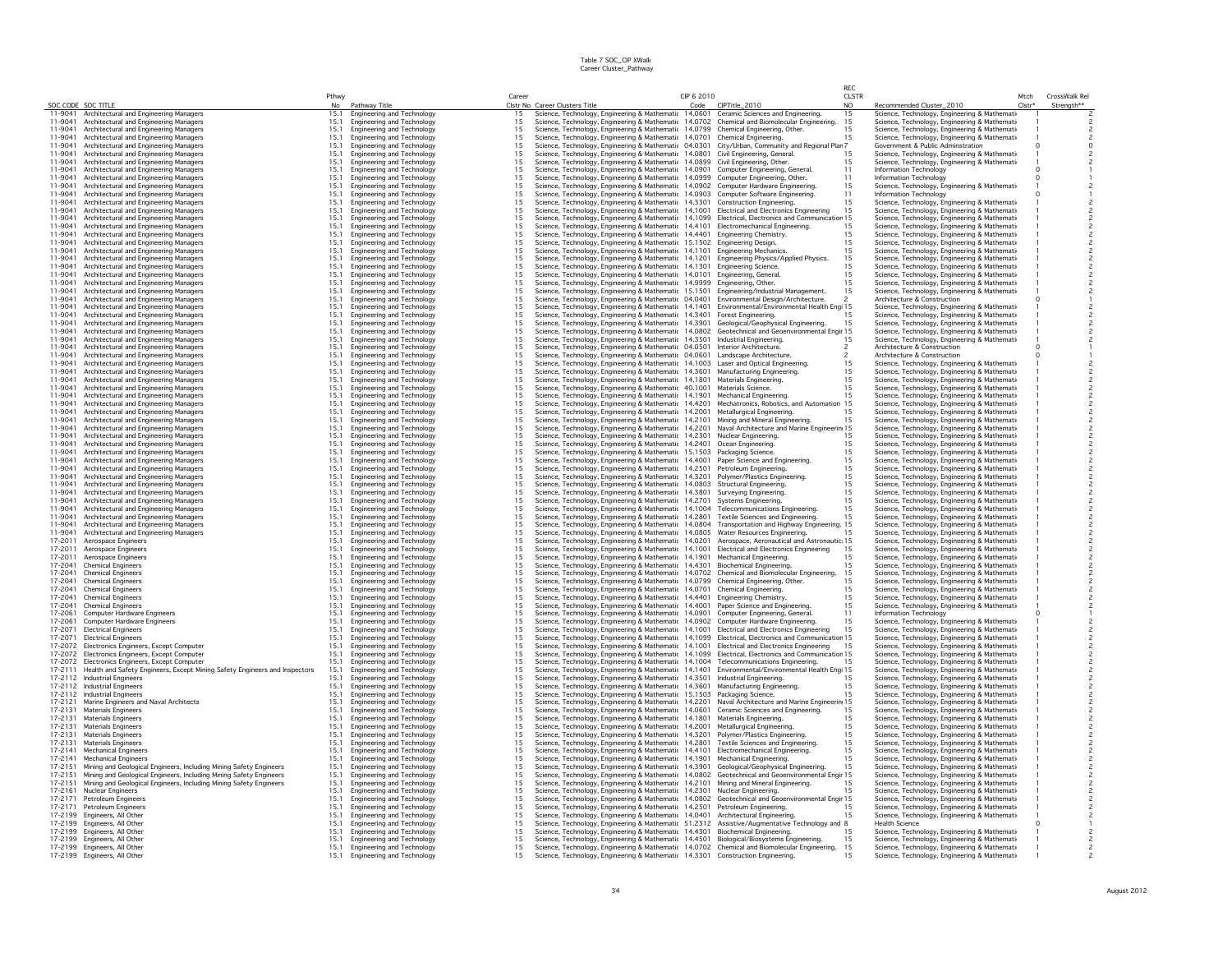|                    |                                                                                              |              |                                                          |                                         |                                                                                                                                                                                                 |            |                                                                      | RFC            |                                                                                                |        |               |
|--------------------|----------------------------------------------------------------------------------------------|--------------|----------------------------------------------------------|-----------------------------------------|-------------------------------------------------------------------------------------------------------------------------------------------------------------------------------------------------|------------|----------------------------------------------------------------------|----------------|------------------------------------------------------------------------------------------------|--------|---------------|
|                    |                                                                                              | Pthwy        |                                                          | Career                                  |                                                                                                                                                                                                 | CIP 6 2010 |                                                                      | <b>CLSTR</b>   |                                                                                                | Mtch   | CrossWalk Rel |
|                    | SOC CODE SOC TITLE                                                                           | No           | Pathway Title                                            |                                         | Clstr No Career Clusters Title                                                                                                                                                                  | Code       | CIPTitle_2010                                                        | N <sub>O</sub> | Recommended Cluster_2010                                                                       | Clstr* | Strength**    |
|                    | 17-2199 Engineers, All Other<br>17-2199 Engineers, All Other                                 | 15.1<br>15.1 | Engineering and Technology<br>Engineering and Technology | 15<br>15                                | Science, Technology, Engineering & Mathematic 14.4101 Electromechanical Engineering.<br>Science, Technology, Engineering & Mathematic 14.4401 Engineering Chemistry.                            |            |                                                                      | 15<br>15       | Science, Technology, Engineering & Mathemati                                                   |        |               |
|                    | 17-2199 Engineers, All Other                                                                 | 15.1         | Engineering and Technology                               | 15                                      | Science, Technology, Engineering & Mathematic 15.1502 Engineering Design.                                                                                                                       |            |                                                                      | 15             | Science, Technology, Engineering & Mathemati-<br>Science, Technology, Engineering & Mathemati- |        |               |
|                    | 17-2199 Engineers, All Other                                                                 | 15.1         | Engineering and Technology                               | 15                                      | Science, Technology, Engineering & Mathematic 14.1101                                                                                                                                           |            | <b>Engineering Mechanics</b>                                         | 15             | Science, Technology, Engineering & Mathemati-                                                  |        |               |
|                    | 17-2199 Engineers, All Other                                                                 | 15.1         | Engineering and Technology                               | 15                                      | Science, Technology, Engineering & Mathematic 14.1201 Engineering Physics/Applied Physics.                                                                                                      |            |                                                                      | 15             | Science, Technology, Engineering & Mathemati                                                   |        |               |
|                    | 17-2199 Engineers, All Other                                                                 | 15.1         | Engineering and Technology                               | 15                                      | Science, Technology, Engineering & Mathematic 14.1301 Engineering Science.                                                                                                                      |            |                                                                      | 15             | Science, Technology, Engineering & Mathemati                                                   |        |               |
|                    | 17-2199 Engineers, All Other                                                                 | 15.1         | <b>Engineering and Technology</b>                        | 15                                      | Science, Technology, Engineering & Mathematic 14.0101 Engineering, General                                                                                                                      |            |                                                                      | 15             | Science, Technology, Engineering & Mathemati-                                                  |        |               |
| 17-2199            | Engineers, All Other                                                                         | 15.1         | Engineering and Technology                               | 15                                      | Science, Technology, Engineering & Mathematic 14.9999                                                                                                                                           |            | Engineering, Other.                                                  | 15             | Science, Technology, Engineering & Mathemati                                                   |        |               |
|                    | 17-2199 Engineers, All Other                                                                 | 15.1         | Engineering and Technology                               | 15                                      | Science, Technology, Engineering & Mathematic 14.3401                                                                                                                                           |            | Forest Engineering.                                                  |                | Science, Technology, Engineering & Mathemati-                                                  |        |               |
|                    | 17-2199 Engineers, All Other                                                                 | 15.1         | Engineering and Technology                               | 15                                      | Science, Technology, Engineering & Mathematic 14.3901                                                                                                                                           |            | Geological/Geophysical Engineering.                                  | 15             | Science, Technology, Engineering & Mathemati-                                                  |        |               |
|                    | 17-2199 Engineers, All Other                                                                 | 15.1         | Engineering and Technology                               | 15                                      | Science, Technology, Engineering & Mathematic 14.0802 Geotechnical and Geoenvironmental Engir 15                                                                                                |            |                                                                      |                | Science, Technology, Engineering & Mathemati-                                                  |        |               |
|                    | 17-2199 Engineers, All Other                                                                 | 15.1         | Engineering and Technology                               | 15                                      | Science, Technology, Engineering & Mathematic 14.1003 Laser and Optical Engineering.                                                                                                            |            |                                                                      |                | Science, Technology, Engineering & Mathemati-                                                  |        |               |
|                    | 17-2199 Engineers, All Other                                                                 | 15.1<br>15.1 | Engineering and Technology                               | 15                                      | Science, Technology, Engineering & Mathematic 14.3601                                                                                                                                           |            | Manufacturing Engineering.<br>Mechatronics, Robotics, and Automation | 15             | Science, Technology, Engineering & Mathemati-                                                  |        |               |
|                    | 17-2199 Engineers, All Other<br>17-2199 Engineers, All Other                                 | 15.1         | Engineering and Technology<br>Engineering and Technology | 15<br>15                                | Science, Technology, Engineering & Mathematic 14.4201<br>Science, Technology, Engineering & Mathematic 15.1601                                                                                  |            | Nanotechnology.                                                      | 15             | Science, Technology, Engineering & Mathemati-<br>Science, Technology, Engineering & Mathemati- |        |               |
|                    | 17-2199 Engineers, All Other                                                                 | 15.1         | Engineering and Technology                               | 15                                      | Science, Technology, Engineering & Mathematic 14.2401                                                                                                                                           |            | Ocean Engineering                                                    | 15             | Science, Technology, Engineering & Mathemati-                                                  |        |               |
| 17-2199            | Engineers, All Other                                                                         | 15.1         | Engineering and Technology                               | 15                                      | Science, Technology, Engineering & Mathematic 14.4001                                                                                                                                           |            | Paper Science and Engineering.                                       | 15             | Science, Technology, Engineering & Mathemati-                                                  |        |               |
|                    | 17-2199 Engineers, All Other                                                                 | 15.1         | Engineering and Technology                               | 15                                      | Science, Technology, Engineering & Mathematic 14.3801                                                                                                                                           |            | Surveying Engineering.                                               | 15             | Science, Technology, Engineering & Mathemati                                                   |        |               |
|                    | 17-2199 Engineers, All Other                                                                 | 15.7         | Engineering and Technology                               | 15                                      | Science, Technology, Engineering & Mathematic 14.2701                                                                                                                                           |            | Systems Engineering.                                                 | 15             | Science, Technology, Engineering & Mathemati-                                                  |        |               |
|                    | 17-2199 Engineers, All Other                                                                 | 15.1         | Engineering and Technology                               | 15                                      | Science, Technology, Engineering & Mathematic 14.1004                                                                                                                                           |            | <b>Telecommunications Engineering</b>                                | 15             | Science, Technology, Engineering & Mathemati                                                   |        |               |
| 15-1111            | Computer and Information Research Scientists                                                 | 15.2         | Science and Mathematics                                  | 15                                      | Science, Technology, Engineering & Mathematic 11.0102 Artificial Intelligence.                                                                                                                  |            |                                                                      | 11             | Information Technology                                                                         |        |               |
| 15-1111            | Computer and Information Research Scientists                                                 | 15.2         | Science and Mathematics                                  | 15                                      | Science, Technology, Engineering & Mathematic 26.1103                                                                                                                                           |            | Bioinformatics.                                                      |                | <b>Health Science</b>                                                                          |        |               |
| 15-1111            | Computer and Information Research Scientists                                                 | 15.2         | Science and Mathematics                                  | 15                                      | Science, Technology, Engineering & Mathematic 11.0199 Computer and Information Sciences, Oth 11                                                                                                 |            |                                                                      |                | Information Technology                                                                         |        |               |
| 15-1111            | Computer and Information Research Scientists                                                 | 15.2         | Science and Mathematics                                  | 15                                      | Science, Technology, Engineering & Mathematic 11.0101 Computer and Information Sciences, Gene 11                                                                                                |            |                                                                      |                | Information Technology                                                                         |        |               |
| 15-1111<br>15-1111 | Computer and Information Research Scientists                                                 | 15.2         | Science and Mathematics                                  | $15\,$                                  | Science, Technology, Engineering & Mathematic 11.0701 Computer Science.                                                                                                                         |            |                                                                      |                | Information Technology                                                                         |        |               |
| 15-1111            | Computer and Information Research Scientists<br>Computer and Information Research Scientists | 15.2<br>15.2 | Science and Mathematics<br>Science and Mathematics       | 15<br>15                                | Science, Technology, Engineering & Mathematic 11.0104<br>Science, Technology, Engineering & Mathematic 11.0401 Information Science/Studies.                                                     |            | Informatics                                                          |                | Information Technology<br>Information Technology                                               |        |               |
| 15-1111            | Computer and Information Research Scientists                                                 | 15.2         | Science and Mathematics                                  | 15                                      | Science, Technology, Engineering & Mathematic 11.0103 Information Technology.                                                                                                                   |            |                                                                      | 11             | Information Technology                                                                         |        |               |
| 15-1111            | Computer and Information Research Scientists                                                 | 15.2         | Science and Mathematics                                  | 15                                      | Science, Technology, Engineering & Mathematic 51.2706 Medical Informatics.                                                                                                                      |            |                                                                      |                | <b>Health Science</b>                                                                          |        |               |
| 15-1111            | Computer and Information Research Scientists                                                 | 15.2         | Science and Mathematics                                  | 15                                      | Science, Technology, Engineering & Mathematic 11.0804 Modeling, Virtual Environments and Simul 11                                                                                               |            |                                                                      |                | Information Technology                                                                         |        |               |
| 15-2021            | Mathematicians                                                                               | 15.2         | Science and Mathematics                                  | 15                                      | Science, Technology, Engineering & Mathematic 27.0102                                                                                                                                           |            | Algebra and Number Theory.                                           |                | Science, Technology, Engineering & Mathemati-                                                  |        |               |
| 15-2021            | Mathematicians                                                                               | 15.2         | Science and Mathematics                                  | 15                                      | Science, Technology, Engineering & Mathematic 27.0103 Analysis and Functional Analysis.                                                                                                         |            |                                                                      | 15             | Science, Technology, Engineering & Mathemati-                                                  |        |               |
| 15-2021            | Mathematicians                                                                               | 15.2         | Science and Mathematics                                  | 15                                      | Science, Technology, Engineering & Mathematic 27.0301 Applied Mathematics, General.                                                                                                             |            |                                                                      | 15             | Science, Technology, Engineering & Mathemati-                                                  |        |               |
| 15-2021            | Mathematicians                                                                               | 15.2         | Science and Mathematics                                  | 15                                      | Science, Technology, Engineering & Mathematic 27.0399 Applied Mathematics, Other.                                                                                                               |            |                                                                      | 15             | Science, Technology, Engineering & Mathemati-                                                  |        |               |
| 15-2021            | Mathematicians                                                                               | 15.2         | Science and Mathematics                                  | 15                                      | Science, Technology, Engineering & Mathematic 27.0304 Computational and Applied Mathematics.                                                                                                    |            |                                                                      | 15             | Science, Technology, Engineering & Mathemati                                                   |        |               |
| 15-2021            | Mathematicians                                                                               | 15.2         | Science and Mathematics                                  | 15                                      | Science, Technology, Engineering & Mathematic 27.0303 Computational Mathematics.                                                                                                                |            |                                                                      |                | Science, Technology, Engineering & Mathemati-                                                  |        |               |
| 15-2021            | Mathematicians                                                                               | 15.2         | Science and Mathematics                                  | 15                                      | Science, Technology, Engineering & Mathematic 27.0305 Financial Mathematics.                                                                                                                    |            |                                                                      | 15             | Science, Technology, Engineering & Mathemati-                                                  |        |               |
| 15-2021<br>15-2021 | Mathematicians<br>Mathematicians                                                             | 15.2<br>15.2 | Science and Mathematics<br>Science and Mathematics       | 15<br>15                                | Science, Technology, Engineering & Mathematic 27.0104 Geometry/Geometric Analysis.                                                                                                              |            |                                                                      | 15<br>15       | Science, Technology, Engineering & Mathemati-                                                  |        |               |
| 15-2021            | Mathematicians                                                                               | 15.2         | Science and Mathematics                                  | 15                                      | Science, Technology, Engineering & Mathematic 38.0102 Logic.<br>Science, Technology, Engineering & Mathematic 27.0306 Mathematical Biology.                                                     |            |                                                                      | 15             | Science, Technology, Engineering & Mathemati-                                                  |        |               |
| 15-2021            | Mathematicians                                                                               | 15.2         | Science and Mathematics                                  | 15                                      | Science, Technology, Engineering & Mathematic 27.0502 Mathematical Statistics and Probability.                                                                                                  |            |                                                                      | 15             | Science, Technology, Engineering & Mathemati-<br>Science, Technology, Engineering & Mathemati- |        |               |
| 15-2021            | Mathematicians                                                                               | 15.2         | Science and Mathematics                                  | 15                                      | Science, Technology, Engineering & Mathematic 27.9999 Mathematics and Statistics, Other.                                                                                                        |            |                                                                      | 15             | Science, Technology, Engineering & Mathemati-                                                  |        |               |
| 15-2021            | Mathematicians                                                                               | 15.2         | Science and Mathematics                                  | 15                                      | Science, Technology, Engineering & Mathematic 27.0503 Mathematics and Statistics.                                                                                                               |            |                                                                      | 15             | Science, Technology, Engineering & Mathemati-                                                  |        |               |
| 15-2021            | Mathematicians                                                                               | 15.2         | Science and Mathematics                                  | 15                                      | Science, Technology, Engineering & Mathematic 27.0101 Mathematics, General.                                                                                                                     |            |                                                                      | 15             | Science, Technology, Engineering & Mathemati-                                                  |        |               |
| 15-2021            | Mathematicians                                                                               | 15.2         | Science and Mathematics                                  | 15                                      | Science, Technology, Engineering & Mathematic 27.0199 Mathematics, Other.                                                                                                                       |            |                                                                      | 15             | Science, Technology, Engineering & Mathemati                                                   |        |               |
| 15-2021            | Mathematicians                                                                               | 15.2         | Science and Mathematics                                  | 15                                      | Science, Technology, Engineering & Mathematic 27.0105 Topology and Foundations.                                                                                                                 |            |                                                                      | 15             | Science, Technology, Engineering & Mathemati-                                                  |        |               |
| 15-2041            | Statisticians                                                                                | 15.2         | Science and Mathematics                                  | 15                                      | Science, Technology, Engineering & Mathematic 27.0301 Applied Mathematics, General.                                                                                                             |            |                                                                      | 15             | Science, Technology, Engineering & Mathemati                                                   |        |               |
| 15-2041            | Statisticians                                                                                | 15.2         | Science and Mathematics                                  | 15                                      | Science, Technology, Engineering & Mathematic 26.1102 Biostatistics.                                                                                                                            |            |                                                                      | 15             | Science, Technology, Engineering & Mathemati-                                                  |        |               |
| 15-2041            | Statisticians                                                                                | 15.2         | Science and Mathematics                                  | 15                                      | Science, Technology, Engineering & Mathematic 52.1302 Business Statistics.                                                                                                                      |            |                                                                      |                | Science, Technology, Engineering & Mathemati-                                                  |        |               |
| 15-2041            | Statisticians                                                                                | 15.2         | Science and Mathematics                                  | 15                                      | Science, Technology, Engineering & Mathematic 27.0304 Computational and Applied Mathematics. 15                                                                                                 |            |                                                                      |                | Science, Technology, Engineering & Mathemati-                                                  |        |               |
| 15-2041            | Statisticians                                                                                | 15.2         | Science and Mathematics                                  | 15                                      | Science, Technology, Engineering & Mathematic 27.0502 Mathematical Statistics and Probability.                                                                                                  |            |                                                                      | 15             | Science, Technology, Engineering & Mathemati-                                                  |        |               |
| 15-2041            | Statisticians                                                                                | 15.2         | Science and Mathematics                                  | 15                                      | Science, Technology, Engineering & Mathematic 27.0503 Mathematics and Statistics.                                                                                                               |            |                                                                      |                | Science, Technology, Engineering & Mathemati-                                                  |        |               |
| 15-2041<br>15-2041 | Statisticians<br>Statisticians                                                               | 15.2<br>15.2 | Science and Mathematics<br>Science and Mathematics       | 15<br>15                                | Science, Technology, Engineering & Mathematic 27.0101<br>Science, Technology, Engineering & Mathematic 45.0102 Research Methodology and Quantitative 115                                        |            | Mathematics, General.                                                |                | Science, Technology, Engineering & Mathemati-<br>Science, Technology, Engineering & Mathemati- |        |               |
| 15-2041            | Statisticians                                                                                | 15.2         | Science and Mathematics                                  | 15                                      | Science, Technology, Engineering & Mathematic 27.0501 Statistics, General.                                                                                                                      |            |                                                                      |                | Science, Technology, Engineering & Mathemati                                                   |        |               |
| 15-2041            | Statisticians                                                                                | 15.2         | Science and Mathematics                                  | 15                                      | Science, Technology, Engineering & Mathematic 27.0599 Statistics, Other.                                                                                                                        |            |                                                                      |                | Science, Technology, Engineering & Mathemati-                                                  |        |               |
| 15-2091            | <b>Mathematical Technicians</b>                                                              | 15.2         | Science and Mathematics                                  | 15                                      | Science, Technology, Engineering & Mathematic 27.0301                                                                                                                                           |            | Applied Mathematics, General                                         | 15             | Science, Technology, Engineering & Mathemati                                                   |        |               |
| 15-2099            | Mathematical Science Occupations, All Other                                                  | 15.2         | Science and Mathematics                                  | 15                                      | Science, Technology, Engineering & Mathematic 27.0301                                                                                                                                           |            | Applied Mathematics, General,                                        | 15             | Science, Technology, Engineering & Mathemati-                                                  |        |               |
| 15-2099            | Mathematical Science Occupations, All Other                                                  | 15.2         | Science and Mathematics                                  | 15                                      | Science, Technology, Engineering & Mathematic 27.0399 Applied Mathematics, Other.                                                                                                               |            |                                                                      |                | Science, Technology, Engineering & Mathemati-                                                  |        |               |
| 15-2099            | Mathematical Science Occupations, All Other                                                  | 15.2         | Science and Mathematics                                  | 15                                      | Science, Technology, Engineering & Mathematic 27.0304                                                                                                                                           |            | Computational and Applied Mathematics.                               | 15             | Science, Technology, Engineering & Mathemati-                                                  |        |               |
| 15-2099            | Mathematical Science Occupations, All Other                                                  | 15.2         | Science and Mathematics                                  | 15                                      | Science, Technology, Engineering & Mathematic 26.1104 Computational Biology                                                                                                                     |            |                                                                      | 15             | Science, Technology, Engineering & Mathemati-                                                  |        |               |
| 15-2099            | Mathematical Science Occupations, All Other                                                  | 15.2         | Science and Mathematics                                  | 15                                      | Science, Technology, Engineering & Mathematic 27.0303                                                                                                                                           |            | <b>Computational Mathematics</b>                                     | 15             | Science, Technology, Engineering & Mathemati                                                   |        |               |
| 15-2099<br>15-2099 | Mathematical Science Occupations, All Other<br>Mathematical Science Occupations, All Other   | 15.2<br>15.2 | Science and Mathematics<br>Science and Mathematics       | 15<br>15                                | Science, Technology, Engineering & Mathematic 30.3001<br>Science, Technology, Engineering & Mathematic 27.0305                                                                                  |            | <b>Computational Science.</b><br><b>Financial Mathematics</b>        | 15<br>15       | Science, Technology, Engineering & Mathemati-                                                  |        |               |
| 15-2099            | Mathematical Science Occupations, All Other                                                  | 15.2         | Science and Mathematics                                  | 15                                      | Science, Technology, Engineering & Mathematic 27.0306 Mathematical Biology.                                                                                                                     |            |                                                                      | 15             | Science, Technology, Engineering & Mathemati-<br>Science, Technology, Engineering & Mathemati- |        |               |
| 15-2099            | Mathematical Science Occupations, All Other                                                  | 15.2         | Science and Mathematics                                  | 15                                      | Science, Technology, Engineering & Mathematic 27.9999 Mathematics and Statistics, Other.                                                                                                        |            |                                                                      |                | Science, Technology, Engineering & Mathemati-                                                  |        |               |
| 15-2099            | Mathematical Science Occupations, All Other                                                  | 15.2         | Science and Mathematics                                  | 15                                      | Science, Technology, Engineering & Mathematic 27.0101 Mathematics, General.                                                                                                                     |            |                                                                      | 15             | Science, Technology, Engineering & Mathemati                                                   |        |               |
| 17-1021            | Cartographers and Photogrammetrists                                                          | 15.2         | Science and Mathematics                                  | 15                                      | Science, Technology, Engineering & Mathematic 45.0702 Geographic Information Science and Carte 15                                                                                               |            |                                                                      |                | Science, Technology, Engineering & Mathemati-                                                  |        |               |
| 17-1021            | Cartographers and Photogrammetrists                                                          | 15.2         | Science and Mathematics                                  | 15                                      | Science, Technology, Engineering & Mathematic 15.1102 Surveying Technology/Surveying.                                                                                                           |            |                                                                      | 15             | Science, Technology, Engineering & Mathemati                                                   |        |               |
| 19-1021            | <b>Biochemists and Biophysicists</b>                                                         | 15.2         | Science and Mathematics                                  | $\begin{array}{c} 15 \\ 15 \end{array}$ | Science, Technology, Engineering & Mathematic 26.0210 Biochemistry and Molecular Biology.                                                                                                       |            |                                                                      | 15             | Science, Technology, Engineering & Mathemati-                                                  |        |               |
| 19-1021            | <b>Biochemists and Biophysicists</b>                                                         | 15.2         | Science and Mathematics                                  |                                         | Science, Technology, Engineering & Mathematic 26.0202                                                                                                                                           |            | Biochemistry.                                                        |                | Science, Technology, Engineering & Mathemati-                                                  |        |               |
| 19-1021            | <b>Biochemists and Biophysicists</b>                                                         | 15.2         | Science and Mathematics                                  | 15                                      | Science, Technology, Engineering & Mathematic 26.0203 Biophysics.                                                                                                                               |            |                                                                      | 15             | Science, Technology, Engineering & Mathemati                                                   |        |               |
| 19-1021<br>19-1021 | <b>Biochemists and Biophysicists</b>                                                         | 15.2<br>15.2 | Science and Mathematics<br>Science and Mathematics       | 15                                      | Science, Technology, Engineering & Mathematic 26.0499 Cell/Cellular Biology and Anatomical Scier 15                                                                                             |            |                                                                      |                | Science, Technology, Engineering & Mathemati-                                                  |        |               |
| 19-1021            | <b>Biochemists and Biophysicists</b><br><b>Biochemists and Biophysicists</b>                 | 15.2         | Science and Mathematics                                  | $15\,$<br>15                            | Science, Technology, Engineering & Mathematic 26.0205 Molecular Biochemistry.<br>Science, Technology, Engineering & Mathematic 26.0206 Molecular Biophysics.                                    |            |                                                                      |                | Science, Technology, Engineering & Mathemati-<br>Science, Technology, Engineering & Mathemati- |        |               |
| 19-1022            | Microbiologists                                                                              | 15.2         | Science and Mathematics                                  | 15                                      | Science, Technology, Engineering & Mathematic 26.0499 Cell/Cellular Biology and Anatomical Scier 15                                                                                             |            |                                                                      |                | Science, Technology, Engineering & Mathemati                                                   |        |               |
|                    | 19-1022 Microbiologists                                                                      | 15.2         | Science and Mathematics                                  | 15                                      | Science, Technology, Engineering & Mathematic 26.0508 Microbiology and Immunology.                                                                                                              |            |                                                                      |                | Science, Technology, Engineering & Mathemati                                                   |        |               |
|                    | 19-1022 Microbiologists                                                                      | 15.2         | Science and Mathematics                                  | 15                                      | Science, Technology, Engineering & Mathematic 26.0502 Microbiology, General.                                                                                                                    |            |                                                                      | 15             | Science, Technology, Engineering & Mathemati                                                   |        |               |
|                    | 19-1022 Microbiologists                                                                      | 15.2         | Science and Mathematics                                  | 15                                      | Science, Technology, Engineering & Mathematic 01.1203                                                                                                                                           |            | Soil Microbiology                                                    |                | Agriculture, Food & Natural Resources                                                          |        |               |
| 19-1022            | Microbiologists                                                                              | 15.2         | Science and Mathematics                                  | 15                                      | Science, Technology, Engineering & Mathematic 26.0207                                                                                                                                           |            | <b>Structural Biology</b>                                            | 15             | Science, Technology, Engineering & Mathemati-                                                  |        |               |
|                    | 19-1029 Biological Scientists, All Other                                                     | 15.2         | Science and Mathematics                                  | 15                                      | Science, Technology, Engineering & Mathematic 26.0403 Anatomy.                                                                                                                                  |            |                                                                      | 15             | Science, Technology, Engineering & Mathemati-                                                  |        |               |
| 19-1029            | Biological Scientists, All Other                                                             | 15.2         | Science and Mathematics                                  | 15                                      | Science, Technology, Engineering & Mathematic 26.0804                                                                                                                                           |            | <b>Animal Genetics</b>                                               | 15             | Science, Technology, Engineering & Mathemati-                                                  |        |               |
|                    | 19-1029 Biological Scientists, All Other                                                     | 15.2         | Science and Mathematics                                  | 15                                      | Science, Technology, Engineering & Mathematic 26.0707 Animal Physiology.                                                                                                                        |            |                                                                      | 15             | Science, Technology, Engineering & Mathemati-                                                  |        |               |
| 19-1029            | Biological Scientists, All Other                                                             | 15.2         | Science and Mathematics                                  | 15                                      | Science, Technology, Engineering & Mathematic 26.1304 Aquatic Biology/Limnology.                                                                                                                |            |                                                                      | 15             | Science, Technology, Engineering & Mathemati                                                   |        |               |
|                    | 19-1029 Biological Scientists, All Other<br>19-1029 Biological Scientists, All Other         | 15.2<br>15.2 | Science and Mathematics<br>Science and Mathematics       | 15<br>15                                | Science, Technology, Engineering & Mathematic 26.0210 Biochemistry and Molecular Biology.<br>Science, Technology, Engineering & Mathematic 26.9999 Biological and Biomedical Sciences, Other 15 |            |                                                                      |                | Science, Technology, Engineering & Mathemati-                                                  |        |               |
|                    | 19-1029 Biological Scientists, All Other                                                     | 15.2         | Science and Mathematics                                  | 15                                      | Science, Technology, Engineering & Mathematic 26.0101 Biology/Biological Sciences, General.                                                                                                     |            |                                                                      | 15             | Science, Technology, Engineering & Mathemati                                                   |        |               |
|                    | 19-1029 Biological Scientists, All Other                                                     | 15.2         | Science and Mathematics                                  | 15                                      | Science, Technology, Engineering & Mathematic 26.1199 Biomathematics, Bioinformatics, and Con 8                                                                                                 |            |                                                                      |                | Science, Technology, Engineering & Mathemati-<br><b>Health Science</b>                         |        |               |
|                    | 19-1029 Biological Scientists, All Other                                                     | 15.2         | Science and Mathematics                                  | 15                                      | Science, Technology, Engineering & Mathematic 26.1101 Biometry/Biometrics.                                                                                                                      |            |                                                                      |                | Science, Technology, Engineering & Mathemati                                                   |        |               |
|                    | 19-1029 Biological Scientists, All Other                                                     | 15.2         | Science and Mathematics                                  | 15                                      | Science, Technology, Engineering & Mathematic 26.1102 Biostatistics.                                                                                                                            |            |                                                                      | 15             | Science, Technology, Engineering & Mathemati                                                   |        |               |
|                    | 19-1029 Biological Scientists, All Other                                                     | 15.2         | Science and Mathematics                                  | 15                                      | Science, Technology, Engineering & Mathematic 26.1201 Biotechnology                                                                                                                             |            |                                                                      |                | <b>Health Science</b>                                                                          |        |               |
|                    | 19-1029 Biological Scientists, All Other                                                     | 15.2         | Science and Mathematics                                  | 15                                      | Science, Technology, Engineering & Mathematic 26.0399 Botany/Plant Biology, Other.                                                                                                              |            |                                                                      | 15             | Science, Technology, Engineering & Mathemati-                                                  |        |               |
|                    | 19-1029 Biological Scientists, All Other                                                     | 15.2         | Science and Mathematics                                  | 15                                      | Science, Technology, Engineering & Mathematic 26.0301 Botany/Plant Biology.                                                                                                                     |            |                                                                      |                | Science, Technology, Engineering & Mathemati-                                                  |        |               |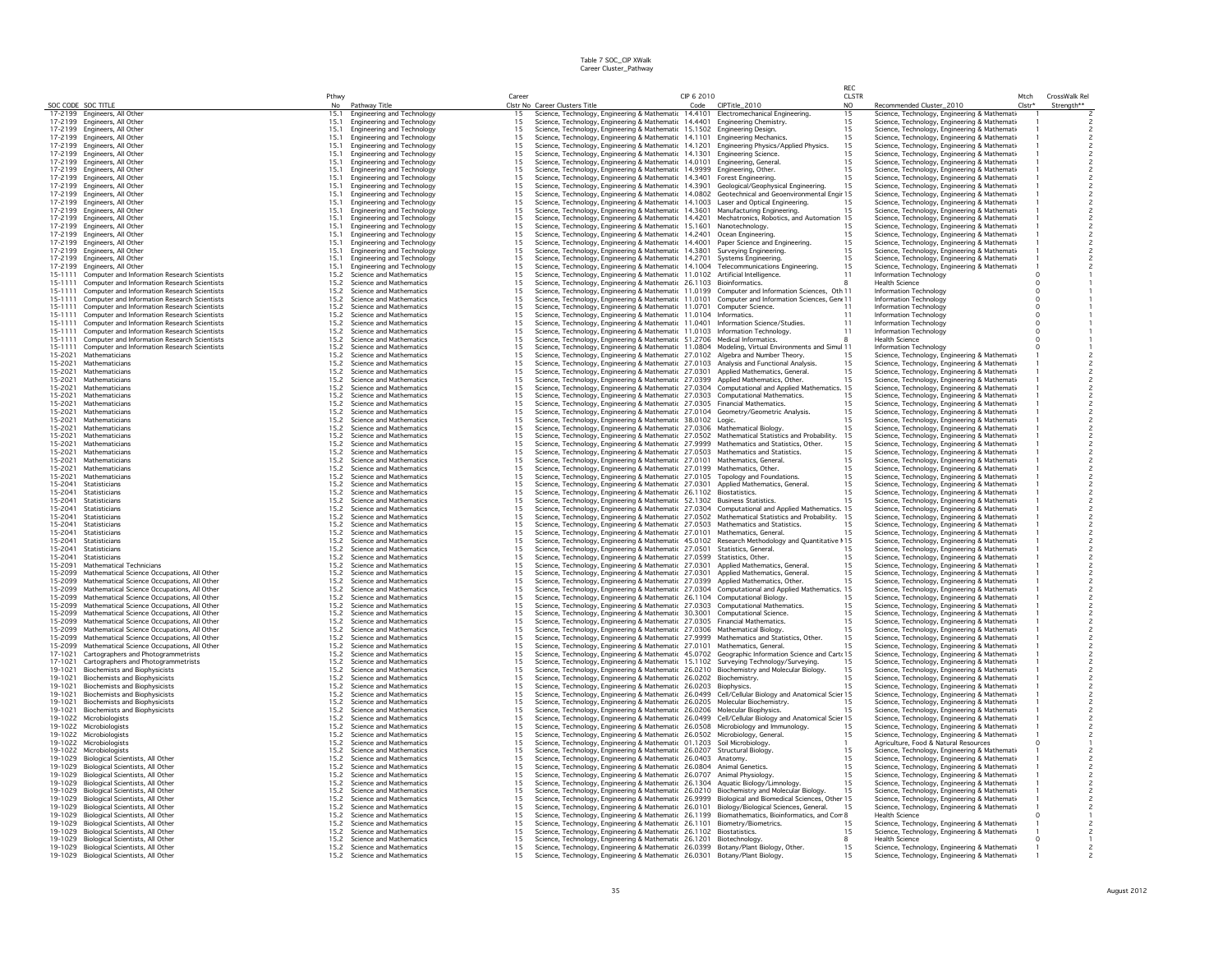|                    |                                                                                      |              |                                                    |                                         |                                                                                                                                                                                                       |            |                                  | RFC          |                                                                                                |          |                         |
|--------------------|--------------------------------------------------------------------------------------|--------------|----------------------------------------------------|-----------------------------------------|-------------------------------------------------------------------------------------------------------------------------------------------------------------------------------------------------------|------------|----------------------------------|--------------|------------------------------------------------------------------------------------------------|----------|-------------------------|
|                    |                                                                                      | Pthwy        |                                                    | Career                                  |                                                                                                                                                                                                       | CIP 6 2010 |                                  | <b>CLSTR</b> |                                                                                                | Mtch     | CrossWalk Rel           |
|                    | SOC CODE SOC TITLE<br>19-1029 Biological Scientists, All Other                       | No<br>15.2   | Pathway Title<br>Science and Mathematics           | 15                                      | Clstr No Career Clusters Title<br>Science, Technology, Engineering & Mathematic 26.0407 Cell Biology and Anatomy.                                                                                     |            | Code CIPTitle_2010               | NO.<br>15    | Recommended Cluster_2010<br>Science, Technology, Engineering & Mathemati                       | $Clstr*$ | Strength**              |
|                    | 19-1029 Biological Scientists, All Other                                             | 15.2         | Science and Mathematics                            | 15                                      | Science, Technology, Engineering & Mathematic 26.0406 Cell/Cellular and Molecular Biology.                                                                                                            |            |                                  | 15           | Science, Technology, Engineering & Mathemati                                                   |          |                         |
|                    | 19-1029 Biological Scientists, All Other                                             | 15.2         | Science and Mathematics                            | 15                                      | Science, Technology, Engineering & Mathematic 26.0499 Cell/Cellular Biology and Anatomical Scier 15                                                                                                   |            |                                  |              | Science, Technology, Engineering & Mathemati                                                   |          |                         |
|                    | 19-1029 Biological Scientists, All Other                                             | 15.2         | Science and Mathematics                            | 15                                      | Science, Technology, Engineering & Mathematic 26.0401 Cell/Cellular Biology and Histology.                                                                                                            |            |                                  | 15           | Science, Technology, Engineering & Mathemati-                                                  |          |                         |
|                    | 19-1029 Biological Scientists, All Other                                             | 15.2         | Science and Mathematics                            | 15                                      | Science, Technology, Engineering & Mathematic 26.1104 Computational Biology.                                                                                                                          |            |                                  | 15           | Science, Technology, Engineering & Mathemati                                                   |          |                         |
|                    | 19-1029 Biological Scientists, All Other                                             | 15.2         | Science and Mathematics                            | 15                                      | Science, Technology, Engineering & Mathematic 26.1307 Conservation Biology.                                                                                                                           |            |                                  | 15           | Science, Technology, Engineering & Mathemati                                                   |          |                         |
|                    | 19-1029 Biological Scientists, All Other                                             | 15.2         | Science and Mathematics                            | 15                                      | Science, Technology, Engineering & Mathematic 26.0404 Developmental Biology and Embryology.                                                                                                           |            |                                  | 15           | Science, Technology, Engineering & Mathemati-                                                  |          |                         |
|                    | 19-1029 Biological Scientists, All Other                                             | 15.2         | Science and Mathematics                            | 15                                      | Science, Technology, Engineering & Mathematic 26.1310 Ecology and Evolutionary Biology.                                                                                                               |            |                                  |              | Science, Technology, Engineering & Mathemati                                                   |          |                         |
|                    | 19-1029 Biological Scientists, All Other                                             | 15.2         | Science and Mathematics                            | 15                                      | Science, Technology, Engineering & Mathematic 26.1399 Ecology, Evolution, Systematics and Pop. 15                                                                                                     |            |                                  |              | Science, Technology, Engineering & Mathemati-                                                  |          |                         |
|                    | 19-1029 Biological Scientists, All Other                                             | 15.2         | Science and Mathematics                            | 15                                      | Science, Technology, Engineering & Mathematic 26.1301 Ecology.                                                                                                                                        |            |                                  | 15           | Science, Technology, Engineering & Mathemati                                                   |          |                         |
|                    | 19-1029 Biological Scientists, All Other<br>19-1029 Biological Scientists, All Other | 15.2<br>15.2 | Science and Mathematics<br>Science and Mathematics | 15<br>15                                | Science, Technology, Engineering & Mathematic 26.0702 Entomology                                                                                                                                      |            |                                  | 15<br>15     | Science, Technology, Engineering & Mathemati-                                                  |          |                         |
|                    |                                                                                      | 15.2         | Science and Mathematics                            | 15                                      | Science, Technology, Engineering & Mathematic 26.1305 Environmental Biology.                                                                                                                          |            |                                  | 15           | Science, Technology, Engineering & Mathemati                                                   |          |                         |
|                    | 19-1029 Biological Scientists, All Other<br>19-1029 Biological Scientists, All Other | 15.2         | Science and Mathematics                            | 15                                      | Science, Technology, Engineering & Mathematic 26.1303 Evolutionary Biology.<br>Science, Technology, Engineering & Mathematic 26.0801                                                                  |            | Genetics, General                | 15           | Science, Technology, Engineering & Mathemati-<br>Science, Technology, Engineering & Mathemati- |          |                         |
|                    | 19-1029 Biological Scientists, All Other                                             | 15.2         | Science and Mathematics                            | 15                                      | Science, Technology, Engineering & Mathematic 26.0899 Genetics, Other.                                                                                                                                |            |                                  | 15           | Science, Technology, Engineering & Mathemati                                                   |          | $\overline{\mathbf{c}}$ |
|                    | 19-1029 Biological Scientists, All Other                                             | 15.2         | Science and Mathematics                            | 15                                      | Science, Technology, Engineering & Mathematic 26.0807 Genome Sciences/Genomics.                                                                                                                       |            |                                  | 15           | Science, Technology, Engineering & Mathemati-                                                  |          | $\overline{c}$          |
| 19-1029            | Biological Scientists, All Other                                                     | 15.2         | Science and Mathematics                            | 15                                      | Science, Technology, Engineering & Mathematic 30.2701 Human Biology.                                                                                                                                  |            |                                  | 15           | Science, Technology, Engineering & Mathemati-                                                  |          |                         |
|                    | 19-1029 Biological Scientists, All Other                                             | 15.2         | Science and Mathematics                            | 15                                      | Science, Technology, Engineering & Mathematic 26.0507                                                                                                                                                 |            | Immunology.                      | 15           | Science, Technology, Engineering & Mathemati                                                   |          |                         |
|                    | 19-1029 Biological Scientists, All Other                                             | 15.2         | Science and Mathematics                            | 15                                      | Science, Technology, Engineering & Mathematic 26.1302 Marine Biology and Biological Oceanograp 15                                                                                                     |            |                                  |              | Science, Technology, Engineering & Mathemati                                                   |          |                         |
|                    | 19-1029 Biological Scientists, All Other                                             | 15.2         | Science and Mathematics                            | 15                                      | Science, Technology, Engineering & Mathematic 30.3201 Marine Sciences.                                                                                                                                |            |                                  | 15           | Science, Technology, Engineering & Mathemati-                                                  |          |                         |
|                    | 19-1029 Biological Scientists, All Other                                             | 15.2         | Science and Mathematics                            | 15                                      | Science, Technology, Engineering & Mathematic 27.0306 Mathematical Biology.                                                                                                                           |            |                                  | 15           | Science, Technology, Engineering & Mathemati                                                   |          |                         |
|                    | 19-1029 Biological Scientists, All Other                                             | 15.2         | Science and Mathematics                            | 15                                      | Science, Technology, Engineering & Mathematic 26.0503 Medical Microbiology and Bacteriology.                                                                                                          |            |                                  | 15           | Science, Technology, Engineering & Mathemati                                                   |          |                         |
|                    | 19-1029 Biological Scientists, All Other                                             | 15.2         | Science and Mathematics                            | 15                                      | Science, Technology, Engineering & Mathematic 26.0803 Microbial and Eukaryotic Genetics.                                                                                                              |            |                                  | 15           | Science, Technology, Engineering & Mathemati-                                                  |          |                         |
|                    | 19-1029 Biological Scientists, All Other                                             | 15.2         | Science and Mathematics                            | 15                                      | Science, Technology, Engineering & Mathematic 26.0508 Microbiology and Immunology.                                                                                                                    |            |                                  | 15           | Science, Technology, Engineering & Mathemati-                                                  |          | $\overline{\mathbf{c}}$ |
|                    | 19-1029 Biological Scientists, All Other                                             | 15.2<br>15.2 | Science and Mathematics                            | $15\,$                                  | Science, Technology, Engineering & Mathematic 26.0204 Molecular Biology.                                                                                                                              |            |                                  | 15<br>15     | Science, Technology, Engineering & Mathemati                                                   |          |                         |
| 19-1029            | Biological Scientists, All Other<br>19-1029 Biological Scientists, All Other         | 15.2         | Science and Mathematics<br>Science and Mathematics | 15<br>15                                | Science, Technology, Engineering & Mathematic 26.0802 Molecular Genetics<br>Science, Technology, Engineering & Mathematic 26.0506 Mycology.                                                           |            |                                  | 15           | Science, Technology, Engineering & Mathemati<br>Science, Technology, Engineering & Mathemati-  |          |                         |
|                    | 19-1029 Biological Scientists, All Other                                             | 15.2         | Science and Mathematics                            | 15                                      | Science, Technology, Engineering & Mathematic 26.1502 Neuroanatomy                                                                                                                                    |            |                                  | 15           | Science, Technology, Engineering & Mathemati                                                   |          |                         |
|                    | 19-1029 Biological Scientists, All Other                                             | 15.2         | Science and Mathematics                            | 15                                      | Science, Technology, Engineering & Mathematic 26.1503 Neurobiology and Anatomy.                                                                                                                       |            |                                  | 15           | Science, Technology, Engineering & Mathemati-                                                  |          | $\overline{c}$          |
|                    | 19-1029 Biological Scientists, All Other                                             | 15.2         | Science and Mathematics                            | 1.5                                     | Science, Technology, Engineering & Mathematic 26.1504 Neurobiology and Behavior.                                                                                                                      |            |                                  | 15           | Science, Technology, Engineering & Mathemati                                                   |          | $\overline{c}$          |
|                    | 19-1029 Biological Scientists, All Other                                             | 15.2         | Science and Mathematics                            | 15                                      |                                                                                                                                                                                                       |            |                                  | 15           | Science, Technology, Engineering & Mathemati-                                                  |          |                         |
|                    | 19-1029 Biological Scientists, All Other                                             | 15.2         | Science and Mathematics                            | 15                                      | Science, Technology, Engineering & Mathematic 26.1599 Neurobiology and Neurosciences, Other.<br>Science, Technology, Engineering & Mathematic 26.1501 Neuroscience.                                   |            |                                  | 15           | Science, Technology, Engineering & Mathemati-                                                  |          |                         |
|                    | 19-1029 Biological Scientists, All Other                                             | 15.2         | Science and Mathematics                            | 15                                      | Science, Technology, Engineering & Mathematic 30.1901 Nutrition Sciences                                                                                                                              |            |                                  | 15           | Science, Technology, Engineering & Mathemati-                                                  |          | 2                       |
|                    | 19-1029 Biological Scientists, All Other                                             | 15.2         | Science and Mathematics                            | 15                                      | Science, Technology, Engineering & Mathematic 26.0505 Parasitology.                                                                                                                                   |            |                                  | 15           | Science, Technology, Engineering & Mathemati-                                                  |          | $\overline{c}$          |
| 19-1029            | Biological Scientists, All Other                                                     | 15.2         | Science and Mathematics                            | 15                                      | Science, Technology, Engineering & Mathematic 26.0910 Pathology/Experimental Pathology.                                                                                                               |            |                                  | 15           | Science, Technology, Engineering & Mathemati                                                   |          |                         |
|                    | 19-1029 Biological Scientists, All Other                                             | 15.2         | Science and Mathematics                            | 15                                      | Science, Technology, Engineering & Mathematic 26.1001 Pharmacology.                                                                                                                                   |            |                                  | 15           | Science, Technology, Engineering & Mathemati-                                                  |          |                         |
| 19-1029            | Biological Scientists, All Other                                                     | 15.2         | Science and Mathematics                            | 15                                      | Science, Technology, Engineering & Mathematic 26.0208 Photobiology.                                                                                                                                   |            |                                  | 15           | Science, Technology, Engineering & Mathemati-                                                  |          |                         |
|                    | 19-1029 Biological Scientists, All Other                                             | 15.2         | Science and Mathematics                            | 15                                      | Science, Technology, Engineering & Mathematic 26.0805 Plant Genetics.                                                                                                                                 |            |                                  | 15           | Science, Technology, Engineering & Mathemati-                                                  |          |                         |
|                    | 19-1029 Biological Scientists, All Other                                             | 15.2         | Science and Mathematics                            | 15<br>15                                | Science, Technology, Engineering & Mathematic 26.0308 Plant Molecular Biology.                                                                                                                        |            |                                  | 15           | Science, Technology, Engineering & Mathemati                                                   |          |                         |
|                    | 19-1029 Biological Scientists, All Other                                             | 15.2         | Science and Mathematics                            |                                         | Science, Technology, Engineering & Mathematic 26.0305 Plant Pathology/Phytopathology.                                                                                                                 |            |                                  | 1.5          | Science, Technology, Engineering & Mathemati                                                   |          |                         |
|                    | 19-1029 Biological Scientists, All Other                                             | 15.2<br>15.2 | Science and Mathematics<br>Science and Mathematics | 15                                      | Science, Technology, Engineering & Mathematic 26.0307 Plant Physiology.                                                                                                                               |            |                                  | 15<br>15     | Science, Technology, Engineering & Mathemati-                                                  |          |                         |
|                    | 19-1029 Biological Scientists, All Other<br>19-1029 Biological Scientists, All Other | 15.2         | Science and Mathematics                            | 15<br>15                                | Science, Technology, Engineering & Mathematic 26.1306 Population Biology<br>Science, Technology, Engineering & Mathematic 26.0209 Radiation Biology/Radiobiology.                                     |            |                                  | 15           | Science, Technology, Engineering & Mathemati-<br>Science, Technology, Engineering & Mathemati- |          |                         |
|                    | 19-1029 Biological Scientists, All Other                                             | 15.2         | Science and Mathematics                            | 15                                      | Science, Technology, Engineering & Mathematic 26.1308 Systematic Biology/Biological Systematic 15                                                                                                     |            |                                  |              | Science, Technology, Engineering & Mathemati                                                   |          |                         |
|                    | 19-1029 Biological Scientists, All Other                                             | 15.2         | Science and Mathematics                            | 15                                      | Science, Technology, Engineering & Mathematic 26.1004 Toxicology.                                                                                                                                     |            |                                  | 15           | Science, Technology, Engineering & Mathemati                                                   |          |                         |
|                    | 19-1029 Biological Scientists, All Other                                             | 15.2         | Science and Mathematics                            | 15                                      | Science, Technology, Engineering & Mathematic 26.0504 Virology.                                                                                                                                       |            |                                  | 15           | Science, Technology, Engineering & Mathemati-                                                  |          |                         |
| 19-1031            | <b>Conservation Scientists</b>                                                       | 15.2         | Science and Mathematics                            | 15                                      | Science, Technology, Engineering & Mathematic 01.0308 Agroecology and Sustainable Agriculture. 1                                                                                                      |            |                                  |              | Agriculture, Food & Natural Resources                                                          |          |                         |
| 19-1031            | <b>Conservation Scientists</b>                                                       | 15.2         | Science and Mathematics                            | 15                                      | Science, Technology, Engineering & Mathematic 03.0506 Forest Management/Forest Resources Ma 1                                                                                                         |            |                                  |              | Agriculture, Food & Natural Resources                                                          |          |                         |
| 19-1031            | <b>Conservation Scientists</b>                                                       | 15.2         | Science and Mathematics                            | 15                                      | Science, Technology, Engineering & Mathematic 03.0502 Forest Sciences and Biology.                                                                                                                    |            |                                  |              | Agriculture, Food & Natural Resources                                                          |          |                         |
| 19-1031            | <b>Conservation Scientists</b>                                                       | 15.2         | Science and Mathematics                            | 15                                      | Science, Technology, Engineering & Mathematic 03.0501 Forestry, General.                                                                                                                              |            |                                  |              | Agriculture, Food & Natural Resources                                                          |          |                         |
| 19-1031            | <b>Conservation Scientists</b>                                                       | 15.2         | Science and Mathematics                            | 15                                      | Science, Technology, Engineering & Mathematic 03.0206 Land Use Planning and Management/Deve 1                                                                                                         |            |                                  |              | Agriculture, Food & Natural Resources                                                          |          |                         |
| 19-1031            | <b>Conservation Scientists</b>                                                       | 15.2         | Science and Mathematics                            | 15                                      | Science, Technology, Engineering & Mathematic 03.0201 Natural Resources Management and Polic 1                                                                                                        |            |                                  |              | Agriculture, Food & Natural Resources                                                          |          |                         |
| 19-1031            | <b>Conservation Scientists</b>                                                       | 15.2         | Science and Mathematics                            | 15                                      | Science, Technology, Engineering & Mathematic 03.0101 Natural Resources/Conservation, General 1                                                                                                       |            |                                  |              | Agriculture, Food & Natural Resources                                                          |          |                         |
| 19-1031            | <b>Conservation Scientists</b>                                                       | 15.2         | Science and Mathematics                            | 15                                      | Science, Technology, Engineering & Mathematic 01.1106 Range Science and Management                                                                                                                    |            |                                  |              | Agriculture, Food & Natural Resources                                                          |          |                         |
| 19-1031<br>19-1031 | <b>Conservation Scientists</b>                                                       | 15.2<br>15.2 | Science and Mathematics<br>Science and Mathematics | 15                                      | Science, Technology, Engineering & Mathematic 03.0205 Water, Wetlands, and Marine Resources M 1<br>Science, Technology, Engineering & Mathematic 03.0601 Wildlife, Fish and Wildlands Science and N 1 |            |                                  |              | Agriculture, Food & Natural Resources                                                          |          |                         |
|                    | <b>Conservation Scientists</b><br>19-1099 Life Scientists, All Other                 | 15.2         | Science and Mathematics                            | 15<br>15                                | Science, Technology, Engineering & Mathematic 30.1701 Behavioral Sciences.                                                                                                                            |            |                                  |              | Agriculture, Food & Natural Resources<br>Science, Technology, Engineering & Mathemati          |          |                         |
|                    | 19-1099 Life Scientists, All Other                                                   | 15.2         | Science and Mathematics                            | 15                                      | Science, Technology, Engineering & Mathematic 26.9999 Biological and Biomedical Sciences, Other 15                                                                                                    |            |                                  |              | Science, Technology, Engineering & Mathemati                                                   |          |                         |
|                    | 19-1099 Life Scientists, All Other                                                   | 15.2         | Science and Mathematics                            | 15                                      |                                                                                                                                                                                                       |            |                                  |              | Science, Technology, Engineering & Mathemati                                                   |          |                         |
|                    | 19-1099 Life Scientists, All Other                                                   | 15.2         | Science and Mathematics                            | 15                                      | Science, Technology, Engineering & Mathematic 26.0101 Biology/Biological Sciences, General. 15<br>Science, Technology, Engineering & Mathematic 26.1399 Ecology, Evolution, Systematics and Pop: 15   |            |                                  |              | Science, Technology, Engineering & Mathemati-                                                  |          |                         |
|                    | 19-1099 Life Scientists, All Other                                                   | 15.2         | Science and Mathematics                            | 15                                      | Science, Technology, Engineering & Mathematic 26.1301 Ecology.                                                                                                                                        |            |                                  | 15           | Science, Technology, Engineering & Mathemati-                                                  |          |                         |
|                    | 19-1099 Life Scientists, All Other                                                   | 15.2         | Science and Mathematics                            | 15                                      | Science, Technology, Engineering & Mathematic 30.1801                                                                                                                                                 |            | Natural Sciences                 | 15           | Science, Technology, Engineering & Mathemati                                                   |          | $\overline{c}$          |
|                    | 19-1099 Life Scientists, All Other                                                   | 15.2         | Science and Mathematics                            | 15                                      | Science, Technology, Engineering & Mathematic 30.1901 Nutrition Sciences.                                                                                                                             |            |                                  | 15           | Science, Technology, Engineering & Mathemati                                                   |          |                         |
| 19-1099            | Life Scientists, All Other                                                           | 15.2         | Science and Mathematics                            | 15                                      | Science, Technology, Engineering & Mathematic 51.2314 Rehabilitation Science.                                                                                                                         |            |                                  |              | <b>Health Science</b>                                                                          |          |                         |
| 19-2011            | Astronomers                                                                          | 15.2         | Science and Mathematics                            | 15                                      | Science, Technology, Engineering & Mathematic 40.0299 Astronomy and Astrophysics, Other.                                                                                                              |            |                                  | 15           | Science, Technology, Engineering & Mathemati-                                                  |          |                         |
| 19-2011            | Astronomers<br>Astronomers                                                           | 15.2         | Science and Mathematics                            | 15                                      | Science, Technology, Engineering & Mathematic 40.0201 Astronomy.                                                                                                                                      |            |                                  | 15           | Science, Technology, Engineering & Mathemati-                                                  |          |                         |
| 19-2011<br>19-2011 | Astronomers                                                                          | 15.2<br>15.2 | Science and Mathematics<br>Science and Mathematics | 15<br>15                                | Science, Technology, Engineering & Mathematic 40.0202 Astrophysics.<br>Science, Technology, Engineering & Mathematic 40.0203                                                                          |            | Planetary Astronomy and Science. | 15           | Science, Technology, Engineering & Mathemati                                                   |          |                         |
|                    | 19-2012 Physicists                                                                   | 15.2         | Science and Mathematics                            | 15                                      | Science, Technology, Engineering & Mathematic 40.0809 Acoustics.                                                                                                                                      |            |                                  | 1.5          | Science, Technology, Engineering & Mathemati<br>Science, Technology, Engineering & Mathemati   |          |                         |
| 19-2012            | Physicists                                                                           | 15.2         | Science and Mathematics                            |                                         |                                                                                                                                                                                                       |            |                                  | 15           | Science, Technology, Engineering & Mathemati-                                                  |          |                         |
| 19-2012            | Physicists                                                                           | 15.2         | Science and Mathematics                            | $\begin{array}{c} 15 \\ 15 \end{array}$ | Science, Technology, Engineering & Mathematic 40.0202 Astrophysics.<br>Science, Technology, Engineering & Mathematic 40.0802 Atomic/Mole                                                              |            | Atomic/Molecular Physics.        | 15           | Science, Technology, Engineering & Mathemati-                                                  |          |                         |
|                    | 19-2012 Physicists                                                                   | 15.2         | Science and Mathematics                            | 15                                      | Science, Technology, Engineering & Mathematic 40.0808 Condensed Matter and Materials Physics.                                                                                                         |            |                                  | 15           | Science, Technology, Engineering & Mathemati                                                   |          |                         |
| 19-2012            | Physicists                                                                           | 15.2         | Science and Mathematics                            | 15                                      | Science, Technology, Engineering & Mathematic 40.0804 Elementary Particle Physics.                                                                                                                    |            |                                  | 15           | Science, Technology, Engineering & Mathemati                                                   |          |                         |
|                    | 19-2012 Physicists                                                                   | 15.2         | Science and Mathematics                            | $15\,$                                  | Science, Technology, Engineering & Mathematic 14.1201 Engineering Physics/Applied Physics.                                                                                                            |            |                                  | 15           | Science, Technology, Engineering & Mathemati                                                   |          |                         |
|                    | 19-2012 Physicists                                                                   | 15.2         | Science and Mathematics                            | 15                                      | Science, Technology, Engineering & Mathematic 51.2205 Health/Medical Physics.                                                                                                                         |            |                                  |              | <b>Health Science</b>                                                                          |          |                         |
|                    | 19-2012 Physicists                                                                   | 15.2         | Science and Mathematics                            | 15                                      | Science, Technology, Engineering & Mathematic 40.0806 Nuclear Physics.                                                                                                                                |            |                                  | 15           | Science, Technology, Engineering & Mathemati-                                                  |          |                         |
|                    | 19-2012 Physicists                                                                   | 15.2         | Science and Mathematics                            | 15                                      | Science, Technology, Engineering & Mathematic 40.0807 Optics/Optical Sciences.                                                                                                                        |            |                                  | 15           | Science, Technology, Engineering & Mathemati                                                   |          |                         |
|                    | 19-2012 Physicists                                                                   | 15.2         | Science and Mathematics<br>Science and Mathematics | 15                                      | Science, Technology, Engineering & Mathematic 40.0801 Physics, General.                                                                                                                               |            |                                  | 15           | Science, Technology, Engineering & Mathemati                                                   |          | $\overline{c}$          |
|                    | 19-2012 Physicists                                                                   | 15.2         |                                                    | 1.5<br>15                               | Science, Technology, Engineering & Mathematic 40.0899 Physics, Other.                                                                                                                                 |            |                                  | 15<br>15     | Science, Technology, Engineering & Mathemati                                                   |          |                         |
|                    | 19-2012 Physicists<br>19-2012 Physicists                                             | 15.2<br>15.2 | Science and Mathematics<br>Science and Mathematics | 15                                      | Science, Technology, Engineering & Mathematic 40.0805 Plasma and High-Temperature Physics.<br>Science, Technology, Engineering & Mathematic 40.0810 Theoretical and Mathematical Physics.             |            |                                  | 15           | Science, Technology, Engineering & Mathemati-                                                  |          |                         |
| 19-2021            | Atmospheric and Space Scientists                                                     | 15.2         | Science and Mathematics                            | 15                                      | Science, Technology, Engineering & Mathematic 40.0402 Atmospheric Chemistry and Climatology. 15                                                                                                       |            |                                  |              | Science, Technology, Engineering & Mathemati-<br>Science, Technology, Engineering & Mathemati- |          |                         |
| 19-2021            | Atmospheric and Space Scientists                                                     | 15.2         | Science and Mathematics                            | 15                                      | Science, Technology, Engineering & Mathematic 40.0403 Atmospheric Physics and Dynamics.                                                                                                               |            |                                  |              | Science, Technology, Engineering & Mathemati-                                                  |          |                         |
| 19-2021            | Atmospheric and Space Scientists                                                     | 15.2         | Science and Mathematics                            | 15                                      | Science, Technology, Engineering & Mathematic 40.0401 Atmospheric Sciences and Meteorology, (15                                                                                                       |            |                                  |              | Science, Technology, Engineering & Mathemati                                                   |          |                         |
| 19-2021            | Atmospheric and Space Scientists                                                     | 15.2         | Science and Mathematics                            | 15                                      | Science, Technology, Engineering & Mathematic 40.0499 Atmospheric Sciences and Meteorology, (15                                                                                                       |            |                                  |              | Science, Technology, Engineering & Mathemati-                                                  |          |                         |
| 19-2021            | Atmospheric and Space Scientists                                                     | 15.2         | Science and Mathematics                            | 15                                      | Science, Technology, Engineering & Mathematic 40.0404 Meteorology.                                                                                                                                    |            |                                  | 15           | Science, Technology, Engineering & Mathemati                                                   |          |                         |
| 19-2031            | Chemists                                                                             | 15.2         | Science and Mathematics                            | 15                                      | Science, Technology, Engineering & Mathematic 40.0502 Analytical Chemistry                                                                                                                            |            |                                  | 15           | Science, Technology, Engineering & Mathemati-                                                  |          |                         |
| 19-2031            | Chemists                                                                             | 15.2         | Science and Mathematics                            | 15                                      | Science, Technology, Engineering & Mathematic 40.0508                                                                                                                                                 |            | <b>Chemical Physics.</b>         | 15           | Science, Technology, Engineering & Mathemati-                                                  |          |                         |
| 19-2031            | Chemists                                                                             | 15.2         | Science and Mathematics                            | 15                                      | Science, Technology, Engineering & Mathematic 40.0501 Chemistry, General.                                                                                                                             |            |                                  | 15           | Science, Technology, Engineering & Mathemati                                                   |          |                         |
|                    | 19-2031 Chemists                                                                     | 15.2         | Science and Mathematics                            | 15                                      | Science, Technology, Engineering & Mathematic 40.0599 Chemistry, Other.                                                                                                                               |            |                                  | 15           | Science, Technology, Engineering & Mathemati-                                                  |          |                         |
| 19-2031            | Chemists                                                                             | 15.2         | Science and Mathematics                            | 15                                      | Science, Technology, Engineering & Mathematic 40.0509 Environmental Chemistry.                                                                                                                        |            |                                  | 15           | Science, Technology, Engineering & Mathemati-                                                  |          |                         |
| 19-2031            | 19-2031 Chemists<br>Chemists                                                         | 15.2<br>15.2 | Science and Mathematics<br>Science and Mathematics | 15<br>15                                | Science, Technology, Engineering & Mathematic 40.0510 Forensic Chemistry.<br>Science, Technology, Engineering & Mathematic 40.0503 Inorganic Chemistry                                                |            |                                  | 15<br>1.5    | Science, Technology, Engineering & Mathemati-<br>Science, Technology, Engineering & Mathemati- |          |                         |
|                    |                                                                                      |              |                                                    |                                         |                                                                                                                                                                                                       |            |                                  |              |                                                                                                |          |                         |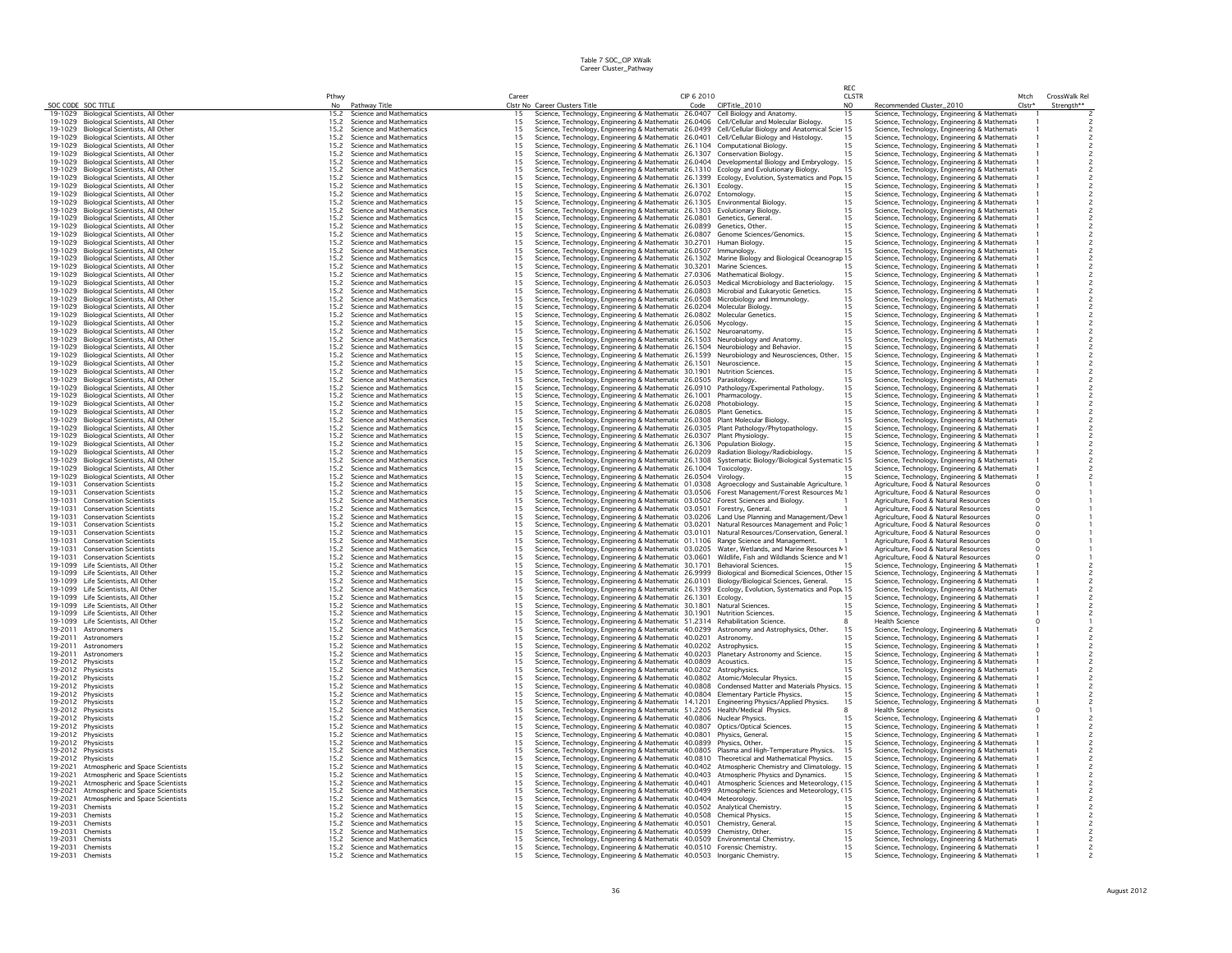|                    |                                                                                                                          |                        |                                                    |                                         |                                                                                                                                                 |            |                                                        | RFC          |                                                                                               |                    |                |
|--------------------|--------------------------------------------------------------------------------------------------------------------------|------------------------|----------------------------------------------------|-----------------------------------------|-------------------------------------------------------------------------------------------------------------------------------------------------|------------|--------------------------------------------------------|--------------|-----------------------------------------------------------------------------------------------|--------------------|----------------|
|                    |                                                                                                                          | Pthwy                  |                                                    | Career                                  |                                                                                                                                                 | CIP 6 2010 |                                                        | <b>CLSTR</b> |                                                                                               | Mtch               | CrossWalk Rel  |
| 19-2031            | SOC CODE SOC TITLE<br>Chemists                                                                                           | N <sub>0</sub><br>15.2 | Pathway Title<br>Science and Mathematics           | 15                                      | Clstr No Career Clusters Title<br>Science, Technology, Engineering & Mathematic 40.1002 Materials Chemistry.                                    | Code       | CIPTitle_2010                                          | NO.<br>15    | Recommended Cluster_2010<br>Science, Technology, Engineering & Mathemati                      | Clstr <sup>+</sup> | Strength**     |
| 19-2031            | Chemists                                                                                                                 | 15.2                   | Science and Mathematics                            | 15                                      | Science, Technology, Engineering & Mathematic 40.0504                                                                                           |            | Organic Chemistry.                                     | 15           | Science, Technology, Engineering & Mathemati                                                  |                    |                |
| 19-2031            | Chemists                                                                                                                 | 15.2                   | Science and Mathematics                            | 15                                      | Science, Technology, Engineering & Mathematic 40.0506                                                                                           |            | Physical Chemistry.                                    | 15           | Science, Technology, Engineering & Mathemati                                                  |                    |                |
| 19-2031            | Chemists                                                                                                                 | 15.2                   | Science and Mathematics                            | 15                                      | Science, Technology, Engineering & Mathematic 40.0507                                                                                           |            | Polymer Chemistry.                                     | 15           | Science, Technology, Engineering & Mathemati-                                                 |                    |                |
| 19-2031            | Chemists                                                                                                                 | 15.2                   | Science and Mathematics                            | 15                                      | Science, Technology, Engineering & Mathematic 40.0511                                                                                           |            | Theoretical Chemistry.                                 | 15           | Science, Technology, Engineering & Mathemati                                                  |                    |                |
| 19-2032            | Materials Scientists                                                                                                     | 15.2                   | Science and Mathematics                            | 15                                      | Science, Technology, Engineering & Mathematic 40.1002                                                                                           |            | Materials Chemistry.                                   | 15           | Science, Technology, Engineering & Mathemati                                                  |                    |                |
| 19-2032            | <b>Materials Scientists</b>                                                                                              | 15.2                   | Science and Mathematics                            | 15                                      | Science, Technology, Engineering & Mathematic 40.1001                                                                                           |            | Materials Science.                                     | 15           | Science, Technology, Engineering & Mathemati-                                                 |                    |                |
| 19-2032            | Materials Scientists                                                                                                     | 15.2                   | Science and Mathematics                            | 15                                      | Science, Technology, Engineering & Mathematic 40.1099                                                                                           |            | Materials Sciences, Other.                             | 15           | Science, Technology, Engineering & Mathemati-                                                 |                    |                |
| 19-2041            | Environmental Scientists and Specialists, Including Health                                                               | 15.2                   | Science and Mathematics                            | 15                                      | Science, Technology, Engineering & Mathematic 40.0509                                                                                           |            | Environmental Chemistry.                               | 15           | Science, Technology, Engineering & Mathemati                                                  |                    |                |
| 19-2041            | Environmental Scientists and Specialists, Including Health                                                               | 15.2                   | Science and Mathematics                            | 15<br>15                                | Science, Technology, Engineering & Mathematic 51.2202 Environmental Health.                                                                     |            |                                                        | 8            | <b>Health Science</b>                                                                         |                    |                |
| 19-2041            | Environmental Scientists and Specialists, Including Health                                                               | 15.2                   | Science and Mathematics                            | 15                                      | Science, Technology, Engineering & Mathematic 03.0104 Environmental Science.                                                                    |            |                                                        |              | Agriculture, Food & Natural Resources                                                         |                    |                |
| 19-2041<br>19-2041 | Environmental Scientists and Specialists, Including Health<br>Environmental Scientists and Specialists, Including Health | 15.2<br>15.2           | Science and Mathematics<br>Science and Mathematics | 15                                      | Science, Technology, Engineering & Mathematic 03.0103 Environmental Studies.<br>Science, Technology, Engineering & Mathematic 30.3201           |            | Marine Sciences.                                       | 15           | Agriculture, Food & Natural Resources<br>Science, Technology, Engineering & Mathemati-        |                    |                |
| 19-2042            | Geoscientists, Except Hydrologists and Geographers                                                                       | 15.2                   | Science and Mathematics                            | 15                                      | Science, Technology, Engineering & Mathematic 40.0606                                                                                           |            | Geochemistry and Petrology.                            | 15           | Science, Technology, Engineering & Mathemati-                                                 |                    |                |
| 19-2042            | Geoscientists, Except Hydrologists and Geographers                                                                       | 15.2                   | Science and Mathematics                            | 15                                      | Science, Technology, Engineering & Mathematic 40.0602                                                                                           |            | Geochemistry                                           | 15           | Science, Technology, Engineering & Mathemati                                                  |                    |                |
| 19-2042            | Geoscientists, Except Hydrologists and Geographers                                                                       | 15.2                   | Science and Mathematics                            | 15                                      | Science, Technology, Engineering & Mathematic 40.0699                                                                                           |            | Geological and Earth Sciences/Geoscienc: 15            |              | Science, Technology, Engineering & Mathemati-                                                 |                    |                |
| 19-2042            | Geoscientists, Except Hydrologists and Geographers                                                                       | 15.2                   | Science and Mathematics                            | 15                                      | Science, Technology, Engineering & Mathematic 40.0601                                                                                           |            | Geology/Earth Science, General.                        | 15           | Science, Technology, Engineering & Mathemati-                                                 |                    |                |
| 19-2042            | Geoscientists, Except Hydrologists and Geographers                                                                       | 15.2                   | Science and Mathematics                            | 15                                      | Science, Technology, Engineering & Mathematic 40.0603                                                                                           |            | Geophysics and Seismology                              | 15           | Science, Technology, Engineering & Mathemati                                                  |                    |                |
| 19-2042            | Geoscientists, Except Hydrologists and Geographers                                                                       | 15.2                   | Science and Mathematics                            | 15                                      | Science, Technology, Engineering & Mathematic 30.3201                                                                                           |            | Marine Sciences                                        | 15           | Science, Technology, Engineering & Mathemati-                                                 |                    |                |
| 19-2042            | Geoscientists, Except Hydrologists and Geographers                                                                       | 15.2                   | Science and Mathematics                            | 15                                      | Science, Technology, Engineering & Mathematic 40.0607                                                                                           |            | Oceanography, Chemical and Physical.                   | 15           | Science, Technology, Engineering & Mathemati-                                                 |                    |                |
| 19-2042            | Geoscientists, Except Hydrologists and Geographers                                                                       | 15.2                   | Science and Mathematics                            | 15                                      | Science, Technology, Engineering & Mathematic 40.0604                                                                                           |            | Paleontology                                           | 15           | Science, Technology, Engineering & Mathemati                                                  |                    |                |
| 19-2043            | Hydrologists                                                                                                             | 15.2                   | Science and Mathematics                            | 15                                      | Science, Technology, Engineering & Mathematic 40.0601                                                                                           |            | Geology/Earth Science, General.                        | 15           | Science, Technology, Engineering & Mathemati-                                                 |                    |                |
| 19-2043            | Hydrologists                                                                                                             | 15.2                   | Science and Mathematics                            | 15                                      | Science, Technology, Engineering & Mathematic 40.0605                                                                                           |            | Hydrology and Water Resources Science.                 | 15           | Science, Technology, Engineering & Mathemati-                                                 |                    |                |
| 19-2043            | Hydrologists                                                                                                             | 15.2                   | Science and Mathematics                            | 15                                      | Science, Technology, Engineering & Mathematic 40.0607                                                                                           |            | Oceanography, Chemical and Physical.                   | 15           | Science, Technology, Engineering & Mathemati                                                  |                    |                |
| 19-2099            | Physical Scientists, All Other                                                                                           | 15.2                   | Science and Mathematics                            | 15                                      | Science, Technology, Engineering & Mathematic 30.3201                                                                                           |            | Marine Sciences.                                       |              | Science, Technology, Engineering & Mathemati-                                                 |                    |                |
| 19-2099<br>19-2099 | Physical Scientists, All Other<br>Physical Scientists, All Other                                                         | 15.2<br>15.2           | Science and Mathematics<br>Science and Mathematics | 15<br>15                                | Science, Technology, Engineering & Mathematic 30.1801<br>Science, Technology, Engineering & Mathematic 40.9999                                  |            | Natural Sciences<br>Physical Sciences, Other.          | 15<br>15     | Science, Technology, Engineering & Mathemati-<br>Science, Technology, Engineering & Mathemati |                    |                |
| 19-3011            | Economists                                                                                                               | 15.2                   | Science and Mathematics                            | 15                                      | Science, Technology, Engineering & Mathematic 01.0103                                                                                           |            | Agricultural Economics.                                | 15           | Science, Technology, Engineering & Mathemati                                                  |                    |                |
| 19-3011            | Economists                                                                                                               | 15.2                   | Science and Mathematics                            | 15                                      | Science, Technology, Engineering & Mathematic 45.0602                                                                                           |            | Annlied Economics                                      | 15           | Science, Technology, Engineering & Mathemati                                                  |                    |                |
| 19-3011            | Fconomists                                                                                                               | 15.2                   | Science and Mathematics                            | 15                                      | Science, Technology, Engineering & Mathematic 52.0601                                                                                           |            | Business/Managerial Economics.                         | 15           | Science, Technology, Engineering & Mathemati-                                                 |                    |                |
| 19-3011            | Economists                                                                                                               | 15.2                   | Science and Mathematics                            | 15                                      | Science, Technology, Engineering & Mathematic 45.0604                                                                                           |            | Development Economics and Internationa 15              |              | Science, Technology, Engineering & Mathemati-                                                 |                    |                |
| 19-3011            | Fconomists                                                                                                               | 15.2                   | Science and Mathematics                            | 15                                      | Science, Technology, Engineering & Mathematic 45.0603                                                                                           |            | Econometrics and Quantitative Economic: 15             |              | Science, Technology, Engineering & Mathemati-                                                 |                    |                |
| 19-3011            | Economists                                                                                                               | 15.2                   | Science and Mathematics                            | 15                                      | Science, Technology, Engineering & Mathematic 45.0601                                                                                           |            | Economics, General                                     | 15           | Science, Technology, Engineering & Mathemati                                                  |                    |                |
| 19-3011            | Economists                                                                                                               | 15.2                   | Science and Mathematics                            | 15                                      | Science, Technology, Engineering & Mathematic 45.0699                                                                                           |            | Economics, Other.                                      | 15           | Science, Technology, Engineering & Mathemati-                                                 |                    |                |
| 19-3011            | Economists                                                                                                               | 15.2                   | Science and Mathematics                            | 15                                      | Science, Technology, Engineering & Mathematic 27.0305                                                                                           |            | <b>Financial Mathematics</b>                           | 15           | Science, Technology, Engineering & Mathemati-                                                 |                    |                |
| 19-3011            | Economists                                                                                                               | 15.2                   | Science and Mathematics                            | 15                                      | Science, Technology, Engineering & Mathematic 45.0605                                                                                           |            | International Economics.                               | 15           | Science, Technology, Engineering & Mathemati                                                  |                    |                |
| 19-3011            | Economists                                                                                                               | 15.2                   | Science and Mathematics                            | 15                                      | Science, Technology, Engineering & Mathematic 45.1004                                                                                           |            | Political Economy.                                     | 15           | Science, Technology, Engineering & Mathemati                                                  |                    |                |
| 19-3022            | Survey Researchers                                                                                                       | 15.2                   | Science and Mathematics                            | 15                                      | Science, Technology, Engineering & Mathematic 45.0602                                                                                           |            | Applied Economics.                                     | 15           | Science, Technology, Engineering & Mathemati-                                                 |                    |                |
| 19-3022            | Survey Researchers                                                                                                       | 15.2                   | Science and Mathematics                            | 15                                      | Science, Technology, Engineering & Mathematic 52.1302                                                                                           |            | <b>Business Statistics</b>                             | 15<br>15     | Science, Technology, Engineering & Mathemati-                                                 |                    |                |
| 19-3022<br>19-3022 | Survey Researchers<br>Survey Researchers                                                                                 | 15.2<br>15.2           | Science and Mathematics<br>Science and Mathematics | 15<br>15                                | Science, Technology, Engineering & Mathematic 52.0601                                                                                           |            | Business/Managerial Economics.<br>Economics, General   | 15           | Science, Technology, Engineering & Mathemati-                                                 |                    |                |
| 19-3022            | Survey Researchers                                                                                                       | 15.2                   | Science and Mathematics                            | 15                                      | Science, Technology, Engineering & Mathematic 45.0601<br>Science, Technology, Engineering & Mathematic 52.1402                                  |            | Marketing Research.                                    |              | Science, Technology, Engineering & Mathemati<br>Marketing                                     |                    |                |
| 19-3022            | Survey Researchers                                                                                                       | 15.2                   | Science and Mathematics                            | 15                                      | Science, Technology, Engineering & Mathematic 45.0102                                                                                           |            | Research Methodology and Quantitative 115              |              | Science, Technology, Engineering & Mathemati-                                                 |                    |                |
| 19-3022            | Survey Researchers                                                                                                       | 15.2                   | Science and Mathematics                            | 15                                      | Science, Technology, Engineering & Mathematic 27.0501                                                                                           |            | Statistics, General,                                   |              | Science, Technology, Engineering & Mathemati-                                                 |                    |                |
| 19-3041            | Sociologists                                                                                                             | 15.2                   | Science and Mathematics                            | 15                                      | Science, Technology, Engineering & Mathematic 45.0401                                                                                           |            | Criminology.                                           | 15           | Science, Technology, Engineering & Mathemati                                                  |                    |                |
| 19-3041            | Sociologists                                                                                                             | 15.2                   | Science and Mathematics                            | 15                                      | Science, Technology, Engineering & Mathematic 45.0501                                                                                           |            | Demography and Population Studies.                     | 15           | Science, Technology, Engineering & Mathemati                                                  |                    |                |
| 19-3041            | Sociologists                                                                                                             | 15.2                   | Science and Mathematics                            | 15                                      | Science, Technology, Engineering & Mathematic 45.0102                                                                                           |            | Research Methodology and Quantitative 115              |              | Science, Technology, Engineering & Mathemati-                                                 |                    |                |
| 19-3041            | Sociologists                                                                                                             | 15.2                   | Science and Mathematics                            | $\begin{array}{c} 15 \\ 15 \end{array}$ | Science, Technology, Engineering & Mathematic 45.1401                                                                                           |            | <b>Rural Sociology</b>                                 |              | Science, Technology, Engineering & Mathemati-                                                 |                    |                |
| 19-3041            | Sociologists                                                                                                             | 15.2                   | Science and Mathematics                            |                                         | Science, Technology, Engineering & Mathematic 45.1301                                                                                           |            | Sociology and Anthropology.                            | 15           | Science, Technology, Engineering & Mathemati-                                                 |                    |                |
| 19-3041            | Sociologists                                                                                                             | 15.2                   | Science and Mathematics                            | 15                                      | Science, Technology, Engineering & Mathematic 45.1101                                                                                           |            | Sociology.                                             | 15           | Science, Technology, Engineering & Mathemati-                                                 |                    |                |
| 19-3041            | Sociologists                                                                                                             | 15.2                   | Science and Mathematics                            | 15                                      | Science, Technology, Engineering & Mathematic 45.1201                                                                                           |            | Urban Studies/Affairs.                                 |              | Government & Public Adminstration                                                             |                    |                |
| 19-3091            | Anthropologists and Archeologists                                                                                        | 15.2                   | Science and Mathematics                            | 15                                      | Science, Technology, Engineering & Mathematic 45.0299                                                                                           |            | Anthropology, Other.                                   | 15           | Science, Technology, Engineering & Mathemati                                                  |                    |                |
| 19-3091<br>19-3091 | Anthropologists and Archeologists                                                                                        | 15.2<br>15.2           | Science and Mathematics<br>Science and Mathematics | 15<br>15                                | Science, Technology, Engineering & Mathematic 45.0201                                                                                           |            | Anthropology<br>Archeology                             | 15<br>15     | Science, Technology, Engineering & Mathemati-                                                 |                    |                |
| 19-3091            | Anthropologists and Archeologists<br>Anthropologists and Archeologists                                                   | 15.2                   | Science and Mathematics                            | 15                                      | Science, Technology, Engineering & Mathematic 45.0301<br>Science, Technology, Engineering & Mathematic 45.0204                                  |            | Cultural Anthropology                                  | 15           | Science, Technology, Engineering & Mathemati-<br>Science, Technology, Engineering & Mathemati |                    |                |
| 19-3091            | Anthropologists and Archeologists                                                                                        | 15.2                   | Science and Mathematics                            | 15                                      | Science, Technology, Engineering & Mathematic 30.2701                                                                                           |            | Human Biology.                                         | 15           | Science, Technology, Engineering & Mathemati                                                  |                    |                |
| 19-3091            | Anthropologists and Archeologists                                                                                        | 15.2                   | Science and Mathematics                            | 15                                      | Science, Technology, Engineering & Mathematic 45.0203                                                                                           |            | Medical Anthropology                                   | 15           | Science, Technology, Engineering & Mathemati                                                  |                    | $\overline{c}$ |
| 19-3091            | Anthropologists and Archeologists                                                                                        | 15.2                   | Science and Mathematics                            | 15                                      | Science, Technology, Engineering & Mathematic 45.0202                                                                                           |            | Physical and Biological Anthropology                   | 15           | Science, Technology, Engineering & Mathemati-                                                 |                    |                |
| 19-3091            | Anthropologists and Archeologists                                                                                        | 15.2                   | Science and Mathematics                            | 15                                      | Science, Technology, Engineering & Mathematic 45.1301                                                                                           |            | Sociology and Anthropology.                            | 15           | Science, Technology, Engineering & Mathemati-                                                 |                    |                |
| 19-3092            | Geographers                                                                                                              | 15.2                   | Science and Mathematics                            | 15                                      | Science, Technology, Engineering & Mathematic 45.0799                                                                                           |            | Geography, Other.                                      | 15           | Science, Technology, Engineering & Mathemati                                                  |                    |                |
| 19-3092            | Geographers                                                                                                              | 15.2                   | Science and Mathematics                            | 15                                      | Science, Technology, Engineering & Mathematic 45.0701                                                                                           |            | Geography.                                             | 15           | Science, Technology, Engineering & Mathemati                                                  |                    |                |
| 19-3093            | Historians                                                                                                               | 15.2                   | Science and Mathematics                            | 15                                      | Science, Technology, Engineering & Mathematic 54.0102 American History (United States).                                                         |            |                                                        | 15           | Science, Technology, Engineering & Mathemati                                                  |                    |                |
|                    | 19-3093 Historians                                                                                                       | 15.2                   | Science and Mathematics                            | 15                                      | Science, Technology, Engineering & Mathematic 30.2201 Ancient Studies/Civilization.                                                             |            |                                                        | 15           | Science, Technology, Engineering & Mathemati                                                  |                    |                |
| 19-3093<br>19-3093 | Historians                                                                                                               | 15.2                   | Science and Mathematics                            | 15                                      | Science, Technology, Engineering & Mathematic 04.0801                                                                                           |            | Architectural History and Criticism, Gener 2           |              | Architecture & Construction                                                                   |                    |                |
|                    | Historians<br>19-3093 Historians                                                                                         | 15.2<br>15.2           | Science and Mathematics<br>Science and Mathematics | 15<br>15                                | Science, Technology, Engineering & Mathematic 54.0106 Asian History.<br>Science, Technology, Engineering & Mathematic 54.0107 Canadian History. |            | Canadian History.                                      | 15           | Science, Technology, Engineering & Mathemati<br>Science, Technology, Engineering & Mathemati  |                    |                |
| 19-3093            | Historians                                                                                                               | 15.2                   | Science and Mathematics                            | 15                                      | Science, Technology, Engineering & Mathematic 30.2202                                                                                           |            | Classical, Ancient Mediterranean and Nea 15            |              | Science, Technology, Engineering & Mathemati                                                  |                    |                |
|                    | 19-3093 Historians                                                                                                       | 15.2                   | Science and Mathematics                            | 15                                      | Science, Technology, Engineering & Mathematic 30.1202 Cultural Resource Management and Policy 15                                                |            |                                                        |              | Science, Technology, Engineering & Mathemati-                                                 |                    |                |
| 19-3093            | Historians                                                                                                               | 15.2                   | Science and Mathematics                            | 15                                      | Science, Technology, Engineering & Mathematic 54.0103 European History.                                                                         |            |                                                        |              | Science, Technology, Engineering & Mathemati                                                  |                    |                |
| 19-3093            | Historians                                                                                                               | 15.2                   | Science and Mathematics                            | 15                                      | Science, Technology, Engineering & Mathematic 30.1299                                                                                           |            | Historic Preservation and Conservation, C15            |              | Science, Technology, Engineering & Mathemati                                                  |                    |                |
| 19-3093            | Historians                                                                                                               | 15.2                   | Science and Mathematics                            | 15                                      | Science, Technology, Engineering & Mathematic 30.1201                                                                                           |            | Historic Preservation and Conservation. 15             |              | Science, Technology, Engineering & Mathemati-                                                 |                    |                |
| 19-3093            | Historians                                                                                                               | 15.2                   | Science and Mathematics                            | 15                                      | Science, Technology, Engineering & Mathematic 54.0104 History and Philosophy of Science and Te 15                                               |            |                                                        |              | Science, Technology, Engineering & Mathemati-                                                 |                    |                |
| 19-3093            | Historians                                                                                                               | 15.2                   | Science and Mathematics                            | 15                                      | Science, Technology, Engineering & Mathematic 54.0101 History, General.                                                                         |            |                                                        | 15           | Science, Technology, Engineering & Mathemati-                                                 |                    |                |
|                    | 19-3093 Historians                                                                                                       | 15.2                   | Science and Mathematics                            | 15                                      | Science, Technology, Engineering & Mathematic 54.0199 History, Other.                                                                           |            |                                                        | 15           | Science, Technology, Engineering & Mathemati                                                  |                    |                |
|                    | 19-3093 Historians                                                                                                       | 15.2                   | Science and Mathematics                            | 15                                      | Science, Technology, Engineering & Mathematic 30.2101                                                                                           |            | Holocaust and Related Studies.                         | 15           | Science, Technology, Engineering & Mathemati                                                  |                    |                |
| 19-3093            | Historians<br>19-3093 Historians                                                                                         | 15.2<br>15.2           | Science and Mathematics<br>Science and Mathematics | 15<br>15                                | Science, Technology, Engineering & Mathematic 30.2901                                                                                           |            | Maritime Studies.<br>Medieval and Renaissance Studies. | 15<br>15     | Science, Technology, Engineering & Mathemati-                                                 |                    |                |
| 19-3093            | Historians                                                                                                               | 15.2                   | Science and Mathematics                            | 15                                      | Science, Technology, Engineering & Mathematic 30.1301<br>Science, Technology, Engineering & Mathematic 54.0108 Military History.                |            |                                                        | 15           | Science, Technology, Engineering & Mathemati-<br>Science, Technology, Engineering & Mathemati |                    |                |
|                    | 19-3093 Historians                                                                                                       | 15.2                   | Science and Mathematics                            | 15                                      | Science, Technology, Engineering & Mathematic 54.0105 Public/Applied History                                                                    |            |                                                        | 15           | Science, Technology, Engineering & Mathemati                                                  |                    |                |
| 19-3094            | <b>Political Scientists</b>                                                                                              | 15.2                   | Science and Mathematics                            | 15                                      | Science, Technology, Engineering & Mathematic 45.1002 American Government and Politics (Unite 7                                                 |            |                                                        |              | Government & Public Adminstration                                                             |                    |                |
|                    | 19-3094 Political Scientists                                                                                             | 15.2                   | Science and Mathematics                            | 15                                      | Science, Technology, Engineering & Mathematic 45.1003 Canadian Government and Politics.                                                         |            |                                                        |              | Government & Public Adminstration                                                             |                    |                |
| 19-3094            | <b>Political Scientists</b>                                                                                              | 15.2                   | Science and Mathematics                            | 15                                      | Science, Technology, Engineering & Mathematic 44.0504 International Policy Analysis.                                                            |            |                                                        |              | Government & Public Adminstration                                                             |                    |                |
| 19-3094            | <b>Political Scientists</b>                                                                                              | 15.2                   | Science and Mathematics                            | 15                                      | Science, Technology, Engineering & Mathematic 45.0901                                                                                           |            | International Relations and Affairs.                   |              | Government & Public Adminstration                                                             |                    |                |
| 19-3094            | <b>Political Scientists</b>                                                                                              | 15.2                   | Science and Mathematics                            | 15                                      | Science, Technology, Engineering & Mathematic 45.0999 International Relations and National Security                                             |            |                                                        |              | Science, Technology, Engineering & Mathemati                                                  |                    |                |
| 19-3094            | <b>Political Scientists</b>                                                                                              | 15.2                   | Science and Mathematics                            | 15                                      | Science, Technology, Engineering & Mathematic 30.2001 International/Global Studies.                                                             |            |                                                        | 15           | Science, Technology, Engineering & Mathemati-                                                 |                    |                |
| 19-3094            | <b>Political Scientists</b>                                                                                              | 15.2                   | Science and Mathematics                            | 15                                      | Science, Technology, Engineering & Mathematic 45.0902 National Security Policy Studies.                                                         |            |                                                        | 15           | Science, Technology, Engineering & Mathemati-                                                 |                    |                |
| 19-3094            | <b>Political Scientists</b>                                                                                              | 15.2                   | Science and Mathematics                            | 15                                      | Science, Technology, Engineering & Mathematic 45.1004                                                                                           |            | Political Economy.                                     | 15           | Science, Technology, Engineering & Mathemati-                                                 |                    |                |
| 19-3094            | <b>Political Scientists</b>                                                                                              | 15.2                   | Science and Mathematics                            | 15<br>15                                | Science, Technology, Engineering & Mathematic 45.1001                                                                                           |            | Political Science and Government, Genera 7             |              | Government & Public Adminstration                                                             |                    |                |
| 19-3094<br>19-3094 | <b>Political Scientists</b><br><b>Political Scientists</b>                                                               | 15.2<br>15.2           | Science and Mathematics<br>Science and Mathematics | 15                                      | Science, Technology, Engineering & Mathematic 45.1099<br>Science, Technology, Engineering & Mathematic 44.0501 Public Policy Analysis, General. |            | Political Science and Government, Other. 7             |              | Government & Public Adminstration<br>Government & Public Adminstration                        |                    |                |
|                    | 19-3099 Social Scientists and Related Workers, All Other                                                                 | 15.2                   | Science and Mathematics                            | 15                                      | Science, Technology, Engineering & Mathematic 30.1701 Behavioral Sciences.                                                                      |            |                                                        | 15           | Science, Technology, Engineering & Mathemati-                                                 |                    |                |
|                    | 19-3099 Social Scientists and Related Workers, All Other                                                                 | 15.2                   | Science and Mathematics                            | 15                                      | Science, Technology, Engineering & Mathematic 45.0501 Demography and Population Studies.                                                        |            |                                                        | 15           | Science, Technology, Engineering & Mathemati-                                                 |                    |                |
|                    | 19-3099 Social Scientists and Related Workers, All Other                                                                 | 15.2                   | Science and Mathematics                            | 15                                      | Science, Technology, Engineering & Mathematic 44.0502 Education Policy Analysis.                                                                |            |                                                        |              | Government & Public Adminstration                                                             |                    |                |